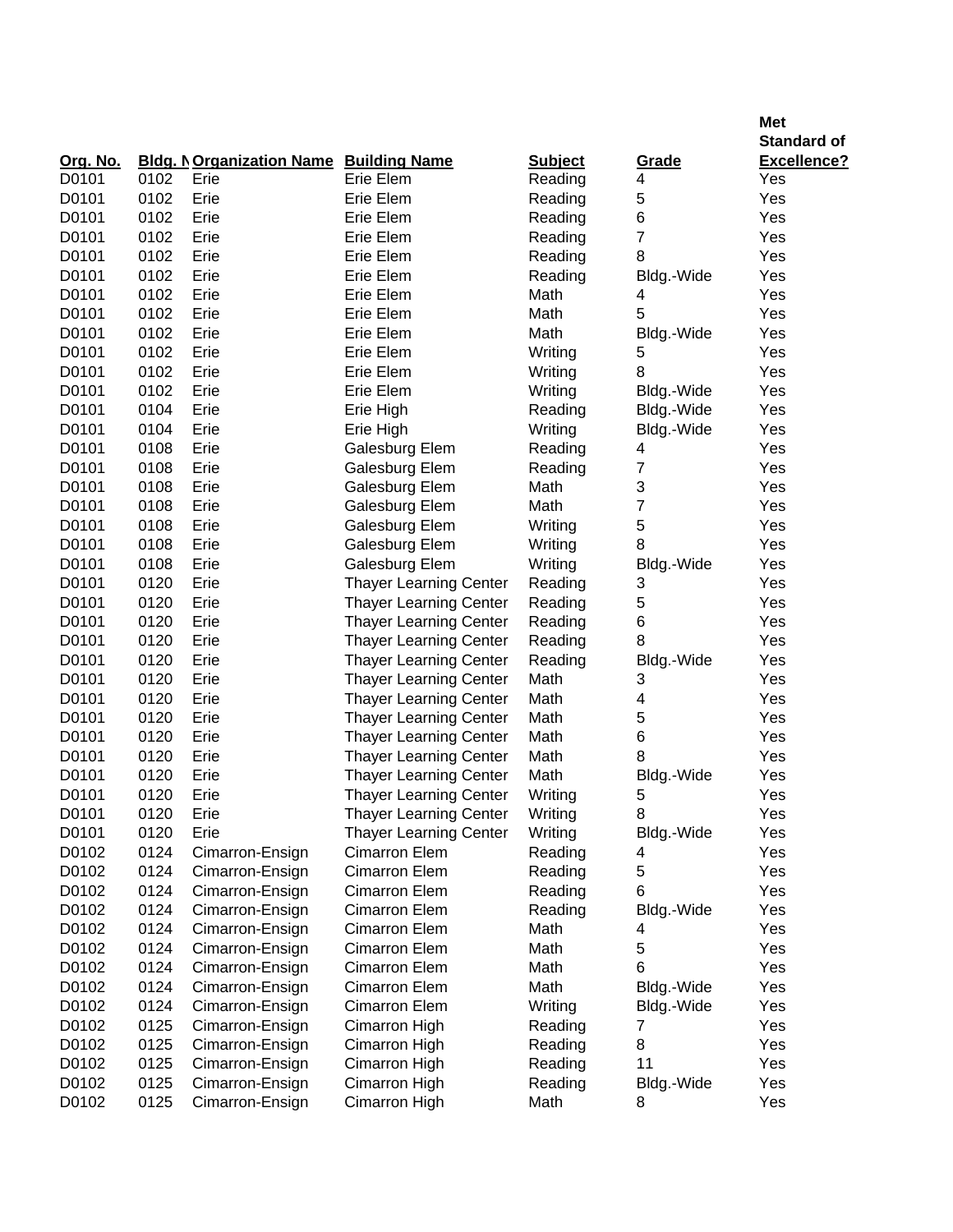| D0103 | 2780 | Cheylin               | Cheylin West Jr/Sr High       | Reading | 8              | Yes        |
|-------|------|-----------------------|-------------------------------|---------|----------------|------------|
| D0103 | 2780 | Cheylin               | Cheylin West Jr/Sr High       | Reading | 11             | Yes        |
| D0103 | 2780 | Cheylin               | Cheylin West Jr/Sr High       | Math    | 8              | Yes        |
| D0103 | 2780 | Cheylin               | Cheylin West Jr/Sr High       | Math    | 11             | Yes        |
| D0103 | 2780 | Cheylin               | Cheylin West Jr/Sr High       | Math    | Bldg.-Wide     | Yes        |
| D0103 | 3374 | Cheylin               | Cheylin West Elem             | Reading | 4              | Yes        |
| D0103 | 3374 | Cheylin               | Cheylin West Elem             | Reading | 5              | Yes        |
| D0103 | 3374 | Cheylin               | Cheylin West Elem             | Reading | Bldg.-Wide     | Yes        |
| D0103 | 3374 | Cheylin               | Cheylin West Elem             | Math    | 5              | Yes        |
| D0103 | 3374 | Cheylin               | Cheylin West Elem             | Math    | 6              | Yes        |
| D0103 | 3374 | Cheylin               | Cheylin West Elem             | Math    | Bldg.-Wide     | Yes        |
| D0105 | 3348 | <b>Rawlins County</b> | <b>Rawlins County</b>         | Reading | 5              | Yes        |
| D0105 | 3348 | <b>Rawlins County</b> | <b>Rawlins County</b>         | Reading | 6              | Yes        |
| D0105 | 3348 | <b>Rawlins County</b> | <b>Rawlins County</b>         | Math    | 5              | Yes        |
| D0105 | 3348 | <b>Rawlins County</b> | <b>Rawlins County</b>         | Math    | 6              | Yes        |
| D0105 | 3348 | <b>Rawlins County</b> | <b>Rawlins County</b>         | Math    | Bldg.-Wide     | Yes        |
| D0105 | 3348 | <b>Rawlins County</b> | <b>Rawlins County</b>         | Writing | Bldg.-Wide     | Yes        |
| D0105 | 3350 | <b>Rawlins County</b> | Rawlins County Jr/Sr          | Reading | 7              | Yes        |
| D0105 | 3350 | <b>Rawlins County</b> | Rawlins County Jr/Sr          | Reading | 11             | Yes        |
| D0105 | 3350 | <b>Rawlins County</b> | Rawlins County Jr/Sr          | Reading | Bldg.-Wide     | Yes        |
| D0105 | 3350 | <b>Rawlins County</b> | Rawlins County Jr/Sr          | Writing | 11             | Yes        |
| D0106 | 2926 | <b>Western Plains</b> | Western Plains North          | Writing | Bldg.-Wide     | Yes        |
| D0106 | 2966 | <b>Western Plains</b> | <b>Western Plains South</b>   | Reading | 4              | Yes        |
| D0106 | 2966 | <b>Western Plains</b> | <b>Western Plains South</b>   | Reading | 5              | Yes        |
| D0106 | 2966 | <b>Western Plains</b> | <b>Western Plains South</b>   | Math    | 4              | Yes        |
| D0106 | 2966 | <b>Western Plains</b> | <b>Western Plains South</b>   | Math    | 5              | Yes        |
| D0106 | 2966 | <b>Western Plains</b> | <b>Western Plains South</b>   | Writing | 8              | Yes        |
| D0106 | 2966 | <b>Western Plains</b> | <b>Western Plains South</b>   | Writing | Bldg.-Wide     | Yes        |
| D0107 | 2976 | <b>Rock Hills</b>     | <b>Rock Hills Elementary</b>  | Reading | 4              | Yes        |
| D0107 | 2976 | <b>Rock Hills</b>     | <b>Rock Hills Elementary</b>  | Math    | 3              | Yes        |
| D0107 | 2976 | <b>Rock Hills</b>     | <b>Rock Hills Elementary</b>  | Math    | 4              | Yes        |
| D0107 | 2977 | <b>Rock Hills</b>     | Rock Hills High School        | Reading | Bldg.-Wide     | Yes        |
| D0107 | 2977 | <b>Rock Hills</b>     | Rock Hills High School        | Math    | Bldg.-Wide     | Yes        |
| D0107 | 2978 | <b>Rock Hills</b>     | Rock Hills Middle School      | Reading | 5              | Yes        |
| D0107 | 2978 | <b>Rock Hills</b>     | Rock Hills Middle School      | Reading | $\overline{7}$ | Yes        |
| D0107 | 2978 | <b>Rock Hills</b>     | Rock Hills Middle School      | Reading | 8              | Yes        |
| D0107 | 2978 | <b>Rock Hills</b>     | Rock Hills Middle School      | Reading | Bldg.-Wide     | Yes        |
| D0107 | 2978 | <b>Rock Hills</b>     | Rock Hills Middle School      | Math    | 7              | Yes        |
| D0107 | 2978 | <b>Rock Hills</b>     | Rock Hills Middle School      | Math    | 8              | Yes        |
| D0107 | 2978 | <b>Rock Hills</b>     | Rock Hills Middle School      | Math    | Bldg.-Wide     | Yes        |
| D0108 | 2979 | Washington Co.        | Morrowville Elementary        | Reading | 3              | Yes        |
| D0108 | 2979 | Washington Co.        | Morrowville Elementary        | Reading | 4              | Yes        |
| D0108 | 2979 | Washington Co.        | Morrowville Elementary        | Math    | 3              | Yes        |
| D0108 | 2979 | Washington Co.        | Morrowville Elementary        | Math    | 4              | Yes        |
| D0108 | 2979 | Washington Co.        | Morrowville Elementary        | Math    | 6              | Yes        |
| D0108 | 2979 | Washington Co.        | Morrowville Elementary        | Math    | Bldg.-Wide     | Yes        |
| D0108 | 2980 | Washington Co.        | <b>Washington Elementary</b>  | Reading | 3              | Yes        |
| D0108 | 2980 | Washington Co.        | <b>Washington Elementary</b>  | Reading | 4              |            |
| D0108 | 2980 | Washington Co.        | <b>Washington Elementary</b>  | Reading | 6              | Yes<br>Yes |
| D0108 | 2980 | Washington Co.        | <b>Washington Elementary</b>  | Reading | Bldg.-Wide     | Yes        |
| D0108 | 2980 | Washington Co.        | <b>Washington Elementary</b>  | Math    | 4              | Yes        |
| D0108 | 2981 | Washington Co.        | <b>Washington County High</b> | Reading | 7              | Yes        |
|       |      |                       |                               |         |                |            |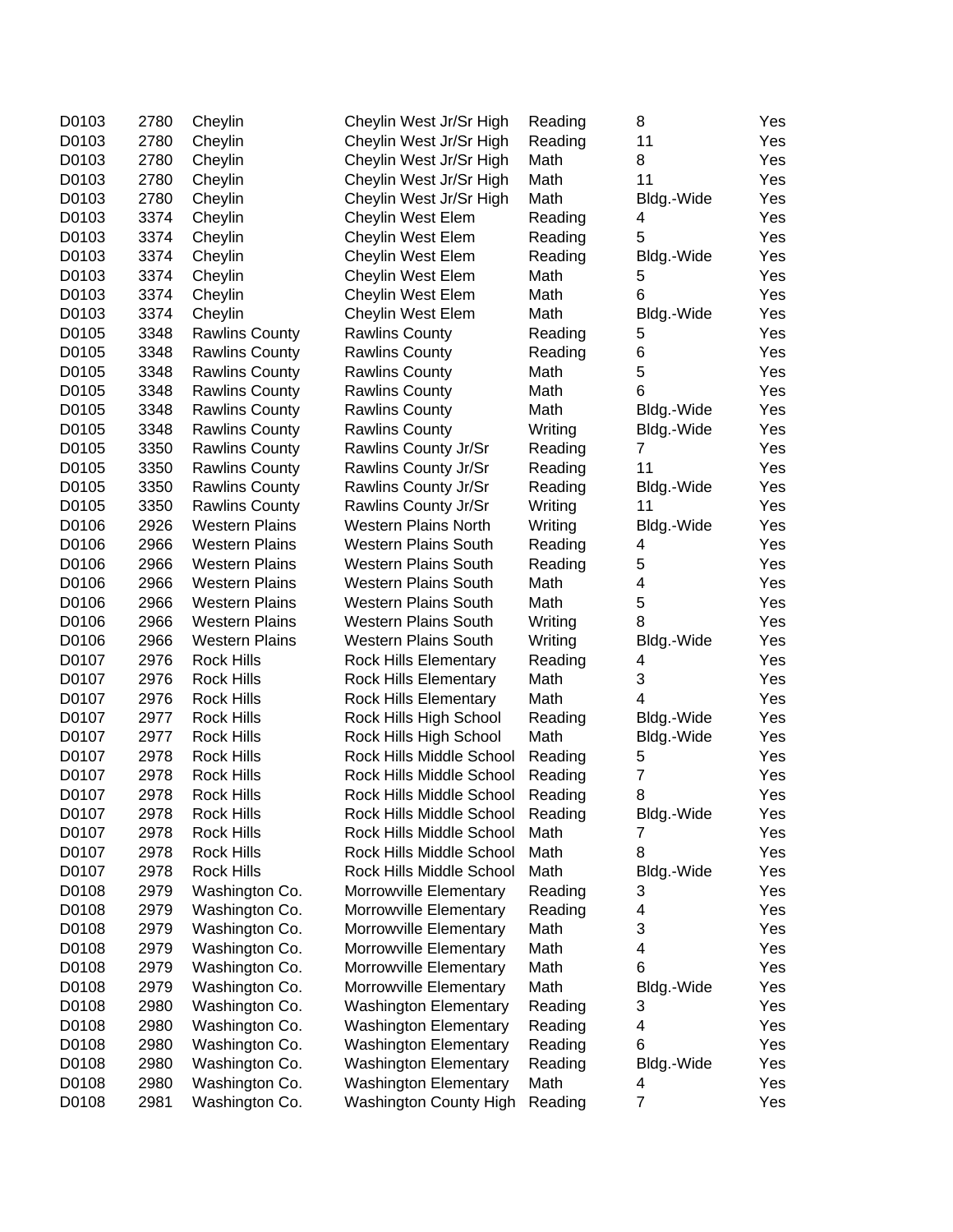| D0108 | 2981 | Washington Co.         | Washington County High Reading            |         | 8          | Yes |
|-------|------|------------------------|-------------------------------------------|---------|------------|-----|
| D0108 | 2981 | Washington Co.         | Washington County High                    | Reading | 11         | Yes |
| D0108 | 2981 | Washington Co.         | Washington County High                    | Reading | Bldg.-Wide | Yes |
| D0109 | 2972 | <b>Republic County</b> | <b>Belleville East Elementary Reading</b> |         | 3          | Yes |
| D0109 | 2972 | <b>Republic County</b> | <b>Belleville East Elementary Math</b>    |         | 3          | Yes |
| D0109 | 2972 | <b>Republic County</b> | <b>Belleville East Elementary Math</b>    |         | 4          | Yes |
| D0109 | 2972 | <b>Republic County</b> | <b>Belleville East Elementary Math</b>    |         | Bldg.-Wide | Yes |
| D0109 | 2973 | <b>Republic County</b> | <b>Hillcrest Elementary</b>               | Reading | 4          | Yes |
| D0109 | 2973 | <b>Republic County</b> | <b>Hillcrest Elementary</b>               | Reading | 5          | Yes |
| D0109 | 2973 | <b>Republic County</b> | <b>Hillcrest Elementary</b>               | Reading | Bldg.-Wide | Yes |
| D0109 | 2973 | <b>Republic County</b> | <b>Hillcrest Elementary</b>               | Math    | 3          | Yes |
| D0109 | 2973 | <b>Republic County</b> | <b>Hillcrest Elementary</b>               | Math    | 4          | Yes |
| D0109 | 2973 | <b>Republic County</b> | <b>Hillcrest Elementary</b>               | Math    | Bldg.-Wide | Yes |
| D0109 | 2974 | <b>Republic County</b> | <b>Republic County High</b>               | Reading | Bldg.-Wide | Yes |
| D0109 | 2975 | <b>Republic County</b> | <b>Republic County Middle</b>             | Reading | 6          | Yes |
| D0109 | 2975 | <b>Republic County</b> | <b>Republic County Middle</b>             | Reading | 7          | Yes |
| D0109 | 2975 | <b>Republic County</b> | <b>Republic County Middle</b>             | Reading | 8          | Yes |
| D0109 | 2975 | <b>Republic County</b> | <b>Republic County Middle</b>             | Writing | 8          | Yes |
| D0200 | 0132 | <b>Greeley County</b>  | <b>Greeley County Elem</b>                | Reading | 4          | Yes |
| D0200 | 0132 | <b>Greeley County</b>  | <b>Greeley County Elem</b>                | Math    | 4          | Yes |
| D0200 | 0132 | <b>Greeley County</b>  | <b>Greeley County Elem</b>                | Math    | 5          | Yes |
| D0200 | 0134 | <b>Greeley County</b>  | Greeley County Jr./Sr.                    | Reading | 8          | Yes |
| D0200 | 0134 | <b>Greeley County</b>  | Greeley County Jr./Sr.                    | Math    | Bldg.-Wide | Yes |
| D0200 | 0134 | <b>Greeley County</b>  | Greeley County Jr./Sr.                    | Writing | 8          | Yes |
| D0200 | 0134 | <b>Greeley County</b>  | Greeley County Jr./Sr.                    | Writing | Bldg.-Wide | Yes |
| D0202 | 0157 | Turner-Kansas City     | <b>Midland Trail</b>                      | Reading | 4          | Yes |
| D0202 | 0157 | Turner-Kansas City     | <b>Midland Trail</b>                      | Math    | 6          | Yes |
| D0202 | 0160 | Turner-Kansas City     | Oak Grove Elem                            | Reading | 5          | Yes |
| D0202 | 0160 | Turner-Kansas City     | Oak Grove Elem                            | Math    | 5          | Yes |
| D0202 | 0160 | Turner-Kansas City     | Oak Grove Elem                            | Math    | 6          | Yes |
| D0202 | 0168 | Turner-Kansas City     | <b>Turner High</b>                        | Reading | Bldg.-Wide | Yes |
| D0203 | 0180 | Piper-Kansas City      | Piper Elem School East                    | Reading | 3          | Yes |
| D0203 | 0180 | Piper-Kansas City      | Piper Elem School East                    | Reading | 4          | Yes |
| D0203 | 0180 | Piper-Kansas City      | Piper Elem School East                    | Reading | 5          | Yes |
| D0203 | 0180 | Piper-Kansas City      | Piper Elem School East                    | Reading | Bldg.-Wide | Yes |
| D0203 | 0180 | Piper-Kansas City      | Piper Elem School East                    | Math    | 3          | Yes |
| D0203 | 0180 | Piper-Kansas City      | Piper Elem School East                    | Math    | 4          | Yes |
| D0203 | 0180 | Piper-Kansas City      | Piper Elem School East                    | Math    | 5          | Yes |
| D0203 | 0180 | Piper-Kansas City      | Piper Elem School East                    | Math    | Bldg.-Wide | Yes |
| D0203 | 0180 | Piper-Kansas City      | Piper Elem School East                    | Writing | Bldg.-Wide | Yes |
| D0203 | 0189 | Piper-Kansas City      | Piper Middle                              | Reading | 6          | Yes |
| D0203 | 0189 | Piper-Kansas City      | Piper Middle                              | Reading | 7          | Yes |
| D0203 | 0189 | Piper-Kansas City      | Piper Middle                              | Reading | 8          | Yes |
| D0203 | 0189 | Piper-Kansas City      | Piper Middle                              | Reading | Bldg.-Wide | Yes |
| D0203 | 0189 | Piper-Kansas City      | Piper Middle                              | Math    | 6          | Yes |
| D0203 | 0189 | Piper-Kansas City      | Piper Middle                              | Math    | 7          | Yes |
| D0203 | 0189 | Piper-Kansas City      | Piper Middle                              | Math    | Bldg.-Wide | Yes |
| D0203 | 0190 | Piper-Kansas City      | Piper High                                | Reading | Bldg.-Wide | Yes |
| D0203 | 0190 | Piper-Kansas City      | Piper High                                | Math    | Bldg.-Wide | Yes |
| D0204 | 0216 | <b>Bonner Springs</b>  | <b>Edwardsville Elem</b>                  | Reading | 5          | Yes |
| D0204 | 0216 | <b>Bonner Springs</b>  | Edwardsville Elem                         | Reading | Bldg.-Wide | Yes |
| D0204 | 0216 | <b>Bonner Springs</b>  | <b>Edwardsville Elem</b>                  | Math    | 4          | Yes |
|       |      |                        |                                           |         |            |     |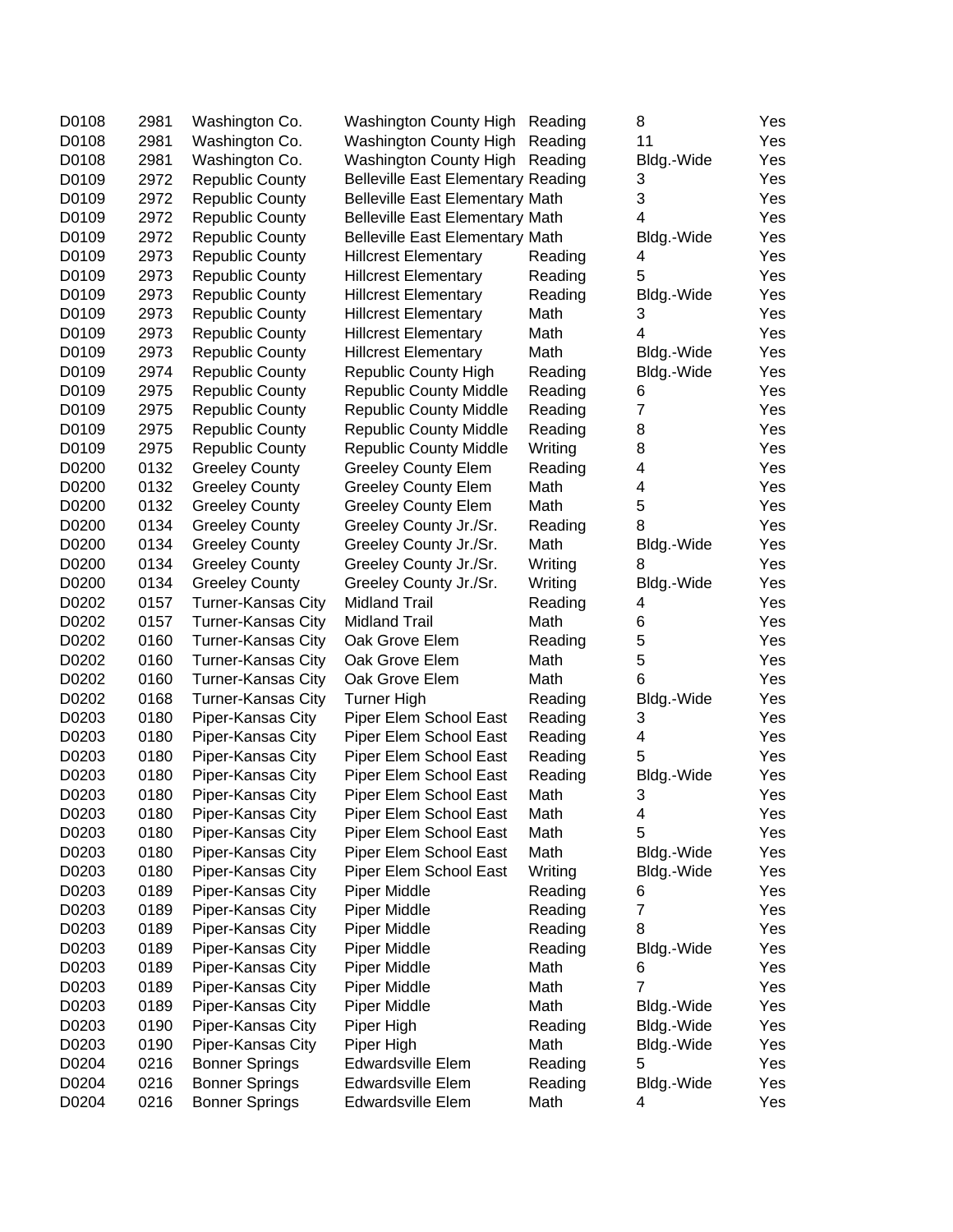| D0204 | 0216 | <b>Bonner Springs</b> | <b>Edwardsville Elem</b>        | Math    | 5          | Yes |
|-------|------|-----------------------|---------------------------------|---------|------------|-----|
| D0204 | 0216 | <b>Bonner Springs</b> | <b>Edwardsville Elem</b>        | Math    | Bldg.-Wide | Yes |
| D0204 | 0216 | <b>Bonner Springs</b> | <b>Edwardsville Elem</b>        | Writing | Bldg.-Wide | Yes |
| D0204 | 0221 | <b>Bonner Springs</b> | <b>Robert E Clark Middle</b>    | Reading | 7          | Yes |
| D0205 | 0238 | <b>Bluestem</b>       | <b>Bluestem-Leon Elem</b>       | Reading | 3          | Yes |
| D0205 | 0238 | <b>Bluestem</b>       | Bluestem-Leon Elem              | Reading | 4          | Yes |
| D0205 | 0238 | <b>Bluestem</b>       | <b>Bluestem-Leon Elem</b>       | Reading | 5          | Yes |
| D0205 | 0238 | <b>Bluestem</b>       | <b>Bluestem-Leon Elem</b>       | Reading | 6          | Yes |
| D0205 | 0238 | <b>Bluestem</b>       | <b>Bluestem-Leon Elem</b>       | Reading | Bldg.-Wide | Yes |
| D0205 | 0238 | <b>Bluestem</b>       | Bluestem-Leon Elem              | Math    | 3          | Yes |
| D0205 | 0238 | <b>Bluestem</b>       | Bluestem-Leon Elem              | Math    | 4          | Yes |
| D0205 | 0238 | <b>Bluestem</b>       | Bluestem-Leon Elem              | Math    | 5          | Yes |
| D0205 | 0238 | <b>Bluestem</b>       | Bluestem-Leon Elem              | Math    | 6          | Yes |
| D0205 | 0238 | <b>Bluestem</b>       | Bluestem-Leon Elem              | Math    | Bldg.-Wide | Yes |
| D0205 | 0238 | <b>Bluestem</b>       | Bluestem-Leon Elem              | Writing | Bldg.-Wide | Yes |
| D0205 | 0246 | <b>Bluestem</b>       | <b>Bluestem-Haverhill Elem</b>  | Reading | Bldg.-Wide | Yes |
| D0205 | 0246 | <b>Bluestem</b>       | <b>Bluestem-Haverhill Elem</b>  | Math    | Bldg.-Wide | Yes |
| D0205 | 0250 | <b>Bluestem</b>       | <b>Bluestem Middle School</b>   | Writing | Bldg.-Wide | Yes |
| D0206 | 0260 | Remington-            | Frederic Remington High         | Reading | Bldg.-Wide | Yes |
| D0206 | 0274 | Remington-            | Remington Middle School Reading |         | 6          | Yes |
| D0206 | 0274 | Remington-            | Remington Middle School Reading |         | 7          | Yes |
| D0206 | 0274 | Remington-            | Remington Middle School Reading |         | 8          | Yes |
| D0206 | 0274 | Remington-            | Remington Middle School Reading |         | Bldg.-Wide | Yes |
| D0206 | 0274 | Remington-            | Remington Middle School Math    |         | 6          | Yes |
| D0206 | 0274 | Remington-            | Remington Middle School Math    |         | 7          | Yes |
| D0206 | 0274 | Remington-            | Remington Middle School Math    |         | 8          | Yes |
| D0206 | 0274 | Remington-            | Remington Middle School Math    |         | Bldg.-Wide | Yes |
| D0206 | 0274 | Remington-            | Remington Middle School Writing |         | 5          | Yes |
| D0206 | 0274 | Remington-            | Remington Middle School Writing |         | Bldg.-Wide | Yes |
| D0207 | 0286 | Ft Leavenworth        | <b>Bradley Elem</b>             | Reading | 3          | Yes |
| D0207 | 0286 | Ft Leavenworth        | <b>Bradley Elem</b>             | Reading | 4          | Yes |
| D0207 | 0286 | Ft Leavenworth        | <b>Bradley Elem</b>             | Reading | 5          | Yes |
| D0207 | 0286 | Ft Leavenworth        | <b>Bradley Elem</b>             | Reading | 6          | Yes |
| D0207 | 0286 | Ft Leavenworth        | <b>Bradley Elem</b>             | Reading | Bldg.-Wide | Yes |
| D0207 | 0286 | Ft Leavenworth        | <b>Bradley Elem</b>             | Math    | 3          | Yes |
| D0207 | 0286 | Ft Leavenworth        | <b>Bradley Elem</b>             | Math    | 4          | Yes |
| D0207 | 0286 | Ft Leavenworth        | <b>Bradley Elem</b>             | Math    | Bldg.-Wide | Yes |
| D0207 | 0286 | Ft Leavenworth        | <b>Bradley Elem</b>             | Writing | Bldg.-Wide | Yes |
| D0207 | 0288 | Ft Leavenworth        | Eisenhower Elem                 | Reading | 3          | Yes |
| D0207 | 0288 | Ft Leavenworth        | Eisenhower Elem                 | Reading | 5          | Yes |
| D0207 | 0288 | Ft Leavenworth        | Eisenhower Elem                 | Reading | 6          | Yes |
| D0207 | 0288 | Ft Leavenworth        | Eisenhower Elem                 | Reading | Bldg.-Wide | Yes |
| D0207 | 0288 | Ft Leavenworth        | Eisenhower Elem                 | Math    | 3          | Yes |
| D0207 | 0288 | Ft Leavenworth        | Eisenhower Elem                 | Math    | 5          | Yes |
| D0207 | 0288 | Ft Leavenworth        | Eisenhower Elem                 | Math    | 6          | Yes |
| D0207 | 0288 | Ft Leavenworth        | Eisenhower Elem                 | Math    | Bldg.-Wide | Yes |
| D0207 | 0288 | Ft Leavenworth        | Eisenhower Elem                 | Writing | Bldg.-Wide | Yes |
| D0207 | 0290 | Ft Leavenworth        | MacArthur Elem                  | Reading | 3          | Yes |
| D0207 | 0290 | Ft Leavenworth        | MacArthur Elem                  | Reading | 4          | Yes |
| D0207 | 0290 | Ft Leavenworth        | MacArthur Elem                  | Reading | 5          | Yes |
| D0207 | 0290 | Ft Leavenworth        | MacArthur Elem                  | Reading | 6          | Yes |
| D0207 | 0290 | Ft Leavenworth        | MacArthur Elem                  | Reading | Bldg.-Wide | Yes |
|       |      |                       |                                 |         |            |     |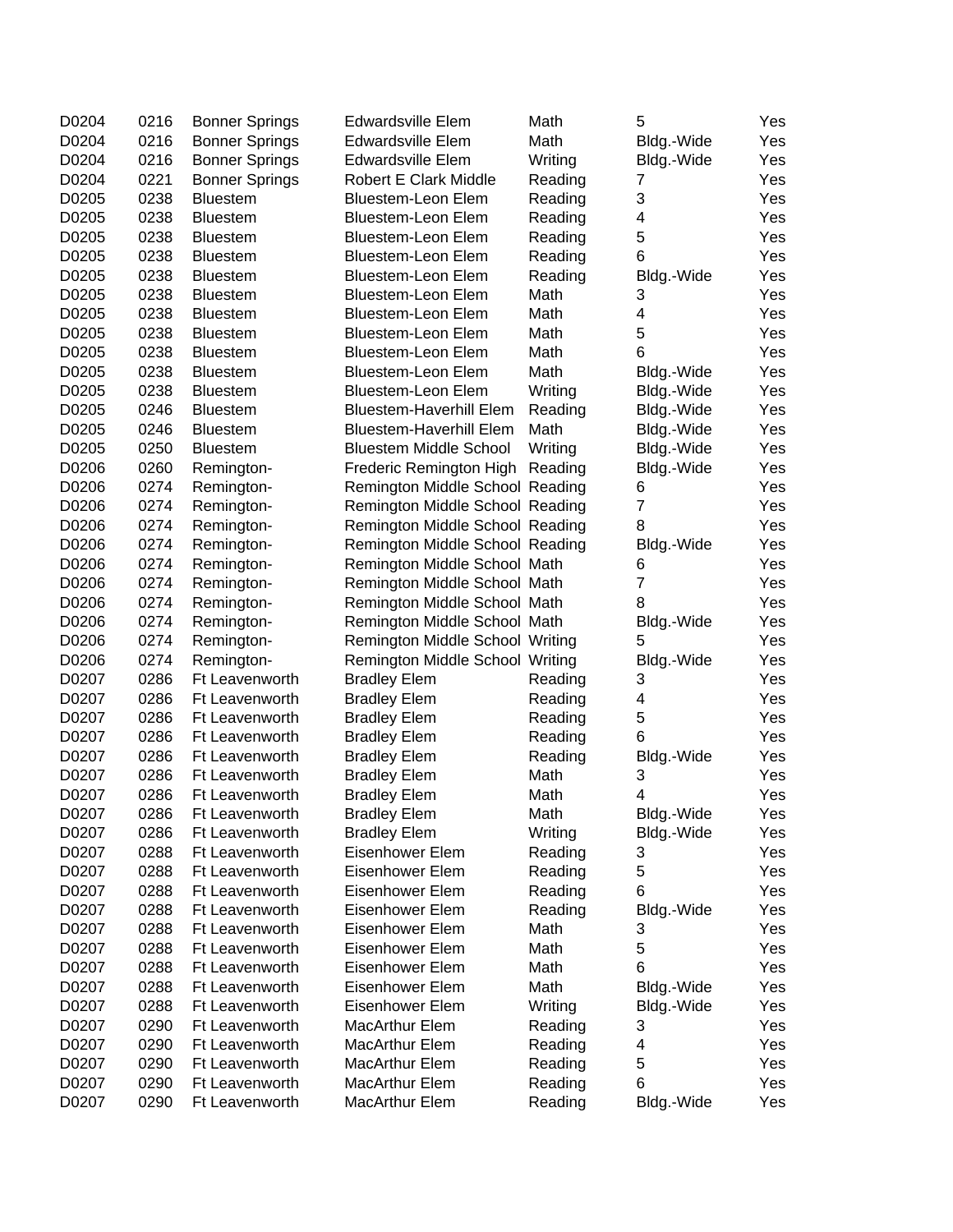| D0207          | 0290         | Ft Leavenworth                                     | MacArthur Elem                           | Math         | 3              | Yes |
|----------------|--------------|----------------------------------------------------|------------------------------------------|--------------|----------------|-----|
| D0207          | 0290         | Ft Leavenworth                                     | MacArthur Elem                           | Math         | 4              | Yes |
| D0207          | 0290         | Ft Leavenworth                                     | <b>MacArthur Elem</b>                    | Math         | 6              | Yes |
| D0207          | 0290         | Ft Leavenworth                                     | <b>MacArthur Elem</b>                    | Math         | Bldg.-Wide     | Yes |
| D0207          | 0290         | Ft Leavenworth                                     | <b>MacArthur Elem</b>                    | Writing      | Bldg.-Wide     | Yes |
| D0207          | 0294         | Ft Leavenworth                                     | Patton Jr High                           | Reading      | 7              | Yes |
| D0207          | 0294         | Ft Leavenworth                                     | Patton Jr High                           | Reading      | 8              | Yes |
| D0207          | 0294         | Ft Leavenworth                                     | Patton Jr High                           | Reading      | Bldg.-Wide     | Yes |
| D0207          | 0294         | Ft Leavenworth                                     | Patton Jr High                           | Writing      | Bldg.-Wide     | Yes |
| D0208          | 0306         | Wakeeney                                           | Trego Grade School                       | Reading      | 3              | Yes |
| D0208          | 0306         | Wakeeney                                           | Trego Grade School                       | Reading      | 5              | Yes |
| D0208          | 0306         | Wakeeney                                           | <b>Trego Grade School</b>                | Reading      | 6              | Yes |
| D0208          | 0306         | Wakeeney                                           | <b>Trego Grade School</b>                | Reading      | $\overline{7}$ | Yes |
| D0208          | 0306         | Wakeeney                                           | <b>Trego Grade School</b>                | Reading      | 8              | Yes |
| D0208          | 0306         | Wakeeney                                           | Trego Grade School                       | Reading      | Bldg.-Wide     | Yes |
| D0208          | 0306         | Wakeeney                                           | <b>Trego Grade School</b>                | Math         | 3              | Yes |
| D0208          | 0306         | Wakeeney                                           | <b>Trego Grade School</b>                | Math         | 4              | Yes |
| D0208          | 0306         | Wakeeney                                           | <b>Trego Grade School</b>                | Math         | 6              | Yes |
| D0208          | 0306         | Wakeeney                                           | <b>Trego Grade School</b>                | Math         | 8              | Yes |
| D0208          | 0306         | Wakeeney                                           | <b>Trego Grade School</b>                | Math         | Bldg.-Wide     | Yes |
| D0208          | 0306         | Wakeeney                                           | <b>Trego Grade School</b>                | Writing      | 5              | Yes |
| D0208          | 0306         | Wakeeney                                           | <b>Trego Grade School</b>                | Writing      | 8              | Yes |
| D0208          | 0306         | Wakeeney                                           | <b>Trego Grade School</b>                | Writing      | Bldg.-Wide     | Yes |
| D0208          | 0308         | Wakeeney                                           | <b>Trego Community High</b>              | Reading      | Bldg.-Wide     | Yes |
| D0208          | 0308         | Wakeeney                                           | <b>Trego Community High</b>              | Writing      | Bldg.-Wide     | Yes |
| D0209          | 0342         | <b>Moscow Public</b>                               | Moscow Elem                              | Reading      | 3              | Yes |
| D0209          | 0342         | <b>Moscow Public</b>                               | Moscow Elem                              | Math         | 3              | Yes |
| D0209          | 0342         | <b>Moscow Public</b>                               | Moscow Elem                              | Math         | 4              | Yes |
| D0209          | 0342         | <b>Moscow Public</b>                               | Moscow Elem                              | Math         | Bldg.-Wide     | Yes |
| D0209          | 0344         | <b>Moscow Public</b>                               | Moscow High                              | Math         | 11             | Yes |
| D0210          | 0357         | <b>Hugoton Public</b>                              | <b>Hugoton Middle</b>                    | Reading      | $\overline{7}$ | Yes |
| D0210          | 0357         | <b>Hugoton Public</b>                              | <b>Hugoton Middle</b>                    | Reading      | Bldg.-Wide     | Yes |
| D0210          | 0357         |                                                    |                                          | Math         | 8              | Yes |
| D0210          | 0357         | <b>Hugoton Public</b>                              | <b>Hugoton Middle</b>                    | Writing      |                | Yes |
|                | 0374         | <b>Hugoton Public</b>                              | <b>Hugoton Middle</b><br>Eisenhower Elem |              | Bldg.-Wide     | Yes |
| D0211          | 0374         | Norton Community                                   |                                          | Reading      | 3<br>4         |     |
| D0211          |              | <b>Norton Community</b>                            | Eisenhower Elem                          | Reading      |                | Yes |
| D0211<br>D0211 | 0374<br>0374 | <b>Norton Community</b>                            | Eisenhower Elem<br>Eisenhower Elem       | Reading      | 5<br>6         | Yes |
| D0211          | 0374         | <b>Norton Community</b><br><b>Norton Community</b> | Eisenhower Elem                          | Reading      |                | Yes |
|                |              |                                                    | Eisenhower Elem                          | Reading      | Bldg.-Wide     | Yes |
| D0211          | 0374         | <b>Norton Community</b>                            | Eisenhower Elem                          | Math         | 3              | Yes |
| D0211          | 0374         | <b>Norton Community</b>                            | Eisenhower Elem                          | Math         | 4              | Yes |
| D0211          | 0374         | Norton Community                                   |                                          | Math         | 5              | Yes |
| D0211          | 0374         | Norton Community                                   | Eisenhower Elem                          | Math<br>Math | 6              | Yes |
| D0211          | 0374         | Norton Community                                   | Eisenhower Elem                          |              | Bldg.-Wide     | Yes |
| D0211          | 0378         | Norton Community                                   | Norton Jr High                           | Reading      | $\overline{7}$ | Yes |
| D0211          | 0378         | Norton Community                                   | Norton Jr High                           | Reading      | Bldg.-Wide     | Yes |
| D0212          | 0404         | Northern Valley                                    | Almena Elem                              | Math         | 3              | Yes |
| D0212          | 0406         | Northern Valley                                    | Northern Valley High                     | Reading      | Bldg.-Wide     | Yes |
| D0212          | 0408         | Northern Valley                                    | Long Island Elem                         | Reading      | 6              | Yes |
| D0212          | 0408         | Northern Valley                                    | Long Island Elem                         | Reading      | $\overline{7}$ | Yes |
| D0212          | 0408         | Northern Valley                                    | Long Island Elem                         | Reading      | Bldg.-Wide     | Yes |
| D0213          | 0424         | West Solomon Valley Lenora Elem                    |                                          | Math         | 3              | Yes |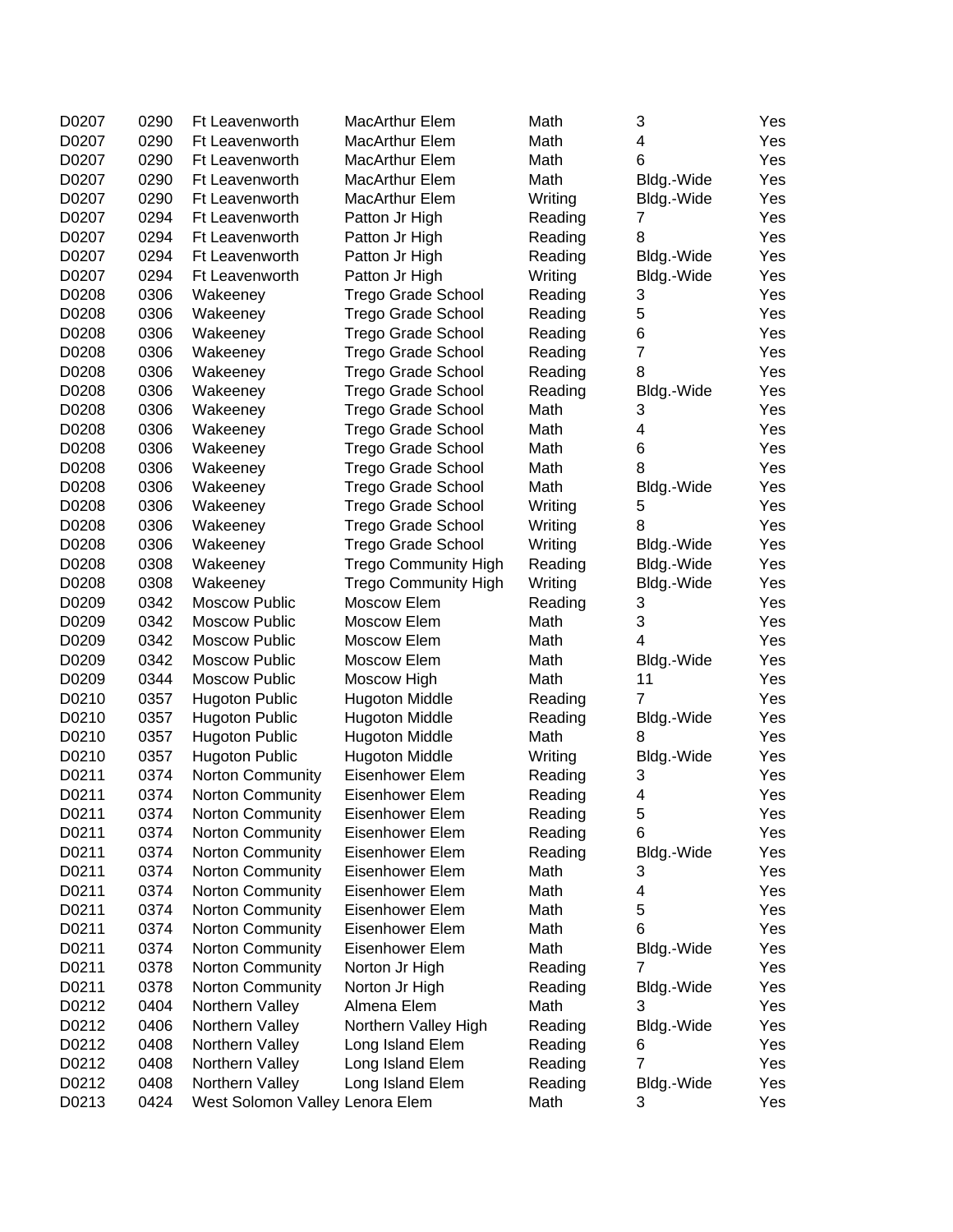| D0214 | 0444 | <b>Ulysses</b> | Sullivan Elem        | Math    | 3                       | Yes |
|-------|------|----------------|----------------------|---------|-------------------------|-----|
| D0214 | 0444 | <b>Ulysses</b> | Sullivan Elem        | Math    | 4                       | Yes |
| D0215 | 0466 | Lakin          | Lakin Elem           | Reading | 3                       | Yes |
| D0215 | 0466 | Lakin          | Lakin Elem           | Reading | 4                       | Yes |
| D0215 | 0466 | Lakin          | Lakin Elem           | Reading | Bldg.-Wide              | Yes |
| D0215 | 0466 | Lakin          | Lakin Elem           | Math    | 3                       | Yes |
| D0215 | 0466 | Lakin          | Lakin Elem           | Math    | 4                       | Yes |
| D0215 | 0466 | Lakin          | Lakin Elem           | Math    | Bldg.-Wide              | Yes |
| D0215 | 0467 | Lakin          | Lakin Middle         | Math    | 7                       | Yes |
| D0215 | 0467 | Lakin          | Lakin Middle         | Writing | 8                       | Yes |
| D0215 | 0468 | Lakin          | Lakin High           | Reading | Bldg.-Wide              | Yes |
| D0215 | 0468 | Lakin          | Lakin High           | Math    | Bldg.-Wide              | Yes |
| D0216 | 0482 | Deerfield      | Deerfield Elem       | Reading | 4                       | Yes |
| D0216 | 0482 | Deerfield      | Deerfield Elem       | Reading | Bldg.-Wide              | Yes |
| D0216 | 0482 | Deerfield      | Deerfield Elem       | Math    | 4                       | Yes |
| D0217 | 0496 | Rolla          | Rolla Elem (PreK-5)  | Reading | 3                       | Yes |
| D0217 | 0496 | Rolla          | Rolla Elem (PreK-5)  | Reading | $\overline{4}$          | Yes |
| D0217 | 0496 | Rolla          | Rolla Elem (PreK-5)  | Reading | Bldg.-Wide              | Yes |
| D0217 | 0496 | Rolla          | Rolla Elem (PreK-5)  | Math    | 4                       | Yes |
| D0217 | 0498 | Rolla          | Rolla JH/HS (6-12)   | Reading | 6                       | Yes |
| D0217 | 0498 | Rolla          | Rolla JH/HS (6-12)   | Reading | 8                       | Yes |
| D0217 | 0498 | Rolla          | Rolla JH/HS (6-12)   | Reading | Bldg.-Wide              | Yes |
| D0218 | 0516 | Elkhart        | <b>Elkhart Elem</b>  | Math    | 4                       | Yes |
| D0218 | 0516 | Elkhart        | <b>Elkhart Elem</b>  | Math    | Bldg.-Wide              | Yes |
| D0219 | 0536 | Minneola       | Minneola Elem        | Reading | 3                       | Yes |
| D0219 | 0536 | Minneola       | Minneola Elem        | Reading | 5                       | Yes |
| D0219 | 0536 | Minneola       | Minneola Elem        | Reading | 6                       | Yes |
| D0219 | 0536 | Minneola       | Minneola Elem        | Reading | $\overline{\mathbf{7}}$ | Yes |
| D0219 | 0536 | Minneola       | Minneola Elem        | Reading | 8                       | Yes |
| D0219 | 0536 | Minneola       | Minneola Elem        | Reading | Bldg.-Wide              | Yes |
| D0219 | 0536 | Minneola       | Minneola Elem        | Math    | 3                       | Yes |
| D0219 | 0536 | Minneola       | Minneola Elem        | Math    | 4                       | Yes |
| D0219 | 0536 | Minneola       | Minneola Elem        | Math    | 5                       | Yes |
| D0219 | 0536 | Minneola       | Minneola Elem        | Math    | 6                       | Yes |
| D0219 | 0536 | Minneola       | Minneola Elem        | Math    | $\overline{7}$          | Yes |
| D0219 | 0536 | Minneola       | Minneola Elem        | Math    | 8                       | Yes |
| D0219 | 0536 | Minneola       | Minneola Elem        | Math    | Bldg.-Wide              | Yes |
| D0220 | 0552 | Ashland        | <b>Ashland Elem</b>  | Reading | 3                       | Yes |
| D0220 | 0552 | Ashland        | <b>Ashland Elem</b>  | Reading | 6                       | Yes |
| D0220 | 0552 | Ashland        | <b>Ashland Elem</b>  | Math    | 3                       | Yes |
| D0220 | 0552 | Ashland        | <b>Ashland Elem</b>  | Math    | 4                       | Yes |
| D0220 | 0552 | Ashland        | <b>Ashland Elem</b>  | Math    | 5                       | Yes |
| D0220 | 0552 | Ashland        | <b>Ashland Elem</b>  | Math    | 6                       | Yes |
| D0220 | 0552 | Ashland        | <b>Ashland Elem</b>  | Math    | Bldg.-Wide              | Yes |
| D0220 | 0552 | Ashland        | Ashland Elem         | Writing | Bldg.-Wide              | Yes |
| D0220 | 0553 | Ashland        | <b>Ashland Upper</b> | Reading | 7                       | Yes |
| D0220 | 0553 | Ashland        | <b>Ashland Upper</b> | Reading | 8                       | Yes |
| D0220 | 0553 | Ashland        | <b>Ashland Upper</b> | Reading | Bldg.-Wide              | Yes |
| D0220 | 0553 | Ashland        | <b>Ashland Upper</b> | Math    | 8                       | Yes |
| D0220 | 0553 | Ashland        | <b>Ashland Upper</b> | Math    | Bldg.-Wide              | Yes |
| D0220 | 0553 | Ashland        | <b>Ashland Upper</b> | Writing | Bldg.-Wide              | Yes |
| D0220 | 0554 | Ashland        | <b>Ashland High</b>  | Reading | Bldg.-Wide              | Yes |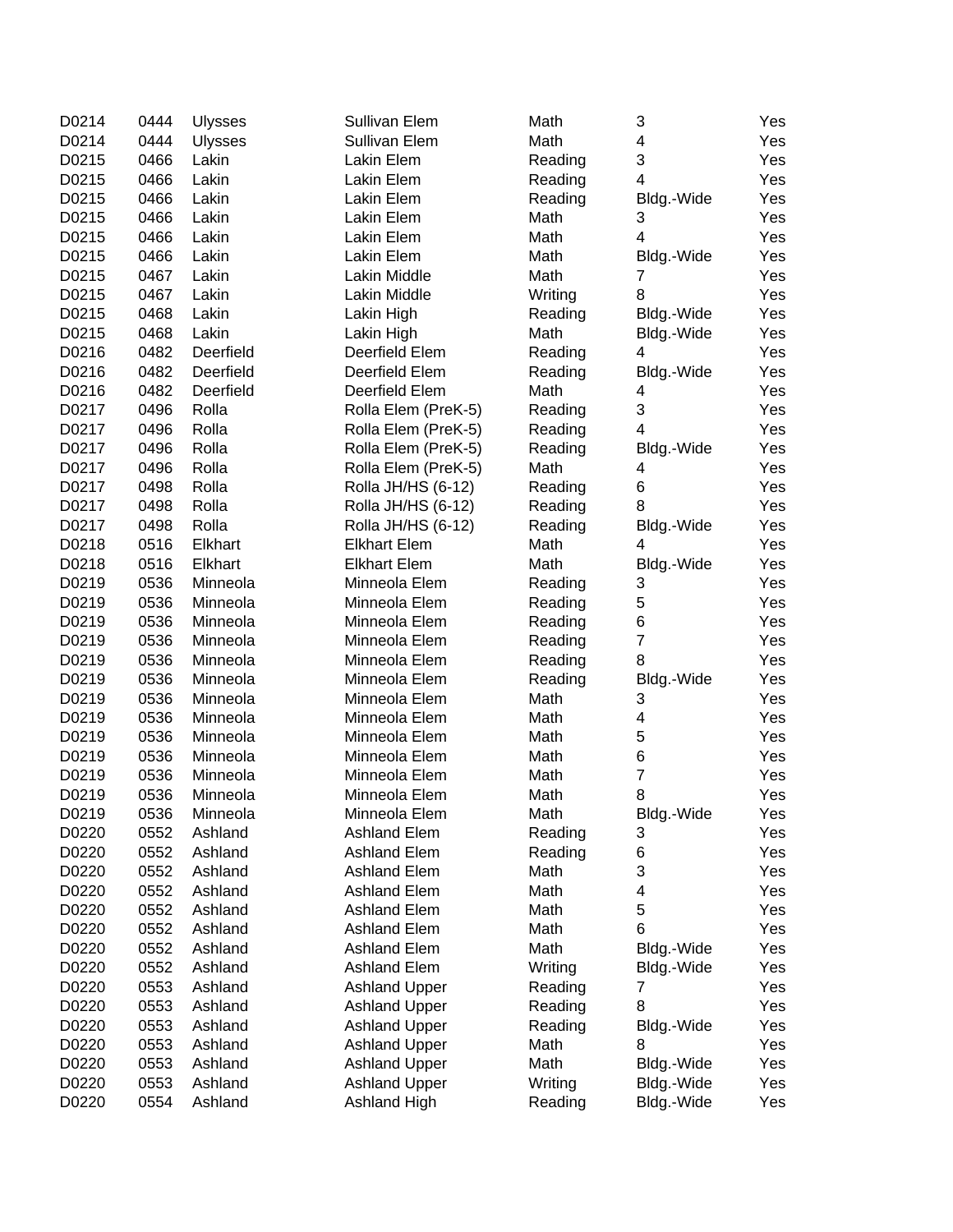| D0220 | 0554 | Ashland       | <b>Ashland High</b>   | Math    | Bldg.-Wide              | Yes |
|-------|------|---------------|-----------------------|---------|-------------------------|-----|
| D0223 | 0620 | <b>Barnes</b> | Hanover Elem          | Reading | 4                       | Yes |
| D0223 | 0620 | <b>Barnes</b> | Hanover Elem          | Reading | 6                       | Yes |
| D0223 | 0620 | <b>Barnes</b> | Hanover Elem          | Reading | $\overline{7}$          | Yes |
| D0223 | 0620 | <b>Barnes</b> | Hanover Elem          | Reading | 8                       | Yes |
| D0223 | 0620 | <b>Barnes</b> | Hanover Elem          | Reading | Bldg.-Wide              | Yes |
| D0223 | 0620 | <b>Barnes</b> | Hanover Elem          | Math    | 3                       | Yes |
| D0223 | 0620 | <b>Barnes</b> | Hanover Elem          | Math    | 4                       | Yes |
| D0223 | 0620 | <b>Barnes</b> | Hanover Elem          | Math    | 5                       | Yes |
| D0223 | 0620 | <b>Barnes</b> | Hanover Elem          | Math    | 6                       | Yes |
| D0223 | 0620 | <b>Barnes</b> | Hanover Elem          | Math    | Bldg.-Wide              | Yes |
| D0223 | 0622 | <b>Barnes</b> | Hanover High          | Reading | Bldg.-Wide              | Yes |
| D0223 | 0622 | <b>Barnes</b> | Hanover High          | Math    | Bldg.-Wide              | Yes |
| D0223 | 0622 | <b>Barnes</b> | Hanover High          | Writing | Bldg.-Wide              | Yes |
| D0223 | 0628 | <b>Barnes</b> | Linn Elem             | Reading | 3                       | Yes |
| D0223 | 0628 | <b>Barnes</b> | Linn Elem             | Reading | 4                       | Yes |
| D0223 | 0628 | <b>Barnes</b> | Linn Elem             | Reading | 5                       | Yes |
| D0223 | 0628 | <b>Barnes</b> | Linn Elem             | Reading | $\,6$                   | Yes |
| D0223 | 0628 | <b>Barnes</b> | Linn Elem             | Reading | $\overline{7}$          | Yes |
| D0223 | 0628 | <b>Barnes</b> | Linn Elem             | Reading | 8                       | Yes |
| D0223 | 0628 | <b>Barnes</b> | Linn Elem             | Reading | Bldg.-Wide              | Yes |
| D0223 | 0628 | <b>Barnes</b> | Linn Elem             | Math    | 3                       | Yes |
| D0223 | 0628 | <b>Barnes</b> | Linn Elem             | Math    | 4                       | Yes |
| D0223 | 0628 | <b>Barnes</b> | Linn Elem             | Math    | 5                       | Yes |
| D0223 | 0628 | <b>Barnes</b> | Linn Elem             | Math    | 6                       | Yes |
| D0223 | 0628 | <b>Barnes</b> | Linn Elem             | Math    | $\overline{7}$          | Yes |
| D0223 | 0628 | <b>Barnes</b> | Linn Elem             | Math    | Bldg.-Wide              | Yes |
| D0223 | 0628 | <b>Barnes</b> | Linn Elem             | Writing | 8                       | Yes |
| D0223 | 0630 | <b>Barnes</b> | Linn High             | Reading | Bldg.-Wide              | Yes |
| D0223 | 0630 | <b>Barnes</b> | Linn High             | Writing | Bldg.-Wide              | Yes |
| D0224 | 0658 | Clifton-Clyde | Clifton-Clyde Grade   | Reading | Bldg.-Wide              | Yes |
| D0224 | 0658 | Clifton-Clyde | Clifton-Clyde Grade   | Math    | Bldg.-Wide              | Yes |
| D0224 | 0660 | Clifton-Clyde | Clifton-Clyde Middle  |         | 4                       | Yes |
| D0224 | 0660 |               | Clifton-Clyde Middle  | Reading | 5                       | Yes |
|       |      | Clifton-Clyde |                       | Reading |                         |     |
| D0224 | 0660 | Clifton-Clyde | Clifton-Clyde Middle  | Reading | 6                       | Yes |
| D0224 | 0660 | Clifton-Clyde | Clifton-Clyde Middle  | Reading | $\overline{7}$          | Yes |
| D0224 | 0660 | Clifton-Clyde | Clifton-Clyde Middle  | Reading | 8                       | Yes |
| D0224 | 0660 | Clifton-Clyde | Clifton-Clyde Middle  | Reading | Bldg.-Wide              | Yes |
| D0224 | 0660 | Clifton-Clyde | Clifton-Clyde Middle  | Math    | 4                       | Yes |
| D0224 | 0660 | Clifton-Clyde | Clifton-Clyde Middle  | Math    | 5                       | Yes |
| D0224 | 0660 | Clifton-Clyde | Clifton-Clyde Middle  | Math    | 6                       | Yes |
| D0224 | 0660 | Clifton-Clyde | Clifton-Clyde Middle  | Math    | $\overline{7}$          | Yes |
| D0224 | 0660 | Clifton-Clyde | Clifton-Clyde Middle  | Math    | 8                       | Yes |
| D0224 | 0660 | Clifton-Clyde | Clifton-Clyde Middle  | Math    | Bldg.-Wide              | Yes |
| D0224 | 0668 | Clifton-Clyde | Clifton-Clyde Sr High | Reading | Bldg.-Wide              | Yes |
| D0224 | 0668 | Clifton-Clyde | Clifton-Clyde Sr High | Math    | Bldg.-Wide              | Yes |
| D0225 | 0684 | Fowler        | Fowler Elem           | Reading | 3                       | Yes |
| D0225 | 0684 | Fowler        | <b>Fowler Elem</b>    | Reading | 4                       | Yes |
| D0225 | 0684 | Fowler        | <b>Fowler Elem</b>    | Reading | 5                       | Yes |
| D0225 | 0684 | Fowler        | <b>Fowler Elem</b>    | Reading | Bldg.-Wide              | Yes |
| D0225 | 0684 | Fowler        | Fowler Elem           | Math    | 3                       | Yes |
| D0225 | 0684 | Fowler        | Fowler Elem           | Math    | $\overline{\mathbf{4}}$ | Yes |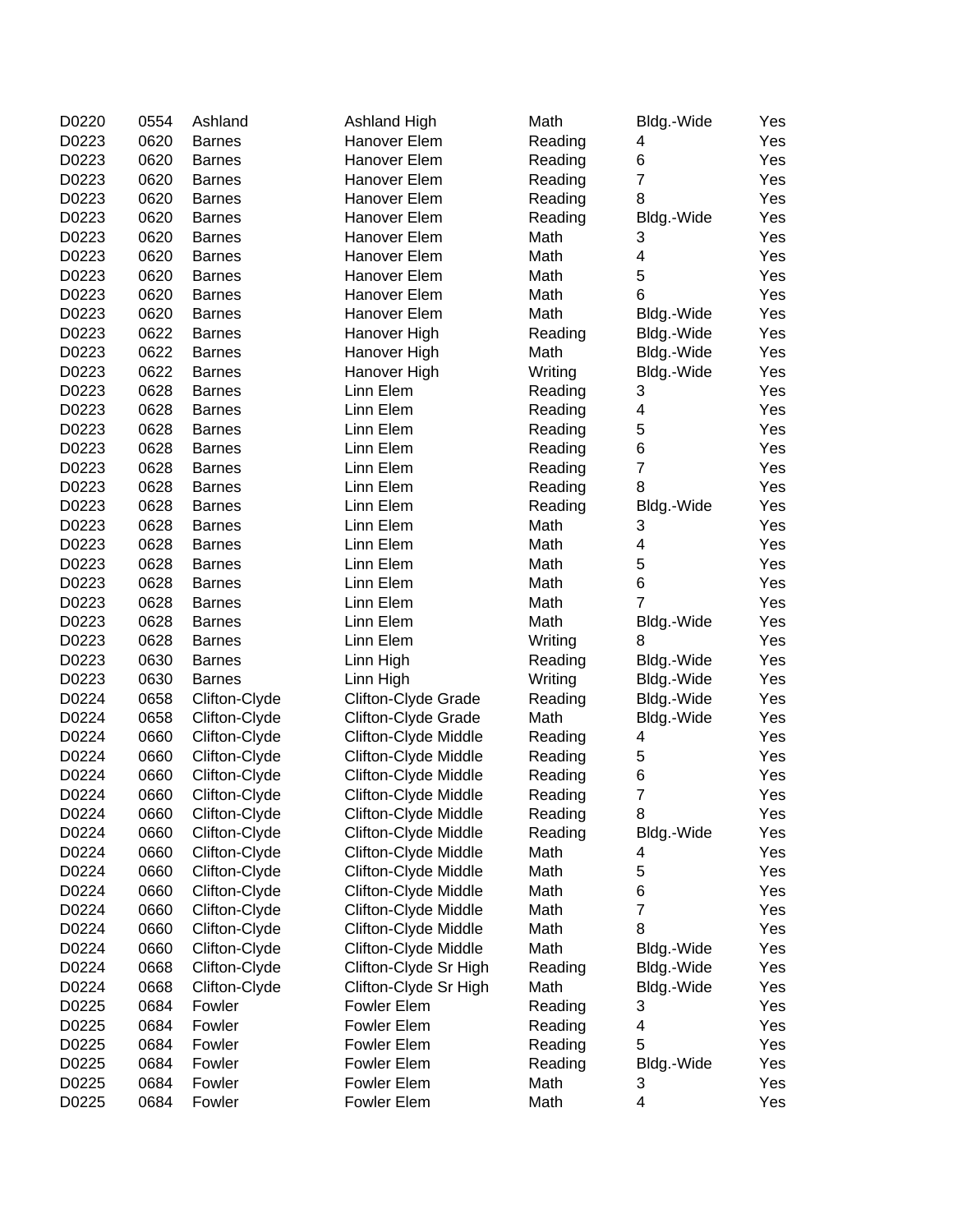| D0225 | 0686 | Fowler             | Fowler High                    | Reading | 8              | Yes |
|-------|------|--------------------|--------------------------------|---------|----------------|-----|
| D0225 | 0686 | Fowler             | Fowler High                    | Reading | 11             | Yes |
| D0225 | 0686 | Fowler             | Fowler High                    | Reading | Bldg.-Wide     | Yes |
| D0226 | 0700 | Meade              | Meade Elem                     | Reading | 7              | Yes |
| D0226 | 0700 | Meade              | Meade Elem                     | Reading | 8              | Yes |
| D0226 | 0700 | Meade              | Meade Elem                     | Reading | Bldg.-Wide     | Yes |
| D0226 | 0700 | Meade              | Meade Elem                     | Math    | 3              | Yes |
| D0226 | 0700 | Meade              | Meade Elem                     | Math    | Bldg.-Wide     | Yes |
| D0226 | 0702 | Meade              | Meade High                     | Reading | Bldg.-Wide     | Yes |
| D0226 | 0702 | Meade              | Meade High                     | Math    | Bldg.-Wide     | Yes |
| D0226 | 0702 | Meade              | Meade High                     | Writing | Bldg.-Wide     | Yes |
| D0227 | 0722 | Jetmore            | Jetmore Elem                   | Reading | 3              | Yes |
| D0227 | 0722 | Jetmore            | Jetmore Elem                   | Reading | 4              | Yes |
| D0227 | 0722 | Jetmore            | Jetmore Elem                   | Reading | 6              | Yes |
| D0227 | 0722 | Jetmore            | Jetmore Elem                   | Reading | Bldg.-Wide     | Yes |
| D0227 | 0722 | Jetmore            | Jetmore Elem                   | Math    | 3              | Yes |
| D0227 | 0722 | Jetmore            | Jetmore Elem                   | Math    | $\overline{4}$ | Yes |
| D0227 | 0722 | Jetmore            | Jetmore Elem                   | Writing | Bldg.-Wide     | Yes |
| D0227 | 0724 | Jetmore            | Jetmore High                   | Reading | 11             | Yes |
| D0227 | 0724 | Jetmore            | Jetmore High                   | Writing | 8              | Yes |
| D0227 | 0724 | Jetmore            | Jetmore High                   | Writing | 11             | Yes |
| D0227 | 0724 | Jetmore            | Jetmore High                   | Writing | Bldg.-Wide     | Yes |
| D0228 | 0751 | Hanston            | Pawnee Heights Jr. High        | Reading | 7              | Yes |
| D0228 | 0751 | Hanston            | Pawnee Heights Jr. High        | Reading | 8              | Yes |
| D0228 | 0751 | Hanston            | Pawnee Heights Jr. High        | Reading | Bldg.-Wide     | Yes |
| D0228 | 0751 | Hanston            | Pawnee Heights Jr. High        | Math    | 8              | Yes |
| D0229 | 0756 | <b>Blue Valley</b> | Lakewood Elementary            | Reading | 3              | Yes |
| D0229 | 0756 | <b>Blue Valley</b> | Lakewood Elementary            | Reading | 4              | Yes |
| D0229 | 0756 | <b>Blue Valley</b> | Lakewood Elementary            | Reading | 5              | Yes |
| D0229 | 0756 | <b>Blue Valley</b> | Lakewood Elementary            | Reading | Bldg.-Wide     | Yes |
| D0229 | 0756 | <b>Blue Valley</b> | Lakewood Elementary            | Math    | 3              | Yes |
| D0229 | 0756 | <b>Blue Valley</b> | Lakewood Elementary            | Math    | 4              | Yes |
| D0229 | 0756 | <b>Blue Valley</b> | Lakewood Elementary            | Math    | 5              | Yes |
| D0229 | 0756 | <b>Blue Valley</b> | Lakewood Elementary            | Math    | Bldg.-Wide     | Yes |
| D0229 | 0756 | <b>Blue Valley</b> | Lakewood Elementary            | Writing | Bldg.-Wide     | Yes |
| D0229 | 0757 | <b>Blue Valley</b> | Lakewood Middle                | Reading | 6              | Yes |
| D0229 | 0757 | <b>Blue Valley</b> | Lakewood Middle                | Reading | 7              | Yes |
| D0229 | 0757 | <b>Blue Valley</b> | Lakewood Middle                | Reading | 8              | Yes |
| D0229 | 0757 | <b>Blue Valley</b> | Lakewood Middle                | Reading | Bldg.-Wide     | Yes |
| D0229 | 0757 | <b>Blue Valley</b> | Lakewood Middle                | Math    | 6              | Yes |
| D0229 | 0757 | <b>Blue Valley</b> | Lakewood Middle                | Math    | $\overline{7}$ | Yes |
| D0229 | 0757 | <b>Blue Valley</b> | Lakewood Middle                | Math    | 8              | Yes |
| D0229 | 0757 | <b>Blue Valley</b> | Lakewood Middle                | Math    | Bldg.-Wide     | Yes |
| D0229 | 0757 | <b>Blue Valley</b> | Lakewood Middle                | Writing | Bldg.-Wide     | Yes |
| D0229 | 0758 | <b>Blue Valley</b> | <b>Cedar Hills Elementary</b>  | Reading | 3              | Yes |
| D0229 | 0758 | <b>Blue Valley</b> | <b>Cedar Hills Elementary</b>  | Reading | 4              | Yes |
| D0229 | 0758 | <b>Blue Valley</b> | <b>Cedar Hills Elementary</b>  | Reading | 5              | Yes |
| D0229 | 0758 | <b>Blue Valley</b> | <b>Cedar Hills Elementary</b>  | Reading | Bldg.-Wide     | Yes |
| D0229 | 0758 | <b>Blue Valley</b> | <b>Cedar Hills Elementary</b>  | Math    | 3              | Yes |
| D0229 | 0758 | <b>Blue Valley</b> | <b>Cedar Hills Elementary</b>  | Math    | 4              | Yes |
| D0229 | 0758 | <b>Blue Valley</b> | <b>Cedar Hills Elementary</b>  | Math    | Bldg.-Wide     | Yes |
| D0229 | 0765 | <b>Blue Valley</b> | <b>Liberty View Elementary</b> | Reading | 3              | Yes |
|       |      |                    |                                |         |                |     |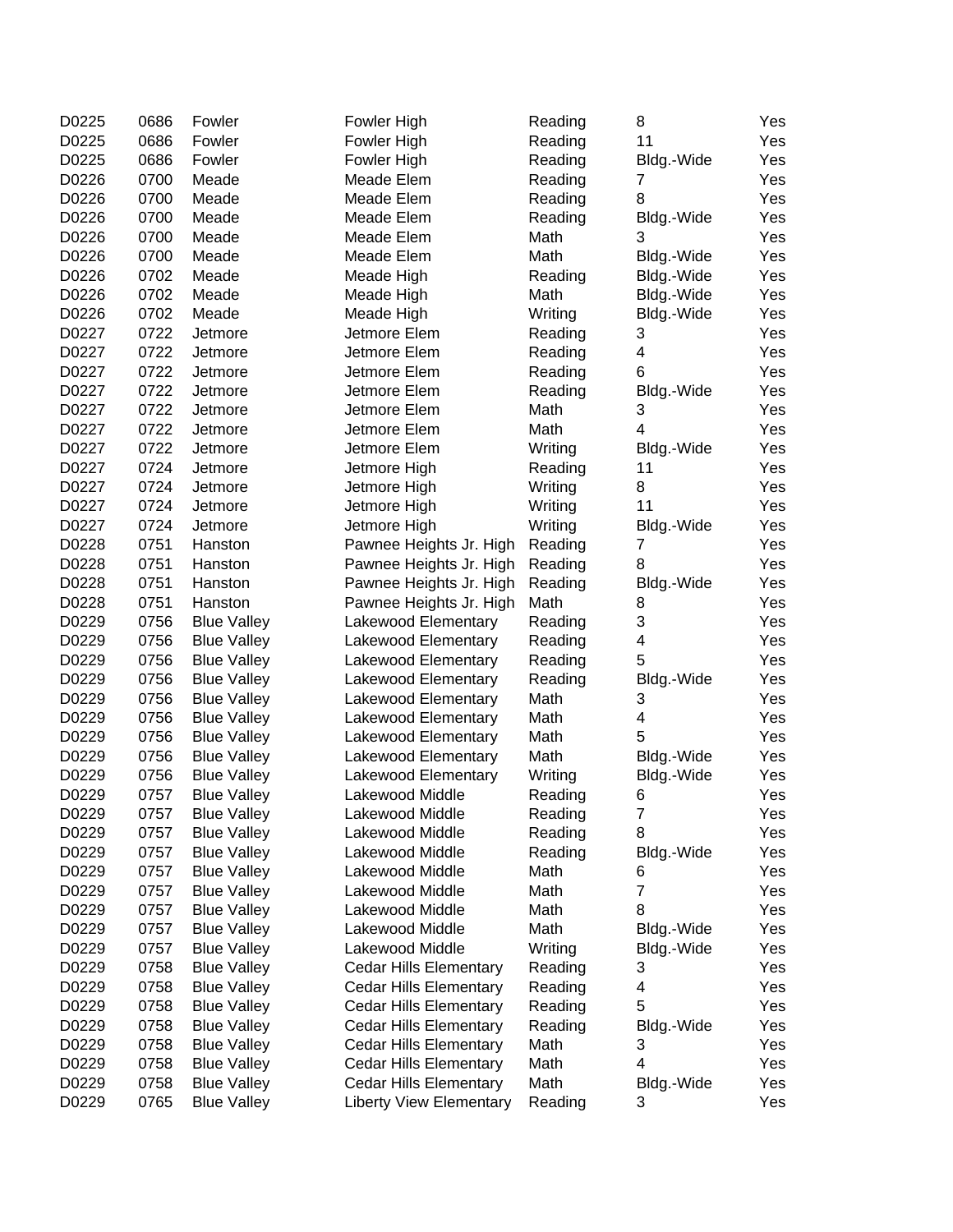| D0229          | 0765 | <b>Blue Valley</b> | <b>Liberty View Elementary</b> | Reading | 4          | Yes |
|----------------|------|--------------------|--------------------------------|---------|------------|-----|
| D0229          | 0765 | <b>Blue Valley</b> | <b>Liberty View Elementary</b> | Reading | 5          | Yes |
| D0229          | 0765 | <b>Blue Valley</b> | <b>Liberty View Elementary</b> | Reading | Bldg.-Wide | Yes |
| D0229          | 0765 | <b>Blue Valley</b> | <b>Liberty View Elementary</b> | Math    | 3          | Yes |
| D0229          | 0765 | <b>Blue Valley</b> | <b>Liberty View Elementary</b> | Math    | 4          | Yes |
| D0229          | 0765 | <b>Blue Valley</b> | <b>Liberty View Elementary</b> | Math    | 5          | Yes |
| D0229          | 0765 | <b>Blue Valley</b> | <b>Liberty View Elementary</b> | Math    | Bldg.-Wide | Yes |
| D0229          | 0767 | <b>Blue Valley</b> | <b>Oxford Middle</b>           | Reading | 6          | Yes |
| D0229          | 0767 | <b>Blue Valley</b> | <b>Oxford Middle</b>           | Reading | 7          | Yes |
| D0229          | 0767 | <b>Blue Valley</b> | <b>Oxford Middle</b>           | Reading | 8          | Yes |
| D0229          | 0767 | <b>Blue Valley</b> | <b>Oxford Middle</b>           | Reading | Bldg.-Wide | Yes |
| D0229          | 0767 | <b>Blue Valley</b> | <b>Oxford Middle</b>           | Math    | 6          | Yes |
| D0229          | 0767 | <b>Blue Valley</b> | <b>Oxford Middle</b>           | Math    | 8          | Yes |
| D0229          | 0767 | <b>Blue Valley</b> | <b>Oxford Middle</b>           | Math    | Bldg.-Wide | Yes |
| D0229          | 0767 | <b>Blue Valley</b> | <b>Oxford Middle</b>           | Writing | Bldg.-Wide | Yes |
| D0229          | 0768 | <b>Blue Valley</b> | <b>Stanley Elementary</b>      | Reading | 3          | Yes |
| D0229          | 0768 | <b>Blue Valley</b> | <b>Stanley Elementary</b>      | Reading | 4          | Yes |
| D0229          | 0768 | <b>Blue Valley</b> | <b>Stanley Elementary</b>      | Reading | 5          | Yes |
| D0229          | 0768 | <b>Blue Valley</b> | <b>Stanley Elementary</b>      | Reading | Bldg.-Wide | Yes |
| D0229          | 0768 | <b>Blue Valley</b> | <b>Stanley Elementary</b>      | Math    | 3          | Yes |
| D0229          | 0768 | <b>Blue Valley</b> | <b>Stanley Elementary</b>      | Math    | 4          | Yes |
| D0229          | 0768 | <b>Blue Valley</b> | <b>Stanley Elementary</b>      | Math    | 5          | Yes |
| D0229          | 0768 | <b>Blue Valley</b> | <b>Stanley Elementary</b>      | Math    | Bldg.-Wide | Yes |
| D0229          | 0768 | <b>Blue Valley</b> | <b>Stanley Elementary</b>      | Writing | Bldg.-Wide | Yes |
| D0229          | 0769 | <b>Blue Valley</b> | <b>Blue Valley North High</b>  | Reading | Bldg.-Wide | Yes |
| D0229          | 0769 | <b>Blue Valley</b> | <b>Blue Valley North High</b>  | Math    | Bldg.-Wide | Yes |
| D0229          | 0769 | <b>Blue Valley</b> | <b>Blue Valley North High</b>  | Writing | Bldg.-Wide | Yes |
| D0229          | 0770 | <b>Blue Valley</b> | <b>Blue Valley High</b>        | Reading | Bldg.-Wide | Yes |
| D0229          | 0770 | <b>Blue Valley</b> | <b>Blue Valley High</b>        | Math    | Bldg.-Wide | Yes |
| D0229          | 0770 | <b>Blue Valley</b> | <b>Blue Valley High</b>        | Writing | Bldg.-Wide | Yes |
| D0229          | 0771 | <b>Blue Valley</b> | Morse Elementary               | Reading | 3          | Yes |
| D0229          | 0771 |                    |                                |         | 4          | Yes |
| D0229          | 0771 | <b>Blue Valley</b> | Morse Elementary               | Reading | 5          | Yes |
| D0229          | 0771 | <b>Blue Valley</b> | Morse Elementary               | Reading |            |     |
|                |      | <b>Blue Valley</b> | Morse Elementary               | Reading | Bldg.-Wide | Yes |
| D0229          | 0771 | <b>Blue Valley</b> | Morse Elementary               | Math    | 3          | Yes |
| D0229<br>D0229 | 0771 | <b>Blue Valley</b> | Morse Elementary               | Math    | 4          | Yes |
|                | 0771 | <b>Blue Valley</b> | Morse Elementary               | Math    | 5          | Yes |
| D0229          | 0771 | <b>Blue Valley</b> | Morse Elementary               | Math    | Bldg.-Wide | Yes |
| D0229          | 0772 | <b>Blue Valley</b> | <b>Valley Park Elementary</b>  | Reading | 3          | Yes |
| D0229          | 0772 | <b>Blue Valley</b> | <b>Valley Park Elementary</b>  | Reading | 4          | Yes |
| D0229          | 0772 | <b>Blue Valley</b> | <b>Valley Park Elementary</b>  | Reading | 5          | Yes |
| D0229          | 0772 | <b>Blue Valley</b> | <b>Valley Park Elementary</b>  | Reading | Bldg.-Wide | Yes |
| D0229          | 0772 | <b>Blue Valley</b> | <b>Valley Park Elementary</b>  | Math    | 3          | Yes |
| D0229          | 0772 | <b>Blue Valley</b> | <b>Valley Park Elementary</b>  | Math    | 4          | Yes |
| D0229          | 0772 | <b>Blue Valley</b> | <b>Valley Park Elementary</b>  | Math    | Bldg.-Wide | Yes |
| D0229          | 0772 | <b>Blue Valley</b> | <b>Valley Park Elementary</b>  | Writing | Bldg.-Wide | Yes |
| D0229          | 0773 | <b>Blue Valley</b> | Leawood Elementary             | Reading | 3          | Yes |
| D0229          | 0773 | <b>Blue Valley</b> | Leawood Elementary             | Reading | 4          | Yes |
| D0229          | 0773 | <b>Blue Valley</b> | Leawood Elementary             | Reading | 5          | Yes |
| D0229          | 0773 | <b>Blue Valley</b> | Leawood Elementary             | Reading | Bldg.-Wide | Yes |
| D0229          | 0773 | <b>Blue Valley</b> | Leawood Elementary             | Math    | 4          | Yes |
| D0229          | 0773 | <b>Blue Valley</b> | Leawood Elementary             | Math    | 5          | Yes |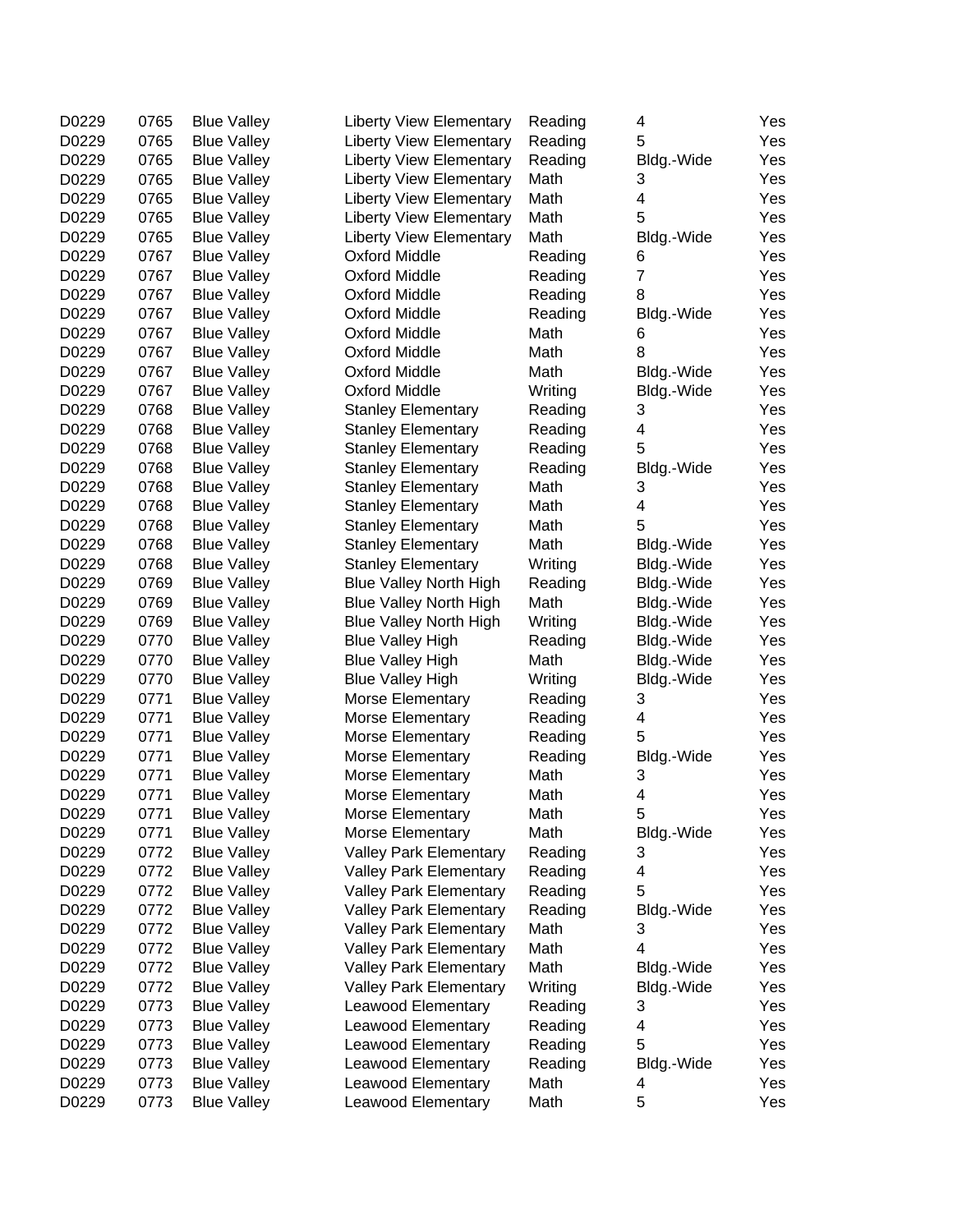| D0229 | 0773 | <b>Blue Valley</b> | Leawood Elementary              | Math    | Bldg.-Wide          | Yes        |
|-------|------|--------------------|---------------------------------|---------|---------------------|------------|
| D0229 | 0773 | <b>Blue Valley</b> | Leawood Elementary              | Writing | Bldg.-Wide          | Yes        |
| D0229 | 0774 | <b>Blue Valley</b> | <b>Stilwell Elementary</b>      | Reading | 3                   | Yes        |
| D0229 | 0774 | <b>Blue Valley</b> | <b>Stilwell Elementary</b>      | Reading | 4                   | Yes        |
| D0229 | 0774 | <b>Blue Valley</b> | <b>Stilwell Elementary</b>      | Reading | 5                   | Yes        |
| D0229 | 0774 | <b>Blue Valley</b> | <b>Stilwell Elementary</b>      | Reading | Bldg.-Wide          | Yes        |
| D0229 | 0774 | <b>Blue Valley</b> | <b>Stilwell Elementary</b>      | Math    | 3                   | Yes        |
| D0229 | 0774 | <b>Blue Valley</b> | <b>Stilwell Elementary</b>      | Math    | 4                   | Yes        |
| D0229 | 0774 | <b>Blue Valley</b> | <b>Stilwell Elementary</b>      | Math    | 5                   | Yes        |
| D0229 | 0774 | <b>Blue Valley</b> | <b>Stilwell Elementary</b>      | Math    | Bldg.-Wide          | Yes        |
| D0229 | 0776 | <b>Blue Valley</b> | <b>Blue Valley Middle</b>       | Reading | 6                   | Yes        |
| D0229 | 0776 | <b>Blue Valley</b> | <b>Blue Valley Middle</b>       | Reading | $\overline{7}$      | Yes        |
| D0229 | 0776 | <b>Blue Valley</b> | <b>Blue Valley Middle</b>       | Reading | 8                   | Yes        |
| D0229 | 0776 | <b>Blue Valley</b> | <b>Blue Valley Middle</b>       | Reading | Bldg.-Wide          | Yes        |
| D0229 | 0776 | <b>Blue Valley</b> | <b>Blue Valley Middle</b>       | Math    | 6                   | Yes        |
| D0229 | 0776 | <b>Blue Valley</b> | <b>Blue Valley Middle</b>       | Math    | $\overline{7}$      | Yes        |
| D0229 | 0776 | <b>Blue Valley</b> | <b>Blue Valley Middle</b>       | Math    | 8                   | Yes        |
| D0229 | 0776 | <b>Blue Valley</b> | <b>Blue Valley Middle</b>       | Math    | Bldg.-Wide          | Yes        |
| D0229 | 0776 | <b>Blue Valley</b> | <b>Blue Valley Middle</b>       | Writing | Bldg.-Wide          | Yes        |
| D0229 | 0777 | <b>Blue Valley</b> | <b>Mission Trail Elementary</b> | Reading | 3                   | Yes        |
| D0229 | 0777 | <b>Blue Valley</b> | <b>Mission Trail Elementary</b> | Reading | 4                   | Yes        |
| D0229 | 0777 | <b>Blue Valley</b> | <b>Mission Trail Elementary</b> | Reading | 5                   | Yes        |
| D0229 | 0777 | <b>Blue Valley</b> | <b>Mission Trail Elementary</b> | Reading | Bldg.-Wide          | Yes        |
| D0229 | 0777 | <b>Blue Valley</b> | <b>Mission Trail Elementary</b> | Math    | 3                   | Yes        |
| D0229 | 0777 | <b>Blue Valley</b> | <b>Mission Trail Elementary</b> | Math    | 4                   | Yes        |
| D0229 | 0777 | <b>Blue Valley</b> | <b>Mission Trail Elementary</b> | Math    | 5                   | Yes        |
| D0229 | 0777 | <b>Blue Valley</b> | <b>Mission Trail Elementary</b> | Math    | Bldg.-Wide          | Yes        |
| D0229 | 0777 | <b>Blue Valley</b> | <b>Mission Trail Elementary</b> | Writing | Bldg.-Wide          | Yes        |
| D0229 | 0778 | <b>Blue Valley</b> | Leawood Middle                  | Reading | 6                   | Yes        |
| D0229 | 0778 | <b>Blue Valley</b> | Leawood Middle                  | Reading | 7                   | Yes        |
| D0229 | 0778 | <b>Blue Valley</b> | Leawood Middle                  | Reading | 8                   | Yes        |
| D0229 | 0778 | <b>Blue Valley</b> | Leawood Middle                  | Reading |                     | Yes        |
| D0229 | 0778 |                    | Leawood Middle                  | Math    | Bldg.-Wide          |            |
| D0229 | 0778 | <b>Blue Valley</b> | Leawood Middle                  |         | 6<br>$\overline{7}$ | Yes<br>Yes |
|       |      | <b>Blue Valley</b> |                                 | Math    |                     |            |
| D0229 | 0778 | <b>Blue Valley</b> | Leawood Middle                  | Math    | 8                   | Yes        |
| D0229 | 0778 | <b>Blue Valley</b> | Leawood Middle                  | Math    | Bldg.-Wide          | Yes        |
| D0229 | 0778 | <b>Blue Valley</b> | Leawood Middle                  | Writing | Bldg.-Wide          | Yes        |
| D0229 | 0779 | <b>Blue Valley</b> | <b>Overland Trail</b>           | Reading | 3                   | Yes        |
| D0229 | 0779 | <b>Blue Valley</b> | <b>Overland Trail</b>           | Reading | 4                   | Yes        |
| D0229 | 0779 | <b>Blue Valley</b> | <b>Overland Trail</b>           | Reading | 5                   | Yes        |
| D0229 | 0779 | <b>Blue Valley</b> | <b>Overland Trail</b>           | Reading | Bldg.-Wide          | Yes        |
| D0229 | 0779 | <b>Blue Valley</b> | <b>Overland Trail</b>           | Math    | 3                   | Yes        |
| D0229 | 0779 | <b>Blue Valley</b> | <b>Overland Trail</b>           | Math    | 5                   | Yes        |
| D0229 | 0779 | <b>Blue Valley</b> | <b>Overland Trail</b>           | Math    | Bldg.-Wide          | Yes        |
| D0229 | 0779 | <b>Blue Valley</b> | <b>Overland Trail</b>           | Writing | Bldg.-Wide          | Yes        |
| D0229 | 0780 | <b>Blue Valley</b> | Indian Valley Elementary        | Reading | 3                   | Yes        |
| D0229 | 0780 | <b>Blue Valley</b> | <b>Indian Valley Elementary</b> | Reading | 4                   | Yes        |
| D0229 | 0780 | <b>Blue Valley</b> | Indian Valley Elementary        | Reading | 5                   | Yes        |
| D0229 | 0780 | <b>Blue Valley</b> | Indian Valley Elementary        | Reading | Bldg.-Wide          | Yes        |
| D0229 | 0780 | <b>Blue Valley</b> | Indian Valley Elementary        | Math    | 3                   | Yes        |
| D0229 | 0780 | <b>Blue Valley</b> | Indian Valley Elementary        | Math    | 4                   | Yes        |
| D0229 | 0780 | <b>Blue Valley</b> | <b>Indian Valley Elementary</b> | Math    | 5                   | Yes        |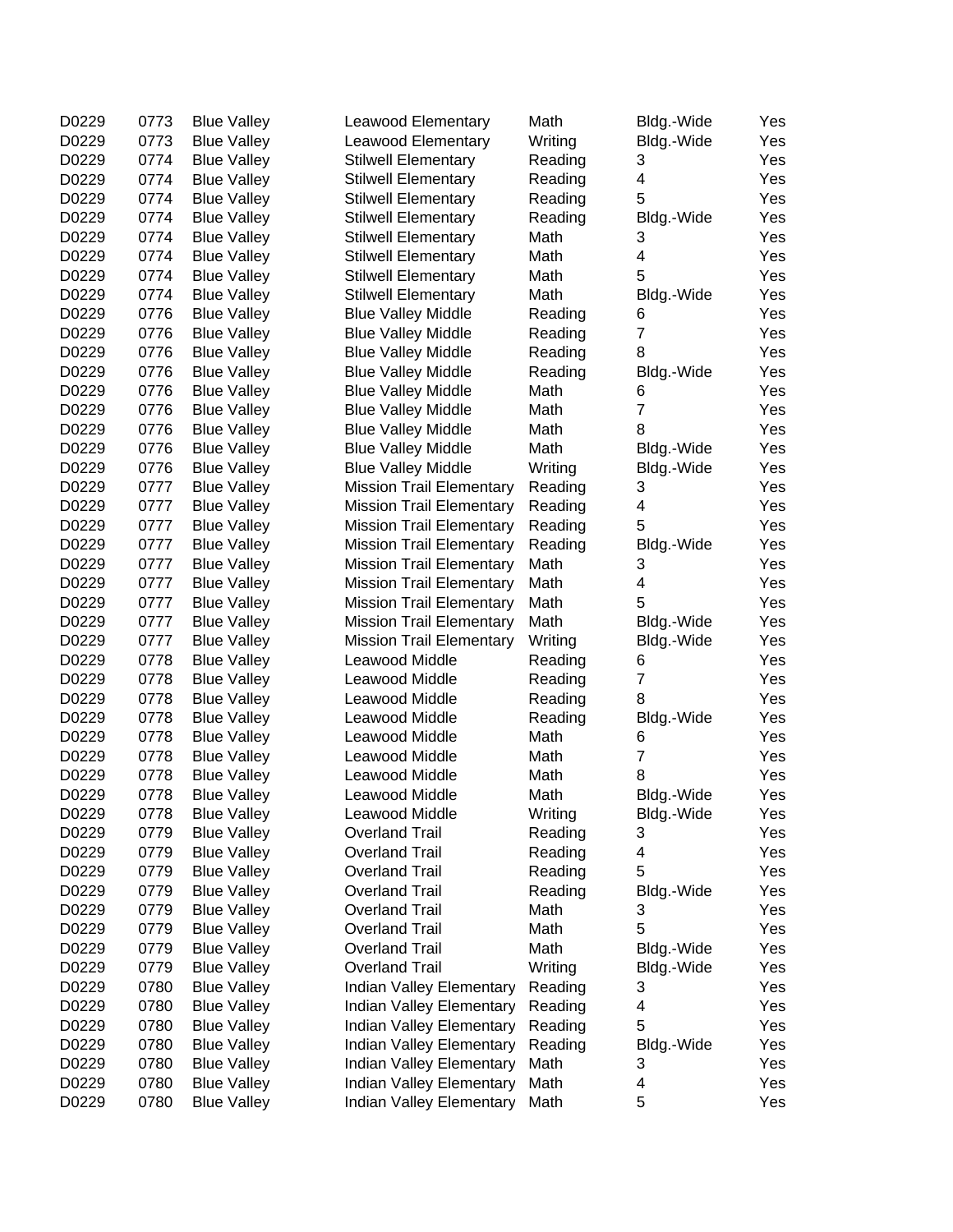| D0229<br>0781<br><b>Overland Trail Middle</b><br>Reading<br><b>Blue Valley</b><br>6<br>$\overline{7}$<br>D0229<br>0781<br><b>Overland Trail Middle</b><br>Reading<br><b>Blue Valley</b><br>D0229<br>0781<br><b>Overland Trail Middle</b><br>8<br><b>Blue Valley</b><br>Reading<br>D0229<br>0781<br><b>Blue Valley</b><br><b>Overland Trail Middle</b><br>Reading<br>Bldg.-Wide<br>D0229<br>0781<br><b>Overland Trail Middle</b><br>Math<br><b>Blue Valley</b><br>6<br>$\overline{7}$<br>D0229<br>0781<br><b>Overland Trail Middle</b><br>Math<br><b>Blue Valley</b><br>0781<br>D0229<br><b>Overland Trail Middle</b><br>Math<br><b>Blue Valley</b><br>8<br>0781<br>D0229<br><b>Overland Trail Middle</b><br>Math<br><b>Blue Valley</b><br>Bldg.-Wide<br>0781<br>D0229<br><b>Overland Trail Middle</b><br>Writing<br><b>Blue Valley</b><br>Bldg.-Wide<br>0782<br>D0229<br><b>Blue Valley</b><br>Oak Hill Elementary<br>Reading<br>3<br>D0229<br>0782<br>4<br><b>Blue Valley</b><br>Oak Hill Elementary<br>Reading<br>5<br>D0229<br>0782<br><b>Blue Valley</b><br>Oak Hill Elementary<br>Reading<br>D0229<br>0782<br><b>Blue Valley</b><br>Oak Hill Elementary<br>Reading<br>Bldg.-Wide<br>D0229<br>0782<br>Math<br><b>Blue Valley</b><br>Oak Hill Elementary<br>3<br>$\overline{\mathbf{4}}$<br>D0229<br>0782<br><b>Blue Valley</b><br>Oak Hill Elementary<br>Math<br>5<br>D0229<br>0782<br><b>Blue Valley</b><br>Oak Hill Elementary<br>Math<br>D0229<br>0782<br><b>Blue Valley</b><br>Oak Hill Elementary<br>Math<br>Bldg.-Wide<br>D0229<br>0783<br><b>Blue Valley</b><br><b>Cottonwood Point</b><br>Reading<br>3<br>D0229<br>0783<br>4<br><b>Blue Valley</b><br><b>Cottonwood Point</b><br>Reading<br>0783<br>5<br>D0229<br><b>Blue Valley</b><br><b>Cottonwood Point</b><br>Reading<br>D0229<br>0783<br><b>Blue Valley</b><br><b>Cottonwood Point</b><br>Reading<br>Bldg.-Wide<br>D0229<br>0783<br><b>Blue Valley</b><br><b>Cottonwood Point</b><br>Math<br>4<br>D0229<br>0783<br>Math<br>5<br><b>Blue Valley</b><br>Cottonwood Point<br>0783<br>D0229<br>Math<br><b>Blue Valley</b><br><b>Cottonwood Point</b><br>Bldg.-Wide<br>0784<br>D0229<br><b>Blue Valley</b><br><b>Harmony Middle</b><br>Reading<br>6<br>0784<br>$\overline{7}$<br>D0229<br>Reading<br><b>Blue Valley</b><br><b>Harmony Middle</b><br>0784<br>D0229<br>Harmony Middle<br>Reading<br>8<br><b>Blue Valley</b><br>0784<br>D0229<br>Harmony Middle<br><b>Blue Valley</b><br>Reading<br>Bldg.-Wide<br>0784<br>D0229<br>Harmony Middle<br><b>Blue Valley</b><br>Math<br>6<br>$\overline{7}$<br>D0229<br>0784<br><b>Blue Valley</b><br><b>Harmony Middle</b><br>Math<br>8<br>D0229<br>0784<br>Harmony Middle<br><b>Blue Valley</b><br>Math<br>D0229<br>0784<br>Harmony Middle<br><b>Blue Valley</b><br>Math<br>Bldg.-Wide<br>D0229<br>0784<br>Harmony Middle<br><b>Blue Valley</b><br>Writing<br>Bldg.-Wide<br>D0229<br>0785<br><b>Harmony Elementary</b><br>Reading<br><b>Blue Valley</b><br>3<br>D0229<br>0785<br>4<br><b>Blue Valley</b><br><b>Harmony Elementary</b><br>Reading<br>5<br>D0229<br>0785<br><b>Blue Valley</b><br><b>Harmony Elementary</b><br>Reading<br>D0229<br>0785<br><b>Blue Valley</b><br><b>Harmony Elementary</b><br>Reading<br>Bldg.-Wide<br>D0229<br>0785<br><b>Harmony Elementary</b><br>Math<br><b>Blue Valley</b><br>3<br>D0229<br>0785<br><b>Harmony Elementary</b><br>Math<br>4<br><b>Blue Valley</b><br>5<br>D0229<br>0785<br><b>Harmony Elementary</b><br>Math<br><b>Blue Valley</b><br>D0229<br>0785<br><b>Harmony Elementary</b><br>Math<br><b>Blue Valley</b><br>Bldg.-Wide<br>D0229<br>0785<br><b>Harmony Elementary</b><br>Writing<br><b>Blue Valley</b><br>Bldg.-Wide<br>D0229<br>7773<br>Reading<br><b>Blue Valley</b><br><b>Prairie Star Elementary</b><br>3 | Yes |
|-----------------------------------------------------------------------------------------------------------------------------------------------------------------------------------------------------------------------------------------------------------------------------------------------------------------------------------------------------------------------------------------------------------------------------------------------------------------------------------------------------------------------------------------------------------------------------------------------------------------------------------------------------------------------------------------------------------------------------------------------------------------------------------------------------------------------------------------------------------------------------------------------------------------------------------------------------------------------------------------------------------------------------------------------------------------------------------------------------------------------------------------------------------------------------------------------------------------------------------------------------------------------------------------------------------------------------------------------------------------------------------------------------------------------------------------------------------------------------------------------------------------------------------------------------------------------------------------------------------------------------------------------------------------------------------------------------------------------------------------------------------------------------------------------------------------------------------------------------------------------------------------------------------------------------------------------------------------------------------------------------------------------------------------------------------------------------------------------------------------------------------------------------------------------------------------------------------------------------------------------------------------------------------------------------------------------------------------------------------------------------------------------------------------------------------------------------------------------------------------------------------------------------------------------------------------------------------------------------------------------------------------------------------------------------------------------------------------------------------------------------------------------------------------------------------------------------------------------------------------------------------------------------------------------------------------------------------------------------------------------------------------------------------------------------------------------------------------------------------------------------------------------------------------------------------------------------------------------------------------------------------------------------------------------------------------------------------------------------------------------------------------------------------------------------------------------------------------------------------------------------------------------------------------------------------------------------------------------------------------------------------------------------------------------------------------------------------------------------------------------------------------------------|-----|
|                                                                                                                                                                                                                                                                                                                                                                                                                                                                                                                                                                                                                                                                                                                                                                                                                                                                                                                                                                                                                                                                                                                                                                                                                                                                                                                                                                                                                                                                                                                                                                                                                                                                                                                                                                                                                                                                                                                                                                                                                                                                                                                                                                                                                                                                                                                                                                                                                                                                                                                                                                                                                                                                                                                                                                                                                                                                                                                                                                                                                                                                                                                                                                                                                                                                                                                                                                                                                                                                                                                                                                                                                                                                                                                                                                             | Yes |
|                                                                                                                                                                                                                                                                                                                                                                                                                                                                                                                                                                                                                                                                                                                                                                                                                                                                                                                                                                                                                                                                                                                                                                                                                                                                                                                                                                                                                                                                                                                                                                                                                                                                                                                                                                                                                                                                                                                                                                                                                                                                                                                                                                                                                                                                                                                                                                                                                                                                                                                                                                                                                                                                                                                                                                                                                                                                                                                                                                                                                                                                                                                                                                                                                                                                                                                                                                                                                                                                                                                                                                                                                                                                                                                                                                             | Yes |
|                                                                                                                                                                                                                                                                                                                                                                                                                                                                                                                                                                                                                                                                                                                                                                                                                                                                                                                                                                                                                                                                                                                                                                                                                                                                                                                                                                                                                                                                                                                                                                                                                                                                                                                                                                                                                                                                                                                                                                                                                                                                                                                                                                                                                                                                                                                                                                                                                                                                                                                                                                                                                                                                                                                                                                                                                                                                                                                                                                                                                                                                                                                                                                                                                                                                                                                                                                                                                                                                                                                                                                                                                                                                                                                                                                             | Yes |
|                                                                                                                                                                                                                                                                                                                                                                                                                                                                                                                                                                                                                                                                                                                                                                                                                                                                                                                                                                                                                                                                                                                                                                                                                                                                                                                                                                                                                                                                                                                                                                                                                                                                                                                                                                                                                                                                                                                                                                                                                                                                                                                                                                                                                                                                                                                                                                                                                                                                                                                                                                                                                                                                                                                                                                                                                                                                                                                                                                                                                                                                                                                                                                                                                                                                                                                                                                                                                                                                                                                                                                                                                                                                                                                                                                             | Yes |
|                                                                                                                                                                                                                                                                                                                                                                                                                                                                                                                                                                                                                                                                                                                                                                                                                                                                                                                                                                                                                                                                                                                                                                                                                                                                                                                                                                                                                                                                                                                                                                                                                                                                                                                                                                                                                                                                                                                                                                                                                                                                                                                                                                                                                                                                                                                                                                                                                                                                                                                                                                                                                                                                                                                                                                                                                                                                                                                                                                                                                                                                                                                                                                                                                                                                                                                                                                                                                                                                                                                                                                                                                                                                                                                                                                             | Yes |
|                                                                                                                                                                                                                                                                                                                                                                                                                                                                                                                                                                                                                                                                                                                                                                                                                                                                                                                                                                                                                                                                                                                                                                                                                                                                                                                                                                                                                                                                                                                                                                                                                                                                                                                                                                                                                                                                                                                                                                                                                                                                                                                                                                                                                                                                                                                                                                                                                                                                                                                                                                                                                                                                                                                                                                                                                                                                                                                                                                                                                                                                                                                                                                                                                                                                                                                                                                                                                                                                                                                                                                                                                                                                                                                                                                             | Yes |
|                                                                                                                                                                                                                                                                                                                                                                                                                                                                                                                                                                                                                                                                                                                                                                                                                                                                                                                                                                                                                                                                                                                                                                                                                                                                                                                                                                                                                                                                                                                                                                                                                                                                                                                                                                                                                                                                                                                                                                                                                                                                                                                                                                                                                                                                                                                                                                                                                                                                                                                                                                                                                                                                                                                                                                                                                                                                                                                                                                                                                                                                                                                                                                                                                                                                                                                                                                                                                                                                                                                                                                                                                                                                                                                                                                             | Yes |
|                                                                                                                                                                                                                                                                                                                                                                                                                                                                                                                                                                                                                                                                                                                                                                                                                                                                                                                                                                                                                                                                                                                                                                                                                                                                                                                                                                                                                                                                                                                                                                                                                                                                                                                                                                                                                                                                                                                                                                                                                                                                                                                                                                                                                                                                                                                                                                                                                                                                                                                                                                                                                                                                                                                                                                                                                                                                                                                                                                                                                                                                                                                                                                                                                                                                                                                                                                                                                                                                                                                                                                                                                                                                                                                                                                             | Yes |
|                                                                                                                                                                                                                                                                                                                                                                                                                                                                                                                                                                                                                                                                                                                                                                                                                                                                                                                                                                                                                                                                                                                                                                                                                                                                                                                                                                                                                                                                                                                                                                                                                                                                                                                                                                                                                                                                                                                                                                                                                                                                                                                                                                                                                                                                                                                                                                                                                                                                                                                                                                                                                                                                                                                                                                                                                                                                                                                                                                                                                                                                                                                                                                                                                                                                                                                                                                                                                                                                                                                                                                                                                                                                                                                                                                             | Yes |
|                                                                                                                                                                                                                                                                                                                                                                                                                                                                                                                                                                                                                                                                                                                                                                                                                                                                                                                                                                                                                                                                                                                                                                                                                                                                                                                                                                                                                                                                                                                                                                                                                                                                                                                                                                                                                                                                                                                                                                                                                                                                                                                                                                                                                                                                                                                                                                                                                                                                                                                                                                                                                                                                                                                                                                                                                                                                                                                                                                                                                                                                                                                                                                                                                                                                                                                                                                                                                                                                                                                                                                                                                                                                                                                                                                             | Yes |
|                                                                                                                                                                                                                                                                                                                                                                                                                                                                                                                                                                                                                                                                                                                                                                                                                                                                                                                                                                                                                                                                                                                                                                                                                                                                                                                                                                                                                                                                                                                                                                                                                                                                                                                                                                                                                                                                                                                                                                                                                                                                                                                                                                                                                                                                                                                                                                                                                                                                                                                                                                                                                                                                                                                                                                                                                                                                                                                                                                                                                                                                                                                                                                                                                                                                                                                                                                                                                                                                                                                                                                                                                                                                                                                                                                             | Yes |
|                                                                                                                                                                                                                                                                                                                                                                                                                                                                                                                                                                                                                                                                                                                                                                                                                                                                                                                                                                                                                                                                                                                                                                                                                                                                                                                                                                                                                                                                                                                                                                                                                                                                                                                                                                                                                                                                                                                                                                                                                                                                                                                                                                                                                                                                                                                                                                                                                                                                                                                                                                                                                                                                                                                                                                                                                                                                                                                                                                                                                                                                                                                                                                                                                                                                                                                                                                                                                                                                                                                                                                                                                                                                                                                                                                             | Yes |
|                                                                                                                                                                                                                                                                                                                                                                                                                                                                                                                                                                                                                                                                                                                                                                                                                                                                                                                                                                                                                                                                                                                                                                                                                                                                                                                                                                                                                                                                                                                                                                                                                                                                                                                                                                                                                                                                                                                                                                                                                                                                                                                                                                                                                                                                                                                                                                                                                                                                                                                                                                                                                                                                                                                                                                                                                                                                                                                                                                                                                                                                                                                                                                                                                                                                                                                                                                                                                                                                                                                                                                                                                                                                                                                                                                             | Yes |
|                                                                                                                                                                                                                                                                                                                                                                                                                                                                                                                                                                                                                                                                                                                                                                                                                                                                                                                                                                                                                                                                                                                                                                                                                                                                                                                                                                                                                                                                                                                                                                                                                                                                                                                                                                                                                                                                                                                                                                                                                                                                                                                                                                                                                                                                                                                                                                                                                                                                                                                                                                                                                                                                                                                                                                                                                                                                                                                                                                                                                                                                                                                                                                                                                                                                                                                                                                                                                                                                                                                                                                                                                                                                                                                                                                             | Yes |
|                                                                                                                                                                                                                                                                                                                                                                                                                                                                                                                                                                                                                                                                                                                                                                                                                                                                                                                                                                                                                                                                                                                                                                                                                                                                                                                                                                                                                                                                                                                                                                                                                                                                                                                                                                                                                                                                                                                                                                                                                                                                                                                                                                                                                                                                                                                                                                                                                                                                                                                                                                                                                                                                                                                                                                                                                                                                                                                                                                                                                                                                                                                                                                                                                                                                                                                                                                                                                                                                                                                                                                                                                                                                                                                                                                             | Yes |
|                                                                                                                                                                                                                                                                                                                                                                                                                                                                                                                                                                                                                                                                                                                                                                                                                                                                                                                                                                                                                                                                                                                                                                                                                                                                                                                                                                                                                                                                                                                                                                                                                                                                                                                                                                                                                                                                                                                                                                                                                                                                                                                                                                                                                                                                                                                                                                                                                                                                                                                                                                                                                                                                                                                                                                                                                                                                                                                                                                                                                                                                                                                                                                                                                                                                                                                                                                                                                                                                                                                                                                                                                                                                                                                                                                             | Yes |
|                                                                                                                                                                                                                                                                                                                                                                                                                                                                                                                                                                                                                                                                                                                                                                                                                                                                                                                                                                                                                                                                                                                                                                                                                                                                                                                                                                                                                                                                                                                                                                                                                                                                                                                                                                                                                                                                                                                                                                                                                                                                                                                                                                                                                                                                                                                                                                                                                                                                                                                                                                                                                                                                                                                                                                                                                                                                                                                                                                                                                                                                                                                                                                                                                                                                                                                                                                                                                                                                                                                                                                                                                                                                                                                                                                             | Yes |
|                                                                                                                                                                                                                                                                                                                                                                                                                                                                                                                                                                                                                                                                                                                                                                                                                                                                                                                                                                                                                                                                                                                                                                                                                                                                                                                                                                                                                                                                                                                                                                                                                                                                                                                                                                                                                                                                                                                                                                                                                                                                                                                                                                                                                                                                                                                                                                                                                                                                                                                                                                                                                                                                                                                                                                                                                                                                                                                                                                                                                                                                                                                                                                                                                                                                                                                                                                                                                                                                                                                                                                                                                                                                                                                                                                             | Yes |
|                                                                                                                                                                                                                                                                                                                                                                                                                                                                                                                                                                                                                                                                                                                                                                                                                                                                                                                                                                                                                                                                                                                                                                                                                                                                                                                                                                                                                                                                                                                                                                                                                                                                                                                                                                                                                                                                                                                                                                                                                                                                                                                                                                                                                                                                                                                                                                                                                                                                                                                                                                                                                                                                                                                                                                                                                                                                                                                                                                                                                                                                                                                                                                                                                                                                                                                                                                                                                                                                                                                                                                                                                                                                                                                                                                             | Yes |
|                                                                                                                                                                                                                                                                                                                                                                                                                                                                                                                                                                                                                                                                                                                                                                                                                                                                                                                                                                                                                                                                                                                                                                                                                                                                                                                                                                                                                                                                                                                                                                                                                                                                                                                                                                                                                                                                                                                                                                                                                                                                                                                                                                                                                                                                                                                                                                                                                                                                                                                                                                                                                                                                                                                                                                                                                                                                                                                                                                                                                                                                                                                                                                                                                                                                                                                                                                                                                                                                                                                                                                                                                                                                                                                                                                             | Yes |
|                                                                                                                                                                                                                                                                                                                                                                                                                                                                                                                                                                                                                                                                                                                                                                                                                                                                                                                                                                                                                                                                                                                                                                                                                                                                                                                                                                                                                                                                                                                                                                                                                                                                                                                                                                                                                                                                                                                                                                                                                                                                                                                                                                                                                                                                                                                                                                                                                                                                                                                                                                                                                                                                                                                                                                                                                                                                                                                                                                                                                                                                                                                                                                                                                                                                                                                                                                                                                                                                                                                                                                                                                                                                                                                                                                             | Yes |
|                                                                                                                                                                                                                                                                                                                                                                                                                                                                                                                                                                                                                                                                                                                                                                                                                                                                                                                                                                                                                                                                                                                                                                                                                                                                                                                                                                                                                                                                                                                                                                                                                                                                                                                                                                                                                                                                                                                                                                                                                                                                                                                                                                                                                                                                                                                                                                                                                                                                                                                                                                                                                                                                                                                                                                                                                                                                                                                                                                                                                                                                                                                                                                                                                                                                                                                                                                                                                                                                                                                                                                                                                                                                                                                                                                             | Yes |
|                                                                                                                                                                                                                                                                                                                                                                                                                                                                                                                                                                                                                                                                                                                                                                                                                                                                                                                                                                                                                                                                                                                                                                                                                                                                                                                                                                                                                                                                                                                                                                                                                                                                                                                                                                                                                                                                                                                                                                                                                                                                                                                                                                                                                                                                                                                                                                                                                                                                                                                                                                                                                                                                                                                                                                                                                                                                                                                                                                                                                                                                                                                                                                                                                                                                                                                                                                                                                                                                                                                                                                                                                                                                                                                                                                             | Yes |
|                                                                                                                                                                                                                                                                                                                                                                                                                                                                                                                                                                                                                                                                                                                                                                                                                                                                                                                                                                                                                                                                                                                                                                                                                                                                                                                                                                                                                                                                                                                                                                                                                                                                                                                                                                                                                                                                                                                                                                                                                                                                                                                                                                                                                                                                                                                                                                                                                                                                                                                                                                                                                                                                                                                                                                                                                                                                                                                                                                                                                                                                                                                                                                                                                                                                                                                                                                                                                                                                                                                                                                                                                                                                                                                                                                             | Yes |
|                                                                                                                                                                                                                                                                                                                                                                                                                                                                                                                                                                                                                                                                                                                                                                                                                                                                                                                                                                                                                                                                                                                                                                                                                                                                                                                                                                                                                                                                                                                                                                                                                                                                                                                                                                                                                                                                                                                                                                                                                                                                                                                                                                                                                                                                                                                                                                                                                                                                                                                                                                                                                                                                                                                                                                                                                                                                                                                                                                                                                                                                                                                                                                                                                                                                                                                                                                                                                                                                                                                                                                                                                                                                                                                                                                             | Yes |
|                                                                                                                                                                                                                                                                                                                                                                                                                                                                                                                                                                                                                                                                                                                                                                                                                                                                                                                                                                                                                                                                                                                                                                                                                                                                                                                                                                                                                                                                                                                                                                                                                                                                                                                                                                                                                                                                                                                                                                                                                                                                                                                                                                                                                                                                                                                                                                                                                                                                                                                                                                                                                                                                                                                                                                                                                                                                                                                                                                                                                                                                                                                                                                                                                                                                                                                                                                                                                                                                                                                                                                                                                                                                                                                                                                             | Yes |
|                                                                                                                                                                                                                                                                                                                                                                                                                                                                                                                                                                                                                                                                                                                                                                                                                                                                                                                                                                                                                                                                                                                                                                                                                                                                                                                                                                                                                                                                                                                                                                                                                                                                                                                                                                                                                                                                                                                                                                                                                                                                                                                                                                                                                                                                                                                                                                                                                                                                                                                                                                                                                                                                                                                                                                                                                                                                                                                                                                                                                                                                                                                                                                                                                                                                                                                                                                                                                                                                                                                                                                                                                                                                                                                                                                             | Yes |
|                                                                                                                                                                                                                                                                                                                                                                                                                                                                                                                                                                                                                                                                                                                                                                                                                                                                                                                                                                                                                                                                                                                                                                                                                                                                                                                                                                                                                                                                                                                                                                                                                                                                                                                                                                                                                                                                                                                                                                                                                                                                                                                                                                                                                                                                                                                                                                                                                                                                                                                                                                                                                                                                                                                                                                                                                                                                                                                                                                                                                                                                                                                                                                                                                                                                                                                                                                                                                                                                                                                                                                                                                                                                                                                                                                             | Yes |
|                                                                                                                                                                                                                                                                                                                                                                                                                                                                                                                                                                                                                                                                                                                                                                                                                                                                                                                                                                                                                                                                                                                                                                                                                                                                                                                                                                                                                                                                                                                                                                                                                                                                                                                                                                                                                                                                                                                                                                                                                                                                                                                                                                                                                                                                                                                                                                                                                                                                                                                                                                                                                                                                                                                                                                                                                                                                                                                                                                                                                                                                                                                                                                                                                                                                                                                                                                                                                                                                                                                                                                                                                                                                                                                                                                             | Yes |
|                                                                                                                                                                                                                                                                                                                                                                                                                                                                                                                                                                                                                                                                                                                                                                                                                                                                                                                                                                                                                                                                                                                                                                                                                                                                                                                                                                                                                                                                                                                                                                                                                                                                                                                                                                                                                                                                                                                                                                                                                                                                                                                                                                                                                                                                                                                                                                                                                                                                                                                                                                                                                                                                                                                                                                                                                                                                                                                                                                                                                                                                                                                                                                                                                                                                                                                                                                                                                                                                                                                                                                                                                                                                                                                                                                             | Yes |
|                                                                                                                                                                                                                                                                                                                                                                                                                                                                                                                                                                                                                                                                                                                                                                                                                                                                                                                                                                                                                                                                                                                                                                                                                                                                                                                                                                                                                                                                                                                                                                                                                                                                                                                                                                                                                                                                                                                                                                                                                                                                                                                                                                                                                                                                                                                                                                                                                                                                                                                                                                                                                                                                                                                                                                                                                                                                                                                                                                                                                                                                                                                                                                                                                                                                                                                                                                                                                                                                                                                                                                                                                                                                                                                                                                             | Yes |
|                                                                                                                                                                                                                                                                                                                                                                                                                                                                                                                                                                                                                                                                                                                                                                                                                                                                                                                                                                                                                                                                                                                                                                                                                                                                                                                                                                                                                                                                                                                                                                                                                                                                                                                                                                                                                                                                                                                                                                                                                                                                                                                                                                                                                                                                                                                                                                                                                                                                                                                                                                                                                                                                                                                                                                                                                                                                                                                                                                                                                                                                                                                                                                                                                                                                                                                                                                                                                                                                                                                                                                                                                                                                                                                                                                             | Yes |
|                                                                                                                                                                                                                                                                                                                                                                                                                                                                                                                                                                                                                                                                                                                                                                                                                                                                                                                                                                                                                                                                                                                                                                                                                                                                                                                                                                                                                                                                                                                                                                                                                                                                                                                                                                                                                                                                                                                                                                                                                                                                                                                                                                                                                                                                                                                                                                                                                                                                                                                                                                                                                                                                                                                                                                                                                                                                                                                                                                                                                                                                                                                                                                                                                                                                                                                                                                                                                                                                                                                                                                                                                                                                                                                                                                             | Yes |
|                                                                                                                                                                                                                                                                                                                                                                                                                                                                                                                                                                                                                                                                                                                                                                                                                                                                                                                                                                                                                                                                                                                                                                                                                                                                                                                                                                                                                                                                                                                                                                                                                                                                                                                                                                                                                                                                                                                                                                                                                                                                                                                                                                                                                                                                                                                                                                                                                                                                                                                                                                                                                                                                                                                                                                                                                                                                                                                                                                                                                                                                                                                                                                                                                                                                                                                                                                                                                                                                                                                                                                                                                                                                                                                                                                             | Yes |
|                                                                                                                                                                                                                                                                                                                                                                                                                                                                                                                                                                                                                                                                                                                                                                                                                                                                                                                                                                                                                                                                                                                                                                                                                                                                                                                                                                                                                                                                                                                                                                                                                                                                                                                                                                                                                                                                                                                                                                                                                                                                                                                                                                                                                                                                                                                                                                                                                                                                                                                                                                                                                                                                                                                                                                                                                                                                                                                                                                                                                                                                                                                                                                                                                                                                                                                                                                                                                                                                                                                                                                                                                                                                                                                                                                             | Yes |
|                                                                                                                                                                                                                                                                                                                                                                                                                                                                                                                                                                                                                                                                                                                                                                                                                                                                                                                                                                                                                                                                                                                                                                                                                                                                                                                                                                                                                                                                                                                                                                                                                                                                                                                                                                                                                                                                                                                                                                                                                                                                                                                                                                                                                                                                                                                                                                                                                                                                                                                                                                                                                                                                                                                                                                                                                                                                                                                                                                                                                                                                                                                                                                                                                                                                                                                                                                                                                                                                                                                                                                                                                                                                                                                                                                             | Yes |
|                                                                                                                                                                                                                                                                                                                                                                                                                                                                                                                                                                                                                                                                                                                                                                                                                                                                                                                                                                                                                                                                                                                                                                                                                                                                                                                                                                                                                                                                                                                                                                                                                                                                                                                                                                                                                                                                                                                                                                                                                                                                                                                                                                                                                                                                                                                                                                                                                                                                                                                                                                                                                                                                                                                                                                                                                                                                                                                                                                                                                                                                                                                                                                                                                                                                                                                                                                                                                                                                                                                                                                                                                                                                                                                                                                             | Yes |
|                                                                                                                                                                                                                                                                                                                                                                                                                                                                                                                                                                                                                                                                                                                                                                                                                                                                                                                                                                                                                                                                                                                                                                                                                                                                                                                                                                                                                                                                                                                                                                                                                                                                                                                                                                                                                                                                                                                                                                                                                                                                                                                                                                                                                                                                                                                                                                                                                                                                                                                                                                                                                                                                                                                                                                                                                                                                                                                                                                                                                                                                                                                                                                                                                                                                                                                                                                                                                                                                                                                                                                                                                                                                                                                                                                             | Yes |
|                                                                                                                                                                                                                                                                                                                                                                                                                                                                                                                                                                                                                                                                                                                                                                                                                                                                                                                                                                                                                                                                                                                                                                                                                                                                                                                                                                                                                                                                                                                                                                                                                                                                                                                                                                                                                                                                                                                                                                                                                                                                                                                                                                                                                                                                                                                                                                                                                                                                                                                                                                                                                                                                                                                                                                                                                                                                                                                                                                                                                                                                                                                                                                                                                                                                                                                                                                                                                                                                                                                                                                                                                                                                                                                                                                             | Yes |
|                                                                                                                                                                                                                                                                                                                                                                                                                                                                                                                                                                                                                                                                                                                                                                                                                                                                                                                                                                                                                                                                                                                                                                                                                                                                                                                                                                                                                                                                                                                                                                                                                                                                                                                                                                                                                                                                                                                                                                                                                                                                                                                                                                                                                                                                                                                                                                                                                                                                                                                                                                                                                                                                                                                                                                                                                                                                                                                                                                                                                                                                                                                                                                                                                                                                                                                                                                                                                                                                                                                                                                                                                                                                                                                                                                             | Yes |
|                                                                                                                                                                                                                                                                                                                                                                                                                                                                                                                                                                                                                                                                                                                                                                                                                                                                                                                                                                                                                                                                                                                                                                                                                                                                                                                                                                                                                                                                                                                                                                                                                                                                                                                                                                                                                                                                                                                                                                                                                                                                                                                                                                                                                                                                                                                                                                                                                                                                                                                                                                                                                                                                                                                                                                                                                                                                                                                                                                                                                                                                                                                                                                                                                                                                                                                                                                                                                                                                                                                                                                                                                                                                                                                                                                             | Yes |
|                                                                                                                                                                                                                                                                                                                                                                                                                                                                                                                                                                                                                                                                                                                                                                                                                                                                                                                                                                                                                                                                                                                                                                                                                                                                                                                                                                                                                                                                                                                                                                                                                                                                                                                                                                                                                                                                                                                                                                                                                                                                                                                                                                                                                                                                                                                                                                                                                                                                                                                                                                                                                                                                                                                                                                                                                                                                                                                                                                                                                                                                                                                                                                                                                                                                                                                                                                                                                                                                                                                                                                                                                                                                                                                                                                             | Yes |
|                                                                                                                                                                                                                                                                                                                                                                                                                                                                                                                                                                                                                                                                                                                                                                                                                                                                                                                                                                                                                                                                                                                                                                                                                                                                                                                                                                                                                                                                                                                                                                                                                                                                                                                                                                                                                                                                                                                                                                                                                                                                                                                                                                                                                                                                                                                                                                                                                                                                                                                                                                                                                                                                                                                                                                                                                                                                                                                                                                                                                                                                                                                                                                                                                                                                                                                                                                                                                                                                                                                                                                                                                                                                                                                                                                             | Yes |
| D0229<br>7773<br>Reading<br><b>Blue Valley</b><br><b>Prairie Star Elementary</b><br>4                                                                                                                                                                                                                                                                                                                                                                                                                                                                                                                                                                                                                                                                                                                                                                                                                                                                                                                                                                                                                                                                                                                                                                                                                                                                                                                                                                                                                                                                                                                                                                                                                                                                                                                                                                                                                                                                                                                                                                                                                                                                                                                                                                                                                                                                                                                                                                                                                                                                                                                                                                                                                                                                                                                                                                                                                                                                                                                                                                                                                                                                                                                                                                                                                                                                                                                                                                                                                                                                                                                                                                                                                                                                                       | Yes |
| 5<br>D0229<br>7773<br>Reading<br><b>Blue Valley</b><br><b>Prairie Star Elementary</b>                                                                                                                                                                                                                                                                                                                                                                                                                                                                                                                                                                                                                                                                                                                                                                                                                                                                                                                                                                                                                                                                                                                                                                                                                                                                                                                                                                                                                                                                                                                                                                                                                                                                                                                                                                                                                                                                                                                                                                                                                                                                                                                                                                                                                                                                                                                                                                                                                                                                                                                                                                                                                                                                                                                                                                                                                                                                                                                                                                                                                                                                                                                                                                                                                                                                                                                                                                                                                                                                                                                                                                                                                                                                                       | Yes |
| D0229<br>Reading<br>7773<br><b>Blue Valley</b><br><b>Prairie Star Elementary</b><br>Bldg.-Wide                                                                                                                                                                                                                                                                                                                                                                                                                                                                                                                                                                                                                                                                                                                                                                                                                                                                                                                                                                                                                                                                                                                                                                                                                                                                                                                                                                                                                                                                                                                                                                                                                                                                                                                                                                                                                                                                                                                                                                                                                                                                                                                                                                                                                                                                                                                                                                                                                                                                                                                                                                                                                                                                                                                                                                                                                                                                                                                                                                                                                                                                                                                                                                                                                                                                                                                                                                                                                                                                                                                                                                                                                                                                              | Yes |
| D0229<br>7773<br><b>Blue Valley</b><br>Math<br><b>Prairie Star Elementary</b><br>3                                                                                                                                                                                                                                                                                                                                                                                                                                                                                                                                                                                                                                                                                                                                                                                                                                                                                                                                                                                                                                                                                                                                                                                                                                                                                                                                                                                                                                                                                                                                                                                                                                                                                                                                                                                                                                                                                                                                                                                                                                                                                                                                                                                                                                                                                                                                                                                                                                                                                                                                                                                                                                                                                                                                                                                                                                                                                                                                                                                                                                                                                                                                                                                                                                                                                                                                                                                                                                                                                                                                                                                                                                                                                          | Yes |
| D0229<br>7773<br>Math<br>4<br><b>Blue Valley</b><br><b>Prairie Star Elementary</b>                                                                                                                                                                                                                                                                                                                                                                                                                                                                                                                                                                                                                                                                                                                                                                                                                                                                                                                                                                                                                                                                                                                                                                                                                                                                                                                                                                                                                                                                                                                                                                                                                                                                                                                                                                                                                                                                                                                                                                                                                                                                                                                                                                                                                                                                                                                                                                                                                                                                                                                                                                                                                                                                                                                                                                                                                                                                                                                                                                                                                                                                                                                                                                                                                                                                                                                                                                                                                                                                                                                                                                                                                                                                                          | Yes |
| 5<br>D0229<br>7773<br>Math<br><b>Blue Valley</b><br><b>Prairie Star Elementary</b>                                                                                                                                                                                                                                                                                                                                                                                                                                                                                                                                                                                                                                                                                                                                                                                                                                                                                                                                                                                                                                                                                                                                                                                                                                                                                                                                                                                                                                                                                                                                                                                                                                                                                                                                                                                                                                                                                                                                                                                                                                                                                                                                                                                                                                                                                                                                                                                                                                                                                                                                                                                                                                                                                                                                                                                                                                                                                                                                                                                                                                                                                                                                                                                                                                                                                                                                                                                                                                                                                                                                                                                                                                                                                          | Yes |
| D0229<br>7773<br><b>Blue Valley</b><br>Math<br><b>Prairie Star Elementary</b><br>Bldg.-Wide                                                                                                                                                                                                                                                                                                                                                                                                                                                                                                                                                                                                                                                                                                                                                                                                                                                                                                                                                                                                                                                                                                                                                                                                                                                                                                                                                                                                                                                                                                                                                                                                                                                                                                                                                                                                                                                                                                                                                                                                                                                                                                                                                                                                                                                                                                                                                                                                                                                                                                                                                                                                                                                                                                                                                                                                                                                                                                                                                                                                                                                                                                                                                                                                                                                                                                                                                                                                                                                                                                                                                                                                                                                                                 | Yes |
| D0229<br>7773<br><b>Blue Valley</b><br><b>Prairie Star Elementary</b><br>Writing<br>Bldg.-Wide                                                                                                                                                                                                                                                                                                                                                                                                                                                                                                                                                                                                                                                                                                                                                                                                                                                                                                                                                                                                                                                                                                                                                                                                                                                                                                                                                                                                                                                                                                                                                                                                                                                                                                                                                                                                                                                                                                                                                                                                                                                                                                                                                                                                                                                                                                                                                                                                                                                                                                                                                                                                                                                                                                                                                                                                                                                                                                                                                                                                                                                                                                                                                                                                                                                                                                                                                                                                                                                                                                                                                                                                                                                                              | Yes |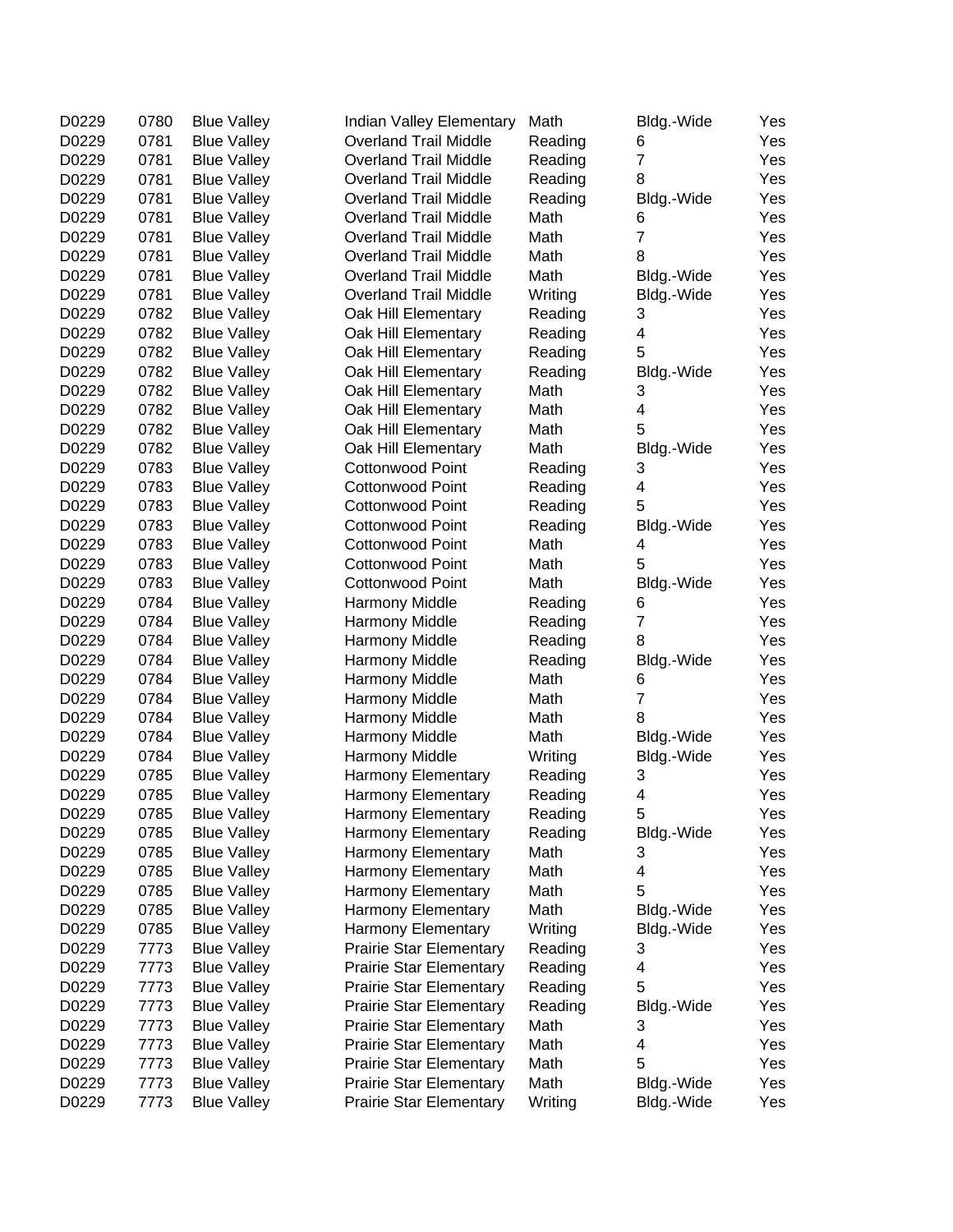| D0229 | 7774 | <b>Blue Valley</b> | <b>Blue Valley Northwest</b>     | Reading         | Bldg.-Wide     | Yes |
|-------|------|--------------------|----------------------------------|-----------------|----------------|-----|
| D0229 | 7774 | <b>Blue Valley</b> | <b>Blue Valley Northwest</b>     | Math            | Bldg.-Wide     | Yes |
| D0229 | 7774 | <b>Blue Valley</b> | <b>Blue Valley Northwest</b>     | Writing         | Bldg.-Wide     | Yes |
| D0229 | 7775 | <b>Blue Valley</b> | <b>Heartland Elementary</b>      | Reading         | 3              | Yes |
| D0229 | 7775 | <b>Blue Valley</b> | <b>Heartland Elementary</b>      | Reading         | 4              | Yes |
| D0229 | 7775 | <b>Blue Valley</b> | <b>Heartland Elementary</b>      | Reading         | 5              | Yes |
| D0229 | 7775 | <b>Blue Valley</b> | <b>Heartland Elementary</b>      | Reading         | Bldg.-Wide     | Yes |
| D0229 | 7775 | <b>Blue Valley</b> | <b>Heartland Elementary</b>      | Math            | 3              | Yes |
| D0229 | 7775 | <b>Blue Valley</b> | <b>Heartland Elementary</b>      | Math            | 4              | Yes |
| D0229 | 7775 | <b>Blue Valley</b> | <b>Heartland Elementary</b>      | Math            | 5              | Yes |
| D0229 | 7775 | <b>Blue Valley</b> | <b>Heartland Elementary</b>      | Math            | Bldg.-Wide     | Yes |
| D0229 | 7776 | <b>Blue Valley</b> | <b>Prairie Star Middle</b>       | Reading         | 6              | Yes |
| D0229 | 7776 | <b>Blue Valley</b> | Prairie Star Middle              | Reading         | $\overline{7}$ | Yes |
| D0229 | 7776 | <b>Blue Valley</b> | <b>Prairie Star Middle</b>       | Reading         | 8              | Yes |
| D0229 | 7776 | <b>Blue Valley</b> | <b>Prairie Star Middle</b>       | Reading         | Bldg.-Wide     | Yes |
| D0229 | 7776 | <b>Blue Valley</b> | <b>Prairie Star Middle</b>       | Math            | 6              | Yes |
| D0229 | 7776 | <b>Blue Valley</b> | <b>Prairie Star Middle</b>       | Math            | $\overline{7}$ | Yes |
| D0229 | 7776 | <b>Blue Valley</b> | <b>Prairie Star Middle</b>       | Math            | 8              | Yes |
| D0229 | 7776 | <b>Blue Valley</b> | <b>Prairie Star Middle</b>       | Math            | Bldg.-Wide     | Yes |
| D0229 | 7777 | <b>Blue Valley</b> | <b>Blue Valley West High</b>     | Reading         | Bldg.-Wide     | Yes |
| D0229 | 7777 | <b>Blue Valley</b> | <b>Blue Valley West High</b>     | Math            | Bldg.-Wide     | Yes |
| D0229 | 7786 | <b>Blue Valley</b> | <b>Blue River Elementary</b>     | Reading         | 3              | Yes |
| D0229 | 7786 | <b>Blue Valley</b> | <b>Blue River Elementary</b>     | Reading         | 4              | Yes |
| D0229 | 7786 | <b>Blue Valley</b> | <b>Blue River Elementary</b>     | Reading         | 5              | Yes |
| D0229 | 7786 | <b>Blue Valley</b> |                                  |                 | Bldg.-Wide     | Yes |
|       | 7786 |                    | <b>Blue River Elementary</b>     | Reading<br>Math |                |     |
| D0229 |      | <b>Blue Valley</b> | <b>Blue River Elementary</b>     |                 | 3              | Yes |
| D0229 | 7786 | <b>Blue Valley</b> | <b>Blue River Elementary</b>     | Math            | 4<br>5         | Yes |
| D0229 | 7786 | <b>Blue Valley</b> | <b>Blue River Elementary</b>     | Math            |                | Yes |
| D0229 | 7786 | <b>Blue Valley</b> | <b>Blue River Elementary</b>     | Math            | Bldg.-Wide     | Yes |
| D0229 | 7786 | <b>Blue Valley</b> | <b>Blue River Elementary</b>     | Writing         | Bldg.-Wide     | Yes |
| D0229 | 7787 | <b>Blue Valley</b> | Pleasant Ridge Middle            | Reading         | 6              | Yes |
| D0229 | 7787 | <b>Blue Valley</b> | Pleasant Ridge Middle            | Reading         | $\overline{7}$ | Yes |
| D0229 | 7787 | <b>Blue Valley</b> | Pleasant Ridge Middle            | Reading         | 8              | Yes |
| D0229 | 7787 | <b>Blue Valley</b> | Pleasant Ridge Middle            | Reading         | Bldg.-Wide     | Yes |
| D0229 | 7787 | <b>Blue Valley</b> | Pleasant Ridge Middle            | Math            | 6              | Yes |
| D0229 | 7787 | <b>Blue Valley</b> | Pleasant Ridge Middle            | Math            | 7              | Yes |
| D0229 | 7787 | <b>Blue Valley</b> | Pleasant Ridge Middle            | Math            | 8              | Yes |
| D0229 | 7787 | <b>Blue Valley</b> | Pleasant Ridge Middle            | Math            | Bldg.-Wide     | Yes |
| D0229 | 7788 | <b>Blue Valley</b> | Sunset Ridge Elementary Reading  |                 | 3              | Yes |
| D0229 | 7788 | <b>Blue Valley</b> | Sunset Ridge Elementary Reading  |                 | 4              | Yes |
| D0229 | 7788 | <b>Blue Valley</b> | Sunset Ridge Elementary Reading  |                 | 5              | Yes |
| D0229 | 7788 | <b>Blue Valley</b> | Sunset Ridge Elementary Reading  |                 | Bldg.-Wide     | Yes |
| D0229 | 7788 | <b>Blue Valley</b> | Sunset Ridge Elementary Math     |                 | 3              | Yes |
| D0229 | 7788 | <b>Blue Valley</b> | Sunset Ridge Elementary Math     |                 | 4              | Yes |
| D0229 | 7788 | <b>Blue Valley</b> | Sunset Ridge Elementary Math     |                 | 5              | Yes |
| D0229 | 7788 | <b>Blue Valley</b> | Sunset Ridge Elementary Math     |                 | Bldg.-Wide     | Yes |
| D0229 | 7790 | <b>Blue Valley</b> | Sunrise Point Elementary Reading |                 | 3              | Yes |
| D0229 | 7790 | <b>Blue Valley</b> | Sunrise Point Elementary Reading |                 | 4              | Yes |
| D0229 | 7790 | <b>Blue Valley</b> | Sunrise Point Elementary Reading |                 | 5              | Yes |
| D0229 | 7790 | <b>Blue Valley</b> | Sunrise Point Elementary Reading |                 | Bldg.-Wide     | Yes |
| D0229 | 7790 | <b>Blue Valley</b> | Sunrise Point Elementary Math    |                 | 3              | Yes |
| D0229 | 7790 | <b>Blue Valley</b> | Sunrise Point Elementary Math    |                 | 4              | Yes |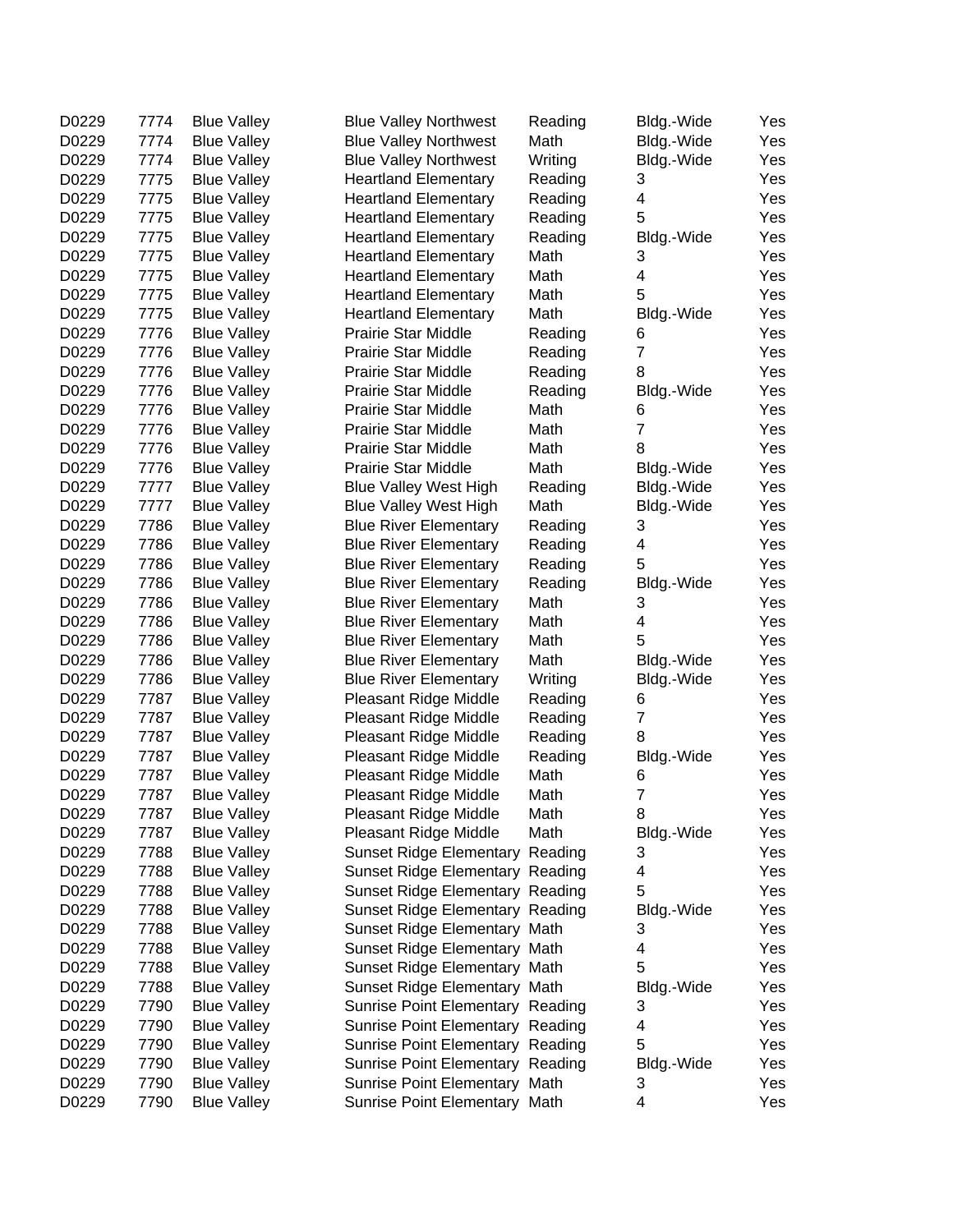| D0229 | 7790 | <b>Blue Valley</b> | Sunrise Point Elementary Math    |         | Bldg.-Wide     | Yes |
|-------|------|--------------------|----------------------------------|---------|----------------|-----|
| D0230 | 0788 | <b>Spring Hill</b> | Spring Hill Elem                 | Math    | 5              | Yes |
| D0230 | 0790 | Spring Hill        | Spring Hill High School          | Reading | Bldg.-Wide     | Yes |
| D0230 | 0790 | Spring Hill        | Spring Hill High School          | Writing | Bldg.-Wide     | Yes |
| D0230 | 0792 | Spring Hill        | Spring Hill Middle               | Reading | 6              | Yes |
| D0230 | 0792 | Spring Hill        | Spring Hill Middle               | Reading | $\overline{7}$ | Yes |
| D0230 | 0792 | Spring Hill        | Spring Hill Middle               | Reading | 8              | Yes |
| D0230 | 0792 | <b>Spring Hill</b> | Spring Hill Middle               | Reading | Bldg.-Wide     | Yes |
| D0230 | 0792 | <b>Spring Hill</b> | Spring Hill Middle               | Math    | 6              | Yes |
| D0230 | 0792 | Spring Hill        | Spring Hill Middle               | Math    | $\overline{7}$ | Yes |
| D0230 | 0792 | Spring Hill        | Spring Hill Middle               | Math    | 8              | Yes |
| D0230 | 0792 | Spring Hill        | Spring Hill Middle               | Math    | Bldg.-Wide     | Yes |
| D0230 | 0793 | Spring Hill        | <b>Prairie Creek Elementary</b>  | Reading | 3              | Yes |
| D0230 | 0793 | Spring Hill        | <b>Prairie Creek Elementary</b>  | Reading | 4              | Yes |
| D0230 | 0793 | <b>Spring Hill</b> | Prairie Creek Elementary Reading |         | 5              | Yes |
| D0230 | 0793 | Spring Hill        | Prairie Creek Elementary Reading |         | Bldg.-Wide     | Yes |
| D0230 | 0793 | Spring Hill        | <b>Prairie Creek Elementary</b>  | Math    | 3              | Yes |
| D0230 | 0793 | <b>Spring Hill</b> | <b>Prairie Creek Elementary</b>  | Math    | 4              | Yes |
| D0230 | 0793 | <b>Spring Hill</b> | <b>Prairie Creek Elementary</b>  | Math    | 5              | Yes |
| D0230 | 0793 | Spring Hill        | <b>Prairie Creek Elementary</b>  | Math    | Bldg.-Wide     | Yes |
| D0231 | 0804 | Gardner Edgerton   | Gardner Elem                     | Reading | 3              | Yes |
| D0231 | 0804 | Gardner Edgerton   | Gardner Elem                     | Reading | 4              | Yes |
| D0231 | 0804 | Gardner Edgerton   | Gardner Elem                     | Reading | Bldg.-Wide     | Yes |
| D0231 | 0804 | Gardner Edgerton   | Gardner Elem                     | Math    | 3              | Yes |
| D0231 | 0804 | Gardner Edgerton   | Gardner Elem                     | Math    | 4              | Yes |
| D0231 | 0804 | Gardner Edgerton   | <b>Gardner Elem</b>              | Math    | Bldg.-Wide     | Yes |
| D0231 | 0806 | Gardner Edgerton   | Nike Intermediate                | Reading | 5              | Yes |
| D0231 | 0806 | Gardner Edgerton   | Nike Intermediate                | Reading | 6              | Yes |
| D0231 | 0806 | Gardner Edgerton   | Nike Intermediate                | Reading | Bldg.-Wide     | Yes |
| D0231 | 0806 | Gardner Edgerton   | Nike Intermediate                | Math    | 5              | Yes |
| D0231 | 0806 | Gardner Edgerton   | Nike Intermediate                | Math    | 6              | Yes |
| D0231 | 0806 | Gardner Edgerton   | Nike Intermediate                | Math    | Bldg.-Wide     | Yes |
| D0231 | 0808 | Gardner Edgerton   | Gardner Edgerton High            | Reading | Bldg.-Wide     | Yes |
| D0231 | 0808 | Gardner Edgerton   | Gardner Edgerton High            | Math    | Bldg.-Wide     | Yes |
| D0231 | 0810 | Gardner Edgerton   | <b>Wheatridge Middle</b>         | Reading | 7              | Yes |
| D0231 | 0810 | Gardner Edgerton   | <b>Wheatridge Middle</b>         | Reading | 8              | Yes |
| D0231 | 0810 | Gardner Edgerton   | Wheatridge Middle                | Reading | Bldg.-Wide     | Yes |
| D0231 | 0810 | Gardner Edgerton   | <b>Wheatridge Middle</b>         | Math    | 7              | Yes |
| D0231 | 0810 | Gardner Edgerton   | <b>Wheatridge Middle</b>         | Math    | 8              | Yes |
| D0231 | 0810 | Gardner Edgerton   | <b>Wheatridge Middle</b>         | Math    | Bldg.-Wide     | Yes |
| D0231 | 0812 | Gardner Edgerton   | <b>Edgerton Elem</b>             | Reading | 3              | Yes |
| D0231 | 0812 | Gardner Edgerton   | <b>Edgerton Elem</b>             | Reading | 4              | Yes |
| D0231 | 0812 | Gardner Edgerton   | <b>Edgerton Elem</b>             | Reading | Bldg.-Wide     | Yes |
| D0231 | 0812 | Gardner Edgerton   | <b>Edgerton Elem</b>             | Math    | 3              | Yes |
| D0231 | 0812 | Gardner Edgerton   | <b>Edgerton Elem</b>             | Math    | 4              | Yes |
| D0231 | 0812 | Gardner Edgerton   | <b>Edgerton Elem</b>             | Math    | Bldg.-Wide     | Yes |
| D0231 | 0814 | Gardner Edgerton   | <b>Sunflower Elementary</b>      | Reading | 3              | Yes |
| D0231 | 0814 | Gardner Edgerton   | <b>Sunflower Elementary</b>      | Reading | 4              | Yes |
| D0231 | 0814 | Gardner Edgerton   | <b>Sunflower Elementary</b>      | Reading | Bldg.-Wide     | Yes |
| D0231 | 0814 | Gardner Edgerton   | <b>Sunflower Elementary</b>      | Math    | 3              | Yes |
| D0231 | 0814 | Gardner Edgerton   | <b>Sunflower Elementary</b>      | Math    | 4              | Yes |
| D0231 | 0814 | Gardner Edgerton   | <b>Sunflower Elementary</b>      | Math    | Bldg.-Wide     | Yes |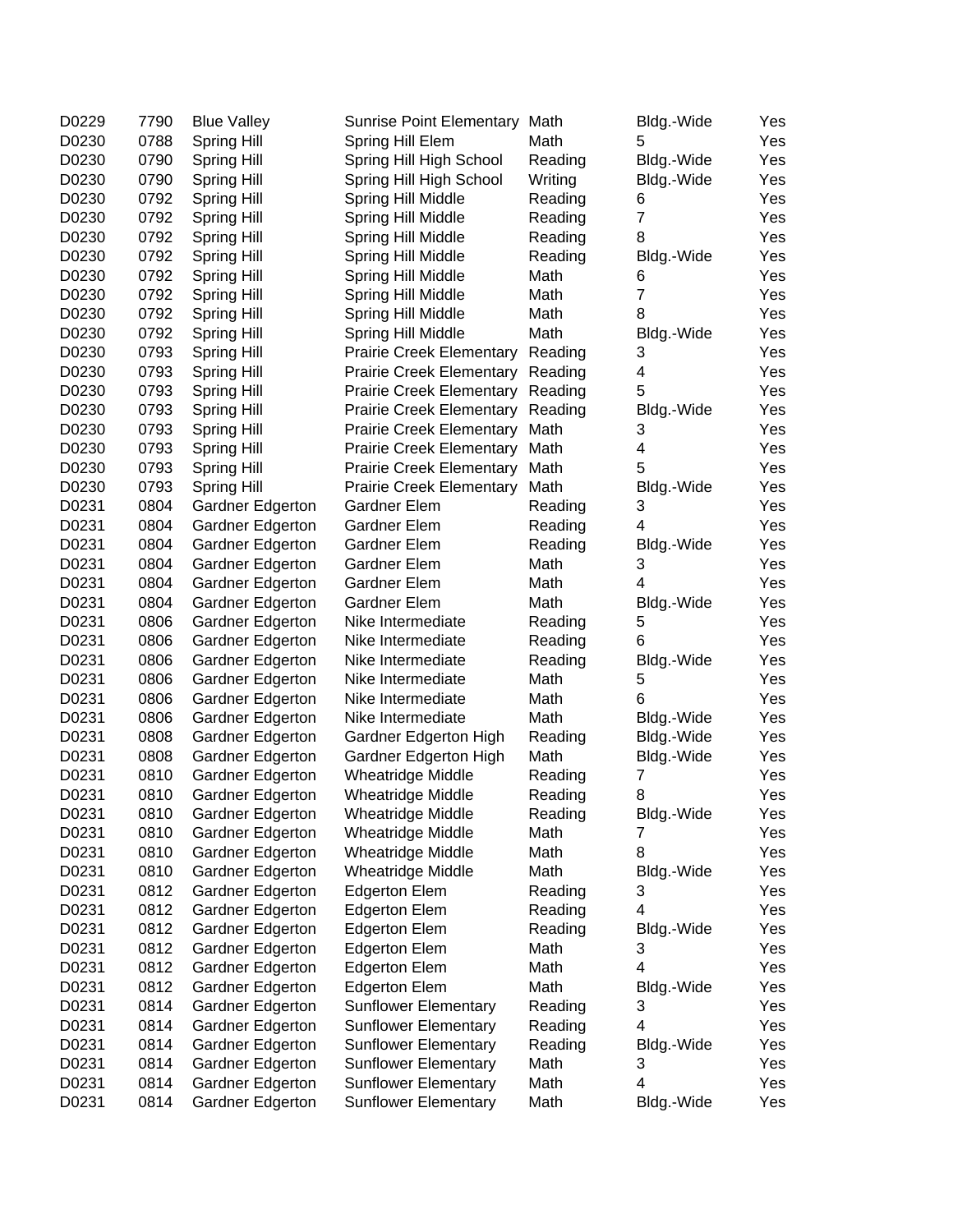| D0231          | 0815 | Gardner Edgerton   | <b>Moonlight Elementary</b>                                         | Reading | 3               | Yes        |
|----------------|------|--------------------|---------------------------------------------------------------------|---------|-----------------|------------|
| D0231          | 0815 | Gardner Edgerton   | <b>Moonlight Elementary</b>                                         | Reading | 4               | Yes        |
| D0231          | 0815 | Gardner Edgerton   | <b>Moonlight Elementary</b>                                         | Reading | Bldg.-Wide      | Yes        |
| D0231          | 0815 | Gardner Edgerton   | <b>Moonlight Elementary</b>                                         | Math    | 3               | Yes        |
| D0231          | 0815 | Gardner Edgerton   | <b>Moonlight Elementary</b>                                         | Math    | 4               | Yes        |
| D0231          | 0815 | Gardner Edgerton   | <b>Moonlight Elementary</b>                                         | Math    | Bldg.-Wide      | Yes        |
| D0231          | 0816 | Gardner Edgerton   | <b>Madison Elementary</b>                                           | Reading | 3               | Yes        |
| D0231          | 0816 | Gardner Edgerton   | <b>Madison Elementary</b>                                           | Reading | 4               | Yes        |
| D0231          | 0816 | Gardner Edgerton   | <b>Madison Elementary</b>                                           | Reading | Bldg.-Wide      | Yes        |
| D0231          | 0816 | Gardner Edgerton   | <b>Madison Elementary</b>                                           | Math    | 3               | Yes        |
| D0231          | 0816 | Gardner Edgerton   | <b>Madison Elementary</b>                                           | Math    | 4               | Yes        |
| D0231          | 0816 | Gardner Edgerton   | <b>Madison Elementary</b>                                           | Math    | Bldg.-Wide      | Yes        |
| D0232          | 0825 | De Soto            | <b>Clear Creek Elem</b>                                             | Reading | 3               | Yes        |
| D0232          | 0825 | De Soto            | <b>Clear Creek Elem</b>                                             | Reading | 4               | Yes        |
| D0232          | 0825 | De Soto            | Clear Creek Elem                                                    | Reading | 5               | Yes        |
| D0232          | 0825 | De Soto            | <b>Clear Creek Elem</b>                                             | Reading | Bldg.-Wide      | Yes        |
| D0232          | 0825 | De Soto            | Clear Creek Elem                                                    | Math    | 3               | Yes        |
| D0232          | 0825 | De Soto            | <b>Clear Creek Elem</b>                                             | Math    | 4               | Yes        |
| D0232          | 0825 | De Soto            | <b>Clear Creek Elem</b>                                             | Math    | 5               | Yes        |
| D0232          | 0825 | De Soto            | Clear Creek Elem                                                    | Math    | Bldg.-Wide      | Yes        |
| D0232          | 0832 | De Soto            | De Soto High School                                                 | Reading | Bldg.-Wide      | Yes        |
| D0232          | 0833 | De Soto            | Mill Valley High School                                             | Reading | Bldg.-Wide      | Yes        |
| D0232          | 0835 | De Soto            | <b>Monticello Trails Middle</b>                                     | Reading | 7               | Yes        |
| D0232          | 0835 | De Soto            | <b>Monticello Trails Middle</b>                                     | Reading | 8               | Yes        |
| D0232          | 0835 | De Soto            | <b>Monticello Trails Middle</b>                                     | Reading | Bldg.-Wide      | Yes        |
| D0232          | 0835 | De Soto            | <b>Monticello Trails Middle</b>                                     | Math    | 6               | Yes        |
| D0232          | 0836 | De Soto            | Lexington Trails Middle                                             | Reading | 6               | Yes        |
| D0232          | 0836 | De Soto            | Lexington Trails Middle                                             | Reading | $\overline{7}$  | Yes        |
| D0232          | 0836 | De Soto            | Lexington Trails Middle                                             | Reading | 8               | Yes        |
| D0232          | 0836 | De Soto            | Lexington Trails Middle                                             | Reading | Bldg.-Wide      | Yes        |
| D0232          | 0836 | De Soto            | Lexington Trails Middle                                             | Math    | 6               | Yes        |
| D0232          | 0836 | De Soto            | Lexington Trails Middle                                             | Math    | Bldg.-Wide      | Yes        |
| D0232          | 0837 | De Soto            | Starside Elem                                                       | Math    | 5               | Yes        |
| D0232          | 0841 | De Soto            | <b>Prairie Ridge Elementary</b>                                     | Reading | 3               | Yes        |
| D0232          | 0841 | De Soto            | <b>Prairie Ridge Elementary</b>                                     | Reading | 4               | Yes        |
| D0232          | 0841 | De Soto            | <b>Prairie Ridge Elementary</b>                                     | Reading | 5               | Yes        |
|                | 0841 |                    |                                                                     |         | Bldg.-Wide      |            |
| D0232<br>D0232 | 0841 | De Soto<br>De Soto | Prairie Ridge Elementary Reading<br><b>Prairie Ridge Elementary</b> | Math    | 3               | Yes<br>Yes |
| D0232          | 0841 | De Soto            | <b>Prairie Ridge Elementary</b>                                     | Math    | 4               | Yes        |
| D0232          | 0841 | De Soto            | <b>Prairie Ridge Elementary</b>                                     | Math    | 5               | Yes        |
| D0232          | 0841 | De Soto            | <b>Prairie Ridge Elementary</b>                                     | Math    | Bldg.-Wide      | Yes        |
| D0232          | 0842 | De Soto            | Mize Elementary School                                              | Reading | 5               | Yes        |
| D0232          | 0842 | De Soto            | Mize Elementary School                                              | Reading |                 |            |
| D0232          | 0842 | De Soto            | Mize Elementary School                                              | Math    | Bldg.-Wide<br>4 | Yes<br>Yes |
| D0232          | 0842 | De Soto            | Mize Elementary School                                              | Math    | 5               |            |
|                | 0842 | De Soto            |                                                                     | Math    |                 | Yes        |
| D0232          |      | De Soto            | Mize Elementary School                                              |         | Bldg.-Wide      | Yes        |
| D0232          | 0843 |                    | <b>Riverview Elementary</b>                                         | Reading | 3               | Yes        |
| D0232          | 0843 | De Soto            | <b>Riverview Elementary</b>                                         | Reading | 4<br>5          | Yes        |
| D0232          | 0843 | De Soto            | <b>Riverview Elementary</b>                                         | Reading |                 | Yes        |
| D0232          | 0843 | De Soto            | <b>Riverview Elementary</b>                                         | Reading | Bldg.-Wide      | Yes        |
| D0232          | 0843 | De Soto            | <b>Riverview Elementary</b>                                         | Math    | 4               | Yes        |
| D0232          | 0843 | De Soto            | <b>Riverview Elementary</b>                                         | Math    | 5               | Yes        |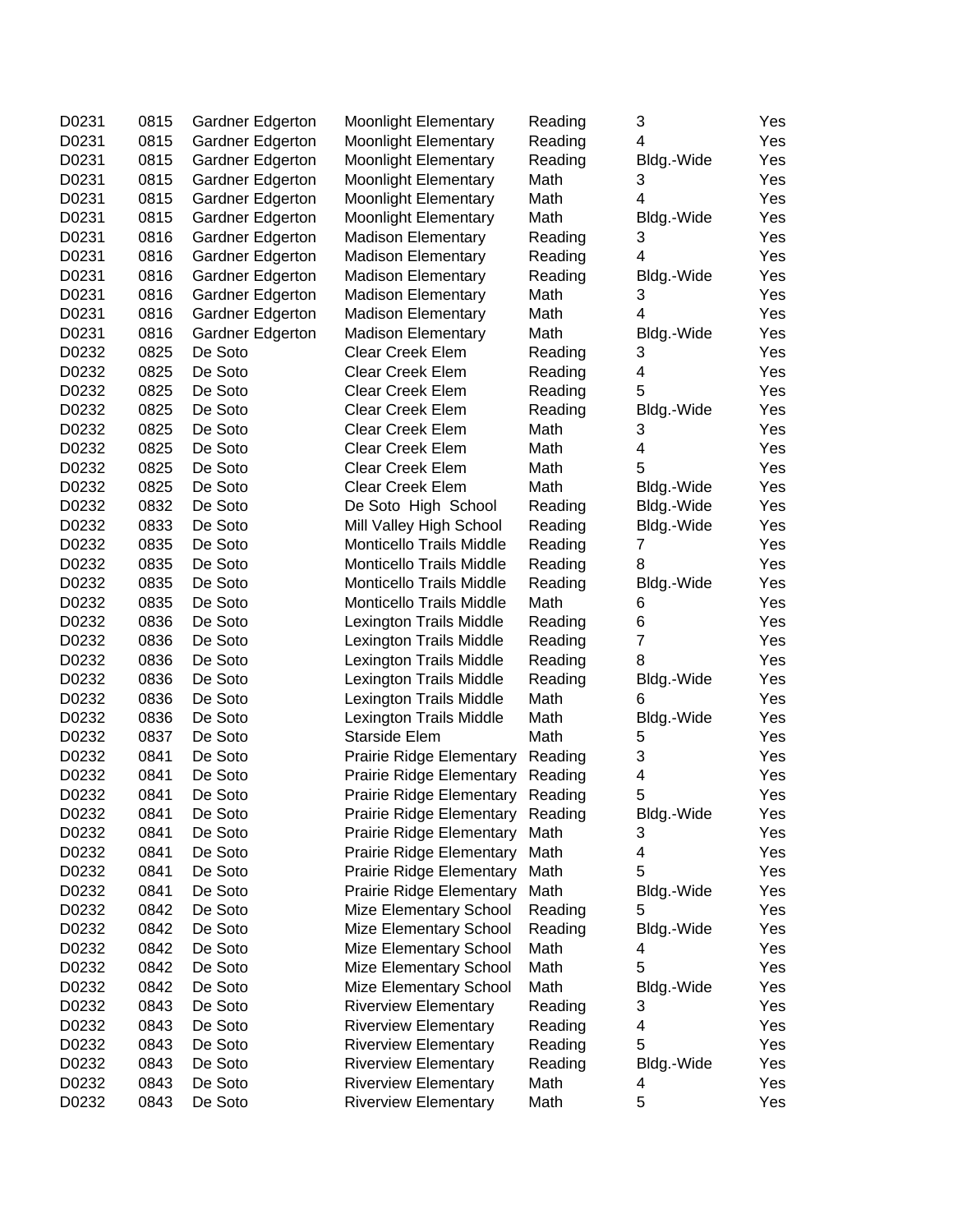| D0232 | 0843 | De Soto | <b>Riverview Elementary</b> | Math    | Bldg.-Wide              | Yes |
|-------|------|---------|-----------------------------|---------|-------------------------|-----|
| D0233 | 0845 | Olathe  | Olathe Northwest High       | Reading | Bldg.-Wide              | Yes |
| D0233 | 0845 | Olathe  | Olathe Northwest High       | Math    | Bldg.-Wide              | Yes |
| D0233 | 0845 | Olathe  | Olathe Northwest High       | Writing | Bldg.-Wide              | Yes |
| D0233 | 0846 | Olathe  | <b>Regency Place</b>        | Reading | 3                       | Yes |
| D0233 | 0846 | Olathe  | Regency Place               | Reading | 4                       | Yes |
| D0233 | 0846 | Olathe  | Regency Place               | Reading | 5                       | Yes |
| D0233 | 0846 | Olathe  | Regency Place               | Reading | 6                       | Yes |
| D0233 | 0846 | Olathe  | Regency Place               | Reading | Bldg.-Wide              | Yes |
| D0233 | 0846 | Olathe  | Regency Place               | Math    | 3                       | Yes |
| D0233 | 0846 | Olathe  | Regency Place               | Math    | 4                       | Yes |
| D0233 | 0846 | Olathe  | Regency Place               | Math    | 5                       | Yes |
| D0233 | 0846 | Olathe  | Regency Place               | Math    | 6                       | Yes |
| D0233 | 0846 | Olathe  | Regency Place               | Math    | Bldg.-Wide              | Yes |
| D0233 | 0846 | Olathe  | Regency Place               | Writing | Bldg.-Wide              | Yes |
| D0233 | 0847 | Olathe  | Frontier Trail Jr High      | Reading | $\overline{7}$          | Yes |
| D0233 | 0847 | Olathe  | Frontier Trail Jr High      | Reading | 8                       | Yes |
|       |      | Olathe  |                             |         |                         |     |
| D0233 | 0847 |         | Frontier Trail Jr High      | Reading | Bldg.-Wide              | Yes |
| D0233 | 0847 | Olathe  | Frontier Trail Jr High      | Math    | $\overline{7}$          | Yes |
| D0233 | 0847 | Olathe  | Frontier Trail Jr High      | Math    | 8                       | Yes |
| D0233 | 0847 | Olathe  | Frontier Trail Jr High      | Math    | Bldg.-Wide              | Yes |
| D0233 | 0849 | Olathe  | Brougham Elem               | Reading | 3                       | Yes |
| D0233 | 0849 | Olathe  | Brougham Elem               | Reading | 4                       | Yes |
| D0233 | 0849 | Olathe  | <b>Brougham Elem</b>        | Reading | 5                       | Yes |
| D0233 | 0849 | Olathe  | Brougham Elem               | Reading | 6                       | Yes |
| D0233 | 0849 | Olathe  | Brougham Elem               | Reading | Bldg.-Wide              | Yes |
| D0233 | 0849 | Olathe  | <b>Brougham Elem</b>        | Math    | 3                       | Yes |
| D0233 | 0849 | Olathe  | <b>Brougham Elem</b>        | Math    | 4                       | Yes |
| D0233 | 0849 | Olathe  | <b>Brougham Elem</b>        | Math    | 5                       | Yes |
| D0233 | 0849 | Olathe  | <b>Brougham Elem</b>        | Math    | 6                       | Yes |
| D0233 | 0849 | Olathe  | <b>Brougham Elem</b>        | Math    | Bldg.-Wide              | Yes |
| D0233 | 0849 | Olathe  | <b>Brougham Elem</b>        | Writing | Bldg.-Wide              | Yes |
| D0233 | 0850 | Olathe  | <b>Central Elem</b>         | Reading | 4                       | Yes |
| D0233 | 0850 | Olathe  | <b>Central Elem</b>         | Reading | 6                       | Yes |
| D0233 | 0850 | Olathe  | <b>Central Elem</b>         | Math    | 3                       | Yes |
| D0233 | 0850 | Olathe  | <b>Central Elem</b>         | Math    | $\overline{\mathbf{4}}$ | Yes |
| D0233 | 0851 | Olathe  | Indian Creek Elem           | Reading | 3                       | Yes |
| D0233 | 0851 | Olathe  | Indian Creek Elem           | Reading | 4                       | Yes |
| D0233 | 0851 | Olathe  | Indian Creek Elem           | Reading | 5                       | Yes |
| D0233 | 0851 | Olathe  | Indian Creek Elem           | Reading | 6                       | Yes |
| D0233 | 0851 | Olathe  | <b>Indian Creek Elem</b>    | Reading | Bldg.-Wide              | Yes |
| D0233 | 0851 | Olathe  | Indian Creek Elem           | Math    | 3                       | Yes |
| D0233 | 0851 | Olathe  | Indian Creek Elem           | Math    | 4                       | Yes |
| D0233 | 0851 | Olathe  | Indian Creek Elem           | Math    | 5                       | Yes |
| D0233 | 0851 | Olathe  | Indian Creek Elem           | Math    | 6                       | Yes |
| D0233 | 0851 | Olathe  | Indian Creek Elem           | Math    | Bldg.-Wide              | Yes |
| D0233 | 0852 | Olathe  | <b>Fairview Elem</b>        | Math    | 4                       | Yes |
| D0233 | 0852 | Olathe  | <b>Fairview Elem</b>        | Math    | 5                       | Yes |
| D0233 | 0853 | Olathe  | <b>Briarwood Elem</b>       | Reading | 3                       | Yes |
|       | 0853 | Olathe  | <b>Briarwood Elem</b>       |         |                         |     |
| D0233 |      |         |                             | Reading | 4                       | Yes |
| D0233 | 0853 | Olathe  | <b>Briarwood Elem</b>       | Reading | 5                       | Yes |
| D0233 | 0853 | Olathe  | <b>Briarwood Elem</b>       | Reading | 6                       | Yes |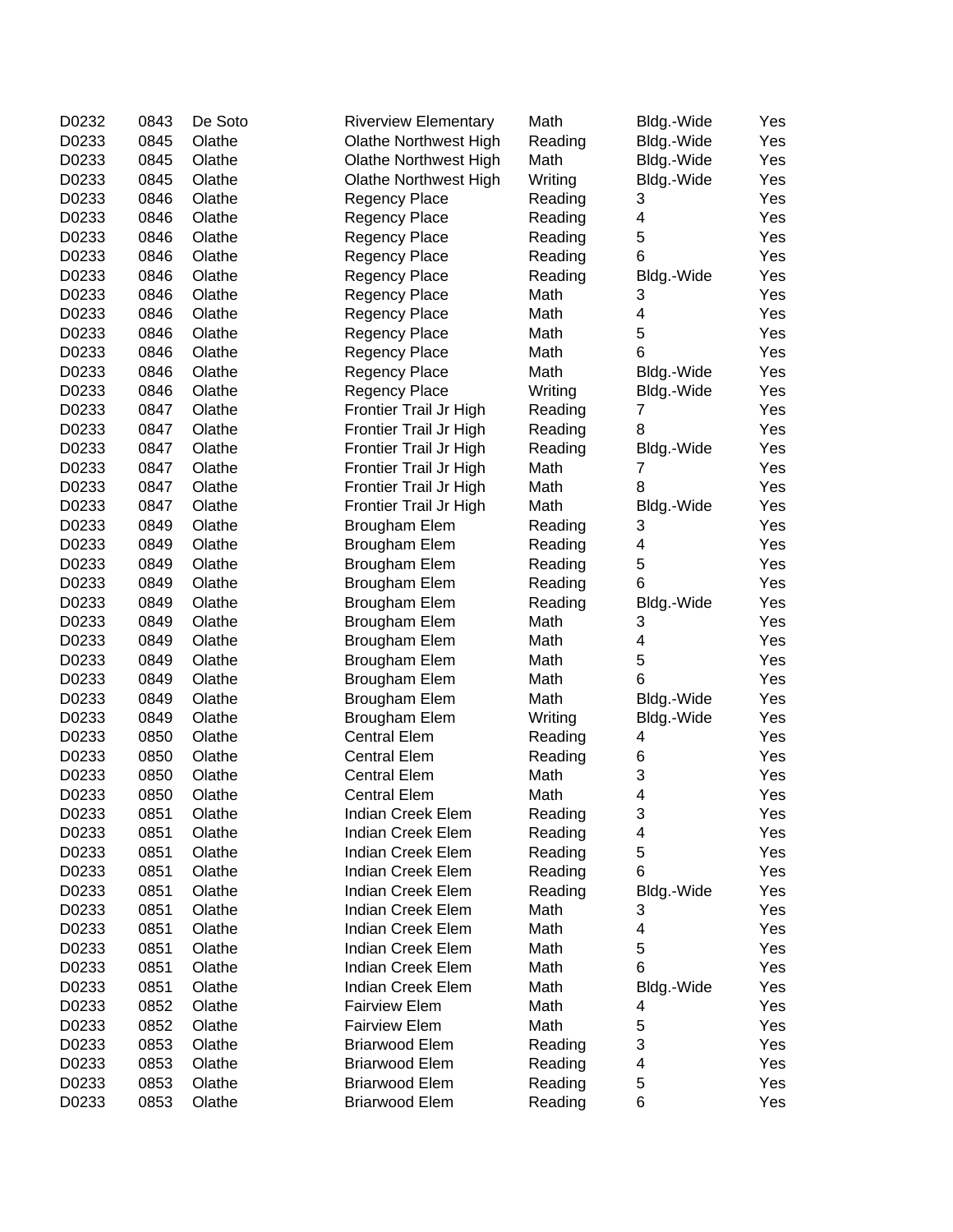| D0233 | 0853 | Olathe | <b>Briarwood Elem</b>         | Reading | Bldg.-Wide      | Yes |
|-------|------|--------|-------------------------------|---------|-----------------|-----|
| D0233 | 0853 | Olathe | <b>Briarwood Elem</b>         | Math    | 3               | Yes |
| D0233 | 0853 | Olathe | <b>Briarwood Elem</b>         | Math    | 4               | Yes |
| D0233 | 0853 | Olathe | <b>Briarwood Elem</b>         | Math    | 5               | Yes |
| D0233 | 0853 | Olathe | <b>Briarwood Elem</b>         | Math    | 6               | Yes |
| D0233 | 0853 | Olathe | <b>Briarwood Elem</b>         | Math    | Bldg.-Wide      | Yes |
| D0233 | 0854 | Olathe | Ridgeview Elem                | Math    | 4               | Yes |
| D0233 | 0855 | Olathe | <b>Walnut Grove Elem</b>      | Reading | 3               | Yes |
| D0233 | 0855 | Olathe | <b>Walnut Grove Elem</b>      | Reading | 4               | Yes |
| D0233 | 0855 | Olathe | <b>Walnut Grove Elem</b>      | Reading | 5               | Yes |
| D0233 | 0855 | Olathe | <b>Walnut Grove Elem</b>      | Reading | 6               | Yes |
| D0233 | 0855 | Olathe | Walnut Grove Elem             | Reading | Bldg.-Wide      | Yes |
| D0233 | 0855 | Olathe | <b>Walnut Grove Elem</b>      | Math    | 3               | Yes |
| D0233 | 0855 | Olathe | <b>Walnut Grove Elem</b>      | Math    | 4               | Yes |
| D0233 | 0855 | Olathe | <b>Walnut Grove Elem</b>      | Math    | 5               | Yes |
| D0233 | 0855 | Olathe | <b>Walnut Grove Elem</b>      | Math    | 6               | Yes |
| D0233 | 0855 | Olathe | <b>Walnut Grove Elem</b>      | Math    | Bldg.-Wide      | Yes |
| D0233 | 0855 | Olathe | <b>Walnut Grove Elem</b>      | Writing | Bldg.-Wide      | Yes |
| D0233 | 0856 | Olathe | <b>Prairie Center Elem</b>    | Reading | 3               | Yes |
| D0233 | 0856 | Olathe | <b>Prairie Center Elem</b>    | Reading | 4               | Yes |
| D0233 | 0856 | Olathe | <b>Prairie Center Elem</b>    | Reading | 5               | Yes |
| D0233 | 0856 | Olathe | <b>Prairie Center Elem</b>    | Reading | 6               | Yes |
| D0233 | 0856 | Olathe | <b>Prairie Center Elem</b>    | Reading | Bldg.-Wide      | Yes |
| D0233 | 0856 | Olathe | <b>Prairie Center Elem</b>    | Math    | 3               | Yes |
| D0233 | 0856 | Olathe | <b>Prairie Center Elem</b>    | Math    | 6               | Yes |
| D0233 | 0856 | Olathe |                               | Math    |                 |     |
|       |      | Olathe | <b>Prairie Center Elem</b>    |         | Bldg.-Wide      | Yes |
| D0233 | 0856 |        | <b>Prairie Center Elem</b>    | Writing | Bldg.-Wide      | Yes |
| D0233 | 0857 | Olathe | Pioneer Trail Jr High         | Reading | 7               | Yes |
| D0233 | 0857 | Olathe | Pioneer Trail Jr High         | Reading | Bldg.-Wide<br>7 | Yes |
| D0233 | 0857 | Olathe | Pioneer Trail Jr High         | Math    |                 | Yes |
| D0233 | 0857 | Olathe | Pioneer Trail Jr High         | Math    | Bldg.-Wide      | Yes |
| D0233 | 0859 | Olathe | Countryside Elementary        | Reading | 4               | Yes |
| D0233 | 0859 | Olathe | <b>Countryside Elementary</b> | Reading | 6               | Yes |
| D0233 | 0859 | Olathe | <b>Countryside Elementary</b> | Math    | 3               | Yes |
| D0233 | 0859 | Olathe | <b>Countryside Elementary</b> | Math    | 5               | Yes |
| D0233 | 0859 | Olathe | Countryside Elementary        | Math    | Bldg.-Wide      | Yes |
| D0233 | 0860 | Olathe | <b>Westview Elem</b>          | Math    | 3               | Yes |
| D0233 | 0860 | Olathe | <b>Westview Elem</b>          | Math    | 4               | Yes |
| D0233 | 0861 | Olathe | Santa Fe Trail Jr High        | Reading | $\overline{7}$  | Yes |
| D0233 | 0861 | Olathe | Santa Fe Trail Jr High        | Reading | 8               | Yes |
| D0233 | 0861 | Olathe | Santa Fe Trail Jr High        | Reading | Bldg.-Wide      | Yes |
| D0233 | 0862 | Olathe | Oregon Trail Jr High          | Reading | 7               | Yes |
| D0233 | 0862 | Olathe | Oregon Trail Jr High          | Reading | 8               | Yes |
| D0233 | 0862 | Olathe | Oregon Trail Jr High          | Reading | Bldg.-Wide      | Yes |
| D0233 | 0862 | Olathe | Oregon Trail Jr High          | Math    | 7               | Yes |
| D0233 | 0863 | Olathe | Indian Trail Jr High          | Reading | 7               | Yes |
| D0233 | 0863 | Olathe | Indian Trail Jr High          | Reading | 8               | Yes |
| D0233 | 0863 | Olathe | Indian Trail Jr High          | Reading | Bldg.-Wide      | Yes |
| D0233 | 0863 | Olathe | Indian Trail Jr High          | Writing | Bldg.-Wide      | Yes |
| D0233 | 0864 | Olathe | Olathe North Sr High          | Reading | Bldg.-Wide      | Yes |
| D0233 | 0864 | Olathe | Olathe North Sr High          | Math    | Bldg.-Wide      | Yes |
| D0233 | 0864 | Olathe | Olathe North Sr High          | Writing | Bldg.-Wide      | Yes |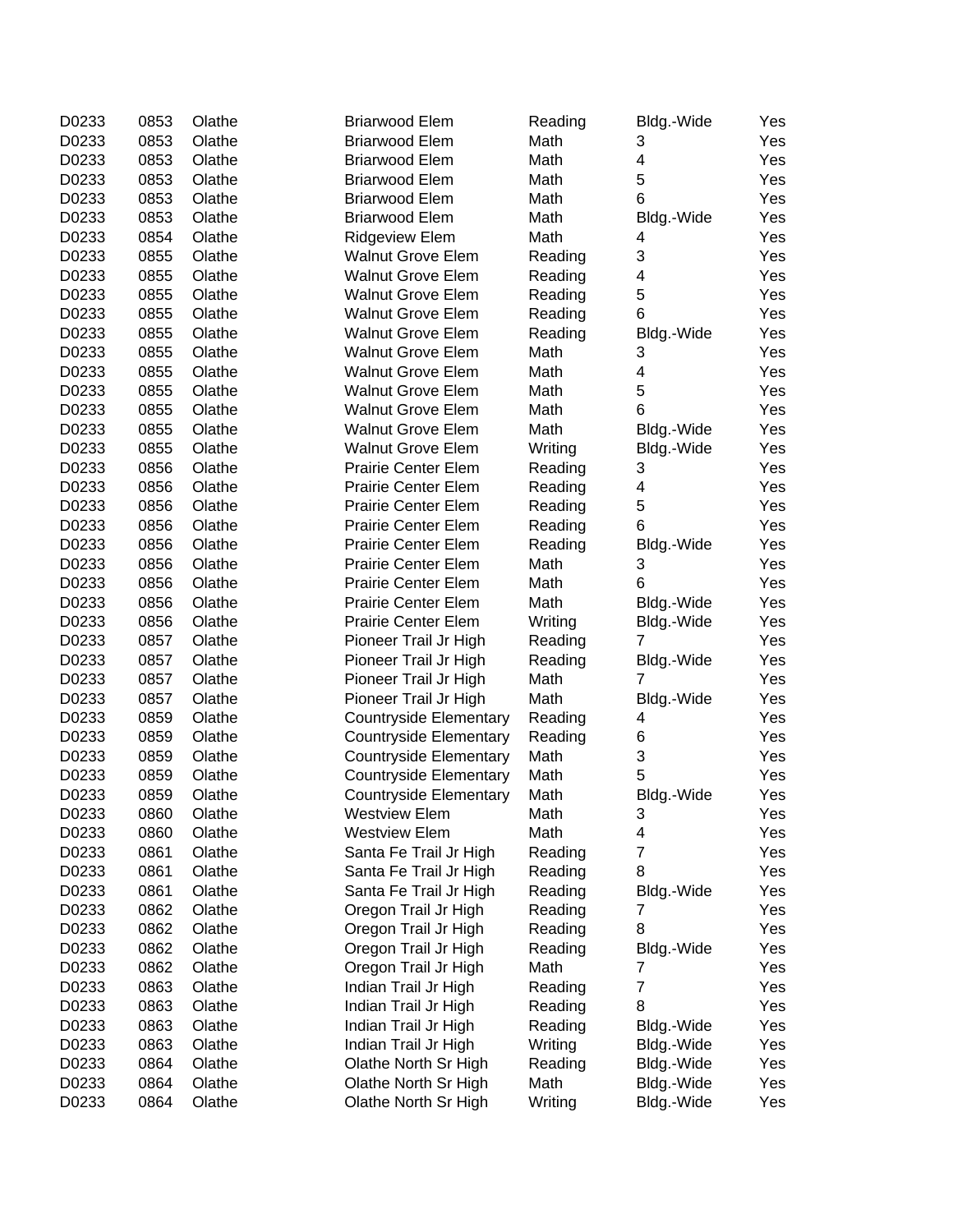| D0233 | 0865 | Olathe | Olathe South Sr High       | Reading | Bldg.-Wide | Yes |
|-------|------|--------|----------------------------|---------|------------|-----|
| D0233 | 0865 | Olathe | Olathe South Sr High       | Math    | Bldg.-Wide | Yes |
| D0233 | 0865 | Olathe | Olathe South Sr High       | Writing | Bldg.-Wide | Yes |
| D0233 | 0868 | Olathe | Meadow Lane Elem           | Reading | 3          | Yes |
| D0233 | 0868 | Olathe | Meadow Lane Elem           | Reading | 4          | Yes |
| D0233 | 0868 | Olathe | Meadow Lane Elem           | Reading | 5          | Yes |
| D0233 | 0868 | Olathe | Meadow Lane Elem           | Reading | 6          | Yes |
| D0233 | 0868 | Olathe | Meadow Lane Elem           | Reading | Bldg.-Wide | Yes |
| D0233 | 0868 | Olathe | Meadow Lane Elem           | Math    | 3          | Yes |
| D0233 | 0868 | Olathe | Meadow Lane Elem           | Math    | 4          | Yes |
| D0233 | 0868 | Olathe | Meadow Lane Elem           | Math    | 5          | Yes |
| D0233 | 0868 | Olathe | Meadow Lane Elem           | Math    | 6          | Yes |
| D0233 | 0868 | Olathe | Meadow Lane Elem           | Math    | Bldg.-Wide | Yes |
| D0233 | 0870 | Olathe | Rolling Ridge Elem         | Reading | 4          | Yes |
| D0233 | 0870 | Olathe | Rolling Ridge Elem         | Reading | 5          | Yes |
| D0233 | 0870 | Olathe | Rolling Ridge Elem         | Reading | 6          | Yes |
| D0233 | 0870 | Olathe | Rolling Ridge Elem         | Reading | Bldg.-Wide | Yes |
| D0233 | 0870 | Olathe | Rolling Ridge Elem         | Math    | 3          | Yes |
|       |      |        |                            |         | 4          |     |
| D0233 | 0870 | Olathe | Rolling Ridge Elem         | Math    | 5          | Yes |
| D0233 | 0870 | Olathe | Rolling Ridge Elem         | Math    |            | Yes |
| D0233 | 0870 | Olathe | Rolling Ridge Elem         | Math    | 6          | Yes |
| D0233 | 0870 | Olathe | Rolling Ridge Elem         | Math    | Bldg.-Wide | Yes |
| D0233 | 0871 | Olathe | Northview Elem             | Reading | 6          | Yes |
| D0233 | 0871 | Olathe | Northview Elem             | Math    | 5          | Yes |
| D0233 | 0871 | Olathe | Northview Elem             | Math    | 6          | Yes |
| D0233 | 0871 | Olathe | Northview Elem             | Math    | Bldg.-Wide | Yes |
| D0233 | 0872 | Olathe | <b>Havencroft Elem</b>     | Reading | 3          | Yes |
| D0233 | 0872 | Olathe | <b>Havencroft Elem</b>     | Reading | 6          | Yes |
| D0233 | 0872 | Olathe | <b>Havencroft Elem</b>     | Reading | Bldg.-Wide | Yes |
| D0233 | 0872 | Olathe | Havencroft Elem            | Math    | 3          | Yes |
| D0233 | 0872 | Olathe | <b>Havencroft Elem</b>     | Math    | 4          | Yes |
| D0233 | 0872 | Olathe | <b>Havencroft Elem</b>     | Math    | 5          | Yes |
| D0233 | 0872 | Olathe | <b>Havencroft Elem</b>     | Math    | 6          | Yes |
| D0233 | 0872 | Olathe | Havencroft Elem            | Math    | Bldg.-Wide | Yes |
| D0233 | 0874 | Olathe | Scarborough Elem           | Reading | 3          | Yes |
| D0233 | 0874 | Olathe | Scarborough Elem           | Reading | 5          | Yes |
| D0233 | 0874 | Olathe | Scarborough Elem           | Reading | 6          | Yes |
| D0233 | 0874 | Olathe | Scarborough Elem           | Reading | Bldg.-Wide | Yes |
| D0233 | 0874 | Olathe | Scarborough Elem           | Math    | 3          | Yes |
| D0233 | 0874 | Olathe | Scarborough Elem           | Math    | 4          | Yes |
| D0233 | 0874 | Olathe | Scarborough Elem           | Math    | 5          | Yes |
| D0233 | 0874 | Olathe | Scarborough Elem           | Math    | 6          | Yes |
| D0233 | 0874 | Olathe | Scarborough Elem           | Math    | Bldg.-Wide | Yes |
| D0233 | 0875 | Olathe | <b>Heritage Elementary</b> | Reading | 3          | Yes |
| D0233 | 0875 | Olathe | <b>Heritage Elementary</b> | Reading | 4          | Yes |
| D0233 | 0875 | Olathe | <b>Heritage Elementary</b> | Reading | 5          | Yes |
| D0233 | 0875 | Olathe | <b>Heritage Elementary</b> | Reading | 6          | Yes |
| D0233 | 0875 | Olathe | <b>Heritage Elementary</b> | Reading | Bldg.-Wide | Yes |
| D0233 | 0875 | Olathe | <b>Heritage Elementary</b> | Math    | 4          | Yes |
| D0233 | 0875 | Olathe | <b>Heritage Elementary</b> | Math    | 5          | Yes |
| D0233 | 0875 | Olathe | Heritage Elementary        | Math    | 6          | Yes |
|       |      |        |                            |         |            |     |
| D0233 | 0875 | Olathe | Heritage Elementary        | Math    | Bldg.-Wide | Yes |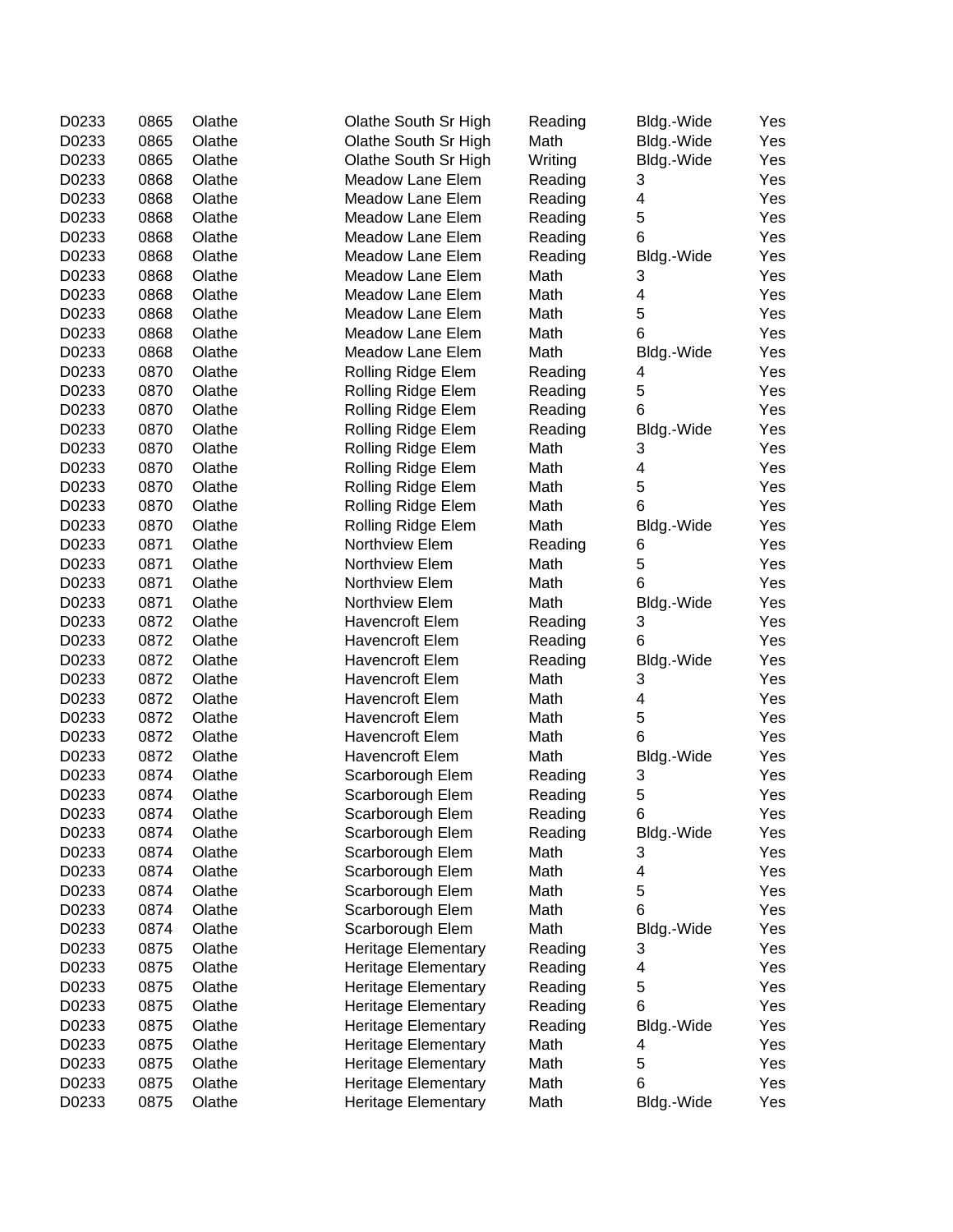| D0233 | 0876 | Olathe | <b>Black Bob Elem</b>     | Reading | 3          | Yes |
|-------|------|--------|---------------------------|---------|------------|-----|
| D0233 | 0876 | Olathe | <b>Black Bob Elem</b>     | Reading | 4          | Yes |
| D0233 | 0876 | Olathe | <b>Black Bob Elem</b>     | Reading | 5          | Yes |
| D0233 | 0876 | Olathe | <b>Black Bob Elem</b>     | Reading | 6          | Yes |
| D0233 | 0876 | Olathe | <b>Black Bob Elem</b>     | Reading | Bldg.-Wide | Yes |
| D0233 | 0876 | Olathe | <b>Black Bob Elem</b>     | Math    | 3          | Yes |
| D0233 | 0876 | Olathe | <b>Black Bob Elem</b>     | Math    | 4          | Yes |
| D0233 | 0876 | Olathe | <b>Black Bob Elem</b>     | Math    | 5          | Yes |
| D0233 | 0876 | Olathe | <b>Black Bob Elem</b>     | Math    | 6          | Yes |
| D0233 | 0876 | Olathe | <b>Black Bob Elem</b>     | Math    | Bldg.-Wide | Yes |
| D0233 | 0876 | Olathe | <b>Black Bob Elem</b>     | Writing | Bldg.-Wide | Yes |
| D0233 | 0877 | Olathe | <b>Tomahawk Elem</b>      | Math    | 4          | Yes |
| D0233 | 0885 | Olathe | Olathe East Sr High       | Reading | Bldg.-Wide | Yes |
| D0233 | 0885 | Olathe | Olathe East Sr High       | Math    | Bldg.-Wide | Yes |
| D0233 | 0885 | Olathe | Olathe East Sr High       | Writing | Bldg.-Wide | Yes |
| D0233 | 2781 | Olathe | <b>Green Springs Elem</b> | Reading | 3          | Yes |
| D0233 | 2781 | Olathe | <b>Green Springs Elem</b> | Reading | 4          | Yes |
| D0233 | 2781 | Olathe | Green Springs Elem        | Reading | 5          | Yes |
| D0233 | 2781 | Olathe | Green Springs Elem        | Reading | 6          | Yes |
| D0233 | 2781 | Olathe | <b>Green Springs Elem</b> | Reading | Bldg.-Wide | Yes |
| D0233 | 2781 | Olathe | <b>Green Springs Elem</b> | Math    | 3          | Yes |
| D0233 | 2781 | Olathe | <b>Green Springs Elem</b> | Math    | 4          | Yes |
| D0233 | 2781 | Olathe | <b>Green Springs Elem</b> | Math    | 5          | Yes |
| D0233 | 2781 | Olathe | <b>Green Springs Elem</b> | Math    | 6          | Yes |
| D0233 | 2781 | Olathe | <b>Green Springs Elem</b> | Math    | Bldg.-Wide | Yes |
| D0233 | 2782 | Olathe | Mahaffie Elem             | Reading | 3          | Yes |
| D0233 | 2782 | Olathe | Mahaffie Elem             | Reading | 5          | Yes |
| D0233 | 2782 | Olathe | Mahaffie Elem             | Reading | 6          | Yes |
| D0233 | 2782 | Olathe | Mahaffie Elem             | Reading | Bldg.-Wide | Yes |
| D0233 | 2782 | Olathe | Mahaffie Elem             | Math    | 3          | Yes |
| D0233 | 2782 | Olathe | Mahaffie Elem             | Math    | 4          | Yes |
| D0233 | 2782 | Olathe | Mahaffie Elem             | Math    | 5          | Yes |
| D0233 | 2782 | Olathe | Mahaffie Elem             | Math    | 6          | Yes |
| D0233 | 2782 | Olathe | Mahaffie Elem             | Math    | Bldg.-Wide | Yes |
| D0233 | 2782 | Olathe | Mahaffie Elem             | Writing | Bldg.-Wide | Yes |
| D0233 | 2783 | Olathe | Pleasant Ridge Elem       | Reading | 3          | Yes |
| D0233 | 2783 | Olathe | Pleasant Ridge Elem       | Reading | 4          | Yes |
| D0233 | 2783 | Olathe | Pleasant Ridge Elem       | Reading | 5          | Yes |
| D0233 | 2783 | Olathe | Pleasant Ridge Elem       | Reading | 6          | Yes |
| D0233 | 2783 | Olathe | Pleasant Ridge Elem       | Reading | Bldg.-Wide | Yes |
| D0233 | 2783 | Olathe | Pleasant Ridge Elem       | Math    | 3          | Yes |
| D0233 | 2783 | Olathe | Pleasant Ridge Elem       | Math    | 4          | Yes |
| D0233 | 2783 | Olathe | Pleasant Ridge Elem       | Math    | 6          | Yes |
| D0233 | 2783 | Olathe | Pleasant Ridge Elem       | Math    | Bldg.-Wide | Yes |
| D0233 | 2784 | Olathe | <b>Heatherstone Elem</b>  | Reading | 3          | Yes |
| D0233 | 2784 | Olathe | <b>Heatherstone Elem</b>  | Reading | 4          | Yes |
| D0233 | 2784 | Olathe | <b>Heatherstone Elem</b>  | Reading | 6          | Yes |
| D0233 | 2784 | Olathe | <b>Heatherstone Elem</b>  | Reading | Bldg.-Wide | Yes |
| D0233 | 2784 | Olathe | <b>Heatherstone Elem</b>  | Math    | 3          | Yes |
| D0233 | 2784 | Olathe | <b>Heatherstone Elem</b>  | Math    | 4          | Yes |
| D0233 | 2784 | Olathe | <b>Heatherstone Elem</b>  | Math    | 6          | Yes |
| D0233 | 2784 | Olathe | <b>Heatherstone Elem</b>  | Math    | Bldg.-Wide | Yes |
|       |      |        |                           |         |            |     |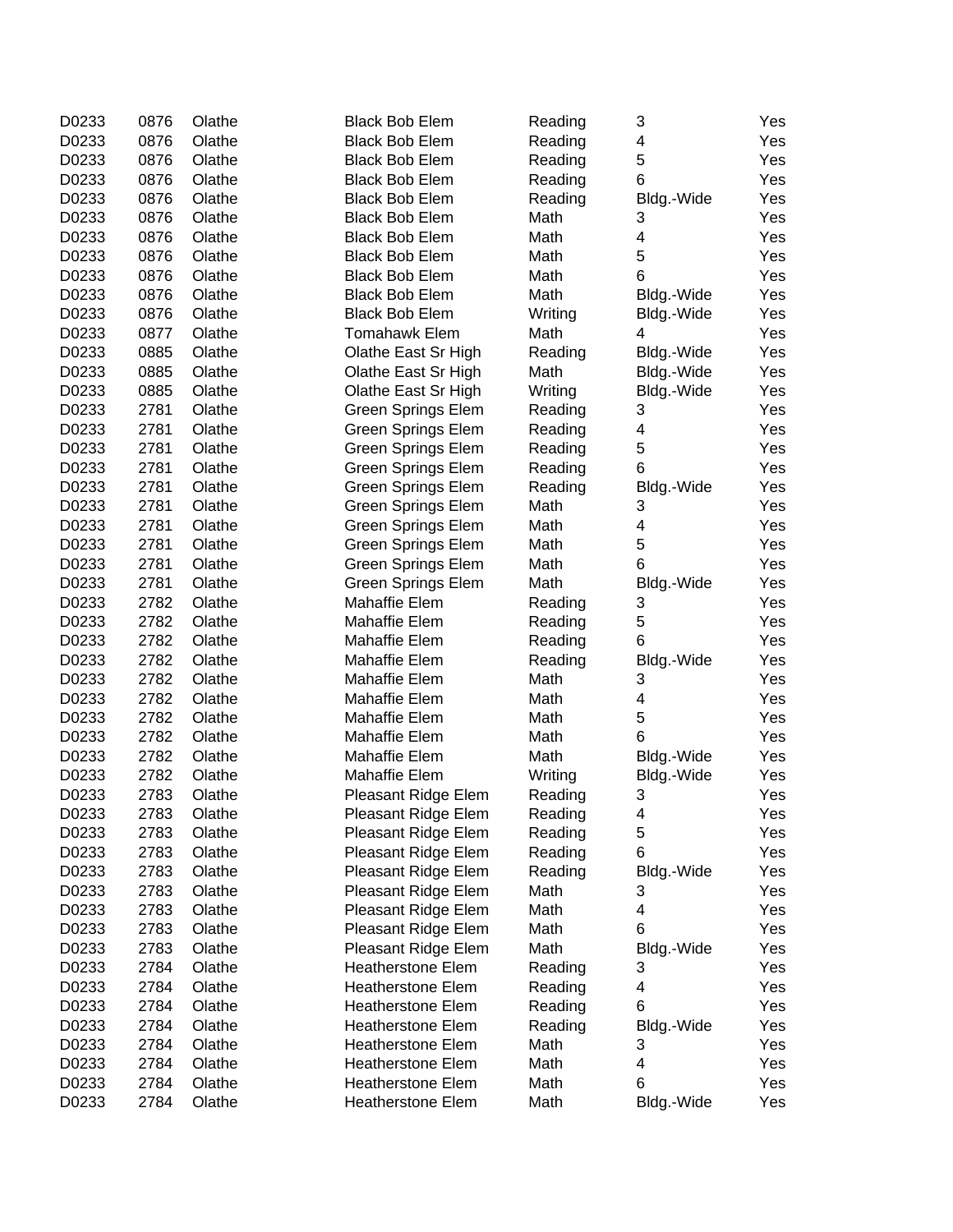| D0233 | 2785 | Olathe | Bentwood Elem                 | Reading | 3              | Yes |
|-------|------|--------|-------------------------------|---------|----------------|-----|
| D0233 | 2785 | Olathe | <b>Bentwood Elem</b>          | Reading | 4              | Yes |
| D0233 | 2785 | Olathe | Bentwood Elem                 | Reading | 5              | Yes |
| D0233 | 2785 | Olathe | Bentwood Elem                 | Reading | 6              | Yes |
| D0233 | 2785 | Olathe | Bentwood Elem                 | Reading | Bldg.-Wide     | Yes |
| D0233 | 2785 | Olathe | Bentwood Elem                 | Math    | 3              | Yes |
| D0233 | 2785 | Olathe | Bentwood Elem                 | Math    | 4              | Yes |
| D0233 | 2785 | Olathe | Bentwood Elem                 | Math    | 5              | Yes |
| D0233 | 2785 | Olathe | Bentwood Elem                 | Math    | 6              | Yes |
| D0233 | 2785 | Olathe | Bentwood Elem                 | Math    | Bldg.-Wide     | Yes |
| D0233 | 2785 | Olathe | Bentwood Elem                 | Writing | Bldg.-Wide     | Yes |
| D0233 | 2786 | Olathe | California Trail Jr High      | Reading | 7              | Yes |
| D0233 | 2786 | Olathe | California Trail Jr High      | Reading | 8              | Yes |
| D0233 | 2786 | Olathe | California Trail Jr High      | Reading | Bldg.-Wide     | Yes |
| D0233 | 2786 | Olathe | California Trail Jr High      | Math    | $\overline{7}$ | Yes |
| D0233 | 2786 | Olathe | California Trail Jr High      | Math    | 8              | Yes |
| D0233 | 2786 | Olathe | California Trail Jr High      | Math    | Bldg.-Wide     | Yes |
| D0233 | 2787 | Olathe | <b>Cedar Creek Elem</b>       | Reading | 3              | Yes |
| D0233 | 2787 | Olathe | Cedar Creek Elem              | Reading | 4              | Yes |
| D0233 | 2787 | Olathe | Cedar Creek Elem              | Reading | 5              | Yes |
| D0233 | 2787 | Olathe | <b>Cedar Creek Elem</b>       | Reading | 6              | Yes |
| D0233 | 2787 | Olathe | <b>Cedar Creek Elem</b>       | Reading | Bldg.-Wide     | Yes |
| D0233 | 2787 | Olathe | Cedar Creek Elem              | Math    | 3              | Yes |
| D0233 | 2787 | Olathe | Cedar Creek Elem              | Math    | 4              | Yes |
| D0233 | 2787 | Olathe | Cedar Creek Elem              | Math    | 5              | Yes |
|       |      |        |                               |         |                |     |
| D0233 | 2787 | Olathe | Cedar Creek Elem              | Math    | 6              | Yes |
| D0233 | 2787 | Olathe | Cedar Creek Elem              | Math    | Bldg.-Wide     | Yes |
| D0233 | 9300 | Olathe | <b>Sunnyside Elementary</b>   | Reading | 3              | Yes |
| D0233 | 9300 | Olathe | <b>Sunnyside Elementary</b>   | Reading | 4              | Yes |
| D0233 | 9300 | Olathe | Sunnyside Elementary          | Reading | 5              | Yes |
| D0233 | 9300 | Olathe | Sunnyside Elementary          | Reading | 6              | Yes |
| D0233 | 9300 | Olathe | Sunnyside Elementary          | Reading | Bldg.-Wide     | Yes |
| D0233 | 9300 | Olathe | Sunnyside Elementary          | Math    | 3              | Yes |
| D0233 | 9300 | Olathe | Sunnyside Elementary          | Math    | 4              | Yes |
| D0233 | 9300 | Olathe | Sunnyside Elementary          | Math    | 5              | Yes |
| D0233 | 9300 | Olathe | Sunnyside Elementary          | Math    | 6              | Yes |
| D0233 | 9300 | Olathe | Sunnyside Elementary          | Math    | Bldg.-Wide     | Yes |
| D0233 | 9301 | Olathe | Chisholm Trail Junior         | Reading | 7              | Yes |
| D0233 | 9301 | Olathe | Chisholm Trail Junior         | Reading | 8              | Yes |
| D0233 | 9301 | Olathe | Chisholm Trail Junior         | Reading | Bldg.-Wide     | Yes |
| D0233 | 9301 | Olathe | Chisholm Trail Junior         | Math    | 7              | Yes |
| D0233 | 9301 | Olathe | Chisholm Trail Junior         | Math    | Bldg.-Wide     | Yes |
| D0233 | 9301 | Olathe | Chisholm Trail Junior         | Writing | Bldg.-Wide     | Yes |
| D0233 | 9302 | Olathe | <b>Arbor Creek Elementary</b> | Reading | 3              | Yes |
| D0233 | 9302 | Olathe | <b>Arbor Creek Elementary</b> | Reading | 4              | Yes |
| D0233 | 9302 | Olathe | <b>Arbor Creek Elementary</b> | Reading | 5              | Yes |
| D0233 | 9302 | Olathe | <b>Arbor Creek Elementary</b> | Reading | 6              | Yes |
| D0233 | 9302 | Olathe | <b>Arbor Creek Elementary</b> | Reading | Bldg.-Wide     | Yes |
| D0233 | 9302 | Olathe | <b>Arbor Creek Elementary</b> | Math    | 3              | Yes |
| D0233 | 9302 | Olathe | <b>Arbor Creek Elementary</b> | Math    | 4              | Yes |
| D0233 | 9302 | Olathe | <b>Arbor Creek Elementary</b> | Math    | 5              | Yes |
| D0233 | 9302 | Olathe | <b>Arbor Creek Elementary</b> | Math    | 6              | Yes |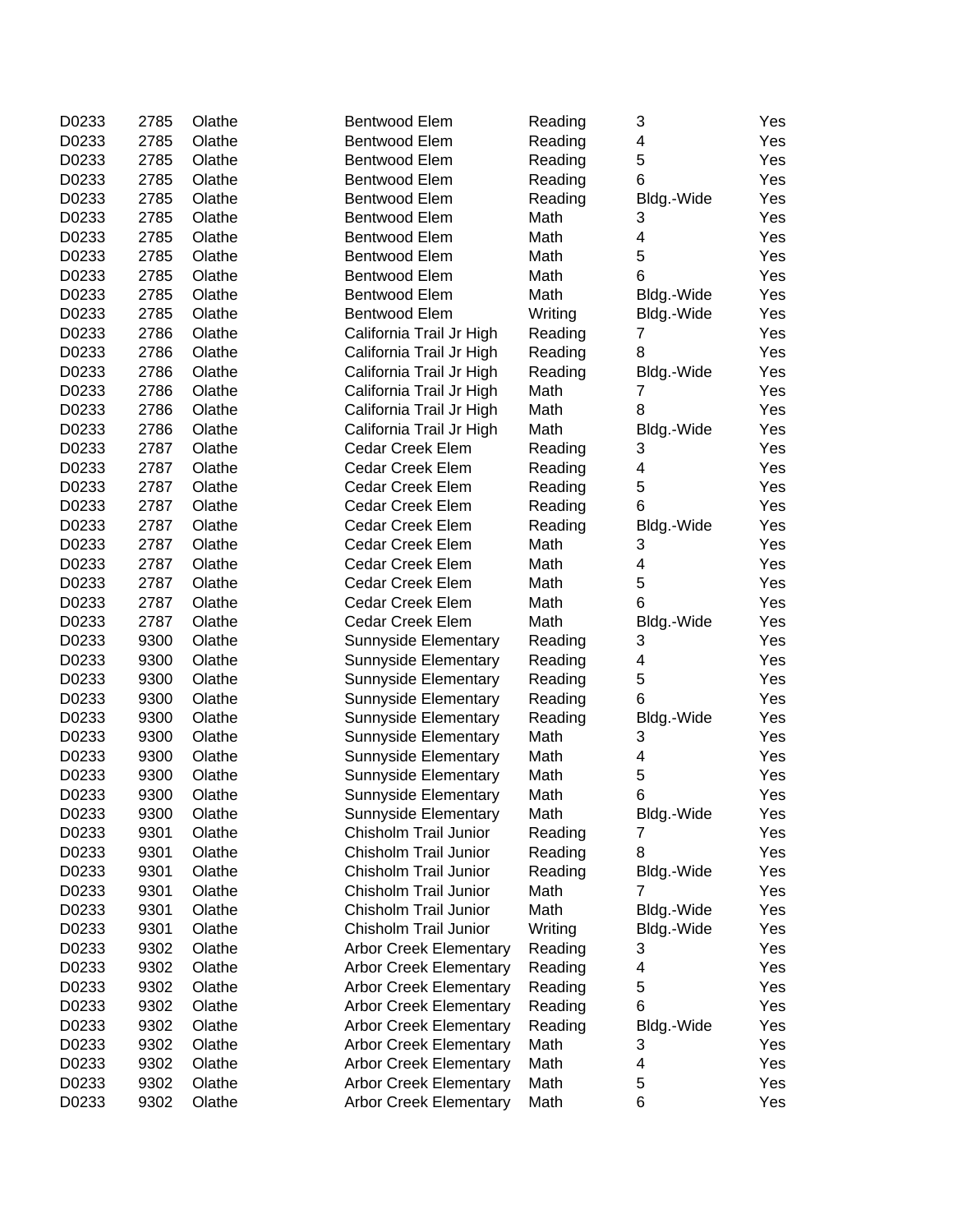| D0233 | 9302 | Olathe     | <b>Arbor Creek Elementary</b> | Math    | Bldg.-Wide     | Yes |
|-------|------|------------|-------------------------------|---------|----------------|-----|
| D0233 | 9302 | Olathe     | <b>Arbor Creek Elementary</b> | Writing | Bldg.-Wide     | Yes |
| D0233 | 9304 | Olathe     | <b>Manchester Park</b>        | Reading | 3              | Yes |
| D0233 | 9304 | Olathe     | <b>Manchester Park</b>        | Reading | 4              | Yes |
| D0233 | 9304 | Olathe     | <b>Manchester Park</b>        | Reading | 5              | Yes |
| D0233 | 9304 | Olathe     | Manchester Park               | Reading | 6              | Yes |
| D0233 | 9304 | Olathe     | Manchester Park               | Reading | Bldg.-Wide     | Yes |
| D0233 | 9304 | Olathe     | <b>Manchester Park</b>        | Math    | 3              | Yes |
| D0233 | 9304 | Olathe     | Manchester Park               | Math    | 5              | Yes |
| D0233 | 9304 | Olathe     | <b>Manchester Park</b>        | Math    | 6              | Yes |
| D0233 | 9304 | Olathe     | Manchester Park               | Math    | Bldg.-Wide     | Yes |
| D0233 | 9305 | Olathe     | <b>Clearwater Creek</b>       | Reading | 4              | Yes |
| D0233 | 9305 | Olathe     | <b>Clearwater Creek</b>       | Reading | 6              | Yes |
| D0233 | 9305 | Olathe     | <b>Clearwater Creek</b>       | Reading | Bldg.-Wide     | Yes |
| D0233 | 9305 | Olathe     | <b>Clearwater Creek</b>       | Math    | 4              | Yes |
| D0233 | 9305 | Olathe     | <b>Clearwater Creek</b>       | Math    | Bldg.-Wide     | Yes |
| D0233 | 9306 | Olathe     | Prairie Trail Junior High     | Reading | 7              | Yes |
| D0233 | 9306 | Olathe     | Prairie Trail Junior High     | Reading | 8              | Yes |
| D0233 | 9306 | Olathe     | Prairie Trail Junior High     | Reading | Bldg.-Wide     | Yes |
| D0233 | 9306 | Olathe     | Prairie Trail Junior High     | Math    | 7              | Yes |
| D0233 | 9306 | Olathe     | Prairie Trail Junior High     | Math    | 8              | Yes |
| D0233 | 9306 | Olathe     | Prairie Trail Junior High     | Math    | Bldg.-Wide     | Yes |
| D0233 | 9307 | Olathe     | Ravenwood Elementary          | Reading | 3              | Yes |
| D0233 | 9307 | Olathe     | Ravenwood Elementary          | Reading | 4              | Yes |
| D0233 | 9307 | Olathe     | Ravenwood Elementary          | Reading | 5              | Yes |
| D0233 | 9307 | Olathe     | Ravenwood Elementary          | Reading | 6              | Yes |
| D0233 | 9307 | Olathe     | Ravenwood Elementary          | Reading | Bldg.-Wide     | Yes |
| D0233 | 9307 | Olathe     | Ravenwood Elementary          | Math    | 3              | Yes |
| D0233 | 9307 | Olathe     | Ravenwood Elementary          | Math    | 4              | Yes |
| D0233 | 9307 | Olathe     | Ravenwood Elementary          | Math    | 5              | Yes |
| D0233 | 9307 | Olathe     | Ravenwood Elementary          | Math    | 6              | Yes |
| D0233 | 9307 | Olathe     | Ravenwood Elementary          | Math    | Bldg.-Wide     | Yes |
| D0233 | 9307 | Olathe     | Ravenwood Elementary          | Writing | Bldg.-Wide     | Yes |
| D0234 | 0898 | Fort Scott | Eugene Ware Elem              | Writing | Bldg.-Wide     | Yes |
| D0234 | 0900 | Fort Scott | Winfield Scott Elem           | Reading | 4              | Yes |
| D0234 | 0900 | Fort Scott | Winfield Scott Elem           | Reading | 5              | Yes |
| D0234 | 0900 | Fort Scott | Winfield Scott Elem           | Math    | 4              | Yes |
| D0234 | 0902 | Fort Scott | Fort Scott Middle School      | Reading | $\overline{7}$ | Yes |
| D0234 | 0902 | Fort Scott | Fort Scott Middle School      | Reading | 8              | Yes |
| D0234 | 0902 | Fort Scott | Fort Scott Middle School      | Reading | Bldg.-Wide     | Yes |
| D0234 | 0904 | Fort Scott | Fort Scott Sr High            | Reading | Bldg.-Wide     | Yes |
| D0235 | 0964 | Uniontown  | Uniontown High School         | Reading | 7              | Yes |
| D0235 | 0964 | Uniontown  | Uniontown High School         | Reading | 11             | Yes |
| D0235 | 0964 | Uniontown  | Uniontown High School         | Reading | Bldg.-Wide     | Yes |
| D0235 | 0964 | Uniontown  | Uniontown High School         | Math    | 11             | Yes |
| D0235 | 0966 | Uniontown  | West Bourbon                  | Reading | 3              | Yes |
| D0235 | 0966 | Uniontown  | West Bourbon                  | Reading | Bldg.-Wide     | Yes |
| D0235 | 0966 | Uniontown  | West Bourbon                  | Math    | 3              | Yes |
| D0235 | 0966 | Uniontown  | West Bourbon                  | Math    | 4              | Yes |
| D0235 | 0966 | Uniontown  | West Bourbon                  | Math    | 6              | Yes |
| D0235 | 0966 | Uniontown  | West Bourbon                  | Math    | Bldg.-Wide     | Yes |
| D0235 | 0966 | Uniontown  | West Bourbon                  | Writing | Bldg.-Wide     | Yes |
|       |      |            |                               |         |                |     |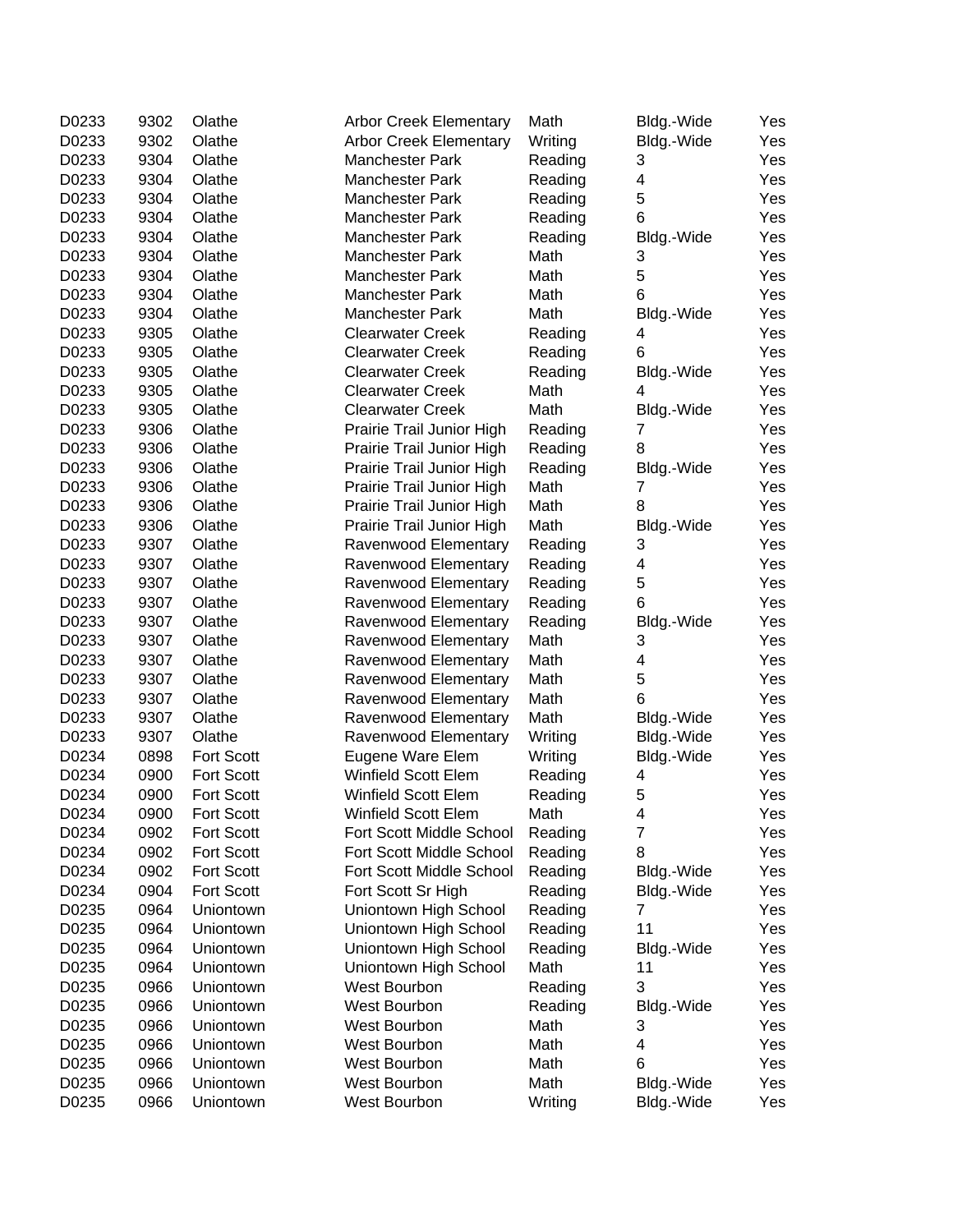| D0237 | 1010 | <b>Smith Center</b>                  | <b>Smith Center Elem</b>                   | Reading         | 3                   | Yes |
|-------|------|--------------------------------------|--------------------------------------------|-----------------|---------------------|-----|
| D0237 | 1010 | <b>Smith Center</b>                  | Smith Center Elem                          | Reading         | 5                   | Yes |
| D0237 | 1010 | <b>Smith Center</b>                  | Smith Center Elem                          | Reading         | 6                   | Yes |
| D0237 | 1010 | <b>Smith Center</b>                  | Smith Center Elem                          | Reading         | Bldg.-Wide          | Yes |
| D0237 | 1010 | <b>Smith Center</b>                  | Smith Center Elem                          | Writing         | Bldg.-Wide          | Yes |
| D0237 | 1012 | <b>Smith Center</b>                  | Smith Center Jr Sr High                    | Reading         | 7                   | Yes |
| D0237 | 1012 | <b>Smith Center</b>                  | Smith Center Jr Sr High                    | Reading         | 8                   | Yes |
| D0237 | 1012 | <b>Smith Center</b>                  | Smith Center Jr Sr High                    | Reading         | Bldg.-Wide          | Yes |
| D0237 | 1012 | <b>Smith Center</b>                  | Smith Center Jr Sr High                    | Writing         | 8                   | Yes |
| D0237 | 1012 | <b>Smith Center</b>                  | Smith Center Jr Sr High                    | Writing         | Bldg.-Wide          | Yes |
| D0238 | 1030 | <b>West Smith County</b>             | Kensington Elem                            | Reading         | 5                   | Yes |
| D0238 | 1030 | <b>West Smith County</b>             | Kensington Elem                            | Math            | 3                   | Yes |
| D0238 | 1030 | <b>West Smith County</b>             | Kensington Elem                            | Math            | Bldg.-Wide          | Yes |
| D0238 | 1032 | West Smith County                    | Kensington Jr/Sr High                      | Reading         | $\overline{7}$      | Yes |
| D0238 | 1032 | West Smith County                    | Kensington Jr/Sr High                      | Reading         | Bldg.-Wide          | Yes |
| D0239 | 1060 |                                      | North Ottawa County Minneapolis Elementary | Reading         | 5                   | Yes |
| D0239 | 1060 |                                      | North Ottawa County Minneapolis Elementary | Reading         | 6                   | Yes |
| D0239 | 1060 |                                      | North Ottawa County Minneapolis Elementary | Reading         | Bldg.-Wide          | Yes |
| D0239 | 1064 | North Ottawa County Minneapolis High |                                            | Reading         | 11                  | Yes |
| D0239 | 1064 | North Ottawa County Minneapolis High |                                            | Math            | 11                  | Yes |
| D0239 | 1064 | North Ottawa County Minneapolis High |                                            | Writing         | 8                   | Yes |
| D0239 | 1064 | North Ottawa County Minneapolis High |                                            | Writing         | 11                  | Yes |
| D0239 | 1064 | North Ottawa County Minneapolis High |                                            | Writing         | Bldg.-Wide          | Yes |
| D0240 | 1078 | <b>Twin Valley</b>                   | <b>Bennington Elem</b>                     | Reading         | 4                   | Yes |
| D0240 | 1078 | <b>Twin Valley</b>                   | <b>Bennington Elem</b>                     | Reading         | 6                   | Yes |
| D0240 | 1078 | <b>Twin Valley</b>                   | <b>Bennington Elem</b>                     | Reading         | $\overline{7}$      | Yes |
| D0240 | 1078 | <b>Twin Valley</b>                   | <b>Bennington Elem</b>                     | Reading         | 8                   | Yes |
| D0240 | 1078 | <b>Twin Valley</b>                   | <b>Bennington Elem</b>                     | Reading         | Bldg.-Wide          | Yes |
| D0240 | 1078 | <b>Twin Valley</b>                   | <b>Bennington Elem</b>                     | Math            | 4                   | Yes |
| D0240 | 1078 | <b>Twin Valley</b>                   | <b>Bennington Elem</b>                     | Math            | 6                   | Yes |
| D0240 | 1078 | <b>Twin Valley</b>                   | <b>Bennington Elem</b>                     | Math            | Bldg.-Wide          | Yes |
| D0240 | 1080 | <b>Twin Valley</b>                   | Bennington High                            | Reading         | Bldg.-Wide          | Yes |
| D0240 | 1080 | <b>Twin Valley</b>                   | Bennington High                            | Math            | Bldg.-Wide          | Yes |
| D0240 | 1088 | <b>Twin Valley</b>                   | <b>Tescott Elem</b>                        | Reading         | 3                   | Yes |
| D0240 | 1088 | <b>Twin Valley</b>                   | <b>Tescott Elem</b>                        | Reading         | 5                   | Yes |
| D0240 | 1088 | <b>Twin Valley</b>                   | <b>Tescott Elem</b>                        | Reading         | 8                   | Yes |
| D0240 | 1088 | <b>Twin Valley</b>                   | <b>Tescott Elem</b>                        | Reading         | Bldg.-Wide          | Yes |
| D0240 | 1088 | <b>Twin Valley</b>                   | <b>Tescott Elem</b>                        | Math            | 3                   | Yes |
| D0241 | 1104 | <b>Wallace County</b>                | Sharon Springs Elem                        | Reading         | 3                   | Yes |
| D0241 | 1104 | <b>Wallace County</b>                | Sharon Springs Elem                        | Reading         | 5                   | Yes |
| D0241 | 1104 | <b>Wallace County</b>                | <b>Sharon Springs Elem</b>                 |                 | $\overline{7}$      |     |
| D0241 | 1104 | <b>Wallace County</b>                |                                            | Reading         |                     | Yes |
| D0241 | 1104 |                                      | <b>Sharon Springs Elem</b>                 | Reading<br>Math | Bldg.-Wide<br>3     | Yes |
| D0241 |      | <b>Wallace County</b>                | <b>Sharon Springs Elem</b>                 | Math            |                     | Yes |
|       | 1104 | <b>Wallace County</b>                | Sharon Springs Elem                        |                 | 4<br>$\overline{7}$ | Yes |
| D0241 | 1104 | <b>Wallace County</b>                | Sharon Springs Elem                        | Math            |                     | Yes |
| D0241 | 1104 | <b>Wallace County</b>                | <b>Sharon Springs Elem</b>                 | Writing         | 5                   | Yes |
| D0241 | 1106 | <b>Wallace County</b>                | <b>Wallace County High</b>                 | Reading         | Bldg.-Wide          | Yes |
| D0241 | 1106 | <b>Wallace County</b>                | <b>Wallace County High</b>                 | Math            | Bldg.-Wide          | Yes |
| D0241 | 1106 | <b>Wallace County</b>                | <b>Wallace County High</b>                 | Writing         | Bldg.-Wide          | Yes |
| D0242 | 1120 | Weskan                               | Weskan Elem                                | Reading         | 5                   | Yes |
| D0242 | 1120 | Weskan                               | Weskan Elem                                | Reading         | 6                   | Yes |
| D0242 | 1120 | Weskan                               | Weskan Elem                                | Reading         | Bldg.-Wide          | Yes |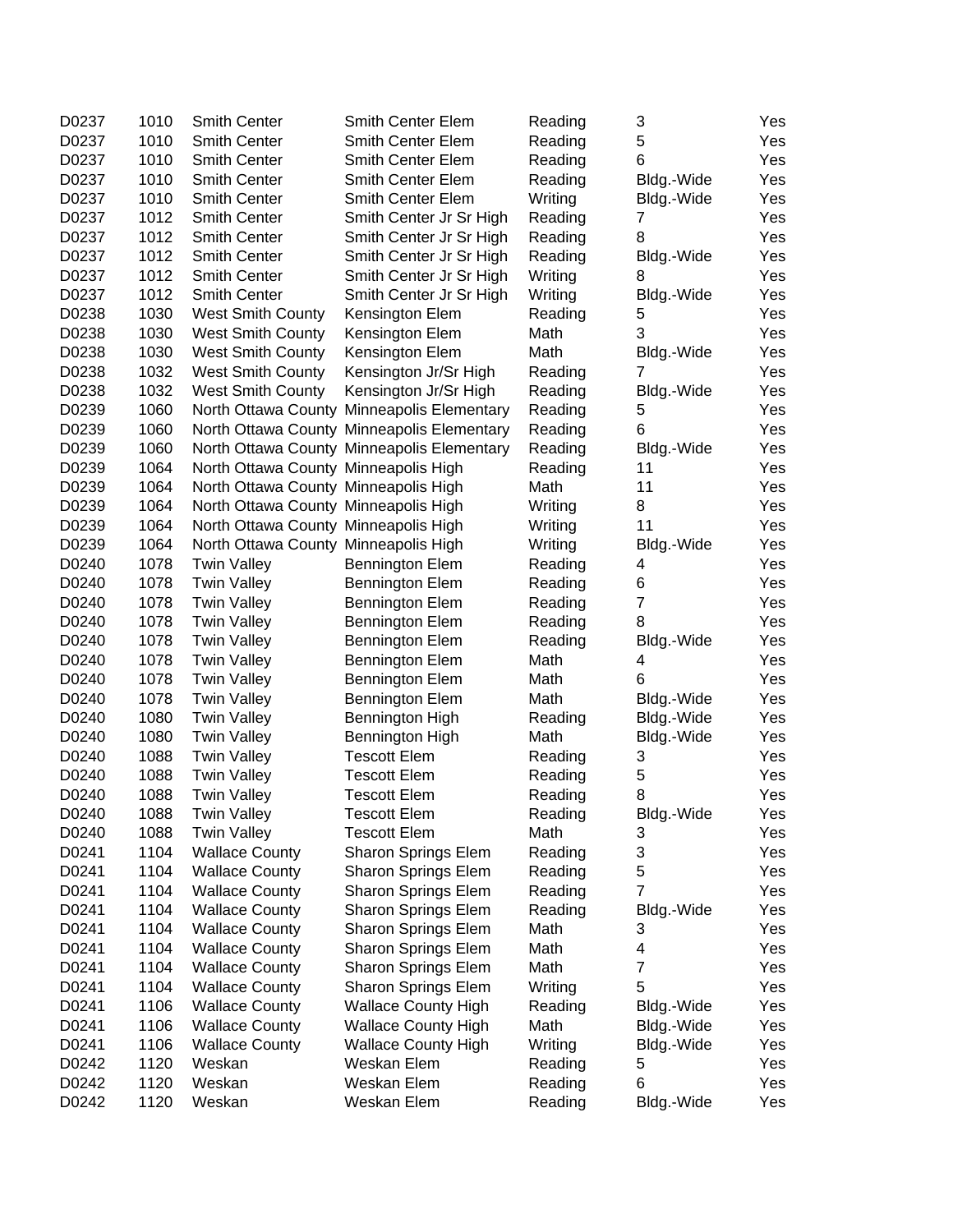| D0242 | 1120 | Weskan            | Weskan Elem                  | Math    | 3              | Yes |
|-------|------|-------------------|------------------------------|---------|----------------|-----|
| D0242 | 1120 | Weskan            | Weskan Elem                  | Math    | 5              | Yes |
| D0242 | 1120 | Weskan            | Weskan Elem                  | Math    | 6              | Yes |
| D0242 | 1120 | Weskan            | Weskan Elem                  | Math    | Bldg.-Wide     | Yes |
| D0242 | 1122 | Weskan            | Weskan High                  | Reading | 8              | Yes |
| D0242 | 1122 | Weskan            | Weskan High                  | Reading | 11             | Yes |
| D0242 | 1122 | Weskan            | Weskan High                  | Reading | Bldg.-Wide     | Yes |
| D0242 | 1122 | Weskan            | Weskan High                  | Math    | 7              | Yes |
| D0242 | 1122 | Weskan            | Weskan High                  | Math    | Bldg.-Wide     | Yes |
| D0242 | 1122 | Weskan            | Weskan High                  | Writing | 11             | Yes |
| D0242 | 1122 | Weskan            | Weskan High                  | Writing | Bldg.-Wide     | Yes |
| D0243 | 1134 | Lebo-Waverly      | Lebo Elem                    | Reading | 4              | Yes |
| D0243 | 1134 | Lebo-Waverly      | Lebo Elem                    | Reading | 5              | Yes |
| D0243 | 1134 | Lebo-Waverly      | Lebo Elem                    | Reading | 6              | Yes |
| D0243 | 1134 | Lebo-Waverly      | Lebo Elem                    | Reading | Bldg.-Wide     | Yes |
| D0243 | 1134 | Lebo-Waverly      | Lebo Elem                    | Math    | 4              | Yes |
| D0243 | 1134 | Lebo-Waverly      | Lebo Elem                    | Math    | 5              | Yes |
| D0243 | 1134 | Lebo-Waverly      | Lebo Elem                    | Math    | Bldg.-Wide     | Yes |
| D0243 | 1134 | Lebo-Waverly      | Lebo Elem                    | Writing | Bldg.-Wide     | Yes |
| D0243 | 1136 | Lebo-Waverly      | Lebo High                    | Reading | $\overline{7}$ | Yes |
| D0243 | 1136 | Lebo-Waverly      | Lebo High                    | Writing | 8              | Yes |
| D0243 | 1136 | Lebo-Waverly      | Lebo High                    | Writing | 11             | Yes |
| D0243 | 1136 | Lebo-Waverly      | Lebo High                    | Writing | Bldg.-Wide     | Yes |
| D0244 | 1152 | <b>Burlington</b> | Burlington Elem K-5          | Reading | 5              | Yes |
| D0244 | 1154 | <b>Burlington</b> | <b>Burlington High</b>       | Reading | Bldg.-Wide     | Yes |
| D0244 | 1162 | <b>Burlington</b> | <b>Burlington Middle 6-8</b> | Reading | 7              | Yes |
| D0244 | 1162 | <b>Burlington</b> | <b>Burlington Middle 6-8</b> | Reading | 8              | Yes |
| D0244 | 1162 | <b>Burlington</b> | <b>Burlington Middle 6-8</b> | Reading | Bldg.-Wide     | Yes |
| D0245 | 1174 | LeRoy-Gridley     | LeRoy Elem                   | Math    | 3              | Yes |
| D0245 | 1178 | LeRoy-Gridley     | <b>Gridley Elem</b>          | Math    | 4              | Yes |
| D0245 | 1178 | LeRoy-Gridley     | <b>Gridley Elem</b>          | Math    | Bldg.-Wide     | Yes |
| D0245 | 1182 | LeRoy-Gridley     | Southern Coffey County       | Reading | 6              | Yes |
| D0246 | 1194 | Northeast         | Northeast Elem               | Reading | 3              | Yes |
| D0246 | 1194 | Northeast         | Northeast Elem               | Reading | $\,8\,$        | Yes |
| D0246 | 1194 | Northeast         | Northeast Elem               | Math    | 3              | Yes |
| D0246 | 1198 | Northeast         | North East High              | Writing | Bldg.-Wide     | Yes |
| D0247 | 1220 | Cherokee          | Cherokee Elem                | Reading | З              | Yes |
| D0247 | 1220 | Cherokee          | Cherokee Elem                | Reading | 4              | Yes |
| D0247 | 1220 | Cherokee          | Cherokee Elem                | Reading | $\overline{7}$ | Yes |
| D0247 | 1220 | Cherokee          | Cherokee Elem                | Reading | 8              | Yes |
| D0247 | 1220 | Cherokee          | Cherokee Elem                | Reading | Bldg.-Wide     | Yes |
| D0247 | 1220 | Cherokee          | Cherokee Elem                | Math    | 3              | Yes |
| D0247 | 1220 | Cherokee          | Cherokee Elem                | Math    | 4              | Yes |
| D0247 | 1220 | Cherokee          | Cherokee Elem                | Math    | 6              | Yes |
| D0247 | 1220 | Cherokee          | Cherokee Elem                | Math    | $\overline{7}$ | Yes |
| D0247 | 1220 | Cherokee          | Cherokee Elem                | Math    | Bldg.-Wide     | Yes |
| D0247 | 1226 | Cherokee          | McCune Elem                  | Reading | 5              | Yes |
| D0247 | 1226 | Cherokee          | McCune Elem                  | Reading | 6              | Yes |
| D0247 | 1226 | Cherokee          | McCune Elem                  | Reading | $\overline{7}$ | Yes |
| D0247 | 1226 | Cherokee          | McCune Elem                  | Reading | Bldg.-Wide     | Yes |
| D0247 | 1226 | Cherokee          | McCune Elem                  | Math    | 3              | Yes |
| D0247 | 1226 | Cherokee          | McCune Elem                  | Math    | 5              | Yes |
|       |      |                   |                              |         |                |     |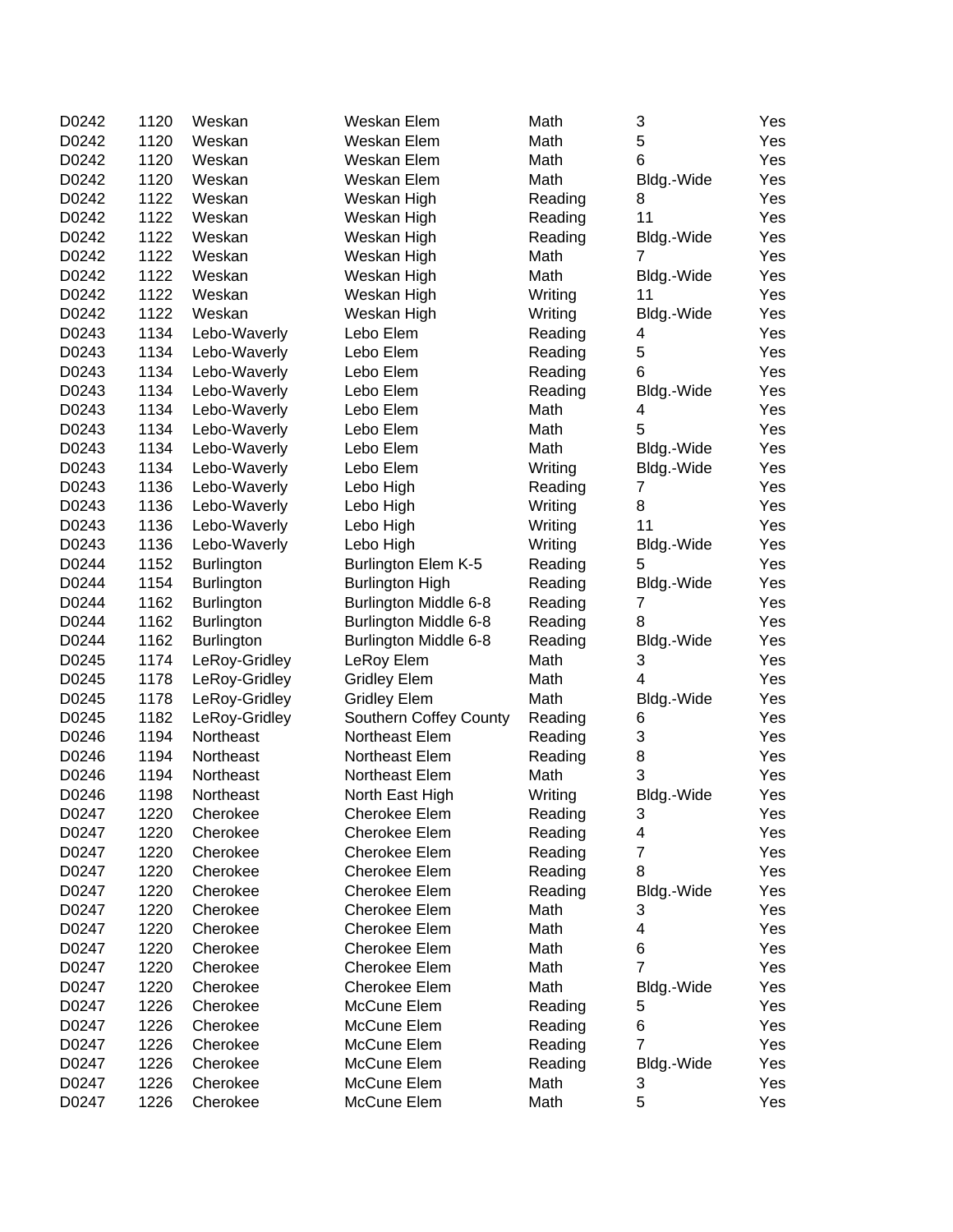| $\overline{7}$<br>1226<br>D0247<br>Cherokee<br>McCune Elem<br>Math<br>Yes<br>1226<br>8<br>Yes<br>D0247<br>Cherokee<br>McCune Elem<br>Math<br>1226<br>D0247<br>Cherokee<br>McCune Elem<br>Math<br>Yes<br>Bldg.-Wide<br>1226<br>D0247<br>Cherokee<br>McCune Elem<br>Yes<br>Writing<br>8<br>D0247<br>1226<br>Cherokee<br>McCune Elem<br>Yes<br>Writing<br>Bldg.-Wide<br>D0247<br>1232<br>Cherokee<br>Weir Elem<br>Yes<br>Reading<br>4<br>D0247<br>1232<br>$\overline{7}$<br>Cherokee<br>Weir Elem<br>Reading<br>Yes<br>1232<br>D0247<br>Cherokee<br>Weir Elem<br>Reading<br>Yes<br>Bldg.-Wide<br>1232<br>D0247<br>Cherokee<br>Weir Elem<br>Math<br>Yes<br>4<br>5<br>1232<br>D0247<br>Cherokee<br>Weir Elem<br>Math<br>Yes<br>1232<br>D0247<br>Cherokee<br>Weir Elem<br>Math<br>Yes<br>Bldg.-Wide<br>1232<br>5<br>D0247<br>Cherokee<br>Weir Elem<br>Yes<br>Writing<br>1232<br>D0247<br>Cherokee<br>Weir Elem<br>Writing<br>Yes<br>Bldg.-Wide<br>D0248<br>1258<br>Girard<br>R V Haderlein Elem<br>3<br>Yes<br>Reading<br>1258<br>4<br>D0248<br>Girard<br>R V Haderlein Elem<br>Yes<br>Reading<br>5<br>1258<br>D0248<br>Girard<br>R V Haderlein Elem<br>Yes<br>Reading<br>1258<br>D0248<br>Girard<br>R V Haderlein Elem<br>Reading<br>Bldg.-Wide<br>Yes<br>1258<br>D0248<br>Girard<br>R V Haderlein Elem<br>Math<br>3<br>Yes<br>1258<br>4<br>D0248<br>Girard<br>R V Haderlein Elem<br>Math<br>Yes<br>5<br>D0248<br>1258<br>Girard<br>R V Haderlein Elem<br>Math<br>Yes<br>1258<br>D0248<br>Girard<br>R V Haderlein Elem<br>Math<br>Bldg.-Wide<br>Yes<br>1260<br>D0248<br>Girard<br><b>Girard Middle</b><br>Yes<br>Reading<br>6<br>$\overline{7}$<br>1260<br>D0248<br>Girard<br><b>Girard Middle</b><br>Yes<br>Reading<br>D0248<br>1260<br>Girard<br><b>Girard Middle</b><br>Reading<br>8<br>Yes<br>D0248<br>1260<br>Girard<br><b>Girard Middle</b><br>Reading<br>Yes<br>Bldg.-Wide<br>1260<br>D0248<br>Girard<br><b>Girard Middle</b><br>Writing<br>Yes<br>Bldg.-Wide<br>D0248<br>1262<br>Girard<br>Girard High<br>Reading<br>Bldg.-Wide<br>Yes<br>D0248<br>1262<br>Girard<br><b>Girard High</b><br>Math<br>Yes<br>Bldg.-Wide<br>1287<br>5<br>D0249<br>Frank Layden Elem<br>Yes<br><b>Frontenac Public</b><br>Reading<br>3<br>1287<br>D0249<br><b>Frontenac Public</b><br>Frank Layden Elem<br>Math<br>Yes<br>1287<br>4<br>D0249<br><b>Frontenac Public</b><br>Frank Layden Elem<br>Math<br>Yes<br>5<br>1287<br>D0249<br>Frank Layden Elem<br>Math<br>Yes<br><b>Frontenac Public</b><br>1287<br>D0249<br>Frank Layden Elem<br>Math<br>Yes<br><b>Frontenac Public</b><br>Bldg.-Wide<br>1292<br>D0249<br><b>Frontenac Public</b><br>Frontenac Jr/Sr High<br>Reading<br>7<br>Yes<br>1292<br>D0249<br>Frontenac Jr/Sr High<br>11<br>Yes<br><b>Frontenac Public</b><br>Reading<br>D0249<br>1292<br>Frontenac Public<br>Frontenac Jr/Sr High<br>Reading<br>Bldg.-Wide<br>Yes<br>D0250<br>1302<br>Geo E Nettels Elem<br>Yes<br>Reading<br>3<br>Pittsburg<br>D0250<br>1302<br>Geo E Nettels Elem<br>4<br>Yes<br>Pittsburg<br>Reading<br>D0250<br>1302<br>Geo E Nettels Elem<br>Math<br>4<br>Pittsburg<br>Yes<br>D0250<br>1302<br>Geo E Nettels Elem<br>Pittsburg<br>Writing<br>Yes<br>Bldg.-Wide<br>1304<br>D0250<br>Lakeside Elem<br>Reading<br>5<br>Pittsburg<br>Yes<br>5<br>D0250<br>1304<br>Lakeside Elem<br>Pittsburg<br>Math<br>Yes<br>D0250<br>1304<br>Lakeside Elem<br>Writing<br>Pittsburg<br>Bldg.-Wide<br>Yes<br>D0250<br>1307<br>Math<br>3<br>Pittsburg<br><b>Meadowlark Elementary</b><br>Yes<br>5<br>1310<br>D0250<br>Westside Elem<br>Pittsburg<br>Reading<br>Yes<br>D0250<br>1310<br><b>Westside Elem</b><br>Pittsburg<br>Reading<br>Bldg.-Wide<br>Yes<br>D0250<br>1310<br>Pittsburg<br>Westside Elem<br>Math<br>4<br>Yes<br>5<br>Math<br>D0250<br>1310<br>Westside Elem<br>Pittsburg<br>Yes<br>$\overline{7}$<br>D0250<br>1314<br>Pittsburg Middle School<br>Reading<br>Pittsburg<br>Yes<br>D0250<br>1314<br>Pittsburg Middle School<br>Reading<br>Yes<br>Pittsburg<br>Bldg.-Wide | D0247 | 1226 | Cherokee  | McCune Elem    | Math    | 6          | Yes |
|--------------------------------------------------------------------------------------------------------------------------------------------------------------------------------------------------------------------------------------------------------------------------------------------------------------------------------------------------------------------------------------------------------------------------------------------------------------------------------------------------------------------------------------------------------------------------------------------------------------------------------------------------------------------------------------------------------------------------------------------------------------------------------------------------------------------------------------------------------------------------------------------------------------------------------------------------------------------------------------------------------------------------------------------------------------------------------------------------------------------------------------------------------------------------------------------------------------------------------------------------------------------------------------------------------------------------------------------------------------------------------------------------------------------------------------------------------------------------------------------------------------------------------------------------------------------------------------------------------------------------------------------------------------------------------------------------------------------------------------------------------------------------------------------------------------------------------------------------------------------------------------------------------------------------------------------------------------------------------------------------------------------------------------------------------------------------------------------------------------------------------------------------------------------------------------------------------------------------------------------------------------------------------------------------------------------------------------------------------------------------------------------------------------------------------------------------------------------------------------------------------------------------------------------------------------------------------------------------------------------------------------------------------------------------------------------------------------------------------------------------------------------------------------------------------------------------------------------------------------------------------------------------------------------------------------------------------------------------------------------------------------------------------------------------------------------------------------------------------------------------------------------------------------------------------------------------------------------------------------------------------------------------------------------------------------------------------------------------------------------------------------------------------------------------------------------------------------------------------------------------------------------------------------------------------------------------------------------------------------------------------------------------------------------------------------------------------------------------------------------------------------------------------------------------------------------------------------------------------------------------------------------------------------------------------------------------------------------------------------|-------|------|-----------|----------------|---------|------------|-----|
|                                                                                                                                                                                                                                                                                                                                                                                                                                                                                                                                                                                                                                                                                                                                                                                                                                                                                                                                                                                                                                                                                                                                                                                                                                                                                                                                                                                                                                                                                                                                                                                                                                                                                                                                                                                                                                                                                                                                                                                                                                                                                                                                                                                                                                                                                                                                                                                                                                                                                                                                                                                                                                                                                                                                                                                                                                                                                                                                                                                                                                                                                                                                                                                                                                                                                                                                                                                                                                                                                                                                                                                                                                                                                                                                                                                                                                                                                                                                                                                      |       |      |           |                |         |            |     |
|                                                                                                                                                                                                                                                                                                                                                                                                                                                                                                                                                                                                                                                                                                                                                                                                                                                                                                                                                                                                                                                                                                                                                                                                                                                                                                                                                                                                                                                                                                                                                                                                                                                                                                                                                                                                                                                                                                                                                                                                                                                                                                                                                                                                                                                                                                                                                                                                                                                                                                                                                                                                                                                                                                                                                                                                                                                                                                                                                                                                                                                                                                                                                                                                                                                                                                                                                                                                                                                                                                                                                                                                                                                                                                                                                                                                                                                                                                                                                                                      |       |      |           |                |         |            |     |
|                                                                                                                                                                                                                                                                                                                                                                                                                                                                                                                                                                                                                                                                                                                                                                                                                                                                                                                                                                                                                                                                                                                                                                                                                                                                                                                                                                                                                                                                                                                                                                                                                                                                                                                                                                                                                                                                                                                                                                                                                                                                                                                                                                                                                                                                                                                                                                                                                                                                                                                                                                                                                                                                                                                                                                                                                                                                                                                                                                                                                                                                                                                                                                                                                                                                                                                                                                                                                                                                                                                                                                                                                                                                                                                                                                                                                                                                                                                                                                                      |       |      |           |                |         |            |     |
|                                                                                                                                                                                                                                                                                                                                                                                                                                                                                                                                                                                                                                                                                                                                                                                                                                                                                                                                                                                                                                                                                                                                                                                                                                                                                                                                                                                                                                                                                                                                                                                                                                                                                                                                                                                                                                                                                                                                                                                                                                                                                                                                                                                                                                                                                                                                                                                                                                                                                                                                                                                                                                                                                                                                                                                                                                                                                                                                                                                                                                                                                                                                                                                                                                                                                                                                                                                                                                                                                                                                                                                                                                                                                                                                                                                                                                                                                                                                                                                      |       |      |           |                |         |            |     |
|                                                                                                                                                                                                                                                                                                                                                                                                                                                                                                                                                                                                                                                                                                                                                                                                                                                                                                                                                                                                                                                                                                                                                                                                                                                                                                                                                                                                                                                                                                                                                                                                                                                                                                                                                                                                                                                                                                                                                                                                                                                                                                                                                                                                                                                                                                                                                                                                                                                                                                                                                                                                                                                                                                                                                                                                                                                                                                                                                                                                                                                                                                                                                                                                                                                                                                                                                                                                                                                                                                                                                                                                                                                                                                                                                                                                                                                                                                                                                                                      |       |      |           |                |         |            |     |
|                                                                                                                                                                                                                                                                                                                                                                                                                                                                                                                                                                                                                                                                                                                                                                                                                                                                                                                                                                                                                                                                                                                                                                                                                                                                                                                                                                                                                                                                                                                                                                                                                                                                                                                                                                                                                                                                                                                                                                                                                                                                                                                                                                                                                                                                                                                                                                                                                                                                                                                                                                                                                                                                                                                                                                                                                                                                                                                                                                                                                                                                                                                                                                                                                                                                                                                                                                                                                                                                                                                                                                                                                                                                                                                                                                                                                                                                                                                                                                                      |       |      |           |                |         |            |     |
|                                                                                                                                                                                                                                                                                                                                                                                                                                                                                                                                                                                                                                                                                                                                                                                                                                                                                                                                                                                                                                                                                                                                                                                                                                                                                                                                                                                                                                                                                                                                                                                                                                                                                                                                                                                                                                                                                                                                                                                                                                                                                                                                                                                                                                                                                                                                                                                                                                                                                                                                                                                                                                                                                                                                                                                                                                                                                                                                                                                                                                                                                                                                                                                                                                                                                                                                                                                                                                                                                                                                                                                                                                                                                                                                                                                                                                                                                                                                                                                      |       |      |           |                |         |            |     |
|                                                                                                                                                                                                                                                                                                                                                                                                                                                                                                                                                                                                                                                                                                                                                                                                                                                                                                                                                                                                                                                                                                                                                                                                                                                                                                                                                                                                                                                                                                                                                                                                                                                                                                                                                                                                                                                                                                                                                                                                                                                                                                                                                                                                                                                                                                                                                                                                                                                                                                                                                                                                                                                                                                                                                                                                                                                                                                                                                                                                                                                                                                                                                                                                                                                                                                                                                                                                                                                                                                                                                                                                                                                                                                                                                                                                                                                                                                                                                                                      |       |      |           |                |         |            |     |
|                                                                                                                                                                                                                                                                                                                                                                                                                                                                                                                                                                                                                                                                                                                                                                                                                                                                                                                                                                                                                                                                                                                                                                                                                                                                                                                                                                                                                                                                                                                                                                                                                                                                                                                                                                                                                                                                                                                                                                                                                                                                                                                                                                                                                                                                                                                                                                                                                                                                                                                                                                                                                                                                                                                                                                                                                                                                                                                                                                                                                                                                                                                                                                                                                                                                                                                                                                                                                                                                                                                                                                                                                                                                                                                                                                                                                                                                                                                                                                                      |       |      |           |                |         |            |     |
|                                                                                                                                                                                                                                                                                                                                                                                                                                                                                                                                                                                                                                                                                                                                                                                                                                                                                                                                                                                                                                                                                                                                                                                                                                                                                                                                                                                                                                                                                                                                                                                                                                                                                                                                                                                                                                                                                                                                                                                                                                                                                                                                                                                                                                                                                                                                                                                                                                                                                                                                                                                                                                                                                                                                                                                                                                                                                                                                                                                                                                                                                                                                                                                                                                                                                                                                                                                                                                                                                                                                                                                                                                                                                                                                                                                                                                                                                                                                                                                      |       |      |           |                |         |            |     |
|                                                                                                                                                                                                                                                                                                                                                                                                                                                                                                                                                                                                                                                                                                                                                                                                                                                                                                                                                                                                                                                                                                                                                                                                                                                                                                                                                                                                                                                                                                                                                                                                                                                                                                                                                                                                                                                                                                                                                                                                                                                                                                                                                                                                                                                                                                                                                                                                                                                                                                                                                                                                                                                                                                                                                                                                                                                                                                                                                                                                                                                                                                                                                                                                                                                                                                                                                                                                                                                                                                                                                                                                                                                                                                                                                                                                                                                                                                                                                                                      |       |      |           |                |         |            |     |
|                                                                                                                                                                                                                                                                                                                                                                                                                                                                                                                                                                                                                                                                                                                                                                                                                                                                                                                                                                                                                                                                                                                                                                                                                                                                                                                                                                                                                                                                                                                                                                                                                                                                                                                                                                                                                                                                                                                                                                                                                                                                                                                                                                                                                                                                                                                                                                                                                                                                                                                                                                                                                                                                                                                                                                                                                                                                                                                                                                                                                                                                                                                                                                                                                                                                                                                                                                                                                                                                                                                                                                                                                                                                                                                                                                                                                                                                                                                                                                                      |       |      |           |                |         |            |     |
|                                                                                                                                                                                                                                                                                                                                                                                                                                                                                                                                                                                                                                                                                                                                                                                                                                                                                                                                                                                                                                                                                                                                                                                                                                                                                                                                                                                                                                                                                                                                                                                                                                                                                                                                                                                                                                                                                                                                                                                                                                                                                                                                                                                                                                                                                                                                                                                                                                                                                                                                                                                                                                                                                                                                                                                                                                                                                                                                                                                                                                                                                                                                                                                                                                                                                                                                                                                                                                                                                                                                                                                                                                                                                                                                                                                                                                                                                                                                                                                      |       |      |           |                |         |            |     |
|                                                                                                                                                                                                                                                                                                                                                                                                                                                                                                                                                                                                                                                                                                                                                                                                                                                                                                                                                                                                                                                                                                                                                                                                                                                                                                                                                                                                                                                                                                                                                                                                                                                                                                                                                                                                                                                                                                                                                                                                                                                                                                                                                                                                                                                                                                                                                                                                                                                                                                                                                                                                                                                                                                                                                                                                                                                                                                                                                                                                                                                                                                                                                                                                                                                                                                                                                                                                                                                                                                                                                                                                                                                                                                                                                                                                                                                                                                                                                                                      |       |      |           |                |         |            |     |
|                                                                                                                                                                                                                                                                                                                                                                                                                                                                                                                                                                                                                                                                                                                                                                                                                                                                                                                                                                                                                                                                                                                                                                                                                                                                                                                                                                                                                                                                                                                                                                                                                                                                                                                                                                                                                                                                                                                                                                                                                                                                                                                                                                                                                                                                                                                                                                                                                                                                                                                                                                                                                                                                                                                                                                                                                                                                                                                                                                                                                                                                                                                                                                                                                                                                                                                                                                                                                                                                                                                                                                                                                                                                                                                                                                                                                                                                                                                                                                                      |       |      |           |                |         |            |     |
|                                                                                                                                                                                                                                                                                                                                                                                                                                                                                                                                                                                                                                                                                                                                                                                                                                                                                                                                                                                                                                                                                                                                                                                                                                                                                                                                                                                                                                                                                                                                                                                                                                                                                                                                                                                                                                                                                                                                                                                                                                                                                                                                                                                                                                                                                                                                                                                                                                                                                                                                                                                                                                                                                                                                                                                                                                                                                                                                                                                                                                                                                                                                                                                                                                                                                                                                                                                                                                                                                                                                                                                                                                                                                                                                                                                                                                                                                                                                                                                      |       |      |           |                |         |            |     |
|                                                                                                                                                                                                                                                                                                                                                                                                                                                                                                                                                                                                                                                                                                                                                                                                                                                                                                                                                                                                                                                                                                                                                                                                                                                                                                                                                                                                                                                                                                                                                                                                                                                                                                                                                                                                                                                                                                                                                                                                                                                                                                                                                                                                                                                                                                                                                                                                                                                                                                                                                                                                                                                                                                                                                                                                                                                                                                                                                                                                                                                                                                                                                                                                                                                                                                                                                                                                                                                                                                                                                                                                                                                                                                                                                                                                                                                                                                                                                                                      |       |      |           |                |         |            |     |
|                                                                                                                                                                                                                                                                                                                                                                                                                                                                                                                                                                                                                                                                                                                                                                                                                                                                                                                                                                                                                                                                                                                                                                                                                                                                                                                                                                                                                                                                                                                                                                                                                                                                                                                                                                                                                                                                                                                                                                                                                                                                                                                                                                                                                                                                                                                                                                                                                                                                                                                                                                                                                                                                                                                                                                                                                                                                                                                                                                                                                                                                                                                                                                                                                                                                                                                                                                                                                                                                                                                                                                                                                                                                                                                                                                                                                                                                                                                                                                                      |       |      |           |                |         |            |     |
|                                                                                                                                                                                                                                                                                                                                                                                                                                                                                                                                                                                                                                                                                                                                                                                                                                                                                                                                                                                                                                                                                                                                                                                                                                                                                                                                                                                                                                                                                                                                                                                                                                                                                                                                                                                                                                                                                                                                                                                                                                                                                                                                                                                                                                                                                                                                                                                                                                                                                                                                                                                                                                                                                                                                                                                                                                                                                                                                                                                                                                                                                                                                                                                                                                                                                                                                                                                                                                                                                                                                                                                                                                                                                                                                                                                                                                                                                                                                                                                      |       |      |           |                |         |            |     |
|                                                                                                                                                                                                                                                                                                                                                                                                                                                                                                                                                                                                                                                                                                                                                                                                                                                                                                                                                                                                                                                                                                                                                                                                                                                                                                                                                                                                                                                                                                                                                                                                                                                                                                                                                                                                                                                                                                                                                                                                                                                                                                                                                                                                                                                                                                                                                                                                                                                                                                                                                                                                                                                                                                                                                                                                                                                                                                                                                                                                                                                                                                                                                                                                                                                                                                                                                                                                                                                                                                                                                                                                                                                                                                                                                                                                                                                                                                                                                                                      |       |      |           |                |         |            |     |
|                                                                                                                                                                                                                                                                                                                                                                                                                                                                                                                                                                                                                                                                                                                                                                                                                                                                                                                                                                                                                                                                                                                                                                                                                                                                                                                                                                                                                                                                                                                                                                                                                                                                                                                                                                                                                                                                                                                                                                                                                                                                                                                                                                                                                                                                                                                                                                                                                                                                                                                                                                                                                                                                                                                                                                                                                                                                                                                                                                                                                                                                                                                                                                                                                                                                                                                                                                                                                                                                                                                                                                                                                                                                                                                                                                                                                                                                                                                                                                                      |       |      |           |                |         |            |     |
|                                                                                                                                                                                                                                                                                                                                                                                                                                                                                                                                                                                                                                                                                                                                                                                                                                                                                                                                                                                                                                                                                                                                                                                                                                                                                                                                                                                                                                                                                                                                                                                                                                                                                                                                                                                                                                                                                                                                                                                                                                                                                                                                                                                                                                                                                                                                                                                                                                                                                                                                                                                                                                                                                                                                                                                                                                                                                                                                                                                                                                                                                                                                                                                                                                                                                                                                                                                                                                                                                                                                                                                                                                                                                                                                                                                                                                                                                                                                                                                      |       |      |           |                |         |            |     |
|                                                                                                                                                                                                                                                                                                                                                                                                                                                                                                                                                                                                                                                                                                                                                                                                                                                                                                                                                                                                                                                                                                                                                                                                                                                                                                                                                                                                                                                                                                                                                                                                                                                                                                                                                                                                                                                                                                                                                                                                                                                                                                                                                                                                                                                                                                                                                                                                                                                                                                                                                                                                                                                                                                                                                                                                                                                                                                                                                                                                                                                                                                                                                                                                                                                                                                                                                                                                                                                                                                                                                                                                                                                                                                                                                                                                                                                                                                                                                                                      |       |      |           |                |         |            |     |
|                                                                                                                                                                                                                                                                                                                                                                                                                                                                                                                                                                                                                                                                                                                                                                                                                                                                                                                                                                                                                                                                                                                                                                                                                                                                                                                                                                                                                                                                                                                                                                                                                                                                                                                                                                                                                                                                                                                                                                                                                                                                                                                                                                                                                                                                                                                                                                                                                                                                                                                                                                                                                                                                                                                                                                                                                                                                                                                                                                                                                                                                                                                                                                                                                                                                                                                                                                                                                                                                                                                                                                                                                                                                                                                                                                                                                                                                                                                                                                                      |       |      |           |                |         |            |     |
|                                                                                                                                                                                                                                                                                                                                                                                                                                                                                                                                                                                                                                                                                                                                                                                                                                                                                                                                                                                                                                                                                                                                                                                                                                                                                                                                                                                                                                                                                                                                                                                                                                                                                                                                                                                                                                                                                                                                                                                                                                                                                                                                                                                                                                                                                                                                                                                                                                                                                                                                                                                                                                                                                                                                                                                                                                                                                                                                                                                                                                                                                                                                                                                                                                                                                                                                                                                                                                                                                                                                                                                                                                                                                                                                                                                                                                                                                                                                                                                      |       |      |           |                |         |            |     |
|                                                                                                                                                                                                                                                                                                                                                                                                                                                                                                                                                                                                                                                                                                                                                                                                                                                                                                                                                                                                                                                                                                                                                                                                                                                                                                                                                                                                                                                                                                                                                                                                                                                                                                                                                                                                                                                                                                                                                                                                                                                                                                                                                                                                                                                                                                                                                                                                                                                                                                                                                                                                                                                                                                                                                                                                                                                                                                                                                                                                                                                                                                                                                                                                                                                                                                                                                                                                                                                                                                                                                                                                                                                                                                                                                                                                                                                                                                                                                                                      |       |      |           |                |         |            |     |
|                                                                                                                                                                                                                                                                                                                                                                                                                                                                                                                                                                                                                                                                                                                                                                                                                                                                                                                                                                                                                                                                                                                                                                                                                                                                                                                                                                                                                                                                                                                                                                                                                                                                                                                                                                                                                                                                                                                                                                                                                                                                                                                                                                                                                                                                                                                                                                                                                                                                                                                                                                                                                                                                                                                                                                                                                                                                                                                                                                                                                                                                                                                                                                                                                                                                                                                                                                                                                                                                                                                                                                                                                                                                                                                                                                                                                                                                                                                                                                                      |       |      |           |                |         |            |     |
|                                                                                                                                                                                                                                                                                                                                                                                                                                                                                                                                                                                                                                                                                                                                                                                                                                                                                                                                                                                                                                                                                                                                                                                                                                                                                                                                                                                                                                                                                                                                                                                                                                                                                                                                                                                                                                                                                                                                                                                                                                                                                                                                                                                                                                                                                                                                                                                                                                                                                                                                                                                                                                                                                                                                                                                                                                                                                                                                                                                                                                                                                                                                                                                                                                                                                                                                                                                                                                                                                                                                                                                                                                                                                                                                                                                                                                                                                                                                                                                      |       |      |           |                |         |            |     |
|                                                                                                                                                                                                                                                                                                                                                                                                                                                                                                                                                                                                                                                                                                                                                                                                                                                                                                                                                                                                                                                                                                                                                                                                                                                                                                                                                                                                                                                                                                                                                                                                                                                                                                                                                                                                                                                                                                                                                                                                                                                                                                                                                                                                                                                                                                                                                                                                                                                                                                                                                                                                                                                                                                                                                                                                                                                                                                                                                                                                                                                                                                                                                                                                                                                                                                                                                                                                                                                                                                                                                                                                                                                                                                                                                                                                                                                                                                                                                                                      |       |      |           |                |         |            |     |
|                                                                                                                                                                                                                                                                                                                                                                                                                                                                                                                                                                                                                                                                                                                                                                                                                                                                                                                                                                                                                                                                                                                                                                                                                                                                                                                                                                                                                                                                                                                                                                                                                                                                                                                                                                                                                                                                                                                                                                                                                                                                                                                                                                                                                                                                                                                                                                                                                                                                                                                                                                                                                                                                                                                                                                                                                                                                                                                                                                                                                                                                                                                                                                                                                                                                                                                                                                                                                                                                                                                                                                                                                                                                                                                                                                                                                                                                                                                                                                                      |       |      |           |                |         |            |     |
|                                                                                                                                                                                                                                                                                                                                                                                                                                                                                                                                                                                                                                                                                                                                                                                                                                                                                                                                                                                                                                                                                                                                                                                                                                                                                                                                                                                                                                                                                                                                                                                                                                                                                                                                                                                                                                                                                                                                                                                                                                                                                                                                                                                                                                                                                                                                                                                                                                                                                                                                                                                                                                                                                                                                                                                                                                                                                                                                                                                                                                                                                                                                                                                                                                                                                                                                                                                                                                                                                                                                                                                                                                                                                                                                                                                                                                                                                                                                                                                      |       |      |           |                |         |            |     |
|                                                                                                                                                                                                                                                                                                                                                                                                                                                                                                                                                                                                                                                                                                                                                                                                                                                                                                                                                                                                                                                                                                                                                                                                                                                                                                                                                                                                                                                                                                                                                                                                                                                                                                                                                                                                                                                                                                                                                                                                                                                                                                                                                                                                                                                                                                                                                                                                                                                                                                                                                                                                                                                                                                                                                                                                                                                                                                                                                                                                                                                                                                                                                                                                                                                                                                                                                                                                                                                                                                                                                                                                                                                                                                                                                                                                                                                                                                                                                                                      |       |      |           |                |         |            |     |
|                                                                                                                                                                                                                                                                                                                                                                                                                                                                                                                                                                                                                                                                                                                                                                                                                                                                                                                                                                                                                                                                                                                                                                                                                                                                                                                                                                                                                                                                                                                                                                                                                                                                                                                                                                                                                                                                                                                                                                                                                                                                                                                                                                                                                                                                                                                                                                                                                                                                                                                                                                                                                                                                                                                                                                                                                                                                                                                                                                                                                                                                                                                                                                                                                                                                                                                                                                                                                                                                                                                                                                                                                                                                                                                                                                                                                                                                                                                                                                                      |       |      |           |                |         |            |     |
|                                                                                                                                                                                                                                                                                                                                                                                                                                                                                                                                                                                                                                                                                                                                                                                                                                                                                                                                                                                                                                                                                                                                                                                                                                                                                                                                                                                                                                                                                                                                                                                                                                                                                                                                                                                                                                                                                                                                                                                                                                                                                                                                                                                                                                                                                                                                                                                                                                                                                                                                                                                                                                                                                                                                                                                                                                                                                                                                                                                                                                                                                                                                                                                                                                                                                                                                                                                                                                                                                                                                                                                                                                                                                                                                                                                                                                                                                                                                                                                      |       |      |           |                |         |            |     |
|                                                                                                                                                                                                                                                                                                                                                                                                                                                                                                                                                                                                                                                                                                                                                                                                                                                                                                                                                                                                                                                                                                                                                                                                                                                                                                                                                                                                                                                                                                                                                                                                                                                                                                                                                                                                                                                                                                                                                                                                                                                                                                                                                                                                                                                                                                                                                                                                                                                                                                                                                                                                                                                                                                                                                                                                                                                                                                                                                                                                                                                                                                                                                                                                                                                                                                                                                                                                                                                                                                                                                                                                                                                                                                                                                                                                                                                                                                                                                                                      |       |      |           |                |         |            |     |
|                                                                                                                                                                                                                                                                                                                                                                                                                                                                                                                                                                                                                                                                                                                                                                                                                                                                                                                                                                                                                                                                                                                                                                                                                                                                                                                                                                                                                                                                                                                                                                                                                                                                                                                                                                                                                                                                                                                                                                                                                                                                                                                                                                                                                                                                                                                                                                                                                                                                                                                                                                                                                                                                                                                                                                                                                                                                                                                                                                                                                                                                                                                                                                                                                                                                                                                                                                                                                                                                                                                                                                                                                                                                                                                                                                                                                                                                                                                                                                                      |       |      |           |                |         |            |     |
|                                                                                                                                                                                                                                                                                                                                                                                                                                                                                                                                                                                                                                                                                                                                                                                                                                                                                                                                                                                                                                                                                                                                                                                                                                                                                                                                                                                                                                                                                                                                                                                                                                                                                                                                                                                                                                                                                                                                                                                                                                                                                                                                                                                                                                                                                                                                                                                                                                                                                                                                                                                                                                                                                                                                                                                                                                                                                                                                                                                                                                                                                                                                                                                                                                                                                                                                                                                                                                                                                                                                                                                                                                                                                                                                                                                                                                                                                                                                                                                      |       |      |           |                |         |            |     |
|                                                                                                                                                                                                                                                                                                                                                                                                                                                                                                                                                                                                                                                                                                                                                                                                                                                                                                                                                                                                                                                                                                                                                                                                                                                                                                                                                                                                                                                                                                                                                                                                                                                                                                                                                                                                                                                                                                                                                                                                                                                                                                                                                                                                                                                                                                                                                                                                                                                                                                                                                                                                                                                                                                                                                                                                                                                                                                                                                                                                                                                                                                                                                                                                                                                                                                                                                                                                                                                                                                                                                                                                                                                                                                                                                                                                                                                                                                                                                                                      |       |      |           |                |         |            |     |
|                                                                                                                                                                                                                                                                                                                                                                                                                                                                                                                                                                                                                                                                                                                                                                                                                                                                                                                                                                                                                                                                                                                                                                                                                                                                                                                                                                                                                                                                                                                                                                                                                                                                                                                                                                                                                                                                                                                                                                                                                                                                                                                                                                                                                                                                                                                                                                                                                                                                                                                                                                                                                                                                                                                                                                                                                                                                                                                                                                                                                                                                                                                                                                                                                                                                                                                                                                                                                                                                                                                                                                                                                                                                                                                                                                                                                                                                                                                                                                                      |       |      |           |                |         |            |     |
|                                                                                                                                                                                                                                                                                                                                                                                                                                                                                                                                                                                                                                                                                                                                                                                                                                                                                                                                                                                                                                                                                                                                                                                                                                                                                                                                                                                                                                                                                                                                                                                                                                                                                                                                                                                                                                                                                                                                                                                                                                                                                                                                                                                                                                                                                                                                                                                                                                                                                                                                                                                                                                                                                                                                                                                                                                                                                                                                                                                                                                                                                                                                                                                                                                                                                                                                                                                                                                                                                                                                                                                                                                                                                                                                                                                                                                                                                                                                                                                      |       |      |           |                |         |            |     |
|                                                                                                                                                                                                                                                                                                                                                                                                                                                                                                                                                                                                                                                                                                                                                                                                                                                                                                                                                                                                                                                                                                                                                                                                                                                                                                                                                                                                                                                                                                                                                                                                                                                                                                                                                                                                                                                                                                                                                                                                                                                                                                                                                                                                                                                                                                                                                                                                                                                                                                                                                                                                                                                                                                                                                                                                                                                                                                                                                                                                                                                                                                                                                                                                                                                                                                                                                                                                                                                                                                                                                                                                                                                                                                                                                                                                                                                                                                                                                                                      |       |      |           |                |         |            |     |
|                                                                                                                                                                                                                                                                                                                                                                                                                                                                                                                                                                                                                                                                                                                                                                                                                                                                                                                                                                                                                                                                                                                                                                                                                                                                                                                                                                                                                                                                                                                                                                                                                                                                                                                                                                                                                                                                                                                                                                                                                                                                                                                                                                                                                                                                                                                                                                                                                                                                                                                                                                                                                                                                                                                                                                                                                                                                                                                                                                                                                                                                                                                                                                                                                                                                                                                                                                                                                                                                                                                                                                                                                                                                                                                                                                                                                                                                                                                                                                                      |       |      |           |                |         |            |     |
|                                                                                                                                                                                                                                                                                                                                                                                                                                                                                                                                                                                                                                                                                                                                                                                                                                                                                                                                                                                                                                                                                                                                                                                                                                                                                                                                                                                                                                                                                                                                                                                                                                                                                                                                                                                                                                                                                                                                                                                                                                                                                                                                                                                                                                                                                                                                                                                                                                                                                                                                                                                                                                                                                                                                                                                                                                                                                                                                                                                                                                                                                                                                                                                                                                                                                                                                                                                                                                                                                                                                                                                                                                                                                                                                                                                                                                                                                                                                                                                      |       |      |           |                |         |            |     |
|                                                                                                                                                                                                                                                                                                                                                                                                                                                                                                                                                                                                                                                                                                                                                                                                                                                                                                                                                                                                                                                                                                                                                                                                                                                                                                                                                                                                                                                                                                                                                                                                                                                                                                                                                                                                                                                                                                                                                                                                                                                                                                                                                                                                                                                                                                                                                                                                                                                                                                                                                                                                                                                                                                                                                                                                                                                                                                                                                                                                                                                                                                                                                                                                                                                                                                                                                                                                                                                                                                                                                                                                                                                                                                                                                                                                                                                                                                                                                                                      |       |      |           |                |         |            |     |
|                                                                                                                                                                                                                                                                                                                                                                                                                                                                                                                                                                                                                                                                                                                                                                                                                                                                                                                                                                                                                                                                                                                                                                                                                                                                                                                                                                                                                                                                                                                                                                                                                                                                                                                                                                                                                                                                                                                                                                                                                                                                                                                                                                                                                                                                                                                                                                                                                                                                                                                                                                                                                                                                                                                                                                                                                                                                                                                                                                                                                                                                                                                                                                                                                                                                                                                                                                                                                                                                                                                                                                                                                                                                                                                                                                                                                                                                                                                                                                                      |       |      |           |                |         |            |     |
|                                                                                                                                                                                                                                                                                                                                                                                                                                                                                                                                                                                                                                                                                                                                                                                                                                                                                                                                                                                                                                                                                                                                                                                                                                                                                                                                                                                                                                                                                                                                                                                                                                                                                                                                                                                                                                                                                                                                                                                                                                                                                                                                                                                                                                                                                                                                                                                                                                                                                                                                                                                                                                                                                                                                                                                                                                                                                                                                                                                                                                                                                                                                                                                                                                                                                                                                                                                                                                                                                                                                                                                                                                                                                                                                                                                                                                                                                                                                                                                      |       |      |           |                |         |            |     |
|                                                                                                                                                                                                                                                                                                                                                                                                                                                                                                                                                                                                                                                                                                                                                                                                                                                                                                                                                                                                                                                                                                                                                                                                                                                                                                                                                                                                                                                                                                                                                                                                                                                                                                                                                                                                                                                                                                                                                                                                                                                                                                                                                                                                                                                                                                                                                                                                                                                                                                                                                                                                                                                                                                                                                                                                                                                                                                                                                                                                                                                                                                                                                                                                                                                                                                                                                                                                                                                                                                                                                                                                                                                                                                                                                                                                                                                                                                                                                                                      |       |      |           |                |         |            |     |
|                                                                                                                                                                                                                                                                                                                                                                                                                                                                                                                                                                                                                                                                                                                                                                                                                                                                                                                                                                                                                                                                                                                                                                                                                                                                                                                                                                                                                                                                                                                                                                                                                                                                                                                                                                                                                                                                                                                                                                                                                                                                                                                                                                                                                                                                                                                                                                                                                                                                                                                                                                                                                                                                                                                                                                                                                                                                                                                                                                                                                                                                                                                                                                                                                                                                                                                                                                                                                                                                                                                                                                                                                                                                                                                                                                                                                                                                                                                                                                                      |       |      |           |                |         |            |     |
|                                                                                                                                                                                                                                                                                                                                                                                                                                                                                                                                                                                                                                                                                                                                                                                                                                                                                                                                                                                                                                                                                                                                                                                                                                                                                                                                                                                                                                                                                                                                                                                                                                                                                                                                                                                                                                                                                                                                                                                                                                                                                                                                                                                                                                                                                                                                                                                                                                                                                                                                                                                                                                                                                                                                                                                                                                                                                                                                                                                                                                                                                                                                                                                                                                                                                                                                                                                                                                                                                                                                                                                                                                                                                                                                                                                                                                                                                                                                                                                      |       |      |           |                |         |            |     |
|                                                                                                                                                                                                                                                                                                                                                                                                                                                                                                                                                                                                                                                                                                                                                                                                                                                                                                                                                                                                                                                                                                                                                                                                                                                                                                                                                                                                                                                                                                                                                                                                                                                                                                                                                                                                                                                                                                                                                                                                                                                                                                                                                                                                                                                                                                                                                                                                                                                                                                                                                                                                                                                                                                                                                                                                                                                                                                                                                                                                                                                                                                                                                                                                                                                                                                                                                                                                                                                                                                                                                                                                                                                                                                                                                                                                                                                                                                                                                                                      |       |      |           |                |         |            |     |
|                                                                                                                                                                                                                                                                                                                                                                                                                                                                                                                                                                                                                                                                                                                                                                                                                                                                                                                                                                                                                                                                                                                                                                                                                                                                                                                                                                                                                                                                                                                                                                                                                                                                                                                                                                                                                                                                                                                                                                                                                                                                                                                                                                                                                                                                                                                                                                                                                                                                                                                                                                                                                                                                                                                                                                                                                                                                                                                                                                                                                                                                                                                                                                                                                                                                                                                                                                                                                                                                                                                                                                                                                                                                                                                                                                                                                                                                                                                                                                                      | D0250 | 1316 | Pittsburg | Pittsburg High | Reading | Bldg.-Wide | Yes |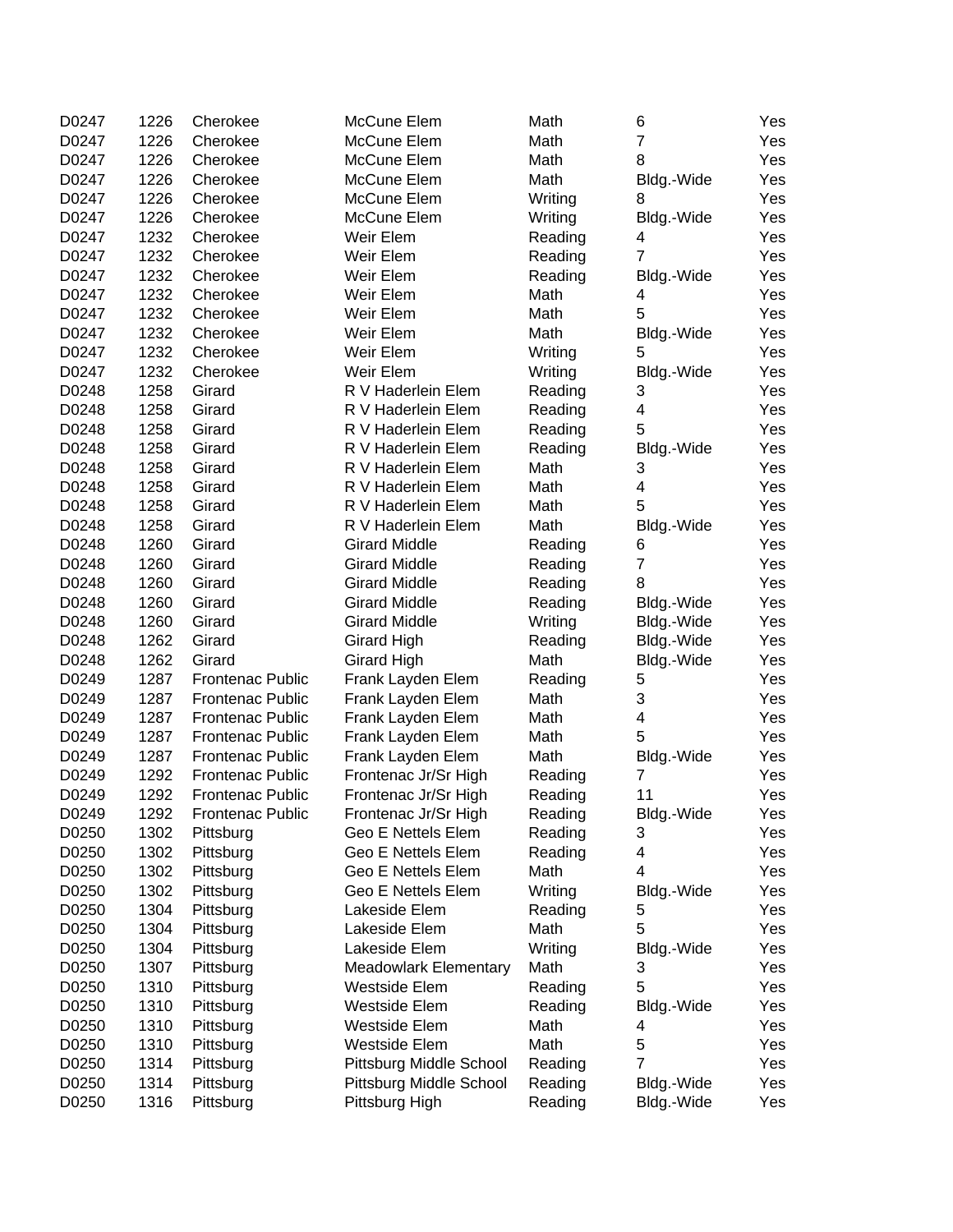| D0250 | 1316 | Pittsburg         | Pittsburg High         | Writing | Bldg.-Wide              | Yes |
|-------|------|-------------------|------------------------|---------|-------------------------|-----|
| D0251 | 1346 | North Lyon County | Admire Elem            | Reading | 3                       | Yes |
| D0251 | 1346 | North Lyon County | Admire Elem            | Reading | 4                       | Yes |
| D0251 | 1346 | North Lyon County | <b>Admire Elem</b>     | Reading | $\mathbf 5$             | Yes |
| D0251 | 1346 | North Lyon County | Admire Elem            | Reading | $\,6$                   | Yes |
| D0251 | 1346 | North Lyon County | Admire Elem            | Reading | $\overline{7}$          | Yes |
| D0251 | 1346 | North Lyon County | Admire Elem            | Reading | 8                       | Yes |
| D0251 | 1346 | North Lyon County | Admire Elem            | Reading | Bldg.-Wide              | Yes |
| D0251 | 1346 | North Lyon County | Admire Elem            | Math    | 3                       | Yes |
| D0251 | 1346 | North Lyon County | Admire Elem            | Math    | 4                       | Yes |
| D0251 | 1346 | North Lyon County | Admire Elem            | Writing | 5                       | Yes |
| D0251 | 1350 | North Lyon County | Americus Elem          | Reading | 4                       | Yes |
| D0251 | 1350 | North Lyon County | Americus Elem          | Reading | 5                       | Yes |
| D0251 | 1350 | North Lyon County | Americus Elem          | Reading | $\,6$                   | Yes |
| D0251 | 1350 | North Lyon County | <b>Americus Elem</b>   | Reading | 8                       | Yes |
| D0251 | 1350 | North Lyon County | <b>Americus Elem</b>   | Reading | Bldg.-Wide              | Yes |
| D0251 | 1350 | North Lyon County | <b>Americus Elem</b>   | Math    | 3                       | Yes |
| D0251 | 1350 | North Lyon County | Americus Elem          | Math    | $\overline{\mathbf{4}}$ | Yes |
| D0251 | 1350 | North Lyon County | <b>Americus Elem</b>   | Math    | 8                       | Yes |
| D0251 | 1358 | North Lyon County | Northern Heights       | Reading | Bldg.-Wide              | Yes |
| D0251 | 1358 | North Lyon County | Northern Heights       | Writing | Bldg.-Wide              | Yes |
| D0251 | 1360 | North Lyon County | <b>Reading Elem</b>    | Reading | 3                       | Yes |
| D0251 | 1360 | North Lyon County | Reading Elem           | Reading | 4                       | Yes |
| D0251 | 1360 | North Lyon County | <b>Reading Elem</b>    | Reading | 5                       | Yes |
| D0251 | 1360 | North Lyon County | <b>Reading Elem</b>    | Reading | 6                       | Yes |
| D0251 | 1360 | North Lyon County | <b>Reading Elem</b>    | Reading | $\overline{7}$          | Yes |
| D0251 | 1360 | North Lyon County | Reading Elem           | Reading | Bldg.-Wide              | Yes |
| D0251 | 1360 | North Lyon County | <b>Reading Elem</b>    | Math    | 3                       | Yes |
| D0251 | 1360 | North Lyon County | <b>Reading Elem</b>    | Writing | 5                       | Yes |
| D0251 | 1360 | North Lyon County | <b>Reading Elem</b>    | Writing | Bldg.-Wide              | Yes |
| D0252 | 1382 | Southern Lyon     | Hartford High/Neosho   | Reading | 11                      | Yes |
| D0252 | 1382 | Southern Lyon     | Hartford High/Neosho   | Reading | Bldg.-Wide              | Yes |
| D0252 | 1382 | Southern Lyon     | Hartford High/Neosho   | Writing | 11                      | Yes |
| D0252 | 1382 | Southern Lyon     | Hartford High/Neosho   | Writing | Bldg.-Wide              | Yes |
| D0252 | 1388 | Southern Lyon     | Neosho Rapids K Thru 6 | Reading | 3                       | Yes |
| D0252 | 1388 | Southern Lyon     | Neosho Rapids K Thru 6 | Reading | 4                       | Yes |
| D0252 | 1388 | Southern Lyon     | Neosho Rapids K Thru 6 | Reading | 5                       | Yes |
| D0252 | 1388 | Southern Lyon     | Neosho Rapids K Thru 6 | Reading | 6                       | Yes |
| D0252 | 1388 | Southern Lyon     | Neosho Rapids K Thru 6 | Reading | Bldg.-Wide              | Yes |
| D0252 | 1388 | Southern Lyon     | Neosho Rapids K Thru 6 | Math    | 3                       | Yes |
| D0252 | 1388 | Southern Lyon     | Neosho Rapids K Thru 6 | Math    | 4                       | Yes |
| D0252 | 1388 | Southern Lyon     | Neosho Rapids K Thru 6 | Math    | 5                       | Yes |
| D0252 | 1388 | Southern Lyon     | Neosho Rapids K Thru 6 | Math    | 6                       | Yes |
| D0252 | 1388 | Southern Lyon     | Neosho Rapids K Thru 6 | Math    | Bldg.-Wide              | Yes |
| D0252 | 1392 | Southern Lyon     | Olpe Elem K-6          | Reading | 3                       | Yes |
| D0252 | 1392 | Southern Lyon     | Olpe Elem K-6          | Reading | 4                       | Yes |
| D0252 | 1392 | Southern Lyon     | Olpe Elem K-6          | Reading | 5                       | Yes |
| D0252 | 1392 | Southern Lyon     | Olpe Elem K-6          | Reading | 6                       | Yes |
| D0252 | 1392 | Southern Lyon     | Olpe Elem K-6          | Reading | Bldg.-Wide              | Yes |
| D0252 | 1392 | Southern Lyon     | Olpe Elem K-6          | Math    | 3                       | Yes |
| D0252 | 1392 | Southern Lyon     | Olpe Elem K-6          | Math    | 4                       | Yes |
| D0252 | 1392 | Southern Lyon     | Olpe Elem K-6          | Math    | 5                       | Yes |
|       |      |                   |                        |         |                         |     |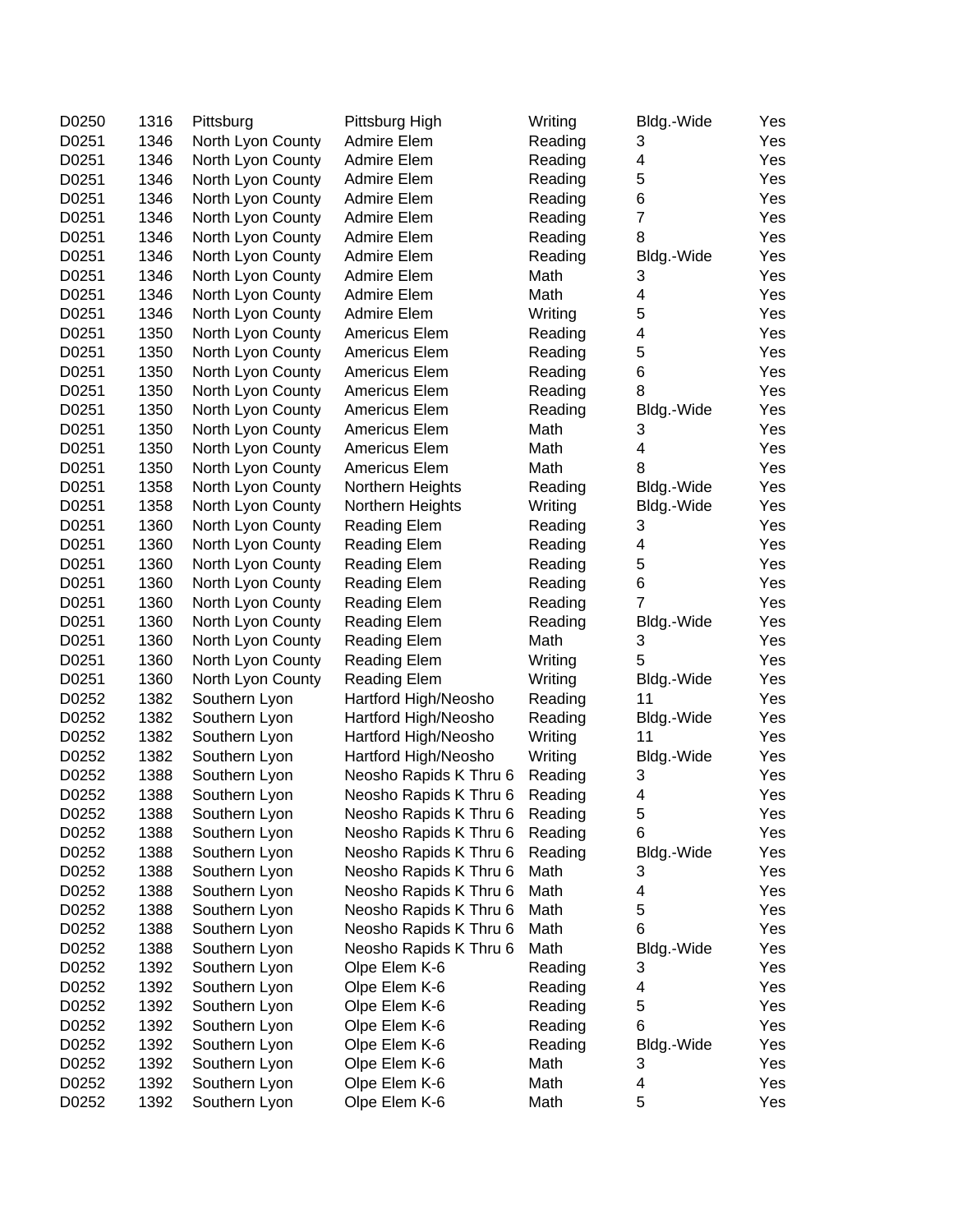| D0252<br>1392<br>Olpe Elem K-6<br>Math<br>Southern Lyon<br>D0252<br>1394<br>Southern Lyon<br>Olpe Jr./Sr. High School<br>Reading<br>1394<br>Olpe Jr./Sr. High School<br>D0252<br>Southern Lyon<br>Reading<br>D0252<br>1394<br>Olpe Jr./Sr. High School<br>Southern Lyon<br>Reading | Bldg.-Wide<br>7<br>8 | Yes<br>Yes |
|------------------------------------------------------------------------------------------------------------------------------------------------------------------------------------------------------------------------------------------------------------------------------------|----------------------|------------|
|                                                                                                                                                                                                                                                                                    |                      |            |
|                                                                                                                                                                                                                                                                                    |                      |            |
|                                                                                                                                                                                                                                                                                    |                      | Yes        |
|                                                                                                                                                                                                                                                                                    | 11                   | Yes        |
| D0252<br>1394<br>Southern Lyon<br>Olpe Jr./Sr. High School<br>Reading                                                                                                                                                                                                              | Bldg.-Wide           | Yes        |
| D0252<br>1394<br>Southern Lyon<br>Olpe Jr./Sr. High School<br>Math                                                                                                                                                                                                                 | 7                    | Yes        |
| D0252<br>1394<br>Southern Lyon<br>Math<br>Olpe Jr./Sr. High School                                                                                                                                                                                                                 | 8                    | Yes        |
| D0252<br>1394<br>Southern Lyon<br>Olpe Jr./Sr. High School<br>Math                                                                                                                                                                                                                 | 11                   | Yes        |
| D0252<br>1394<br>Southern Lyon<br>Olpe Jr./Sr. High School<br>Math                                                                                                                                                                                                                 | Bldg.-Wide           | Yes        |
| D0252<br>1394<br>Southern Lyon<br>Olpe Jr./Sr. High School<br>Writing                                                                                                                                                                                                              | 11                   | Yes        |
| D0252<br>1394<br>Writing<br>Southern Lyon<br>Olpe Jr./Sr. High School                                                                                                                                                                                                              | Bldg.-Wide           | Yes        |
| 1406<br>D0253<br>Emporia<br><b>Turning Point Learning</b><br>Reading                                                                                                                                                                                                               | 3                    | Yes        |
| D0253<br>1406<br>Emporia<br><b>Turning Point Learning</b><br>Reading                                                                                                                                                                                                               | 5                    | Yes        |
| 1406<br>D0253<br>Emporia<br><b>Turning Point Learning</b><br>Reading                                                                                                                                                                                                               | 6                    | Yes        |
| 1406<br>D0253<br>Emporia<br><b>Turning Point Learning</b><br>Reading                                                                                                                                                                                                               | 8                    | Yes        |
| D0253<br>1406<br>Emporia<br><b>Turning Point Learning</b><br>Math                                                                                                                                                                                                                  | 5                    | Yes        |
| D0253<br>1406<br><b>Turning Point Learning</b><br>Emporia<br>Math                                                                                                                                                                                                                  | 6                    | Yes        |
| D0253<br>1406<br>Emporia<br><b>Turning Point Learning</b><br>Math                                                                                                                                                                                                                  | 8                    | Yes        |
| D0253<br>1416<br><b>Walnut Elem</b><br>Emporia<br>Math                                                                                                                                                                                                                             | 3                    | Yes        |
| 1416<br>D0253<br>Emporia<br><b>Walnut Elem</b><br>Math                                                                                                                                                                                                                             | $\overline{4}$       | Yes        |
| D0253<br>1416<br>Math<br>Emporia<br><b>Walnut Elem</b>                                                                                                                                                                                                                             | Bldg.-Wide           | Yes        |
| D0253<br>1422<br>Emporia<br>Emporia Middle School<br>Reading                                                                                                                                                                                                                       | 7                    | Yes        |
| D0253<br>1422<br>Emporia<br>Emporia Middle School<br>Reading                                                                                                                                                                                                                       | Bldg.-Wide           | Yes        |
| D0253<br>1428<br>Math<br>Emporia<br>Logan Ave Elem                                                                                                                                                                                                                                 | 3                    | Yes        |
| D0253<br>1430<br><b>Timmerman Elementary</b><br>Emporia<br>Reading                                                                                                                                                                                                                 | 4                    | Yes        |
| D0253<br>1430<br>Emporia<br><b>Timmerman Elementary</b><br>Reading                                                                                                                                                                                                                 | Bldg.-Wide           | Yes        |
| D0253<br>1430<br>Math<br>Emporia<br><b>Timmerman Elementary</b>                                                                                                                                                                                                                    | 3                    | Yes        |
| D0253<br>1430<br>Emporia<br><b>Timmerman Elementary</b><br>Math                                                                                                                                                                                                                    | 4                    | Yes        |
| D0253<br>1430<br>Math<br>Emporia<br><b>Timmerman Elementary</b>                                                                                                                                                                                                                    | Bldg.-Wide           | Yes        |
| D0254<br>1470<br>Barber County North Medicine Lodge Middle<br>Reading                                                                                                                                                                                                              | 7                    | Yes        |
| 1470<br>D0254<br>Barber County North Medicine Lodge Middle<br>Reading                                                                                                                                                                                                              | 8                    | Yes        |
| D0254<br>1470<br><b>Barber County North</b><br>Medicine Lodge Middle<br>Reading                                                                                                                                                                                                    | Bldg.-Wide           | Yes        |
| D0254<br>1472<br>Barber County North Medicine Lodge Grade<br>Reading                                                                                                                                                                                                               | 3                    | Yes        |
| D0254<br>1472<br>Barber County North Medicine Lodge Grade<br>Reading                                                                                                                                                                                                               | Bldg.-Wide           | Yes        |
| 1472<br>Barber County North Medicine Lodge Grade<br>Math<br>D0254                                                                                                                                                                                                                  | 3                    | Yes        |
| Barber County North Medicine Lodge High<br>Reading<br>D0254<br>1474                                                                                                                                                                                                                | Bldg.-Wide           | Yes        |
| 1516<br>D0255<br>South Barber<br>South Barber Elem<br>Reading                                                                                                                                                                                                                      | 7                    | Yes        |
| D0255<br>1516<br>South Barber<br>South Barber Elem<br>Reading                                                                                                                                                                                                                      | 8                    | Yes        |
| D0255<br>1516<br>South Barber<br>Writing<br>South Barber Elem                                                                                                                                                                                                                      | 8                    | Yes        |
| D0255<br>1516<br>South Barber<br>Writing<br>South Barber Elem                                                                                                                                                                                                                      | Bldg.-Wide           | Yes        |
| D0255<br>1518<br>South Barber<br>South Barber High<br>Reading                                                                                                                                                                                                                      | Bldg.-Wide           | Yes        |
| D0255<br>1518<br>South Barber<br>South Barber High<br>Math                                                                                                                                                                                                                         | Bldg.-Wide           | Yes        |
| D0255<br>1518<br>South Barber<br>South Barber High<br>Writing                                                                                                                                                                                                                      | Bldg.-Wide           | Yes        |
| D0256<br>1536<br><b>Marmaton Valley</b><br>Marmaton Valley Elem<br>Math                                                                                                                                                                                                            | 4                    | Yes        |
| D0256<br>1538<br>Marmaton Valley<br>Marmaton Valley High<br>Reading                                                                                                                                                                                                                | 7                    | Yes        |
| D0256<br>1538<br>Marmaton Valley<br>Marmaton Valley High<br>Reading                                                                                                                                                                                                                | 8                    | Yes        |
| D0256<br>1538<br>Marmaton Valley<br>Marmaton Valley High<br>Reading                                                                                                                                                                                                                | Bldg.-Wide           | Yes        |
| D0256<br>1538<br>Marmaton Valley<br>Marmaton Valley High<br>Math                                                                                                                                                                                                                   | $\overline{7}$       | Yes        |
| D0256<br>1538<br>Marmaton Valley<br>Marmaton Valley High<br>Math                                                                                                                                                                                                                   | Bldg.-Wide           | Yes        |
| D0256<br>1538<br>Writing<br>Marmaton Valley<br>Marmaton Valley High                                                                                                                                                                                                                | 11                   | Yes        |
| D0257<br>1556<br>Jefferson Elem<br>Reading<br>Iola                                                                                                                                                                                                                                 | 4                    | Yes        |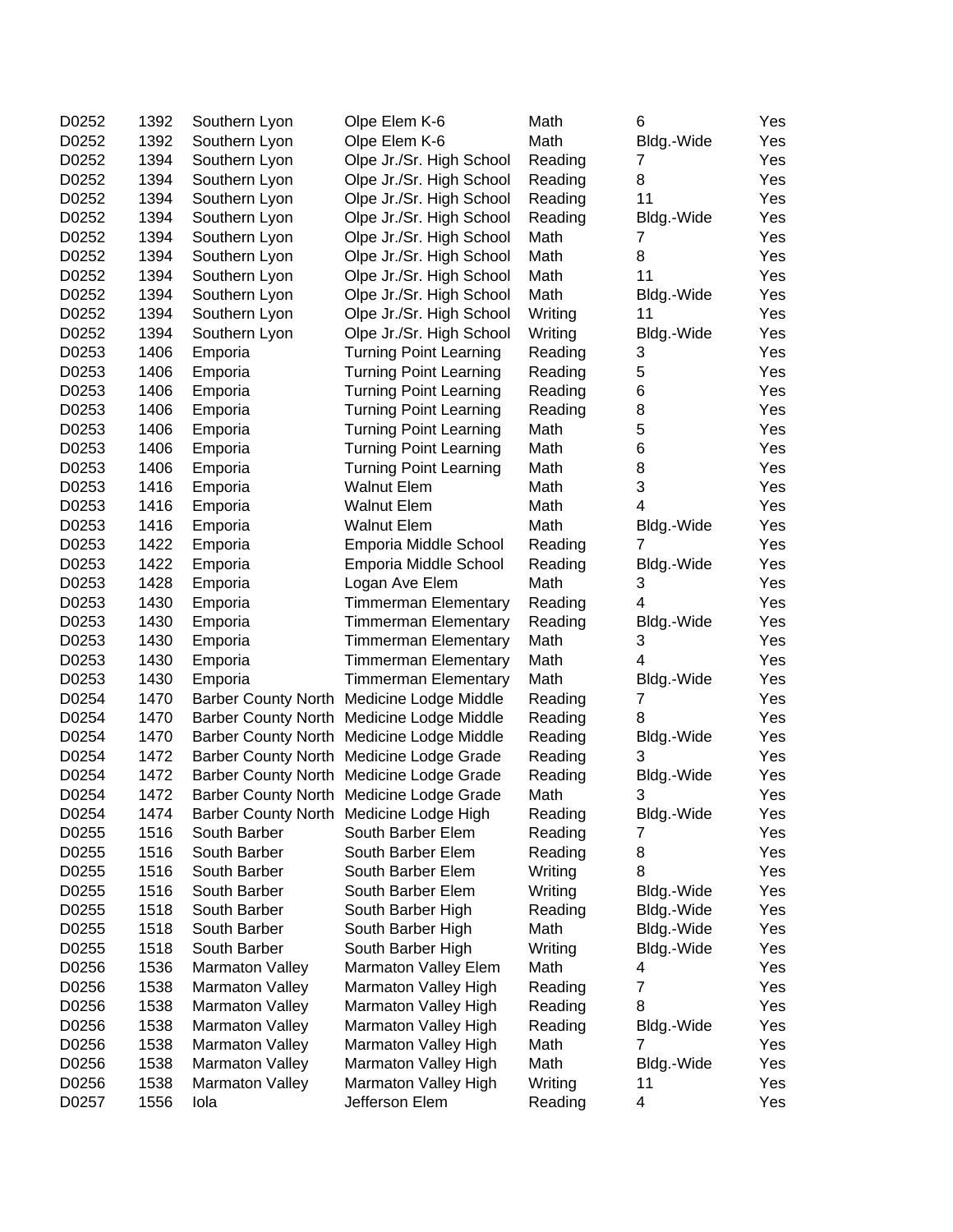| D0257 | 1556 | lola     | Jefferson Elem                           | Reading | 5          | Yes |
|-------|------|----------|------------------------------------------|---------|------------|-----|
| D0257 | 1556 | lola     | Jefferson Elem                           | Reading | Bldg.-Wide | Yes |
| D0257 | 1556 | lola     | Jefferson Elem                           | Math    | 4          | Yes |
| D0257 | 1556 | lola     | Jefferson Elem                           | Math    | Bldg.-Wide | Yes |
| D0257 | 1556 | lola     | Jefferson Elem                           | Writing | Bldg.-Wide | Yes |
| D0257 | 1558 | lola     | Lincoln Elem                             | Reading | 3          | Yes |
| D0257 | 1558 | lola     | Lincoln Elem                             | Math    | 3          | Yes |
| D0257 | 1558 | lola     | Lincoln Elem                             | Math    | 4          | Yes |
| D0257 | 1558 | lola     | Lincoln Elem                             | Math    | Bldg.-Wide | Yes |
| D0257 | 1562 | lola     | Iola Middle School                       | Reading | 8          | Yes |
| D0257 | 1564 | lola     | Iola Sr High                             | Reading | Bldg.-Wide | Yes |
| D0257 | 1566 | lola     | LaHarpe Elem                             | Math    | Bldg.-Wide | Yes |
| D0258 | 1590 | Humboldt | Humboldt Elem School                     | Reading | 5          | Yes |
| D0258 | 1590 | Humboldt | Humboldt Elem School                     | Math    | 5          | Yes |
| D0258 | 1592 | Humboldt | Humboldt High School                     | Reading | Bldg.-Wide | Yes |
| D0258 | 1592 | Humboldt | Humboldt High School                     | Math    | Bldg.-Wide | Yes |
| D0258 | 1600 | Humboldt | Humboldt Middle School                   | Reading | 7          | Yes |
| D0258 | 1600 | Humboldt | Humboldt Middle School                   | Reading | 8          | Yes |
| D0258 | 1600 | Humboldt | Humboldt Middle School                   | Reading | Bldg.-Wide | Yes |
| D0258 | 1600 | Humboldt | Humboldt Middle School                   | Math    | 7          | Yes |
| D0258 | 1600 | Humboldt | Humboldt Middle School                   | Math    | 8          | Yes |
| D0258 | 1600 | Humboldt | Humboldt Middle School                   | Math    | Bldg.-Wide | Yes |
| D0259 | 1624 | Wichita  | <b>Black Traditional Magnet</b>          | Reading | 3          | Yes |
| D0259 | 1624 | Wichita  | <b>Black Traditional Magnet</b>          | Math    | 3          | Yes |
| D0259 | 1634 | Wichita  | <b>Buckner Performing Arts</b>           | Reading | 4          | Yes |
| D0259 | 1640 | Wichita  | Cessna Elem                              | Math    | 5          | Yes |
| D0259 | 1648 | Wichita  | <b>Cleaveland Traditional</b>            | Reading | 5          | Yes |
| D0259 | 1648 | Wichita  | <b>Cleaveland Traditional</b>            | Math    | 5          | Yes |
| D0259 | 1648 | Wichita  | <b>Cleaveland Traditional</b>            | Writing | Bldg.-Wide | Yes |
| D0259 | 1652 | Wichita  | College Hill Elem                        | Reading | 4          | Yes |
| D0259 | 1652 | Wichita  | College Hill Elem                        | Reading | 5          | Yes |
| D0259 | 1652 | Wichita  | College Hill Elem                        | Writing | Bldg.-Wide | Yes |
| D0259 | 1653 | Wichita  | <b>Colvin Elem</b>                       | Reading | 5          | Yes |
| D0259 | 1653 | Wichita  | <b>Colvin Elem</b>                       | Math    | 5          | Yes |
| D0259 | 1658 | Wichita  | <b>Earhart Environ Magnet</b>            | Reading | 5          | Yes |
| D0259 | 1658 | Wichita  | <b>Earhart Environ Magnet</b>            | Math    | 5          | Yes |
| D0259 | 1659 | Wichita  | <b>Emerson Open Magnet</b>               | Reading | 3          | Yes |
| D0259 | 1659 | Wichita  | <b>Emerson Open Magnet</b>               | Math    | 3          | Yes |
| D0259 | 1659 | Wichita  | <b>Emerson Open Magnet</b>               | Math    | 5          | Yes |
| D0259 | 1686 | Wichita  | Price-Harris                             | Math    | 4          | Yes |
| D0259 | 1690 | Wichita  | Hyde Intl                                | Reading | 3          | Yes |
| D0259 | 1690 | Wichita  | Hyde Intl                                | Reading | 4          | Yes |
| D0259 | 1690 | Wichita  | Hyde Intl                                | Reading | 5          | Yes |
| D0259 | 1690 | Wichita  | Hyde Intl                                | Reading | Bldg.-Wide | Yes |
| D0259 | 1690 | Wichita  | Hyde Intl                                | Math    | 3          | Yes |
| D0259 | 1690 | Wichita  | Hyde Intl                                | Math    | 4          | Yes |
| D0259 | 1690 | Wichita  | Hyde Intl                                | Math    | 5          | Yes |
| D0259 | 1690 | Wichita  | Hyde Intl                                | Math    | Bldg.-Wide | Yes |
| D0259 | 1694 | Wichita  | <b>Irving Elementary</b>                 | Writing | Bldg.-Wide | Yes |
| D0259 | 1695 | Wichita  | <b>Isely Traditional Magnet</b>          | Reading | 5          | Yes |
| D0259 | 1706 | Wichita  | Kensler Elem                             | Writing | Bldg.-Wide | Yes |
| D0259 | 1708 | Wichita  | <b>Bostic Traditional Magnet Reading</b> |         | 3          | Yes |
|       |      |          |                                          |         |            |     |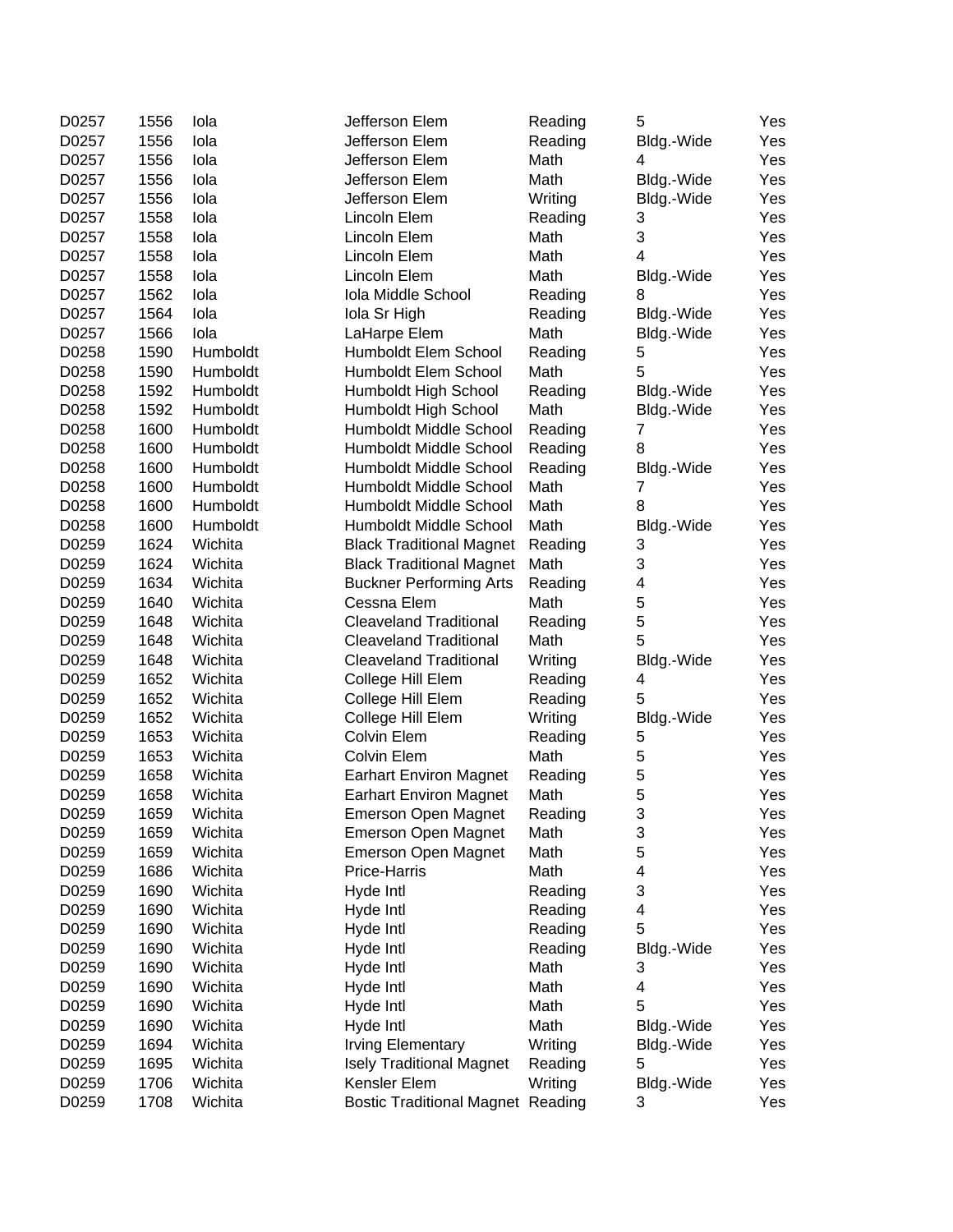| 5<br>D0259<br>1708<br>Wichita<br><b>Bostic Traditional Magnet Reading</b><br>D0259<br>1708<br>Wichita<br><b>Bostic Traditional Magnet Reading</b><br>Yes<br>Bldg.-Wide<br>D0259<br>1708<br>Wichita<br><b>Bostic Traditional Magnet Math</b><br>Yes<br>3<br>5<br>D0259<br>1708<br>Wichita<br><b>Bostic Traditional Magnet Math</b><br>Yes<br>D0259<br>1708<br>Wichita<br><b>Bostic Traditional Magnet Math</b><br>Yes<br>Bldg.-Wide<br>D0259<br>1708<br>Wichita<br><b>Bostic Traditional Magnet Writing</b><br>Yes<br>Bldg.-Wide<br>D0259<br>1710<br>Wichita<br>Lewis Open Magnet Elem Reading<br>5<br>Yes<br>5<br>D0259<br>1710<br>Wichita<br>Yes<br>Lewis Open Magnet Elem Math<br>3<br>D0259<br>1736<br>Wichita<br>McCollom Elem<br>Yes<br>Math<br>D0259<br>1740<br>Wichita<br>McLean Science/Tech<br>Reading<br>5<br>Yes<br>D0259<br>1740<br>Wichita<br>Reading<br>McLean Science/Tech<br>Bldg.-Wide<br>Yes<br>D0259<br>1740<br>McLean Science/Tech<br>5<br>Wichita<br>Math<br>Yes<br>D0259<br>1740<br>Wichita<br>McLean Science/Tech<br>Writing<br>Yes<br>Bldg.-Wide<br>D0259<br>1744<br>Wichita<br>Minneha Core Knowledge Writing<br>Bldg.-Wide<br>Yes<br>D0259<br>1746<br>Wichita<br>Mueller Elem<br>Writing<br>Bldg.-Wide<br>Yes<br>D0259<br>1754<br>O K Elem<br>3<br>Wichita<br>Reading<br>Yes<br>4<br>D0259<br>1754<br>O K Elem<br>Yes<br>Wichita<br>Reading<br>D0259<br>1754<br>Wichita<br>O K Elem<br>Reading<br>Bldg.-Wide<br>Yes<br>D0259<br>1754<br>Wichita<br>O K Elem<br>Math<br>3<br>Yes<br>$\overline{4}$<br>D0259<br>1754<br>Wichita<br>O K Elem<br>Math<br>Yes<br>D0259<br>1754<br>Wichita<br>O K Elem<br>Yes<br>Math<br>Bldg.-Wide<br>D0259<br>1756<br>Wichita<br>Park Elementary<br>3<br>Yes<br>Math<br>D0259<br>1760<br>Wichita<br>Math<br>3<br>Yes<br>Peterson Elem<br>3<br>D0259<br>1766<br>Wichita<br>Riverside Cultural Arts /<br>Reading<br>Yes<br>D0259<br>1766<br>Wichita<br>Riverside Cultural Arts /<br>4<br>Yes<br>Reading<br>D0259<br>1766<br>Wichita<br>Riverside Cultural Arts /<br>5<br>Reading<br>Yes<br>D0259<br>1766<br>Wichita<br>Riverside Cultural Arts /<br>Reading<br>Bldg.-Wide<br>Yes<br>D0259<br>1766<br>Wichita<br>Riverside Cultural Arts /<br>Math<br>3<br>Yes<br>D0259<br>1766<br>Wichita<br>Riverside Cultural Arts /<br>Math<br>4<br>Yes<br>5<br>D0259<br>1766<br>Wichita<br>Riverside Cultural Arts /<br>Math<br>Yes<br>D0259<br>1766<br>Riverside Cultural Arts /<br>Math<br>Wichita<br>Bldg.-Wide<br>Yes<br>D0259<br>1785<br><b>Stucky Middle School</b><br>7<br>Wichita<br>Reading<br>Yes<br>D0259<br>1804<br>Allison Traditional Magnet Reading<br>Yes<br>Wichita<br>6<br>$\boldsymbol{7}$<br>D0259<br>1804<br>Wichita<br><b>Allison Traditional Magnet Reading</b><br>Yes<br>D0259<br>1804<br>Wichita<br><b>Allison Traditional Magnet Reading</b><br>Yes<br>8<br>1804<br>Wichita<br><b>Allison Traditional Magnet Reading</b><br>Bldg.-Wide<br>Yes<br>D0259<br>D0259<br>1804<br>Yes<br>Wichita<br><b>Allison Traditional Magnet Math</b><br>7<br>D0259<br>1804<br>Wichita<br><b>Allison Traditional Magnet Math</b><br>8<br>Yes<br>D0259<br>1804<br>Allison Traditional Magnet Math<br>Bldg.-Wide<br>Yes<br>Wichita<br>D0259<br>1823<br>Wichita<br>Northeast Magnet High<br>Yes<br>Reading<br>Bldg.-Wide<br>D0259<br>1823<br>Wichita<br>Northeast Magnet High<br>Math<br>Yes<br>Bldg.-Wide<br>D0259<br>1830<br>Wichita<br>Robinson Middle School<br>Yes<br>Reading<br>7<br>$\overline{7}$<br>D0259<br>1833<br>Wichita<br>Wilbur Middle School<br>Yes<br>Reading<br>D0259<br>1833<br>Wichita<br>Wilbur Middle School<br>Reading<br>8<br>Yes<br>D0259<br>1833<br>Wichita<br><b>Wilbur Middle School</b><br>Reading<br>Yes<br>Bldg.-Wide<br>D0259<br>1833<br>Wichita<br>Wilbur Middle School<br>Writing<br>Yes<br>Bldg.-Wide<br>D0259<br>1836<br>Wichita<br>Writing<br>Bldg.-Wide<br>East High<br>Yes<br>D0259<br>1846<br><b>Heights High</b><br>Reading<br>Bldg.-Wide<br>Wichita<br>Yes | D0259 | 1708 | Wichita | <b>Bostic Traditional Magnet Reading</b> |         | 4          | Yes |
|----------------------------------------------------------------------------------------------------------------------------------------------------------------------------------------------------------------------------------------------------------------------------------------------------------------------------------------------------------------------------------------------------------------------------------------------------------------------------------------------------------------------------------------------------------------------------------------------------------------------------------------------------------------------------------------------------------------------------------------------------------------------------------------------------------------------------------------------------------------------------------------------------------------------------------------------------------------------------------------------------------------------------------------------------------------------------------------------------------------------------------------------------------------------------------------------------------------------------------------------------------------------------------------------------------------------------------------------------------------------------------------------------------------------------------------------------------------------------------------------------------------------------------------------------------------------------------------------------------------------------------------------------------------------------------------------------------------------------------------------------------------------------------------------------------------------------------------------------------------------------------------------------------------------------------------------------------------------------------------------------------------------------------------------------------------------------------------------------------------------------------------------------------------------------------------------------------------------------------------------------------------------------------------------------------------------------------------------------------------------------------------------------------------------------------------------------------------------------------------------------------------------------------------------------------------------------------------------------------------------------------------------------------------------------------------------------------------------------------------------------------------------------------------------------------------------------------------------------------------------------------------------------------------------------------------------------------------------------------------------------------------------------------------------------------------------------------------------------------------------------------------------------------------------------------------------------------------------------------------------------------------------------------------------------------------------------------------------------------------------------------------------------------------------------------------------------------------------------------------------------------------------------------------------------------------------------------------------------------------------------------------------------------------------------------------------------------------------------------------------------------------------------------------------------------------------------------------------------------------------------------------------------------------------------------------------------|-------|------|---------|------------------------------------------|---------|------------|-----|
|                                                                                                                                                                                                                                                                                                                                                                                                                                                                                                                                                                                                                                                                                                                                                                                                                                                                                                                                                                                                                                                                                                                                                                                                                                                                                                                                                                                                                                                                                                                                                                                                                                                                                                                                                                                                                                                                                                                                                                                                                                                                                                                                                                                                                                                                                                                                                                                                                                                                                                                                                                                                                                                                                                                                                                                                                                                                                                                                                                                                                                                                                                                                                                                                                                                                                                                                                                                                                                                                                                                                                                                                                                                                                                                                                                                                                                                                                                                                                    |       |      |         |                                          |         |            | Yes |
|                                                                                                                                                                                                                                                                                                                                                                                                                                                                                                                                                                                                                                                                                                                                                                                                                                                                                                                                                                                                                                                                                                                                                                                                                                                                                                                                                                                                                                                                                                                                                                                                                                                                                                                                                                                                                                                                                                                                                                                                                                                                                                                                                                                                                                                                                                                                                                                                                                                                                                                                                                                                                                                                                                                                                                                                                                                                                                                                                                                                                                                                                                                                                                                                                                                                                                                                                                                                                                                                                                                                                                                                                                                                                                                                                                                                                                                                                                                                                    |       |      |         |                                          |         |            |     |
|                                                                                                                                                                                                                                                                                                                                                                                                                                                                                                                                                                                                                                                                                                                                                                                                                                                                                                                                                                                                                                                                                                                                                                                                                                                                                                                                                                                                                                                                                                                                                                                                                                                                                                                                                                                                                                                                                                                                                                                                                                                                                                                                                                                                                                                                                                                                                                                                                                                                                                                                                                                                                                                                                                                                                                                                                                                                                                                                                                                                                                                                                                                                                                                                                                                                                                                                                                                                                                                                                                                                                                                                                                                                                                                                                                                                                                                                                                                                                    |       |      |         |                                          |         |            |     |
|                                                                                                                                                                                                                                                                                                                                                                                                                                                                                                                                                                                                                                                                                                                                                                                                                                                                                                                                                                                                                                                                                                                                                                                                                                                                                                                                                                                                                                                                                                                                                                                                                                                                                                                                                                                                                                                                                                                                                                                                                                                                                                                                                                                                                                                                                                                                                                                                                                                                                                                                                                                                                                                                                                                                                                                                                                                                                                                                                                                                                                                                                                                                                                                                                                                                                                                                                                                                                                                                                                                                                                                                                                                                                                                                                                                                                                                                                                                                                    |       |      |         |                                          |         |            |     |
|                                                                                                                                                                                                                                                                                                                                                                                                                                                                                                                                                                                                                                                                                                                                                                                                                                                                                                                                                                                                                                                                                                                                                                                                                                                                                                                                                                                                                                                                                                                                                                                                                                                                                                                                                                                                                                                                                                                                                                                                                                                                                                                                                                                                                                                                                                                                                                                                                                                                                                                                                                                                                                                                                                                                                                                                                                                                                                                                                                                                                                                                                                                                                                                                                                                                                                                                                                                                                                                                                                                                                                                                                                                                                                                                                                                                                                                                                                                                                    |       |      |         |                                          |         |            |     |
|                                                                                                                                                                                                                                                                                                                                                                                                                                                                                                                                                                                                                                                                                                                                                                                                                                                                                                                                                                                                                                                                                                                                                                                                                                                                                                                                                                                                                                                                                                                                                                                                                                                                                                                                                                                                                                                                                                                                                                                                                                                                                                                                                                                                                                                                                                                                                                                                                                                                                                                                                                                                                                                                                                                                                                                                                                                                                                                                                                                                                                                                                                                                                                                                                                                                                                                                                                                                                                                                                                                                                                                                                                                                                                                                                                                                                                                                                                                                                    |       |      |         |                                          |         |            |     |
|                                                                                                                                                                                                                                                                                                                                                                                                                                                                                                                                                                                                                                                                                                                                                                                                                                                                                                                                                                                                                                                                                                                                                                                                                                                                                                                                                                                                                                                                                                                                                                                                                                                                                                                                                                                                                                                                                                                                                                                                                                                                                                                                                                                                                                                                                                                                                                                                                                                                                                                                                                                                                                                                                                                                                                                                                                                                                                                                                                                                                                                                                                                                                                                                                                                                                                                                                                                                                                                                                                                                                                                                                                                                                                                                                                                                                                                                                                                                                    |       |      |         |                                          |         |            |     |
|                                                                                                                                                                                                                                                                                                                                                                                                                                                                                                                                                                                                                                                                                                                                                                                                                                                                                                                                                                                                                                                                                                                                                                                                                                                                                                                                                                                                                                                                                                                                                                                                                                                                                                                                                                                                                                                                                                                                                                                                                                                                                                                                                                                                                                                                                                                                                                                                                                                                                                                                                                                                                                                                                                                                                                                                                                                                                                                                                                                                                                                                                                                                                                                                                                                                                                                                                                                                                                                                                                                                                                                                                                                                                                                                                                                                                                                                                                                                                    |       |      |         |                                          |         |            |     |
|                                                                                                                                                                                                                                                                                                                                                                                                                                                                                                                                                                                                                                                                                                                                                                                                                                                                                                                                                                                                                                                                                                                                                                                                                                                                                                                                                                                                                                                                                                                                                                                                                                                                                                                                                                                                                                                                                                                                                                                                                                                                                                                                                                                                                                                                                                                                                                                                                                                                                                                                                                                                                                                                                                                                                                                                                                                                                                                                                                                                                                                                                                                                                                                                                                                                                                                                                                                                                                                                                                                                                                                                                                                                                                                                                                                                                                                                                                                                                    |       |      |         |                                          |         |            |     |
|                                                                                                                                                                                                                                                                                                                                                                                                                                                                                                                                                                                                                                                                                                                                                                                                                                                                                                                                                                                                                                                                                                                                                                                                                                                                                                                                                                                                                                                                                                                                                                                                                                                                                                                                                                                                                                                                                                                                                                                                                                                                                                                                                                                                                                                                                                                                                                                                                                                                                                                                                                                                                                                                                                                                                                                                                                                                                                                                                                                                                                                                                                                                                                                                                                                                                                                                                                                                                                                                                                                                                                                                                                                                                                                                                                                                                                                                                                                                                    |       |      |         |                                          |         |            |     |
|                                                                                                                                                                                                                                                                                                                                                                                                                                                                                                                                                                                                                                                                                                                                                                                                                                                                                                                                                                                                                                                                                                                                                                                                                                                                                                                                                                                                                                                                                                                                                                                                                                                                                                                                                                                                                                                                                                                                                                                                                                                                                                                                                                                                                                                                                                                                                                                                                                                                                                                                                                                                                                                                                                                                                                                                                                                                                                                                                                                                                                                                                                                                                                                                                                                                                                                                                                                                                                                                                                                                                                                                                                                                                                                                                                                                                                                                                                                                                    |       |      |         |                                          |         |            |     |
|                                                                                                                                                                                                                                                                                                                                                                                                                                                                                                                                                                                                                                                                                                                                                                                                                                                                                                                                                                                                                                                                                                                                                                                                                                                                                                                                                                                                                                                                                                                                                                                                                                                                                                                                                                                                                                                                                                                                                                                                                                                                                                                                                                                                                                                                                                                                                                                                                                                                                                                                                                                                                                                                                                                                                                                                                                                                                                                                                                                                                                                                                                                                                                                                                                                                                                                                                                                                                                                                                                                                                                                                                                                                                                                                                                                                                                                                                                                                                    |       |      |         |                                          |         |            |     |
|                                                                                                                                                                                                                                                                                                                                                                                                                                                                                                                                                                                                                                                                                                                                                                                                                                                                                                                                                                                                                                                                                                                                                                                                                                                                                                                                                                                                                                                                                                                                                                                                                                                                                                                                                                                                                                                                                                                                                                                                                                                                                                                                                                                                                                                                                                                                                                                                                                                                                                                                                                                                                                                                                                                                                                                                                                                                                                                                                                                                                                                                                                                                                                                                                                                                                                                                                                                                                                                                                                                                                                                                                                                                                                                                                                                                                                                                                                                                                    |       |      |         |                                          |         |            |     |
|                                                                                                                                                                                                                                                                                                                                                                                                                                                                                                                                                                                                                                                                                                                                                                                                                                                                                                                                                                                                                                                                                                                                                                                                                                                                                                                                                                                                                                                                                                                                                                                                                                                                                                                                                                                                                                                                                                                                                                                                                                                                                                                                                                                                                                                                                                                                                                                                                                                                                                                                                                                                                                                                                                                                                                                                                                                                                                                                                                                                                                                                                                                                                                                                                                                                                                                                                                                                                                                                                                                                                                                                                                                                                                                                                                                                                                                                                                                                                    |       |      |         |                                          |         |            |     |
|                                                                                                                                                                                                                                                                                                                                                                                                                                                                                                                                                                                                                                                                                                                                                                                                                                                                                                                                                                                                                                                                                                                                                                                                                                                                                                                                                                                                                                                                                                                                                                                                                                                                                                                                                                                                                                                                                                                                                                                                                                                                                                                                                                                                                                                                                                                                                                                                                                                                                                                                                                                                                                                                                                                                                                                                                                                                                                                                                                                                                                                                                                                                                                                                                                                                                                                                                                                                                                                                                                                                                                                                                                                                                                                                                                                                                                                                                                                                                    |       |      |         |                                          |         |            |     |
|                                                                                                                                                                                                                                                                                                                                                                                                                                                                                                                                                                                                                                                                                                                                                                                                                                                                                                                                                                                                                                                                                                                                                                                                                                                                                                                                                                                                                                                                                                                                                                                                                                                                                                                                                                                                                                                                                                                                                                                                                                                                                                                                                                                                                                                                                                                                                                                                                                                                                                                                                                                                                                                                                                                                                                                                                                                                                                                                                                                                                                                                                                                                                                                                                                                                                                                                                                                                                                                                                                                                                                                                                                                                                                                                                                                                                                                                                                                                                    |       |      |         |                                          |         |            |     |
|                                                                                                                                                                                                                                                                                                                                                                                                                                                                                                                                                                                                                                                                                                                                                                                                                                                                                                                                                                                                                                                                                                                                                                                                                                                                                                                                                                                                                                                                                                                                                                                                                                                                                                                                                                                                                                                                                                                                                                                                                                                                                                                                                                                                                                                                                                                                                                                                                                                                                                                                                                                                                                                                                                                                                                                                                                                                                                                                                                                                                                                                                                                                                                                                                                                                                                                                                                                                                                                                                                                                                                                                                                                                                                                                                                                                                                                                                                                                                    |       |      |         |                                          |         |            |     |
|                                                                                                                                                                                                                                                                                                                                                                                                                                                                                                                                                                                                                                                                                                                                                                                                                                                                                                                                                                                                                                                                                                                                                                                                                                                                                                                                                                                                                                                                                                                                                                                                                                                                                                                                                                                                                                                                                                                                                                                                                                                                                                                                                                                                                                                                                                                                                                                                                                                                                                                                                                                                                                                                                                                                                                                                                                                                                                                                                                                                                                                                                                                                                                                                                                                                                                                                                                                                                                                                                                                                                                                                                                                                                                                                                                                                                                                                                                                                                    |       |      |         |                                          |         |            |     |
|                                                                                                                                                                                                                                                                                                                                                                                                                                                                                                                                                                                                                                                                                                                                                                                                                                                                                                                                                                                                                                                                                                                                                                                                                                                                                                                                                                                                                                                                                                                                                                                                                                                                                                                                                                                                                                                                                                                                                                                                                                                                                                                                                                                                                                                                                                                                                                                                                                                                                                                                                                                                                                                                                                                                                                                                                                                                                                                                                                                                                                                                                                                                                                                                                                                                                                                                                                                                                                                                                                                                                                                                                                                                                                                                                                                                                                                                                                                                                    |       |      |         |                                          |         |            |     |
|                                                                                                                                                                                                                                                                                                                                                                                                                                                                                                                                                                                                                                                                                                                                                                                                                                                                                                                                                                                                                                                                                                                                                                                                                                                                                                                                                                                                                                                                                                                                                                                                                                                                                                                                                                                                                                                                                                                                                                                                                                                                                                                                                                                                                                                                                                                                                                                                                                                                                                                                                                                                                                                                                                                                                                                                                                                                                                                                                                                                                                                                                                                                                                                                                                                                                                                                                                                                                                                                                                                                                                                                                                                                                                                                                                                                                                                                                                                                                    |       |      |         |                                          |         |            |     |
|                                                                                                                                                                                                                                                                                                                                                                                                                                                                                                                                                                                                                                                                                                                                                                                                                                                                                                                                                                                                                                                                                                                                                                                                                                                                                                                                                                                                                                                                                                                                                                                                                                                                                                                                                                                                                                                                                                                                                                                                                                                                                                                                                                                                                                                                                                                                                                                                                                                                                                                                                                                                                                                                                                                                                                                                                                                                                                                                                                                                                                                                                                                                                                                                                                                                                                                                                                                                                                                                                                                                                                                                                                                                                                                                                                                                                                                                                                                                                    |       |      |         |                                          |         |            |     |
|                                                                                                                                                                                                                                                                                                                                                                                                                                                                                                                                                                                                                                                                                                                                                                                                                                                                                                                                                                                                                                                                                                                                                                                                                                                                                                                                                                                                                                                                                                                                                                                                                                                                                                                                                                                                                                                                                                                                                                                                                                                                                                                                                                                                                                                                                                                                                                                                                                                                                                                                                                                                                                                                                                                                                                                                                                                                                                                                                                                                                                                                                                                                                                                                                                                                                                                                                                                                                                                                                                                                                                                                                                                                                                                                                                                                                                                                                                                                                    |       |      |         |                                          |         |            |     |
|                                                                                                                                                                                                                                                                                                                                                                                                                                                                                                                                                                                                                                                                                                                                                                                                                                                                                                                                                                                                                                                                                                                                                                                                                                                                                                                                                                                                                                                                                                                                                                                                                                                                                                                                                                                                                                                                                                                                                                                                                                                                                                                                                                                                                                                                                                                                                                                                                                                                                                                                                                                                                                                                                                                                                                                                                                                                                                                                                                                                                                                                                                                                                                                                                                                                                                                                                                                                                                                                                                                                                                                                                                                                                                                                                                                                                                                                                                                                                    |       |      |         |                                          |         |            |     |
|                                                                                                                                                                                                                                                                                                                                                                                                                                                                                                                                                                                                                                                                                                                                                                                                                                                                                                                                                                                                                                                                                                                                                                                                                                                                                                                                                                                                                                                                                                                                                                                                                                                                                                                                                                                                                                                                                                                                                                                                                                                                                                                                                                                                                                                                                                                                                                                                                                                                                                                                                                                                                                                                                                                                                                                                                                                                                                                                                                                                                                                                                                                                                                                                                                                                                                                                                                                                                                                                                                                                                                                                                                                                                                                                                                                                                                                                                                                                                    |       |      |         |                                          |         |            |     |
|                                                                                                                                                                                                                                                                                                                                                                                                                                                                                                                                                                                                                                                                                                                                                                                                                                                                                                                                                                                                                                                                                                                                                                                                                                                                                                                                                                                                                                                                                                                                                                                                                                                                                                                                                                                                                                                                                                                                                                                                                                                                                                                                                                                                                                                                                                                                                                                                                                                                                                                                                                                                                                                                                                                                                                                                                                                                                                                                                                                                                                                                                                                                                                                                                                                                                                                                                                                                                                                                                                                                                                                                                                                                                                                                                                                                                                                                                                                                                    |       |      |         |                                          |         |            |     |
|                                                                                                                                                                                                                                                                                                                                                                                                                                                                                                                                                                                                                                                                                                                                                                                                                                                                                                                                                                                                                                                                                                                                                                                                                                                                                                                                                                                                                                                                                                                                                                                                                                                                                                                                                                                                                                                                                                                                                                                                                                                                                                                                                                                                                                                                                                                                                                                                                                                                                                                                                                                                                                                                                                                                                                                                                                                                                                                                                                                                                                                                                                                                                                                                                                                                                                                                                                                                                                                                                                                                                                                                                                                                                                                                                                                                                                                                                                                                                    |       |      |         |                                          |         |            |     |
|                                                                                                                                                                                                                                                                                                                                                                                                                                                                                                                                                                                                                                                                                                                                                                                                                                                                                                                                                                                                                                                                                                                                                                                                                                                                                                                                                                                                                                                                                                                                                                                                                                                                                                                                                                                                                                                                                                                                                                                                                                                                                                                                                                                                                                                                                                                                                                                                                                                                                                                                                                                                                                                                                                                                                                                                                                                                                                                                                                                                                                                                                                                                                                                                                                                                                                                                                                                                                                                                                                                                                                                                                                                                                                                                                                                                                                                                                                                                                    |       |      |         |                                          |         |            |     |
|                                                                                                                                                                                                                                                                                                                                                                                                                                                                                                                                                                                                                                                                                                                                                                                                                                                                                                                                                                                                                                                                                                                                                                                                                                                                                                                                                                                                                                                                                                                                                                                                                                                                                                                                                                                                                                                                                                                                                                                                                                                                                                                                                                                                                                                                                                                                                                                                                                                                                                                                                                                                                                                                                                                                                                                                                                                                                                                                                                                                                                                                                                                                                                                                                                                                                                                                                                                                                                                                                                                                                                                                                                                                                                                                                                                                                                                                                                                                                    |       |      |         |                                          |         |            |     |
|                                                                                                                                                                                                                                                                                                                                                                                                                                                                                                                                                                                                                                                                                                                                                                                                                                                                                                                                                                                                                                                                                                                                                                                                                                                                                                                                                                                                                                                                                                                                                                                                                                                                                                                                                                                                                                                                                                                                                                                                                                                                                                                                                                                                                                                                                                                                                                                                                                                                                                                                                                                                                                                                                                                                                                                                                                                                                                                                                                                                                                                                                                                                                                                                                                                                                                                                                                                                                                                                                                                                                                                                                                                                                                                                                                                                                                                                                                                                                    |       |      |         |                                          |         |            |     |
|                                                                                                                                                                                                                                                                                                                                                                                                                                                                                                                                                                                                                                                                                                                                                                                                                                                                                                                                                                                                                                                                                                                                                                                                                                                                                                                                                                                                                                                                                                                                                                                                                                                                                                                                                                                                                                                                                                                                                                                                                                                                                                                                                                                                                                                                                                                                                                                                                                                                                                                                                                                                                                                                                                                                                                                                                                                                                                                                                                                                                                                                                                                                                                                                                                                                                                                                                                                                                                                                                                                                                                                                                                                                                                                                                                                                                                                                                                                                                    |       |      |         |                                          |         |            |     |
|                                                                                                                                                                                                                                                                                                                                                                                                                                                                                                                                                                                                                                                                                                                                                                                                                                                                                                                                                                                                                                                                                                                                                                                                                                                                                                                                                                                                                                                                                                                                                                                                                                                                                                                                                                                                                                                                                                                                                                                                                                                                                                                                                                                                                                                                                                                                                                                                                                                                                                                                                                                                                                                                                                                                                                                                                                                                                                                                                                                                                                                                                                                                                                                                                                                                                                                                                                                                                                                                                                                                                                                                                                                                                                                                                                                                                                                                                                                                                    |       |      |         |                                          |         |            |     |
|                                                                                                                                                                                                                                                                                                                                                                                                                                                                                                                                                                                                                                                                                                                                                                                                                                                                                                                                                                                                                                                                                                                                                                                                                                                                                                                                                                                                                                                                                                                                                                                                                                                                                                                                                                                                                                                                                                                                                                                                                                                                                                                                                                                                                                                                                                                                                                                                                                                                                                                                                                                                                                                                                                                                                                                                                                                                                                                                                                                                                                                                                                                                                                                                                                                                                                                                                                                                                                                                                                                                                                                                                                                                                                                                                                                                                                                                                                                                                    |       |      |         |                                          |         |            |     |
|                                                                                                                                                                                                                                                                                                                                                                                                                                                                                                                                                                                                                                                                                                                                                                                                                                                                                                                                                                                                                                                                                                                                                                                                                                                                                                                                                                                                                                                                                                                                                                                                                                                                                                                                                                                                                                                                                                                                                                                                                                                                                                                                                                                                                                                                                                                                                                                                                                                                                                                                                                                                                                                                                                                                                                                                                                                                                                                                                                                                                                                                                                                                                                                                                                                                                                                                                                                                                                                                                                                                                                                                                                                                                                                                                                                                                                                                                                                                                    |       |      |         |                                          |         |            |     |
|                                                                                                                                                                                                                                                                                                                                                                                                                                                                                                                                                                                                                                                                                                                                                                                                                                                                                                                                                                                                                                                                                                                                                                                                                                                                                                                                                                                                                                                                                                                                                                                                                                                                                                                                                                                                                                                                                                                                                                                                                                                                                                                                                                                                                                                                                                                                                                                                                                                                                                                                                                                                                                                                                                                                                                                                                                                                                                                                                                                                                                                                                                                                                                                                                                                                                                                                                                                                                                                                                                                                                                                                                                                                                                                                                                                                                                                                                                                                                    |       |      |         |                                          |         |            |     |
|                                                                                                                                                                                                                                                                                                                                                                                                                                                                                                                                                                                                                                                                                                                                                                                                                                                                                                                                                                                                                                                                                                                                                                                                                                                                                                                                                                                                                                                                                                                                                                                                                                                                                                                                                                                                                                                                                                                                                                                                                                                                                                                                                                                                                                                                                                                                                                                                                                                                                                                                                                                                                                                                                                                                                                                                                                                                                                                                                                                                                                                                                                                                                                                                                                                                                                                                                                                                                                                                                                                                                                                                                                                                                                                                                                                                                                                                                                                                                    |       |      |         |                                          |         |            |     |
|                                                                                                                                                                                                                                                                                                                                                                                                                                                                                                                                                                                                                                                                                                                                                                                                                                                                                                                                                                                                                                                                                                                                                                                                                                                                                                                                                                                                                                                                                                                                                                                                                                                                                                                                                                                                                                                                                                                                                                                                                                                                                                                                                                                                                                                                                                                                                                                                                                                                                                                                                                                                                                                                                                                                                                                                                                                                                                                                                                                                                                                                                                                                                                                                                                                                                                                                                                                                                                                                                                                                                                                                                                                                                                                                                                                                                                                                                                                                                    |       |      |         |                                          |         |            |     |
|                                                                                                                                                                                                                                                                                                                                                                                                                                                                                                                                                                                                                                                                                                                                                                                                                                                                                                                                                                                                                                                                                                                                                                                                                                                                                                                                                                                                                                                                                                                                                                                                                                                                                                                                                                                                                                                                                                                                                                                                                                                                                                                                                                                                                                                                                                                                                                                                                                                                                                                                                                                                                                                                                                                                                                                                                                                                                                                                                                                                                                                                                                                                                                                                                                                                                                                                                                                                                                                                                                                                                                                                                                                                                                                                                                                                                                                                                                                                                    |       |      |         |                                          |         |            |     |
|                                                                                                                                                                                                                                                                                                                                                                                                                                                                                                                                                                                                                                                                                                                                                                                                                                                                                                                                                                                                                                                                                                                                                                                                                                                                                                                                                                                                                                                                                                                                                                                                                                                                                                                                                                                                                                                                                                                                                                                                                                                                                                                                                                                                                                                                                                                                                                                                                                                                                                                                                                                                                                                                                                                                                                                                                                                                                                                                                                                                                                                                                                                                                                                                                                                                                                                                                                                                                                                                                                                                                                                                                                                                                                                                                                                                                                                                                                                                                    |       |      |         |                                          |         |            |     |
|                                                                                                                                                                                                                                                                                                                                                                                                                                                                                                                                                                                                                                                                                                                                                                                                                                                                                                                                                                                                                                                                                                                                                                                                                                                                                                                                                                                                                                                                                                                                                                                                                                                                                                                                                                                                                                                                                                                                                                                                                                                                                                                                                                                                                                                                                                                                                                                                                                                                                                                                                                                                                                                                                                                                                                                                                                                                                                                                                                                                                                                                                                                                                                                                                                                                                                                                                                                                                                                                                                                                                                                                                                                                                                                                                                                                                                                                                                                                                    |       |      |         |                                          |         |            |     |
|                                                                                                                                                                                                                                                                                                                                                                                                                                                                                                                                                                                                                                                                                                                                                                                                                                                                                                                                                                                                                                                                                                                                                                                                                                                                                                                                                                                                                                                                                                                                                                                                                                                                                                                                                                                                                                                                                                                                                                                                                                                                                                                                                                                                                                                                                                                                                                                                                                                                                                                                                                                                                                                                                                                                                                                                                                                                                                                                                                                                                                                                                                                                                                                                                                                                                                                                                                                                                                                                                                                                                                                                                                                                                                                                                                                                                                                                                                                                                    |       |      |         |                                          |         |            |     |
|                                                                                                                                                                                                                                                                                                                                                                                                                                                                                                                                                                                                                                                                                                                                                                                                                                                                                                                                                                                                                                                                                                                                                                                                                                                                                                                                                                                                                                                                                                                                                                                                                                                                                                                                                                                                                                                                                                                                                                                                                                                                                                                                                                                                                                                                                                                                                                                                                                                                                                                                                                                                                                                                                                                                                                                                                                                                                                                                                                                                                                                                                                                                                                                                                                                                                                                                                                                                                                                                                                                                                                                                                                                                                                                                                                                                                                                                                                                                                    |       |      |         |                                          |         |            |     |
|                                                                                                                                                                                                                                                                                                                                                                                                                                                                                                                                                                                                                                                                                                                                                                                                                                                                                                                                                                                                                                                                                                                                                                                                                                                                                                                                                                                                                                                                                                                                                                                                                                                                                                                                                                                                                                                                                                                                                                                                                                                                                                                                                                                                                                                                                                                                                                                                                                                                                                                                                                                                                                                                                                                                                                                                                                                                                                                                                                                                                                                                                                                                                                                                                                                                                                                                                                                                                                                                                                                                                                                                                                                                                                                                                                                                                                                                                                                                                    |       |      |         |                                          |         |            |     |
|                                                                                                                                                                                                                                                                                                                                                                                                                                                                                                                                                                                                                                                                                                                                                                                                                                                                                                                                                                                                                                                                                                                                                                                                                                                                                                                                                                                                                                                                                                                                                                                                                                                                                                                                                                                                                                                                                                                                                                                                                                                                                                                                                                                                                                                                                                                                                                                                                                                                                                                                                                                                                                                                                                                                                                                                                                                                                                                                                                                                                                                                                                                                                                                                                                                                                                                                                                                                                                                                                                                                                                                                                                                                                                                                                                                                                                                                                                                                                    |       |      |         |                                          |         |            |     |
|                                                                                                                                                                                                                                                                                                                                                                                                                                                                                                                                                                                                                                                                                                                                                                                                                                                                                                                                                                                                                                                                                                                                                                                                                                                                                                                                                                                                                                                                                                                                                                                                                                                                                                                                                                                                                                                                                                                                                                                                                                                                                                                                                                                                                                                                                                                                                                                                                                                                                                                                                                                                                                                                                                                                                                                                                                                                                                                                                                                                                                                                                                                                                                                                                                                                                                                                                                                                                                                                                                                                                                                                                                                                                                                                                                                                                                                                                                                                                    |       |      |         |                                          |         |            |     |
|                                                                                                                                                                                                                                                                                                                                                                                                                                                                                                                                                                                                                                                                                                                                                                                                                                                                                                                                                                                                                                                                                                                                                                                                                                                                                                                                                                                                                                                                                                                                                                                                                                                                                                                                                                                                                                                                                                                                                                                                                                                                                                                                                                                                                                                                                                                                                                                                                                                                                                                                                                                                                                                                                                                                                                                                                                                                                                                                                                                                                                                                                                                                                                                                                                                                                                                                                                                                                                                                                                                                                                                                                                                                                                                                                                                                                                                                                                                                                    |       |      |         |                                          |         |            |     |
|                                                                                                                                                                                                                                                                                                                                                                                                                                                                                                                                                                                                                                                                                                                                                                                                                                                                                                                                                                                                                                                                                                                                                                                                                                                                                                                                                                                                                                                                                                                                                                                                                                                                                                                                                                                                                                                                                                                                                                                                                                                                                                                                                                                                                                                                                                                                                                                                                                                                                                                                                                                                                                                                                                                                                                                                                                                                                                                                                                                                                                                                                                                                                                                                                                                                                                                                                                                                                                                                                                                                                                                                                                                                                                                                                                                                                                                                                                                                                    |       |      |         |                                          |         |            |     |
|                                                                                                                                                                                                                                                                                                                                                                                                                                                                                                                                                                                                                                                                                                                                                                                                                                                                                                                                                                                                                                                                                                                                                                                                                                                                                                                                                                                                                                                                                                                                                                                                                                                                                                                                                                                                                                                                                                                                                                                                                                                                                                                                                                                                                                                                                                                                                                                                                                                                                                                                                                                                                                                                                                                                                                                                                                                                                                                                                                                                                                                                                                                                                                                                                                                                                                                                                                                                                                                                                                                                                                                                                                                                                                                                                                                                                                                                                                                                                    |       |      |         |                                          |         |            |     |
|                                                                                                                                                                                                                                                                                                                                                                                                                                                                                                                                                                                                                                                                                                                                                                                                                                                                                                                                                                                                                                                                                                                                                                                                                                                                                                                                                                                                                                                                                                                                                                                                                                                                                                                                                                                                                                                                                                                                                                                                                                                                                                                                                                                                                                                                                                                                                                                                                                                                                                                                                                                                                                                                                                                                                                                                                                                                                                                                                                                                                                                                                                                                                                                                                                                                                                                                                                                                                                                                                                                                                                                                                                                                                                                                                                                                                                                                                                                                                    |       |      |         |                                          |         |            |     |
|                                                                                                                                                                                                                                                                                                                                                                                                                                                                                                                                                                                                                                                                                                                                                                                                                                                                                                                                                                                                                                                                                                                                                                                                                                                                                                                                                                                                                                                                                                                                                                                                                                                                                                                                                                                                                                                                                                                                                                                                                                                                                                                                                                                                                                                                                                                                                                                                                                                                                                                                                                                                                                                                                                                                                                                                                                                                                                                                                                                                                                                                                                                                                                                                                                                                                                                                                                                                                                                                                                                                                                                                                                                                                                                                                                                                                                                                                                                                                    | D0259 | 1847 | Wichita | Northwest High                           | Reading | Bldg.-Wide | Yes |
| Math<br>D0259<br>1847<br>Northwest High<br>Yes<br>Wichita<br>Bldg.-Wide                                                                                                                                                                                                                                                                                                                                                                                                                                                                                                                                                                                                                                                                                                                                                                                                                                                                                                                                                                                                                                                                                                                                                                                                                                                                                                                                                                                                                                                                                                                                                                                                                                                                                                                                                                                                                                                                                                                                                                                                                                                                                                                                                                                                                                                                                                                                                                                                                                                                                                                                                                                                                                                                                                                                                                                                                                                                                                                                                                                                                                                                                                                                                                                                                                                                                                                                                                                                                                                                                                                                                                                                                                                                                                                                                                                                                                                                            |       |      |         |                                          |         |            |     |
| Derby Middle Sch<br>D0260<br>1926<br>Reading<br>Yes<br>Derby<br>7                                                                                                                                                                                                                                                                                                                                                                                                                                                                                                                                                                                                                                                                                                                                                                                                                                                                                                                                                                                                                                                                                                                                                                                                                                                                                                                                                                                                                                                                                                                                                                                                                                                                                                                                                                                                                                                                                                                                                                                                                                                                                                                                                                                                                                                                                                                                                                                                                                                                                                                                                                                                                                                                                                                                                                                                                                                                                                                                                                                                                                                                                                                                                                                                                                                                                                                                                                                                                                                                                                                                                                                                                                                                                                                                                                                                                                                                                  |       |      |         |                                          |         |            |     |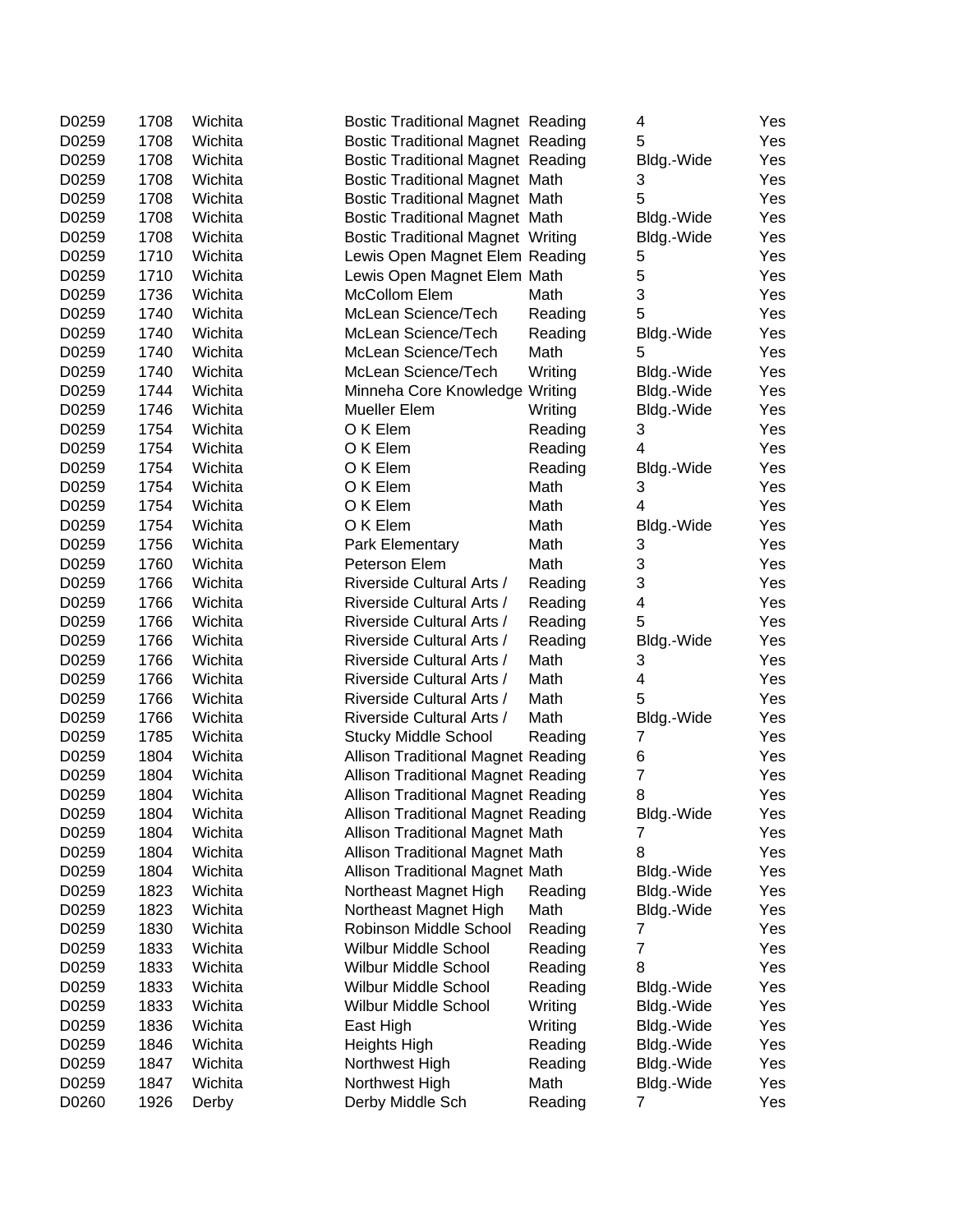| D0260 | 1926 | Derby             | Derby Middle Sch                 | Reading | 8              | Yes |
|-------|------|-------------------|----------------------------------|---------|----------------|-----|
| D0260 | 1926 | Derby             | Derby Middle Sch                 | Reading | Bldg.-Wide     | Yes |
| D0260 | 1927 | Derby             | El Paso Elem                     | Reading | 5              | Yes |
| D0260 | 1927 | Derby             | El Paso Elem                     | Math    | 5              | Yes |
| D0260 | 1929 | Derby             | Derby Sixth Grade Center Math    |         | 6              | Yes |
| D0260 | 1929 | Derby             | Derby Sixth Grade Center Math    |         | $\overline{7}$ | Yes |
| D0260 | 1934 | Derby             | <b>Swaney Elem</b>               | Reading | 3              | Yes |
| D0260 | 1934 | Derby             | <b>Swaney Elem</b>               | Reading | Bldg.-Wide     | Yes |
| D0260 | 1934 | Derby             | <b>Swaney Elem</b>               | Math    | 3              | Yes |
| D0260 | 1934 | Derby             | <b>Swaney Elem</b>               | Math    | Bldg.-Wide     | Yes |
| D0260 | 1941 | Derby             | Derby Hills Elem                 | Reading | 5              | Yes |
| D0260 | 1941 | Derby             | Derby Hills Elem                 | Reading | Bldg.-Wide     | Yes |
| D0260 | 1941 | Derby             | Derby Hills Elem                 | Math    | 5              | Yes |
| D0260 | 1942 | Derby             | Derby High School                | Reading | Bldg.-Wide     | Yes |
| D0260 | 1944 | Derby             | Tanglewood Elem                  | Reading | 4              | Yes |
| D0260 | 1944 | Derby             | Tanglewood Elem                  | Reading | 5              | Yes |
| D0260 | 1944 | Derby             | Tanglewood Elem                  | Reading | Bldg.-Wide     | Yes |
| D0260 | 1944 | Derby             | Tanglewood Elem                  | Math    | 3              | Yes |
| D0260 | 1944 | Derby             | Tanglewood Elem                  | Math    | 4              | Yes |
| D0260 | 1944 | Derby             | Tanglewood Elem                  | Math    | Bldg.-Wide     | Yes |
| D0260 | 1945 | Derby             | Park Hill Elementary             | Reading | 3              | Yes |
| D0260 | 1945 | Derby             | Park Hill Elementary             | Reading | 4              | Yes |
| D0260 | 1945 | Derby             | Park Hill Elementary             | Reading | 5              | Yes |
| D0260 | 1945 | Derby             | Park Hill Elementary             | Reading | Bldg.-Wide     | Yes |
| D0260 | 1945 | Derby             | Park Hill Elementary             | Math    | 3              | Yes |
| D0260 | 1945 | Derby             | Park Hill Elementary             | Math    | 5              | Yes |
| D0260 | 1945 | Derby             | Park Hill Elementary             | Math    | Bldg.-Wide     | Yes |
| D0261 | 1965 | Haysville         | Ruth Clark Elementary K- Reading |         | 5              | Yes |
| D0261 | 1965 | Haysville         | Ruth Clark Elementary K- Math    |         | 3              | Yes |
| D0261 | 1965 | Haysville         | Ruth Clark Elementary K- Math    |         | 4              | Yes |
| D0261 | 1965 | Haysville         | Ruth Clark Elementary K- Math    |         | 5              | Yes |
| D0261 | 1965 | Haysville         | Ruth Clark Elementary K- Math    |         | Bldg.-Wide     | Yes |
| D0261 | 1966 | Haysville         | Oatville Elem                    | Reading | 3              | Yes |
| D0261 | 1966 | Haysville         | Oatville Elem                    | Reading | 5              | Yes |
| D0261 | 1966 | Haysville         | Oatville Elem                    | Reading | Bldg.-Wide     | Yes |
| D0261 | 1966 | Haysville         | Oatville Elem                    | Math    | 3              | Yes |
| D0261 | 1966 | Haysville         | Oatville Elem                    | Math    | 5              | Yes |
| D0261 | 1966 | Haysville         | Oatville Elem                    | Math    | Bldg.-Wide     | Yes |
| D0261 | 1966 | Haysville         | Oatville Elem                    | Writing | Bldg.-Wide     | Yes |
| D0262 | 1981 | Valley Center Pub | <b>Wheatland Elem</b>            | Reading | 5              | Yes |
| D0262 | 1981 | Valley Center Pub | <b>Wheatland Elem</b>            | Math    | 5              | Yes |
| D0262 | 1984 | Valley Center Pub | West Elem                        | Reading | Bldg.-Wide     | Yes |
| D0262 | 1984 | Valley Center Pub | West Elem                        | Math    | Bldg.-Wide     | Yes |
| D0262 | 1985 | Valley Center Pub | Valley Center Middle             | Reading | 7              | Yes |
| D0262 | 1985 | Valley Center Pub | <b>Valley Center Middle</b>      | Reading | 8              | Yes |
| D0262 | 1985 | Valley Center Pub | Valley Center Middle             | Reading | Bldg.-Wide     | Yes |
| D0262 | 1986 | Valley Center Pub | Valley Center High               | Reading | Bldg.-Wide     | Yes |
| D0263 | 1996 | Mulvane           | Mulvane High                     | Reading | Bldg.-Wide     | Yes |
| D0263 | 1997 | Mulvane           | Mulvane Middle School            | Reading | 6              | Yes |
| D0263 | 1997 | Mulvane           | Mulvane Middle School            | Reading | 7              | Yes |
| D0263 | 1997 | Mulvane           | Mulvane Middle School            | Reading | 8              | Yes |
| D0263 | 1997 | Mulvane           | Mulvane Middle School            | Reading | Bldg.-Wide     | Yes |
|       |      |                   |                                  |         |                |     |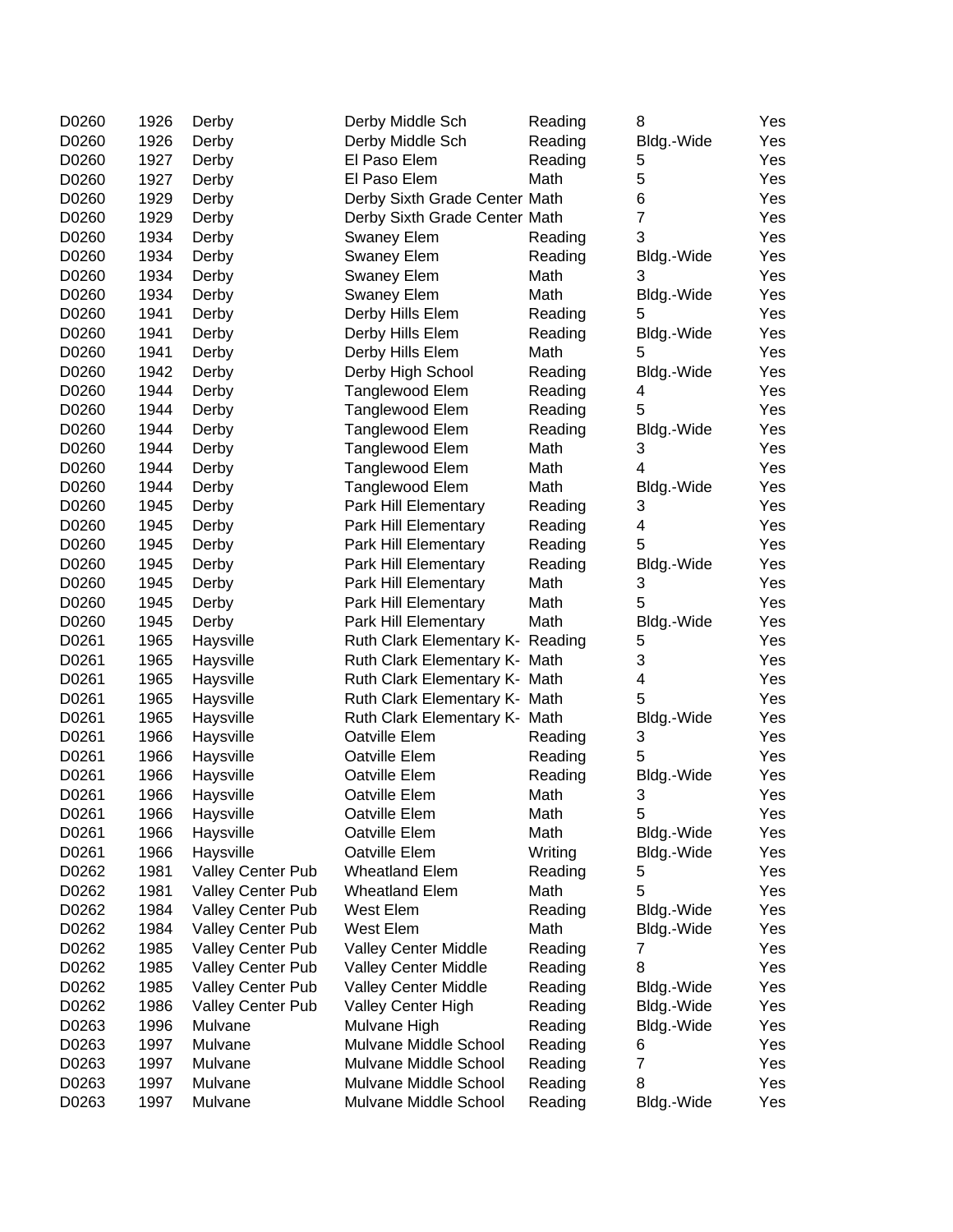| D0263 | 1997 | Mulvane    | Mulvane Middle School        | Math    | 7              | Yes |
|-------|------|------------|------------------------------|---------|----------------|-----|
| D0264 | 2012 | Clearwater | <b>Clearwater Middle</b>     | Reading | $\overline{7}$ | Yes |
| D0264 | 2012 | Clearwater | <b>Clearwater Middle</b>     | Reading | 8              | Yes |
| D0264 | 2012 | Clearwater | <b>Clearwater Middle</b>     | Reading | Bldg.-Wide     | Yes |
| D0264 | 2014 | Clearwater | Clearwater High              | Reading | Bldg.-Wide     | Yes |
| D0264 | 2016 | Clearwater | Clearwater Intermediate      | Reading | 5              | Yes |
| D0264 | 2016 | Clearwater | Clearwater Intermediate      | Reading | Bldg.-Wide     | Yes |
| D0265 | 2025 | Goddard    | <b>Clark Davidson Elem</b>   | Reading | 3              | Yes |
| D0265 | 2025 | Goddard    | <b>Clark Davidson Elem</b>   | Reading | Bldg.-Wide     | Yes |
| D0265 | 2025 | Goddard    | <b>Clark Davidson Elem</b>   | Math    | 3              | Yes |
| D0265 | 2025 | Goddard    | <b>Clark Davidson Elem</b>   | Math    | 4              | Yes |
| D0265 | 2025 | Goddard    | Clark Davidson Elem          | Math    | Bldg.-Wide     | Yes |
| D0265 | 2026 | Goddard    | Oak Street Elementary        | Reading | 3              | Yes |
| D0265 | 2026 | Goddard    | Oak Street Elementary        | Reading | 4              | Yes |
| D0265 | 2026 | Goddard    | Oak Street Elementary        | Reading | Bldg.-Wide     | Yes |
| D0265 | 2026 | Goddard    | Oak Street Elementary        | Math    | 3              | Yes |
| D0265 | 2026 | Goddard    | Oak Street Elementary        | Math    | 4              | Yes |
| D0265 | 2026 | Goddard    | Oak Street Elementary        | Math    | Bldg.-Wide     | Yes |
| D0265 | 2027 | Goddard    | Goddard Middle School        | Reading | 7              | Yes |
| D0265 | 2027 | Goddard    | <b>Goddard Middle School</b> | Reading | 8              | Yes |
| D0265 | 2027 | Goddard    | <b>Goddard Middle School</b> | Reading | Bldg.-Wide     | Yes |
| D0265 | 2028 | Goddard    | Challenger Intermediate      | Reading | 5              | Yes |
| D0265 | 2028 | Goddard    | Challenger Intermediate      | Reading | Bldg.-Wide     | Yes |
| D0265 | 2028 | Goddard    | Challenger Intermediate      | Math    | 6              | Yes |
| D0265 | 2028 | Goddard    | Challenger Intermediate      | Writing | Bldg.-Wide     | Yes |
| D0265 | 2029 | Goddard    | Dwight D. Eisenhower         | Reading | 7              | Yes |
| D0265 | 2029 | Goddard    | Dwight D. Eisenhower         | Reading | 8              | Yes |
| D0265 | 2029 | Goddard    | Dwight D. Eisenhower         | Reading | Bldg.-Wide     | Yes |
| D0265 | 2029 | Goddard    | Dwight D. Eisenhower         | Writing | Bldg.-Wide     | Yes |
| D0265 | 2030 | Goddard    | Goddard High                 | Reading | Bldg.-Wide     | Yes |
| D0265 | 2033 | Goddard    | Amelia Earhart               | Reading | 3              | Yes |
| D0265 | 2033 | Goddard    | Amelia Earhart               | Reading | 4              | Yes |
| D0265 | 2033 | Goddard    | Amelia Earhart               | Reading | Bldg.-Wide     | Yes |
| D0265 | 2033 | Goddard    | Amelia Earhart               | Math    | 3              | Yes |
| D0265 | 2033 | Goddard    | Amelia Earhart               | Math    | 4              | Yes |
| D0265 | 2033 | Goddard    | Amelia Earhart               | Math    | Bldg.-Wide     | Yes |
| D0265 | 2034 | Goddard    | Discovery Intermediate       | Reading | 5              | Yes |
| D0265 | 2034 | Goddard    | Discovery Intermediate       | Reading | 6              | Yes |
| D0265 | 2034 | Goddard    | Discovery Intermediate       | Reading | Bldg.-Wide     | Yes |
| D0265 | 2034 | Goddard    | Discovery Intermediate       | Math    | 5              | Yes |
| D0265 | 2034 | Goddard    | Discovery Intermediate       | Math    | 6              | Yes |
| D0265 | 2034 | Goddard    | Discovery Intermediate       | Math    | Bldg.-Wide     | Yes |
| D0265 | 2034 | Goddard    | Discovery Intermediate       | Writing | Bldg.-Wide     | Yes |
| D0265 | 2035 | Goddard    | <b>Explorer Elementary</b>   | Reading | 4              | Yes |
| D0265 | 2035 | Goddard    | <b>Explorer Elementary</b>   | Reading | Bldg.-Wide     | Yes |
| D0265 | 2035 | Goddard    | <b>Explorer Elementary</b>   | Math    | 4              | Yes |
| D0265 | 2035 | Goddard    | <b>Explorer Elementary</b>   | Math    | Bldg.-Wide     | Yes |
| D0266 | 2043 | Maize      | Pray-Woodman                 | Reading | 3              | Yes |
| D0266 | 2043 | Maize      | Pray-Woodman                 | Reading | 4              | Yes |
| D0266 | 2043 | Maize      | Pray-Woodman                 | Reading | 5              | Yes |
| D0266 | 2043 | Maize      | Pray-Woodman                 | Reading | Bldg.-Wide     | Yes |
| D0266 | 2043 | Maize      | Pray-Woodman                 | Math    | 3              | Yes |
|       |      |            |                              |         |                |     |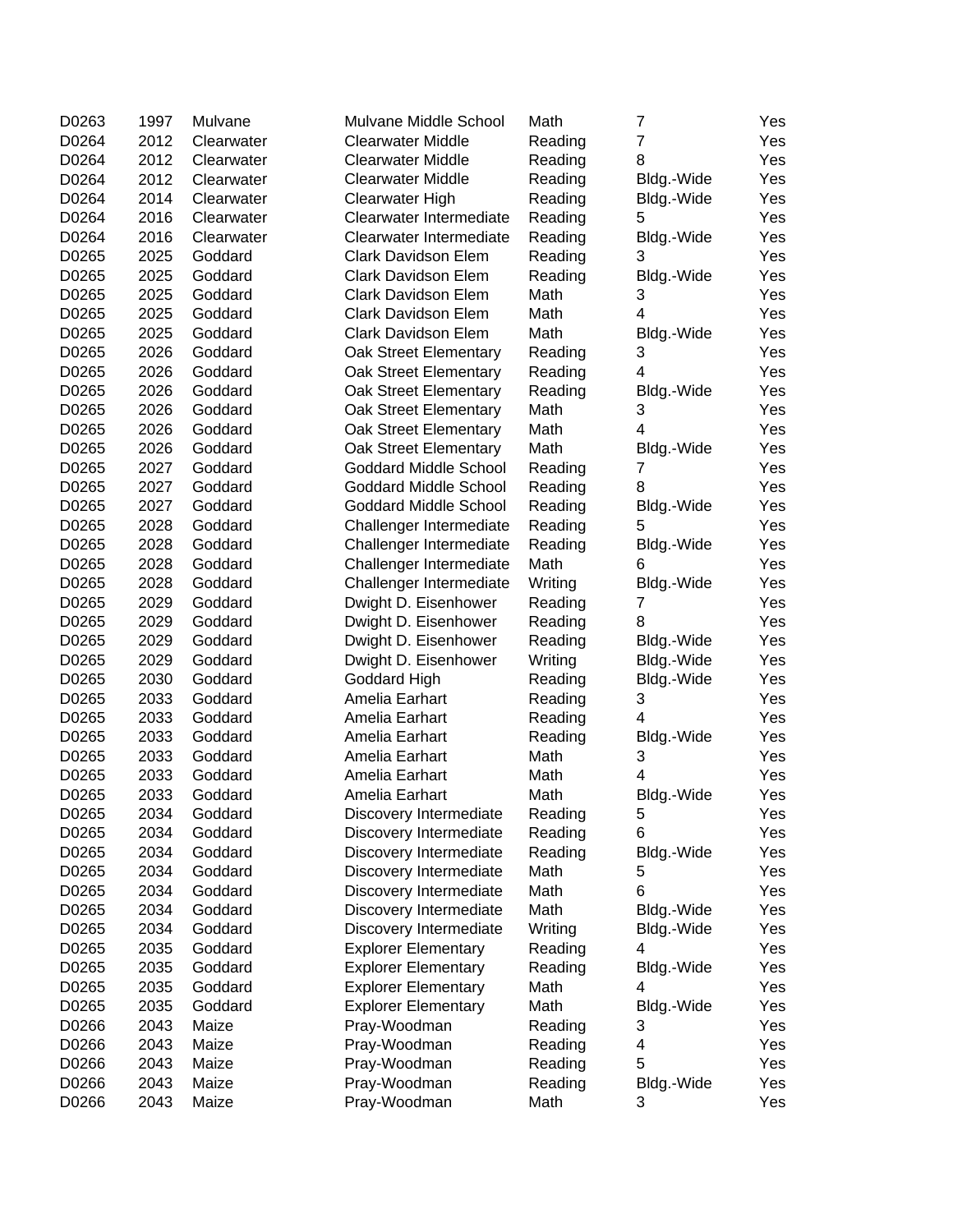| D0266 | 2043 | Maize   | Pray-Woodman                     | Math    | 4              | Yes |
|-------|------|---------|----------------------------------|---------|----------------|-----|
| D0266 | 2043 | Maize   | Pray-Woodman                     | Math    | 5              | Yes |
| D0266 | 2043 | Maize   | Pray-Woodman                     | Math    | Bldg.-Wide     | Yes |
| D0266 | 2044 | Maize   | Maize Middle School              | Reading | 7              | Yes |
| D0266 | 2044 | Maize   | Maize Middle School              | Reading | 8              | Yes |
| D0266 | 2044 | Maize   | Maize Middle School              | Reading | Bldg.-Wide     | Yes |
| D0266 | 2044 | Maize   | Maize Middle School              | Math    | 6              | Yes |
| D0266 | 2044 | Maize   | Maize Middle School              | Writing | Bldg.-Wide     | Yes |
| D0266 | 2045 | Maize   | Maize Elementary                 | Reading | 3              | Yes |
| D0266 | 2045 | Maize   | Maize Elementary                 | Reading | 4              | Yes |
| D0266 | 2045 | Maize   | Maize Elementary                 | Reading | 5              | Yes |
| D0266 | 2045 | Maize   | Maize Elementary                 | Reading | Bldg.-Wide     | Yes |
| D0266 | 2045 | Maize   | Maize Elementary                 | Math    | 3              | Yes |
| D0266 | 2045 | Maize   | Maize Elementary                 | Math    | 4              | Yes |
| D0266 | 2045 | Maize   | Maize Elementary                 | Math    | 5              | Yes |
| D0266 | 2045 | Maize   | Maize Elementary                 | Math    | Bldg.-Wide     | Yes |
| D0266 | 2045 | Maize   | Maize Elementary                 | Writing | Bldg.-Wide     | Yes |
| D0266 | 2047 | Maize   | <b>Maize South Middle</b>        | Reading | 7              | Yes |
| D0266 | 2047 | Maize   | Maize South Middle               | Reading | 8              | Yes |
| D0266 | 2047 | Maize   | Maize South Middle               | Reading | Bldg.-Wide     | Yes |
| D0266 | 2047 | Maize   | <b>Maize South Middle</b>        | Math    | 7              | Yes |
| D0266 | 2047 | Maize   | Maize South Middle               | Math    | 8              | Yes |
| D0266 | 2047 | Maize   | <b>Maize South Middle</b>        | Math    | Bldg.-Wide     | Yes |
| D0266 | 2047 | Maize   | Maize South Middle               | Writing | Bldg.-Wide     | Yes |
| D0266 | 2050 | Maize   | Maize Sr High                    | Reading | Bldg.-Wide     | Yes |
| D0266 | 2050 | Maize   | Maize Sr High                    | Math    | Bldg.-Wide     | Yes |
| D0266 | 2051 | Maize   | Maize Central Elementary Reading |         | 3              | Yes |
| D0266 | 2051 | Maize   | Maize Central Elementary Reading |         | 4              | Yes |
| D0266 | 2051 | Maize   | Maize Central Elementary Reading |         | 5              | Yes |
| D0266 | 2051 | Maize   | Maize Central Elementary Reading |         | Bldg.-Wide     | Yes |
| D0266 | 2051 | Maize   | Maize Central Elementary Math    |         | 3              | Yes |
| D0266 | 2051 | Maize   | Maize Central Elementary Math    |         | 4              | Yes |
| D0266 | 2051 | Maize   | Maize Central Elementary Math    |         | 5              | Yes |
| D0266 | 2051 | Maize   | Maize Central Elementary Math    |         | Bldg.-Wide     | Yes |
| D0267 | 2062 | Renwick | Andale Elem-Middle               | Reading | 4              | Yes |
| D0267 | 2062 | Renwick | Andale Elem-Middle               | Reading | 5              | Yes |
| D0267 | 2062 | Renwick | Andale Elem-Middle               | Reading | 6              | Yes |
| D0267 | 2062 | Renwick | Andale Elem-Middle               | Reading | $\overline{7}$ | Yes |
| D0267 | 2062 | Renwick | Andale Elem-Middle               | Reading | 8              | Yes |
| D0267 | 2062 | Renwick | Andale Elem-Middle               | Reading | Bldg.-Wide     | Yes |
| D0267 | 2062 | Renwick | Andale Elem-Middle               | Math    | 4              | Yes |
| D0267 | 2062 | Renwick | Andale Elem-Middle               | Math    | 8              | Yes |
| D0267 | 2062 | Renwick | Andale Elem-Middle               | Writing | 5              | Yes |
| D0267 | 2062 | Renwick | Andale Elem-Middle               | Writing | Bldg.-Wide     | Yes |
| D0267 | 2064 | Renwick | Andale High                      | Reading | Bldg.-Wide     | Yes |
| D0267 | 2064 | Renwick | Andale High                      | Math    | Bldg.-Wide     | Yes |
| D0267 | 2066 | Renwick | Colwich Elem                     | Reading | 3              | Yes |
| D0267 | 2066 | Renwick | <b>Colwich Elem</b>              | Reading | 4              | Yes |
| D0267 | 2066 | Renwick | <b>Colwich Elem</b>              | Reading | 5              | Yes |
| D0267 | 2066 | Renwick | Colwich Elem                     | Reading | 6              | Yes |
| D0267 | 2066 | Renwick | Colwich Elem                     | Reading | $\overline{7}$ | Yes |
| D0267 | 2066 | Renwick | <b>Colwich Elem</b>              | Reading | 8              | Yes |
|       |      |         |                                  |         |                |     |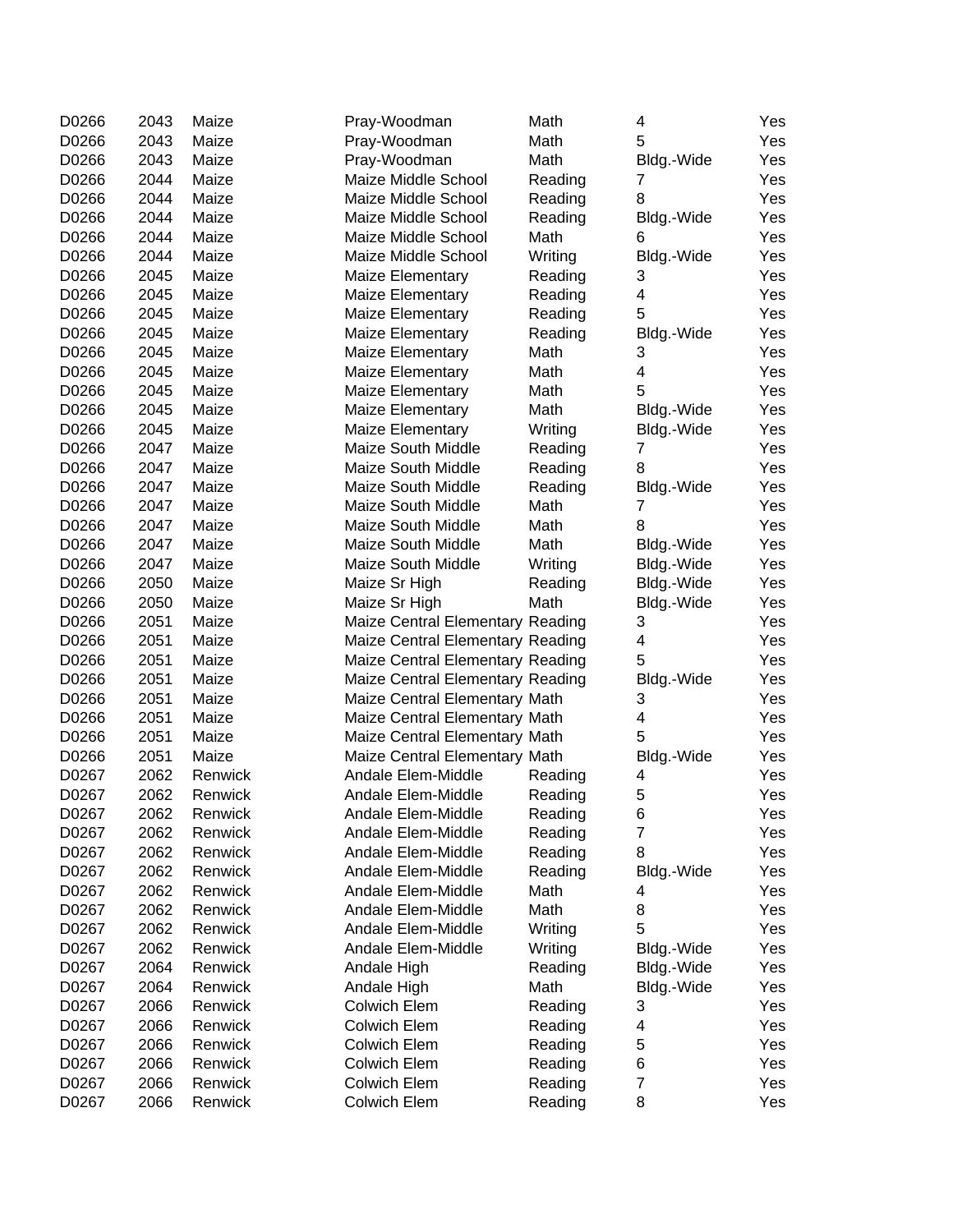| D0267 | 2066 | Renwick | <b>Colwich Elem</b>               | Reading | Bldg.-Wide     | Yes |
|-------|------|---------|-----------------------------------|---------|----------------|-----|
| D0267 | 2066 | Renwick | <b>Colwich Elem</b>               | Math    | 3              | Yes |
| D0267 | 2066 | Renwick | <b>Colwich Elem</b>               | Math    | 5              | Yes |
| D0267 | 2066 | Renwick | <b>Colwich Elem</b>               | Math    | 6              | Yes |
| D0267 | 2066 | Renwick | <b>Colwich Elem</b>               | Math    | $\overline{7}$ | Yes |
| D0267 | 2066 | Renwick | <b>Colwich Elem</b>               | Math    | 8              | Yes |
| D0267 | 2066 | Renwick | <b>Colwich Elem</b>               | Math    | Bldg.-Wide     | Yes |
| D0267 | 2068 | Renwick | Garden Plain Elem                 | Reading | 3              | Yes |
| D0267 | 2068 | Renwick | Garden Plain Elem                 | Reading | 4              | Yes |
| D0267 | 2068 | Renwick | Garden Plain Elem                 | Reading | 5              | Yes |
| D0267 | 2068 | Renwick | Garden Plain Elem                 | Reading | $\overline{7}$ | Yes |
| D0267 | 2068 | Renwick | Garden Plain Elem                 | Reading | 8              | Yes |
| D0267 | 2068 | Renwick | Garden Plain Elem                 | Reading | Bldg.-Wide     | Yes |
| D0267 | 2068 | Renwick | Garden Plain Elem                 | Math    | 4              | Yes |
| D0267 | 2068 | Renwick | Garden Plain Elem                 | Math    | 5              | Yes |
| D0267 | 2068 | Renwick | Garden Plain Elem                 | Math    | $\overline{7}$ | Yes |
| D0267 | 2068 | Renwick | Garden Plain Elem                 | Math    | 8              | Yes |
| D0267 | 2068 | Renwick | Garden Plain Elem                 | Math    | Bldg.-Wide     | Yes |
| D0267 | 2070 | Renwick | Garden Plain High                 | Reading | Bldg.-Wide     | Yes |
| D0267 | 2070 | Renwick | Garden Plain High                 | Writing | Bldg.-Wide     | Yes |
| D0267 | 2074 | Renwick | St. Mark's Charter School Reading |         | 3              | Yes |
| D0267 | 2074 | Renwick | St. Mark's Charter School Reading |         | 4              | Yes |
| D0267 | 2074 | Renwick | St. Mark's Charter School Reading |         | 5              | Yes |
| D0267 | 2074 | Renwick | St. Mark's Charter School Reading |         | 6              | Yes |
| D0267 | 2074 | Renwick | St. Mark's Charter School Reading |         | $\overline{7}$ | Yes |
| D0267 | 2074 | Renwick | St. Mark's Charter School Reading |         | 8              | Yes |
| D0267 | 2074 | Renwick | St. Mark's Charter School Reading |         | Bldg.-Wide     | Yes |
| D0267 | 2074 | Renwick | St. Mark's Charter School Math    |         | 3              | Yes |
| D0267 | 2074 | Renwick | St. Mark's Charter School Math    |         | 4              | Yes |
| D0267 | 2074 | Renwick | St. Mark's Charter School Math    |         | 5              | Yes |
| D0267 | 2074 | Renwick | St. Mark's Charter School Math    |         | 6              | Yes |
| D0267 | 2074 | Renwick | St. Mark's Charter School Math    |         | $\overline{7}$ | Yes |
| D0267 | 2074 | Renwick | St. Mark's Charter School Math    |         | 8              | Yes |
| D0267 | 2074 | Renwick | St. Mark's Charter School Math    |         | Bldg.-Wide     | Yes |
| D0268 | 2090 | Cheney  | <b>Cheney Elem</b>                | Reading | 3              | Yes |
| D0268 | 2090 | Cheney  | <b>Cheney Elem</b>                | Reading | 4              | Yes |
| D0268 | 2090 | Cheney  | Cheney Elem                       | Reading | 5              | Yes |
| D0268 | 2090 | Cheney  | <b>Cheney Elem</b>                | Reading | Bldg.-Wide     | Yes |
| D0268 | 2090 | Cheney  | <b>Cheney Elem</b>                | Math    | 3              | Yes |
| D0268 | 2090 | Cheney  | <b>Cheney Elem</b>                | Math    | 4              | Yes |
| D0268 | 2090 | Cheney  | <b>Cheney Elem</b>                | Math    | 5              | Yes |
| D0268 | 2090 | Cheney  | <b>Cheney Elem</b>                | Math    | Bldg.-Wide     | Yes |
| D0268 | 2090 | Cheney  | <b>Cheney Elem</b>                | Writing | Bldg.-Wide     | Yes |
| D0268 | 2091 | Cheney  | Cheney Middle School 6- Reading   |         | 6              | Yes |
| D0268 | 2091 | Cheney  | Cheney Middle School 6- Reading   |         | 7              | Yes |
| D0268 | 2091 | Cheney  | Cheney Middle School 6- Reading   |         | 8              | Yes |
| D0268 | 2091 | Cheney  | Cheney Middle School 6- Reading   |         | Bldg.-Wide     | Yes |
| D0268 | 2091 | Cheney  | Cheney Middle School 6- Math      |         | 6              | Yes |
| D0268 | 2091 | Cheney  | Cheney Middle School 6- Math      |         | $\overline{7}$ | Yes |
| D0268 | 2091 | Cheney  | Cheney Middle School 6- Math      |         | 8              | Yes |
| D0268 | 2091 | Cheney  | Cheney Middle School 6- Math      |         | Bldg.-Wide     | Yes |
| D0268 | 2092 | Cheney  | Cheney High                       | Reading | Bldg.-Wide     | Yes |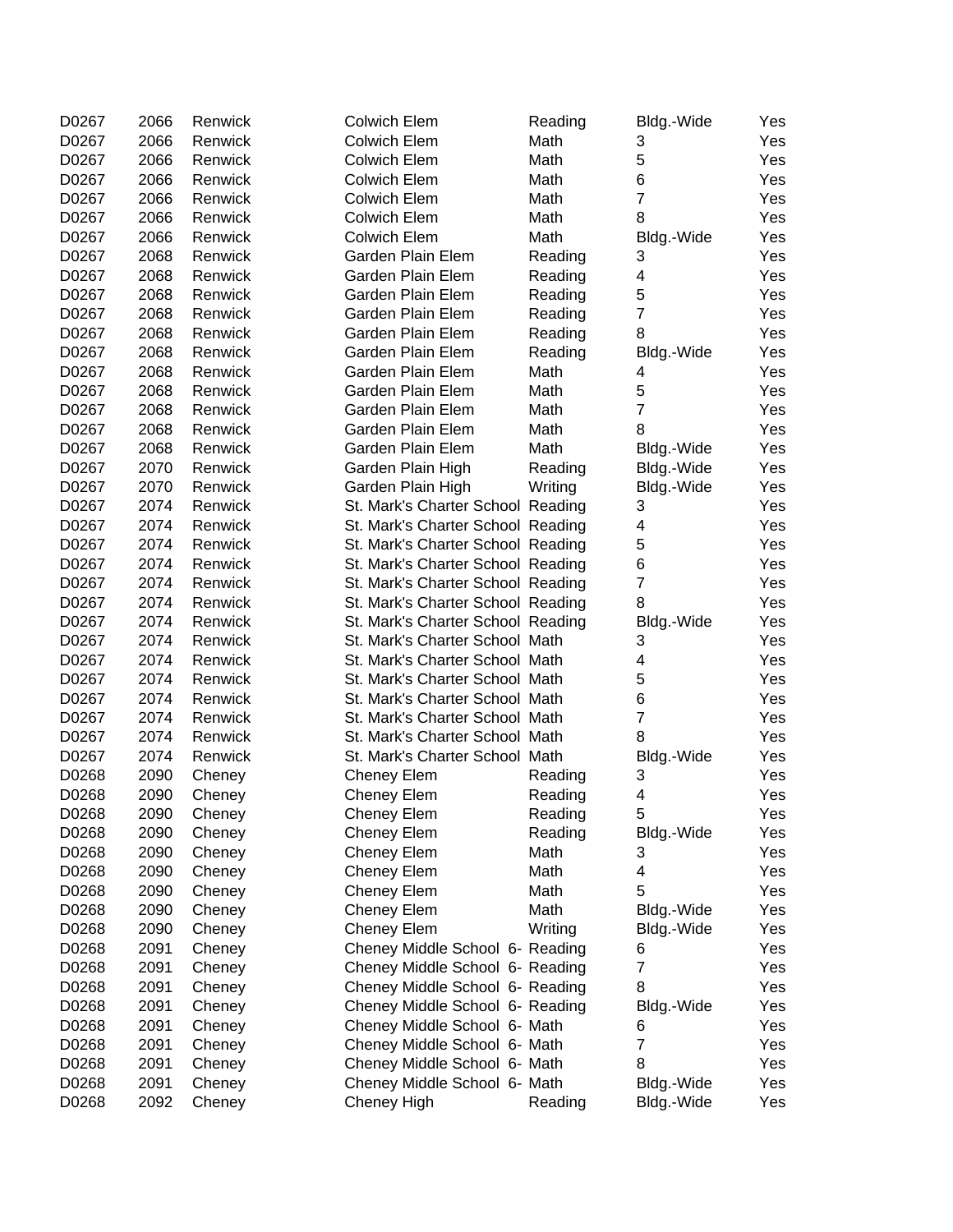| D0268 | 2092 | Cheney     | Cheney High                            | Math    | Bldg.-Wide                | Yes |
|-------|------|------------|----------------------------------------|---------|---------------------------|-----|
| D0269 | 2110 | Palco      | Damar Jr High                          | Reading | 8                         | Yes |
| D0269 | 2110 | Palco      | Damar Jr High                          | Reading | Bldg.-Wide                | Yes |
| D0269 | 2110 | Palco      | Damar Jr High                          | Writing | Bldg.-Wide                | Yes |
| D0269 | 2114 | Palco      | Palco Elem                             | Reading | 3                         | Yes |
| D0269 | 2114 | Palco      | Palco Elem                             | Math    | 3                         | Yes |
| D0269 | 2114 | Palco      | Palco Elem                             | Math    | Bldg.-Wide                | Yes |
| D0269 | 2114 | Palco      | Palco Elem                             | Writing | Bldg.-Wide                | Yes |
| D0269 | 2116 | Palco      | Palco High                             | Reading | Bldg.-Wide                | Yes |
| D0269 | 2116 | Palco      | Palco High                             | Math    | Bldg.-Wide                | Yes |
| D0269 | 2116 | Palco      | Palco High                             | Writing | Bldg.-Wide                | Yes |
| D0270 | 2136 | Plainville | <b>Plainville Elem</b>                 | Reading | 7                         | Yes |
| D0270 | 2136 | Plainville | <b>Plainville Elem</b>                 | Reading | 8                         | Yes |
| D0270 | 2136 | Plainville | <b>Plainville Elem</b>                 | Math    | $\ensuremath{\mathsf{3}}$ | Yes |
| D0270 | 2136 | Plainville | <b>Plainville Elem</b>                 | Writing | 8                         | Yes |
| D0270 | 2138 | Plainville | Plainville High                        | Reading | Bldg.-Wide                | Yes |
| D0271 | 2156 | Stockton   | Stockton Elem                          | Reading | 3                         | Yes |
| D0271 | 2156 | Stockton   | Stockton Elem                          | Reading | 8                         | Yes |
| D0271 | 2156 | Stockton   | Stockton Elem                          | Reading | Bldg.-Wide                | Yes |
| D0271 | 2156 | Stockton   | <b>Stockton Elem</b>                   | Math    | 3                         | Yes |
| D0271 | 2156 | Stockton   | Stockton Elem                          | Math    | 4                         | Yes |
| D0271 | 2156 | Stockton   | Stockton Elem                          | Math    | 8                         | Yes |
| D0271 | 2156 | Stockton   | Stockton Elem                          | Math    | Bldg.-Wide                | Yes |
| D0271 | 2156 | Stockton   | Stockton Elem                          | Writing | 5                         | Yes |
| D0271 | 2156 | Stockton   | Stockton Elem                          | Writing | 8                         | Yes |
| D0271 | 2156 | Stockton   | Stockton Elem                          | Writing | Bldg.-Wide                | Yes |
| D0271 | 2158 | Stockton   | Stockton High                          | Reading |                           | Yes |
| D0272 | 2170 | Waconda    |                                        |         | Bldg.-Wide                |     |
|       |      |            | Lakeside Intermediate                  | Reading | 4                         | Yes |
| D0272 | 2170 | Waconda    | Lakeside Intermediate                  | Reading | 5                         | Yes |
| D0272 | 2170 | Waconda    | Lakeside Intermediate                  | Reading | 6                         | Yes |
| D0272 | 2170 | Waconda    | Lakeside Intermediate                  | Reading | Bldg.-Wide                | Yes |
| D0272 | 2170 | Waconda    | Lakeside Intermediate                  | Math    | 4                         | Yes |
| D0272 | 2170 | Waconda    | Lakeside Intermediate                  | Math    | 5                         | Yes |
| D0272 | 2170 | Waconda    | Lakeside Intermediate                  | Math    | 6                         | Yes |
| D0272 | 2170 | Waconda    | Lakeside Intermediate                  | Math    | Bldg.-Wide                | Yes |
| D0272 | 2171 | Waconda    | Lakeside Junior High                   | Reading | 7                         | Yes |
| D0272 | 2171 | Waconda    | Lakeside Junior High                   | Reading | 8                         | Yes |
| D0272 | 2171 | Waconda    | Lakeside Junior High                   | Reading | Bldg.-Wide                | Yes |
| D0272 | 2171 | Waconda    | Lakeside Junior High                   | Math    | 7                         | Yes |
| D0272 | 2171 | Waconda    | Lakeside Junior High                   | Math    | 8                         | Yes |
| D0272 | 2171 | Waconda    | Lakeside Junior High                   | Math    | Bldg.-Wide                | Yes |
| D0272 | 2174 | Waconda    | Lakeside Elem at Downs                 | Reading | Bldg.-Wide                | Yes |
| D0272 | 2174 | Waconda    | Lakeside Elem at Downs                 | Math    | Bldg.-Wide                | Yes |
| D0272 | 2176 | Waconda    | Lakeside High School at                | Reading | Bldg.-Wide                | Yes |
| D0272 | 2176 | Waconda    | Lakeside High School at                | Math    | Bldg.-Wide                | Yes |
| D0272 | 2178 | Waconda    | Lakeside Elem at Glen                  | Reading | Bldg.-Wide                | Yes |
| D0272 | 2178 | Waconda    | Lakeside Elem at Glen                  | Math    | Bldg.-Wide                | Yes |
| D0272 | 2179 | Waconda    | <b>Tipton Community School Reading</b> |         | 3                         | Yes |
| D0272 | 2179 | Waconda    | <b>Tipton Community School Reading</b> |         | 4                         | Yes |
| D0272 | 2179 | Waconda    | <b>Tipton Community School Reading</b> |         | 5                         | Yes |
| D0272 | 2179 | Waconda    | <b>Tipton Community School Reading</b> |         | 6                         | Yes |
| D0272 | 2179 | Waconda    | <b>Tipton Community School Reading</b> |         | Bldg.-Wide                | Yes |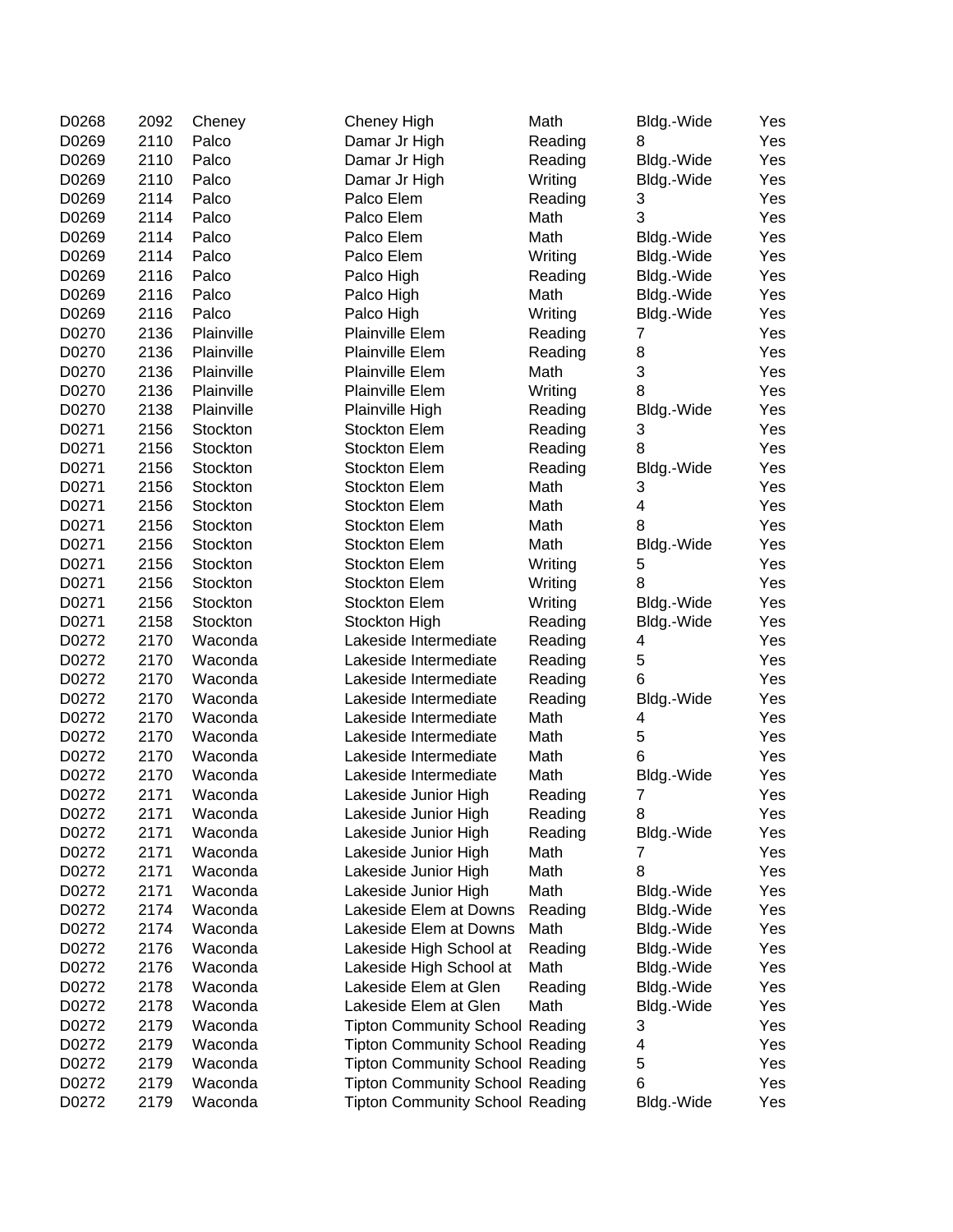| D0272 | 2179 | Waconda          | <b>Tipton Community School Math</b> |                 | 3              | Yes |
|-------|------|------------------|-------------------------------------|-----------------|----------------|-----|
| D0272 | 2179 | Waconda          | <b>Tipton Community School Math</b> |                 | 4              | Yes |
| D0272 | 2179 | Waconda          | <b>Tipton Community School Math</b> |                 | 5              | Yes |
| D0272 | 2179 | Waconda          | <b>Tipton Community School Math</b> |                 | 6              | Yes |
| D0272 | 2179 | Waconda          | <b>Tipton Community School Math</b> |                 | Bldg.-Wide     | Yes |
| D0273 | 2214 | <b>Beloit</b>    | <b>Beloit Elem</b>                  | Reading         | 3              | Yes |
| D0273 | 2214 | <b>Beloit</b>    | <b>Beloit Elem</b>                  | Reading         | 4              | Yes |
| D0273 | 2214 | <b>Beloit</b>    | <b>Beloit Elem</b>                  | Reading         | 5              | Yes |
| D0273 | 2214 | <b>Beloit</b>    | <b>Beloit Elem</b>                  | Reading         | 6              | Yes |
| D0273 | 2214 | <b>Beloit</b>    | <b>Beloit Elem</b>                  | Reading         | Bldg.-Wide     | Yes |
| D0273 | 2214 | <b>Beloit</b>    | <b>Beloit Elem</b>                  | Math            | 3              | Yes |
| D0273 | 2214 | <b>Beloit</b>    | <b>Beloit Elem</b>                  | Math            | 4              | Yes |
| D0273 | 2214 | <b>Beloit</b>    | <b>Beloit Elem</b>                  | Math            | 5              | Yes |
| D0273 | 2214 | <b>Beloit</b>    | <b>Beloit Elem</b>                  | Math            | 6              | Yes |
| D0273 | 2214 | <b>Beloit</b>    | <b>Beloit Elem</b>                  | Math            | Bldg.-Wide     | Yes |
| D0273 | 2218 | <b>Beloit</b>    | Beloit Jr-Sr High                   | Reading         | $\overline{7}$ | Yes |
| D0273 | 2218 | <b>Beloit</b>    | Beloit Jr-Sr High                   | Reading         | 8              | Yes |
| D0273 | 2218 | <b>Beloit</b>    | Beloit Jr-Sr High                   | Reading         | 11             | Yes |
| D0273 | 2218 | <b>Beloit</b>    | Beloit Jr-Sr High                   | Reading         | Bldg.-Wide     | Yes |
| D0273 | 2218 | <b>Beloit</b>    | Beloit Jr-Sr High                   | Math            | 11             | Yes |
| D0273 | 2218 | <b>Beloit</b>    | Beloit Jr-Sr High                   | Writing         | 11             | Yes |
| D0273 | 2218 | <b>Beloit</b>    | Beloit Jr-Sr High                   | Writing         | Bldg.-Wide     | Yes |
| D0274 | 2262 | Oakley           | Oakley Elem                         | Reading         | 3              | Yes |
| D0274 | 2262 | Oakley           | Oakley Elem                         | Reading         | 4              | Yes |
| D0274 | 2262 | Oakley           | Oakley Elem                         | Reading         | 5              | Yes |
| D0274 | 2262 |                  |                                     |                 |                |     |
|       |      | Oakley           | Oakley Elem                         | Reading<br>Math | Bldg.-Wide     | Yes |
| D0274 | 2262 | Oakley           | Oakley Elem                         |                 | 3              | Yes |
| D0274 | 2262 | Oakley           | Oakley Elem                         | Math            | 4<br>5         | Yes |
| D0274 | 2262 | Oakley           | Oakley Elem                         | Math            |                | Yes |
| D0274 | 2262 | Oakley           | Oakley Elem                         | Math            | Bldg.-Wide     | Yes |
| D0274 | 2266 | Oakley           | Oakley Sr High                      | Reading         | Bldg.-Wide     | Yes |
| D0274 | 2266 | Oakley           | Oakley Sr High                      | Math            | Bldg.-Wide     | Yes |
| D0274 | 2268 | Oakley           | Oakley Middle School                | Reading         | 6              | Yes |
| D0274 | 2268 | Oakley           | Oakley Middle School                | Reading         | $\overline{7}$ | Yes |
| D0274 | 2268 | Oakley           | Oakley Middle School                | Reading         | 8              | Yes |
| D0274 | 2268 | Oakley           | Oakley Middle School                | Reading         | Bldg.-Wide     | Yes |
| D0274 | 2268 | Oakley           | Oakley Middle School                | Math            | 7 <sup>1</sup> | Yes |
| D0274 | 2268 | Oakley           | Oakley Middle School                | Math            | 8              | Yes |
| D0274 | 2268 | Oakley           | Oakley Middle School                | Math            | Bldg.-Wide     | Yes |
| D0275 | 2286 | <b>Triplains</b> | Winona Elem                         | Reading         | 3              | Yes |
| D0275 | 2286 | <b>Triplains</b> | Winona Elem                         | Reading         | 4              | Yes |
| D0275 | 2286 | <b>Triplains</b> | Winona Elem                         | Reading         | 5              | Yes |
| D0275 | 2286 | <b>Triplains</b> | Winona Elem                         | Reading         | 7              | Yes |
| D0275 | 2286 | <b>Triplains</b> | Winona Elem                         | Reading         | 8              | Yes |
| D0275 | 2286 | <b>Triplains</b> | Winona Elem                         | Reading         | Bldg.-Wide     | Yes |
| D0275 | 2286 | <b>Triplains</b> | Winona Elem                         | Math            | 3              | Yes |
| D0275 | 2286 | <b>Triplains</b> | Winona Elem                         | Math            | 4              | Yes |
| D0275 | 2286 | <b>Triplains</b> | Winona Elem                         | Math            | 5              | Yes |
| D0275 | 2286 | <b>Triplains</b> | Winona Elem                         | Math            | 6              | Yes |
| D0275 | 2286 | <b>Triplains</b> | Winona Elem                         | Math            | $\overline{7}$ | Yes |
| D0275 | 2286 | <b>Triplains</b> | Winona Elem                         | Math            | 8              | Yes |
| D0275 | 2286 | <b>Triplains</b> | Winona Elem                         | Math            | Bldg.-Wide     | Yes |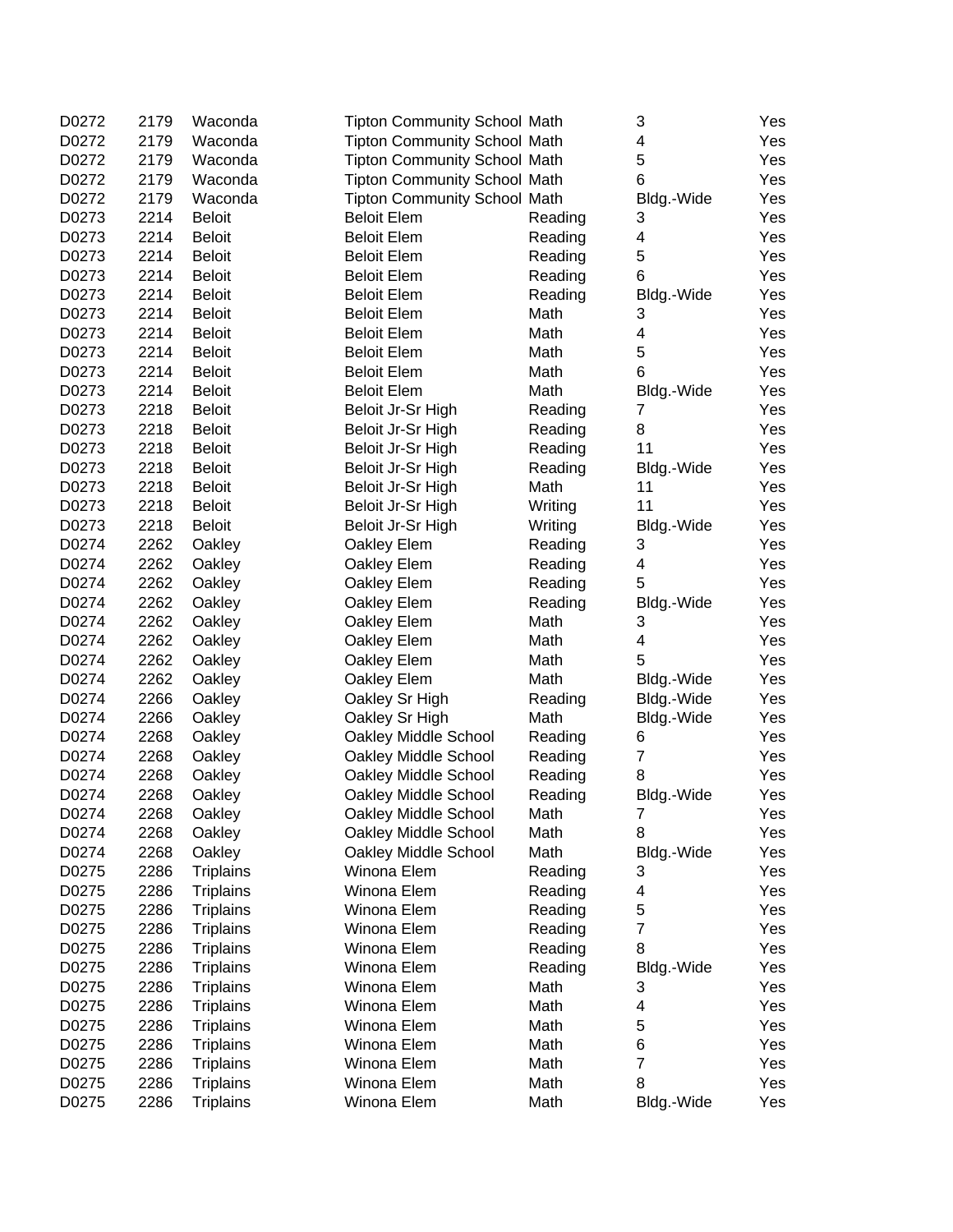| D0275 | 2286 | <b>Triplains</b>     | Winona Elem                  | Writing         | 5               | Yes |
|-------|------|----------------------|------------------------------|-----------------|-----------------|-----|
| D0275 | 2286 | <b>Triplains</b>     | Winona Elem                  | Writing         | 8               | Yes |
| D0275 | 2286 | <b>Triplains</b>     | Winona Elem                  | Writing         | Bldg.-Wide      | Yes |
| D0275 | 2288 | <b>Triplains</b>     | Winona High                  | Reading         | Bldg.-Wide      | Yes |
| D0275 | 2288 | <b>Triplains</b>     | Winona High                  | Math            | Bldg.-Wide      | Yes |
| D0275 | 2288 | <b>Triplains</b>     | Winona High                  | Writing         | Bldg.-Wide      | Yes |
| D0279 | 2370 | Jewell               | Randall Elem                 | Reading         | 4               | Yes |
| D0279 | 2370 | Jewell               | Randall Elem                 | Math            | 4               | Yes |
| D0279 | 2370 | Jewell               | Randall Elem                 | Math            | Bldg.-Wide      | Yes |
| D0279 | 2374 | Jewell               | Jewell Jr High               | Reading         | 7               | Yes |
| D0279 | 2374 | Jewell               | Jewell Jr High               | Reading         | 8               | Yes |
| D0279 | 2374 | Jewell               | Jewell Jr High               | Reading         | Bldg.-Wide      | Yes |
| D0279 | 2374 | Jewell               | Jewell Jr High               | Math            | 7               | Yes |
| D0279 | 2374 | Jewell               | Jewell Jr High               | Math            | 8               | Yes |
| D0281 | 2412 | <b>Hill City</b>     | Hill City Elem               | Reading         | 4               | Yes |
| D0281 | 2412 | <b>Hill City</b>     | Hill City Elem               | Reading         | Bldg.-Wide      | Yes |
| D0281 | 2412 | <b>Hill City</b>     | Hill City Elem               | Math            | 3               | Yes |
| D0281 | 2412 | <b>Hill City</b>     | Hill City Elem               | Math            | 4               | Yes |
| D0281 | 2412 | <b>Hill City</b>     | Hill City Elem               | Math            | Bldg.-Wide      | Yes |
| D0281 | 2414 | <b>Hill City</b>     | <b>Longfellow Middle</b>     | Reading         | 7               | Yes |
| D0281 | 2414 | <b>Hill City</b>     | Longfellow Middle            | Reading         | Bldg.-Wide      | Yes |
| D0281 | 2414 | <b>Hill City</b>     | <b>Longfellow Middle</b>     | Math            | 6               | Yes |
| D0281 | 2414 | <b>Hill City</b>     | <b>Longfellow Middle</b>     | Math            | 7               | Yes |
| D0281 | 2416 | <b>Hill City</b>     | Hill City High               | Reading         | Bldg.-Wide      | Yes |
| D0281 | 2416 | <b>Hill City</b>     | Hill City High               | Writing         | Bldg.-Wide      | Yes |
| D0282 | 2442 | West Elk             | Howard West Elk Jr-Sr        | Reading         | 7               | Yes |
| D0282 | 2442 | West Elk             | Howard West Elk Jr-Sr        | Reading         | 8               | Yes |
| D0282 | 2442 | West Elk             | Howard West Elk Jr-Sr        | Reading         | Bldg.-Wide      | Yes |
| D0282 | 2444 | West Elk             | Moline Elem                  | Reading         | 3               | Yes |
| D0282 | 2444 | West Elk             | Moline Elem                  | Reading         | 4               | Yes |
| D0282 | 2444 | West Elk             | Moline Elem                  | Reading         | 5               | Yes |
| D0282 | 2444 | West Elk             | Moline Elem                  |                 |                 | Yes |
| D0282 | 2444 | West Elk             | Moline Elem                  | Reading<br>Math | Bldg.-Wide<br>3 | Yes |
| D0282 | 2444 | West Elk             | Moline Elem                  | Math            | 4               | Yes |
|       |      |                      |                              |                 | 5               |     |
| D0282 | 2444 | West Elk             | Moline Elem<br>Moline Elem   | Math            | 6               | Yes |
| D0282 | 2444 | West Elk<br>West Elk |                              | Math            |                 | Yes |
| D0282 | 2444 |                      | Moline Elem                  | Math            | Bldg.-Wide      | Yes |
| D0282 | 2444 | West Elk             | Moline Elem                  | Writing         | Bldg.-Wide      | Yes |
| D0282 | 2448 | West Elk             | Severy Elem                  | Reading         | 3               | Yes |
| D0282 | 2448 | West Elk             | Severy Elem                  | Reading         | 4               | Yes |
| D0282 | 2448 | West Elk             | Severy Elem                  | Reading         | 5               | Yes |
| D0282 | 2448 | West Elk             | Severy Elem                  | Reading         | Bldg.-Wide      | Yes |
| D0282 | 2448 | West Elk             | Severy Elem                  | Math            | 3               | Yes |
| D0282 | 2448 | West Elk             | Severy Elem                  | Math            | 4               | Yes |
| D0282 | 2448 | West Elk             | Severy Elem                  | Math            | 5               | Yes |
| D0282 | 2448 | West Elk             | Severy Elem                  | Math            | 6               | Yes |
| D0282 | 2448 | West Elk             | Severy Elem                  | Math            | Bldg.-Wide      | Yes |
| D0282 | 2448 | West Elk             | Severy Elem                  | Writing         | Bldg.-Wide      | Yes |
| D0283 | 2470 | <b>Elk Valley</b>    | <b>Elk Valley Elementary</b> | Math            | 4               | Yes |
| D0283 | 2470 | <b>Elk Valley</b>    | <b>Elk Valley Elementary</b> | Writing         | Bldg.-Wide      | Yes |
| D0283 | 2472 | <b>Elk Valley</b>    | Elk Valley High School       | Writing         | 8               | Yes |
| D0283 | 2472 | <b>Elk Valley</b>    | Elk Valley High School       | Writing         | 11              | Yes |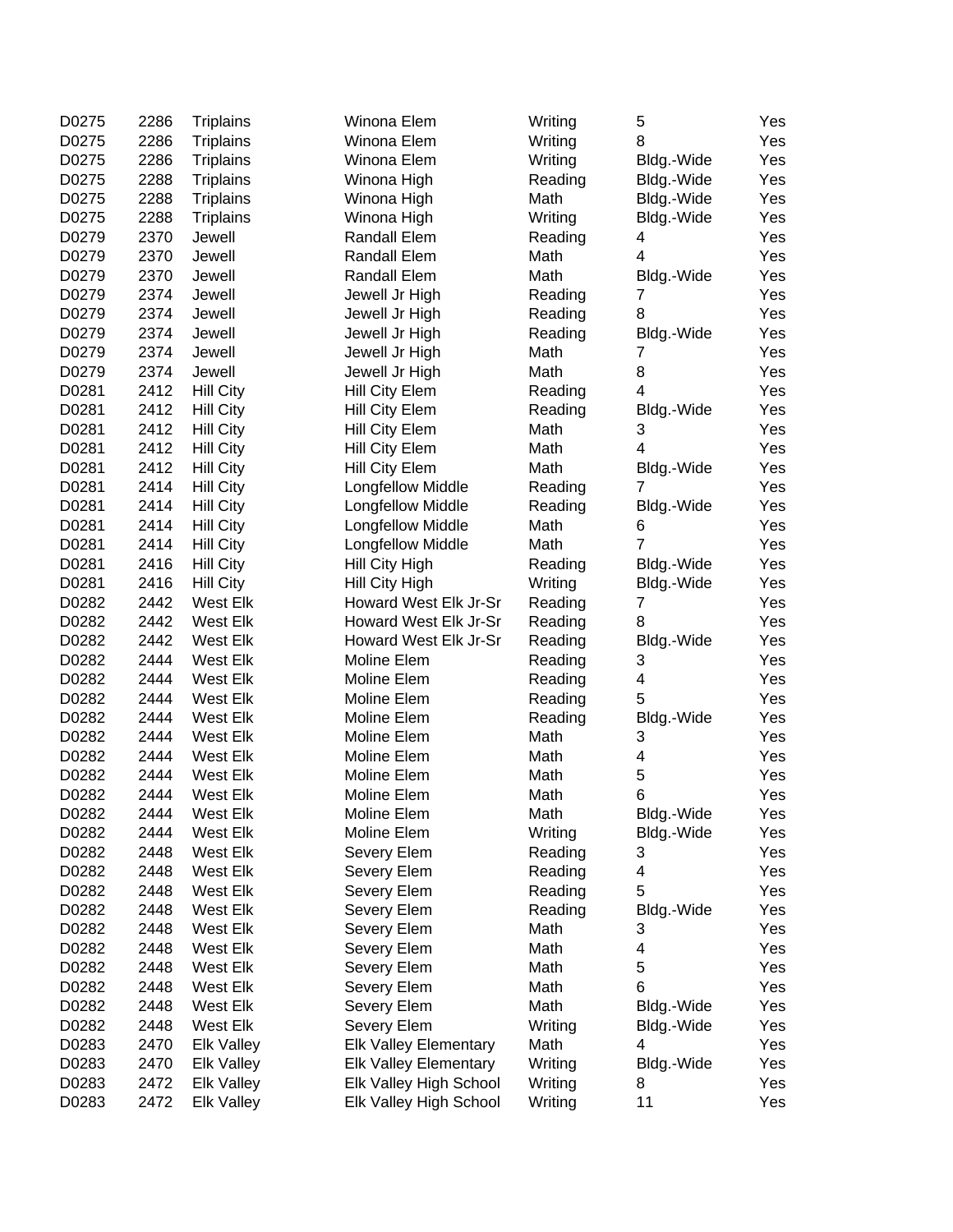| D0283 | 2472 | <b>Elk Valley</b>      | Elk Valley High School   | Writing | Bldg.-Wide              | Yes |
|-------|------|------------------------|--------------------------|---------|-------------------------|-----|
| D0284 | 2488 | <b>Chase County</b>    | Chase Co Middle          | Reading | 7                       | Yes |
| D0284 | 2488 | <b>Chase County</b>    | Chase Co Middle          | Math    | $\overline{7}$          | Yes |
| D0284 | 2490 | <b>Chase County</b>    | Chase Co Elem            | Reading | 3                       | Yes |
| D0284 | 2490 | <b>Chase County</b>    | Chase Co Elem            | Reading | 4                       | Yes |
| D0284 | 2490 | <b>Chase County</b>    | Chase Co Elem            | Reading | Bldg.-Wide              | Yes |
| D0284 | 2490 | <b>Chase County</b>    | Chase Co Elem            | Math    | 3                       | Yes |
| D0284 | 2490 | <b>Chase County</b>    | Chase Co Elem            | Math    | 4                       | Yes |
| D0284 | 2490 | <b>Chase County</b>    | Chase Co Elem            | Math    | Bldg.-Wide              | Yes |
| D0284 | 2492 | <b>Chase County</b>    | <b>Chase County High</b> | Reading | Bldg.-Wide              | Yes |
| D0284 | 2492 | <b>Chase County</b>    | <b>Chase County High</b> | Writing | Bldg.-Wide              | Yes |
| D0285 | 2518 | Cedar Vale             | Cedar Vale Elem          | Reading | 4                       | Yes |
| D0285 | 2518 | Cedar Vale             | Cedar Vale Elem          | Reading | 5                       | Yes |
| D0285 | 2518 | Cedar Vale             | Cedar Vale Elem          | Reading | Bldg.-Wide              | Yes |
| D0285 | 2518 | Cedar Vale             | Cedar Vale Elem          | Math    | 4                       | Yes |
| D0285 | 2518 | Cedar Vale             | Cedar Vale Elem          | Math    | 5                       | Yes |
| D0285 | 2518 | Cedar Vale             | Cedar Vale Elem          | Math    | Bldg.-Wide              | Yes |
| D0285 | 2520 | Cedar Vale             | Cedar Vale High          | Reading | 7                       | Yes |
| D0285 | 2520 | Cedar Vale             | Cedar Vale High          | Reading | 8                       | Yes |
| D0285 | 2520 | Cedar Vale             | Cedar Vale High          | Reading | Bldg.-Wide              | Yes |
| D0286 | 2544 | Chautauqua Co          | Sedan Elem               | Reading | 3                       | Yes |
| D0286 | 2544 | Chautauqua Co          | Sedan Elem               | Math    | 3                       | Yes |
| D0286 | 2544 | Chautauqua Co          | Sedan Elem               | Writing | Bldg.-Wide              | Yes |
| D0286 | 2546 | Chautauqua Co          | Sedan High               | Reading | 8                       | Yes |
| D0286 | 2546 | Chautauqua Co          | Sedan High               | Reading | 11                      | Yes |
| D0286 | 2546 | Chautauqua Co          | Sedan High               | Reading | Bldg.-Wide              | Yes |
| D0286 | 2546 | Chautauqua Co          | Sedan High               | Writing | 8                       | Yes |
| D0286 | 2546 | Chautauqua Co          | Sedan High               | Writing | 11                      | Yes |
| D0286 | 2546 | Chautauqua Co          | Sedan High               | Writing | Bldg.-Wide              | Yes |
| D0287 | 2558 | <b>West Franklin</b>   | Appanoose Elem           | Reading | 5                       | Yes |
| D0287 | 2558 | <b>West Franklin</b>   | Appanoose Elem           | Reading | $\overline{\mathbf{7}}$ | Yes |
| D0287 | 2558 | <b>West Franklin</b>   | Appanoose Elem           | Math    | 3                       | Yes |
| D0287 | 2558 | <b>West Franklin</b>   | Appanoose Elem           | Math    | 5                       | Yes |
| D0287 | 2558 | <b>West Franklin</b>   | Appanoose Elem           | Math    | $\overline{7}$          | Yes |
| D0287 | 2558 | <b>West Franklin</b>   | Appanoose Elem           | Math    | Bldg.-Wide              | Yes |
| D0287 | 2566 | <b>West Franklin</b>   | Pomona Elem              | Reading | 3                       | Yes |
| D0287 | 2566 | <b>West Franklin</b>   | Pomona Elem              | Reading | 4                       | Yes |
| D0287 | 2566 | <b>West Franklin</b>   | Pomona Elem              | Reading | 5                       | Yes |
| D0287 | 2566 | <b>West Franklin</b>   | Pomona Elem              | Reading | $\overline{7}$          | Yes |
| D0287 | 2566 | <b>West Franklin</b>   | Pomona Elem              | Reading | 8                       | Yes |
| D0287 | 2566 | <b>West Franklin</b>   | Pomona Elem              | Reading | Bldg.-Wide              | Yes |
| D0287 | 2566 | <b>West Franklin</b>   | Pomona Elem              | Math    | 3                       | Yes |
| D0287 | 2566 | <b>West Franklin</b>   | Pomona Elem              | Math    | 4                       | Yes |
| D0287 | 2566 | <b>West Franklin</b>   | Pomona Elem              | Math    | 5                       | Yes |
| D0287 | 2570 | <b>West Franklin</b>   | Williamsburg Elem        | Math    | 6                       | Yes |
| D0287 | 2572 | <b>West Franklin</b>   | Williamsburg High        | Math    |                         |     |
|       | 2584 |                        |                          |         | Bldg.-Wide<br>7         | Yes |
| D0288 |      | <b>Central Heights</b> | Central Heights High     | Reading |                         | Yes |
| D0288 | 2584 | <b>Central Heights</b> | Central Heights High     | Reading | 8<br>11                 | Yes |
| D0288 | 2584 | <b>Central Heights</b> | Central Heights High     | Reading |                         | Yes |
| D0288 | 2584 | <b>Central Heights</b> | Central Heights High     | Reading | Bldg.-Wide              | Yes |
| D0288 | 2584 | <b>Central Heights</b> | Central Heights High     | Math    | 8                       | Yes |
| D0288 | 2585 | <b>Central Heights</b> | Central Heights Elem     | Reading | 5                       | Yes |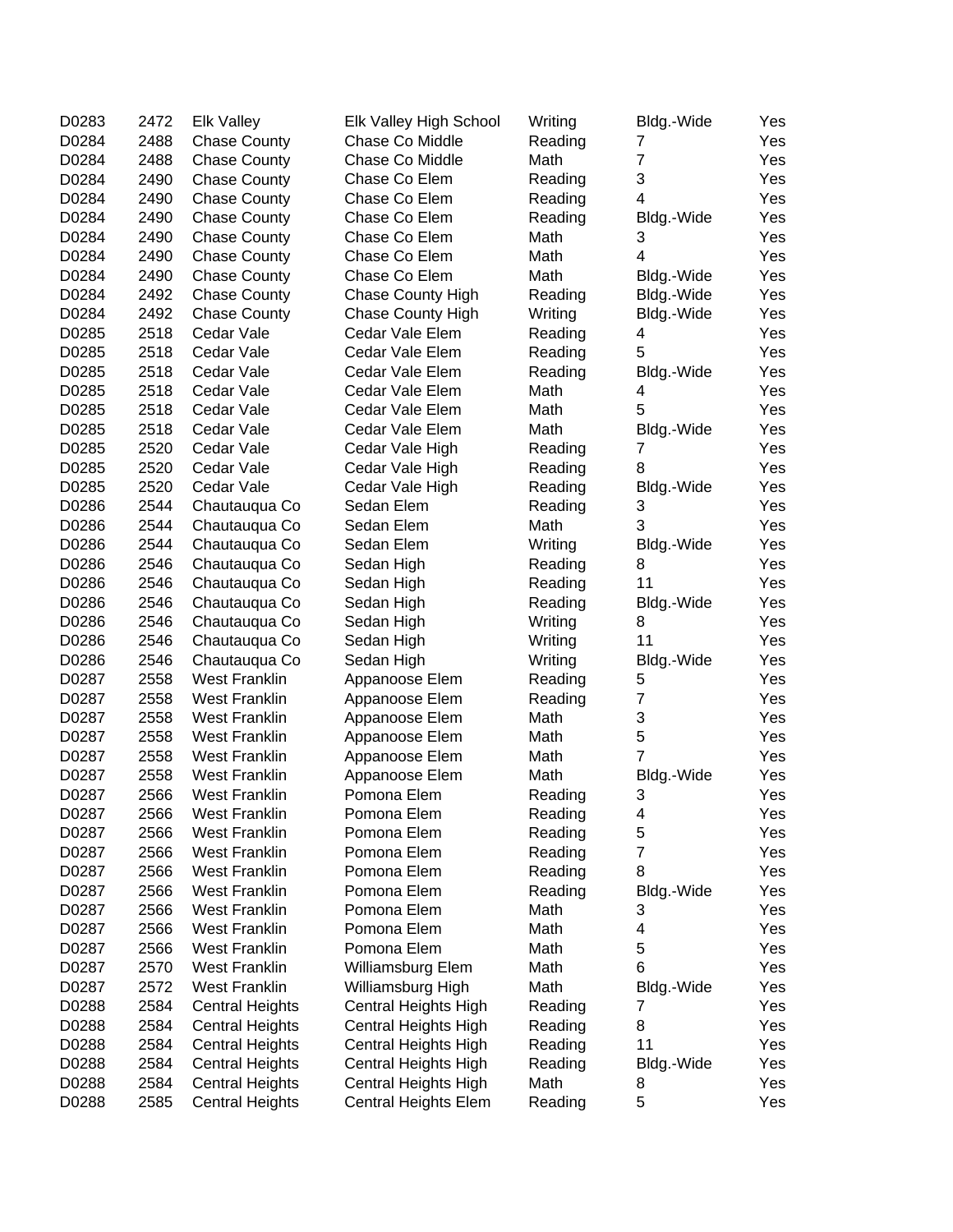| D0288 | 2585 | <b>Central Heights</b> | <b>Central Heights Elem</b>  | Math            | 3               | Yes |
|-------|------|------------------------|------------------------------|-----------------|-----------------|-----|
| D0288 | 2585 | <b>Central Heights</b> | <b>Central Heights Elem</b>  | Math            | 5               | Yes |
| D0289 | 2620 | Wellsville             | <b>Wellsville Elem</b>       | Reading         | 3               | Yes |
| D0289 | 2620 | Wellsville             | <b>Wellsville Elem</b>       | Reading         | 4               | Yes |
| D0289 | 2620 | Wellsville             | Wellsville Elem              | Reading         | 5               | Yes |
| D0289 | 2620 | Wellsville             | <b>Wellsville Elem</b>       | Reading         | Bldg.-Wide      | Yes |
| D0289 | 2620 | Wellsville             | Wellsville Elem              | Math            | 3               | Yes |
| D0289 | 2620 | Wellsville             | Wellsville Elem              | Math            | 5               | Yes |
| D0289 | 2620 | Wellsville             | <b>Wellsville Elem</b>       | Math            | Bldg.-Wide      | Yes |
| D0289 | 2621 | Wellsville             | Wellsville Middle School     | Reading         | 6               | Yes |
| D0289 | 2621 | Wellsville             | Wellsville Middle School     | Reading         | $\overline{7}$  | Yes |
| D0289 | 2621 | Wellsville             | Wellsville Middle School     | Reading         | 8               | Yes |
| D0289 | 2621 | Wellsville             | Wellsville Middle School     | Reading         | Bldg.-Wide      | Yes |
| D0289 | 2621 | Wellsville             | Wellsville Middle School     | Math            | 6               | Yes |
| D0289 | 2622 | Wellsville             | Wellsville High              | Reading         | Bldg.-Wide      | Yes |
| D0290 | 2641 | Ottawa                 | Eisenhower Elem              | Reading         | 3               | Yes |
| D0290 | 2641 | Ottawa                 | Eisenhower Elem              | Reading         | 4               | Yes |
| D0290 | 2641 | Ottawa                 | Eisenhower Elem              | Reading         | 5               | Yes |
| D0290 | 2641 | Ottawa                 | Eisenhower Elem              | Reading         | Bldg.-Wide      | Yes |
| D0290 | 2641 | Ottawa                 | Eisenhower Elem              | Math            | 3               | Yes |
| D0290 | 2641 | Ottawa                 | Eisenhower Elem              | Math            | 4               | Yes |
| D0290 | 2644 | Ottawa                 | <b>Garfield Elem</b>         | Reading         | 4               | Yes |
| D0290 | 2644 | Ottawa                 | <b>Garfield Elem</b>         | Reading         | 5               | Yes |
| D0290 | 2644 | Ottawa                 | Garfield Elem                | Reading         | Bldg.-Wide      | Yes |
| D0290 | 2646 | Ottawa                 | Hawthorne Elem               | Reading         | 4               | Yes |
| D0290 | 2646 | Ottawa                 | Hawthorne Elem               | Math            | 3               | Yes |
| D0290 | 2646 | Ottawa                 | Hawthorne Elem               | Math            | 4               | Yes |
| D0290 | 2646 | Ottawa                 | Hawthorne Elem               | Math            | Bldg.-Wide      | Yes |
| D0290 | 2648 | Ottawa                 | Lincoln Elem                 | Reading         | 5               | Yes |
| D0290 | 2648 | Ottawa                 | Lincoln Elem                 | Reading         | Bldg.-Wide      | Yes |
| D0290 | 2648 | Ottawa                 | Lincoln Elem                 | Math            | 3               | Yes |
| D0290 | 2648 | Ottawa                 | Lincoln Elem                 | Math            | 5               | Yes |
| D0290 | 2648 | Ottawa                 | Lincoln Elem                 | Math            | Bldg.-Wide      | Yes |
| D0290 | 2650 | Ottawa                 | <b>Ottawa Middle School</b>  | Reading         | 6               | Yes |
| D0290 | 2650 | Ottawa                 | Ottawa Middle School         | Reading         | $\overline{7}$  | Yes |
| D0290 | 2650 | Ottawa                 | Ottawa Middle School         | Reading         | 8               | Yes |
| D0290 | 2650 | Ottawa                 | Ottawa Middle School         | Reading         | Bldg.-Wide      | Yes |
| D0290 | 2650 | Ottawa                 | Ottawa Middle School         | Math            | 6               | Yes |
| D0290 | 2650 | Ottawa                 | Ottawa Middle School         | Math            | 8               | Yes |
| D0290 | 2650 | Ottawa                 | Ottawa Middle School         | Math            | Bldg.-Wide      | Yes |
| D0291 | 2666 | <b>Grinnell Public</b> | <b>Grinnell Grade School</b> | Reading         | 3               | Yes |
| D0291 | 2666 | <b>Grinnell Public</b> | <b>Grinnell Grade School</b> | Reading         | 4               | Yes |
| D0291 | 2666 | <b>Grinnell Public</b> | <b>Grinnell Grade School</b> |                 |                 |     |
| D0291 | 2666 | <b>Grinnell Public</b> | <b>Grinnell Grade School</b> | Reading<br>Math | Bldg.-Wide<br>3 | Yes |
| D0291 | 2666 | <b>Grinnell Public</b> | <b>Grinnell Grade School</b> | Math            | 4               | Yes |
|       |      |                        | <b>Grinnell Grade School</b> |                 |                 | Yes |
| D0291 | 2666 | <b>Grinnell Public</b> |                              | Math            | Bldg.-Wide      | Yes |
| D0291 | 2670 | <b>Grinnell Public</b> | <b>Grinnell Middle</b>       | Reading         | 5               | Yes |
| D0291 | 2670 | <b>Grinnell Public</b> | <b>Grinnell Middle</b>       | Math            | 6               | Yes |
| D0291 | 2670 | <b>Grinnell Public</b> | <b>Grinnell Middle</b>       | Math            | 7<br>8          | Yes |
| D0291 | 2670 | <b>Grinnell Public</b> | <b>Grinnell Middle</b>       | Math            |                 | Yes |
| D0291 | 2672 | <b>Grinnell Public</b> | <b>Grinnell High</b>         | Reading         | Bldg.-Wide      | Yes |
| D0292 | 2688 | Wheatland              | <b>Wheatland Elem</b>        | Reading         | 3               | Yes |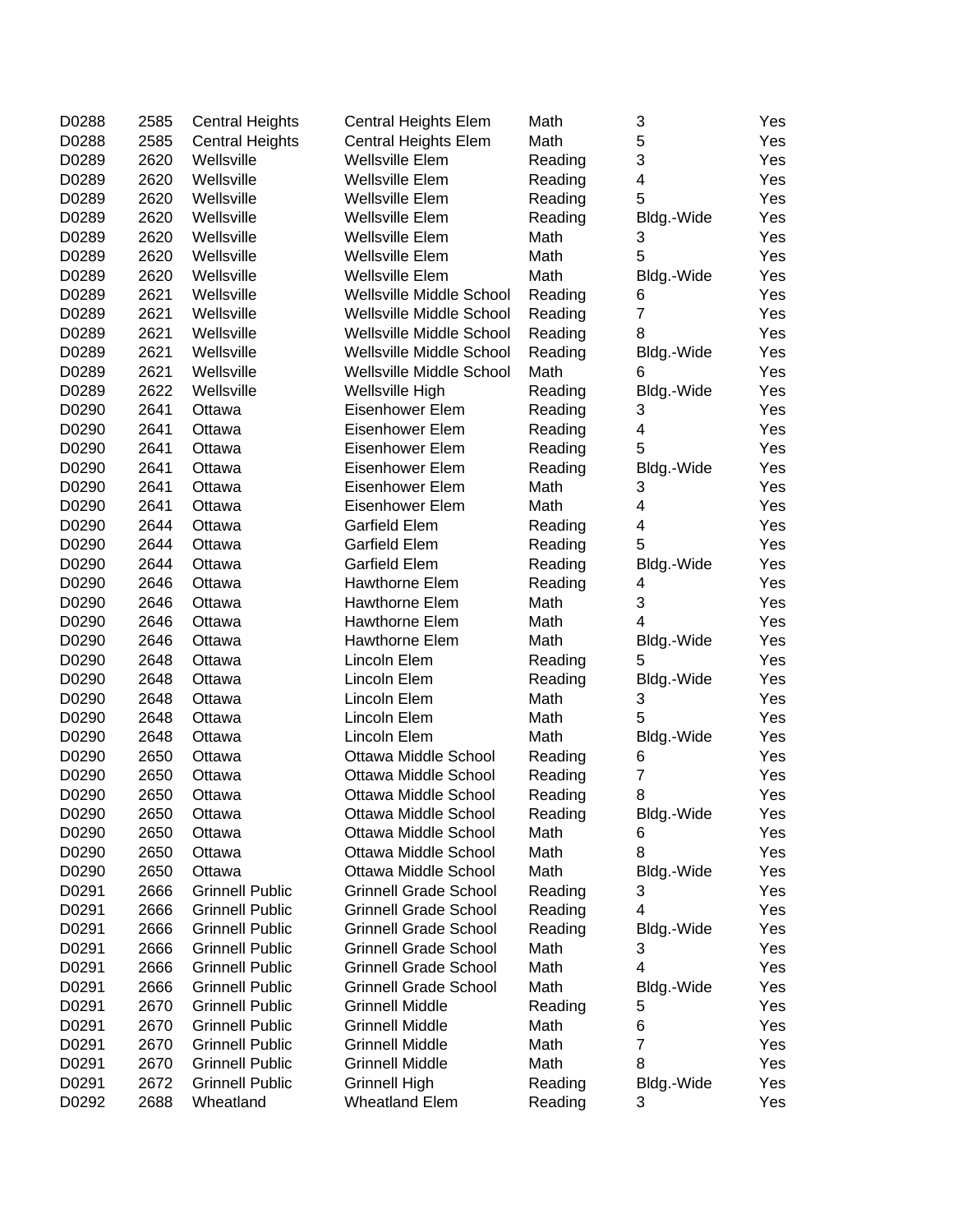| D0292          | 2688         | Wheatland                                        | <b>Wheatland Elem</b>              | Reading         | 4              | Yes |
|----------------|--------------|--------------------------------------------------|------------------------------------|-----------------|----------------|-----|
| D0292          | 2688         | Wheatland                                        | <b>Wheatland Elem</b>              | Reading         | 5              | Yes |
| D0292          | 2688         | Wheatland                                        | <b>Wheatland Elem</b>              | Reading         | Bldg.-Wide     | Yes |
| D0292          | 2688         | Wheatland                                        | <b>Wheatland Elem</b>              | Math            | 4              | Yes |
| D0292          | 2688         | Wheatland                                        | <b>Wheatland Elem</b>              | Math            | 5              | Yes |
| D0292          | 2688         | Wheatland                                        | <b>Wheatland Elem</b>              | Math            | 6              | Yes |
| D0292          | 2688         | Wheatland                                        | <b>Wheatland Elem</b>              | Math            | Bldg.-Wide     | Yes |
| D0292          | 2688         | Wheatland                                        | <b>Wheatland Elem</b>              | Writing         | Bldg.-Wide     | Yes |
| D0292          | 2690         | Wheatland                                        | Wheatland Middle/Senior            | Reading         | 11             | Yes |
| D0292          | 2690         | Wheatland                                        | <b>Wheatland Middle/Senior</b>     | Writing         | 8              | Yes |
| D0292          | 2690         | Wheatland                                        | <b>Wheatland Middle/Senior</b>     | Writing         | 11             | Yes |
| D0292          | 2690         | Wheatland                                        | Wheatland Middle/Senior            | Writing         | Bldg.-Wide     | Yes |
| D0293          | 2710         | <b>Quinter Public</b>                            | <b>Quinter Elem</b>                | Reading         | 5              | Yes |
| D0293          | 2710         | <b>Quinter Public</b>                            | <b>Quinter Elem</b>                | Math            | 3              | Yes |
| D0293          | 2712         | <b>Quinter Public</b>                            | Quinter Jr-Sr High                 | Reading         | $\overline{7}$ | Yes |
| D0293          | 2712         | <b>Quinter Public</b>                            | Quinter Jr-Sr High                 | Reading         | 11             | Yes |
| D0293          | 2712         | <b>Quinter Public</b>                            | Quinter Jr-Sr High                 | Math            | 11             | Yes |
| D0293          | 2712         | <b>Quinter Public</b>                            | Quinter Jr-Sr High                 | Writing         | 11             | Yes |
| D0294          | 2738         | Oberlin                                          | Oberlin Elem                       | Reading         | 3              | Yes |
| D0294          | 2738         | Oberlin                                          | Oberlin Elem                       | Reading         | 4              | Yes |
| D0294          | 2738         | Oberlin                                          | Oberlin Elem                       | Reading         | 5              | Yes |
| D0294          | 2738         | Oberlin                                          | Oberlin Elem                       | Reading         | 6              | Yes |
| D0294          | 2738         | Oberlin                                          | Oberlin Elem                       | Reading         | Bldg.-Wide     | Yes |
| D0294          | 2738         | Oberlin                                          | Oberlin Elem                       | Math            | 3              | Yes |
| D0294          | 2738         | Oberlin                                          | <b>Oberlin Elem</b>                | Math            | 5              | Yes |
| D0294          | 2740         | Oberlin                                          | Decatur Community Jr/Sr Reading    |                 | 8              | Yes |
| D0294          | 2740         | Oberlin                                          | Decatur Community Jr/Sr Reading    |                 | 11             | Yes |
| D0294          | 2740         | Oberlin                                          | Decatur Community Jr/Sr Reading    |                 | Bldg.-Wide     | Yes |
| D0294          | 2740         | Oberlin                                          | Decatur Community Jr/Sr Math       |                 | 11             | Yes |
| D0294          | 2740         | Oberlin                                          | Decatur Community Jr/Sr Writing    |                 | 8              | Yes |
| D0294          | 2740         | Oberlin                                          | Decatur Community Jr/Sr Writing    |                 | 11             | Yes |
| D0294          | 2740         | Oberlin                                          | Decatur Community Jr/Sr Writing    |                 | Bldg.-Wide     | Yes |
| D0297          | 2812         | <b>St Francis Comm</b>                           | St Francis Elem                    | Reading         | 3              | Yes |
| D0297          | 2812         | St Francis Comm                                  | St Francis Elem                    | Reading         | 4              | Yes |
| D0297          | 2812         | St Francis Comm                                  | St Francis Elem                    | Reading         | 5              | Yes |
| D0297          | 2812         | <b>St Francis Comm</b>                           | <b>St Francis Elem</b>             | Reading         | 6              | Yes |
|                |              |                                                  |                                    |                 | Bldg.-Wide     | Yes |
| D0297<br>D0297 | 2812<br>2812 | St Francis Comm<br>St Francis Comm               | St Francis Elem<br>St Francis Elem | Reading<br>Math | 3              | Yes |
| D0297          | 2812         | <b>St Francis Comm</b>                           | St Francis Elem                    | Math            | 6              | Yes |
| D0297          | 2816         |                                                  | St Francis High                    |                 | 7              |     |
|                |              | <b>St Francis Comm</b><br><b>St Francis Comm</b> |                                    | Reading         | 8              | Yes |
| D0297          | 2816         |                                                  | St Francis High                    | Reading         |                | Yes |
| D0297          | 2816         | St Francis Comm                                  | St Francis High                    | Reading         | 11             | Yes |
| D0297          | 2816         | St Francis Comm                                  | St Francis High                    | Reading         | Bldg.-Wide     | Yes |
| D0297          | 2816         | <b>St Francis Comm</b>                           | St Francis High                    | Math            | 7              | Yes |
| D0297          | 2816         | St Francis Comm                                  | St Francis High                    | Math            | 8              | Yes |
| D0297          | 2816         | <b>St Francis Comm</b>                           | St Francis High                    | Math            | Bldg.-Wide     | Yes |
| D0297          | 2816         | <b>St Francis Comm</b>                           | St Francis High                    | Writing         | 8              | Yes |
| D0297          | 2816         | St Francis Comm                                  | St Francis High                    | Writing         | 11             | Yes |
| D0297          | 2816         | St Francis Comm                                  | St Francis High                    | Writing         | Bldg.-Wide     | Yes |
| D0298          | 2840         | Lincoln                                          | Lincoln Elem                       | Reading         | 3              | Yes |
| D0298          | 2840         | Lincoln                                          | Lincoln Elem                       | Reading         | 4              | Yes |
| D0298          | 2840         | Lincoln                                          | Lincoln Elem                       | Reading         | 5              | Yes |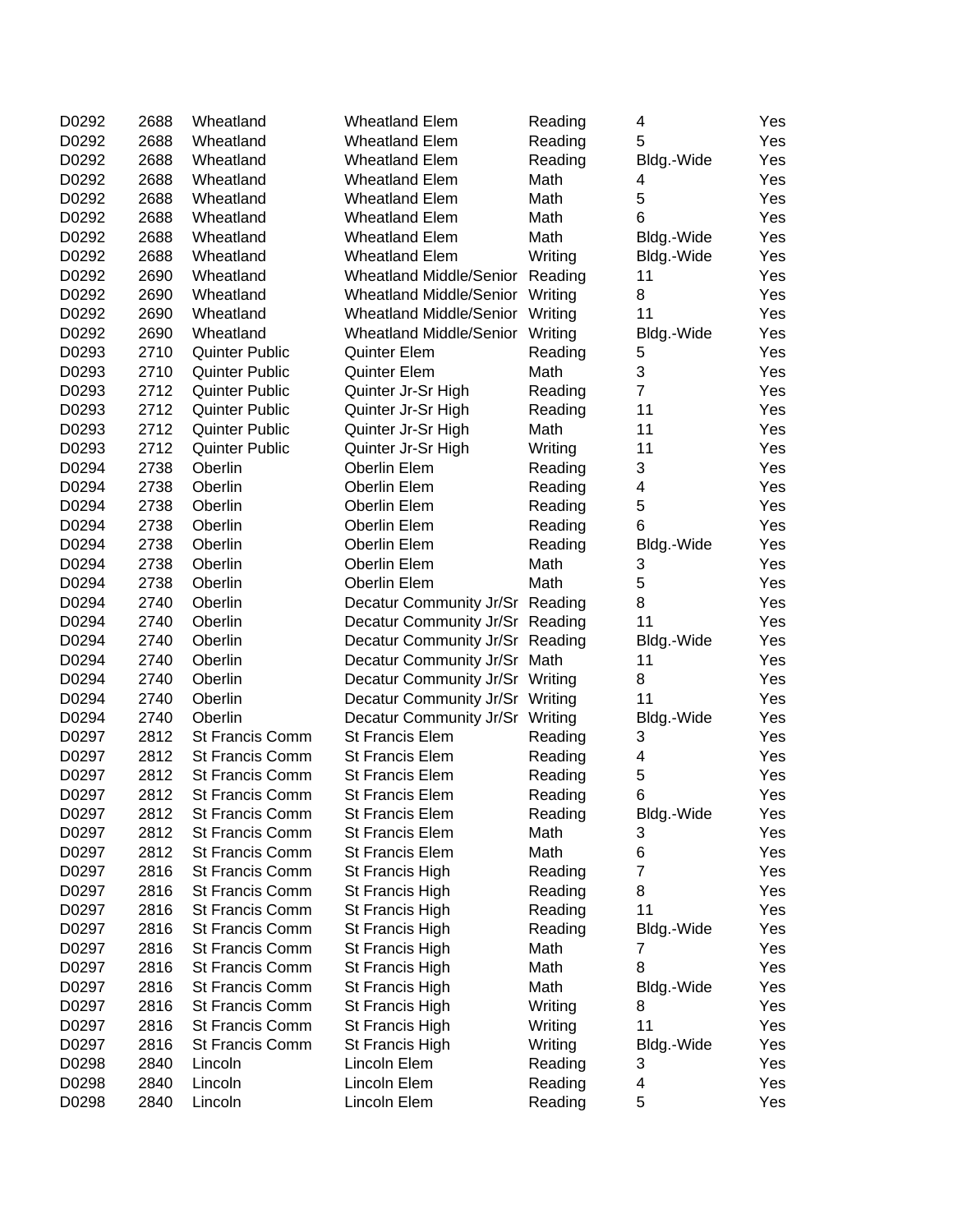| D0298 | 2840 | Lincoln                | Lincoln Elem                     | Reading | 6                       | Yes |
|-------|------|------------------------|----------------------------------|---------|-------------------------|-----|
| D0298 | 2840 | Lincoln                | Lincoln Elem                     | Reading | Bldg.-Wide              | Yes |
| D0298 | 2840 | Lincoln                | Lincoln Elem                     | Math    | 3                       | Yes |
| D0298 | 2840 | Lincoln                | Lincoln Elem                     | Math    | $\overline{\mathbf{4}}$ | Yes |
| D0298 | 2840 | Lincoln                | Lincoln Elem                     | Math    | 5                       | Yes |
| D0298 | 2840 | Lincoln                | Lincoln Elem                     | Math    | 6                       | Yes |
| D0298 | 2840 | Lincoln                | Lincoln Elem                     | Math    | Bldg.-Wide              | Yes |
| D0298 | 2840 | Lincoln                | Lincoln Elem                     | Writing | Bldg.-Wide              | Yes |
| D0298 | 2842 | Lincoln                | Lincoln Jr/Sr High               | Reading | 7                       | Yes |
| D0298 | 2842 | Lincoln                | Lincoln Jr/Sr High               | Reading | 8                       | Yes |
| D0298 | 2842 | Lincoln                | Lincoln Jr/Sr High               | Reading | Bldg.-Wide              | Yes |
| D0298 | 2842 | Lincoln                | Lincoln Jr/Sr High               | Math    | 8                       | Yes |
| D0298 | 2842 | Lincoln                | Lincoln Jr/Sr High               | Math    | 11                      | Yes |
| D0298 | 2842 | Lincoln                | Lincoln Jr/Sr High               | Math    | Bldg.-Wide              | Yes |
| D0298 | 2842 | Lincoln                | Lincoln Jr/Sr High               | Writing | 8                       | Yes |
| D0299 | 2866 | <b>Sylvan Grove</b>    | Sylvan Unified Elem              | Reading | 3                       | Yes |
| D0299 | 2866 | Sylvan Grove           | Sylvan Unified Elem              | Reading | 4                       | Yes |
| D0299 | 2866 | Sylvan Grove           | Sylvan Unified Elem              | Reading | 5                       | Yes |
| D0299 | 2866 | Sylvan Grove           | Sylvan Unified Elem              | Reading | 6                       | Yes |
| D0299 | 2866 | Sylvan Grove           | Sylvan Unified Elem              | Reading | Bldg.-Wide              | Yes |
| D0299 | 2866 | Sylvan Grove           | Sylvan Unified Elem              | Math    | 3                       | Yes |
| D0299 | 2866 | Sylvan Grove           | Sylvan Unified Elem              | Math    | 4                       | Yes |
| D0299 | 2866 | Sylvan Grove           | Sylvan Unified Elem              | Math    | 5                       | Yes |
| D0299 | 2866 | Sylvan Grove           | Sylvan Unified Elem              | Math    | Bldg.-Wide              | Yes |
| D0299 | 2866 | Sylvan Grove           | Sylvan Unified Elem              | Writing | Bldg.-Wide              | Yes |
| D0299 | 2868 | Sylvan Grove           | Sylvan Unified High              | Reading | 7                       | Yes |
| D0299 | 2868 | Sylvan Grove           | Sylvan Unified High              | Reading | 8                       | Yes |
| D0299 | 2868 | <b>Sylvan Grove</b>    | Sylvan Unified High              | Reading | 11                      | Yes |
| D0299 | 2868 | Sylvan Grove           | Sylvan Unified High              | Reading | Bldg.-Wide              | Yes |
| D0299 | 2868 | Sylvan Grove           | Sylvan Unified High              | Math    | $\overline{7}$          | Yes |
| D0299 | 2868 | Sylvan Grove           | Sylvan Unified High              | Math    | 11                      | Yes |
| D0299 | 2868 | Sylvan Grove           | Sylvan Unified High              | Math    | Bldg.-Wide              | Yes |
| D0299 | 2868 | Sylvan Grove           | Sylvan Unified High              | Writing | 11                      | Yes |
| D0299 | 2868 | Sylvan Grove           | Sylvan Unified High              | Writing | Bldg.-Wide              | Yes |
| D0300 | 2890 | <b>Comanche County</b> | South Central High               | Math    | Bldg.-Wide              | Yes |
| D0300 | 2890 | <b>Comanche County</b> | South Central High               | Writing | Bldg.-Wide              | Yes |
| D0300 | 2892 | <b>Comanche County</b> | South Central Elementary Reading |         | 5                       | Yes |
| D0300 | 2892 | <b>Comanche County</b> | South Central Elementary Reading |         | Bldg.-Wide              | Yes |
| D0300 | 2894 | <b>Comanche County</b> | South Central Middle             | Reading | 7                       | Yes |
| D0303 | 2948 | <b>Ness City</b>       | Ness City Elem                   | Reading | 3                       | Yes |
| D0303 | 2948 | <b>Ness City</b>       | Ness City Elem                   | Reading | 5                       | Yes |
| D0303 | 2948 | <b>Ness City</b>       | Ness City Elem                   | Reading | 6                       | Yes |
| D0303 | 2948 | <b>Ness City</b>       | Ness City Elem                   | Reading | Bldg.-Wide              | Yes |
| D0303 | 2948 | <b>Ness City</b>       | Ness City Elem                   | Math    | 5                       | Yes |
| D0303 | 2948 | <b>Ness City</b>       | Ness City Elem                   | Math    | 6                       | Yes |
| D0303 | 2948 | <b>Ness City</b>       | Ness City Elem                   | Math    | Bldg.-Wide              | Yes |
| D0303 | 2948 | <b>Ness City</b>       | Ness City Elem                   | Writing | Bldg.-Wide              | Yes |
| D0303 | 2952 | <b>Ness City</b>       | Ness City High                   | Reading | 11                      | Yes |
| D0303 | 2952 | <b>Ness City</b>       | Ness City High                   | Math    | 11                      | Yes |
| D0303 | 2952 | <b>Ness City</b>       | Ness City High                   | Writing | 11                      | Yes |
| D0305 | 2985 | Salina                 | Coronado Elem                    | Reading | 4                       | Yes |
| D0305 | 2985 | Salina                 | Coronado Elem                    | Math    | 3                       | Yes |
|       |      |                        |                                  |         |                         |     |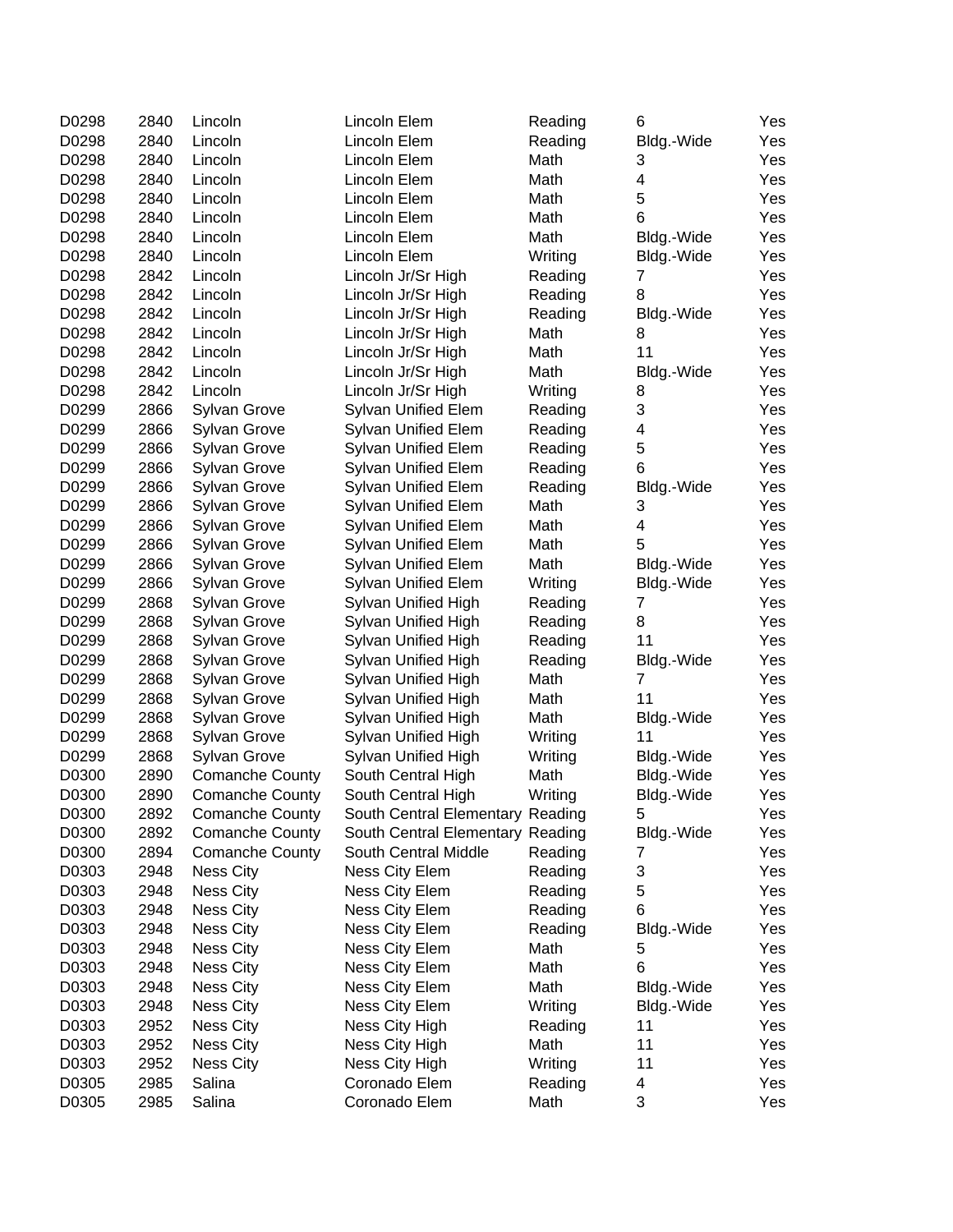| D0305 | 2985 | Salina              | Coronado Elem                | Math    | 4               | Yes |
|-------|------|---------------------|------------------------------|---------|-----------------|-----|
| D0305 | 2985 | Salina              | Coronado Elem                | Math    | Bldg.-Wide      | Yes |
| D0305 | 2994 | Salina              | <b>Heusner Elem</b>          | Reading | 4               | Yes |
| D0305 | 2994 | Salina              | <b>Heusner Elem</b>          | Reading | 5               | Yes |
| D0305 | 2994 | Salina              | <b>Heusner Elem</b>          | Reading | Bldg.-Wide      | Yes |
| D0305 | 2994 | Salina              | <b>Heusner Elem</b>          | Math    | 3               | Yes |
| D0305 | 2994 | Salina              | Heusner Elem                 | Math    | 4               | Yes |
| D0305 | 2994 | Salina              | <b>Heusner Elem</b>          | Math    | Bldg.-Wide      | Yes |
| D0305 | 3000 | Salina              | Meadowlark Ridge Elem        | Reading | 3               | Yes |
| D0305 | 3000 | Salina              | Meadowlark Ridge Elem        | Reading | 4               | Yes |
| D0305 | 3000 | Salina              | Meadowlark Ridge Elem        | Reading | 5               | Yes |
| D0305 | 3000 | Salina              | Meadowlark Ridge Elem        | Reading | Bldg.-Wide      | Yes |
| D0305 | 3000 | Salina              | Meadowlark Ridge Elem        | Math    | 3               | Yes |
| D0305 | 3000 | Salina              | Meadowlark Ridge Elem        | Math    | 4               | Yes |
| D0305 | 3000 | Salina              | Meadowlark Ridge Elem        | Math    | 5               | Yes |
| D0305 | 3000 | Salina              | Meadowlark Ridge Elem        | Math    | Bldg.-Wide      | Yes |
| D0305 | 3000 | Salina              | Meadowlark Ridge Elem        | Writing | Bldg.-Wide      | Yes |
| D0305 | 3002 | Salina              | Oakdale Elem                 | Reading | 5               | Yes |
| D0305 | 3008 | Salina              | <b>Schilling Elem</b>        | Math    | 3               | Yes |
| D0305 | 3014 | Salina              | <b>Stewart Elem</b>          | Reading | 3               | Yes |
| D0305 | 3014 | Salina              | <b>Stewart Elem</b>          | Reading | 5               | Yes |
| D0305 | 3014 | Salina              | <b>Stewart Elem</b>          | Reading | Bldg.-Wide      | Yes |
| D0305 | 3014 | Salina              | <b>Stewart Elem</b>          | Math    | 3               | Yes |
| D0305 | 3014 | Salina              | <b>Stewart Elem</b>          | Math    | 5               | Yes |
| D0305 | 3014 | Salina              | <b>Stewart Elem</b>          | Math    |                 | Yes |
| D0305 | 3018 | Salina              | <b>Sunset Elem</b>           | Math    | Bldg.-Wide<br>3 | Yes |
|       | 3018 |                     | <b>Sunset Elem</b>           | Math    |                 |     |
| D0305 |      | Salina              |                              |         | 4               | Yes |
| D0305 | 3018 | Salina              | <b>Sunset Elem</b>           | Math    | 5               | Yes |
| D0305 | 3018 | Salina              | <b>Sunset Elem</b>           | Math    | Bldg.-Wide      | Yes |
| D0305 | 3020 | Salina              | <b>Cottonwood Elementary</b> | Math    | 3               | Yes |
| D0305 | 3020 | Salina              | <b>Cottonwood Elementary</b> | Math    | 4               | Yes |
| D0305 | 3020 | Salina              | <b>Cottonwood Elementary</b> | Math    | 5               | Yes |
| D0305 | 3020 | Salina              | <b>Cottonwood Elementary</b> | Math    | Bldg.-Wide      | Yes |
| D0305 | 3024 | Salina              | Salina South Middle          | Reading | 7               | Yes |
| D0305 | 3024 | Salina              | Salina South Middle          | Reading | Bldg.-Wide      | Yes |
| D0305 | 3024 | Salina              | Salina South Middle          | Math    | 7               | Yes |
| D0305 | 3026 | Salina              | Salina High Central          | Reading | Bldg.-Wide      | Yes |
| D0305 | 3026 | Salina              | Salina High Central          | Math    | Bldg.-Wide      | Yes |
| D0305 | 3027 | Salina              | Salina High South            | Reading | Bldg.-Wide      | Yes |
| D0306 | 3052 | Southeast Of Saline | Southeast Saline High        | Reading | 7               | Yes |
| D0306 | 3052 | Southeast Of Saline | Southeast Saline High        | Reading | 8               | Yes |
| D0306 | 3052 | Southeast Of Saline | Southeast Saline High        | Reading | Bldg.-Wide      | Yes |
| D0306 | 3052 | Southeast Of Saline | Southeast Saline High        | Math    | 8               | Yes |
| D0306 | 3052 | Southeast Of Saline | Southeast Saline High        | Math    | 11              | Yes |
| D0306 | 3052 | Southeast Of Saline | Southeast Saline High        | Math    | Bldg.-Wide      | Yes |
| D0306 | 3056 | Southeast Of Saline | Southeast Saline Elem        | Reading | 4               | Yes |
| D0306 | 3056 | Southeast Of Saline | Southeast Saline Elem        | Reading | 5               | Yes |
| D0306 | 3056 | Southeast Of Saline | Southeast Saline Elem        | Reading | 6               | Yes |
| D0306 | 3056 | Southeast Of Saline | Southeast Saline Elem        | Reading | Bldg.-Wide      | Yes |
| D0306 | 3056 | Southeast Of Saline | Southeast Saline Elem        | Math    | 3               | Yes |
| D0306 | 3056 | Southeast Of Saline | Southeast Saline Elem        | Math    | 4               | Yes |
| D0306 | 3056 | Southeast Of Saline | Southeast Saline Elem        | Math    | 5               | Yes |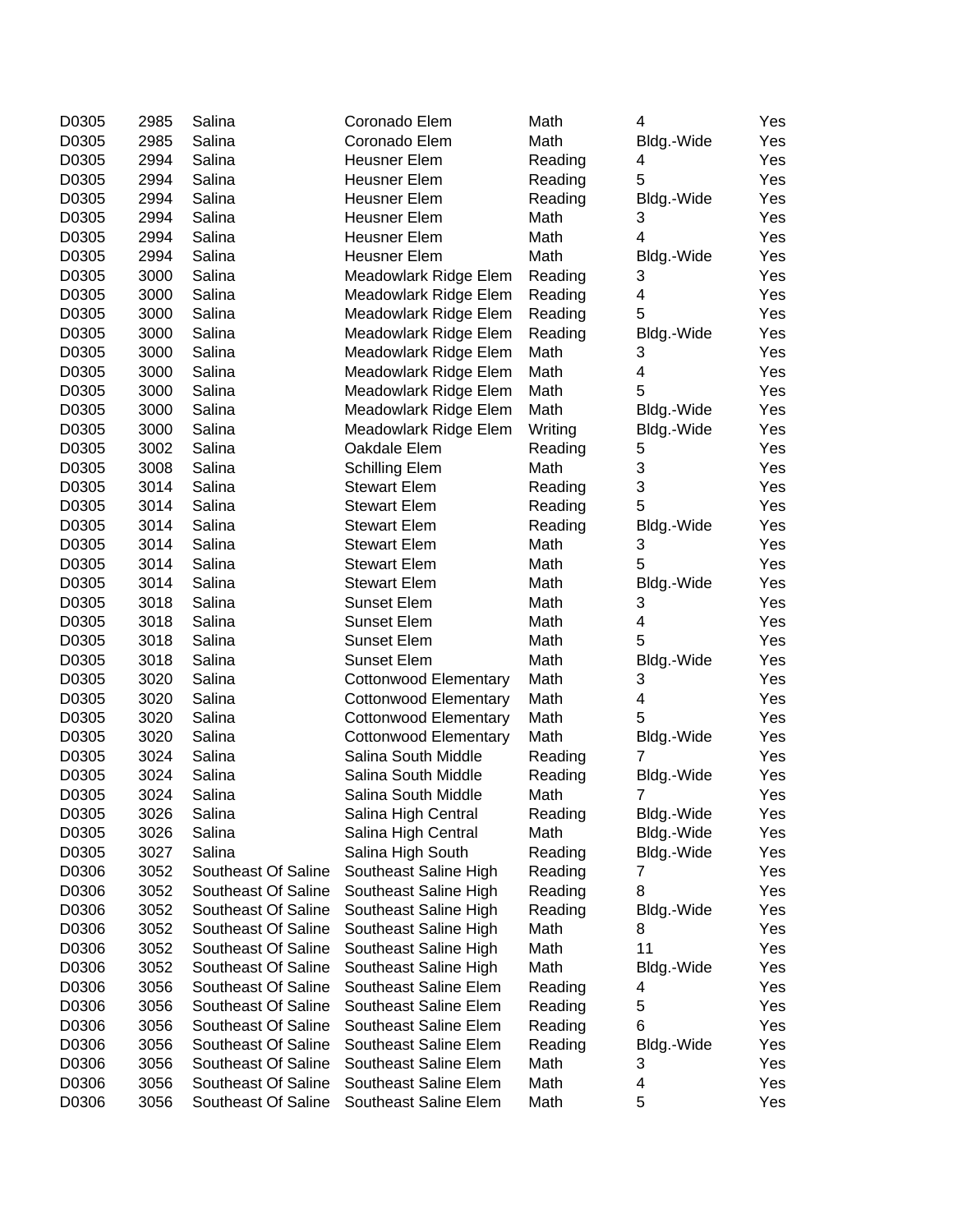| D0306 | 3056 | Southeast Of Saline      | Southeast Saline Elem            | Math    | Bldg.-Wide     | Yes |
|-------|------|--------------------------|----------------------------------|---------|----------------|-----|
| D0307 | 3080 | Ell-Saline               | Ell-Saline Middle/High           | Reading | $\overline{7}$ | Yes |
| D0307 | 3080 | Ell-Saline               | Ell-Saline Middle/High           | Reading | Bldg.-Wide     | Yes |
| D0307 | 3082 | Ell-Saline               | <b>Ell-Saline Elementary</b>     | Reading | 3              | Yes |
| D0307 | 3082 | Ell-Saline               | <b>Ell-Saline Elementary</b>     | Reading | 4              | Yes |
| D0307 | 3082 | Ell-Saline               | <b>Ell-Saline Elementary</b>     | Reading | 5              | Yes |
| D0307 | 3082 | Ell-Saline               | <b>Ell-Saline Elementary</b>     | Reading | 6              | Yes |
| D0307 | 3082 | Ell-Saline               | <b>Ell-Saline Elementary</b>     | Reading | Bldg.-Wide     | Yes |
| D0307 | 3082 | Ell-Saline               | <b>Ell-Saline Elementary</b>     | Math    | 3              | Yes |
| D0307 | 3082 | Ell-Saline               | <b>Ell-Saline Elementary</b>     | Math    | 4              | Yes |
| D0307 | 3082 | Ell-Saline               | <b>Ell-Saline Elementary</b>     | Math    | 6              | Yes |
| D0307 | 3082 | Ell-Saline               | <b>Ell-Saline Elementary</b>     | Math    | Bldg.-Wide     | Yes |
| D0308 | 3101 | <b>Hutchinson Public</b> | Hutchinson Elem Magnet           | Reading | 5              | Yes |
| D0308 | 3101 | <b>Hutchinson Public</b> | Hutchinson Elem Magnet           | Reading | 6              | Yes |
| D0308 | 3101 | <b>Hutchinson Public</b> | Hutchinson Elem Magnet Reading   |         | Bldg.-Wide     | Yes |
| D0308 | 3101 | <b>Hutchinson Public</b> | Hutchinson Elem Magnet           | Math    | 4              | Yes |
| D0308 | 3102 | <b>Hutchinson Public</b> | Avenue A Elem                    | Reading | 3              | Yes |
| D0308 | 3102 | <b>Hutchinson Public</b> | Avenue A Elem                    | Math    | 3              | Yes |
| D0308 | 3106 | <b>Hutchinson Public</b> | Faris Elem                       | Reading | 3              | Yes |
| D0308 | 3106 | Hutchinson Public        | <b>Faris Elem</b>                | Reading | Bldg.-Wide     | Yes |
| D0308 | 3108 | <b>Hutchinson Public</b> | <b>Graber Elem</b>               | Reading | 3              | Yes |
| D0308 | 3108 | <b>Hutchinson Public</b> | <b>Graber Elem</b>               | Reading | 4              | Yes |
| D0308 | 3108 | <b>Hutchinson Public</b> | <b>Graber Elem</b>               | Reading | 5              | Yes |
| D0308 | 3108 | <b>Hutchinson Public</b> | Graber Elem                      | Reading | 6              | Yes |
| D0308 | 3108 | <b>Hutchinson Public</b> | <b>Graber Elem</b>               | Reading | Bldg.-Wide     | Yes |
| D0308 | 3108 | <b>Hutchinson Public</b> | <b>Graber Elem</b>               | Math    | 3              | Yes |
| D0308 | 3108 | <b>Hutchinson Public</b> | <b>Graber Elem</b>               | Math    | 4              | Yes |
| D0308 | 3108 | Hutchinson Public        | Graber Elem                      | Math    | 5              | Yes |
| D0308 | 3108 | <b>Hutchinson Public</b> | <b>Graber Elem</b>               | Math    | 6              | Yes |
| D0308 | 3108 | <b>Hutchinson Public</b> | <b>Graber Elem</b>               | Math    | Bldg.-Wide     | Yes |
| D0308 | 3116 | <b>Hutchinson Public</b> | <b>McCandless Elem</b>           | Math    | 3              | Yes |
| D0308 | 3118 | <b>Hutchinson Public</b> | Morgan Elem                      | Reading | 3              | Yes |
| D0308 | 3118 | <b>Hutchinson Public</b> | Morgan Elem                      | Reading | 4              | Yes |
| D0308 | 3118 | <b>Hutchinson Public</b> | Morgan Elem                      | Reading | 5              | Yes |
| D0308 | 3118 | Hutchinson Public        | Morgan Elem                      | Reading | 6              | Yes |
| D0308 | 3118 | <b>Hutchinson Public</b> | Morgan Elem                      | Reading | Bldg.-Wide     | Yes |
| D0308 | 3118 | Hutchinson Public        | Morgan Elem                      | Math    | 4              | Yes |
| D0308 | 3118 | <b>Hutchinson Public</b> | Morgan Elem                      | Math    | 5              | Yes |
| D0308 | 3118 | Hutchinson Public        | Morgan Elem                      | Math    | 6              | Yes |
| D0308 | 3118 | Hutchinson Public        | Morgan Elem                      | Math    | Bldg.-Wide     | Yes |
| D0308 | 3118 | Hutchinson Public        | Morgan Elem                      | Writing | Bldg.-Wide     | Yes |
| D0308 | 3130 | <b>Hutchinson Public</b> | Hutchinson Middle School Reading |         | 7              | Yes |
| D0308 | 3130 | <b>Hutchinson Public</b> | Hutchinson Middle School Reading |         | 8              | Yes |
| D0308 | 3130 | Hutchinson Public        | Hutchinson Middle School Reading |         | Bldg.-Wide     | Yes |
| D0309 | 3164 | Nickerson                | Nickerson Elem                   | Reading | 3              | Yes |
| D0309 | 3164 | Nickerson                | Nickerson Elem                   | Reading | 4              | Yes |
| D0309 | 3164 | Nickerson                | Nickerson Elem                   | Reading | 5              | Yes |
| D0309 | 3164 | Nickerson                | Nickerson Elem                   | Reading | 6              | Yes |
| D0309 | 3164 | Nickerson                | Nickerson Elem                   | Reading | Bldg.-Wide     | Yes |
| D0309 | 3164 | Nickerson                | Nickerson Elem                   | Math    | 3              | Yes |
| D0309 | 3164 | Nickerson                | Nickerson Elem                   | Math    | 4              | Yes |
| D0309 | 3164 | Nickerson                | Nickerson Elem                   | Math    | 5              | Yes |
|       |      |                          |                                  |         |                |     |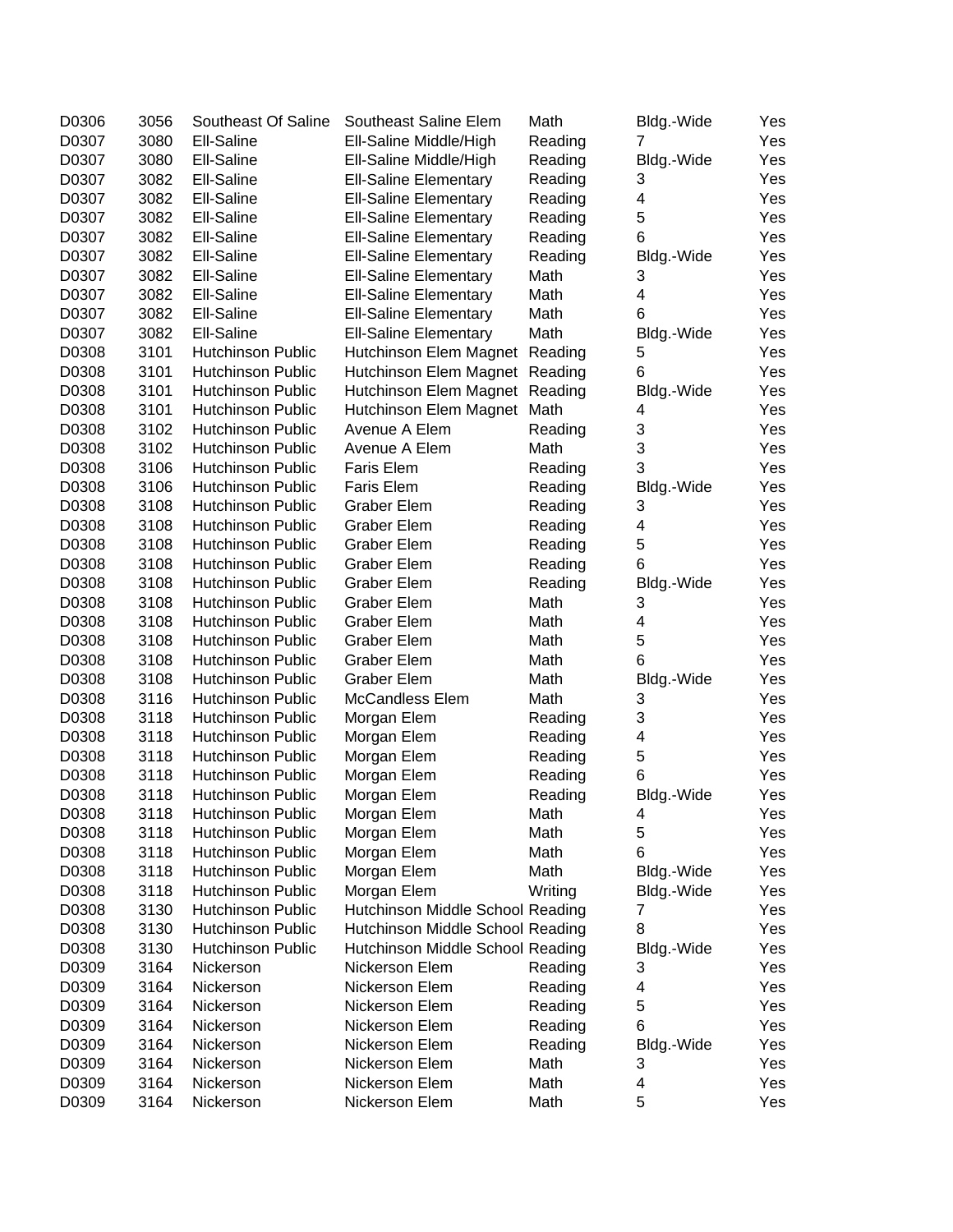| D0309 | 3164 | Nickerson             | Nickerson Elem               | Math    | 6          | Yes |
|-------|------|-----------------------|------------------------------|---------|------------|-----|
| D0309 | 3164 | Nickerson             | Nickerson Elem               | Math    | Bldg.-Wide | Yes |
| D0309 | 3166 | Nickerson             | Nickerson High               | Reading | Bldg.-Wide | Yes |
| D0309 | 3168 | Nickerson             | Reno Valley Middle           | Reading | 8          | Yes |
| D0309 | 3168 | Nickerson             | Reno Valley Middle           | Reading | Bldg.-Wide | Yes |
| D0309 | 3170 | Nickerson             | South Hutchinson Elem        | Reading | 3          | Yes |
| D0309 | 3170 | Nickerson             | South Hutchinson Elem        | Reading | 4          | Yes |
| D0309 | 3170 | Nickerson             | South Hutchinson Elem        | Reading | 5          | Yes |
| D0309 | 3170 | Nickerson             | South Hutchinson Elem        | Reading | Bldg.-Wide | Yes |
| D0309 | 3170 | Nickerson             | South Hutchinson Elem        | Math    | 4          | Yes |
| D0309 | 3170 | Nickerson             | South Hutchinson Elem        | Math    | 5          | Yes |
| D0309 | 3170 | Nickerson             | South Hutchinson Elem        | Math    | 6          | Yes |
| D0309 | 3170 | Nickerson             | South Hutchinson Elem        | Math    | Bldg.-Wide | Yes |
| D0310 | 3186 | Fairfield             | <b>Fairfield East Elem</b>   | Reading | 5          | Yes |
| D0310 | 3186 | Fairfield             | <b>Fairfield East Elem</b>   | Writing | Bldg.-Wide | Yes |
| D0310 | 3188 | Fairfield             | <b>Fairfield High</b>        | Math    | Bldg.-Wide | Yes |
| D0310 | 3194 | Fairfield             | <b>Fairfield West Elem</b>   | Reading | 3          | Yes |
| D0310 | 3194 | Fairfield             | <b>Fairfield West Elem</b>   | Reading | Bldg.-Wide | Yes |
| D0310 | 3194 | Fairfield             | <b>Fairfield West Elem</b>   | Math    | 3          | Yes |
| D0311 | 3218 | <b>Pretty Prairie</b> | <b>Pretty Prairie Elem</b>   | Reading | 3          | Yes |
| D0311 | 3218 | <b>Pretty Prairie</b> | <b>Pretty Prairie Elem</b>   | Math    | 3          | Yes |
| D0311 | 3218 | <b>Pretty Prairie</b> | <b>Pretty Prairie Elem</b>   | Math    | Bldg.-Wide | Yes |
| D0311 | 3220 | <b>Pretty Prairie</b> | Pretty Prairie High          | Reading | Bldg.-Wide | Yes |
| D0311 | 3220 | <b>Pretty Prairie</b> | Pretty Prairie High          | Math    | Bldg.-Wide | Yes |
| D0311 | 3220 | <b>Pretty Prairie</b> | Pretty Prairie High          | Writing | Bldg.-Wide | Yes |
| D0311 | 3222 | <b>Pretty Prairie</b> | <b>Pretty Prairie Middle</b> | Reading | 5          | Yes |
| D0311 | 3222 | <b>Pretty Prairie</b> | <b>Pretty Prairie Middle</b> | Reading | 7          | Yes |
| D0311 | 3222 | <b>Pretty Prairie</b> | <b>Pretty Prairie Middle</b> | Reading | Bldg.-Wide | Yes |
| D0311 | 3222 | <b>Pretty Prairie</b> | <b>Pretty Prairie Middle</b> | Math    | 5          | Yes |
| D0311 | 3222 | <b>Pretty Prairie</b> | <b>Pretty Prairie Middle</b> | Math    | 6          | Yes |
| D0311 | 3222 | <b>Pretty Prairie</b> | <b>Pretty Prairie Middle</b> | Writing | 5          | Yes |
| D0311 | 3222 | <b>Pretty Prairie</b> | <b>Pretty Prairie Middle</b> | Writing | Bldg.-Wide | Yes |
| D0312 | 3232 | Haven Public          | Haven Elem                   | Reading | 4          | Yes |
| D0312 | 3232 | Haven Public          | Haven Elem                   | Reading | 5          | Yes |
| D0312 | 3232 | Haven Public          | Haven Elem                   | Reading | 6          | Yes |
| D0312 | 3232 | <b>Haven Public</b>   | Haven Elem                   | Reading | Bldg.-Wide | Yes |
| D0312 | 3232 | Haven Public          | Haven Elem                   | Math    | 3          | Yes |
| D0312 | 3232 | Haven Public          | Haven Elem                   | Math    | 4          | Yes |
| D0312 | 3232 | Haven Public          | Haven Elem                   | Math    | 5          | Yes |
| D0312 | 3232 | Haven Public          | Haven Elem                   | Math    | 6          | Yes |
| D0312 | 3232 | Haven Public          | Haven Elem                   | Math    | Bldg.-Wide | Yes |
| D0312 | 3232 | Haven Public          | Haven Elem                   | Writing | Bldg.-Wide | Yes |
| D0312 | 3233 | Haven Public          | Haven Middle School          | Reading | 7          | Yes |
| D0312 | 3233 | Haven Public          | Haven Middle School          | Reading | 8          | Yes |
| D0312 | 3233 | Haven Public          | Haven Middle School          | Reading | Bldg.-Wide | Yes |
| D0312 | 3233 | Haven Public          | Haven Middle School          | Math    | 7          | Yes |
| D0312 | 3233 | Haven Public          | Haven Middle School          | Math    | 8          | Yes |
| D0312 | 3233 | Haven Public          | Haven Middle School          | Math    | Bldg.-Wide | Yes |
| D0312 | 3234 | Haven Public          | Haven High                   | Reading | Bldg.-Wide | Yes |
| D0312 | 3234 | Haven Public          | Haven High                   | Math    | Bldg.-Wide | Yes |
| D0312 | 3234 | Haven Public          | Haven High                   | Writing | Bldg.-Wide | Yes |
| D0312 | 3238 | Haven Public          | Yoder Charter Elem           | Reading | 3          | Yes |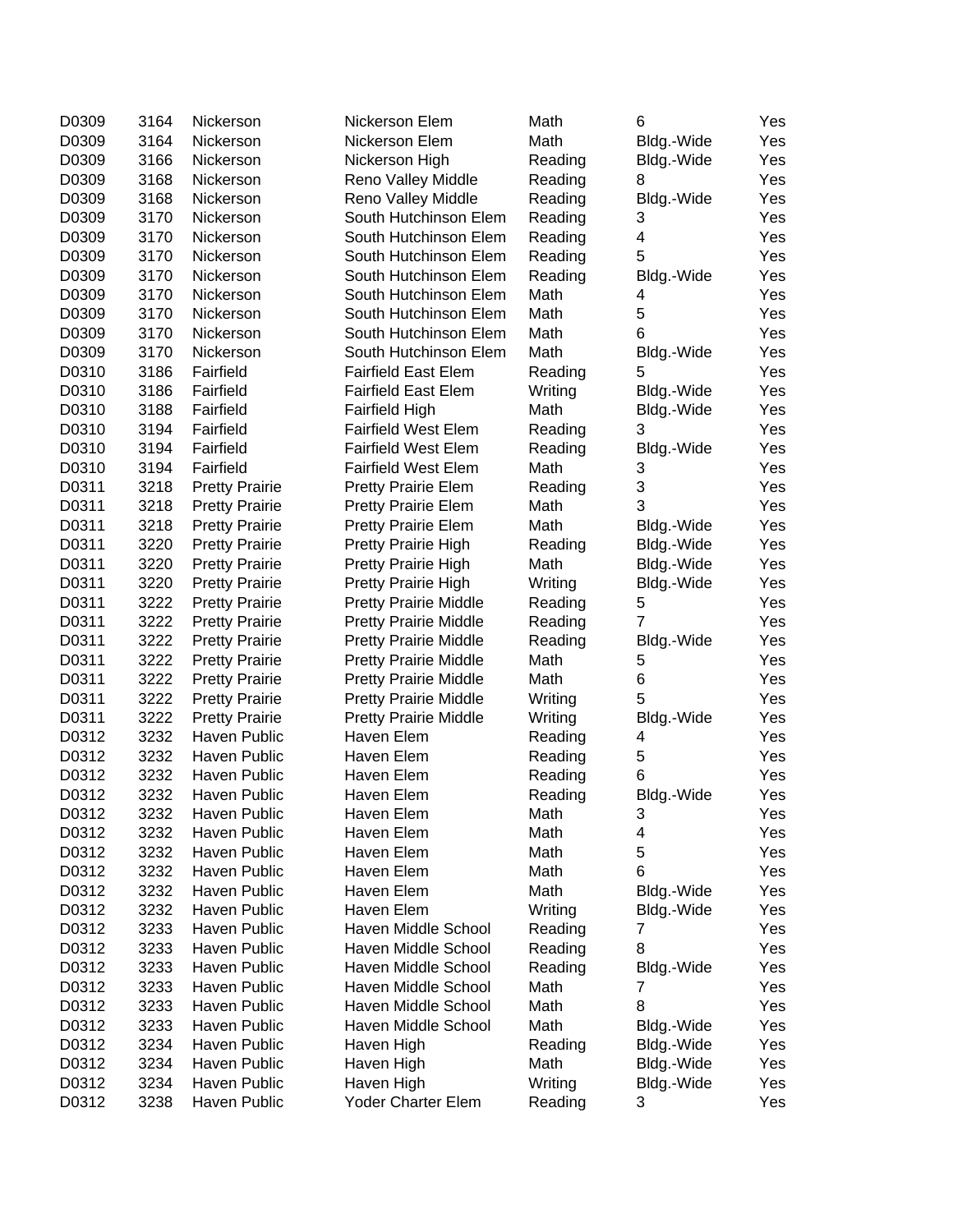| D0312 | 3238 | Haven Public        | <b>Yoder Charter Elem</b> | Reading | 4              | Yes |
|-------|------|---------------------|---------------------------|---------|----------------|-----|
| D0312 | 3238 | <b>Haven Public</b> | Yoder Charter Elem        | Reading | 5              | Yes |
| D0312 | 3238 | Haven Public        | <b>Yoder Charter Elem</b> | Reading | 6              | Yes |
| D0312 | 3238 | Haven Public        | Yoder Charter Elem        | Reading | 8              | Yes |
| D0312 | 3238 | Haven Public        | Yoder Charter Elem        | Reading | Bldg.-Wide     | Yes |
| D0312 | 3238 | Haven Public        | Yoder Charter Elem        | Math    | 3              | Yes |
| D0312 | 3238 | Haven Public        | Yoder Charter Elem        | Math    | 4              | Yes |
| D0312 | 3238 | Haven Public        | Yoder Charter Elem        | Math    | 6              | Yes |
| D0312 | 3238 | Haven Public        | Yoder Charter Elem        | Math    | $\overline{7}$ | Yes |
| D0312 | 3238 | Haven Public        | Yoder Charter Elem        | Math    | Bldg.-Wide     | Yes |
| D0312 | 3238 | Haven Public        | Yoder Charter Elem        | Writing | 5              | Yes |
| D0312 | 3238 | Haven Public        | <b>Yoder Charter Elem</b> | Writing | Bldg.-Wide     | Yes |
| D0312 | 3240 | Haven Public        | Partridge Elem            | Reading | 3              | Yes |
| D0312 | 3240 | Haven Public        | Partridge Elem            | Reading | 5              | Yes |
| D0312 | 3240 | Haven Public        | Partridge Elem            | Reading | 6              | Yes |
| D0312 | 3240 | Haven Public        | Partridge Elem            | Reading | $\overline{7}$ | Yes |
| D0312 | 3240 | Haven Public        | Partridge Elem            | Reading | 8              | Yes |
| D0312 | 3240 | Haven Public        | Partridge Elem            | Reading | Bldg.-Wide     | Yes |
| D0312 | 3240 | Haven Public        | Partridge Elem            | Math    | 3              | Yes |
| D0312 | 3240 | Haven Public        | Partridge Elem            | Math    | 5              | Yes |
| D0312 | 3240 | Haven Public        | Partridge Elem            | Math    | 6              | Yes |
| D0312 | 3240 | Haven Public        | Partridge Elem            | Math    | $\overline{7}$ | Yes |
| D0312 | 3240 | Haven Public        | Partridge Elem            | Math    | 8              | Yes |
| D0312 | 3240 | Haven Public        | Partridge Elem            | Math    | Bldg.-Wide     | Yes |
| D0312 | 3240 | Haven Public        | Partridge Elem            | Writing | 5              | Yes |
| D0312 | 3241 | Haven Public        |                           | Reading | 5              | Yes |
|       | 3241 | Haven Public        | Pleasantview Academy      |         | 5              |     |
| D0312 |      |                     | Pleasantview Academy      | Math    |                | Yes |
| D0312 | 3242 | Haven Public        | Pleasantview Academy      | Writing | Bldg.-Wide     | Yes |
| D0312 | 3244 | Haven Public        | Mt Hope Elem              | Reading | 3              | Yes |
| D0312 | 3244 | Haven Public        | Mt Hope Elem              | Reading | 4              | Yes |
| D0312 | 3244 | Haven Public        | Mt Hope Elem              | Reading | 5              | Yes |
| D0312 | 3244 | Haven Public        | Mt Hope Elem              | Reading | 6              | Yes |
| D0312 | 3244 | Haven Public        | Mt Hope Elem              | Reading | $\overline{7}$ | Yes |
| D0312 | 3244 | Haven Public        | Mt Hope Elem              | Reading | 8              | Yes |
| D0312 | 3244 | Haven Public        | Mt Hope Elem              | Reading | Bldg.-Wide     | Yes |
| D0312 | 3244 | Haven Public        | Mt Hope Elem              | Math    | 3              | Yes |
| D0312 | 3244 | Haven Public        | Mt Hope Elem              | Math    | 4              | Yes |
| D0312 | 3244 | Haven Public        | Mt Hope Elem              | Math    | 5              | Yes |
| D0312 | 3244 | Haven Public        | Mt Hope Elem              | Math    | 6              | Yes |
| D0312 | 3244 | Haven Public        | Mt Hope Elem              | Math    | $\overline{7}$ | Yes |
| D0312 | 3244 | Haven Public        | Mt Hope Elem              | Math    | 8              | Yes |
| D0312 | 3244 | Haven Public        | Mt Hope Elem              | Math    | Bldg.-Wide     | Yes |
| D0312 | 3244 | Haven Public        | Mt Hope Elem              | Writing | 5              | Yes |
| D0313 | 3252 | <b>Buhler</b>       | <b>Buhler Elem</b>        | Reading | 4              | Yes |
| D0313 | 3252 | <b>Buhler</b>       | <b>Buhler Elem</b>        | Reading | 5              | Yes |
| D0313 | 3252 | <b>Buhler</b>       | <b>Buhler Elem</b>        | Reading | Bldg.-Wide     | Yes |
| D0313 | 3252 | <b>Buhler</b>       | <b>Buhler Elem</b>        | Math    | 3              | Yes |
| D0313 | 3252 | <b>Buhler</b>       | <b>Buhler Elem</b>        | Math    | 4              | Yes |
| D0313 | 3252 | <b>Buhler</b>       | <b>Buhler Elem</b>        | Math    | 5              | Yes |
| D0313 | 3252 | <b>Buhler</b>       | <b>Buhler Elem</b>        | Math    | 6              | Yes |
| D0313 | 3252 | <b>Buhler</b>       | <b>Buhler Elem</b>        | Math    | Bldg.-Wide     | Yes |
| D0313 | 3254 | <b>Buhler</b>       | <b>Buhler High</b>        | Reading | Bldg.-Wide     | Yes |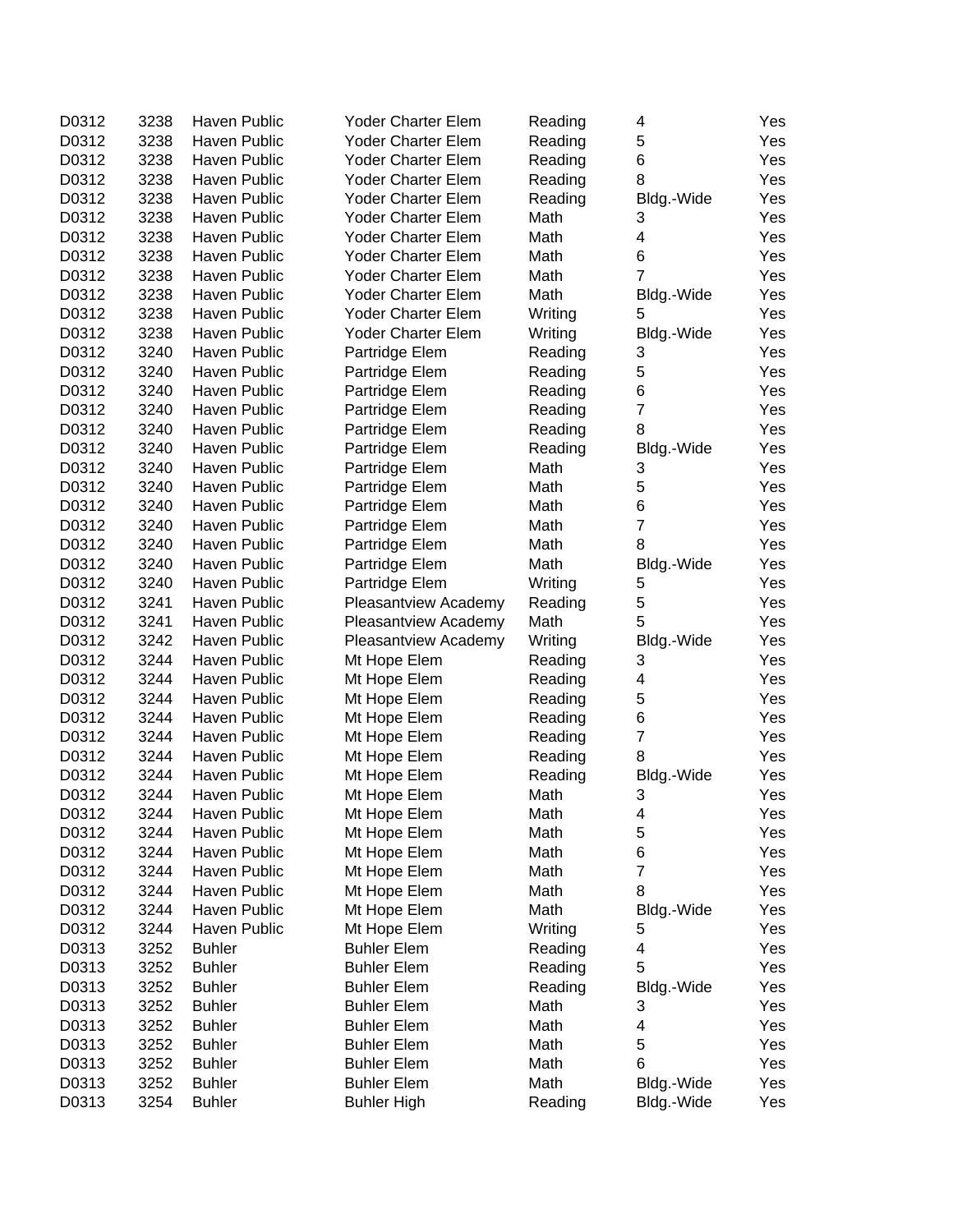| D0313 | 3254 | <b>Buhler</b>                            | <b>Buhler High</b>                                 | Math    | Bldg.-Wide       | Yes |
|-------|------|------------------------------------------|----------------------------------------------------|---------|------------------|-----|
| D0313 | 3254 | <b>Buhler</b>                            | <b>Buhler High</b>                                 | Writing | Bldg.-Wide       | Yes |
| D0313 | 3258 | <b>Buhler</b>                            | Obee Elem                                          | Reading | 3                | Yes |
| D0313 | 3258 | <b>Buhler</b>                            | Obee Elem                                          | Reading | 4                | Yes |
| D0313 | 3258 | <b>Buhler</b>                            | Obee Elem                                          | Reading | 5                | Yes |
| D0313 | 3258 | <b>Buhler</b>                            | Obee Elem                                          | Reading | 6                | Yes |
| D0313 | 3258 | <b>Buhler</b>                            | Obee Elem                                          | Reading | Bldg.-Wide       | Yes |
| D0313 | 3258 | <b>Buhler</b>                            | Obee Elem                                          | Math    | 3                | Yes |
| D0313 | 3258 | <b>Buhler</b>                            | Obee Elem                                          | Math    | 4                | Yes |
| D0313 | 3258 | <b>Buhler</b>                            | Obee Elem                                          | Math    | 5                | Yes |
| D0313 | 3258 | <b>Buhler</b>                            | Obee Elem                                          | Math    | Bldg.-Wide       | Yes |
| D0313 | 3260 | <b>Buhler</b>                            | <b>Prosperity Elem</b>                             | Reading | 5                | Yes |
| D0313 | 3260 | <b>Buhler</b>                            | <b>Prosperity Elem</b>                             | Reading | 6                | Yes |
| D0313 | 3260 | <b>Buhler</b>                            | <b>Prosperity Elem</b>                             | Reading | Bldg.-Wide       | Yes |
| D0313 | 3260 | <b>Buhler</b>                            | <b>Prosperity Elem</b>                             | Math    | 5                | Yes |
| D0313 | 3260 | <b>Buhler</b>                            | <b>Prosperity Elem</b>                             | Math    | 6                | Yes |
| D0313 | 3260 | <b>Buhler</b>                            | <b>Prosperity Elem</b>                             | Math    | Bldg.-Wide       | Yes |
| D0313 | 3262 | <b>Buhler</b>                            | Prairie Hills Middle                               | Reading | $\overline{7}$   | Yes |
| D0313 | 3262 | <b>Buhler</b>                            | Prairie Hills Middle                               | Reading | 8                | Yes |
| D0313 | 3262 | <b>Buhler</b>                            | <b>Prairie Hills Middle</b>                        | Reading | Bldg.-Wide       | Yes |
| D0313 | 3262 | <b>Buhler</b>                            | <b>Prairie Hills Middle</b>                        | Math    | 7                | Yes |
| D0313 | 3262 | <b>Buhler</b>                            | <b>Prairie Hills Middle</b>                        | Math    | Bldg.-Wide       | Yes |
| D0313 | 3262 | <b>Buhler</b>                            | <b>Prairie Hills Middle</b>                        | Writing | Bldg.-Wide       | Yes |
| D0313 | 3264 | <b>Buhler</b>                            | <b>Union Valley Elem</b>                           | Reading | 3                | Yes |
| D0313 | 3264 | <b>Buhler</b>                            | Union Valley Elem                                  | Reading | 4                | Yes |
| D0313 | 3264 | <b>Buhler</b>                            | <b>Union Valley Elem</b>                           | Reading | Bldg.-Wide       | Yes |
| D0313 | 3264 | <b>Buhler</b>                            | <b>Union Valley Elem</b>                           | Math    | 3                | Yes |
| D0313 | 3264 | <b>Buhler</b>                            | Union Valley Elem                                  | Math    | 4                | Yes |
| D0313 | 3264 | <b>Buhler</b>                            | <b>Union Valley Elem</b>                           | Math    | Bldg.-Wide       | Yes |
| D0314 | 3276 | <b>Brewster</b>                          | <b>Brewster Elem</b>                               | Reading | 3                | Yes |
| D0314 | 3276 | <b>Brewster</b>                          | <b>Brewster Elem</b>                               | Reading | $\boldsymbol{7}$ | Yes |
| D0314 | 3276 | <b>Brewster</b>                          | <b>Brewster Elem</b>                               | Writing | 5                | Yes |
| D0314 | 3276 | <b>Brewster</b>                          | <b>Brewster Elem</b>                               | Writing | 8                | Yes |
| D0314 | 3276 | <b>Brewster</b>                          | <b>Brewster Elem</b>                               | Writing | Bldg.-Wide       | Yes |
| D0314 | 3278 | <b>Brewster</b>                          | <b>Brewster High</b>                               | Writing | Bldg.-Wide       | Yes |
| D0315 | 3290 | Colby Public Schools Colby Elem          |                                                    | Reading | 5                | Yes |
| D0315 | 3290 | Colby Public Schools Colby Elem          |                                                    | Math    | 4                | Yes |
| D0315 | 3292 | Colby Public Schools Colby Middle School |                                                    | Reading | $\overline{7}$   | Yes |
| D0315 | 3292 | Colby Public Schools Colby Middle School |                                                    | Reading | 8                | Yes |
| D0315 | 3292 | Colby Public Schools Colby Middle School |                                                    | Reading | Bldg.-Wide       | Yes |
| D0315 | 3292 | Colby Public Schools Colby Middle School |                                                    | Math    | 7                | Yes |
| D0315 | 3292 | Colby Public Schools Colby Middle School |                                                    | Math    | Bldg.-Wide       | Yes |
| D0315 | 3296 |                                          | Colby Public Schools Thomas County Academy Reading |         | 7                | Yes |
| D0315 | 3296 |                                          | Colby Public Schools Thomas County Academy Reading |         | 8                | Yes |
| D0316 | 3314 | <b>Golden Plains</b>                     | Golden Plains Middle                               | Reading | 7                | Yes |
| D0316 | 3314 | <b>Golden Plains</b>                     | <b>Golden Plains Middle</b>                        | Reading | 8                | Yes |
| D0316 | 3314 | Golden Plains                            | Golden Plains Middle                               | Reading | Bldg.-Wide       | Yes |
| D0316 | 3314 | <b>Golden Plains</b>                     | Golden Plains Middle                               | Math    | 7                | Yes |
| D0316 | 3314 | <b>Golden Plains</b>                     | Golden Plains Middle                               | Math    | 8                | Yes |
| D0316 | 3316 | <b>Golden Plains</b>                     | Golden Plains High                                 | Reading | Bldg.-Wide       | Yes |
| D0316 | 3318 | Golden Plains                            | Golden Plains Elem                                 | Reading | 3                | Yes |
| D0316 | 3318 | Golden Plains                            | Golden Plains Elem                                 | Math    | 3                | Yes |
|       |      |                                          |                                                    |         |                  |     |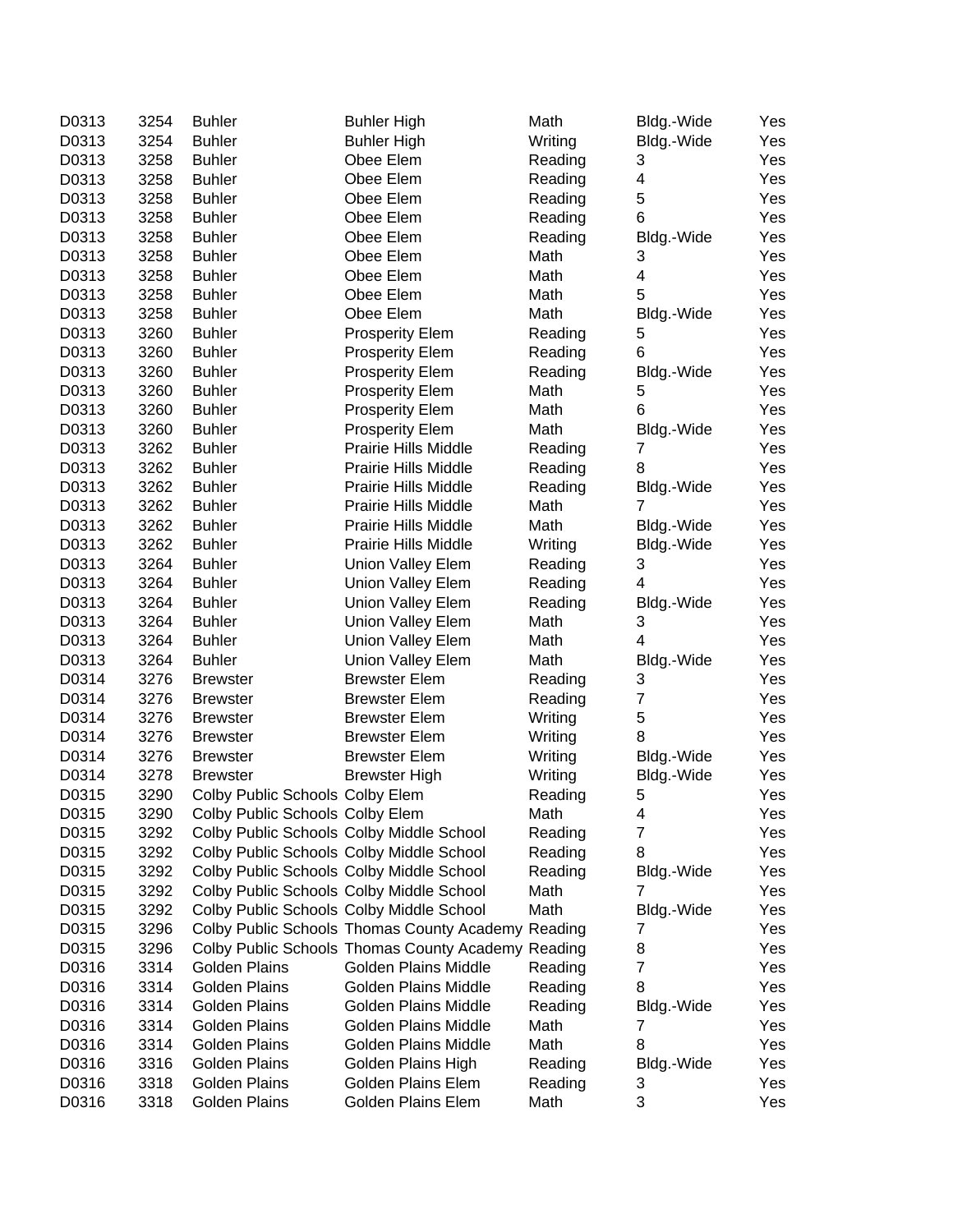| D0316 | 3318 | <b>Golden Plains</b> | Golden Plains Elem        | Math    | 4          | Yes |
|-------|------|----------------------|---------------------------|---------|------------|-----|
| D0316 | 3318 | <b>Golden Plains</b> | <b>Golden Plains Elem</b> | Math    | Bldg.-Wide | Yes |
| D0316 | 3318 | <b>Golden Plains</b> | <b>Golden Plains Elem</b> | Writing | Bldg.-Wide | Yes |
| D0320 | 3388 | Wamego               | Wamego Middle School      | Reading | 7          | Yes |
| D0320 | 3388 | Wamego               | Wamego Middle School      | Reading | 8          | Yes |
| D0320 | 3388 | Wamego               | Wamego Middle School      | Reading | Bldg.-Wide | Yes |
| D0320 | 3388 | Wamego               | Wamego Middle School      | Math    | 8          | Yes |
| D0320 | 3398 | Wamego               | Wamego High               | Reading | Bldg.-Wide | Yes |
| D0320 | 3399 | Wamego               | West Elem                 | Reading | 3          | Yes |
| D0320 | 3399 | Wamego               | West Elem                 | Reading | 4          | Yes |
| D0320 | 3399 | Wamego               | West Elem                 | Reading | 5          | Yes |
| D0320 | 3399 | Wamego               | West Elem                 | Reading | Bldg.-Wide | Yes |
| D0320 | 3399 | Wamego               | West Elem                 | Math    | 3          | Yes |
| D0320 | 3399 | Wamego               | West Elem                 | Math    | 4          | Yes |
| D0320 | 3399 | Wamego               | West Elem                 | Math    | 5          | Yes |
| D0320 | 3399 | Wamego               | West Elem                 | Math    | Bldg.-Wide | Yes |
| D0320 | 3399 | Wamego               | West Elem                 | Writing | Bldg.-Wide | Yes |
| D0321 | 3418 | <b>Kaw Valley</b>    | Delia Charter School      | Math    | 5          | Yes |
| D0321 | 3420 | <b>Kaw Valley</b>    | <b>Emmett Elem</b>        | Reading | 8          | Yes |
| D0321 | 3420 | <b>Kaw Valley</b>    | <b>Emmett Elem</b>        | Math    | 8          | Yes |
| D0321 | 3420 | <b>Kaw Valley</b>    | <b>Emmett Elem</b>        | Writing | 5          | Yes |
| D0321 | 3420 | <b>Kaw Valley</b>    | <b>Emmett Elem</b>        | Writing | 8          | Yes |
| D0321 | 3420 | <b>Kaw Valley</b>    | <b>Emmett Elem</b>        | Writing | Bldg.-Wide | Yes |
| D0321 | 3426 | Kaw Valley           | Rossville Elem            | Reading | 3          | Yes |
| D0321 | 3426 | <b>Kaw Valley</b>    | Rossville Elem            | Reading | 4          | Yes |
| D0321 | 3426 |                      | Rossville Elem            | Reading | 5          | Yes |
| D0321 | 3426 | <b>Kaw Valley</b>    | Rossville Elem            | Reading | 6          |     |
|       | 3426 | Kaw Valley           | Rossville Elem            |         |            | Yes |
| D0321 |      | Kaw Valley           |                           | Reading | Bldg.-Wide | Yes |
| D0321 | 3426 | <b>Kaw Valley</b>    | Rossville Elem            | Math    | 3          | Yes |
| D0321 | 3426 | <b>Kaw Valley</b>    | Rossville Elem            | Math    | 4          | Yes |
| D0321 | 3426 | <b>Kaw Valley</b>    | Rossville Elem            | Math    | 5          | Yes |
| D0321 | 3426 | <b>Kaw Valley</b>    | Rossville Elem            | Math    | Bldg.-Wide | Yes |
| D0321 | 3426 | <b>Kaw Valley</b>    | Rossville Elem            | Writing | Bldg.-Wide | Yes |
| D0321 | 3428 | <b>Kaw Valley</b>    | Rossville Jr.-Sr. High    | Reading | 8          | Yes |
| D0321 | 3428 | <b>Kaw Valley</b>    | Rossville Jr.-Sr. High    | Reading | 11         | Yes |
| D0321 | 3428 | <b>Kaw Valley</b>    | Rossville Jr.-Sr. High    | Reading | Bldg.-Wide | Yes |
| D0321 | 3428 | Kaw Valley           | Rossville Jr.-Sr. High    | Math    | 8          | Yes |
| D0321 | 3428 | <b>Kaw Valley</b>    | Rossville Jr.-Sr. High    | Writing | 8          | Yes |
| D0321 | 3428 | <b>Kaw Valley</b>    | Rossville Jr.-Sr. High    | Writing | Bldg.-Wide | Yes |
| D0321 | 3430 | Kaw Valley           | St Marys Elem             | Reading | 3          | Yes |
| D0321 | 3430 | Kaw Valley           | St Marys Elem             | Reading | 4          | Yes |
| D0321 | 3430 | <b>Kaw Valley</b>    | St Marys Elem             | Reading | Bldg.-Wide | Yes |
| D0321 | 3430 | Kaw Valley           | St Marys Elem             | Math    | 3          | Yes |
| D0321 | 3430 | Kaw Valley           | St Marys Elem             | Math    | 4          | Yes |
| D0321 | 3430 | Kaw Valley           | St Marys Elem             | Writing | Bldg.-Wide | Yes |
| D0321 | 3432 | Kaw Valley           | St. Marys Junior Senior   | Reading | 7          | Yes |
| D0321 | 3432 | Kaw Valley           | St. Marys Junior Senior   | Reading | 8          | Yes |
| D0321 | 3432 | Kaw Valley           | St. Marys Junior Senior   | Reading | Bldg.-Wide | Yes |
| D0322 | 3456 | Onaga-Havensville-   | Onaga Elem                | Reading | 3          | Yes |
| D0322 | 3456 | Onaga-Havensville-   | Onaga Elem                | Reading | 4          | Yes |
| D0322 | 3456 | Onaga-Havensville-   | Onaga Elem                | Reading | 5          | Yes |
| D0322 | 3456 | Onaga-Havensville-   | Onaga Elem                | Reading | 6          | Yes |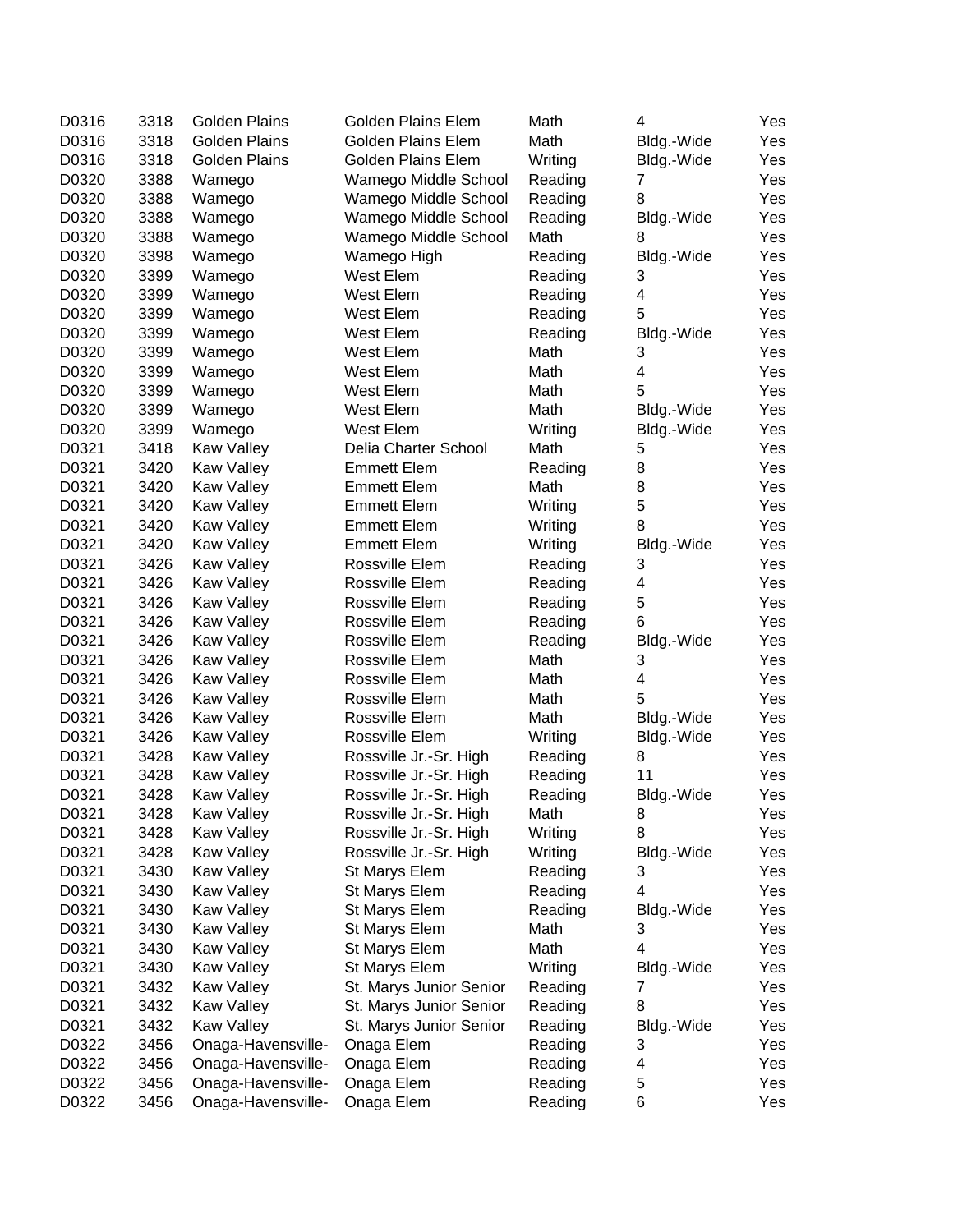| D0322 | 3456 | Onaga-Havensville-                     | Onaga Elem               | Reading | 7              | Yes        |
|-------|------|----------------------------------------|--------------------------|---------|----------------|------------|
| D0322 | 3456 | Onaga-Havensville-                     | Onaga Elem               | Reading | 8              | Yes        |
| D0322 | 3456 | Onaga-Havensville-                     | Onaga Elem               | Reading | Bldg.-Wide     | Yes        |
| D0322 | 3456 | Onaga-Havensville-                     | Onaga Elem               | Math    | 3              | Yes        |
| D0322 | 3456 | Onaga-Havensville-                     | Onaga Elem               | Math    | 5              | Yes        |
| D0322 | 3456 | Onaga-Havensville-                     | Onaga Elem               | Math    | $\overline{7}$ | Yes        |
| D0322 | 3456 | Onaga-Havensville-                     | Onaga Elem               | Math    | 8              | Yes        |
| D0322 | 3456 | Onaga-Havensville-                     | Onaga Elem               | Math    | Bldg.-Wide     | Yes        |
| D0322 | 3456 | Onaga-Havensville-                     | Onaga Elem               | Writing | 8              | Yes        |
| D0322 | 3456 | Onaga-Havensville-                     | Onaga Elem               | Writing | Bldg.-Wide     | Yes        |
| D0322 | 3458 | Onaga-Havensville-                     | Onaga Senior High        | Reading | Bldg.-Wide     | Yes        |
| D0322 | 3458 | Onaga-Havensville-                     | Onaga Senior High        | Writing | Bldg.-Wide     | Yes        |
| D0323 | 3488 | <b>Rock Creek</b>                      | St George Elem           | Reading | 3              | Yes        |
| D0323 | 3488 | <b>Rock Creek</b>                      | St George Elem           | Reading | 4              | Yes        |
| D0323 | 3488 | <b>Rock Creek</b>                      | St George Elem           | Reading | 5              | Yes        |
| D0323 | 3488 | <b>Rock Creek</b>                      | St George Elem           | Reading | 6              | Yes        |
| D0323 | 3488 | <b>Rock Creek</b>                      | St George Elem           | Reading | Bldg.-Wide     | Yes        |
| D0323 | 3488 | <b>Rock Creek</b>                      | St George Elem           | Math    | 4              | Yes        |
| D0323 | 3488 | <b>Rock Creek</b>                      | St George Elem           | Math    | 6              | Yes        |
| D0323 | 3488 | <b>Rock Creek</b>                      | St George Elem           | Math    | Bldg.-Wide     | Yes        |
| D0323 | 3492 | <b>Rock Creek</b>                      | <b>Westmoreland Elem</b> | Reading | 3              | Yes        |
| D0323 | 3492 | <b>Rock Creek</b>                      | <b>Westmoreland Elem</b> | Reading | 4              | Yes        |
| D0323 | 3492 | <b>Rock Creek</b>                      | <b>Westmoreland Elem</b> | Reading | 5              | Yes        |
| D0323 | 3492 | <b>Rock Creek</b>                      | <b>Westmoreland Elem</b> | Reading | 6              | Yes        |
| D0323 | 3492 | <b>Rock Creek</b>                      | <b>Westmoreland Elem</b> | Reading | Bldg.-Wide     | Yes        |
| D0323 | 3492 | <b>Rock Creek</b>                      | <b>Westmoreland Elem</b> | Math    | 3              | Yes        |
| D0323 | 3492 | <b>Rock Creek</b>                      | <b>Westmoreland Elem</b> | Math    | 4              | Yes        |
| D0323 | 3492 | <b>Rock Creek</b>                      | <b>Westmoreland Elem</b> | Math    | 5              | Yes        |
| D0323 | 3492 | <b>Rock Creek</b>                      | <b>Westmoreland Elem</b> | Math    | 6              | Yes        |
| D0323 | 3492 | <b>Rock Creek</b>                      | <b>Westmoreland Elem</b> | Math    | Bldg.-Wide     | Yes        |
| D0323 | 3492 | <b>Rock Creek</b>                      | <b>Westmoreland Elem</b> | Writing | Bldg.-Wide     | Yes        |
| D0323 | 3495 | <b>Rock Creek</b>                      | Rock Creek Jr/Sr High    | Reading | 7              | Yes        |
| D0323 | 3495 | <b>Rock Creek</b>                      |                          | Reading | 8              |            |
|       | 3495 | <b>Rock Creek</b>                      | Rock Creek Jr/Sr High    |         | 11             | Yes<br>Yes |
| D0323 | 3495 |                                        | Rock Creek Jr/Sr High    | Reading |                |            |
| D0323 |      | <b>Rock Creek</b><br><b>Rock Creek</b> | Rock Creek Jr/Sr High    | Reading | Bldg.-Wide     | Yes        |
| D0323 | 3495 |                                        | Rock Creek Jr/Sr High    | Math    | 7              | Yes        |
| D0323 | 3495 | <b>Rock Creek</b>                      | Rock Creek Jr/Sr High    | Math    | 11             | Yes        |
| D0323 | 3495 | <b>Rock Creek</b>                      | Rock Creek Jr/Sr High    | Math    | Bldg.-Wide     | Yes        |
| D0324 | 3504 | <b>Eastern Heights</b>                 | Eastern Heights Elem     | Reading | 3              | Yes        |
| D0324 | 3504 | Eastern Heights                        | Eastern Heights Elem     | Reading | 5              | Yes        |
| D0324 | 3504 | <b>Eastern Heights</b>                 | Eastern Heights Elem     | Math    | 3              | Yes        |
| D0324 | 3508 | Eastern Heights                        | Eastern Heights High     | Reading | 6              | Yes        |
| D0324 | 3508 | Eastern Heights                        | Eastern Heights High     | Reading | $\overline{7}$ | Yes        |
| D0324 | 3508 | Eastern Heights                        | Eastern Heights High     | Reading | 8              | Yes        |
| D0324 | 3508 | Eastern Heights                        | Eastern Heights High     | Reading | 11             | Yes        |
| D0324 | 3508 | <b>Eastern Heights</b>                 | Eastern Heights High     | Reading | Bldg.-Wide     | Yes        |
| D0324 | 3508 | <b>Eastern Heights</b>                 | Eastern Heights High     | Math    | 6              | Yes        |
| D0325 | 3538 | Phillipsburg                           | Phillipsburg Elem        | Reading | 3              | Yes        |
| D0325 | 3538 | Phillipsburg                           | Phillipsburg Elem        | Reading | 4              | Yes        |
| D0325 | 3538 | Phillipsburg                           | Phillipsburg Elem        | Reading | Bldg.-Wide     | Yes        |
| D0325 | 3538 | Phillipsburg                           | Phillipsburg Elem        | Math    | 4              | Yes        |
| D0325 | 3538 | Phillipsburg                           | Phillipsburg Elem        | Math    | Bldg.-Wide     | Yes        |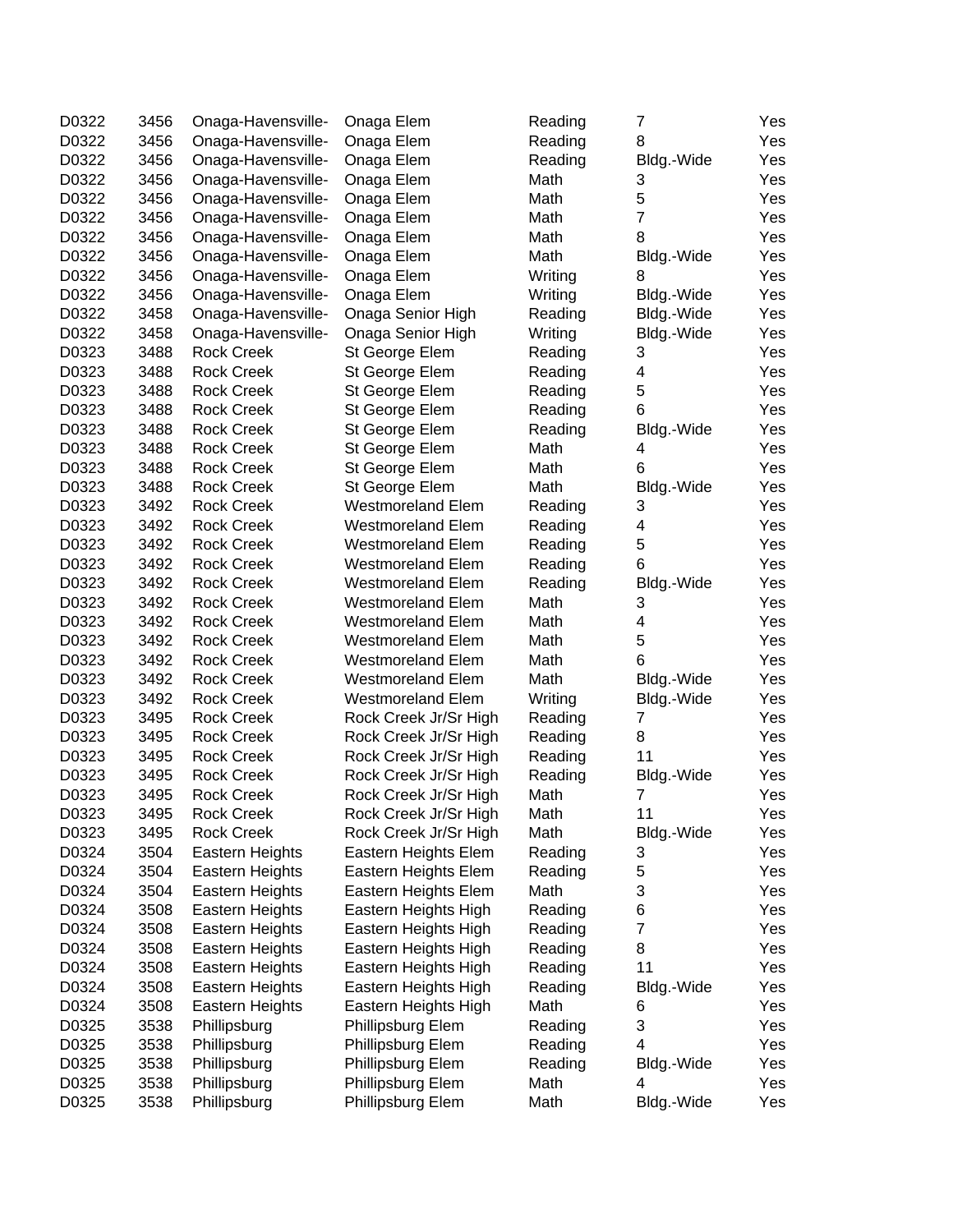| D0325 | 3540 | Phillipsburg | Phillipsburg Middle     | Reading | 5              | Yes |
|-------|------|--------------|-------------------------|---------|----------------|-----|
| D0325 | 3540 | Phillipsburg | Phillipsburg Middle     | Reading | 6              | Yes |
| D0325 | 3540 | Phillipsburg | Phillipsburg Middle     | Reading | $\overline{7}$ | Yes |
| D0325 | 3540 | Phillipsburg | Phillipsburg Middle     | Reading | 8              | Yes |
| D0325 | 3540 | Phillipsburg | Phillipsburg Middle     | Reading | Bldg.-Wide     | Yes |
| D0325 | 3540 | Phillipsburg | Phillipsburg Middle     | Math    | 6              | Yes |
| D0325 | 3540 | Phillipsburg | Phillipsburg Middle     | Math    | 8              | Yes |
| D0325 | 3540 | Phillipsburg | Phillipsburg Middle     | Math    | Bldg.-Wide     | Yes |
| D0325 | 3540 | Phillipsburg | Phillipsburg Middle     | Writing | 5              | Yes |
| D0325 | 3540 | Phillipsburg | Phillipsburg Middle     | Writing | 8              | Yes |
| D0325 | 3540 | Phillipsburg | Phillipsburg Middle     | Writing | Bldg.-Wide     | Yes |
| D0325 | 3542 | Phillipsburg | Phillipsburg High       | Reading | Bldg.-Wide     | Yes |
| D0325 | 3542 | Phillipsburg | Phillipsburg High       | Math    | Bldg.-Wide     | Yes |
| D0326 | 3562 | Logan        | Logan Elem              | Reading | 4              | Yes |
| D0326 | 3562 | Logan        | Logan Elem              | Reading | 5              | Yes |
| D0326 | 3562 | Logan        | Logan Elem              | Math    | 3              | Yes |
| D0326 | 3562 | Logan        | Logan Elem              | Math    | 4              | Yes |
| D0326 | 3564 | Logan        | Logan High              | Reading | $\overline{7}$ | Yes |
| D0326 | 3564 | Logan        | Logan High              | Reading | 11             | Yes |
| D0326 | 3564 | Logan        | Logan High              | Reading | Bldg.-Wide     | Yes |
| D0326 | 3564 | Logan        | Logan High              | Math    | 11             | Yes |
| D0327 | 3594 | Ellsworth    | <b>Ellsworth Elem</b>   | Reading | 3              | Yes |
| D0327 | 3594 | Ellsworth    | <b>Ellsworth Elem</b>   | Reading | 4              | Yes |
| D0327 | 3594 | Ellsworth    | <b>Ellsworth Elem</b>   | Reading | 5              | Yes |
| D0327 | 3594 | Ellsworth    | <b>Ellsworth Elem</b>   | Reading | Bldg.-Wide     | Yes |
| D0327 | 3594 | Ellsworth    | <b>Ellsworth Elem</b>   | Math    | 3              | Yes |
| D0327 | 3594 | Ellsworth    | <b>Ellsworth Elem</b>   | Math    | 4              | Yes |
| D0327 | 3594 | Ellsworth    | <b>Ellsworth Elem</b>   | Math    | 5              | Yes |
| D0327 | 3594 | Ellsworth    | <b>Ellsworth Elem</b>   | Math    | Bldg.-Wide     | Yes |
| D0327 | 3598 | Ellsworth    | Ellsworth High          | Reading | Bldg.-Wide     | Yes |
| D0327 | 3598 | Ellsworth    | Ellsworth High          | Math    | Bldg.-Wide     | Yes |
| D0327 | 3600 | Ellsworth    | Kanopolis Middle        | Reading | 8              | Yes |
| D0328 | 3634 | Lorraine     | Wilson Elem             | Reading | 4              | Yes |
| D0328 | 3634 | Lorraine     | <b>Wilson Elem</b>      | Reading | 5              | Yes |
| D0328 | 3634 | Lorraine     | <b>Wilson Elem</b>      | Reading | 6              | Yes |
| D0328 | 3634 | Lorraine     | <b>Wilson Elem</b>      | Reading | Bldg.-Wide     | Yes |
| D0328 | 3634 | Lorraine     | Wilson Elem             | Math    | 3              | Yes |
| D0328 | 3634 | Lorraine     | Wilson Elem             | Math    | 4              | Yes |
| D0328 | 3634 | Lorraine     | Wilson Elem             | Math    | 5              | Yes |
| D0328 | 3634 | Lorraine     | Wilson Elem             | Math    | 6              | Yes |
| D0328 | 3634 | Lorraine     | Wilson Elem             | Math    | Bldg.-Wide     | Yes |
| D0328 | 3634 | Lorraine     | Wilson Elem             | Writing | Bldg.-Wide     | Yes |
| D0328 | 3636 | Lorraine     | Wilson Jr/Sr High       | Reading | 7              | Yes |
| D0328 | 3636 | Lorraine     | Wilson Jr/Sr High       | Reading | 8              | Yes |
| D0328 | 3636 | Lorraine     | Wilson Jr/Sr High       | Reading | Bldg.-Wide     | Yes |
| D0328 | 3636 | Lorraine     | Wilson Jr/Sr High       | Writing | 11             | Yes |
| D0328 | 3636 | Lorraine     | Wilson Jr/Sr High       | Writing | Bldg.-Wide     | Yes |
| D0328 | 3638 | Lorraine     | Quivira Heights Elem/Jr | Reading | 3              | Yes |
| D0328 | 3638 | Lorraine     | Quivira Heights Elem/Jr | Reading | 7              | Yes |
| D0328 | 3638 | Lorraine     | Quivira Heights Elem/Jr | Reading | 8              | Yes |
| D0328 | 3638 | Lorraine     | Quivira Heights Elem/Jr | Math    | 3              | Yes |
| D0328 | 3638 | Lorraine     | Quivira Heights Elem/Jr | Math    | $\overline{7}$ | Yes |
|       |      |              |                         |         |                |     |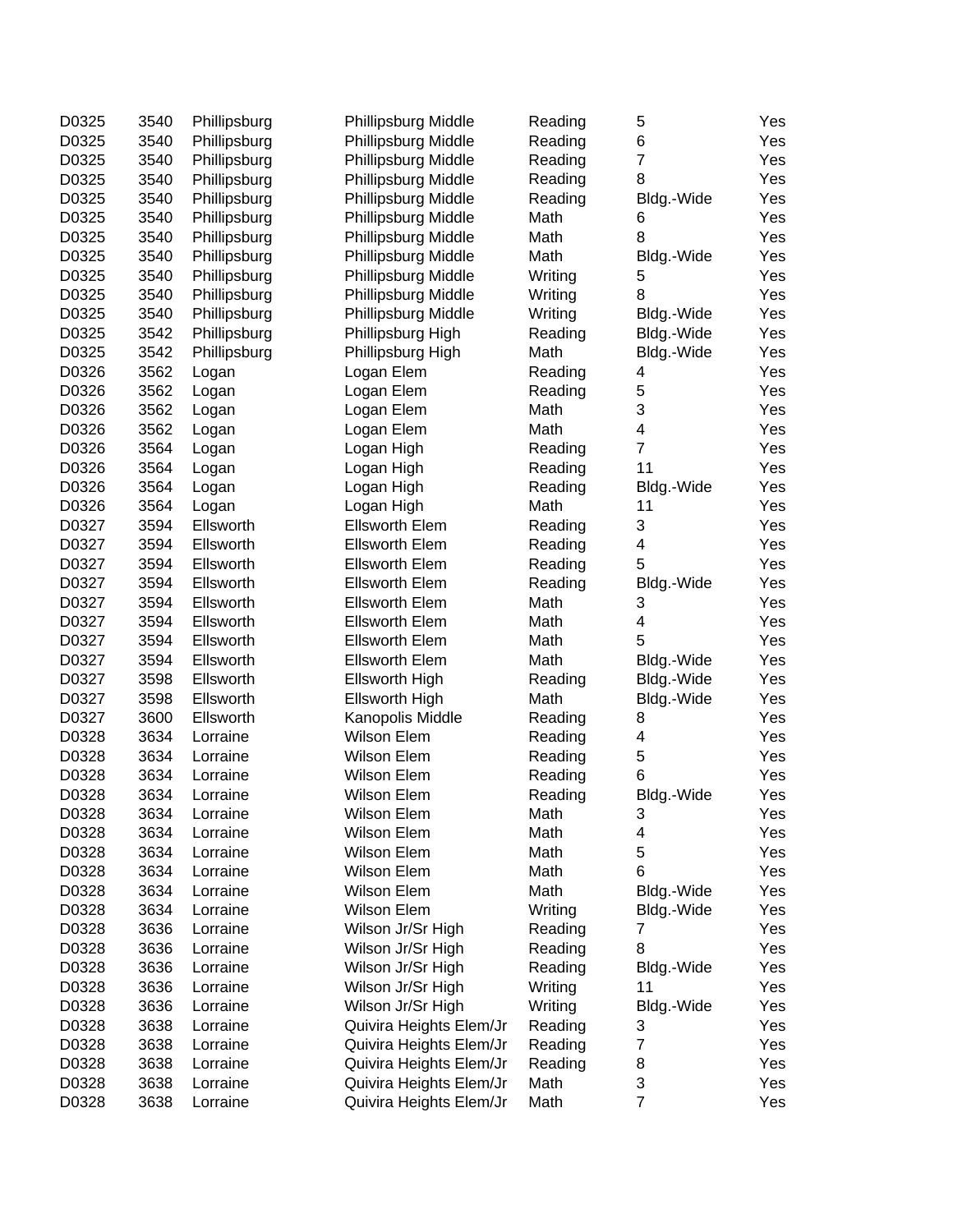| D0328 | 3638 | Lorraine          | Quivira Heights Elem/Jr  | Writing | 5              | Yes |
|-------|------|-------------------|--------------------------|---------|----------------|-----|
| D0328 | 3638 | Lorraine          | Quivira Heights Elem/Jr  | Writing | 8              | Yes |
| D0328 | 3638 | Lorraine          | Quivira Heights Elem/Jr  | Writing | Bldg.-Wide     | Yes |
| D0328 | 3640 | Lorraine          | Quivira Heights High     | Reading | Bldg.-Wide     | Yes |
| D0328 | 3640 | Lorraine          | Quivira Heights High     | Math    | Bldg.-Wide     | Yes |
| D0329 | 3650 | Mill Creek Valley | Alma Grade School        | Reading | 3              | Yes |
| D0329 | 3650 | Mill Creek Valley | Alma Grade School        | Reading | 4              | Yes |
| D0329 | 3650 | Mill Creek Valley | Alma Grade School        | Reading | Bldg.-Wide     | Yes |
| D0329 | 3650 | Mill Creek Valley | Alma Grade School        | Math    | 3              | Yes |
| D0329 | 3650 | Mill Creek Valley | Alma Grade School        | Math    | 4              | Yes |
| D0329 | 3650 | Mill Creek Valley | Alma Grade School        | Math    | Bldg.-Wide     | Yes |
| D0329 | 3652 | Mill Creek Valley | Wabaunsee Sr High        | Reading | Bldg.-Wide     | Yes |
| D0329 | 3664 | Mill Creek Valley | Mill Creek Valley Middle | Math    | 5              | Yes |
| D0329 | 3664 | Mill Creek Valley | Mill Creek Valley Middle | Math    | 6              | Yes |
| D0329 | 3664 | Mill Creek Valley | Mill Creek Valley Middle | Math    | Bldg.-Wide     | Yes |
| D0329 | 3665 | Mill Creek Valley | Mill Creek Valley Junior | Reading | 7              | Yes |
| D0329 | 3665 | Mill Creek Valley | Mill Creek Valley Junior | Reading | Bldg.-Wide     | Yes |
| D0329 | 3665 | Mill Creek Valley | Mill Creek Valley Junior | Math    | 7              | Yes |
| D0329 | 3665 | Mill Creek Valley | Mill Creek Valley Junior | Math    | 8              | Yes |
| D0329 | 3665 | Mill Creek Valley | Mill Creek Valley Junior | Math    | Bldg.-Wide     | Yes |
| D0329 | 3667 | Mill Creek Valley | Maple Hill Elem          | Reading | 4              | Yes |
| D0329 | 3667 | Mill Creek Valley | Maple Hill Elem          | Reading | Bldg.-Wide     | Yes |
| D0329 | 3667 | Mill Creek Valley | Maple Hill Elem          | Math    | 4              | Yes |
| D0329 | 3667 | Mill Creek Valley | Maple Hill Elem          | Math    | Bldg.-Wide     | Yes |
| D0331 | 3714 | Kingman - Norwich | Kingman Elem             | Reading | 3              | Yes |
| D0331 | 3714 | Kingman - Norwich | Kingman Elem             | Reading | 6              | Yes |
| D0331 | 3714 | Kingman - Norwich | Kingman Elem             | Reading | $\overline{7}$ | Yes |
| D0331 | 3714 | Kingman - Norwich | Kingman Elem             | Reading | 8              | Yes |
| D0331 | 3714 | Kingman - Norwich | Kingman Elem             | Reading | Bldg.-Wide     | Yes |
| D0331 | 3714 | Kingman - Norwich | Kingman Elem             | Math    | 3              | Yes |
| D0331 | 3714 | Kingman - Norwich | Kingman Elem             | Math    | 4              | Yes |
| D0331 | 3714 | Kingman - Norwich | Kingman Elem             | Math    | 6              | Yes |
| D0331 | 3714 | Kingman - Norwich | Kingman Elem             | Math    | Bldg.-Wide     | Yes |
| D0331 | 3716 | Kingman - Norwich | Kingman High             | Math    | Bldg.-Wide     | Yes |
| D0331 | 3716 | Kingman - Norwich | Kingman High             | Writing | Bldg.-Wide     | Yes |
| D0331 | 3722 | Kingman - Norwich | Norwich Elem             | Reading | 4              | Yes |
| D0331 | 3722 | Kingman - Norwich | Norwich Elem             | Reading | 6              | Yes |
| D0331 | 3722 | Kingman - Norwich | Norwich Elem             | Reading | $\overline{7}$ | Yes |
| D0331 | 3722 | Kingman - Norwich | Norwich Elem             | Reading | 8              | Yes |
| D0331 | 3722 | Kingman - Norwich | Norwich Elem             | Reading | Bldg.-Wide     | Yes |
| D0331 | 3722 | Kingman - Norwich | Norwich Elem             | Math    | 3              | Yes |
| D0331 | 3722 | Kingman - Norwich | Norwich Elem             | Math    | 4              | Yes |
| D0331 | 3722 | Kingman - Norwich | Norwich Elem             | Math    | 5              | Yes |
| D0331 | 3722 | Kingman - Norwich | Norwich Elem             | Math    | Bldg.-Wide     | Yes |
| D0331 | 3724 | Kingman - Norwich | Norwich High             | Reading | Bldg.-Wide     | Yes |
| D0331 | 3724 | Kingman - Norwich | Norwich High             | Math    | Bldg.-Wide     | Yes |
| D0332 | 3748 | Cunningham        | Cunningham Elem          | Reading | 3              | Yes |
| D0332 | 3748 | Cunningham        | Cunningham Elem          | Reading | 6              | Yes |
| D0332 | 3748 | Cunningham        | Cunningham Elem          | Reading | $\overline{7}$ | Yes |
| D0332 | 3748 | Cunningham        | Cunningham Elem          | Reading | 8              | Yes |
| D0332 | 3748 | Cunningham        | Cunningham Elem          | Reading | Bldg.-Wide     | Yes |
| D0332 | 3748 | Cunningham        | Cunningham Elem          | Math    | 3              | Yes |
|       |      |                   |                          |         |                |     |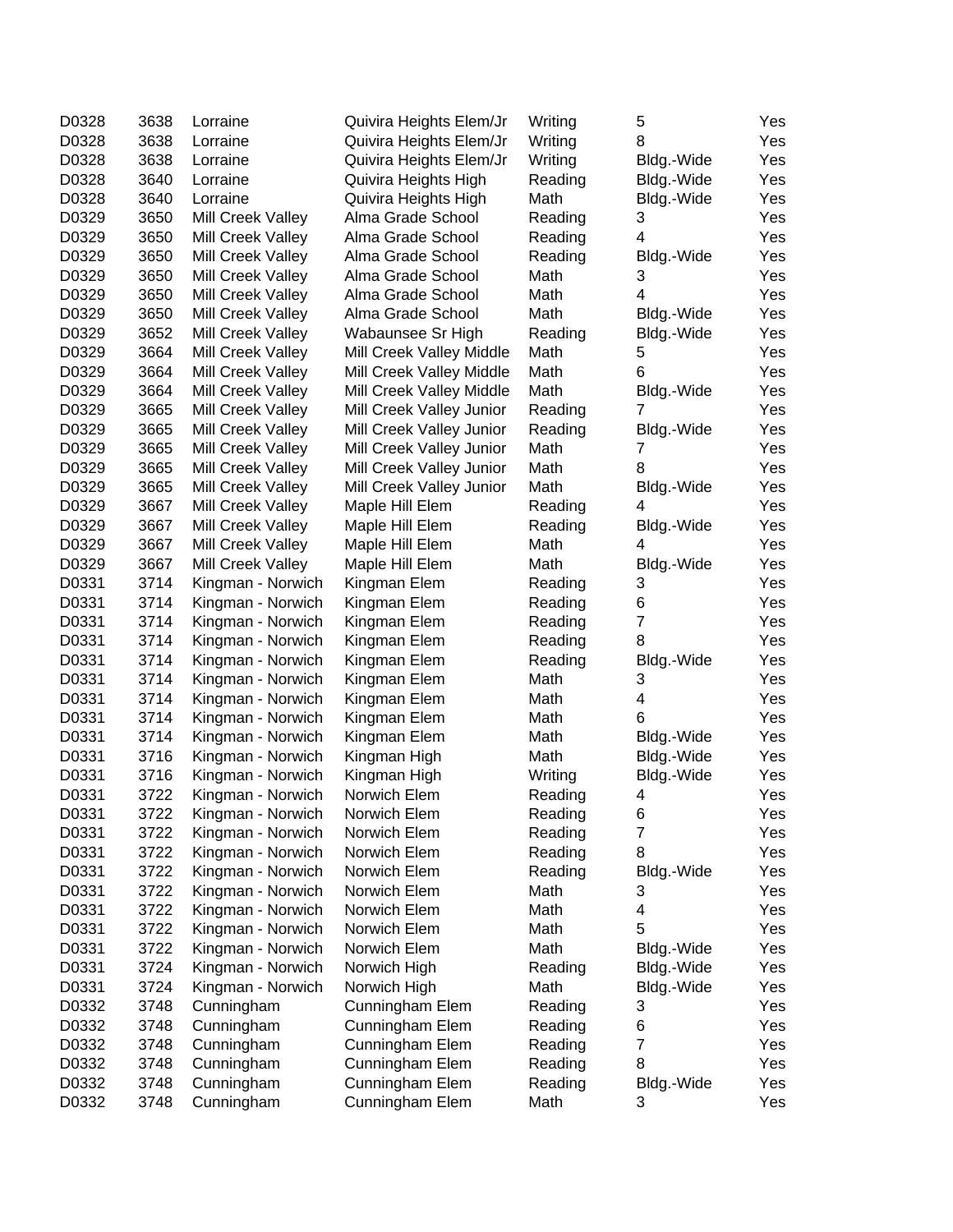| D0332 | 3748 | Cunningham     | Cunningham Elem         | Math    | 4              | Yes |
|-------|------|----------------|-------------------------|---------|----------------|-----|
| D0332 | 3748 | Cunningham     | Cunningham Elem         | Math    | 6              | Yes |
| D0332 | 3748 | Cunningham     | Cunningham Elem         | Math    | $\overline{7}$ | Yes |
| D0332 | 3748 | Cunningham     | Cunningham Elem         | Math    | Bldg.-Wide     | Yes |
| D0332 | 3750 | Cunningham     | Cunningham High         | Reading | Bldg.-Wide     | Yes |
| D0332 | 3750 | Cunningham     | Cunningham High         | Math    | Bldg.-Wide     | Yes |
| D0332 | 3760 | Cunningham     | Zenda Elem              | Reading | 3              | Yes |
| D0332 | 3760 | Cunningham     | Zenda Elem              | Reading | 6              | Yes |
| D0332 | 3760 | Cunningham     | Zenda Elem              | Reading | Bldg.-Wide     | Yes |
| D0333 | 3780 | Concordia      | Concordia Elementary    | Reading | 4              | Yes |
| D0333 | 3780 | Concordia      | Concordia Elementary    | Math    | 4              | Yes |
| D0333 | 3793 | Concordia      | Concordia Middle        | Reading | 6              | Yes |
| D0333 | 3793 | Concordia      | Concordia Middle        | Reading | Bldg.-Wide     | Yes |
| D0333 | 3793 | Concordia      | Concordia Middle        | Math    | 6              | Yes |
| D0333 | 3794 | Concordia      | Concordia Jr-Sr High    | Reading | 8              | Yes |
| D0333 | 3794 | Concordia      | Concordia Jr-Sr High    | Reading | 11             | Yes |
| D0333 | 3794 | Concordia      | Concordia Jr-Sr High    | Reading | Bldg.-Wide     | Yes |
| D0333 | 3794 | Concordia      | Concordia Jr-Sr High    | Math    | 11             | Yes |
| D0334 | 3832 | Southern Cloud | Glasco Elem             | Reading | 3              | Yes |
| D0334 | 3832 | Southern Cloud | Glasco Elem             | Reading | 5              | Yes |
| D0334 | 3832 | Southern Cloud | Glasco Elem             | Writing | 5              | Yes |
| D0334 | 3834 | Southern Cloud | Glasco High             | Reading | Bldg.-Wide     | Yes |
| D0334 | 3834 | Southern Cloud | Glasco High             | Math    | Bldg.-Wide     | Yes |
| D0334 | 3834 | Southern Cloud | Glasco High             | Writing | Bldg.-Wide     | Yes |
| D0334 | 3838 | Southern Cloud | Miltonvale High         | Reading | Bldg.-Wide     | Yes |
| D0334 | 3838 | Southern Cloud | Miltonvale High         | Writing | 11             | Yes |
| D0335 | 3861 | North Jackson  | Jackson Heights High    | Reading | Bldg.-Wide     | Yes |
| D0335 | 3861 | North Jackson  | Jackson Heights High    | Math    | Bldg.-Wide     | Yes |
| D0335 | 3870 | North Jackson  | Jackson Heights Elem    | Reading | 3              | Yes |
| D0335 | 3870 | North Jackson  | Jackson Heights Elem    | Reading | 6              | Yes |
| D0335 | 3870 | North Jackson  | Jackson Heights Elem    | Reading | $\overline{7}$ | Yes |
| D0335 | 3870 | North Jackson  | Jackson Heights Elem    | Reading | 8              | Yes |
| D0335 | 3870 | North Jackson  | Jackson Heights Elem    | Reading | Bldg.-Wide     | Yes |
| D0335 | 3870 | North Jackson  | Jackson Heights Elem    | Math    | 3              | Yes |
| D0335 | 3870 | North Jackson  | Jackson Heights Elem    | Math    | 4              | Yes |
| D0335 | 3870 | North Jackson  | Jackson Heights Elem    | Math    | 6              | Yes |
| D0335 | 3870 | North Jackson  | Jackson Heights Elem    | Math    | 7              | Yes |
| D0335 | 3870 | North Jackson  | Jackson Heights Elem    | Math    | Bldg.-Wide     | Yes |
| D0336 | 3886 | Holton         | <b>Central Elem</b>     | Reading | 5              | Yes |
| D0336 | 3886 | Holton         | <b>Central Elem</b>     | Math    | 3              | Yes |
| D0336 | 3886 | Holton         | <b>Central Elem</b>     | Math    | 5              | Yes |
| D0336 | 3886 | Holton         | <b>Central Elem</b>     | Math    | Bldg.-Wide     | Yes |
| D0336 | 3890 | Holton         | <b>Holton Middle</b>    | Reading | 7              | Yes |
| D0336 | 3890 | Holton         | <b>Holton Middle</b>    | Reading | 8              | Yes |
| D0336 | 3890 | Holton         | <b>Holton Middle</b>    | Reading | Bldg.-Wide     | Yes |
| D0336 | 3890 | Holton         | <b>Holton Middle</b>    | Math    | 6              | Yes |
| D0336 | 3890 | Holton         | <b>Holton Middle</b>    | Math    | 7              | Yes |
| D0336 | 3890 | Holton         | <b>Holton Middle</b>    | Math    | 8              | Yes |
| D0336 | 3890 | Holton         | <b>Holton Middle</b>    | Math    | Bldg.-Wide     | Yes |
| D0336 | 3892 | Holton         | <b>Holton High</b>      | Reading | Bldg.-Wide     | Yes |
| D0336 | 3892 | Holton         | <b>Holton High</b>      | Math    | Bldg.-Wide     | Yes |
| D0337 | 3916 | Royal Valley   | Royal Valley Elementary | Reading | 3              | Yes |
|       |      |                |                         |         |                |     |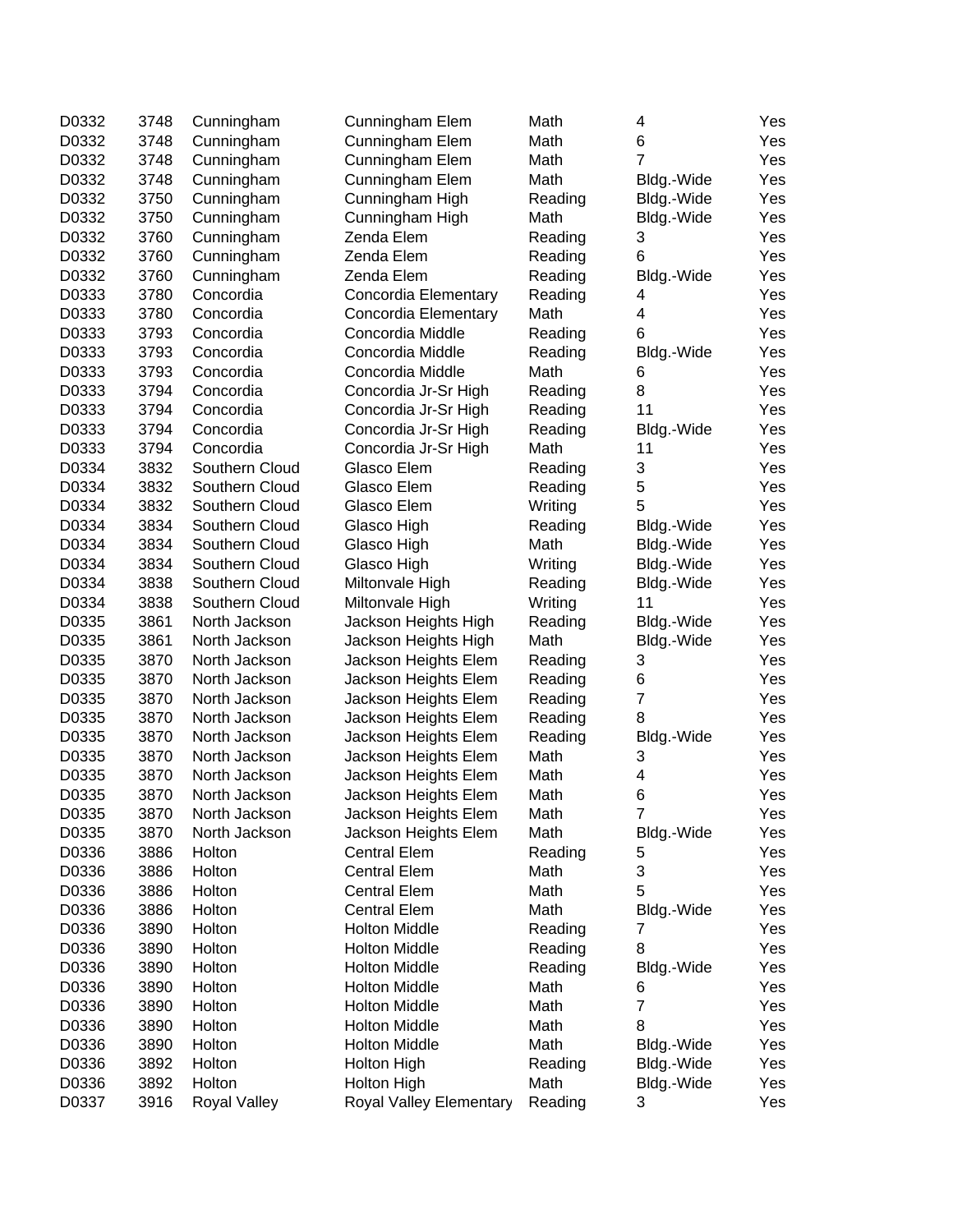| D0337 | 3916 | <b>Royal Valley</b> | Royal Valley Elementary         | Reading | 4                         | Yes |
|-------|------|---------------------|---------------------------------|---------|---------------------------|-----|
| D0337 | 3916 | Royal Valley        | Royal Valley Elementary         | Reading | Bldg.-Wide                | Yes |
| D0337 | 3918 | Royal Valley        | Royal Valley High               | Reading | Bldg.-Wide                | Yes |
| D0337 | 3918 | <b>Royal Valley</b> | Royal Valley High               | Writing | Bldg.-Wide                | Yes |
| D0337 | 3921 | Royal Valley        | Royal Valley Middle             | Reading | 8                         | Yes |
| D0337 | 3921 | Royal Valley        | Royal Valley Middle             | Reading | Bldg.-Wide                | Yes |
| D0337 | 3921 | <b>Royal Valley</b> | Royal Valley Middle             | Math    | 6                         | Yes |
| D0337 | 3921 | <b>Royal Valley</b> | Royal Valley Middle             | Writing | 8                         | Yes |
| D0338 | 3936 | <b>Valley Falls</b> | Valley Falls Elem               | Reading | 3                         | Yes |
| D0338 | 3936 | <b>Valley Falls</b> | Valley Falls Elem               | Reading | 4                         | Yes |
| D0338 | 3936 | <b>Valley Falls</b> | Valley Falls Elem               | Reading | 5                         | Yes |
| D0338 | 3936 | <b>Valley Falls</b> | <b>Valley Falls Elem</b>        | Reading | 6                         | Yes |
| D0338 | 3936 | <b>Valley Falls</b> | <b>Valley Falls Elem</b>        | Reading | 7                         | Yes |
| D0338 | 3936 | <b>Valley Falls</b> | Valley Falls Elem               | Reading | 8                         | Yes |
| D0338 | 3936 | <b>Valley Falls</b> | Valley Falls Elem               | Reading | Bldg.-Wide                | Yes |
| D0338 | 3936 | <b>Valley Falls</b> | Valley Falls Elem               | Math    | 3                         | Yes |
| D0338 | 3936 | <b>Valley Falls</b> | Valley Falls Elem               | Math    | 4                         | Yes |
| D0338 | 3936 | <b>Valley Falls</b> | Valley Falls Elem               | Math    | 6                         | Yes |
| D0338 | 3936 | <b>Valley Falls</b> | Valley Falls Elem               | Math    | $\overline{7}$            | Yes |
| D0338 | 3936 | <b>Valley Falls</b> | Valley Falls Elem               | Math    | Bldg.-Wide                | Yes |
| D0338 | 3938 | <b>Valley Falls</b> | Valley Falls High               | Math    | Bldg.-Wide                | Yes |
| D0339 | 3948 | Jefferson County    | Jefferson Co North High         | Math    | Bldg.-Wide                | Yes |
| D0339 | 3950 | Jefferson County    | Jefferson County North          | Reading | 5                         | Yes |
| D0339 | 3950 | Jefferson County    | Jefferson County North          | Reading | 7                         | Yes |
| D0339 | 3950 | Jefferson County    | Jefferson County North          | Reading | 8                         | Yes |
| D0339 | 3950 | Jefferson County    | Jefferson County North          | Reading | Bldg.-Wide                | Yes |
| D0339 | 3950 | Jefferson County    | Jefferson County North          | Math    | 4                         | Yes |
| D0339 | 3950 | Jefferson County    | Jefferson County North          | Math    | 5                         | Yes |
| D0339 | 3950 | Jefferson County    | Jefferson County North          | Math    | $\overline{7}$            | Yes |
| D0339 | 3950 | Jefferson County    | Jefferson County North          | Math    | 8                         | Yes |
| D0339 | 3950 | Jefferson County    | Jefferson County North          | Writing | 5                         | Yes |
| D0340 | 3968 | Jefferson West      | Jefferson West Elem             | Reading | Bldg.-Wide                | Yes |
| D0340 | 3968 | Jefferson West      | Jefferson West Elem             | Math    | Bldg.-Wide                | Yes |
| D0340 | 3969 | Jefferson West      | Jefferson West                  | Reading | 4                         | Yes |
| D0340 | 3969 | Jefferson West      | Jefferson West                  | Reading | 5                         | Yes |
| D0340 | 3969 | Jefferson West      | Jefferson West                  | Reading | Bldg.-Wide                | Yes |
| D0340 | 3969 | Jefferson West      | Jefferson West                  | Math    | 4                         | Yes |
| D0340 | 3969 | Jefferson West      | Jefferson West                  | Math    | 5                         | Yes |
| D0340 | 3969 | Jefferson West      | Jefferson West                  | Math    | Bldg.-Wide                | Yes |
| D0340 | 3969 | Jefferson West      | Jefferson West                  | Writing | Bldg.-Wide                | Yes |
| D0340 | 3970 | Jefferson West      | Jefferson West High             | Reading | Bldg.-Wide                | Yes |
| D0340 | 3970 | Jefferson West      | Jefferson West High             | Math    | Bldg.-Wide                | Yes |
| D0340 | 3970 | Jefferson West      | Jefferson West High             | Writing | Bldg.-Wide                | Yes |
| D0340 | 3972 | Jefferson West      | Jefferson West Middle           | Reading | 7                         | Yes |
| D0340 | 3972 | Jefferson West      | Jefferson West Middle           | Reading | 8                         | Yes |
| D0340 | 3972 | Jefferson West      | Jefferson West Middle           | Reading | Bldg.-Wide                | Yes |
| D0340 | 3972 | Jefferson West      | Jefferson West Middle           | Math    | 7                         | Yes |
| D0340 | 3972 | Jefferson West      | Jefferson West Middle           | Math    | 8                         | Yes |
| D0340 | 3972 | Jefferson West      | Jefferson West Middle           | Math    | Bldg.-Wide                | Yes |
| D0341 | 3988 | Oskaloosa Public    | Oskaloosa Elem                  | Reading | 5                         | Yes |
| D0341 | 3988 | Oskaloosa Public    | Oskaloosa Elem                  | Math    | $\ensuremath{\mathsf{3}}$ | Yes |
| D0341 | 3989 | Oskaloosa Public    | Oskaloosa Middle School Reading |         | $\overline{7}$            | Yes |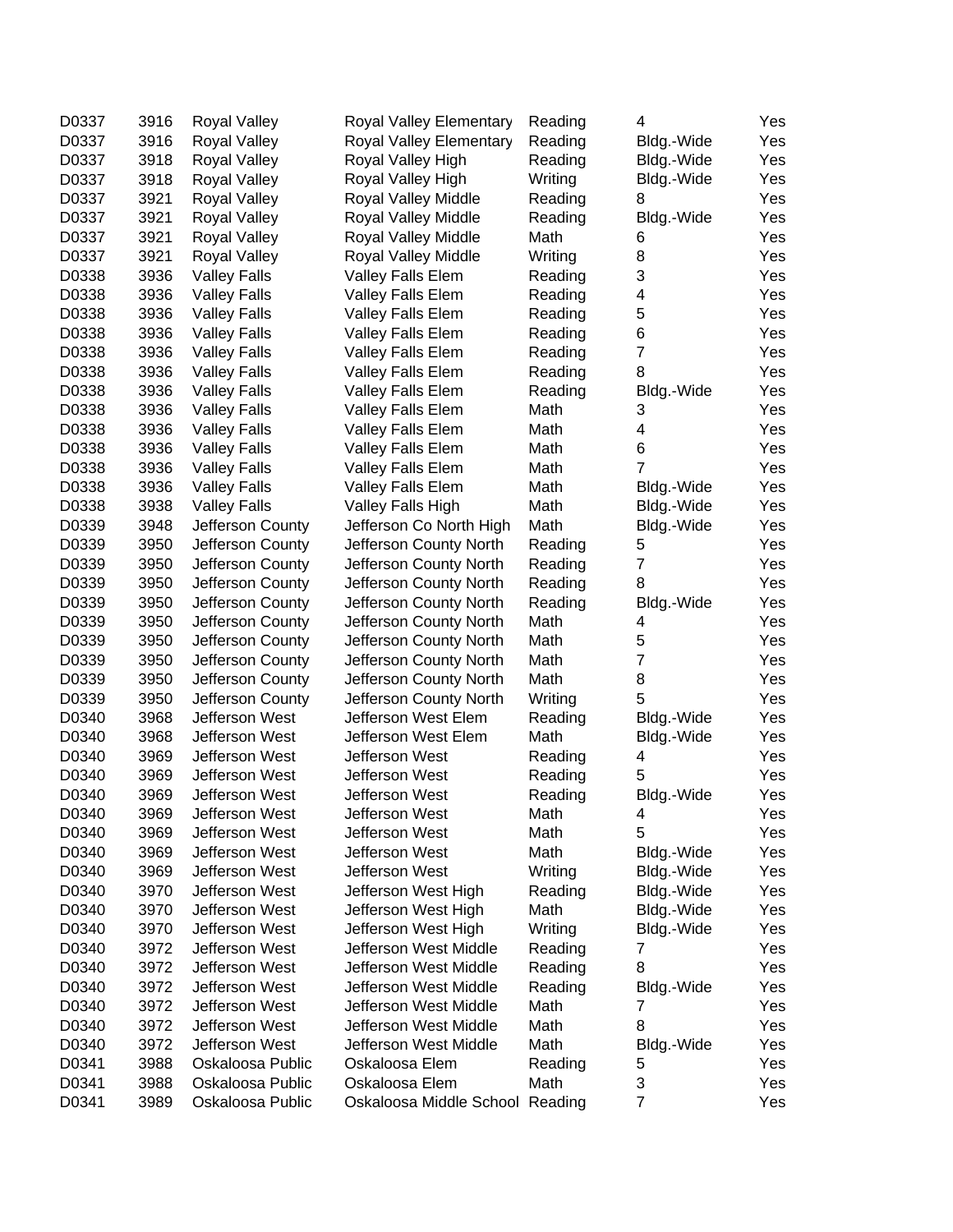| D0341 | 3989 | Oskaloosa Public                    | Oskaloosa Middle School Reading             |         | 8              | Yes |
|-------|------|-------------------------------------|---------------------------------------------|---------|----------------|-----|
| D0341 | 3989 | Oskaloosa Public                    | Oskaloosa Middle School Reading             |         | Bldg.-Wide     | Yes |
| D0341 | 3990 | Oskaloosa Public                    | Oskaloosa JR-SR HS                          | Reading | Bldg.-Wide     | Yes |
| D0342 | 4006 | McLouth                             | McLouth Elem                                | Math    | 4              | Yes |
| D0342 | 4007 | McLouth                             | <b>McLouth Middle</b>                       | Reading | 8              | Yes |
| D0343 | 4022 | Perry Public Schools Lecompton Elem |                                             | Reading | 3              | Yes |
| D0343 | 4022 | Perry Public Schools Lecompton Elem |                                             | Reading | 4              | Yes |
| D0343 | 4022 | Perry Public Schools Lecompton Elem |                                             | Reading | Bldg.-Wide     | Yes |
| D0343 | 4022 | Perry Public Schools Lecompton Elem |                                             | Math    | 3              | Yes |
| D0343 | 4022 | Perry Public Schools Lecompton Elem |                                             | Math    | 4              | Yes |
| D0343 | 4022 | Perry Public Schools Lecompton Elem |                                             | Math    | Bldg.-Wide     | Yes |
| D0343 | 4028 | Perry Public Schools Perry Elem     |                                             | Reading | 3              | Yes |
| D0343 | 4028 | Perry Public Schools Perry Elem     |                                             | Reading | 4              | Yes |
| D0343 | 4028 | Perry Public Schools Perry Elem     |                                             | Reading | Bldg.-Wide     | Yes |
| D0343 | 4028 | Perry Public Schools Perry Elem     |                                             | Math    | 3              | Yes |
| D0343 | 4028 | Perry Public Schools Perry Elem     |                                             | Math    | 4              | Yes |
| D0343 | 4028 | Perry Public Schools Perry Elem     |                                             | Math    | Bldg.-Wide     | Yes |
| D0343 | 4029 |                                     | Perry Public Schools Perry-Lecompton Middle | Reading | 7              | Yes |
| D0343 | 4029 |                                     | Perry Public Schools Perry-Lecompton Middle | Reading | 8              | Yes |
| D0343 | 4029 |                                     | Perry Public Schools Perry-Lecompton Middle | Reading | Bldg.-Wide     | Yes |
| D0343 | 4029 |                                     | Perry Public Schools Perry-Lecompton Middle | Math    | 8              | Yes |
| D0343 | 4030 |                                     | Perry Public Schools Perry Lecompton High   | Reading | Bldg.-Wide     | Yes |
| D0343 | 4030 |                                     | Perry Public Schools Perry Lecompton High   | Math    | Bldg.-Wide     | Yes |
| D0344 | 4038 | Pleasanton                          | <b>Pleasanton Elem</b>                      | Reading | 3              | Yes |
| D0344 | 4038 | Pleasanton                          | <b>Pleasanton Elem</b>                      | Math    | 3              | Yes |
| D0344 | 4040 | Pleasanton                          | Pleasanton High                             | Writing | 8              | Yes |
| D0345 | 4056 | Seaman                              | East Indianola Elem                         | Reading | 3              | Yes |
| D0345 | 4056 | Seaman                              | East Indianola Elem                         | Reading | 5              | Yes |
| D0345 | 4056 | Seaman                              | East Indianola Elem                         | Reading | Bldg.-Wide     | Yes |
| D0345 | 4056 | Seaman                              | East Indianola Elem                         | Math    | 3              | Yes |
| D0345 | 4056 | Seaman                              | East Indianola Elem                         | Math    | 5              | Yes |
| D0345 | 4056 | Seaman                              | East Indianola Elem                         | Writing | Bldg.-Wide     | Yes |
| D0345 | 4058 | Seaman                              | <b>Elmont Elem</b>                          | Reading | 5              | Yes |
| D0345 | 4058 | Seaman                              | <b>Elmont Elem</b>                          | Reading | 6              | Yes |
| D0345 | 4058 | Seaman                              | <b>Elmont Elem</b>                          | Reading | Bldg.-Wide     | Yes |
| D0345 | 4058 | Seaman                              | <b>Elmont Elem</b>                          | Math    | Bldg.-Wide     | Yes |
| D0345 | 4060 | Seaman                              | Indian Creek Elem                           | Reading | 3 <sup>1</sup> | Yes |
| D0345 | 4060 | Seaman                              | Indian Creek Elem                           | Reading | 5              | Yes |
| D0345 | 4060 | Seaman                              | Indian Creek Elem                           | Reading | 6              | Yes |
| D0345 | 4060 | Seaman                              | Indian Creek Elem                           | Reading | Bldg.-Wide     | Yes |
| D0345 | 4060 | Seaman                              | Indian Creek Elem                           | Math    | 3              | Yes |
| D0345 | 4060 | Seaman                              | Indian Creek Elem                           | Math    | 4              | Yes |
| D0345 | 4060 | Seaman                              | Indian Creek Elem                           | Math    | 5              | Yes |
| D0345 | 4060 | Seaman                              | Indian Creek Elem                           | Math    | 6              | Yes |
| D0345 | 4060 | Seaman                              | Indian Creek Elem                           | Math    | Bldg.-Wide     | Yes |
| D0345 | 4064 | Seaman                              | Lyman Elem                                  | Math    | 3              | Yes |
| D0345 | 4064 | Seaman                              | Lyman Elem                                  | Math    | 4              | Yes |
| D0345 | 4066 | Seaman                              | North Fairview Elem                         | Reading | 3              | Yes |
| D0345 | 4066 | Seaman                              | North Fairview Elem                         | Reading | 4              | Yes |
| D0345 | 4066 | Seaman                              | North Fairview Elem                         | Reading | 5              | Yes |
| D0345 | 4066 | Seaman                              | North Fairview Elem                         | Reading | 6              | Yes |
| D0345 | 4066 | Seaman                              | North Fairview Elem                         | Reading | Bldg.-Wide     | Yes |
|       |      |                                     |                                             |         |                |     |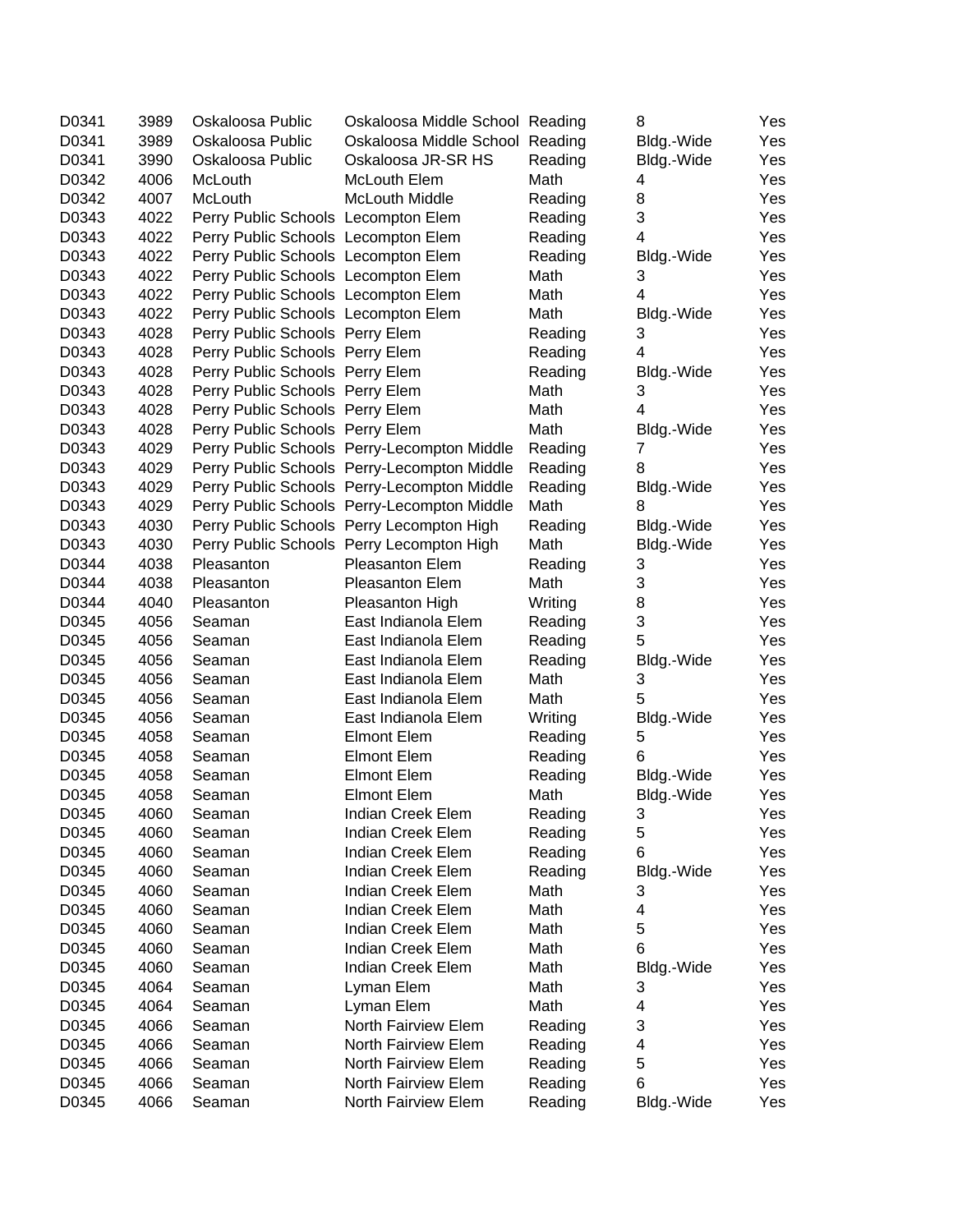| D0345 | 4066 | Seaman              | North Fairview Elem        | Math    | 3              | Yes |
|-------|------|---------------------|----------------------------|---------|----------------|-----|
| D0345 | 4066 | Seaman              | North Fairview Elem        | Math    | 4              | Yes |
| D0345 | 4066 | Seaman              | North Fairview Elem        | Math    | 5              | Yes |
| D0345 | 4066 | Seaman              | North Fairview Elem        | Math    | 6              | Yes |
| D0345 | 4066 | Seaman              | North Fairview Elem        | Math    | Bldg.-Wide     | Yes |
| D0345 | 4068 | Seaman              | Pleasant Hill Elem         | Reading | 3              | Yes |
| D0345 | 4068 | Seaman              | <b>Pleasant Hill Elem</b>  | Reading | 4              | Yes |
| D0345 | 4068 | Seaman              | <b>Pleasant Hill Elem</b>  | Reading | 5              | Yes |
| D0345 | 4068 | Seaman              | <b>Pleasant Hill Elem</b>  | Reading | Bldg.-Wide     | Yes |
| D0345 | 4068 | Seaman              | <b>Pleasant Hill Elem</b>  | Math    | 3              | Yes |
| D0345 | 4068 | Seaman              | <b>Pleasant Hill Elem</b>  | Math    | 4              | Yes |
| D0345 | 4068 | Seaman              | Pleasant Hill Elem         | Math    | 5              | Yes |
| D0345 | 4068 | Seaman              | Pleasant Hill Elem         | Math    | 6              | Yes |
| D0345 | 4068 | Seaman              | <b>Pleasant Hill Elem</b>  | Math    | Bldg.-Wide     | Yes |
| D0345 | 4070 | Seaman              | Rochester Elem             | Reading | 3              | Yes |
| D0345 | 4070 | Seaman              | Rochester Elem             | Reading | 4              | Yes |
| D0345 | 4070 | Seaman              | Rochester Elem             | Reading | 6              | Yes |
| D0345 | 4070 | Seaman              | Rochester Elem             | Reading | Bldg.-Wide     | Yes |
| D0345 | 4070 | Seaman              | Rochester Elem             | Math    | 3              | Yes |
| D0345 | 4070 | Seaman              | Rochester Elem             | Math    | $\overline{4}$ | Yes |
| D0345 | 4070 | Seaman              | Rochester Elem             | Math    | Bldg.-Wide     | Yes |
| D0345 | 4072 | Seaman              | West Indianola Elem        | Reading | 5              | Yes |
| D0345 | 4072 | Seaman              | West Indianola Elem        | Reading | 6              | Yes |
| D0345 | 4072 | Seaman              | West Indianola Elem        | Math    | 5              | Yes |
| D0345 | 4073 | Seaman              | Logan Jr High              | Reading | $\overline{7}$ | Yes |
| D0345 | 4073 | Seaman              | Logan Jr High              | Reading | 8              | Yes |
| D0345 | 4073 | Seaman              | Logan Jr High              | Reading | Bldg.-Wide     | Yes |
| D0345 | 4073 | Seaman              | Logan Jr High              | Math    | 7              | Yes |
| D0345 | 4073 | Seaman              | Logan Jr High              | Math    | Bldg.-Wide     | Yes |
| D0345 | 4074 | Seaman              | Northern Hills Jr High     | Reading | 7              | Yes |
| D0345 | 4074 | Seaman              | Northern Hills Jr High     | Reading | 8              | Yes |
| D0345 | 4074 | Seaman              | Northern Hills Jr High     | Reading | Bldg.-Wide     | Yes |
| D0345 | 4076 | Seaman              | Seaman High                | Reading | Bldg.-Wide     | Yes |
| D0345 | 4076 | Seaman              | Seaman High                | Math    | Bldg.-Wide     | Yes |
| D0346 | 4088 | Jayhawk             | <b>Blue Mound Elem</b>     | Reading | 5              | Yes |
| D0346 | 4088 | Jayhawk             | <b>Blue Mound Elem</b>     | Writing | Bldg.-Wide     | Yes |
| D0346 | 4092 | Jayhawk             | Jayhawk Elementary         | Writing | Bldg.-Wide     | Yes |
| D0346 | 4094 | Jayhawk             | Jayhawk-Linn High          | Math    | 7              | Yes |
| D0347 | 4120 | Kinsley-Offerle     | Kinsley-Offerle            | Reading | 5              | Yes |
| D0347 | 4120 | Kinsley-Offerle     | Kinsley-Offerle            | Reading | 6              | Yes |
| D0347 | 4120 | Kinsley-Offerle     | Kinsley-Offerle            | Reading | Bldg.-Wide     | Yes |
| D0347 | 4120 | Kinsley-Offerle     | Kinsley-Offerle            | Math    | 3              | Yes |
| D0347 | 4120 | Kinsley-Offerle     | Kinsley-Offerle            | Writing | Bldg.-Wide     | Yes |
| D0348 | 4141 | <b>Baldwin City</b> | Baldwin Junior High        | Reading | 6              | Yes |
| D0348 | 4141 | <b>Baldwin City</b> | Baldwin Junior High        | Reading | 7              | Yes |
| D0348 | 4141 | <b>Baldwin City</b> | <b>Baldwin Junior High</b> | Reading | 8              | Yes |
| D0348 | 4141 | <b>Baldwin City</b> | <b>Baldwin Junior High</b> | Reading | Bldg.-Wide     | Yes |
| D0348 | 4141 | <b>Baldwin City</b> | Baldwin Junior High        | Math    | 6              | Yes |
| D0348 | 4141 | <b>Baldwin City</b> | Baldwin Junior High        | Math    | $\overline{7}$ | Yes |
| D0348 | 4141 | <b>Baldwin City</b> | Baldwin Junior High        | Math    | Bldg.-Wide     | Yes |
| D0348 | 4141 | <b>Baldwin City</b> | Baldwin Junior High        | Writing | Bldg.-Wide     | Yes |
| D0348 | 4142 | <b>Baldwin City</b> | <b>Baldwin High School</b> | Reading | Bldg.-Wide     | Yes |
|       |      |                     |                            |         |                |     |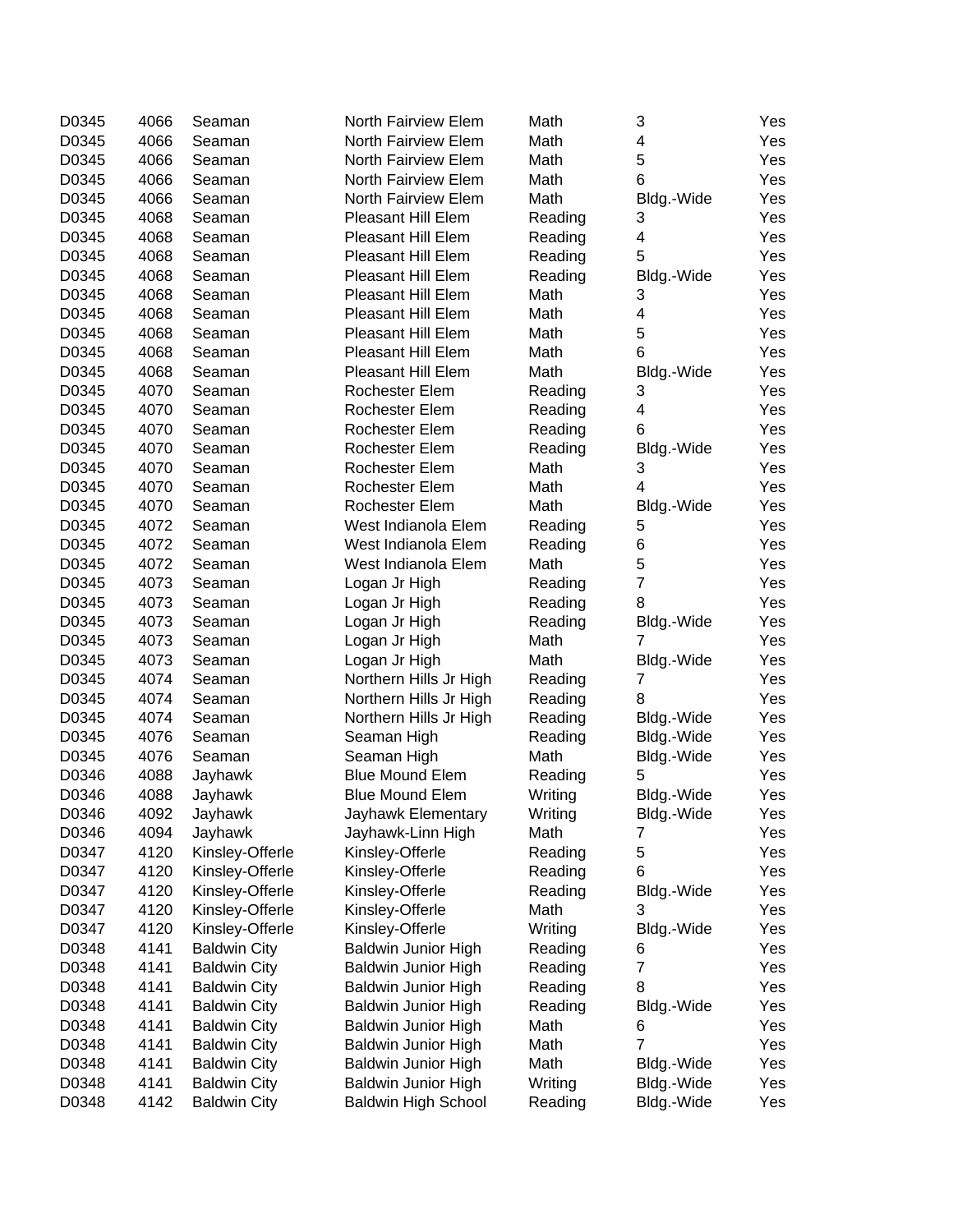| D0348 | 4142 | <b>Baldwin City</b> | <b>Baldwin High School</b> | Math    | Bldg.-Wide              | Yes |
|-------|------|---------------------|----------------------------|---------|-------------------------|-----|
| D0348 | 4144 | <b>Baldwin City</b> | <b>Marion Springs</b>      | Reading | 3                       | Yes |
| D0348 | 4144 | <b>Baldwin City</b> | <b>Marion Springs</b>      | Reading | 4                       | Yes |
| D0348 | 4144 | <b>Baldwin City</b> | <b>Marion Springs</b>      | Reading | 5                       | Yes |
| D0348 | 4144 | <b>Baldwin City</b> | <b>Marion Springs</b>      | Reading | Bldg.-Wide              | Yes |
| D0348 | 4144 | <b>Baldwin City</b> | <b>Marion Springs</b>      | Math    | 3                       | Yes |
| D0348 | 4144 | <b>Baldwin City</b> | <b>Marion Springs</b>      | Math    | 4                       | Yes |
| D0348 | 4144 | <b>Baldwin City</b> | <b>Marion Springs</b>      | Math    | 5                       | Yes |
| D0348 | 4144 | <b>Baldwin City</b> | <b>Marion Springs</b>      | Math    | Bldg.-Wide              | Yes |
| D0348 | 4144 | <b>Baldwin City</b> | <b>Marion Springs</b>      | Writing | Bldg.-Wide              | Yes |
| D0348 | 4145 | <b>Baldwin City</b> | <b>Baldwin Elementary</b>  | Reading | 3                       | Yes |
| D0348 | 4145 | <b>Baldwin City</b> | <b>Baldwin Elementary</b>  | Reading | 4                       | Yes |
| D0348 | 4145 | <b>Baldwin City</b> | <b>Baldwin Elementary</b>  | Reading | 5                       | Yes |
| D0348 | 4145 | <b>Baldwin City</b> | <b>Baldwin Elementary</b>  | Reading | Bldg.-Wide              | Yes |
| D0348 | 4145 | <b>Baldwin City</b> | <b>Baldwin Elementary</b>  | Math    | 3                       | Yes |
| D0348 | 4145 | <b>Baldwin City</b> | <b>Baldwin Elementary</b>  | Math    | $\overline{\mathbf{4}}$ | Yes |
| D0348 | 4145 | <b>Baldwin City</b> | <b>Baldwin Elementary</b>  | Math    | 5                       | Yes |
| D0348 | 4145 | <b>Baldwin City</b> | <b>Baldwin Elementary</b>  | Math    | Bldg.-Wide              | Yes |
| D0348 | 4145 | <b>Baldwin City</b> | <b>Baldwin Elementary</b>  | Writing | Bldg.-Wide              | Yes |
| D0348 | 4146 | <b>Baldwin City</b> | <b>Vinland Elem</b>        | Math    | 3                       | Yes |
| D0348 | 4146 | <b>Baldwin City</b> | <b>Vinland Elem</b>        | Math    | 4                       | Yes |
| D0348 | 4146 | <b>Baldwin City</b> | <b>Vinland Elem</b>        | Math    | Bldg.-Wide              | Yes |
| D0348 | 4146 | <b>Baldwin City</b> | <b>Vinland Elem</b>        | Writing | Bldg.-Wide              | Yes |
| D0349 | 4158 | Stafford            | <b>Stafford Elementary</b> | Reading | 3                       | Yes |
| D0349 | 4158 | Stafford            | <b>Stafford Elementary</b> | Reading | 5                       | Yes |
| D0349 | 4158 | Stafford            | <b>Stafford Elementary</b> | Reading | Bldg.-Wide              | Yes |
| D0349 | 4158 | Stafford            | <b>Stafford Elementary</b> | Math    | 5                       | Yes |
| D0349 | 4158 | Stafford            | <b>Stafford Elementary</b> | Math    | Bldg.-Wide              | Yes |
| D0349 | 4158 | Stafford            | <b>Stafford Elementary</b> | Writing | Bldg.-Wide              | Yes |
| D0349 | 4164 | Stafford            | <b>Stafford Middle</b>     | Reading | 11                      | Yes |
| D0349 | 4164 | Stafford            | <b>Stafford Middle</b>     | Math    | 11                      | Yes |
| D0349 | 4164 | Stafford            | <b>Stafford Middle</b>     | Writing | 8                       | Yes |
| D0349 | 4164 | Stafford            | <b>Stafford Middle</b>     | Writing | 11                      | Yes |
| D0349 | 4164 | Stafford            | <b>Stafford Middle</b>     | Writing | Bldg.-Wide              | Yes |
| D0350 | 4180 | St John-Hudson      | St John Elem               | Reading | 4                       | Yes |
| D0350 | 4180 | St John-Hudson      | St John Elem               | Reading | 5                       | Yes |
| D0350 | 4180 | St John-Hudson      | St John Elem               | Math    | 4                       | Yes |
| D0350 | 4182 | St John-Hudson      | St John High               | Reading | $\overline{7}$          | Yes |
| D0350 | 4182 | St John-Hudson      | St John High               | Reading | 8                       | Yes |
| D0350 | 4182 | St John-Hudson      | St John High               | Reading | 11                      | Yes |
| D0350 | 4182 | St John-Hudson      | St John High               | Reading | Bldg.-Wide              | Yes |
| D0350 | 4182 | St John-Hudson      | St John High               | Math    | 8                       | Yes |
| D0351 | 4196 | Macksville          | Macksville Elem            | Reading | 4                       | Yes |
| D0351 | 4196 | Macksville          | Macksville Elem            | Reading | 5                       | Yes |
| D0351 | 4196 | Macksville          | Macksville Elem            | Reading | $\overline{7}$          | Yes |
| D0351 | 4196 | Macksville          | Macksville Elem            | Reading | Bldg.-Wide              | Yes |
| D0351 | 4196 | Macksville          | Macksville Elem            | Math    | 4                       | Yes |
| D0351 | 4196 | Macksville          | Macksville Elem            | Writing | 5                       | Yes |
| D0351 | 4196 | Macksville          | Macksville Elem            | Writing | 8                       | Yes |
| D0351 | 4196 | Macksville          | Macksville Elem            | Writing | Bldg.-Wide              | Yes |
| D0351 | 4200 | Macksville          | Macksville High            | Reading | Bldg.-Wide              | Yes |
| D0351 | 4200 | Macksville          | Macksville High            | Writing | Bldg.-Wide              | Yes |
|       |      |                     |                            |         |                         |     |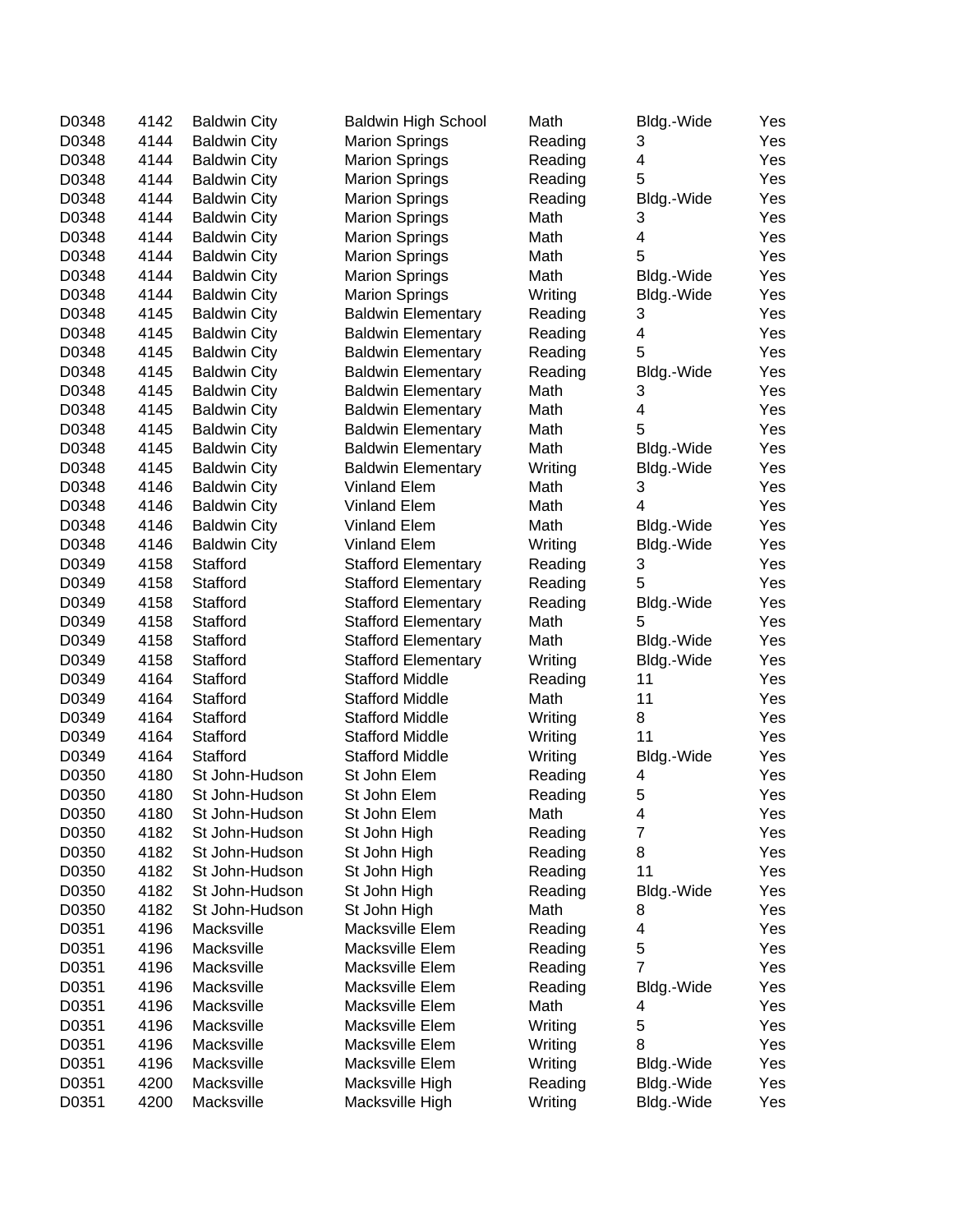| D0352 | 4224 | Goodland                | <b>Grant Junior High</b>           | Reading | 7               | Yes |
|-------|------|-------------------------|------------------------------------|---------|-----------------|-----|
| D0352 | 4224 | Goodland                | <b>Grant Junior High</b>           | Reading | 8               | Yes |
| D0352 | 4224 | Goodland                | <b>Grant Junior High</b>           | Reading | Bldg.-Wide      | Yes |
| D0352 | 4224 | Goodland                | <b>Grant Junior High</b>           | Math    | 7               | Yes |
| D0352 | 4228 | Goodland                | Goodland High                      | Reading | Bldg.-Wide      | Yes |
| D0353 | 4260 | Wellington              | Eisenhower Elem                    | Reading | 3               | Yes |
| D0353 | 4260 | Wellington              | Eisenhower Elem                    | Reading | 5               | Yes |
| D0353 | 4260 | Wellington              | Eisenhower Elem                    | Reading | Bldg.-Wide      | Yes |
| D0353 | 4260 | Wellington              | Eisenhower Elem                    | Math    | 3               | Yes |
| D0353 | 4260 | Wellington              | Eisenhower Elem                    | Math    | 5               | Yes |
| D0353 | 4266 | Wellington              | Lincoln Elem                       | Reading | 4               | Yes |
| D0353 | 4266 | Wellington              | Lincoln Elem                       | Math    | 4               | Yes |
| D0353 | 4274 | Wellington              | <b>Washington Elem</b>             | Reading | 3               | Yes |
| D0353 | 4274 | Wellington              | <b>Washington Elem</b>             | Reading | 5               | Yes |
| D0353 | 4274 | Wellington              | Washington Elem                    | Reading | Bldg.-Wide      | Yes |
| D0353 | 4274 | Wellington              | <b>Washington Elem</b>             | Math    | 3               | Yes |
| D0353 | 4274 | Wellington              | <b>Washington Elem</b>             | Math    | 4               | Yes |
| D0353 | 4274 | Wellington              | Washington Elem                    | Math    | 5               | Yes |
| D0353 | 4274 | Wellington              | <b>Washington Elem</b>             | Math    | Bldg.-Wide      | Yes |
| D0354 | 4294 | Claflin                 | <b>Claflin Elem</b>                | Reading | 3               | Yes |
| D0354 | 4294 | Claflin                 | <b>Claflin Elem</b>                | Reading | 4               | Yes |
| D0354 | 4294 | Claflin                 | <b>Claflin Elem</b>                | Reading | 5               | Yes |
| D0354 | 4294 | Claflin                 | <b>Claflin Elem</b>                | Reading | 6               | Yes |
| D0354 | 4294 | Claflin                 | <b>Claflin Elem</b>                | Reading | Bldg.-Wide      | Yes |
| D0354 | 4294 | Claflin                 | <b>Claflin Elem</b>                | Math    | 3               | Yes |
| D0354 | 4294 | Claflin                 | <b>Claflin Elem</b>                | Math    | 4               | Yes |
| D0354 | 4294 | Claflin                 | <b>Claflin Elem</b>                | Math    | 5               | Yes |
| D0354 | 4294 | Claflin                 | <b>Claflin Elem</b>                | Math    | 6               | Yes |
| D0354 | 4294 | Claflin                 | <b>Claflin Elem</b>                | Math    |                 | Yes |
| D0354 | 4296 | Claflin                 |                                    |         | Bldg.-Wide<br>7 | Yes |
| D0354 | 4296 | Claflin                 | Claflin Junior/Senior High Reading |         | 8               |     |
|       |      |                         | Claflin Junior/Senior High Reading |         |                 | Yes |
| D0354 | 4296 | Claflin                 | Claflin Junior/Senior High Reading |         | Bldg.-Wide<br>7 | Yes |
| D0354 | 4296 | Claflin                 | Claflin Junior/Senior High Math    |         |                 | Yes |
| D0354 | 4296 | Claflin                 | Claflin Junior/Senior High Math    |         | Bldg.-Wide      | Yes |
| D0354 | 4296 | Claflin                 | Claflin Junior/Senior High Writing |         | 8               | Yes |
| D0354 | 4296 | Claflin                 | Claflin Junior/Senior High Writing |         | 11              | Yes |
| D0354 | 4296 | Claflin                 | Claflin Junior/Senior High Writing |         | Bldg.-Wide      | Yes |
| D0355 | 4318 | <b>Ellinwood Public</b> | Ellinwood Elem                     | Reading | 3               | Yes |
| D0355 | 4318 | <b>Ellinwood Public</b> | Ellinwood Elem                     | Reading | 4               | Yes |
| D0355 | 4318 | <b>Ellinwood Public</b> | Ellinwood Elem                     | Reading | 6               | Yes |
| D0355 | 4318 | <b>Ellinwood Public</b> | Ellinwood Elem                     | Reading | Bldg.-Wide      | Yes |
| D0355 | 4318 | <b>Ellinwood Public</b> | Ellinwood Elem                     | Math    | 3               | Yes |
| D0355 | 4318 | <b>Ellinwood Public</b> | Ellinwood Elem                     | Math    | 6               | Yes |
| D0355 | 4318 | <b>Ellinwood Public</b> | Ellinwood Elem                     | Math    | Bldg.-Wide      | Yes |
| D0355 | 4318 | <b>Ellinwood Public</b> | Ellinwood Elem                     | Writing | Bldg.-Wide      | Yes |
| D0355 | 4320 | <b>Ellinwood Public</b> | Ellinwood Middle School            | Reading | 7               | Yes |
| D0355 | 4320 | <b>Ellinwood Public</b> | Ellinwood Middle School            | Reading | 8               | Yes |
| D0355 | 4320 | <b>Ellinwood Public</b> | Ellinwood Middle School            | Reading | Bldg.-Wide      | Yes |
| D0355 | 4322 | <b>Ellinwood Public</b> | Ellinwood High                     | Reading | Bldg.-Wide      | Yes |
| D0355 | 4322 | Ellinwood Public        | Ellinwood High                     | Math    | Bldg.-Wide      | Yes |
| D0355 | 4322 | Ellinwood Public        | Ellinwood High                     | Writing | Bldg.-Wide      | Yes |
| D0356 | 4340 | <b>Conway Springs</b>   | Conway Springs Kyle                | Reading | 4               | Yes |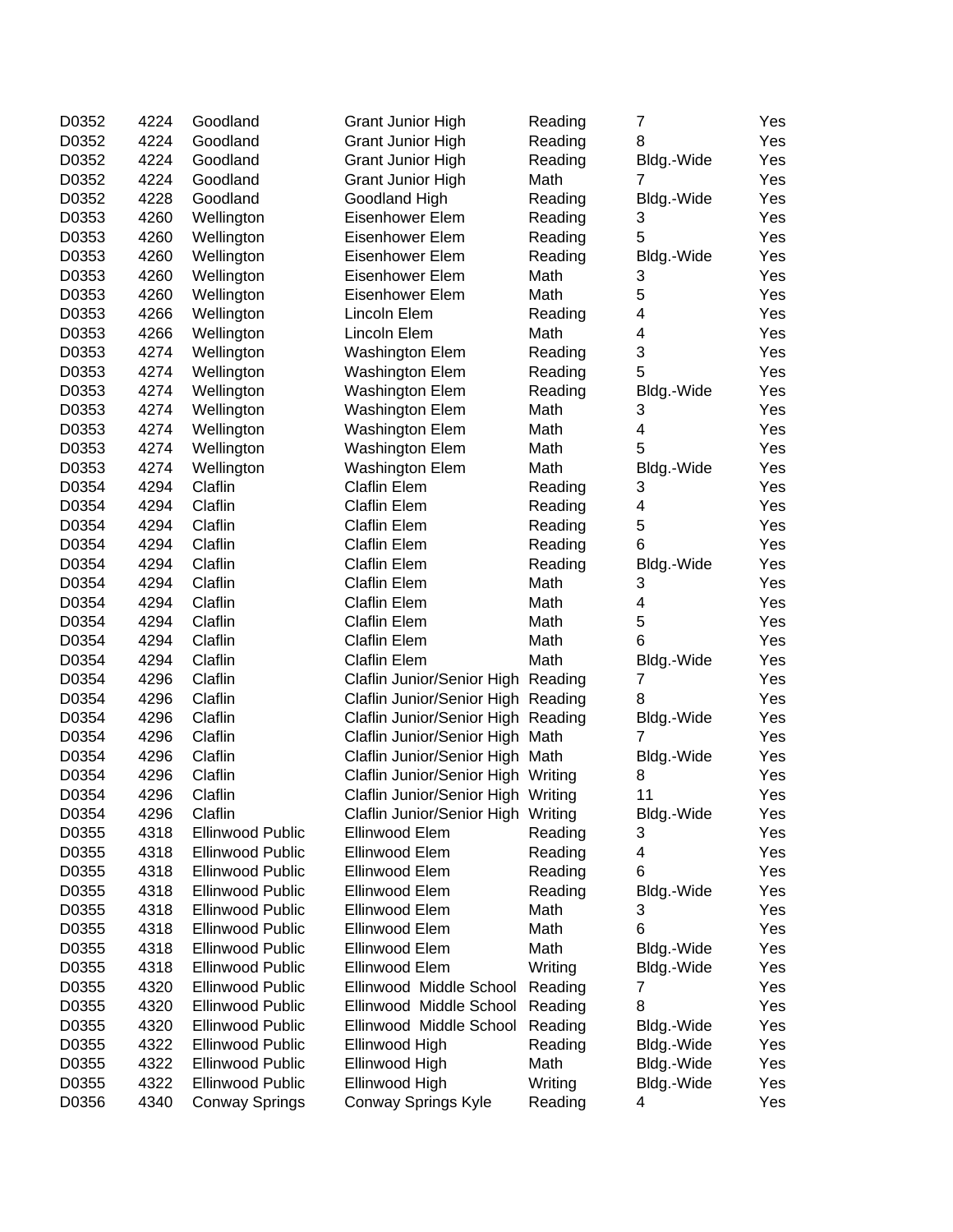| D0356 | 4340 | <b>Conway Springs</b> | Conway Springs Kyle          | Math    | 4              | Yes |
|-------|------|-----------------------|------------------------------|---------|----------------|-----|
| D0356 | 4341 | <b>Conway Springs</b> | <b>Conway Springs Middle</b> | Reading | $\overline{7}$ | Yes |
| D0356 | 4341 | <b>Conway Springs</b> | <b>Conway Springs Middle</b> | Reading | 8              | Yes |
| D0356 | 4341 | <b>Conway Springs</b> | <b>Conway Springs Middle</b> | Reading | Bldg.-Wide     | Yes |
| D0356 | 4341 | <b>Conway Springs</b> | <b>Conway Springs Middle</b> | Math    | 8              | Yes |
| D0356 | 4342 | <b>Conway Springs</b> | Conway Springs High          | Reading | Bldg.-Wide     | Yes |
| D0356 | 4342 | <b>Conway Springs</b> | Conway Springs High          | Math    | Bldg.-Wide     | Yes |
| D0356 | 4342 | <b>Conway Springs</b> | Conway Springs High          | Writing | Bldg.-Wide     | Yes |
| D0357 | 4362 | <b>Belle Plaine</b>   | <b>Belle Plaine Elem</b>     | Reading | 3              | Yes |
| D0357 | 4362 | <b>Belle Plaine</b>   | <b>Belle Plaine Elem</b>     | Reading | 4              | Yes |
| D0357 | 4362 | <b>Belle Plaine</b>   | <b>Belle Plaine Elem</b>     | Reading | Bldg.-Wide     | Yes |
| D0357 | 4362 | <b>Belle Plaine</b>   | <b>Belle Plaine Elem</b>     | Math    | 3              | Yes |
| D0357 | 4362 | <b>Belle Plaine</b>   | <b>Belle Plaine Elem</b>     | Math    | 4              | Yes |
| D0357 | 4362 | <b>Belle Plaine</b>   | <b>Belle Plaine Elem</b>     | Math    | Bldg.-Wide     | Yes |
| D0357 | 4363 | <b>Belle Plaine</b>   | <b>Belle Plaine Middle</b>   | Reading | 6              | Yes |
| D0357 | 4363 | <b>Belle Plaine</b>   | <b>Belle Plaine Middle</b>   | Reading | $\overline{7}$ | Yes |
| D0357 | 4363 | <b>Belle Plaine</b>   | <b>Belle Plaine Middle</b>   | Reading | 8              | Yes |
| D0357 | 4363 | <b>Belle Plaine</b>   | <b>Belle Plaine Middle</b>   | Reading | Bldg.-Wide     | Yes |
| D0357 | 4363 | <b>Belle Plaine</b>   | <b>Belle Plaine Middle</b>   | Math    | 6              | Yes |
| D0357 | 4363 | <b>Belle Plaine</b>   | <b>Belle Plaine Middle</b>   | Math    | 7              | Yes |
| D0357 | 4363 | <b>Belle Plaine</b>   | <b>Belle Plaine Middle</b>   | Math    | Bldg.-Wide     | Yes |
| D0357 | 4363 | <b>Belle Plaine</b>   | <b>Belle Plaine Middle</b>   | Writing | Bldg.-Wide     | Yes |
| D0357 | 4364 | <b>Belle Plaine</b>   | <b>Belle Plaine High</b>     | Reading | Bldg.-Wide     | Yes |
| D0357 | 4364 | <b>Belle Plaine</b>   | <b>Belle Plaine High</b>     | Writing | Bldg.-Wide     | Yes |
| D0358 | 4388 | Oxford                | Oxford Elem                  | Reading | 3              | Yes |
| D0358 | 4388 | Oxford                | Oxford Elem                  | Reading | 6              | Yes |
| D0358 | 4388 | Oxford                | Oxford Elem                  | Reading | Bldg.-Wide     | Yes |
| D0358 | 4388 | Oxford                | Oxford Elem                  | Math    | 3              | Yes |
| D0358 | 4388 | Oxford                | Oxford Elem                  | Math    | Bldg.-Wide     | Yes |
| D0358 | 4390 | Oxford                | Oxford Jr/Sr High            | Reading | 7              | Yes |
| D0358 | 4390 | Oxford                | Oxford Jr/Sr High            | Reading | 8              | Yes |
| D0358 | 4390 | Oxford                | Oxford Jr/Sr High            | Reading | Bldg.-Wide     | Yes |
| D0359 | 4404 | Argonia Public        | Argonia Elem                 | Reading | 4              | Yes |
| D0359 | 4404 | Argonia Public        | Argonia Elem                 | Reading | 5              | Yes |
| D0359 | 4404 | Argonia Public        | Argonia Elem                 | Math    | 4              | Yes |
| D0359 | 4404 | Argonia Public        | Argonia Elem                 | Math    | 5              | Yes |
| D0359 | 4404 | Argonia Public        | Argonia Elem                 | Math    | 6              | Yes |
| D0359 | 4404 | Argonia Public        | Argonia Elem                 | Math    | Bldg.-Wide     | Yes |
| D0359 | 4406 | Argonia Public        | Argonia High                 | Reading | 7              | Yes |
| D0359 | 4406 | Argonia Public        | Argonia High                 | Reading | 8              | Yes |
| D0359 | 4406 | Argonia Public        | Argonia High                 | Reading | 11             | Yes |
| D0359 | 4406 | Argonia Public        | Argonia High                 | Reading | Bldg.-Wide     | Yes |
| D0359 | 4406 | Argonia Public        | Argonia High                 | Math    | 7              | Yes |
| D0359 | 4406 | Argonia Public        | Argonia High                 | Math    | 11             | Yes |
| D0359 | 4406 | Argonia Public        | Argonia High                 | Math    | Bldg.-Wide     | Yes |
| D0360 | 4420 | Caldwell              | Caldwell Elem                | Reading | 4              | Yes |
| D0360 | 4420 | Caldwell              | <b>Caldwell Elem</b>         | Reading | 5              | Yes |
| D0360 | 4420 | Caldwell              | Caldwell Elem                | Math    | 4              | Yes |
| D0360 | 4422 | Caldwell              | <b>Caldwell Secondary</b>    | Reading | $\overline{7}$ | Yes |
| D0360 | 4422 | Caldwell              | <b>Caldwell Secondary</b>    | Reading | 8              | Yes |
| D0360 | 4422 | Caldwell              | <b>Caldwell Secondary</b>    | Reading | 11             | Yes |
| D0360 | 4422 | Caldwell              | <b>Caldwell Secondary</b>    | Reading | Bldg.-Wide     | Yes |
|       |      |                       |                              |         |                |     |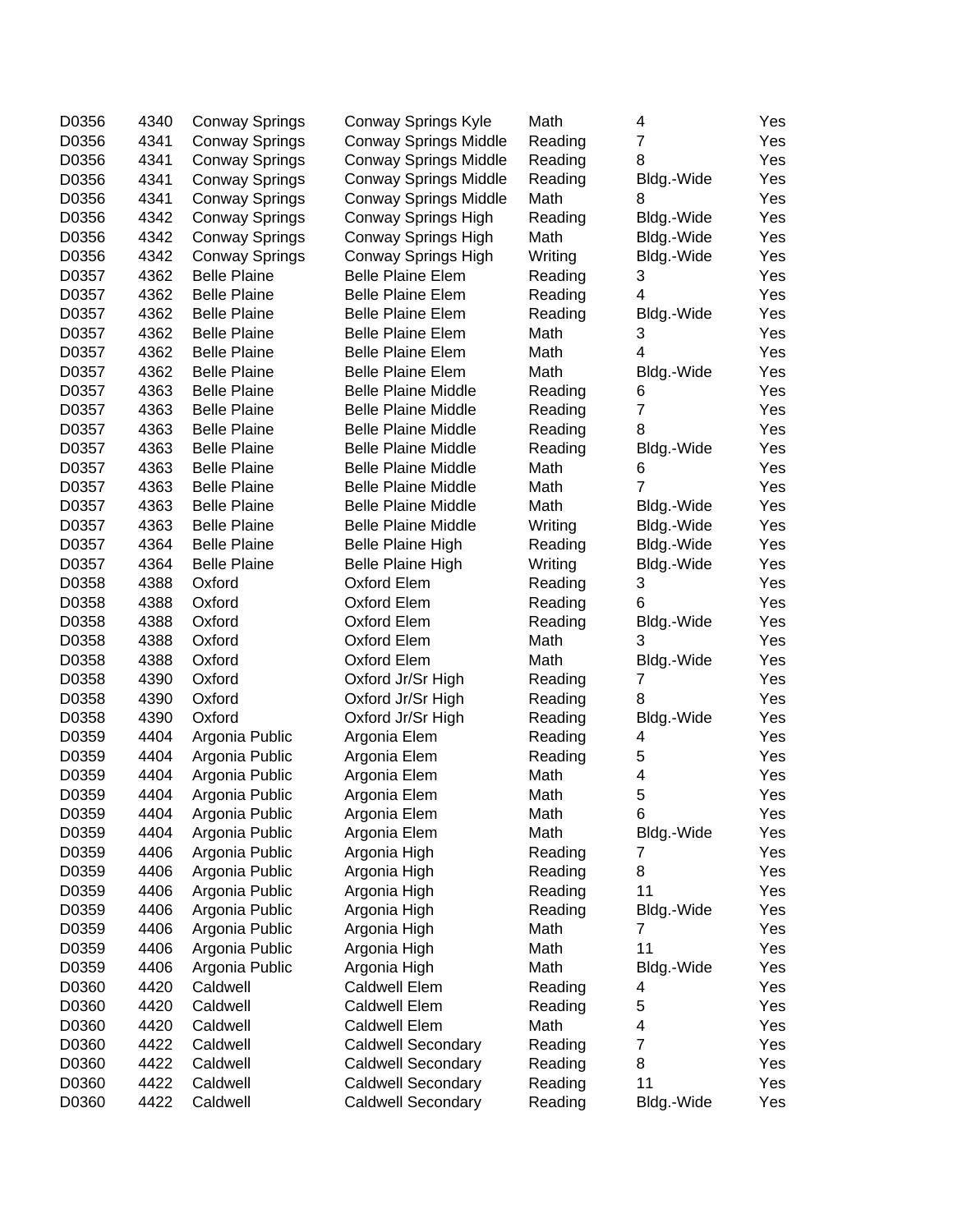| D0360 | 4422 | Caldwell            | <b>Caldwell Secondary</b>  | Math    | 6                       | Yes |
|-------|------|---------------------|----------------------------|---------|-------------------------|-----|
| D0360 | 4422 | Caldwell            | <b>Caldwell Secondary</b>  | Math    | 11                      | Yes |
| D0360 | 4422 | Caldwell            | <b>Caldwell Secondary</b>  | Math    | Bldg.-Wide              | Yes |
| D0361 | 4438 | Anthony-Harper      | Anthony Elem               | Reading | 3                       | Yes |
| D0361 | 4438 | Anthony-Harper      | Anthony Elem               | Reading | 6                       | Yes |
| D0361 | 4438 | Anthony-Harper      | Anthony Elem               | Reading | $\overline{7}$          | Yes |
| D0361 | 4438 | Anthony-Harper      | Anthony Elem               | Reading | 8                       | Yes |
| D0361 | 4438 | Anthony-Harper      | Anthony Elem               | Reading | Bldg.-Wide              | Yes |
| D0361 | 4438 | Anthony-Harper      | Anthony Elem               | Math    | 3                       | Yes |
| D0361 | 4438 | Anthony-Harper      | Anthony Elem               | Math    | 5                       | Yes |
| D0361 | 4438 | Anthony-Harper      | Anthony Elem               | Math    | Bldg.-Wide              | Yes |
| D0361 | 4442 | Anthony-Harper      | Chaparral High Anthony     | Reading | Bldg.-Wide              | Yes |
| D0361 | 4458 | Anthony-Harper      | Harper Elem                | Reading | 3                       | Yes |
| D0361 | 4458 | Anthony-Harper      | Harper Elem                | Reading | 4                       | Yes |
| D0361 | 4458 | Anthony-Harper      | Harper Elem                | Reading | 5                       | Yes |
| D0361 | 4458 | Anthony-Harper      | Harper Elem                | Reading | $\overline{7}$          | Yes |
| D0361 | 4458 | Anthony-Harper      | Harper Elem                | Reading | 8                       | Yes |
| D0361 | 4458 | Anthony-Harper      | Harper Elem                | Reading | Bldg.-Wide              | Yes |
| D0361 | 4458 | Anthony-Harper      | Harper Elem                | Math    | 3                       | Yes |
| D0361 | 4458 | Anthony-Harper      | Harper Elem                | Math    | $\overline{\mathbf{4}}$ | Yes |
| D0361 | 4458 | Anthony-Harper      | Harper Elem                | Math    | 5                       | Yes |
| D0361 | 4458 | Anthony-Harper      | Harper Elem                | Math    | 6                       | Yes |
| D0361 | 4458 | Anthony-Harper      | Harper Elem                | Math    | $\overline{7}$          | Yes |
| D0361 | 4458 | Anthony-Harper      | Harper Elem                | Math    | 8                       | Yes |
| D0361 | 4458 | Anthony-Harper      | Harper Elem                | Math    | Bldg.-Wide              | Yes |
| D0362 | 4490 | <b>Prairie View</b> | Fontana Elem               | Reading | 3                       | Yes |
| D0362 | 4490 | <b>Prairie View</b> | Fontana Elem               | Reading | 4                       | Yes |
| D0362 | 4490 | <b>Prairie View</b> | Fontana Elem               | Reading | Bldg.-Wide              | Yes |
| D0362 | 4490 | <b>Prairie View</b> | Fontana Elem               | Math    | 4                       | Yes |
| D0362 | 4490 | <b>Prairie View</b> | Fontana Elem               | Math    | 5                       | Yes |
| D0362 | 4490 | <b>Prairie View</b> | Fontana Elem               | Math    | Bldg.-Wide              | Yes |
| D0362 | 4496 | <b>Prairie View</b> | Lacygne Elem               | Reading | 5                       | Yes |
| D0362 | 4496 | <b>Prairie View</b> | Lacygne Elem               | Math    | 5                       | Yes |
| D0362 | 4496 | <b>Prairie View</b> | Lacygne Elem               | Math    | Bldg.-Wide              | Yes |
| D0362 | 4502 | <b>Prairie View</b> | Parker Elem                | Reading | 4                       | Yes |
| D0362 | 4502 | <b>Prairie View</b> | Parker Elem                | Reading | 5                       | Yes |
| D0362 | 4502 | Prairie View        | Parker Elem                | Reading | Bldg.-Wide              | Yes |
| D0362 | 4502 | <b>Prairie View</b> | Parker Elem                | Math    | 3                       | Yes |
| D0362 | 4502 | Prairie View        | Parker Elem                | Math    | $\overline{\mathbf{4}}$ | Yes |
| D0362 | 4502 | <b>Prairie View</b> | Parker Elem                | Math    | Bldg.-Wide              | Yes |
| D0362 | 4504 | <b>Prairie View</b> | <b>Prairie View Middle</b> | Reading | 6                       | Yes |
| D0362 | 4504 | <b>Prairie View</b> | <b>Prairie View Middle</b> | Reading | 7                       | Yes |
| D0362 | 4504 | <b>Prairie View</b> | <b>Prairie View Middle</b> | Reading | 8                       | Yes |
| D0362 | 4504 | <b>Prairie View</b> | <b>Prairie View Middle</b> | Reading | Bldg.-Wide              | Yes |
| D0362 | 4504 | <b>Prairie View</b> | <b>Prairie View Middle</b> | Math    | 6                       | Yes |
| D0362 | 4504 | <b>Prairie View</b> | <b>Prairie View Middle</b> | Math    | 7                       | Yes |
| D0362 | 4504 | <b>Prairie View</b> | <b>Prairie View Middle</b> | Math    | 8                       | Yes |
| D0362 | 4504 | <b>Prairie View</b> | <b>Prairie View Middle</b> | Math    | Bldg.-Wide              | Yes |
| D0362 | 4505 | <b>Prairie View</b> | Prairie View High          | Reading | Bldg.-Wide              | Yes |
| D0362 | 4505 | <b>Prairie View</b> | Prairie View High          | Math    | Bldg.-Wide              | Yes |
| D0362 | 4505 | <b>Prairie View</b> | Prairie View High          | Writing | Bldg.-Wide              | Yes |
| D0363 | 4516 | Holcomb             | Holcomb Elem 4-5           | Reading | 4                       | Yes |
|       |      |                     |                            |         |                         |     |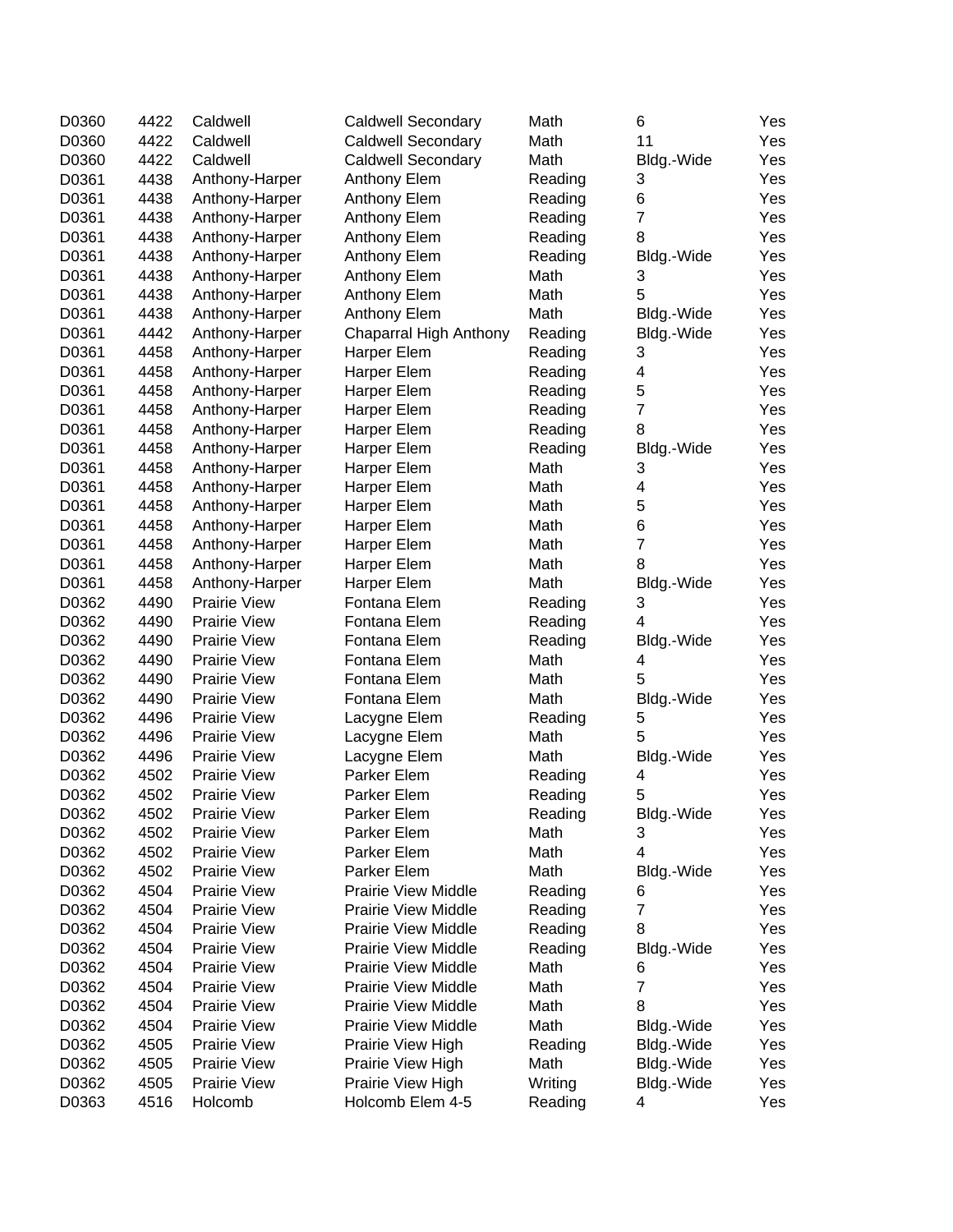| D0363 | 4516 | Holcomb    | Holcomb Elem 4-5         | Reading | Bldg.-Wide     | Yes |
|-------|------|------------|--------------------------|---------|----------------|-----|
| D0363 | 4516 | Holcomb    | Holcomb Elem 4-5         | Math    | 4              | Yes |
| D0363 | 4516 | Holcomb    | Holcomb Elem 4-5         | Math    | Bldg.-Wide     | Yes |
| D0363 | 4516 | Holcomb    | Holcomb Elem 4-5         | Writing | Bldg.-Wide     | Yes |
| D0363 | 4517 | Holcomb    | Holcomb Middle           | Reading | 6              | Yes |
| D0363 | 4517 | Holcomb    | Holcomb Middle           | Reading | $\overline{7}$ | Yes |
| D0363 | 4517 | Holcomb    | Holcomb Middle           | Reading | 8              | Yes |
| D0363 | 4517 | Holcomb    | Holcomb Middle           | Reading | Bldg.-Wide     | Yes |
| D0363 | 4517 | Holcomb    | Holcomb Middle           | Math    | 8              | Yes |
| D0363 | 4517 | Holcomb    | Holcomb Middle           | Math    | Bldg.-Wide     | Yes |
| D0363 | 4518 | Holcomb    | Holcomb High             | Reading | Bldg.-Wide     | Yes |
| D0363 | 4518 | Holcomb    | Holcomb High             | Math    | Bldg.-Wide     | Yes |
| D0363 | 4519 | Holcomb    | <b>Wiley Elem</b>        | Math    | Bldg.-Wide     | Yes |
| D0364 | 4545 | Marysville | Marysville Elem          | Reading | 3              | Yes |
| D0364 | 4545 | Marysville | Marysville Elem          | Reading | 4              | Yes |
| D0364 | 4545 | Marysville | Marysville Elem          | Reading | 5              | Yes |
| D0364 | 4545 | Marysville | Marysville Elem          | Reading | 6              | Yes |
| D0364 | 4545 | Marysville | Marysville Elem          | Reading | Bldg.-Wide     | Yes |
| D0364 | 4545 | Marysville | Marysville Elem          | Math    | 3              | Yes |
| D0364 | 4545 | Marysville | Marysville Elem          | Math    | 4              | Yes |
| D0364 | 4545 | Marysville | Marysville Elem          | Math    | 6              | Yes |
| D0364 | 4545 | Marysville | Marysville Elem          | Math    | Bldg.-Wide     | Yes |
| D0364 | 4545 | Marysville | Marysville Elem          | Writing | Bldg.-Wide     | Yes |
| D0364 | 4548 | Marysville | Marysville Jr/Sr High    | Reading | 7              | Yes |
| D0364 | 4548 | Marysville | Marysville Jr/Sr High    | Reading | 8              | Yes |
| D0364 | 4548 | Marysville | Marysville Jr/Sr High    | Reading | 11             | Yes |
| D0364 | 4548 | Marysville | Marysville Jr/Sr High    | Reading | Bldg.-Wide     | Yes |
| D0364 | 4548 | Marysville | Marysville Jr/Sr High    | Math    | 7              | Yes |
| D0364 | 4548 | Marysville | Marysville Jr/Sr High    | Math    | 11             | Yes |
| D0364 | 4548 | Marysville | Marysville Jr/Sr High    | Writing | 8              | Yes |
| D0364 | 4548 | Marysville | Marysville Jr/Sr High    | Writing | 11             | Yes |
| D0364 | 4548 | Marysville | Marysville Jr/Sr High    | Writing | Bldg.-Wide     | Yes |
| D0365 | 4590 | Garnett    | <b>Garnett Elem</b>      | Reading | 3              | Yes |
| D0365 | 4590 | Garnett    | <b>Garnett Elem</b>      | Math    | 3              | Yes |
| D0365 | 4592 | Garnett    | <b>Greeley Elem</b>      | Reading | 3              | Yes |
| D0365 | 4592 | Garnett    | <b>Greeley Elem</b>      | Reading | 5              | Yes |
| D0365 | 4600 | Garnett    | Mont Ida Elem            | Reading | 7              | Yes |
| D0365 | 4600 | Garnett    | Mont Ida Elem            | Reading | 8              | Yes |
| D0365 | 4600 | Garnett    | Mont Ida Elem            | Writing | 8              | Yes |
| D0365 | 4610 | Garnett    | Westphalia               | Reading | 3              | Yes |
| D0365 | 4610 | Garnett    | Westphalia               | Math    | 3              | Yes |
| D0365 | 4610 | Garnett    | Westphalia               | Writing | 5              | Yes |
| D0365 | 4610 | Garnett    | Westphalia               | Writing | Bldg.-Wide     | Yes |
| D0365 | 4612 | Garnett    | Anderson County Jr/Sr    | Reading | 7              | Yes |
| D0365 | 4612 | Garnett    | Anderson County Jr/Sr    | Reading | 8              | Yes |
| D0365 | 4612 | Garnett    | Anderson County Jr/Sr    | Reading | 11             | Yes |
| D0365 | 4612 | Garnett    | Anderson County Jr/Sr    | Reading | Bldg.-Wide     | Yes |
| D0365 | 4612 | Garnett    | Anderson County Jr/Sr    | Math    | 7              | Yes |
| D0365 | 4612 | Garnett    | Anderson County Jr/Sr    | Math    | 8              | Yes |
| D0365 | 4612 | Garnett    | Anderson County Jr/Sr    | Math    | Bldg.-Wide     | Yes |
| D0366 | 4639 | Woodson    | <b>Yates Center Elem</b> | Reading | 3              | Yes |
| D0366 | 4639 | Woodson    | Yates Center Elem        | Reading | 4              | Yes |
|       |      |            |                          |         |                |     |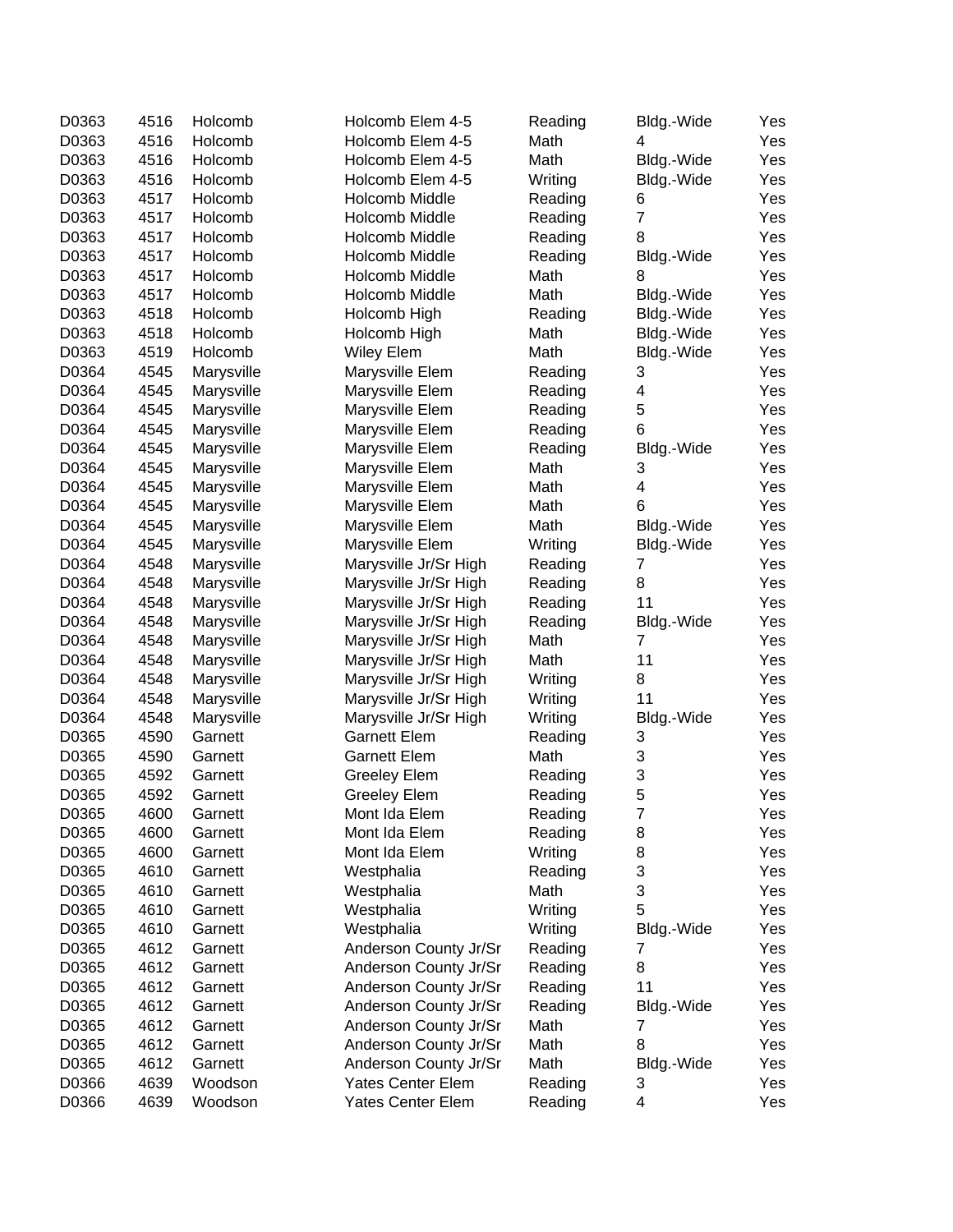| D0366 | 4639 | Woodson            | <b>Yates Center Elem</b> | Reading | 5              | Yes |
|-------|------|--------------------|--------------------------|---------|----------------|-----|
| D0366 | 4639 | Woodson            | <b>Yates Center Elem</b> | Reading | 8              | Yes |
| D0366 | 4639 | Woodson            | Yates Center Elem        | Reading | Bldg.-Wide     | Yes |
| D0366 | 4639 | Woodson            | Yates Center Elem        | Math    | 3              | Yes |
| D0366 | 4639 | Woodson            | <b>Yates Center Elem</b> | Math    | 4              | Yes |
| D0366 | 4639 | Woodson            | <b>Yates Center Elem</b> | Math    | 5              | Yes |
| D0366 | 4639 | Woodson            | <b>Yates Center Elem</b> | Math    | 6              | Yes |
| D0366 | 4639 | Woodson            | <b>Yates Center Elem</b> | Math    | Bldg.-Wide     | Yes |
| D0366 | 4639 | Woodson            | <b>Yates Center Elem</b> | Writing | 5              | Yes |
| D0366 | 4639 | Woodson            | <b>Yates Center Elem</b> | Writing | 8              | Yes |
| D0366 | 4639 | Woodson            | <b>Yates Center Elem</b> | Writing | Bldg.-Wide     | Yes |
| D0366 | 4646 | Woodson            | Yates Center High        | Reading | Bldg.-Wide     | Yes |
| D0367 | 4662 | Osawatomie         | <b>Trojan Elem</b>       | Reading | 5              | Yes |
| D0367 | 4665 | Osawatomie         | Osawatomie Middle        | Reading | $\overline{7}$ | Yes |
| D0367 | 4665 | Osawatomie         | Osawatomie Middle        | Reading | 8              | Yes |
| D0367 | 4665 | Osawatomie         | Osawatomie Middle        | Reading | Bldg.-Wide     | Yes |
| D0367 | 4665 | Osawatomie         | Osawatomie Middle        | Math    | 6              | Yes |
| D0367 | 4665 | Osawatomie         | Osawatomie Middle        | Math    | Bldg.-Wide     | Yes |
| D0367 | 4666 | Osawatomie         | Osawatomie High          | Reading | Bldg.-Wide     | Yes |
| D0368 | 4690 | Paola              | <b>Sunflower Elem</b>    | Reading | 4              | Yes |
| D0368 | 4690 | Paola              | <b>Sunflower Elem</b>    | Reading | 5              | Yes |
| D0368 | 4690 | Paola              | <b>Sunflower Elem</b>    | Reading | Bldg.-Wide     | Yes |
| D0368 | 4690 | Paola              | <b>Sunflower Elem</b>    | Math    | 3              | Yes |
| D0368 | 4690 | Paola              | <b>Sunflower Elem</b>    | Math    | 4              | Yes |
| D0368 | 4690 | Paola              | <b>Sunflower Elem</b>    | Math    | Bldg.-Wide     | Yes |
| D0368 | 4692 | Paola              | Hillsdale Elem           | Reading | 4              | Yes |
| D0368 | 4692 | Paola              | Hillsdale Elem           | Reading | 5              | Yes |
| D0368 | 4692 | Paola              | Hillsdale Elem           | Math    | 3              | Yes |
| D0368 | 4692 | Paola              | Hillsdale Elem           | Math    | 4              | Yes |
| D0368 | 4692 | Paola              | Hillsdale Elem           | Math    | 5              | Yes |
| D0368 | 4692 | Paola              | Hillsdale Elem           | Math    | Bldg.-Wide     | Yes |
| D0368 | 4692 | Paola              | Hillsdale Elem           | Writing | Bldg.-Wide     | Yes |
| D0368 | 4694 | Paola              | Paola Middle             | Reading | 7              | Yes |
| D0368 | 4694 | Paola              | Paola Middle             | Reading | 8              | Yes |
| D0368 | 4694 | Paola              | Paola Middle             | Reading | Bldg.-Wide     | Yes |
| D0368 | 4694 | Paola              | Paola Middle             | Math    | 7              | Yes |
| D0368 | 4700 | Paola              | Paola High               | Reading | Bldg.-Wide     | Yes |
| D0368 | 4700 | Paola              | Paola High               | Writing | Bldg.-Wide     | Yes |
| D0369 | 4734 | <b>Burrton</b>     | <b>Burrton Elem</b>      | Reading | 7              | Yes |
| D0369 | 4734 | <b>Burrton</b>     | <b>Burrton Elem</b>      | Writing | 8              | Yes |
| D0369 | 4736 | <b>Burrton</b>     | <b>Burrton High</b>      | Reading | Bldg.-Wide     | Yes |
| D0371 | 4762 | Montezuma          | Montezuma Elem           | Math    | 4              | Yes |
| D0371 | 4764 | Montezuma          | South Gray High          | Reading | Bldg.-Wide     | Yes |
| D0372 | 4776 | Silver Lake        | Silver Lake Elem         | Reading | 3              | Yes |
| D0372 | 4776 | <b>Silver Lake</b> | Silver Lake Elem         | Reading | 4              | Yes |
| D0372 | 4776 | Silver Lake        | Silver Lake Elem         | Reading | 5              | Yes |
| D0372 | 4776 | <b>Silver Lake</b> | Silver Lake Elem         | Reading | 6              | Yes |
| D0372 | 4776 | Silver Lake        | Silver Lake Elem         | Reading | Bldg.-Wide     | Yes |
| D0372 | 4776 | Silver Lake        | Silver Lake Elem         | Math    | 3              | Yes |
| D0372 | 4776 | Silver Lake        | Silver Lake Elem         | Math    | 4              | Yes |
| D0372 | 4776 | Silver Lake        | Silver Lake Elem         | Math    | 5              | Yes |
| D0372 | 4776 | Silver Lake        | Silver Lake Elem         | Math    | 6              | Yes |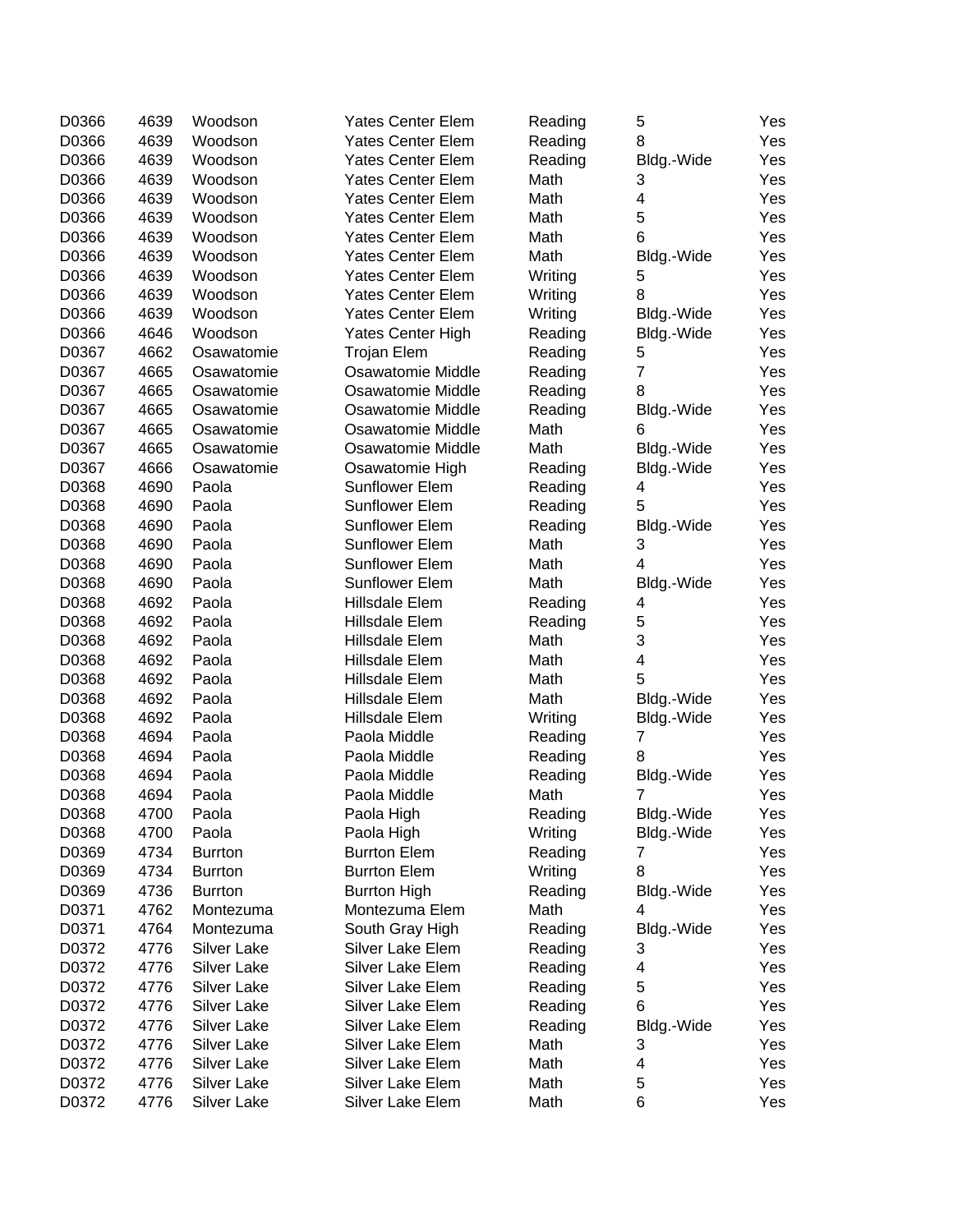| D0372 | 4776 | <b>Silver Lake</b> | Silver Lake Elem              | Math    | Bldg.-Wide     | Yes |
|-------|------|--------------------|-------------------------------|---------|----------------|-----|
| D0372 | 4778 | <b>Silver Lake</b> | Silver Lake Jr-Sr High        | Reading | 7              | Yes |
| D0372 | 4778 | <b>Silver Lake</b> | Silver Lake Jr-Sr High        | Reading | 8              | Yes |
| D0372 | 4778 | <b>Silver Lake</b> | Silver Lake Jr-Sr High        | Reading | 11             | Yes |
| D0372 | 4778 | Silver Lake        | Silver Lake Jr-Sr High        | Reading | Bldg.-Wide     | Yes |
| D0372 | 4778 | Silver Lake        | Silver Lake Jr-Sr High        | Math    | 7              | Yes |
| D0372 | 4778 | <b>Silver Lake</b> | Silver Lake Jr-Sr High        | Math    | 8              | Yes |
| D0372 | 4778 | Silver Lake        | Silver Lake Jr-Sr High        | Math    | 11             | Yes |
| D0372 | 4778 | <b>Silver Lake</b> | Silver Lake Jr-Sr High        | Math    | Bldg.-Wide     | Yes |
| D0372 | 4778 | Silver Lake        | Silver Lake Jr-Sr High        | Writing | 8              | Yes |
| D0373 | 4796 | Newton             | Northridge Elem               | Reading | 3              | Yes |
| D0373 | 4796 | Newton             | Northridge Elem               | Reading | 4              | Yes |
| D0373 | 4796 | Newton             | Northridge Elem               | Reading | 5              | Yes |
| D0373 | 4796 | Newton             | Northridge Elem               | Reading | Bldg.-Wide     | Yes |
| D0373 | 4796 | Newton             | Northridge Elem               | Math    | 3              | Yes |
| D0373 | 4796 | Newton             | Northridge Elem               | Math    | $\overline{4}$ | Yes |
| D0373 | 4796 | Newton             | Northridge Elem               | Math    | Bldg.-Wide     | Yes |
| D0373 | 4799 | Newton             | <b>Slate Creek Elementary</b> | Reading | 4              | Yes |
| D0373 | 4800 | Newton             | South Breeze Elem             | Reading | 3              | Yes |
| D0373 | 4800 | Newton             | South Breeze Elem             | Reading | 4              | Yes |
| D0373 | 4800 | Newton             | South Breeze Elem             | Reading | 5              | Yes |
| D0373 | 4800 | Newton             | South Breeze Elem             | Reading | Bldg.-Wide     | Yes |
| D0373 | 4800 | Newton             | South Breeze Elem             | Math    | 3              | Yes |
| D0373 | 4800 | Newton             | South Breeze Elem             | Math    | 5              | Yes |
| D0373 | 4800 | Newton             | South Breeze Elem             | Math    | Bldg.-Wide     | Yes |
| D0373 | 4802 | Newton             | <b>Sunset Elem</b>            | Reading | 4              | Yes |
| D0373 | 4802 | Newton             | <b>Sunset Elem</b>            | Reading | 5              | Yes |
| D0373 | 4802 | Newton             | <b>Sunset Elem</b>            | Reading | Bldg.-Wide     | Yes |
| D0373 | 4802 | Newton             | <b>Sunset Elem</b>            | Math    | 4              | Yes |
| D0373 | 4805 | Newton             | Chisholm Middle               | Reading | 6              | Yes |
| D0373 | 4805 | Newton             | Chisholm Middle               | Reading | $\overline{7}$ | Yes |
| D0373 | 4805 | Newton             | Chisholm Middle               | Reading | 8              | Yes |
| D0373 | 4805 | Newton             | Chisholm Middle               | Reading | Bldg.-Wide     | Yes |
| D0373 | 4805 | Newton             | Chisholm Middle               | Math    | 6              | Yes |
| D0373 | 4805 | Newton             | Chisholm Middle               | Math    | $\overline{7}$ | Yes |
| D0373 | 4805 | Newton             | Chisholm Middle               | Math    | 8              | Yes |
| D0373 | 4805 | Newton             | Chisholm Middle               | Math    | Bldg.-Wide     | Yes |
| D0373 | 4807 | Newton             | Santa Fe Middle               | Reading | 6              | Yes |
| D0373 | 4807 | Newton             | Santa Fe Middle               | Reading | $\overline{7}$ | Yes |
| D0373 | 4807 | Newton             | Santa Fe Middle               | Reading | 8              | Yes |
| D0373 | 4807 | Newton             | Santa Fe Middle               | Reading | Bldg.-Wide     | Yes |
| D0373 | 4807 | Newton             | Santa Fe Middle               | Math    | 6              | Yes |
| D0373 | 4807 | Newton             | Santa Fe Middle               | Math    | 8              | Yes |
| D0373 | 4807 | Newton             | Santa Fe Middle               | Math    | Bldg.-Wide     | Yes |
| D0373 | 4810 | Newton             | Newton Sr High                | Reading | Bldg.-Wide     | Yes |
| D0373 | 4810 | Newton             | Newton Sr High                | Math    | Bldg.-Wide     | Yes |
| D0373 | 4816 | Newton             | <b>Walton Elem</b>            | Reading | 3              | Yes |
| D0373 | 4816 | Newton             | <b>Walton Elem</b>            | Reading | 4              | Yes |
| D0373 | 4816 | Newton             | <b>Walton Elem</b>            | Reading | 5              | Yes |
| D0373 | 4816 | Newton             | <b>Walton Elem</b>            | Reading | Bldg.-Wide     | Yes |
| D0373 | 4816 | Newton             | <b>Walton Elem</b>            | Math    | 3              | Yes |
| D0373 | 4816 | Newton             | <b>Walton Elem</b>            | Math    | 4              | Yes |
|       |      |                    |                               |         |                |     |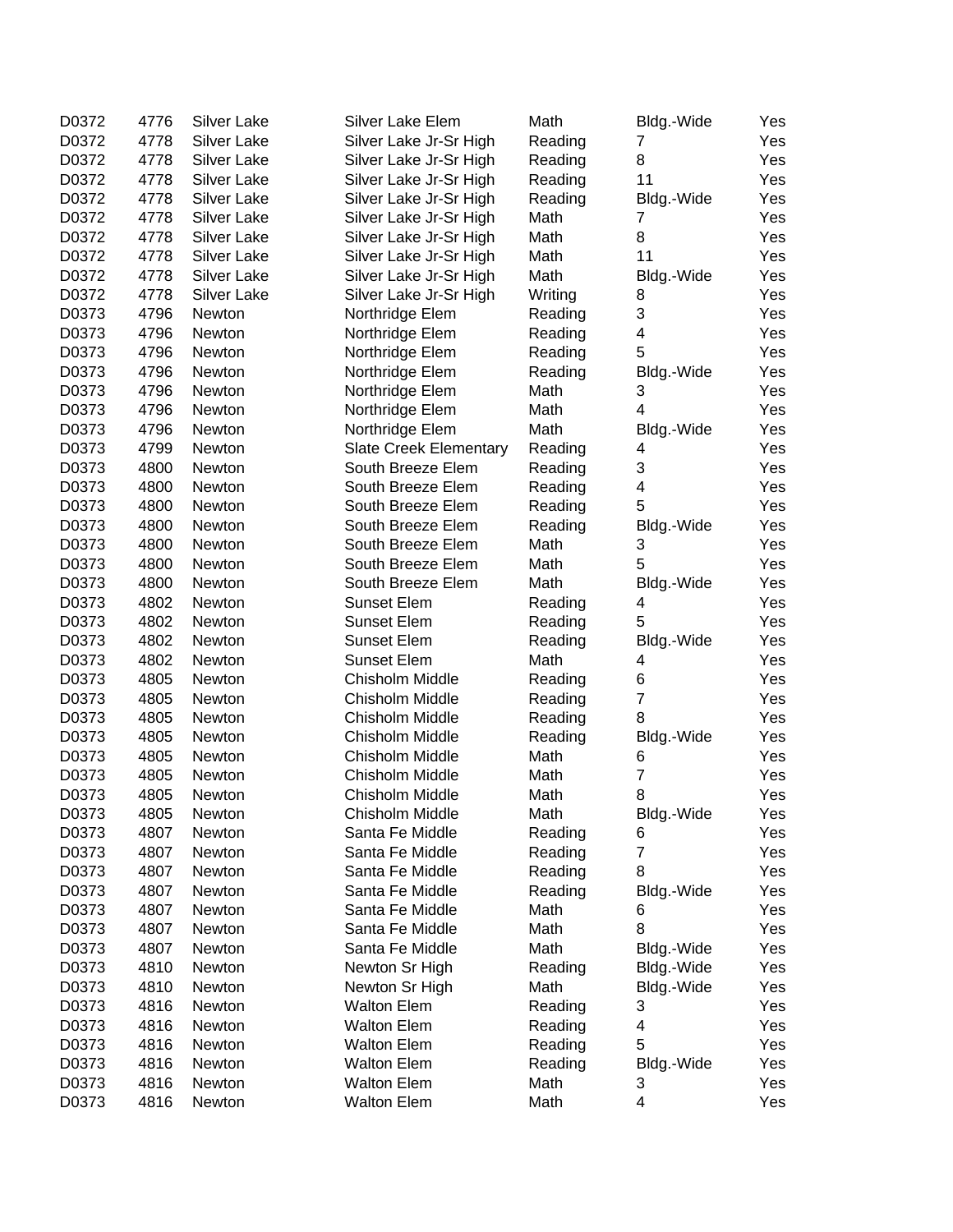| D0373 | 4816 | Newton   | <b>Walton Elem</b>           | Math    | 5                       | Yes |
|-------|------|----------|------------------------------|---------|-------------------------|-----|
| D0373 | 4816 | Newton   | <b>Walton Elem</b>           | Math    | Bldg.-Wide              | Yes |
| D0374 | 4834 | Sublette | Sublette Elem                | Reading | 3                       | Yes |
| D0374 | 4834 | Sublette | Sublette Elem                | Math    | 3                       | Yes |
| D0374 | 4834 | Sublette | Sublette Elem                | Math    | $\overline{4}$          | Yes |
| D0374 | 4834 | Sublette | Sublette Elem                | Math    | Bldg.-Wide              | Yes |
| D0374 | 4836 | Sublette | Sublette High                | Reading | Bldg.-Wide              | Yes |
| D0374 | 4836 | Sublette | Sublette High                | Writing | Bldg.-Wide              | Yes |
| D0374 | 4838 | Sublette | Sublette Middle              | Reading | 7                       | Yes |
| D0374 | 4838 | Sublette | Sublette Middle              | Reading | Bldg.-Wide              | Yes |
| D0374 | 4838 | Sublette | Sublette Middle              | Writing | Bldg.-Wide              | Yes |
| D0375 | 4850 | Circle   | <b>Benton Elem</b>           | Reading | 4                       | Yes |
| D0375 | 4850 | Circle   | <b>Benton Elem</b>           | Reading | $\mathbf 5$             | Yes |
| D0375 | 4850 | Circle   | <b>Benton Elem</b>           | Reading | 6                       | Yes |
| D0375 | 4850 | Circle   | <b>Benton Elem</b>           | Reading | Bldg.-Wide              | Yes |
| D0375 | 4850 | Circle   | <b>Benton Elem</b>           | Math    | 3                       | Yes |
| D0375 | 4850 | Circle   | <b>Benton Elem</b>           | Math    | 5                       | Yes |
| D0375 | 4850 | Circle   | <b>Benton Elem</b>           | Math    | 6                       | Yes |
| D0375 | 4850 | Circle   | <b>Benton Elem</b>           | Math    | Bldg.-Wide              | Yes |
| D0375 | 4852 | Circle   | Circle High                  | Reading | Bldg.-Wide              | Yes |
| D0375 | 4854 | Circle   | Oil Hill Elem                | Reading | 3                       | Yes |
| D0375 | 4854 | Circle   | Oil Hill Elem                | Reading | 4                       | Yes |
| D0375 | 4854 | Circle   | Oil Hill Elem                | Reading | 5                       | Yes |
| D0375 | 4854 | Circle   | Oil Hill Elem                | Reading | 6                       | Yes |
| D0375 | 4854 | Circle   | Oil Hill Elem                | Reading | Bldg.-Wide              | Yes |
| D0375 | 4854 | Circle   | Oil Hill Elem                | Math    | 3                       | Yes |
| D0375 | 4854 | Circle   | Oil Hill Elem                | Math    | $\overline{\mathbf{4}}$ | Yes |
| D0375 | 4854 | Circle   | Oil Hill Elem                | Math    | 5                       | Yes |
| D0375 | 4854 | Circle   | Oil Hill Elem                | Math    | Bldg.-Wide              | Yes |
| D0375 | 4854 | Circle   | Oil Hill Elem                | Writing | Bldg.-Wide              | Yes |
| D0375 | 4856 | Circle   | <b>Towanda Elem</b>          | Reading | 3                       | Yes |
| D0375 | 4856 | Circle   | <b>Towanda Elem</b>          | Reading | 4                       | Yes |
| D0375 | 4856 | Circle   | <b>Towanda Elem</b>          | Reading | Bldg.-Wide              | Yes |
| D0375 | 4856 | Circle   | <b>Towanda Elem</b>          | Math    | 3                       | Yes |
| D0375 | 4856 | Circle   | <b>Towanda Elem</b>          | Math    | 4                       | Yes |
| D0375 | 4856 | Circle   | <b>Towanda Elem</b>          | Math    | 6                       | Yes |
| D0375 | 4856 | Circle   | Towanda Elem                 | Math    | Bldg.-Wide              | Yes |
| D0375 | 4859 | Circle   | Circle Middle School         | Reading | 7                       | Yes |
| D0375 | 4859 | Circle   | Circle Middle School         | Reading | 8                       | Yes |
| D0375 | 4859 | Circle   | Circle Middle School         | Reading | Bldg.-Wide              | Yes |
| D0375 | 4859 | Circle   | Circle Middle School         | Math    | 7                       | Yes |
| D0375 | 4859 | Circle   | Circle Middle School         | Math    | 8                       | Yes |
| D0375 | 4859 | Circle   | Circle Middle School         | Math    | Bldg.-Wide              | Yes |
| D0376 | 4862 | Sterling | <b>Sterling Academy</b>      | Reading | 5                       | Yes |
| D0376 | 4862 | Sterling | <b>Sterling Academy</b>      | Writing | Bldg.-Wide              | Yes |
| D0376 | 4864 | Sterling | <b>Sterling Grade School</b> | Reading | 5                       | Yes |
| D0376 | 4864 | Sterling | <b>Sterling Grade School</b> | Reading | Bldg.-Wide              | Yes |
| D0376 | 4864 | Sterling | <b>Sterling Grade School</b> | Math    | 3                       | Yes |
| D0376 | 4864 | Sterling | <b>Sterling Grade School</b> | Math    | 4                       | Yes |
| D0376 | 4864 | Sterling | <b>Sterling Grade School</b> | Math    | 5                       | Yes |
| D0376 | 4864 | Sterling | <b>Sterling Grade School</b> | Math    | 6                       | Yes |
| D0376 | 4864 | Sterling | <b>Sterling Grade School</b> | Math    | Bldg.-Wide              | Yes |
|       |      |          |                              |         |                         |     |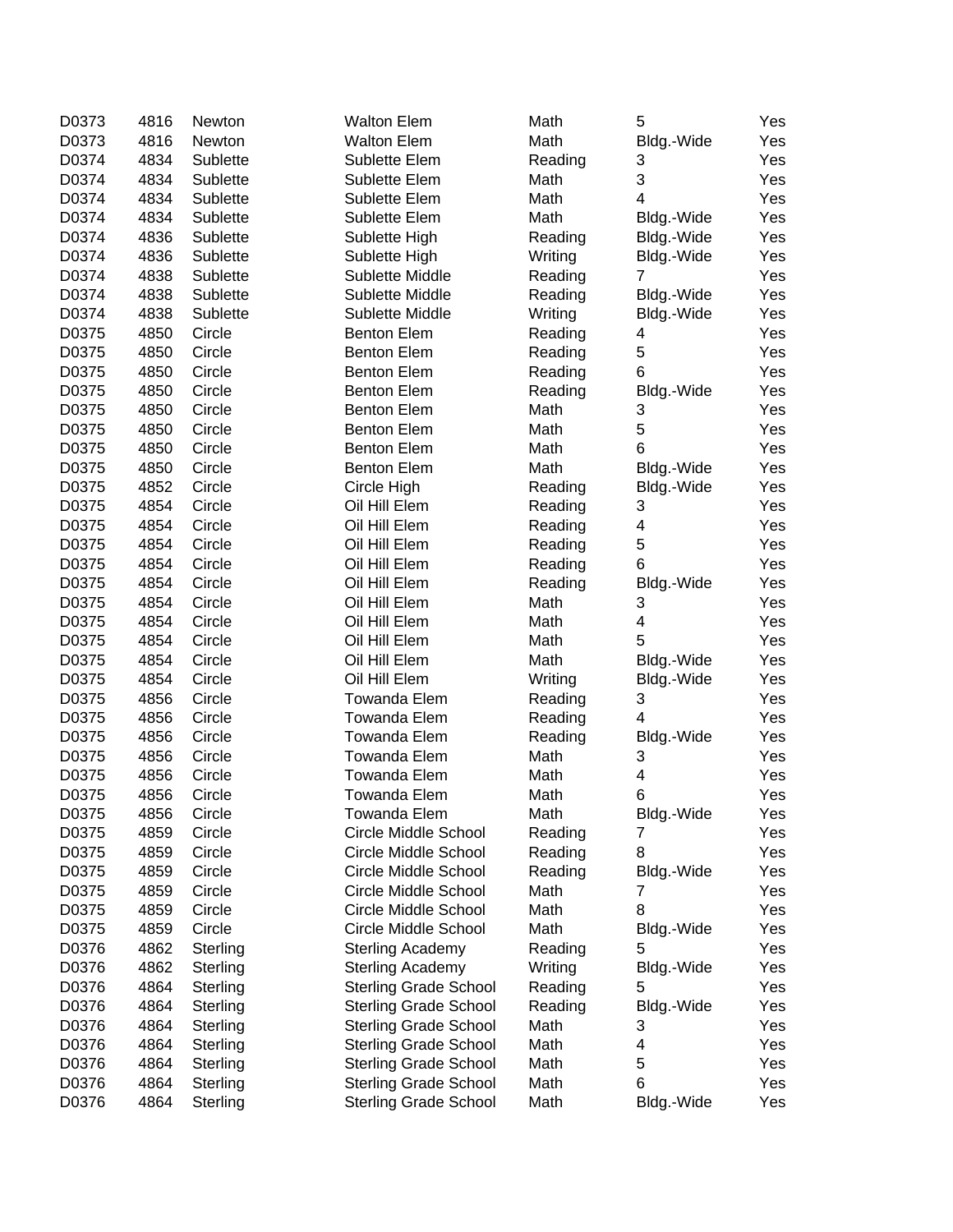| D0376 | 4865 | Sterling            | <b>Sterling Junior High</b>      | Reading | 7              | Yes |
|-------|------|---------------------|----------------------------------|---------|----------------|-----|
| D0376 | 4865 | Sterling            | <b>Sterling Junior High</b>      | Reading | 8              | Yes |
| D0376 | 4865 | Sterling            | <b>Sterling Junior High</b>      | Reading | Bldg.-Wide     | Yes |
| D0376 | 4866 | Sterling            | <b>Sterling High</b>             | Reading | Bldg.-Wide     | Yes |
| D0377 | 4888 | Atchison Co Comm    | <b>Cummings Elem</b>             | Reading | 4              | Yes |
| D0377 | 4888 | Atchison Co Comm    | <b>Cummings Elem</b>             | Reading | Bldg.-Wide     | Yes |
| D0377 | 4888 | Atchison Co Comm    | <b>Cummings Elem</b>             | Math    | 3              | Yes |
| D0377 | 4888 | Atchison Co Comm    | <b>Cummings Elem</b>             | Math    | 4              | Yes |
| D0377 | 4888 | Atchison Co Comm    | <b>Cummings Elem</b>             | Math    | Bldg.-Wide     | Yes |
| D0377 | 4894 | Atchison Co Comm    | <b>Atchison Co Community</b>     | Math    | Bldg.-Wide     | Yes |
| D0377 | 4906 | Atchison Co Comm    | Lancaster Elem                   | Reading | 3              | Yes |
| D0377 | 4916 | Atchison Co Comm    | <b>Atchison Co Community</b>     | Reading | 5              | Yes |
| D0377 | 4916 | Atchison Co Comm    | <b>Atchison Co Community</b>     | Reading | 7              | Yes |
| D0377 | 4916 | Atchison Co Comm    | <b>Atchison Co Community</b>     | Reading | 8              | Yes |
| D0377 | 4916 | Atchison Co Comm    | <b>Atchison Co Community</b>     | Reading | Bldg.-Wide     | Yes |
| D0377 | 4916 | Atchison Co Comm    | <b>Atchison Co Community</b>     | Math    | 7              | Yes |
| D0378 | 4950 | <b>Riley County</b> | <b>Riley County Grade</b>        | Reading | 3              | Yes |
| D0378 | 4950 | <b>Riley County</b> | <b>Riley County Grade</b>        | Reading | 5              | Yes |
| D0378 | 4950 | <b>Riley County</b> | <b>Riley County Grade</b>        | Reading | 6              | Yes |
| D0378 | 4950 | <b>Riley County</b> | <b>Riley County Grade</b>        | Reading | $\overline{7}$ | Yes |
| D0378 | 4950 | <b>Riley County</b> | <b>Riley County Grade</b>        | Reading | 8              | Yes |
| D0378 | 4950 | <b>Riley County</b> | <b>Riley County Grade</b>        | Reading | Bldg.-Wide     | Yes |
| D0378 | 4950 | <b>Riley County</b> | <b>Riley County Grade</b>        | Math    | 3              | Yes |
| D0378 | 4950 | <b>Riley County</b> | <b>Riley County Grade</b>        | Math    | 5              | Yes |
| D0378 | 4950 | <b>Riley County</b> | <b>Riley County Grade</b>        | Math    | 6              | Yes |
| D0378 | 4950 | <b>Riley County</b> | <b>Riley County Grade</b>        | Math    | 7              | Yes |
| D0378 | 4950 | <b>Riley County</b> | <b>Riley County Grade</b>        | Math    | Bldg.-Wide     | Yes |
| D0378 | 4952 | <b>Riley County</b> | Riley County High School Reading |         | Bldg.-Wide     | Yes |
| D0378 | 4952 | <b>Riley County</b> | Riley County High School Math    |         | Bldg.-Wide     | Yes |
| D0379 | 4970 | <b>Clay Center</b>  | <b>Garfield Elem</b>             | Reading | 4              | Yes |
| D0379 | 4970 | <b>Clay Center</b>  | Garfield Elem                    | Reading | Bldg.-Wide     | Yes |
| D0379 | 4970 | <b>Clay Center</b>  | <b>Garfield Elem</b>             | Math    | 4              | Yes |
| D0379 | 4970 | <b>Clay Center</b>  | Garfield Elem                    | Math    | Bldg.-Wide     | Yes |
| D0379 | 4970 | <b>Clay Center</b>  | <b>Garfield Elem</b>             | Writing | Bldg.-Wide     | Yes |
| D0379 | 4974 | <b>Clay Center</b>  | <b>Clay Center Community</b>     | Reading | 6              | Yes |
| D0379 | 4974 | <b>Clay Center</b>  | <b>Clay Center Community</b>     | Reading | $\overline{7}$ | Yes |
| D0379 | 4974 | Clay Center         | <b>Clay Center Community</b>     | Reading | 8              | Yes |
| D0379 | 4974 | <b>Clay Center</b>  | <b>Clay Center Community</b>     | Reading | Bldg.-Wide     | Yes |
| D0379 | 4974 | Clay Center         | <b>Clay Center Community</b>     | Math    | 6              | Yes |
| D0379 | 4974 | Clay Center         | <b>Clay Center Community</b>     | Math    | 8              | Yes |
| D0379 | 4974 | Clay Center         | <b>Clay Center Community</b>     | Math    | Bldg.-Wide     | Yes |
| D0379 | 4974 | Clay Center         | <b>Clay Center Community</b>     | Writing | Bldg.-Wide     | Yes |
| D0379 | 4976 | Clay Center         | <b>Clay Center Community</b>     | Reading | Bldg.-Wide     | Yes |
| D0379 | 4994 | Clay Center         | Longford Elem                    | Reading | 3              | Yes |
| D0379 | 4994 | <b>Clay Center</b>  | Longford Elem                    | Reading | 4              | Yes |
| D0379 | 4994 | <b>Clay Center</b>  | Longford Elem                    | Reading | 5              | Yes |
| D0379 | 4994 | <b>Clay Center</b>  | Longford Elem                    | Reading | Bldg.-Wide     | Yes |
| D0379 | 4994 | <b>Clay Center</b>  | Longford Elem                    | Math    | 3              | Yes |
| D0379 | 4994 | <b>Clay Center</b>  | Longford Elem                    | Math    | 4              | Yes |
| D0379 | 4994 | <b>Clay Center</b>  | Longford Elem                    | Math    | 5              | Yes |
| D0379 | 4994 | <b>Clay Center</b>  | Longford Elem                    | Math    | Bldg.-Wide     | Yes |
| D0379 | 4994 | <b>Clay Center</b>  | Longford Elem                    | Writing | Bldg.-Wide     | Yes |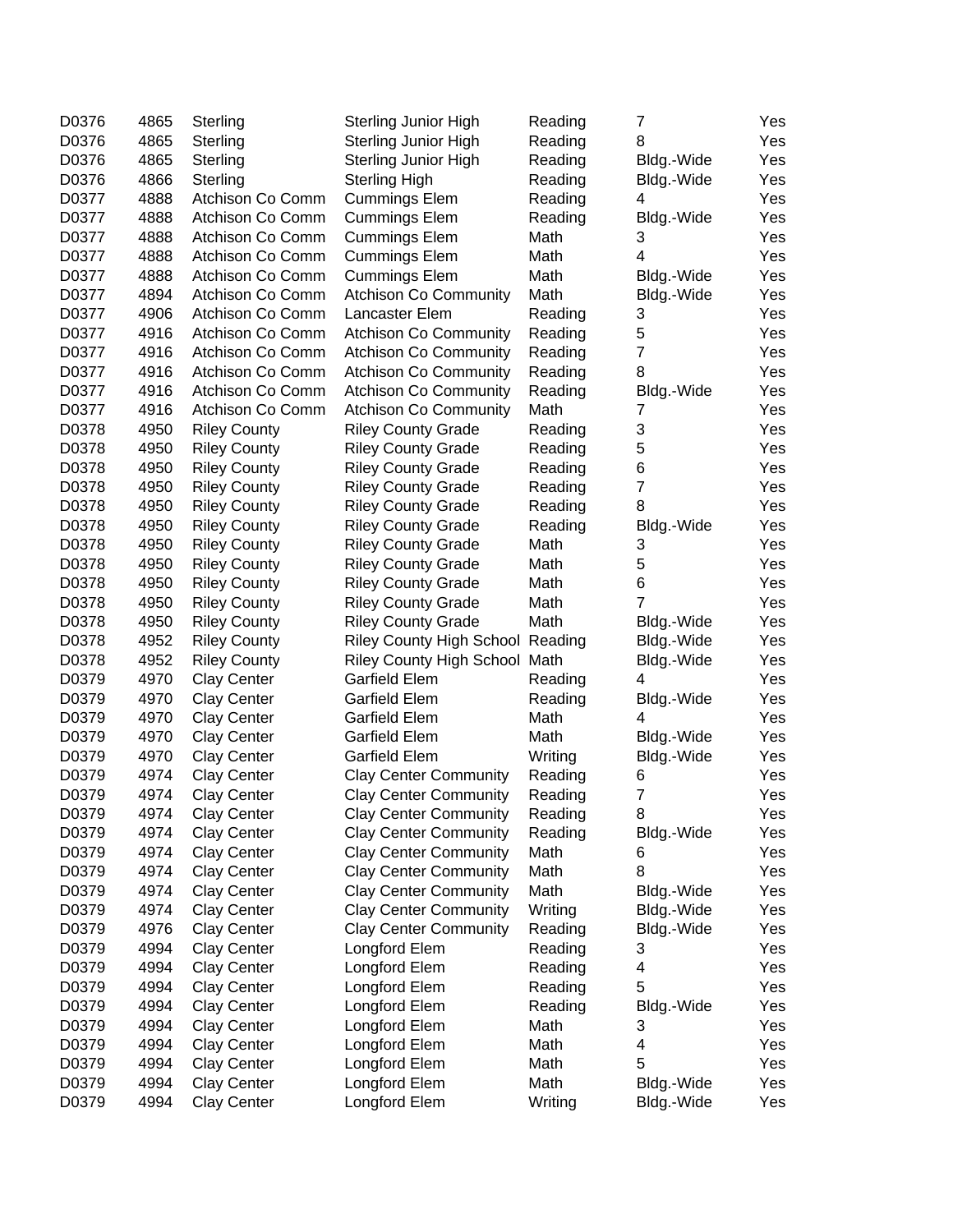| D0379 | 5014 | <b>Clay Center</b> | <b>Wakefield Elem</b> | Reading | 3                       | Yes |
|-------|------|--------------------|-----------------------|---------|-------------------------|-----|
| D0379 | 5014 | <b>Clay Center</b> | <b>Wakefield Elem</b> | Reading | 4                       | Yes |
| D0379 | 5014 | <b>Clay Center</b> | Wakefield Elem        | Reading | 5                       | Yes |
| D0379 | 5014 | <b>Clay Center</b> | <b>Wakefield Elem</b> | Reading | $\overline{7}$          | Yes |
| D0379 | 5014 | <b>Clay Center</b> | <b>Wakefield Elem</b> | Reading | Bldg.-Wide              | Yes |
| D0379 | 5014 | <b>Clay Center</b> | Wakefield Elem        | Math    | 3                       | Yes |
| D0379 | 5014 | <b>Clay Center</b> | Wakefield Elem        | Math    | 4                       | Yes |
| D0379 | 5014 | Clay Center        | <b>Wakefield Elem</b> | Math    | 5                       | Yes |
| D0379 | 5014 | <b>Clay Center</b> | Wakefield Elem        | Math    | Bldg.-Wide              | Yes |
| D0379 | 5014 | <b>Clay Center</b> | <b>Wakefield Elem</b> | Writing | 5                       | Yes |
| D0379 | 5014 | <b>Clay Center</b> | Wakefield Elem        | Writing | Bldg.-Wide              | Yes |
| D0379 | 5016 | <b>Clay Center</b> | Wakefield High        | Reading | Bldg.-Wide              | Yes |
| D0379 | 5016 | <b>Clay Center</b> | Wakefield High        | Writing | Bldg.-Wide              | Yes |
| D0380 | 5032 | Vermillion         | Centralia Elem        | Reading | 3                       | Yes |
| D0380 | 5032 | Vermillion         | Centralia Elem        | Reading | 4                       | Yes |
| D0380 | 5032 | Vermillion         | Centralia Elem        | Reading | 5                       | Yes |
| D0380 | 5032 | Vermillion         | Centralia Elem        | Reading | 6                       | Yes |
| D0380 | 5032 | Vermillion         | Centralia Elem        | Reading | Bldg.-Wide              | Yes |
| D0380 | 5032 | Vermillion         | Centralia Elem        | Math    | 3                       | Yes |
| D0380 | 5032 | Vermillion         | Centralia Elem        | Math    | $\overline{\mathbf{4}}$ | Yes |
| D0380 | 5032 | Vermillion         | Centralia Elem        | Math    | 5                       | Yes |
| D0380 | 5032 | Vermillion         | Centralia Elem        | Math    | 6                       | Yes |
| D0380 | 5032 | Vermillion         | Centralia Elem        | Math    | Bldg.-Wide              | Yes |
| D0380 | 5034 | Vermillion         | Centralia High        | Reading | 7                       | Yes |
| D0380 | 5034 | Vermillion         | Centralia High        | Reading | 8                       | Yes |
| D0380 | 5034 | Vermillion         | Centralia High        | Reading | 11                      | Yes |
| D0380 | 5034 | Vermillion         | Centralia High        | Reading | Bldg.-Wide              | Yes |
| D0380 | 5034 | Vermillion         | Centralia High        | Math    | 7                       | Yes |
| D0380 | 5034 | Vermillion         | Centralia High        | Math    | 8                       | Yes |
| D0380 | 5034 | Vermillion         | Centralia High        | Math    | 11                      | Yes |
| D0380 | 5034 | Vermillion         | Centralia High        | Math    | Bldg.-Wide              | Yes |
| D0380 | 5036 | Vermillion         | <b>Frankfort Elem</b> | Reading | 3                       | Yes |
| D0380 | 5036 | Vermillion         | <b>Frankfort Elem</b> | Reading | 4                       | Yes |
| D0380 | 5036 | Vermillion         | <b>Frankfort Elem</b> | Reading | 5                       | Yes |
| D0380 | 5036 | Vermillion         | <b>Frankfort Elem</b> | Reading | 6                       | Yes |
| D0380 | 5036 | Vermillion         | <b>Frankfort Elem</b> | Reading | Bldg.-Wide              | Yes |
| D0380 | 5036 | Vermillion         | <b>Frankfort Elem</b> | Math    | 3                       | Yes |
| D0380 | 5036 | Vermillion         | <b>Frankfort Elem</b> | Math    | 4                       | Yes |
| D0380 | 5036 | Vermillion         | <b>Frankfort Elem</b> | Math    | 5                       | Yes |
| D0380 | 5036 | Vermillion         | <b>Frankfort Elem</b> | Math    | 6                       | Yes |
| D0380 | 5036 | Vermillion         | <b>Frankfort Elem</b> | Math    | Bldg.-Wide              | Yes |
| D0380 | 5038 | Vermillion         | Frankfort High        | Reading | 8                       | Yes |
| D0380 | 5038 | Vermillion         | Frankfort High        | Reading | Bldg.-Wide              | Yes |
| D0380 | 5038 | Vermillion         | Frankfort High        | Math    | 7                       | Yes |
| D0380 | 5038 | Vermillion         | Frankfort High        | Math    | 8                       | Yes |
| D0380 | 5038 | Vermillion         | Frankfort High        | Math    | 11                      | Yes |
| D0380 | 5038 | Vermillion         | Frankfort High        | Math    | Bldg.-Wide              | Yes |
| D0380 | 5038 | Vermillion         | Frankfort High        | Writing | 8                       | Yes |
| D0381 | 5058 | Spearville         | Spearville Elem       | Reading | 3                       | Yes |
| D0381 | 5058 | Spearville         | Spearville Elem       | Reading | 4                       | Yes |
| D0381 | 5058 | Spearville         | Spearville Elem       | Reading | Bldg.-Wide              | Yes |
| D0381 | 5058 | Spearville         | Spearville Elem       | Math    | 3                       | Yes |
|       |      |                    |                       |         |                         |     |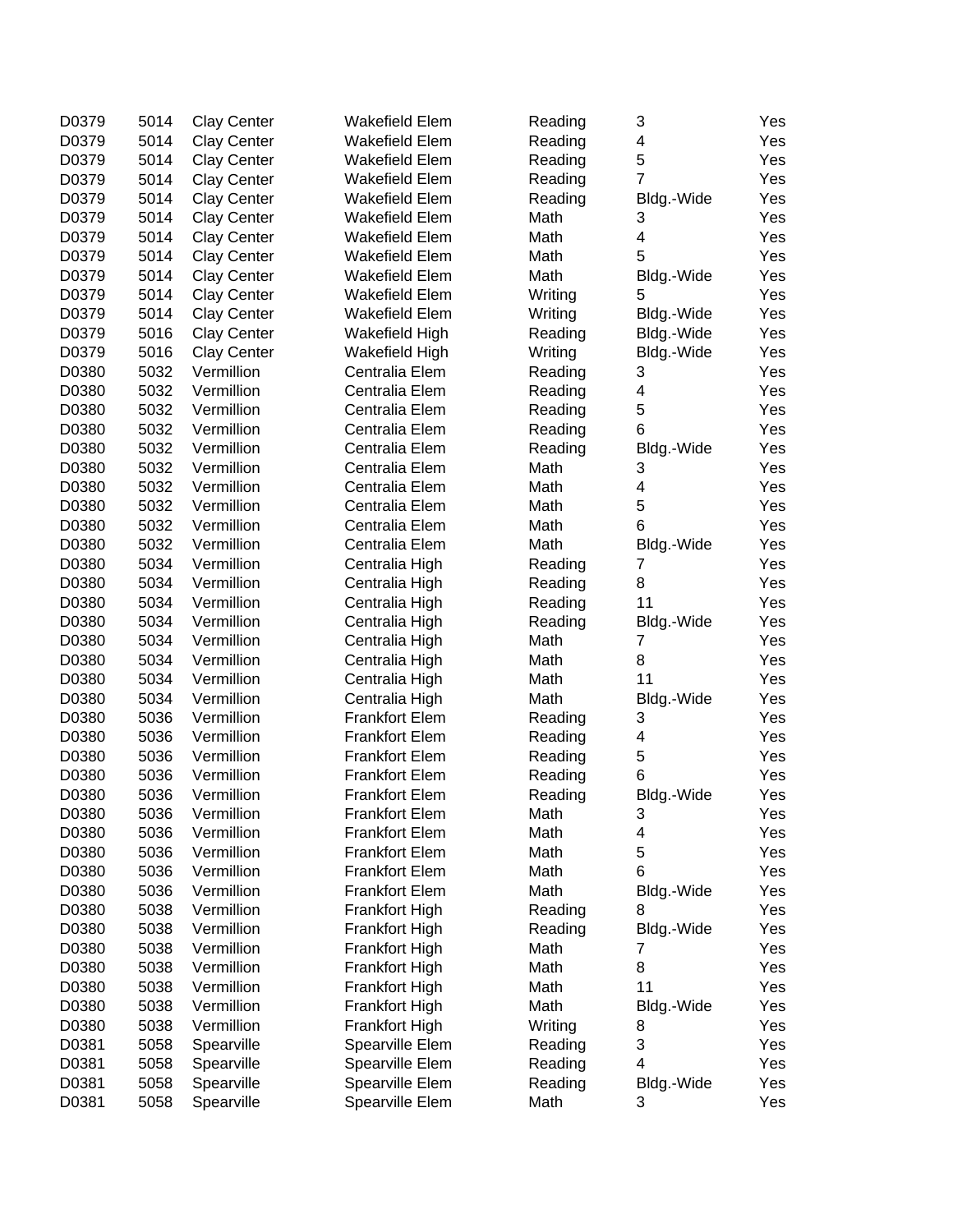| D0381 | 5058 | Spearville      | Spearville Elem              | Math    | 4              | Yes |
|-------|------|-----------------|------------------------------|---------|----------------|-----|
| D0381 | 5058 | Spearville      | Spearville Elem              | Math    | Bldg.-Wide     | Yes |
| D0381 | 5060 | Spearville      | Spearville Jr/Sr High        | Reading | 7              | Yes |
| D0381 | 5060 | Spearville      | Spearville Jr/Sr High        | Reading | 11             | Yes |
| D0381 | 5060 | Spearville      | Spearville Jr/Sr High        | Math    | 6              | Yes |
| D0381 | 5060 | Spearville      | Spearville Jr/Sr High        | Math    | 7              | Yes |
| D0381 | 5060 | Spearville      | Spearville Jr/Sr High        | Math    | 8              | Yes |
| D0381 | 5060 | Spearville      | Spearville Jr/Sr High        | Math    | 11             | Yes |
| D0381 | 5060 | Spearville      | Spearville Jr/Sr High        | Math    | Bldg.-Wide     | Yes |
| D0381 | 5060 | Spearville      | Spearville Jr/Sr High        | Writing | 8              | Yes |
| D0381 | 5060 | Spearville      | Spearville Jr/Sr High        | Writing | 11             | Yes |
| D0381 | 5060 | Spearville      | Spearville Jr/Sr High        | Writing | Bldg.-Wide     | Yes |
| D0382 | 5084 | Pratt           | Mattie O Haskins Elem        | Math    | Bldg.-Wide     | Yes |
| D0382 | 5088 | Pratt           | Southwest Elem               | Reading | 3              | Yes |
| D0382 | 5088 | Pratt           | Southwest Elem               | Reading | 4              | Yes |
| D0382 | 5088 | Pratt           | Southwest Elem               | Reading | Bldg.-Wide     | Yes |
| D0382 | 5088 | Pratt           | Southwest Elem               | Math    | 4              | Yes |
| D0382 | 5090 | Pratt           | <b>Liberty Middle School</b> | Reading | 6              | Yes |
| D0382 | 5090 | Pratt           | <b>Liberty Middle School</b> | Reading | $\overline{7}$ | Yes |
| D0382 | 5090 | Pratt           | <b>Liberty Middle School</b> | Reading | 8              | Yes |
| D0382 | 5090 | Pratt           | <b>Liberty Middle School</b> | Reading | Bldg.-Wide     | Yes |
| D0382 | 5090 | Pratt           | <b>Liberty Middle School</b> | Math    | 6              | Yes |
| D0383 | 5112 | Manhattan-Ogden | Amanda Arnold Elem           | Reading | 3              | Yes |
| D0383 | 5112 | Manhattan-Ogden | Amanda Arnold Elem           | Reading | 4              | Yes |
| D0383 | 5112 | Manhattan-Ogden | Amanda Arnold Elem           | Reading | 5              | Yes |
| D0383 | 5112 | Manhattan-Ogden | Amanda Arnold Elem           | Reading | 6              | Yes |
| D0383 | 5112 | Manhattan-Ogden | Amanda Arnold Elem           | Reading | Bldg.-Wide     | Yes |
| D0383 | 5112 | Manhattan-Ogden | Amanda Arnold Elem           | Math    | 3              | Yes |
| D0383 | 5112 | Manhattan-Ogden | Amanda Arnold Elem           | Math    | 4              | Yes |
| D0383 | 5112 | Manhattan-Ogden | Amanda Arnold Elem           | Math    | 5              | Yes |
| D0383 | 5112 | Manhattan-Ogden | Amanda Arnold Elem           | Math    | 6              | Yes |
| D0383 | 5112 | Manhattan-Ogden | Amanda Arnold Elem           | Math    | Bldg.-Wide     | Yes |
| D0383 | 5113 | Manhattan-Ogden | Frank V Bergman Elem         | Reading | 3              | Yes |
| D0383 | 5113 | Manhattan-Ogden | Frank V Bergman Elem         | Reading | 4              | Yes |
| D0383 | 5113 | Manhattan-Ogden | Frank V Bergman Elem         | Reading | 5              | Yes |
| D0383 | 5113 | Manhattan-Ogden | Frank V Bergman Elem         | Reading | Bldg.-Wide     | Yes |
| D0383 | 5113 | Manhattan-Ogden | Frank V Bergman Elem         | Math    | 4              | Yes |
| D0383 | 5113 | Manhattan-Ogden | Frank V Bergman Elem         | Math    | Bldg.-Wide     | Yes |
| D0383 | 5124 | Manhattan-Ogden | Lee Elem                     | Reading | 5              | Yes |
| D0383 | 5124 | Manhattan-Ogden | Lee Elem                     | Reading | 6              | Yes |
| D0383 | 5124 | Manhattan-Ogden | Lee Elem                     | Reading | Bldg.-Wide     | Yes |
| D0383 | 5124 | Manhattan-Ogden | Lee Elem                     | Math    | 3              | Yes |
| D0383 | 5126 | Manhattan-Ogden | Marlatt Elem                 | Reading | 3              | Yes |
| D0383 | 5126 | Manhattan-Ogden | <b>Marlatt Elem</b>          | Reading | 4              | Yes |
| D0383 | 5126 | Manhattan-Ogden | Marlatt Elem                 | Reading | 5              | Yes |
| D0383 | 5126 | Manhattan-Ogden | <b>Marlatt Elem</b>          | Reading | 6              | Yes |
| D0383 | 5126 | Manhattan-Ogden | Marlatt Elem                 | Reading | Bldg.-Wide     | Yes |
| D0383 | 5126 | Manhattan-Ogden | Marlatt Elem                 | Math    | 3              | Yes |
| D0383 | 5126 | Manhattan-Ogden | Marlatt Elem                 | Math    | 4              | Yes |
| D0383 | 5126 | Manhattan-Ogden | Marlatt Elem                 | Math    | 6              | Yes |
| D0383 | 5126 | Manhattan-Ogden | Marlatt Elem                 | Math    | Bldg.-Wide     | Yes |
| D0383 | 5128 | Manhattan-Ogden | Northview Elem               | Reading | 4              | Yes |
|       |      |                 |                              |         |                |     |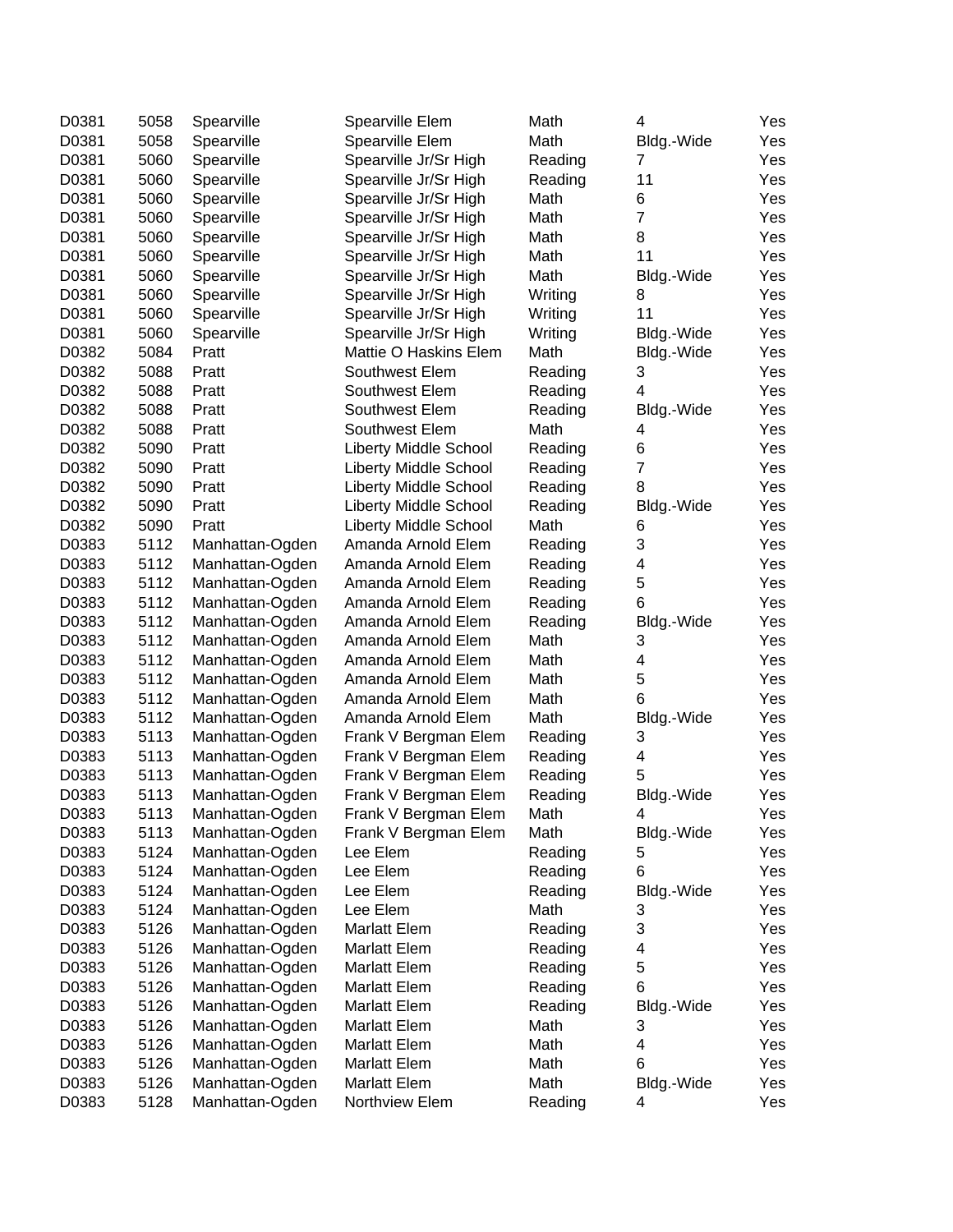| D0383 | 5128 | Manhattan-Ogden    | Northview Elem               | Math    | 4              | Yes |
|-------|------|--------------------|------------------------------|---------|----------------|-----|
| D0383 | 5130 | Manhattan-Ogden    | Theo Roosevelt Elem          | Reading | 4              | Yes |
| D0383 | 5130 | Manhattan-Ogden    | Theo Roosevelt Elem          | Reading | 5              | Yes |
| D0383 | 5130 | Manhattan-Ogden    | Theo Roosevelt Elem          | Reading | Bldg.-Wide     | Yes |
| D0383 | 5130 | Manhattan-Ogden    | Theo Roosevelt Elem          | Math    | 4              | Yes |
| D0383 | 5132 | Manhattan-Ogden    | Woodrow Wilson Elem          | Reading | 3              | Yes |
| D0383 | 5132 | Manhattan-Ogden    | <b>Woodrow Wilson Elem</b>   | Reading | 4              | Yes |
| D0383 | 5132 | Manhattan-Ogden    | <b>Woodrow Wilson Elem</b>   | Reading | Bldg.-Wide     | Yes |
| D0383 | 5132 | Manhattan-Ogden    | <b>Woodrow Wilson Elem</b>   | Math    | 3              | Yes |
| D0383 | 5132 | Manhattan-Ogden    | <b>Woodrow Wilson Elem</b>   | Math    | 4              | Yes |
| D0383 | 5135 | Manhattan-Ogden    | Susan B Anthony Middle       | Reading | $\overline{7}$ | Yes |
| D0383 | 5135 | Manhattan-Ogden    | Susan B Anthony Middle       | Reading | 8              | Yes |
| D0383 | 5135 | Manhattan-Ogden    | Susan B Anthony Middle       | Reading | Bldg.-Wide     | Yes |
| D0383 | 5135 | Manhattan-Ogden    | Susan B Anthony Middle       | Math    | 7              | Yes |
| D0383 | 5135 | Manhattan-Ogden    | Susan B Anthony Middle       | Math    | 8              | Yes |
| D0383 | 5135 | Manhattan-Ogden    | Susan B Anthony Middle       | Math    | Bldg.-Wide     | Yes |
| D0383 | 5136 | Manhattan-Ogden    | Manhattan High School        | Reading | Bldg.-Wide     | Yes |
| D0383 | 5136 | Manhattan-Ogden    | Manhattan High School        | Math    | Bldg.-Wide     | Yes |
| D0383 | 5137 | Manhattan-Ogden    | Dwight D Eisenhower          | Reading | 7              | Yes |
| D0383 | 5137 | Manhattan-Ogden    | Dwight D Eisenhower          | Reading | 8              | Yes |
| D0383 | 5137 | Manhattan-Ogden    | Dwight D Eisenhower          | Reading | Bldg.-Wide     | Yes |
| D0383 | 5137 | Manhattan-Ogden    | Dwight D Eisenhower          | Math    | 7              | Yes |
| D0384 | 5160 | <b>Blue Valley</b> | Olsburg Elem                 | Reading | 3              | Yes |
| D0384 | 5160 | <b>Blue Valley</b> | Olsburg Elem                 | Reading | 4              | Yes |
| D0384 | 5160 | <b>Blue Valley</b> | Olsburg Elem                 | Reading | Bldg.-Wide     | Yes |
| D0384 | 5160 | <b>Blue Valley</b> | Olsburg Elem                 | Math    | 3              | Yes |
| D0384 | 5160 | <b>Blue Valley</b> | Olsburg Elem                 | Math    | 4              | Yes |
| D0384 | 5160 | <b>Blue Valley</b> | Olsburg Elem                 | Math    | Bldg.-Wide     | Yes |
| D0384 | 5164 | <b>Blue Valley</b> | Randolph Middle              | Reading | 7              | Yes |
| D0384 | 5164 | <b>Blue Valley</b> | Randolph Middle              | Reading | 8              | Yes |
| D0384 | 5164 | <b>Blue Valley</b> | Randolph Middle              | Reading | Bldg.-Wide     | Yes |
| D0384 | 5164 | <b>Blue Valley</b> | Randolph Middle              | Writing | 5              | Yes |
| D0384 | 5164 | <b>Blue Valley</b> | Randolph Middle              | Writing | 8              | Yes |
| D0384 | 5164 | <b>Blue Valley</b> | Randolph Middle              | Writing | Bldg.-Wide     | Yes |
| D0384 | 5166 | <b>Blue Valley</b> | <b>Blue Valley High</b>      | Reading | Bldg.-Wide     | Yes |
| D0385 | 5177 | Andover            | <b>Cottonwood Elementary</b> | Reading | 3              | Yes |
| D0385 | 5177 | Andover            | Cottonwood Elementary        | Reading | 4              | Yes |
| D0385 | 5177 | Andover            | <b>Cottonwood Elementary</b> | Reading | Bldg.-Wide     | Yes |
| D0385 | 5177 | Andover            | <b>Cottonwood Elementary</b> | Math    | 3              | Yes |
| D0385 | 5177 | Andover            | <b>Cottonwood Elementary</b> | Math    | 4              | Yes |
| D0385 | 5179 | Andover            | Andover Middle School        | Reading | 6              | Yes |
| D0385 | 5179 | Andover            | Andover Middle School        | Reading | $\overline{7}$ | Yes |
| D0385 | 5179 | Andover            | Andover Middle School        | Reading | 8              | Yes |
| D0385 | 5179 | Andover            | Andover Middle School        | Reading | Bldg.-Wide     | Yes |
| D0385 | 5179 | Andover            | Andover Middle School        | Math    | 6              | Yes |
| D0385 | 5179 | Andover            | Andover Middle School        | Math    | $\overline{7}$ | Yes |
| D0385 | 5179 | Andover            | Andover Middle School        | Math    | 8              | Yes |
| D0385 | 5179 | Andover            | Andover Middle School        | Math    | Bldg.-Wide     | Yes |
| D0385 | 5180 | Andover            | Andover High                 | Reading | Bldg.-Wide     | Yes |
| D0385 | 5180 | Andover            | Andover High                 | Math    | Bldg.-Wide     | Yes |
| D0385 | 5180 | Andover            | Andover High                 | Writing | Bldg.-Wide     | Yes |
| D0385 | 5181 | Andover            | Robert M. Martin             | Reading | 4              | Yes |
|       |      |                    |                              |         |                |     |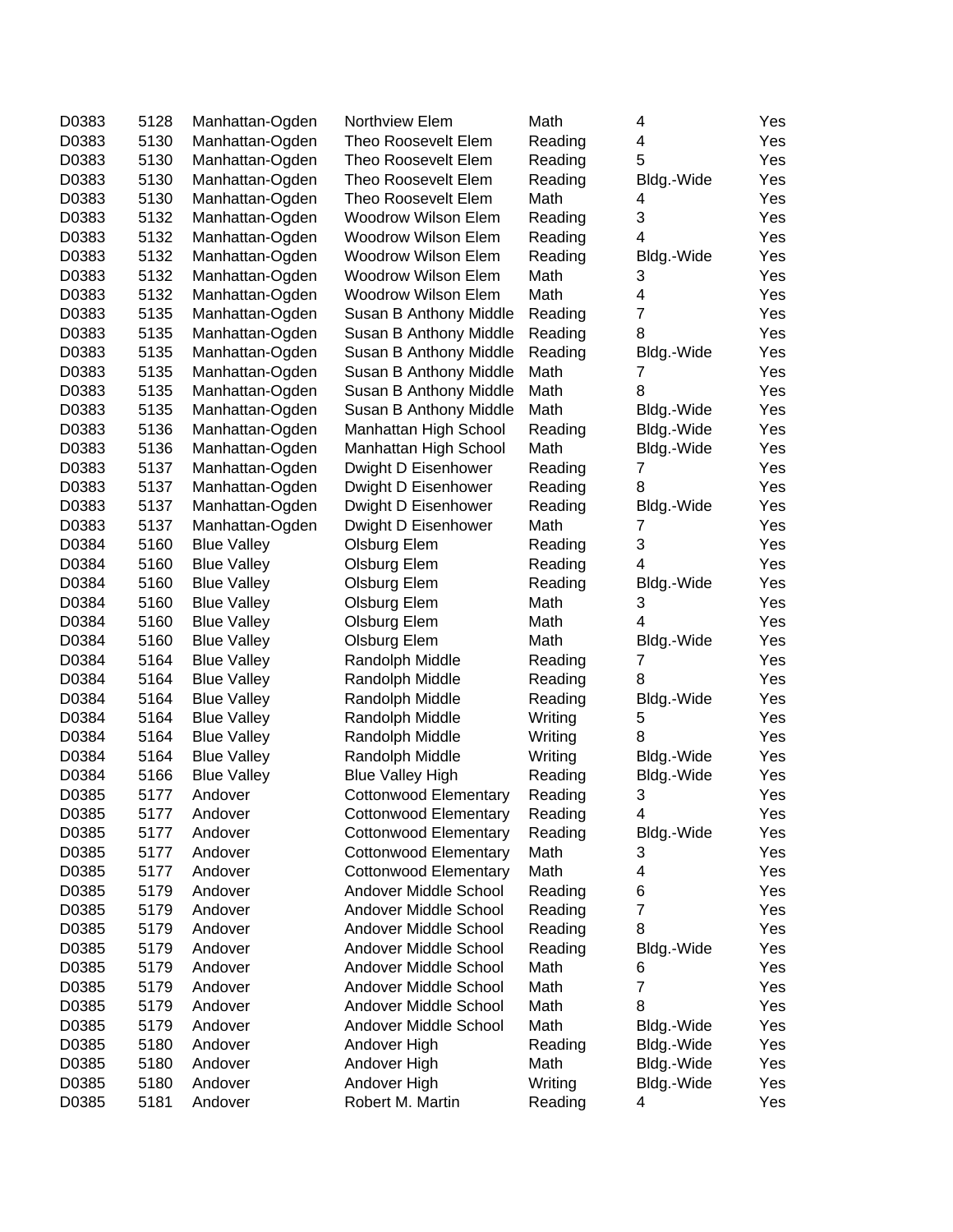| D0385 | 5181 | Andover            | Robert M. Martin                             | Reading            | 5                       | Yes        |
|-------|------|--------------------|----------------------------------------------|--------------------|-------------------------|------------|
| D0385 | 5181 | Andover            | Robert M. Martin                             | Reading            | Bldg.-Wide              | Yes        |
| D0385 | 5181 | Andover            | Robert M. Martin                             | Math               | 4                       | Yes        |
| D0385 | 5181 | Andover            | Robert M. Martin                             | Math               | Bldg.-Wide              | Yes        |
| D0385 | 5181 | Andover            | Robert M. Martin                             | Writing            | Bldg.-Wide              | Yes        |
| D0385 | 5182 | Andover            | <b>Meadowlark Elementary</b>                 | Reading            | 3                       | Yes        |
| D0385 | 5182 | Andover            | <b>Meadowlark Elementary</b>                 | Reading            | 4                       | Yes        |
| D0385 | 5182 | Andover            | <b>Meadowlark Elementary</b>                 | Reading            | 5                       | Yes        |
| D0385 | 5182 | Andover            | <b>Meadowlark Elementary</b>                 | Reading            | Bldg.-Wide              | Yes        |
| D0385 | 5182 | Andover            | <b>Meadowlark Elementary</b>                 | Math               | 3                       | Yes        |
| D0385 | 5182 | Andover            | <b>Meadowlark Elementary</b>                 | Math               | 4                       | Yes        |
| D0385 | 5182 | Andover            | <b>Meadowlark Elementary</b>                 | Math               | 5                       | Yes        |
| D0385 | 5182 | Andover            | <b>Meadowlark Elementary</b>                 | Math               | Bldg.-Wide              | Yes        |
| D0385 | 5182 | Andover            | <b>Meadowlark Elementary</b>                 | Writing            | Bldg.-Wide              | Yes        |
| D0385 | 5184 | Andover            | <b>Sunflower Elementary</b>                  | Reading            | 3                       | Yes        |
| D0385 | 5184 | Andover            | <b>Sunflower Elementary</b>                  | Reading            | $\overline{\mathbf{4}}$ | Yes        |
| D0385 | 5184 | Andover            | <b>Sunflower Elementary</b>                  | Reading            | 5                       | Yes        |
| D0385 | 5184 | Andover            | <b>Sunflower Elementary</b>                  | Reading            | Bldg.-Wide              | Yes        |
| D0385 | 5184 | Andover            | <b>Sunflower Elementary</b>                  | Math               | 3                       | Yes        |
| D0385 | 5184 | Andover            | <b>Sunflower Elementary</b>                  | Writing            | Bldg.-Wide              | Yes        |
| D0385 | 5185 | Andover            | <b>Andover Central Middle</b>                | Reading            | 6                       | Yes        |
| D0385 | 5185 | Andover            | <b>Andover Central Middle</b>                | Reading            | $\overline{7}$          | Yes        |
| D0385 | 5185 | Andover            | <b>Andover Central Middle</b>                | Reading            | 8                       | Yes        |
| D0385 | 5185 | Andover            | <b>Andover Central Middle</b>                | Reading            | Bldg.-Wide              | Yes        |
| D0385 | 5185 | Andover            | <b>Andover Central Middle</b>                | Math               | 7                       | Yes        |
| D0385 | 5185 | Andover            | <b>Andover Central Middle</b>                | Math               | 8                       | Yes        |
| D0385 | 5185 | Andover            | Andover Central Middle                       | Math               | Bldg.-Wide              | Yes        |
| D0385 | 5186 |                    |                                              |                    |                         |            |
| D0385 | 5186 | Andover<br>Andover | Andover Central High<br>Andover Central High | Reading<br>Math    | Bldg.-Wide              | Yes<br>Yes |
| D0386 | 5198 |                    | <b>Madison Elem</b>                          |                    | Bldg.-Wide              |            |
| D0386 | 5198 | Madison-Virgil     | <b>Madison Elem</b>                          | Reading<br>Reading | 3<br>4                  | Yes        |
|       |      | Madison-Virgil     |                                              |                    | 5                       | Yes        |
| D0386 | 5198 | Madison-Virgil     | Madison Elem                                 | Reading            |                         | Yes        |
| D0386 | 5198 | Madison-Virgil     | <b>Madison Elem</b>                          | Reading            | Bldg.-Wide              | Yes        |
| D0386 | 5198 | Madison-Virgil     | <b>Madison Elem</b>                          | Math               | 3                       | Yes        |
| D0386 | 5198 | Madison-Virgil     | Madison Elem                                 | Math               | 4                       | Yes        |
| D0386 | 5198 | Madison-Virgil     | <b>Madison Elem</b>                          | Math               | 5                       | Yes        |
| D0386 | 5198 | Madison-Virgil     | Madison Elem                                 | Math               | 6                       | Yes        |
| D0386 | 5198 | Madison-Virgil     | <b>Madison Elem</b>                          | Math               | Bldg.-Wide              | Yes        |
| D0386 | 5202 | Madison-Virgil     | Madison High                                 | Reading            | 11                      | Yes        |
| D0386 | 5202 | Madison-Virgil     | Madison High                                 | Reading            | Bldg.-Wide              | Yes        |
| D0386 | 5202 | Madison-Virgil     | Madison High                                 | Writing            | 11                      | Yes        |
| D0387 | 5216 | Altoona-Midway     | Altoona-Midway Middle                        | Writing            | Bldg.-Wide              | Yes        |
| D0388 | 5236 | <b>Ellis</b>       | Washington Elem                              | Reading            | 4                       | Yes        |
| D0388 | 5236 | Ellis              | <b>Washington Elem</b>                       | Reading            | 5                       | Yes        |
| D0388 | 5236 | <b>Ellis</b>       | Washington Elem                              | Reading            | 6                       | Yes        |
| D0388 | 5236 | <b>Ellis</b>       | Washington Elem                              | Reading            | $\overline{7}$          | Yes        |
| D0388 | 5236 | Ellis              | Washington Elem                              | Reading            | 8                       | Yes        |
| D0388 | 5236 | <b>Ellis</b>       | Washington Elem                              | Reading            | Bldg.-Wide              | Yes        |
| D0388 | 5236 | <b>Ellis</b>       | Washington Elem                              | Math               | 6                       | Yes        |
| D0388 | 5236 | <b>Ellis</b>       | Washington Elem                              | Math               | $\overline{7}$          | Yes        |
| D0388 | 5236 | <b>Ellis</b>       | Washington Elem                              | Math               | 8                       | Yes        |
| D0388 | 5236 | Ellis              | Washington Elem                              | Writing            | 5                       | Yes        |
|       |      |                    |                                              |                    |                         |            |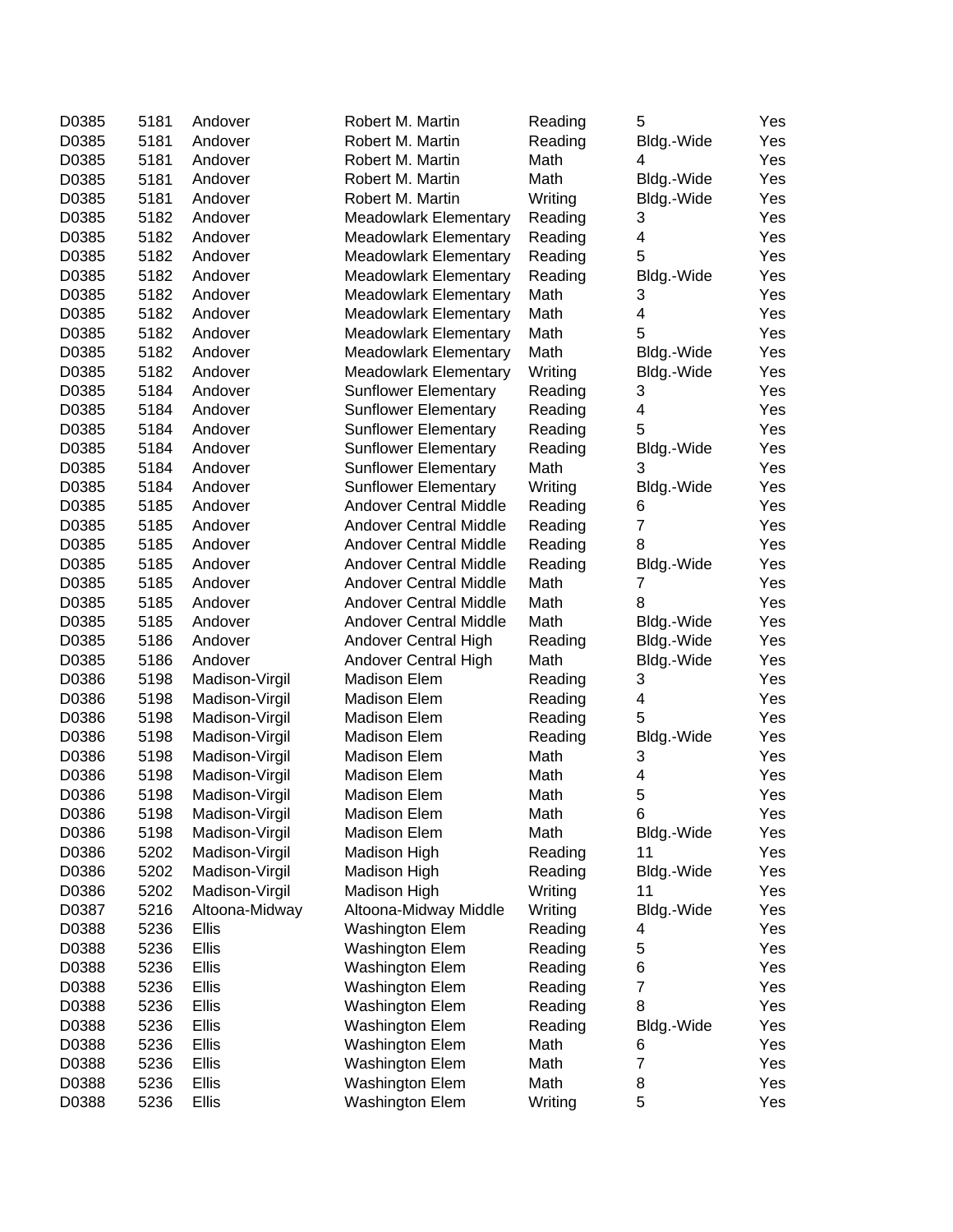| D0388 | 5236 | Ellis                 | <b>Washington Elem</b>     | Writing | 8                       | Yes        |
|-------|------|-----------------------|----------------------------|---------|-------------------------|------------|
| D0388 | 5236 | Ellis                 | <b>Washington Elem</b>     | Writing | Bldg.-Wide              | Yes        |
| D0388 | 5238 | Ellis                 | Ellis High                 | Reading | Bldg.-Wide              | Yes        |
| D0388 | 5238 | Ellis                 | Ellis High                 | Math    | Bldg.-Wide              | Yes        |
| D0388 | 5238 | <b>Ellis</b>          | Ellis High                 | Writing | Bldg.-Wide              | Yes        |
| D0389 | 5268 | Eureka                | Eureka Jr/Sr High          | Reading | 7                       | Yes        |
| D0389 | 5268 | Eureka                | Eureka Jr/Sr High          | Reading | 8                       | Yes        |
| D0389 | 5268 | Eureka                | Eureka Jr/Sr High          | Math    | 8                       | Yes        |
| D0389 | 5287 | Eureka                | <b>Marshall Elementary</b> | Reading | 6                       | Yes        |
| D0390 | 5296 | Hamilton              | <b>Hamilton Elem</b>       | Reading | 3                       | Yes        |
| D0390 | 5296 | Hamilton              | <b>Hamilton Elem</b>       | Reading | 4                       | Yes        |
| D0390 | 5296 | Hamilton              | <b>Hamilton Elem</b>       | Reading | 5                       | Yes        |
| D0390 | 5296 | Hamilton              | <b>Hamilton Elem</b>       | Reading | Bldg.-Wide              | Yes        |
| D0390 | 5296 | Hamilton              | <b>Hamilton Elem</b>       | Math    | 3                       | Yes        |
| D0390 | 5296 | Hamilton              | <b>Hamilton Elem</b>       | Math    | $\overline{\mathbf{4}}$ | Yes        |
| D0390 | 5296 | Hamilton              | <b>Hamilton Elem</b>       | Math    | 5                       | Yes        |
| D0390 | 5296 | Hamilton              | <b>Hamilton Elem</b>       | Math    | Bldg.-Wide              | Yes        |
| D0390 | 5296 | Hamilton              | <b>Hamilton Elem</b>       | Writing | Bldg.-Wide              | Yes        |
| D0390 | 5298 | Hamilton              | Hamilton High              | Reading | $\overline{7}$          | Yes        |
| D0392 | 5332 | <b>Osborne County</b> | Osborne Elem               | Reading | 3                       | Yes        |
| D0392 | 5332 | <b>Osborne County</b> | Osborne Elem               | Reading | $\overline{\mathbf{4}}$ | Yes        |
| D0392 | 5332 | <b>Osborne County</b> | Osborne Elem               | Reading | 5                       | Yes        |
| D0392 | 5332 | <b>Osborne County</b> | Osborne Elem               | Reading | 6                       | Yes        |
| D0392 | 5332 | <b>Osborne County</b> | Osborne Elem               | Reading | Bldg.-Wide              | Yes        |
| D0392 | 5332 | <b>Osborne County</b> | Osborne Elem               | Math    | 3                       | Yes        |
| D0392 | 5332 | <b>Osborne County</b> | Osborne Elem               | Math    | 4                       | Yes        |
| D0392 | 5332 | <b>Osborne County</b> | Osborne Elem               | Math    | 5                       | Yes        |
| D0392 | 5332 | <b>Osborne County</b> | Osborne Elem               | Math    | Bldg.-Wide              | Yes        |
| D0392 | 5334 | <b>Osborne County</b> | Osborne Junior/Senior      | Reading | 7                       | Yes        |
| D0392 | 5334 | <b>Osborne County</b> | Osborne Junior/Senior      | Reading | 8                       | Yes        |
| D0392 | 5334 | <b>Osborne County</b> | Osborne Junior/Senior      | Reading | 11                      | Yes        |
| D0392 | 5334 | <b>Osborne County</b> | Osborne Junior/Senior      | Reading | Bldg.-Wide              | Yes        |
| D0392 | 5334 | <b>Osborne County</b> | Osborne Junior/Senior      | Math    | 11                      | Yes        |
| D0392 | 5334 | <b>Osborne County</b> | Osborne Junior/Senior      | Writing | 8                       | Yes        |
| D0392 | 5334 | <b>Osborne County</b> | Osborne Junior/Senior      | Writing | 11                      | Yes        |
| D0392 | 5334 | <b>Osborne County</b> | Osborne Junior/Senior      | Writing | Bldg.-Wide              | Yes        |
| D0393 | 5354 | Solomon               | Solomon Elem               | Reading | 5                       | Yes        |
| D0393 | 5354 | Solomon               | Solomon Elem               | Reading | Bldg.-Wide              | Yes        |
| D0393 | 5354 | Solomon               | Solomon Elem               | Math    | 3                       | Yes        |
| D0393 | 5354 | Solomon               | Solomon Elem               | Math    | 4                       | Yes        |
| D0393 | 5354 | Solomon               | Solomon Elem               | Math    | 5                       | Yes        |
| D0393 | 5354 | Solomon               | Solomon Elem               | Math    | Bldg.-Wide              | Yes        |
| D0393 | 5354 | Solomon               | Solomon Elem               | Writing | Bldg.-Wide              | Yes        |
| D0393 | 5356 | Solomon               | Solomon High               | Reading | 6                       | Yes        |
| D0393 | 5356 | Solomon               | Solomon High               | Reading | 7                       | Yes        |
| D0393 | 5356 | Solomon               | Solomon High               | Reading | Bldg.-Wide              | Yes        |
| D0393 | 5356 | Solomon               | Solomon High               | Math    | 11                      |            |
| D0394 | 5371 | Rose Hill Public      | Rose Hill Middle           | Reading | 7                       | Yes<br>Yes |
| D0394 | 5371 | Rose Hill Public      | Rose Hill Middle           | Reading | 8                       | Yes        |
| D0394 | 5371 | Rose Hill Public      | Rose Hill Middle           | Reading |                         | Yes        |
| D0394 | 5371 | Rose Hill Public      | Rose Hill Middle           | Math    | Bldg.-Wide<br>7         | Yes        |
| D0395 | 5382 | LaCrosse              | La Crosse Dist Rush Co     | Reading | Bldg.-Wide              | Yes        |
|       |      |                       |                            |         |                         |            |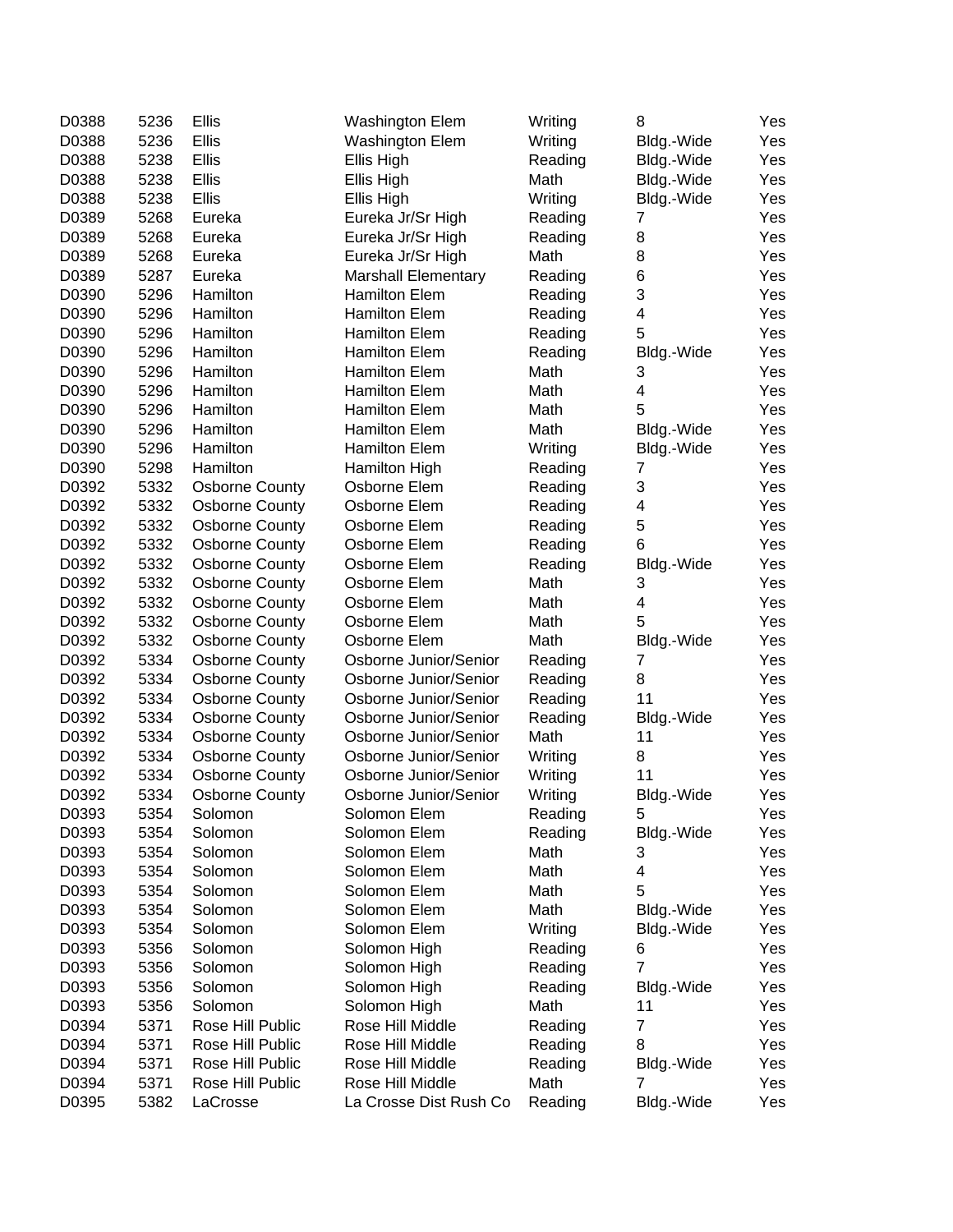| D0395 | 5382 | LaCrosse        | La Crosse Dist Rush Co           | Math    | Bldg.-Wide | Yes |
|-------|------|-----------------|----------------------------------|---------|------------|-----|
| D0395 | 5382 | LaCrosse        | La Crosse Dist Rush Co           | Writing | Bldg.-Wide | Yes |
| D0395 | 5389 | LaCrosse        | La Crosse Elementary             | Reading | 3          | Yes |
| D0395 | 5389 | LaCrosse        | La Crosse Elementary             | Reading | 4          | Yes |
| D0395 | 5389 | LaCrosse        | La Crosse Elementary             | Reading | 5          | Yes |
| D0395 | 5389 | LaCrosse        | La Crosse Elementary             | Reading | 6          | Yes |
| D0395 | 5389 | LaCrosse        | La Crosse Elementary             | Reading | Bldg.-Wide | Yes |
| D0395 | 5389 | LaCrosse        | La Crosse Elementary             | Math    | 3          | Yes |
| D0395 | 5389 | LaCrosse        | La Crosse Elementary             | Math    | 4          | Yes |
| D0395 | 5389 | LaCrosse        | La Crosse Elementary             | Math    | 5          | Yes |
| D0395 | 5389 | LaCrosse        | La Crosse Elementary             | Math    | Bldg.-Wide | Yes |
| D0395 | 5390 | LaCrosse        | La Crosse High                   | Reading | Bldg.-Wide | Yes |
| D0395 | 5390 | LaCrosse        | La Crosse High                   | Math    | Bldg.-Wide | Yes |
| D0395 | 5396 | LaCrosse        | La Crosse Middle School          | Reading | 7          | Yes |
| D0396 | 5411 | Douglass Public | Leonard C Seal Elem              | Reading | 4          | Yes |
| D0396 | 5411 | Douglass Public | Leonard C Seal Elem              | Reading | 5          | Yes |
| D0396 | 5411 | Douglass Public | Leonard C Seal Elem              | Reading | Bldg.-Wide | Yes |
| D0396 | 5411 | Douglass Public | Leonard C Seal Elem              | Math    | 3          | Yes |
| D0396 | 5411 | Douglass Public | Leonard C Seal Elem              | Math    | 4          | Yes |
| D0396 | 5411 | Douglass Public | Leonard C Seal Elem              | Math    | Bldg.-Wide | Yes |
| D0396 | 5413 | Douglass Public | <b>Marvin Sisk Middle</b>        | Reading | 7          | Yes |
| D0396 | 5413 | Douglass Public | Marvin Sisk Middle               | Reading | 8          | Yes |
| D0396 | 5413 | Douglass Public | Marvin Sisk Middle               | Reading | Bldg.-Wide | Yes |
| D0396 | 5414 | Douglass Public | Douglass High                    | Reading | Bldg.-Wide | Yes |
| D0396 | 5414 | Douglass Public | Douglass High                    | Writing | Bldg.-Wide | Yes |
| D0397 | 5434 | Centre          | Centre Elem                      |         | 3          |     |
|       |      |                 |                                  | Reading |            | Yes |
| D0397 | 5434 | Centre          | Centre Elem                      | Reading | 4          | Yes |
| D0397 | 5434 | Centre          | Centre Elem                      | Reading | 5          | Yes |
| D0397 | 5434 | Centre          | Centre Elem                      | Reading | 6          | Yes |
| D0397 | 5434 | Centre          | Centre Elem                      | Reading | Bldg.-Wide | Yes |
| D0397 | 5434 | Centre          | Centre Elem                      | Math    | 3          | Yes |
| D0397 | 5434 | Centre          | Centre Elem                      | Math    | 4          | Yes |
| D0397 | 5434 | Centre          | Centre Elem                      | Math    | 6          | Yes |
| D0397 | 5434 | Centre          | Centre Elem                      | Math    | Bldg.-Wide | Yes |
| D0397 | 5436 | Centre          | Centre Jr/Sr High                | Reading | 8          | Yes |
| D0397 | 5436 | Centre          | Centre Jr/Sr High                | Reading | 11         | Yes |
| D0397 | 5436 | Centre          | Centre Jr/Sr High                | Reading | Bldg.-Wide | Yes |
| D0397 | 5436 | Centre          | Centre Jr/Sr High                | Math    | 11         | Yes |
| D0397 | 5436 | Centre          | Centre Jr/Sr High                | Writing | 11         | Yes |
| D0398 | 5460 | Peabody-Burns   | Peabody-Burns                    | Reading | 6          | Yes |
| D0398 | 5460 | Peabody-Burns   | Peabody-Burns                    | Math    | 3          | Yes |
| D0398 | 5460 | Peabody-Burns   | Peabody-Burns                    | Math    | 4          | Yes |
| D0398 | 5462 | Peabody-Burns   | Peabody-Burns Jr/Sr High Reading |         | 7          | Yes |
| D0398 | 5462 | Peabody-Burns   | Peabody-Burns Jr/Sr High Reading |         | 8          | Yes |
| D0398 | 5462 | Peabody-Burns   | Peabody-Burns Jr/Sr High Reading |         | 11         | Yes |
| D0398 | 5462 | Peabody-Burns   | Peabody-Burns Jr/Sr High Reading |         | Bldg.-Wide | Yes |
| D0399 | 5486 | Paradise        | Natoma Elem                      | Reading | 3          | Yes |
| D0399 | 5486 | Paradise        | Natoma Elem                      | Reading | 5          | Yes |
| D0399 | 5486 | Paradise        | Natoma Elem                      | Reading | Bldg.-Wide | Yes |
| D0399 | 5486 | Paradise        | Natoma Elem                      | Math    | 3          | Yes |
| D0399 | 5486 | Paradise        | Natoma Elem                      | Writing | Bldg.-Wide | Yes |
| D0399 | 5488 | Paradise        | Natoma High (7-12)               | Reading | 7          | Yes |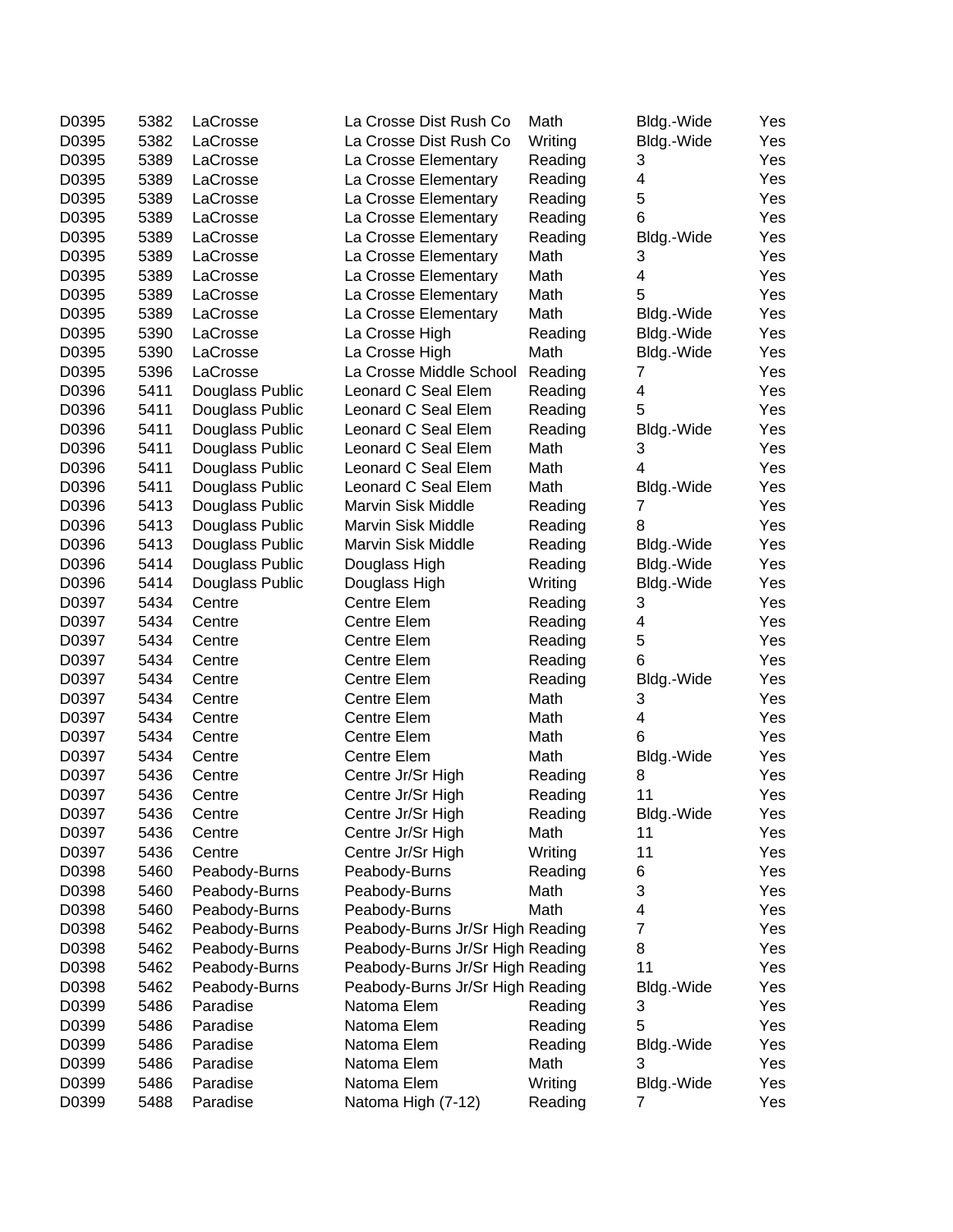| D0399 | 5488 | Paradise            | Natoma High (7-12)      | Reading | 8              | Yes |
|-------|------|---------------------|-------------------------|---------|----------------|-----|
| D0399 | 5488 | Paradise            | Natoma High (7-12)      | Reading | 11             | Yes |
| D0399 | 5488 | Paradise            | Natoma High (7-12)      | Reading | Bldg.-Wide     | Yes |
| D0399 | 5488 | Paradise            | Natoma High (7-12)      | Writing | 8              | Yes |
| D0399 | 5488 | Paradise            | Natoma High (7-12)      | Writing | 11             | Yes |
| D0399 | 5488 | Paradise            | Natoma High (7-12)      | Writing | Bldg.-Wide     | Yes |
| D0400 | 5505 | <b>Smoky Valley</b> | Lindsborg Middle School | Reading | 6              | Yes |
| D0400 | 5505 | <b>Smoky Valley</b> | Lindsborg Middle School | Reading | $\overline{7}$ | Yes |
| D0400 | 5505 | Smoky Valley        | Lindsborg Middle School | Reading | 8              | Yes |
| D0400 | 5505 | <b>Smoky Valley</b> | Lindsborg Middle School | Reading | Bldg.-Wide     | Yes |
| D0400 | 5505 | <b>Smoky Valley</b> | Lindsborg Middle School | Math    | 6              | Yes |
| D0400 | 5505 | Smoky Valley        | Lindsborg Middle School | Math    | 8              | Yes |
| D0400 | 5505 | Smoky Valley        | Lindsborg Middle School | Math    | Bldg.-Wide     | Yes |
| D0400 | 5505 | Smoky Valley        | Lindsborg Middle School | Writing | 8              | Yes |
| D0400 | 5506 | Smoky Valley        | Smoky Valley High       | Reading | Bldg.-Wide     | Yes |
| D0400 | 5506 | Smoky Valley        | Smoky Valley High       | Math    | Bldg.-Wide     | Yes |
| D0400 | 5508 | Smoky Valley        | Marquette Elem          | Reading | 6              | Yes |
| D0400 | 5508 | Smoky Valley        | Marquette Elem          | Reading | 8              | Yes |
| D0400 | 5508 | Smoky Valley        | Marquette Elem          | Math    | 4              | Yes |
| D0400 | 5508 | <b>Smoky Valley</b> | Marquette Elem          | Math    | 6              | Yes |
| D0400 | 5508 | <b>Smoky Valley</b> | Marquette Elem          | Writing | 8              | Yes |
| D0401 | 5534 | Chase-Raymond       | Chase Elem              | Reading | 5              | Yes |
| D0401 | 5534 | Chase-Raymond       | Chase Elem              | Math    | 3              | Yes |
| D0401 | 5534 | Chase-Raymond       | Chase Elem              | Math    | 5              | Yes |
| D0402 | 5554 | Augusta             | Garfield Elem           | Reading | 3              | Yes |
| D0402 | 5554 | Augusta             | <b>Garfield Elem</b>    | Reading | 4              | Yes |
| D0402 | 5554 | Augusta             | Garfield Elem           | Reading | 5              | Yes |
| D0402 | 5554 | Augusta             | Garfield Elem           | Reading | Bldg.-Wide     | Yes |
| D0402 | 5554 | Augusta             | <b>Garfield Elem</b>    | Math    | 3              | Yes |
| D0402 | 5554 | Augusta             | <b>Garfield Elem</b>    | Math    | 4              | Yes |
| D0402 | 5554 | Augusta             | <b>Garfield Elem</b>    | Math    | 5              | Yes |
| D0402 | 5554 | Augusta             | <b>Garfield Elem</b>    | Math    | Bldg.-Wide     | Yes |
| D0402 | 5554 | Augusta             | <b>Garfield Elem</b>    | Writing | Bldg.-Wide     | Yes |
| D0402 | 5555 | Augusta             | <b>Ewalt Elementary</b> | Reading | 3              | Yes |
| D0402 | 5555 | Augusta             | <b>Ewalt Elementary</b> | Reading | 5              | Yes |
| D0402 | 5555 | Augusta             | <b>Ewalt Elementary</b> | Reading | Bldg.-Wide     | Yes |
| D0402 | 5555 | Augusta             | <b>Ewalt Elementary</b> | Math    | 3              | Yes |
| D0402 | 5555 | Augusta             | <b>Ewalt Elementary</b> | Math    | 4              | Yes |
| D0402 | 5555 | Augusta             | <b>Ewalt Elementary</b> | Math    | Bldg.-Wide     | Yes |
| D0402 | 5556 | Augusta             | Lincoln Elem            | Reading | 4              | Yes |
| D0402 | 5556 | Augusta             | Lincoln Elem            | Reading | 5              | Yes |
| D0402 | 5556 | Augusta             | Lincoln Elem            | Reading | Bldg.-Wide     | Yes |
| D0402 | 5556 | Augusta             | Lincoln Elem            | Math    | 3              | Yes |
| D0402 | 5556 | Augusta             | Lincoln Elem            | Math    | 4              | Yes |
| D0402 | 5556 | Augusta             | Lincoln Elem            | Math    | Bldg.-Wide     | Yes |
| D0402 | 5556 | Augusta             | Lincoln Elem            | Writing | Bldg.-Wide     | Yes |
| D0402 | 5558 | Augusta             | Robinson Elem           | Reading | 3              | Yes |
| D0402 | 5558 | Augusta             | Robinson Elem           | Reading | 4              | Yes |
| D0402 | 5558 | Augusta             | Robinson Elem           | Reading | 5              | Yes |
| D0402 | 5558 | Augusta             | Robinson Elem           | Reading | Bldg.-Wide     | Yes |
| D0402 | 5558 | Augusta             | Robinson Elem           | Math    | 3              | Yes |
| D0402 | 5558 | Augusta             | Robinson Elem           | Math    | 4              | Yes |
|       |      |                     |                         |         |                |     |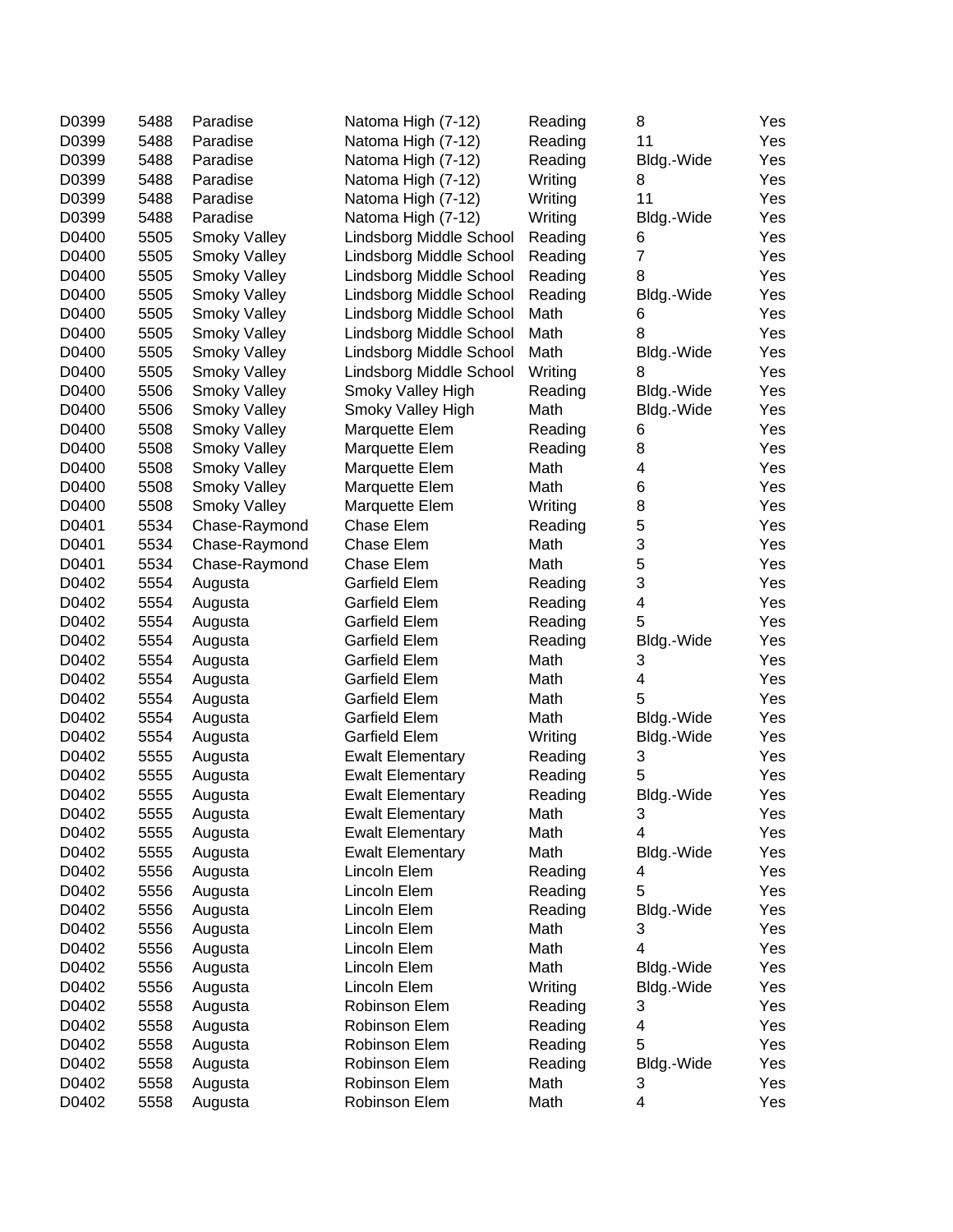| D0402 | 5558 | Augusta               | Robinson Elem                    | Math    | 5              | Yes |
|-------|------|-----------------------|----------------------------------|---------|----------------|-----|
| D0402 | 5558 | Augusta               | Robinson Elem                    | Math    | Bldg.-Wide     | Yes |
| D0402 | 5560 | Augusta               | Augusta Middle School            | Reading | 6              | Yes |
| D0402 | 5560 | Augusta               | Augusta Middle School            | Reading | $\overline{7}$ | Yes |
| D0402 | 5560 | Augusta               | Augusta Middle School            | Reading | 8              | Yes |
| D0402 | 5560 | Augusta               | Augusta Middle School            | Reading | Bldg.-Wide     | Yes |
| D0402 | 5560 | Augusta               | Augusta Middle School            | Math    | 8              | Yes |
| D0402 | 5562 | Augusta               | Augusta Sr High                  | Reading | Bldg.-Wide     | Yes |
| D0402 | 5562 | Augusta               | Augusta Sr High                  | Math    | Bldg.-Wide     | Yes |
| D0402 | 5562 | Augusta               | Augusta Sr High                  | Writing | Bldg.-Wide     | Yes |
| D0403 | 5588 | Otis-Bison            | Otis-Bison Middle                | Reading | 6              | Yes |
| D0403 | 5588 | Otis-Bison            | Otis-Bison Middle                | Reading | $\overline{7}$ | Yes |
| D0403 | 5588 | Otis-Bison            | Otis-Bison Middle                | Reading | 8              | Yes |
| D0403 | 5588 | Otis-Bison            | Otis-Bison Middle                | Reading | Bldg.-Wide     | Yes |
| D0403 | 5588 | Otis-Bison            | Otis-Bison Middle                | Math    | 6              | Yes |
| D0403 | 5588 | Otis-Bison            | Otis-Bison Middle                | Math    | Bldg.-Wide     | Yes |
| D0403 | 5598 | Otis-Bison            | <b>Otis-Bison Elementary</b>     | Reading | 4              | Yes |
| D0403 | 5598 | Otis-Bison            | <b>Otis-Bison Elementary</b>     | Reading | 5              | Yes |
| D0403 | 5598 | Otis-Bison            | <b>Otis-Bison Elementary</b>     | Reading | Bldg.-Wide     | Yes |
| D0403 | 5598 | Otis-Bison            | <b>Otis-Bison Elementary</b>     | Math    | 4              | Yes |
| D0403 | 5598 | Otis-Bison            | <b>Otis-Bison Elementary</b>     | Math    | 5              | Yes |
| D0403 | 5600 | Otis-Bison            | Otis-Bison High                  | Reading | Bldg.-Wide     | Yes |
| D0403 | 5600 | Otis-Bison            | Otis-Bison High                  | Math    | Bldg.-Wide     | Yes |
| D0404 | 5620 | Riverton              | <b>Riverton Elem</b>             | Reading | 3              | Yes |
| D0404 | 5620 |                       |                                  |         | 5              |     |
|       |      | Riverton              | <b>Riverton Elem</b>             | Reading |                | Yes |
| D0404 | 5620 | Riverton              | <b>Riverton Elem</b>             | Reading | Bldg.-Wide     | Yes |
| D0404 | 5620 | Riverton              | <b>Riverton Elem</b>             | Math    | 3              | Yes |
| D0404 | 5621 | Riverton              | <b>Riverton Middle</b>           | Reading | 6              | Yes |
| D0404 | 5621 | Riverton              | <b>Riverton Middle</b>           | Reading | $\overline{7}$ | Yes |
| D0404 | 5621 | Riverton              | <b>Riverton Middle</b>           | Reading | 8              | Yes |
| D0404 | 5621 | Riverton              | <b>Riverton Middle</b>           | Reading | Bldg.-Wide     | Yes |
| D0404 | 5621 | Riverton              | <b>Riverton Middle</b>           | Writing | Bldg.-Wide     | Yes |
| D0405 | 5636 | Lyons                 | Lyons Central Elementary Reading |         | 3              | Yes |
| D0405 | 5636 | Lyons                 | Lyons Central Elementary Reading |         | 5              | Yes |
| D0405 | 5636 | Lyons                 | Lyons Central Elementary Reading |         | Bldg.-Wide     | Yes |
| D0405 | 5636 | Lyons                 | Lyons Central Elementary Math    |         | 3              | Yes |
| D0405 | 5636 | Lyons                 | Lyons Central Elementary Math    |         | 4              | Yes |
| D0405 | 5636 | Lyons                 | Lyons Central Elementary Math    |         | 5              | Yes |
| D0405 | 5636 | Lyons                 | Lyons Central Elementary Math    |         | Bldg.-Wide     | Yes |
| D0405 | 5640 | Lyons                 | Lyons Middle School              | Reading | 7              | Yes |
| D0405 | 5640 | Lyons                 | Lyons Middle School              | Reading | 8              | Yes |
| D0405 | 5640 | Lyons                 | Lyons Middle School              | Reading | Bldg.-Wide     | Yes |
| D0405 | 5640 | Lyons                 | Lyons Middle School              | Writing | Bldg.-Wide     | Yes |
| D0405 | 5642 | Lyons                 | Lyons High                       | Reading | Bldg.-Wide     | Yes |
| D0405 | 5642 | Lyons                 | Lyons High                       | Math    | Bldg.-Wide     | Yes |
| D0406 | 5674 | Wathena               | Wathena Elem                     | Math    | 3              | Yes |
| D0406 | 5676 | Wathena               | Wathena High                     | Reading | 8              | Yes |
| D0406 | 5676 | Wathena               | Wathena High                     | Writing | 8              | Yes |
| D0406 | 5676 | Wathena               | Wathena High                     | Writing | 11             | Yes |
| D0406 | 5676 | Wathena               | Wathena High                     | Writing | Bldg.-Wide     | Yes |
| D0407 | 5708 | <b>Russell County</b> | Lucas-Luray High                 | Reading | Bldg.-Wide     | Yes |
| D0407 | 5708 | <b>Russell County</b> | Lucas-Luray High                 | Math    | Bldg.-Wide     | Yes |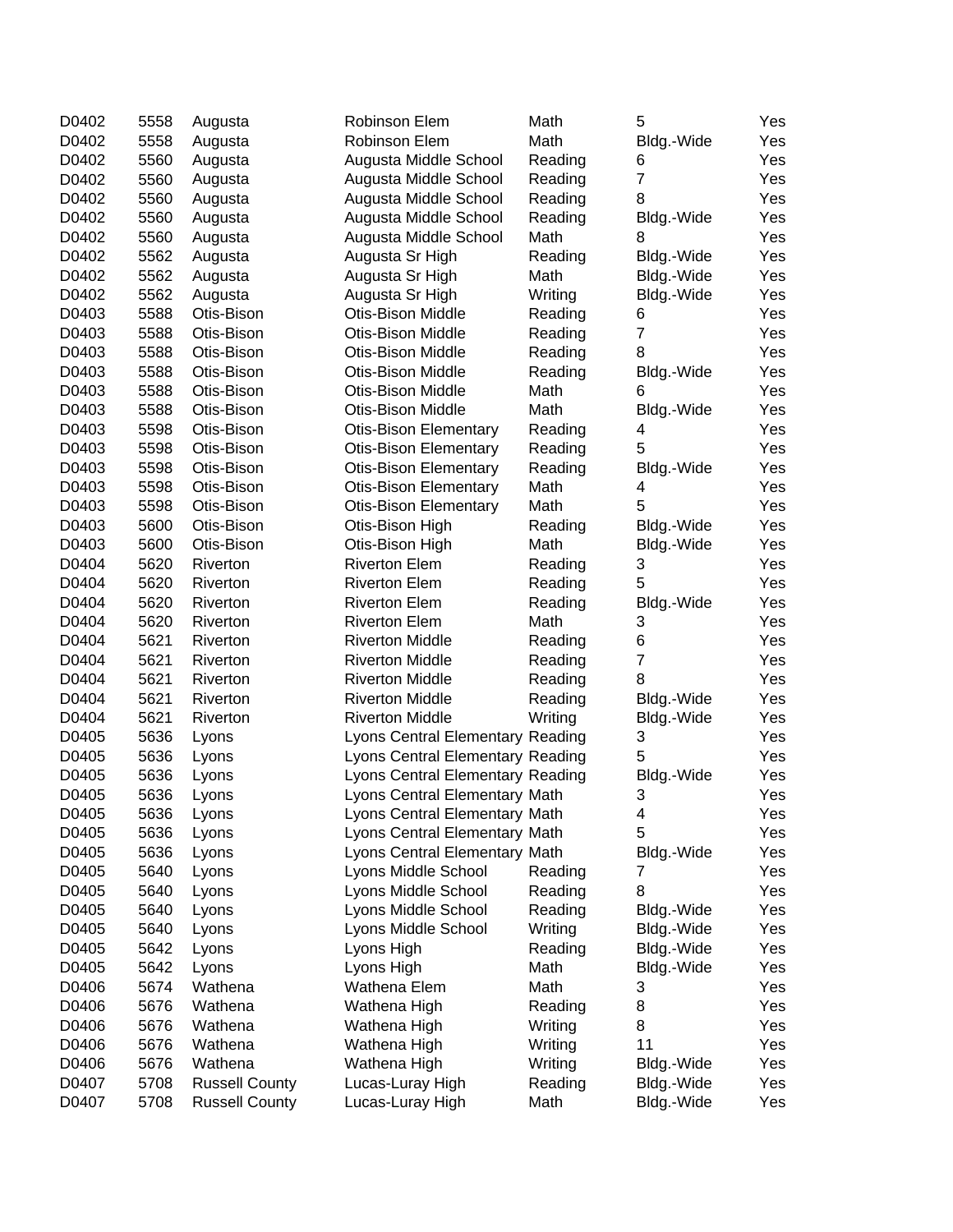| D0407 | 5710 | <b>Russell County</b>  | Luray-Lucas Elem               | Reading | 5                        | Yes |
|-------|------|------------------------|--------------------------------|---------|--------------------------|-----|
| D0407 | 5710 | <b>Russell County</b>  | Luray-Lucas Elem               | Reading | $\overline{\mathbf{7}}$  | Yes |
| D0407 | 5718 | <b>Russell County</b>  | <b>Bickerdyke Elem</b>         | Math    | 3                        | Yes |
| D0407 | 5722 | <b>Russell County</b>  | <b>Ruppenthal Middle</b>       | Reading | 6                        | Yes |
| D0407 | 5722 | <b>Russell County</b>  | <b>Ruppenthal Middle</b>       | Reading | $\overline{7}$           | Yes |
| D0407 | 5722 | <b>Russell County</b>  | <b>Ruppenthal Middle</b>       | Reading | 8                        | Yes |
| D0407 | 5722 | <b>Russell County</b>  | <b>Ruppenthal Middle</b>       | Reading | Bldg.-Wide               | Yes |
| D0407 | 5722 | <b>Russell County</b>  | <b>Ruppenthal Middle</b>       | Math    | 6                        | Yes |
| D0407 | 5722 | <b>Russell County</b>  | <b>Ruppenthal Middle</b>       | Math    | Bldg.-Wide               | Yes |
| D0407 | 5724 | <b>Russell County</b>  | Russell High                   | Reading | Bldg.-Wide               | Yes |
| D0407 | 5724 | <b>Russell County</b>  | Russell High                   | Math    | Bldg.-Wide               | Yes |
| D0407 | 5724 | <b>Russell County</b>  | Russell High                   | Writing | Bldg.-Wide               | Yes |
| D0408 | 5746 | Marion-Florence        | <b>Marion Middle</b>           | Reading | 7                        | Yes |
| D0408 | 5746 | Marion-Florence        | <b>Marion Middle</b>           | Reading | 8                        | Yes |
| D0408 | 5746 | Marion-Florence        | <b>Marion Middle</b>           | Reading | Bldg.-Wide               | Yes |
| D0408 | 5746 | Marion-Florence        | <b>Marion Middle</b>           | Math    | 8                        | Yes |
| D0408 | 5746 | Marion-Florence        | <b>Marion Middle</b>           | Math    | Bldg.-Wide               | Yes |
| D0408 | 5746 | Marion-Florence        | <b>Marion Middle</b>           | Writing | Bldg.-Wide               | Yes |
| D0408 | 5748 | Marion-Florence        | <b>Marion High</b>             | Reading | Bldg.-Wide               | Yes |
| D0408 | 5748 | Marion-Florence        | <b>Marion High</b>             | Writing | Bldg.-Wide               | Yes |
| D0408 | 5750 | Marion-Florence        | <b>Marion Elem</b>             | Reading | 4                        | Yes |
| D0408 | 5750 | Marion-Florence        | <b>Marion Elem</b>             | Reading | 6                        | Yes |
| D0408 | 5750 | Marion-Florence        | <b>Marion Elem</b>             | Reading | Bldg.-Wide               | Yes |
| D0408 | 5750 | Marion-Florence        | <b>Marion Elem</b>             | Math    | 4                        | Yes |
| D0409 | 5761 | <b>Atchison Public</b> | <b>Atchison Elementary</b>     | Reading | 3                        | Yes |
| D0409 | 5761 | <b>Atchison Public</b> | <b>Atchison Elementary</b>     | Math    | 3                        | Yes |
| D0409 | 5776 | <b>Atchison Public</b> | <b>Atchison Middle School</b>  | Reading | 7                        | Yes |
| D0409 | 5776 | <b>Atchison Public</b> | <b>Atchison Middle School</b>  | Reading | Bldg.-Wide               | Yes |
| D0409 | 5776 | <b>Atchison Public</b> | <b>Atchison Middle School</b>  | Math    | 7                        | Yes |
| D0410 | 5812 | Durham-Hillsboro-      | Hillsboro Elem                 | Reading | 3                        | Yes |
| D0410 | 5812 | Durham-Hillsboro-      | Hillsboro Elem                 | Reading | 4                        | Yes |
| D0410 | 5812 | Durham-Hillsboro-      | Hillsboro Elem                 | Reading | 5                        | Yes |
| D0410 | 5812 | Durham-Hillsboro-      | Hillsboro Elem                 | Reading | Bldg.-Wide               | Yes |
| D0410 | 5812 | Durham-Hillsboro-      | Hillsboro Elem                 | Math    | 3                        | Yes |
| D0410 | 5812 | Durham-Hillsboro-      | Hillsboro Elem                 | Math    | 5                        | Yes |
| D0410 | 5812 | Durham-Hillsboro-      | Hillsboro Elem                 | Math    |                          | Yes |
| D0410 | 5814 | Durham-Hillsboro-      | Hillsboro High                 | Reading | Bldg.-Wide<br>Bldg.-Wide | Yes |
| D0410 | 5814 | Durham-Hillsboro-      | Hillsboro High                 | Math    | Bldg.-Wide               | Yes |
| D0410 | 5814 | Durham-Hillsboro-      | Hillsboro High                 | Writing |                          |     |
| D0410 | 5820 | Durham-Hillsboro-      | <b>Hillsboro Middle School</b> |         | Bldg.-Wide<br>7          | Yes |
|       |      | Durham-Hillsboro-      | <b>Hillsboro Middle School</b> | Reading |                          | Yes |
| D0410 | 5820 |                        |                                | Reading | 8                        | Yes |
| D0410 | 5820 | Durham-Hillsboro-      | <b>Hillsboro Middle School</b> | Reading | Bldg.-Wide               | Yes |
| D0410 | 5820 | Durham-Hillsboro-      | <b>Hillsboro Middle School</b> | Math    | 7                        | Yes |
| D0410 | 5820 | Durham-Hillsboro-      | <b>Hillsboro Middle School</b> | Math    | Bldg.-Wide               | Yes |
| D0410 | 5820 | Durham-Hillsboro-      | Hillsboro Middle School        | Writing | Bldg.-Wide               | Yes |
| D0411 | 5834 | Goessel                | Goessel Elem                   | Reading | 4                        | Yes |
| D0411 | 5834 | Goessel                | Goessel Elem                   | Reading | 5                        | Yes |
| D0411 | 5834 | Goessel                | Goessel Elem                   | Reading | Bldg.-Wide               | Yes |
| D0411 | 5834 | Goessel                | Goessel Elem                   | Math    | 3                        | Yes |
| D0411 | 5834 | Goessel                | Goessel Elem                   | Math    | 4                        | Yes |
| D0411 | 5834 | Goessel                | Goessel Elem                   | Math    | 5                        | Yes |
| D0411 | 5834 | Goessel                | Goessel Elem                   | Math    | Bldg.-Wide               | Yes |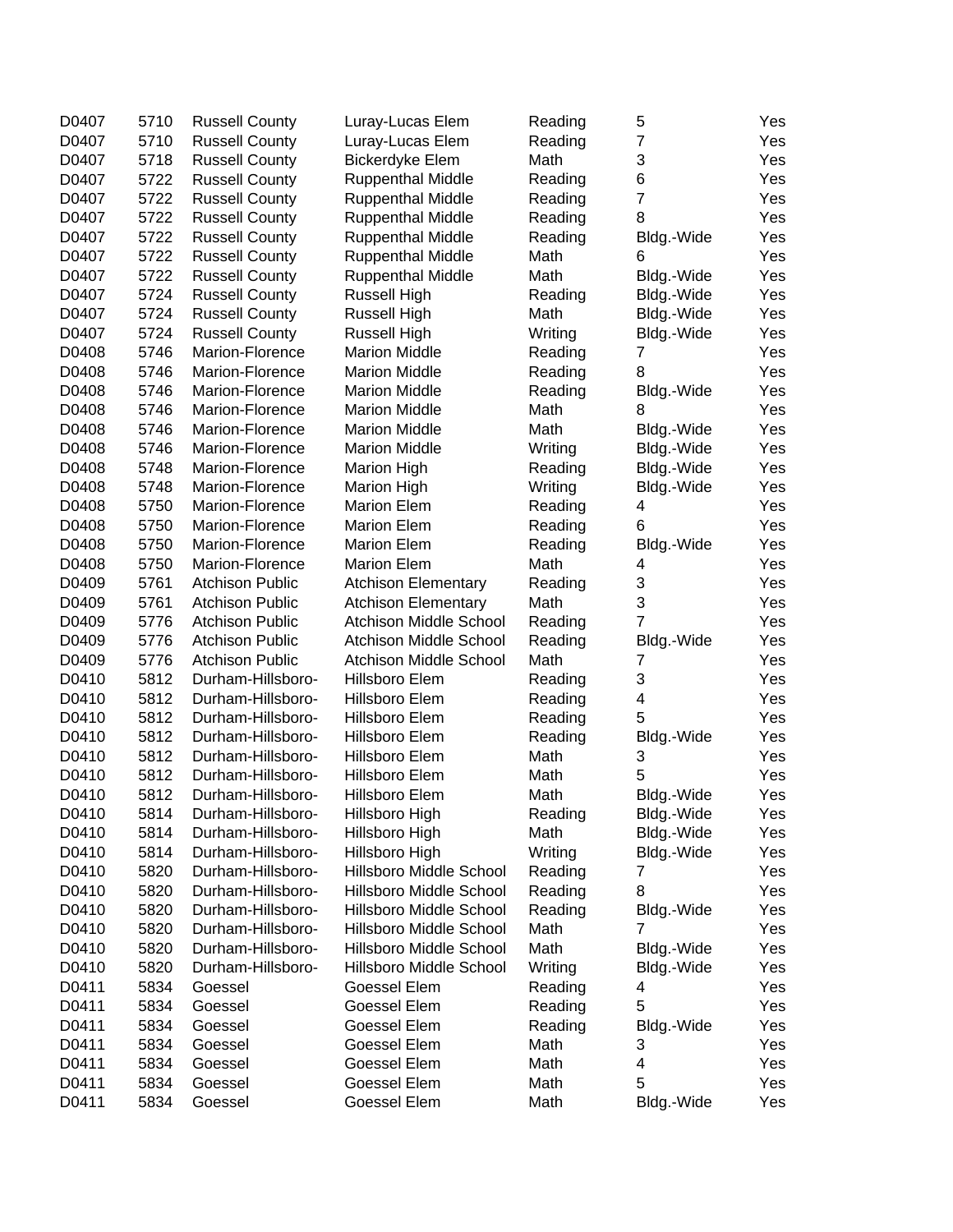| 5836<br>D0411<br>Goessel<br>Goessel High<br>Yes<br>Reading<br>7<br>D0411<br>5836<br>8<br>Yes<br>Goessel<br>Goessel High<br>Reading<br>D0411<br>5836<br>Goessel<br>Reading<br>11<br>Yes<br>Goessel High<br>D0411<br>5836<br>Goessel<br>Yes<br>Goessel High<br>Reading<br>Bldg.-Wide<br>D0411<br>5836<br>Math<br>Yes<br>Goessel<br>Goessel High<br>7<br>D0411<br>5836<br>Math<br>8<br>Yes<br>Goessel<br>Goessel High<br>D0411<br>5836<br>Math<br>11<br>Yes<br>Goessel<br>Goessel High<br>D0411<br>5836<br>Yes<br>Goessel<br>Goessel High<br>Math<br>Bldg.-Wide<br>D0411<br>5836<br>8<br>Yes<br>Goessel<br>Goessel High<br>Writing<br>5836<br>D0411<br>Goessel High<br>11<br>Yes<br>Goessel<br>Writing<br>5836<br>D0411<br>Goessel<br>Goessel High<br>Writing<br>Bldg.-Wide<br>Yes<br>5852<br>3<br>D0412<br><b>Hoxie Community</b><br>Hoxie Elem<br>Reading<br>Yes<br>5<br>5852<br>D0412<br><b>Hoxie Community</b><br>Hoxie Elem<br>Math<br>Yes<br>5852<br>D0412<br>Yes<br><b>Hoxie Community</b><br>Hoxie Elem<br>Writing<br>Bldg.-Wide<br>5854<br>D0412<br>7<br>Yes<br><b>Hoxie Community</b><br>Hoxie High<br>Reading<br>5854<br>D0412<br>Hoxie High<br>8<br>Yes<br><b>Hoxie Community</b><br>Reading<br>5854<br>D0412<br>Yes<br><b>Hoxie Community</b><br>Hoxie High<br>Reading<br>Bldg.-Wide<br>5854<br>D0412<br>Math<br>Yes<br><b>Hoxie Community</b><br>Hoxie High<br>11<br>5854<br>D0412<br>Yes<br><b>Hoxie Community</b><br>Hoxie High<br>Math<br>Bldg.-Wide<br>5854<br>D0412<br>Yes<br><b>Hoxie Community</b><br>Hoxie High<br>Writing<br>8<br>D0412<br>5854<br>11<br>Yes<br><b>Hoxie Community</b><br>Hoxie High<br>Writing<br>5854<br>D0412<br>Yes<br><b>Hoxie Community</b><br>Hoxie High<br>Writing<br>Bldg.-Wide<br>5880<br>D0413<br><b>Chanute Public</b><br>Reading<br>7<br>Yes<br>Royster Middle School<br>5880<br>D0413<br>Royster Middle School<br>Reading<br>8<br>Yes<br><b>Chanute Public</b><br>D0413<br>5880<br>Royster Middle School<br>Yes<br><b>Chanute Public</b><br>Reading<br>Bldg.-Wide<br>5880<br>D0413<br>Writing<br>Yes<br><b>Chanute Public</b><br>Royster Middle School<br>Bldg.-Wide<br>5882<br>D0413<br>Chanute High<br>Bldg.-Wide<br>Yes<br><b>Chanute Public</b><br>Reading<br>5882<br>D0413<br>Math<br><b>Chanute Public</b><br>Chanute High<br>Bldg.-Wide<br>Yes<br>5882<br>D0413<br><b>Chanute Public</b><br>Yes<br>Chanute High<br>Writing<br>Bldg.-Wide<br>5936<br>D0415<br>Hiawatha<br>Hiawatha Elem<br>3<br>Yes<br>Reading<br>5936<br>Hiawatha<br>Yes<br>D0415<br>Hiawatha Elem<br>Reading<br>Bldg.-Wide<br>5936<br>Hiawatha<br>Hiawatha Elem<br>Math<br>Yes<br>D0415<br>3<br>4<br>D0415<br>5936<br>Hiawatha<br>Hiawatha Elem<br>Math<br>Yes<br>5936<br>D0415<br>Hiawatha<br>Hiawatha Elem<br>Math<br>Yes<br>Bldg.-Wide<br>5940<br>Yes<br>D0415<br>Hiawatha<br>Hiawatha Sr High<br>Reading<br>Bldg.-Wide<br>D0415<br>5940<br>Hiawatha<br>Hiawatha Sr High<br>Math<br>Bldg.-Wide<br>Yes<br>5950<br>D0415<br>Hiawatha<br>Hiawatha Middle School<br>Reading<br>5<br>Yes<br>6<br>D0415<br>5950<br>Hiawatha<br>Hiawatha Middle School<br>Reading<br>Yes<br>7<br>5950<br>D0415<br>Hiawatha<br>Hiawatha Middle School<br>Reading<br>Yes<br>5950<br>Hiawatha Middle School<br>Reading<br>8<br>D0415<br>Hiawatha<br>Yes<br>5950<br>Hiawatha<br>Hiawatha Middle School<br>Reading<br>D0415<br>Bldg.-Wide<br>Yes<br>Hiawatha<br>Hiawatha Middle School<br>Math<br>7<br>D0415<br>5950<br>Yes<br>8<br>5950<br>Hiawatha<br>Hiawatha Middle School<br>Math<br>D0415<br>Yes<br>5950<br>Hiawatha<br>Hiawatha Middle School<br>Math<br>D0415<br>Bldg.-Wide<br>Yes<br>5950<br>Hiawatha<br>D0415<br>Hiawatha Middle School<br>Writing<br>5<br>Yes<br>3<br>5970<br>Louisburg Elem<br>D0416<br>Louisburg<br>Reading<br>Yes<br>D0416<br>5970<br>Louisburg<br>Louisburg Elem<br>4<br>Reading<br>Yes<br>5<br>5970<br>Louisburg Elem<br>D0416<br>Louisburg<br>Reading<br>Yes<br>5970<br>Louisburg Elem<br>D0416<br>Louisburg<br>Reading<br>Bldg.-Wide<br>Yes<br>D0416<br>5970<br>Louisburg Elem<br>Math<br>3<br>Louisburg<br>Yes<br>D0416<br>5970<br>Louisburg Elem<br>Math<br>4<br>Yes<br>Louisburg | D0411 | 5834 | Goessel | <b>Goessel Elem</b> | Writing | Bldg.-Wide | Yes |
|------------------------------------------------------------------------------------------------------------------------------------------------------------------------------------------------------------------------------------------------------------------------------------------------------------------------------------------------------------------------------------------------------------------------------------------------------------------------------------------------------------------------------------------------------------------------------------------------------------------------------------------------------------------------------------------------------------------------------------------------------------------------------------------------------------------------------------------------------------------------------------------------------------------------------------------------------------------------------------------------------------------------------------------------------------------------------------------------------------------------------------------------------------------------------------------------------------------------------------------------------------------------------------------------------------------------------------------------------------------------------------------------------------------------------------------------------------------------------------------------------------------------------------------------------------------------------------------------------------------------------------------------------------------------------------------------------------------------------------------------------------------------------------------------------------------------------------------------------------------------------------------------------------------------------------------------------------------------------------------------------------------------------------------------------------------------------------------------------------------------------------------------------------------------------------------------------------------------------------------------------------------------------------------------------------------------------------------------------------------------------------------------------------------------------------------------------------------------------------------------------------------------------------------------------------------------------------------------------------------------------------------------------------------------------------------------------------------------------------------------------------------------------------------------------------------------------------------------------------------------------------------------------------------------------------------------------------------------------------------------------------------------------------------------------------------------------------------------------------------------------------------------------------------------------------------------------------------------------------------------------------------------------------------------------------------------------------------------------------------------------------------------------------------------------------------------------------------------------------------------------------------------------------------------------------------------------------------------------------------------------------------------------------------------------------------------------------------------------------------------------------------------------------------------------------------------------------------------------------------------------------------------------------------------------------------------------------------------------------------------------------------------------------------------------------------------------------------------------------------------|-------|------|---------|---------------------|---------|------------|-----|
|                                                                                                                                                                                                                                                                                                                                                                                                                                                                                                                                                                                                                                                                                                                                                                                                                                                                                                                                                                                                                                                                                                                                                                                                                                                                                                                                                                                                                                                                                                                                                                                                                                                                                                                                                                                                                                                                                                                                                                                                                                                                                                                                                                                                                                                                                                                                                                                                                                                                                                                                                                                                                                                                                                                                                                                                                                                                                                                                                                                                                                                                                                                                                                                                                                                                                                                                                                                                                                                                                                                                                                                                                                                                                                                                                                                                                                                                                                                                                                                                                                                                                                                        |       |      |         |                     |         |            |     |
|                                                                                                                                                                                                                                                                                                                                                                                                                                                                                                                                                                                                                                                                                                                                                                                                                                                                                                                                                                                                                                                                                                                                                                                                                                                                                                                                                                                                                                                                                                                                                                                                                                                                                                                                                                                                                                                                                                                                                                                                                                                                                                                                                                                                                                                                                                                                                                                                                                                                                                                                                                                                                                                                                                                                                                                                                                                                                                                                                                                                                                                                                                                                                                                                                                                                                                                                                                                                                                                                                                                                                                                                                                                                                                                                                                                                                                                                                                                                                                                                                                                                                                                        |       |      |         |                     |         |            |     |
|                                                                                                                                                                                                                                                                                                                                                                                                                                                                                                                                                                                                                                                                                                                                                                                                                                                                                                                                                                                                                                                                                                                                                                                                                                                                                                                                                                                                                                                                                                                                                                                                                                                                                                                                                                                                                                                                                                                                                                                                                                                                                                                                                                                                                                                                                                                                                                                                                                                                                                                                                                                                                                                                                                                                                                                                                                                                                                                                                                                                                                                                                                                                                                                                                                                                                                                                                                                                                                                                                                                                                                                                                                                                                                                                                                                                                                                                                                                                                                                                                                                                                                                        |       |      |         |                     |         |            |     |
|                                                                                                                                                                                                                                                                                                                                                                                                                                                                                                                                                                                                                                                                                                                                                                                                                                                                                                                                                                                                                                                                                                                                                                                                                                                                                                                                                                                                                                                                                                                                                                                                                                                                                                                                                                                                                                                                                                                                                                                                                                                                                                                                                                                                                                                                                                                                                                                                                                                                                                                                                                                                                                                                                                                                                                                                                                                                                                                                                                                                                                                                                                                                                                                                                                                                                                                                                                                                                                                                                                                                                                                                                                                                                                                                                                                                                                                                                                                                                                                                                                                                                                                        |       |      |         |                     |         |            |     |
|                                                                                                                                                                                                                                                                                                                                                                                                                                                                                                                                                                                                                                                                                                                                                                                                                                                                                                                                                                                                                                                                                                                                                                                                                                                                                                                                                                                                                                                                                                                                                                                                                                                                                                                                                                                                                                                                                                                                                                                                                                                                                                                                                                                                                                                                                                                                                                                                                                                                                                                                                                                                                                                                                                                                                                                                                                                                                                                                                                                                                                                                                                                                                                                                                                                                                                                                                                                                                                                                                                                                                                                                                                                                                                                                                                                                                                                                                                                                                                                                                                                                                                                        |       |      |         |                     |         |            |     |
|                                                                                                                                                                                                                                                                                                                                                                                                                                                                                                                                                                                                                                                                                                                                                                                                                                                                                                                                                                                                                                                                                                                                                                                                                                                                                                                                                                                                                                                                                                                                                                                                                                                                                                                                                                                                                                                                                                                                                                                                                                                                                                                                                                                                                                                                                                                                                                                                                                                                                                                                                                                                                                                                                                                                                                                                                                                                                                                                                                                                                                                                                                                                                                                                                                                                                                                                                                                                                                                                                                                                                                                                                                                                                                                                                                                                                                                                                                                                                                                                                                                                                                                        |       |      |         |                     |         |            |     |
|                                                                                                                                                                                                                                                                                                                                                                                                                                                                                                                                                                                                                                                                                                                                                                                                                                                                                                                                                                                                                                                                                                                                                                                                                                                                                                                                                                                                                                                                                                                                                                                                                                                                                                                                                                                                                                                                                                                                                                                                                                                                                                                                                                                                                                                                                                                                                                                                                                                                                                                                                                                                                                                                                                                                                                                                                                                                                                                                                                                                                                                                                                                                                                                                                                                                                                                                                                                                                                                                                                                                                                                                                                                                                                                                                                                                                                                                                                                                                                                                                                                                                                                        |       |      |         |                     |         |            |     |
|                                                                                                                                                                                                                                                                                                                                                                                                                                                                                                                                                                                                                                                                                                                                                                                                                                                                                                                                                                                                                                                                                                                                                                                                                                                                                                                                                                                                                                                                                                                                                                                                                                                                                                                                                                                                                                                                                                                                                                                                                                                                                                                                                                                                                                                                                                                                                                                                                                                                                                                                                                                                                                                                                                                                                                                                                                                                                                                                                                                                                                                                                                                                                                                                                                                                                                                                                                                                                                                                                                                                                                                                                                                                                                                                                                                                                                                                                                                                                                                                                                                                                                                        |       |      |         |                     |         |            |     |
|                                                                                                                                                                                                                                                                                                                                                                                                                                                                                                                                                                                                                                                                                                                                                                                                                                                                                                                                                                                                                                                                                                                                                                                                                                                                                                                                                                                                                                                                                                                                                                                                                                                                                                                                                                                                                                                                                                                                                                                                                                                                                                                                                                                                                                                                                                                                                                                                                                                                                                                                                                                                                                                                                                                                                                                                                                                                                                                                                                                                                                                                                                                                                                                                                                                                                                                                                                                                                                                                                                                                                                                                                                                                                                                                                                                                                                                                                                                                                                                                                                                                                                                        |       |      |         |                     |         |            |     |
|                                                                                                                                                                                                                                                                                                                                                                                                                                                                                                                                                                                                                                                                                                                                                                                                                                                                                                                                                                                                                                                                                                                                                                                                                                                                                                                                                                                                                                                                                                                                                                                                                                                                                                                                                                                                                                                                                                                                                                                                                                                                                                                                                                                                                                                                                                                                                                                                                                                                                                                                                                                                                                                                                                                                                                                                                                                                                                                                                                                                                                                                                                                                                                                                                                                                                                                                                                                                                                                                                                                                                                                                                                                                                                                                                                                                                                                                                                                                                                                                                                                                                                                        |       |      |         |                     |         |            |     |
|                                                                                                                                                                                                                                                                                                                                                                                                                                                                                                                                                                                                                                                                                                                                                                                                                                                                                                                                                                                                                                                                                                                                                                                                                                                                                                                                                                                                                                                                                                                                                                                                                                                                                                                                                                                                                                                                                                                                                                                                                                                                                                                                                                                                                                                                                                                                                                                                                                                                                                                                                                                                                                                                                                                                                                                                                                                                                                                                                                                                                                                                                                                                                                                                                                                                                                                                                                                                                                                                                                                                                                                                                                                                                                                                                                                                                                                                                                                                                                                                                                                                                                                        |       |      |         |                     |         |            |     |
|                                                                                                                                                                                                                                                                                                                                                                                                                                                                                                                                                                                                                                                                                                                                                                                                                                                                                                                                                                                                                                                                                                                                                                                                                                                                                                                                                                                                                                                                                                                                                                                                                                                                                                                                                                                                                                                                                                                                                                                                                                                                                                                                                                                                                                                                                                                                                                                                                                                                                                                                                                                                                                                                                                                                                                                                                                                                                                                                                                                                                                                                                                                                                                                                                                                                                                                                                                                                                                                                                                                                                                                                                                                                                                                                                                                                                                                                                                                                                                                                                                                                                                                        |       |      |         |                     |         |            |     |
|                                                                                                                                                                                                                                                                                                                                                                                                                                                                                                                                                                                                                                                                                                                                                                                                                                                                                                                                                                                                                                                                                                                                                                                                                                                                                                                                                                                                                                                                                                                                                                                                                                                                                                                                                                                                                                                                                                                                                                                                                                                                                                                                                                                                                                                                                                                                                                                                                                                                                                                                                                                                                                                                                                                                                                                                                                                                                                                                                                                                                                                                                                                                                                                                                                                                                                                                                                                                                                                                                                                                                                                                                                                                                                                                                                                                                                                                                                                                                                                                                                                                                                                        |       |      |         |                     |         |            |     |
|                                                                                                                                                                                                                                                                                                                                                                                                                                                                                                                                                                                                                                                                                                                                                                                                                                                                                                                                                                                                                                                                                                                                                                                                                                                                                                                                                                                                                                                                                                                                                                                                                                                                                                                                                                                                                                                                                                                                                                                                                                                                                                                                                                                                                                                                                                                                                                                                                                                                                                                                                                                                                                                                                                                                                                                                                                                                                                                                                                                                                                                                                                                                                                                                                                                                                                                                                                                                                                                                                                                                                                                                                                                                                                                                                                                                                                                                                                                                                                                                                                                                                                                        |       |      |         |                     |         |            |     |
|                                                                                                                                                                                                                                                                                                                                                                                                                                                                                                                                                                                                                                                                                                                                                                                                                                                                                                                                                                                                                                                                                                                                                                                                                                                                                                                                                                                                                                                                                                                                                                                                                                                                                                                                                                                                                                                                                                                                                                                                                                                                                                                                                                                                                                                                                                                                                                                                                                                                                                                                                                                                                                                                                                                                                                                                                                                                                                                                                                                                                                                                                                                                                                                                                                                                                                                                                                                                                                                                                                                                                                                                                                                                                                                                                                                                                                                                                                                                                                                                                                                                                                                        |       |      |         |                     |         |            |     |
|                                                                                                                                                                                                                                                                                                                                                                                                                                                                                                                                                                                                                                                                                                                                                                                                                                                                                                                                                                                                                                                                                                                                                                                                                                                                                                                                                                                                                                                                                                                                                                                                                                                                                                                                                                                                                                                                                                                                                                                                                                                                                                                                                                                                                                                                                                                                                                                                                                                                                                                                                                                                                                                                                                                                                                                                                                                                                                                                                                                                                                                                                                                                                                                                                                                                                                                                                                                                                                                                                                                                                                                                                                                                                                                                                                                                                                                                                                                                                                                                                                                                                                                        |       |      |         |                     |         |            |     |
|                                                                                                                                                                                                                                                                                                                                                                                                                                                                                                                                                                                                                                                                                                                                                                                                                                                                                                                                                                                                                                                                                                                                                                                                                                                                                                                                                                                                                                                                                                                                                                                                                                                                                                                                                                                                                                                                                                                                                                                                                                                                                                                                                                                                                                                                                                                                                                                                                                                                                                                                                                                                                                                                                                                                                                                                                                                                                                                                                                                                                                                                                                                                                                                                                                                                                                                                                                                                                                                                                                                                                                                                                                                                                                                                                                                                                                                                                                                                                                                                                                                                                                                        |       |      |         |                     |         |            |     |
|                                                                                                                                                                                                                                                                                                                                                                                                                                                                                                                                                                                                                                                                                                                                                                                                                                                                                                                                                                                                                                                                                                                                                                                                                                                                                                                                                                                                                                                                                                                                                                                                                                                                                                                                                                                                                                                                                                                                                                                                                                                                                                                                                                                                                                                                                                                                                                                                                                                                                                                                                                                                                                                                                                                                                                                                                                                                                                                                                                                                                                                                                                                                                                                                                                                                                                                                                                                                                                                                                                                                                                                                                                                                                                                                                                                                                                                                                                                                                                                                                                                                                                                        |       |      |         |                     |         |            |     |
|                                                                                                                                                                                                                                                                                                                                                                                                                                                                                                                                                                                                                                                                                                                                                                                                                                                                                                                                                                                                                                                                                                                                                                                                                                                                                                                                                                                                                                                                                                                                                                                                                                                                                                                                                                                                                                                                                                                                                                                                                                                                                                                                                                                                                                                                                                                                                                                                                                                                                                                                                                                                                                                                                                                                                                                                                                                                                                                                                                                                                                                                                                                                                                                                                                                                                                                                                                                                                                                                                                                                                                                                                                                                                                                                                                                                                                                                                                                                                                                                                                                                                                                        |       |      |         |                     |         |            |     |
|                                                                                                                                                                                                                                                                                                                                                                                                                                                                                                                                                                                                                                                                                                                                                                                                                                                                                                                                                                                                                                                                                                                                                                                                                                                                                                                                                                                                                                                                                                                                                                                                                                                                                                                                                                                                                                                                                                                                                                                                                                                                                                                                                                                                                                                                                                                                                                                                                                                                                                                                                                                                                                                                                                                                                                                                                                                                                                                                                                                                                                                                                                                                                                                                                                                                                                                                                                                                                                                                                                                                                                                                                                                                                                                                                                                                                                                                                                                                                                                                                                                                                                                        |       |      |         |                     |         |            |     |
|                                                                                                                                                                                                                                                                                                                                                                                                                                                                                                                                                                                                                                                                                                                                                                                                                                                                                                                                                                                                                                                                                                                                                                                                                                                                                                                                                                                                                                                                                                                                                                                                                                                                                                                                                                                                                                                                                                                                                                                                                                                                                                                                                                                                                                                                                                                                                                                                                                                                                                                                                                                                                                                                                                                                                                                                                                                                                                                                                                                                                                                                                                                                                                                                                                                                                                                                                                                                                                                                                                                                                                                                                                                                                                                                                                                                                                                                                                                                                                                                                                                                                                                        |       |      |         |                     |         |            |     |
|                                                                                                                                                                                                                                                                                                                                                                                                                                                                                                                                                                                                                                                                                                                                                                                                                                                                                                                                                                                                                                                                                                                                                                                                                                                                                                                                                                                                                                                                                                                                                                                                                                                                                                                                                                                                                                                                                                                                                                                                                                                                                                                                                                                                                                                                                                                                                                                                                                                                                                                                                                                                                                                                                                                                                                                                                                                                                                                                                                                                                                                                                                                                                                                                                                                                                                                                                                                                                                                                                                                                                                                                                                                                                                                                                                                                                                                                                                                                                                                                                                                                                                                        |       |      |         |                     |         |            |     |
|                                                                                                                                                                                                                                                                                                                                                                                                                                                                                                                                                                                                                                                                                                                                                                                                                                                                                                                                                                                                                                                                                                                                                                                                                                                                                                                                                                                                                                                                                                                                                                                                                                                                                                                                                                                                                                                                                                                                                                                                                                                                                                                                                                                                                                                                                                                                                                                                                                                                                                                                                                                                                                                                                                                                                                                                                                                                                                                                                                                                                                                                                                                                                                                                                                                                                                                                                                                                                                                                                                                                                                                                                                                                                                                                                                                                                                                                                                                                                                                                                                                                                                                        |       |      |         |                     |         |            |     |
|                                                                                                                                                                                                                                                                                                                                                                                                                                                                                                                                                                                                                                                                                                                                                                                                                                                                                                                                                                                                                                                                                                                                                                                                                                                                                                                                                                                                                                                                                                                                                                                                                                                                                                                                                                                                                                                                                                                                                                                                                                                                                                                                                                                                                                                                                                                                                                                                                                                                                                                                                                                                                                                                                                                                                                                                                                                                                                                                                                                                                                                                                                                                                                                                                                                                                                                                                                                                                                                                                                                                                                                                                                                                                                                                                                                                                                                                                                                                                                                                                                                                                                                        |       |      |         |                     |         |            |     |
|                                                                                                                                                                                                                                                                                                                                                                                                                                                                                                                                                                                                                                                                                                                                                                                                                                                                                                                                                                                                                                                                                                                                                                                                                                                                                                                                                                                                                                                                                                                                                                                                                                                                                                                                                                                                                                                                                                                                                                                                                                                                                                                                                                                                                                                                                                                                                                                                                                                                                                                                                                                                                                                                                                                                                                                                                                                                                                                                                                                                                                                                                                                                                                                                                                                                                                                                                                                                                                                                                                                                                                                                                                                                                                                                                                                                                                                                                                                                                                                                                                                                                                                        |       |      |         |                     |         |            |     |
|                                                                                                                                                                                                                                                                                                                                                                                                                                                                                                                                                                                                                                                                                                                                                                                                                                                                                                                                                                                                                                                                                                                                                                                                                                                                                                                                                                                                                                                                                                                                                                                                                                                                                                                                                                                                                                                                                                                                                                                                                                                                                                                                                                                                                                                                                                                                                                                                                                                                                                                                                                                                                                                                                                                                                                                                                                                                                                                                                                                                                                                                                                                                                                                                                                                                                                                                                                                                                                                                                                                                                                                                                                                                                                                                                                                                                                                                                                                                                                                                                                                                                                                        |       |      |         |                     |         |            |     |
|                                                                                                                                                                                                                                                                                                                                                                                                                                                                                                                                                                                                                                                                                                                                                                                                                                                                                                                                                                                                                                                                                                                                                                                                                                                                                                                                                                                                                                                                                                                                                                                                                                                                                                                                                                                                                                                                                                                                                                                                                                                                                                                                                                                                                                                                                                                                                                                                                                                                                                                                                                                                                                                                                                                                                                                                                                                                                                                                                                                                                                                                                                                                                                                                                                                                                                                                                                                                                                                                                                                                                                                                                                                                                                                                                                                                                                                                                                                                                                                                                                                                                                                        |       |      |         |                     |         |            |     |
|                                                                                                                                                                                                                                                                                                                                                                                                                                                                                                                                                                                                                                                                                                                                                                                                                                                                                                                                                                                                                                                                                                                                                                                                                                                                                                                                                                                                                                                                                                                                                                                                                                                                                                                                                                                                                                                                                                                                                                                                                                                                                                                                                                                                                                                                                                                                                                                                                                                                                                                                                                                                                                                                                                                                                                                                                                                                                                                                                                                                                                                                                                                                                                                                                                                                                                                                                                                                                                                                                                                                                                                                                                                                                                                                                                                                                                                                                                                                                                                                                                                                                                                        |       |      |         |                     |         |            |     |
|                                                                                                                                                                                                                                                                                                                                                                                                                                                                                                                                                                                                                                                                                                                                                                                                                                                                                                                                                                                                                                                                                                                                                                                                                                                                                                                                                                                                                                                                                                                                                                                                                                                                                                                                                                                                                                                                                                                                                                                                                                                                                                                                                                                                                                                                                                                                                                                                                                                                                                                                                                                                                                                                                                                                                                                                                                                                                                                                                                                                                                                                                                                                                                                                                                                                                                                                                                                                                                                                                                                                                                                                                                                                                                                                                                                                                                                                                                                                                                                                                                                                                                                        |       |      |         |                     |         |            |     |
|                                                                                                                                                                                                                                                                                                                                                                                                                                                                                                                                                                                                                                                                                                                                                                                                                                                                                                                                                                                                                                                                                                                                                                                                                                                                                                                                                                                                                                                                                                                                                                                                                                                                                                                                                                                                                                                                                                                                                                                                                                                                                                                                                                                                                                                                                                                                                                                                                                                                                                                                                                                                                                                                                                                                                                                                                                                                                                                                                                                                                                                                                                                                                                                                                                                                                                                                                                                                                                                                                                                                                                                                                                                                                                                                                                                                                                                                                                                                                                                                                                                                                                                        |       |      |         |                     |         |            |     |
|                                                                                                                                                                                                                                                                                                                                                                                                                                                                                                                                                                                                                                                                                                                                                                                                                                                                                                                                                                                                                                                                                                                                                                                                                                                                                                                                                                                                                                                                                                                                                                                                                                                                                                                                                                                                                                                                                                                                                                                                                                                                                                                                                                                                                                                                                                                                                                                                                                                                                                                                                                                                                                                                                                                                                                                                                                                                                                                                                                                                                                                                                                                                                                                                                                                                                                                                                                                                                                                                                                                                                                                                                                                                                                                                                                                                                                                                                                                                                                                                                                                                                                                        |       |      |         |                     |         |            |     |
|                                                                                                                                                                                                                                                                                                                                                                                                                                                                                                                                                                                                                                                                                                                                                                                                                                                                                                                                                                                                                                                                                                                                                                                                                                                                                                                                                                                                                                                                                                                                                                                                                                                                                                                                                                                                                                                                                                                                                                                                                                                                                                                                                                                                                                                                                                                                                                                                                                                                                                                                                                                                                                                                                                                                                                                                                                                                                                                                                                                                                                                                                                                                                                                                                                                                                                                                                                                                                                                                                                                                                                                                                                                                                                                                                                                                                                                                                                                                                                                                                                                                                                                        |       |      |         |                     |         |            |     |
|                                                                                                                                                                                                                                                                                                                                                                                                                                                                                                                                                                                                                                                                                                                                                                                                                                                                                                                                                                                                                                                                                                                                                                                                                                                                                                                                                                                                                                                                                                                                                                                                                                                                                                                                                                                                                                                                                                                                                                                                                                                                                                                                                                                                                                                                                                                                                                                                                                                                                                                                                                                                                                                                                                                                                                                                                                                                                                                                                                                                                                                                                                                                                                                                                                                                                                                                                                                                                                                                                                                                                                                                                                                                                                                                                                                                                                                                                                                                                                                                                                                                                                                        |       |      |         |                     |         |            |     |
|                                                                                                                                                                                                                                                                                                                                                                                                                                                                                                                                                                                                                                                                                                                                                                                                                                                                                                                                                                                                                                                                                                                                                                                                                                                                                                                                                                                                                                                                                                                                                                                                                                                                                                                                                                                                                                                                                                                                                                                                                                                                                                                                                                                                                                                                                                                                                                                                                                                                                                                                                                                                                                                                                                                                                                                                                                                                                                                                                                                                                                                                                                                                                                                                                                                                                                                                                                                                                                                                                                                                                                                                                                                                                                                                                                                                                                                                                                                                                                                                                                                                                                                        |       |      |         |                     |         |            |     |
|                                                                                                                                                                                                                                                                                                                                                                                                                                                                                                                                                                                                                                                                                                                                                                                                                                                                                                                                                                                                                                                                                                                                                                                                                                                                                                                                                                                                                                                                                                                                                                                                                                                                                                                                                                                                                                                                                                                                                                                                                                                                                                                                                                                                                                                                                                                                                                                                                                                                                                                                                                                                                                                                                                                                                                                                                                                                                                                                                                                                                                                                                                                                                                                                                                                                                                                                                                                                                                                                                                                                                                                                                                                                                                                                                                                                                                                                                                                                                                                                                                                                                                                        |       |      |         |                     |         |            |     |
|                                                                                                                                                                                                                                                                                                                                                                                                                                                                                                                                                                                                                                                                                                                                                                                                                                                                                                                                                                                                                                                                                                                                                                                                                                                                                                                                                                                                                                                                                                                                                                                                                                                                                                                                                                                                                                                                                                                                                                                                                                                                                                                                                                                                                                                                                                                                                                                                                                                                                                                                                                                                                                                                                                                                                                                                                                                                                                                                                                                                                                                                                                                                                                                                                                                                                                                                                                                                                                                                                                                                                                                                                                                                                                                                                                                                                                                                                                                                                                                                                                                                                                                        |       |      |         |                     |         |            |     |
|                                                                                                                                                                                                                                                                                                                                                                                                                                                                                                                                                                                                                                                                                                                                                                                                                                                                                                                                                                                                                                                                                                                                                                                                                                                                                                                                                                                                                                                                                                                                                                                                                                                                                                                                                                                                                                                                                                                                                                                                                                                                                                                                                                                                                                                                                                                                                                                                                                                                                                                                                                                                                                                                                                                                                                                                                                                                                                                                                                                                                                                                                                                                                                                                                                                                                                                                                                                                                                                                                                                                                                                                                                                                                                                                                                                                                                                                                                                                                                                                                                                                                                                        |       |      |         |                     |         |            |     |
|                                                                                                                                                                                                                                                                                                                                                                                                                                                                                                                                                                                                                                                                                                                                                                                                                                                                                                                                                                                                                                                                                                                                                                                                                                                                                                                                                                                                                                                                                                                                                                                                                                                                                                                                                                                                                                                                                                                                                                                                                                                                                                                                                                                                                                                                                                                                                                                                                                                                                                                                                                                                                                                                                                                                                                                                                                                                                                                                                                                                                                                                                                                                                                                                                                                                                                                                                                                                                                                                                                                                                                                                                                                                                                                                                                                                                                                                                                                                                                                                                                                                                                                        |       |      |         |                     |         |            |     |
|                                                                                                                                                                                                                                                                                                                                                                                                                                                                                                                                                                                                                                                                                                                                                                                                                                                                                                                                                                                                                                                                                                                                                                                                                                                                                                                                                                                                                                                                                                                                                                                                                                                                                                                                                                                                                                                                                                                                                                                                                                                                                                                                                                                                                                                                                                                                                                                                                                                                                                                                                                                                                                                                                                                                                                                                                                                                                                                                                                                                                                                                                                                                                                                                                                                                                                                                                                                                                                                                                                                                                                                                                                                                                                                                                                                                                                                                                                                                                                                                                                                                                                                        |       |      |         |                     |         |            |     |
|                                                                                                                                                                                                                                                                                                                                                                                                                                                                                                                                                                                                                                                                                                                                                                                                                                                                                                                                                                                                                                                                                                                                                                                                                                                                                                                                                                                                                                                                                                                                                                                                                                                                                                                                                                                                                                                                                                                                                                                                                                                                                                                                                                                                                                                                                                                                                                                                                                                                                                                                                                                                                                                                                                                                                                                                                                                                                                                                                                                                                                                                                                                                                                                                                                                                                                                                                                                                                                                                                                                                                                                                                                                                                                                                                                                                                                                                                                                                                                                                                                                                                                                        |       |      |         |                     |         |            |     |
|                                                                                                                                                                                                                                                                                                                                                                                                                                                                                                                                                                                                                                                                                                                                                                                                                                                                                                                                                                                                                                                                                                                                                                                                                                                                                                                                                                                                                                                                                                                                                                                                                                                                                                                                                                                                                                                                                                                                                                                                                                                                                                                                                                                                                                                                                                                                                                                                                                                                                                                                                                                                                                                                                                                                                                                                                                                                                                                                                                                                                                                                                                                                                                                                                                                                                                                                                                                                                                                                                                                                                                                                                                                                                                                                                                                                                                                                                                                                                                                                                                                                                                                        |       |      |         |                     |         |            |     |
|                                                                                                                                                                                                                                                                                                                                                                                                                                                                                                                                                                                                                                                                                                                                                                                                                                                                                                                                                                                                                                                                                                                                                                                                                                                                                                                                                                                                                                                                                                                                                                                                                                                                                                                                                                                                                                                                                                                                                                                                                                                                                                                                                                                                                                                                                                                                                                                                                                                                                                                                                                                                                                                                                                                                                                                                                                                                                                                                                                                                                                                                                                                                                                                                                                                                                                                                                                                                                                                                                                                                                                                                                                                                                                                                                                                                                                                                                                                                                                                                                                                                                                                        |       |      |         |                     |         |            |     |
|                                                                                                                                                                                                                                                                                                                                                                                                                                                                                                                                                                                                                                                                                                                                                                                                                                                                                                                                                                                                                                                                                                                                                                                                                                                                                                                                                                                                                                                                                                                                                                                                                                                                                                                                                                                                                                                                                                                                                                                                                                                                                                                                                                                                                                                                                                                                                                                                                                                                                                                                                                                                                                                                                                                                                                                                                                                                                                                                                                                                                                                                                                                                                                                                                                                                                                                                                                                                                                                                                                                                                                                                                                                                                                                                                                                                                                                                                                                                                                                                                                                                                                                        |       |      |         |                     |         |            |     |
|                                                                                                                                                                                                                                                                                                                                                                                                                                                                                                                                                                                                                                                                                                                                                                                                                                                                                                                                                                                                                                                                                                                                                                                                                                                                                                                                                                                                                                                                                                                                                                                                                                                                                                                                                                                                                                                                                                                                                                                                                                                                                                                                                                                                                                                                                                                                                                                                                                                                                                                                                                                                                                                                                                                                                                                                                                                                                                                                                                                                                                                                                                                                                                                                                                                                                                                                                                                                                                                                                                                                                                                                                                                                                                                                                                                                                                                                                                                                                                                                                                                                                                                        |       |      |         |                     |         |            |     |
|                                                                                                                                                                                                                                                                                                                                                                                                                                                                                                                                                                                                                                                                                                                                                                                                                                                                                                                                                                                                                                                                                                                                                                                                                                                                                                                                                                                                                                                                                                                                                                                                                                                                                                                                                                                                                                                                                                                                                                                                                                                                                                                                                                                                                                                                                                                                                                                                                                                                                                                                                                                                                                                                                                                                                                                                                                                                                                                                                                                                                                                                                                                                                                                                                                                                                                                                                                                                                                                                                                                                                                                                                                                                                                                                                                                                                                                                                                                                                                                                                                                                                                                        |       |      |         |                     |         |            |     |
|                                                                                                                                                                                                                                                                                                                                                                                                                                                                                                                                                                                                                                                                                                                                                                                                                                                                                                                                                                                                                                                                                                                                                                                                                                                                                                                                                                                                                                                                                                                                                                                                                                                                                                                                                                                                                                                                                                                                                                                                                                                                                                                                                                                                                                                                                                                                                                                                                                                                                                                                                                                                                                                                                                                                                                                                                                                                                                                                                                                                                                                                                                                                                                                                                                                                                                                                                                                                                                                                                                                                                                                                                                                                                                                                                                                                                                                                                                                                                                                                                                                                                                                        |       |      |         |                     |         |            |     |
|                                                                                                                                                                                                                                                                                                                                                                                                                                                                                                                                                                                                                                                                                                                                                                                                                                                                                                                                                                                                                                                                                                                                                                                                                                                                                                                                                                                                                                                                                                                                                                                                                                                                                                                                                                                                                                                                                                                                                                                                                                                                                                                                                                                                                                                                                                                                                                                                                                                                                                                                                                                                                                                                                                                                                                                                                                                                                                                                                                                                                                                                                                                                                                                                                                                                                                                                                                                                                                                                                                                                                                                                                                                                                                                                                                                                                                                                                                                                                                                                                                                                                                                        |       |      |         |                     |         |            |     |
|                                                                                                                                                                                                                                                                                                                                                                                                                                                                                                                                                                                                                                                                                                                                                                                                                                                                                                                                                                                                                                                                                                                                                                                                                                                                                                                                                                                                                                                                                                                                                                                                                                                                                                                                                                                                                                                                                                                                                                                                                                                                                                                                                                                                                                                                                                                                                                                                                                                                                                                                                                                                                                                                                                                                                                                                                                                                                                                                                                                                                                                                                                                                                                                                                                                                                                                                                                                                                                                                                                                                                                                                                                                                                                                                                                                                                                                                                                                                                                                                                                                                                                                        |       |      |         |                     |         |            |     |
|                                                                                                                                                                                                                                                                                                                                                                                                                                                                                                                                                                                                                                                                                                                                                                                                                                                                                                                                                                                                                                                                                                                                                                                                                                                                                                                                                                                                                                                                                                                                                                                                                                                                                                                                                                                                                                                                                                                                                                                                                                                                                                                                                                                                                                                                                                                                                                                                                                                                                                                                                                                                                                                                                                                                                                                                                                                                                                                                                                                                                                                                                                                                                                                                                                                                                                                                                                                                                                                                                                                                                                                                                                                                                                                                                                                                                                                                                                                                                                                                                                                                                                                        |       |      |         |                     |         |            |     |
|                                                                                                                                                                                                                                                                                                                                                                                                                                                                                                                                                                                                                                                                                                                                                                                                                                                                                                                                                                                                                                                                                                                                                                                                                                                                                                                                                                                                                                                                                                                                                                                                                                                                                                                                                                                                                                                                                                                                                                                                                                                                                                                                                                                                                                                                                                                                                                                                                                                                                                                                                                                                                                                                                                                                                                                                                                                                                                                                                                                                                                                                                                                                                                                                                                                                                                                                                                                                                                                                                                                                                                                                                                                                                                                                                                                                                                                                                                                                                                                                                                                                                                                        |       |      |         |                     |         |            |     |
|                                                                                                                                                                                                                                                                                                                                                                                                                                                                                                                                                                                                                                                                                                                                                                                                                                                                                                                                                                                                                                                                                                                                                                                                                                                                                                                                                                                                                                                                                                                                                                                                                                                                                                                                                                                                                                                                                                                                                                                                                                                                                                                                                                                                                                                                                                                                                                                                                                                                                                                                                                                                                                                                                                                                                                                                                                                                                                                                                                                                                                                                                                                                                                                                                                                                                                                                                                                                                                                                                                                                                                                                                                                                                                                                                                                                                                                                                                                                                                                                                                                                                                                        |       |      |         |                     |         |            |     |
|                                                                                                                                                                                                                                                                                                                                                                                                                                                                                                                                                                                                                                                                                                                                                                                                                                                                                                                                                                                                                                                                                                                                                                                                                                                                                                                                                                                                                                                                                                                                                                                                                                                                                                                                                                                                                                                                                                                                                                                                                                                                                                                                                                                                                                                                                                                                                                                                                                                                                                                                                                                                                                                                                                                                                                                                                                                                                                                                                                                                                                                                                                                                                                                                                                                                                                                                                                                                                                                                                                                                                                                                                                                                                                                                                                                                                                                                                                                                                                                                                                                                                                                        |       |      |         |                     |         |            |     |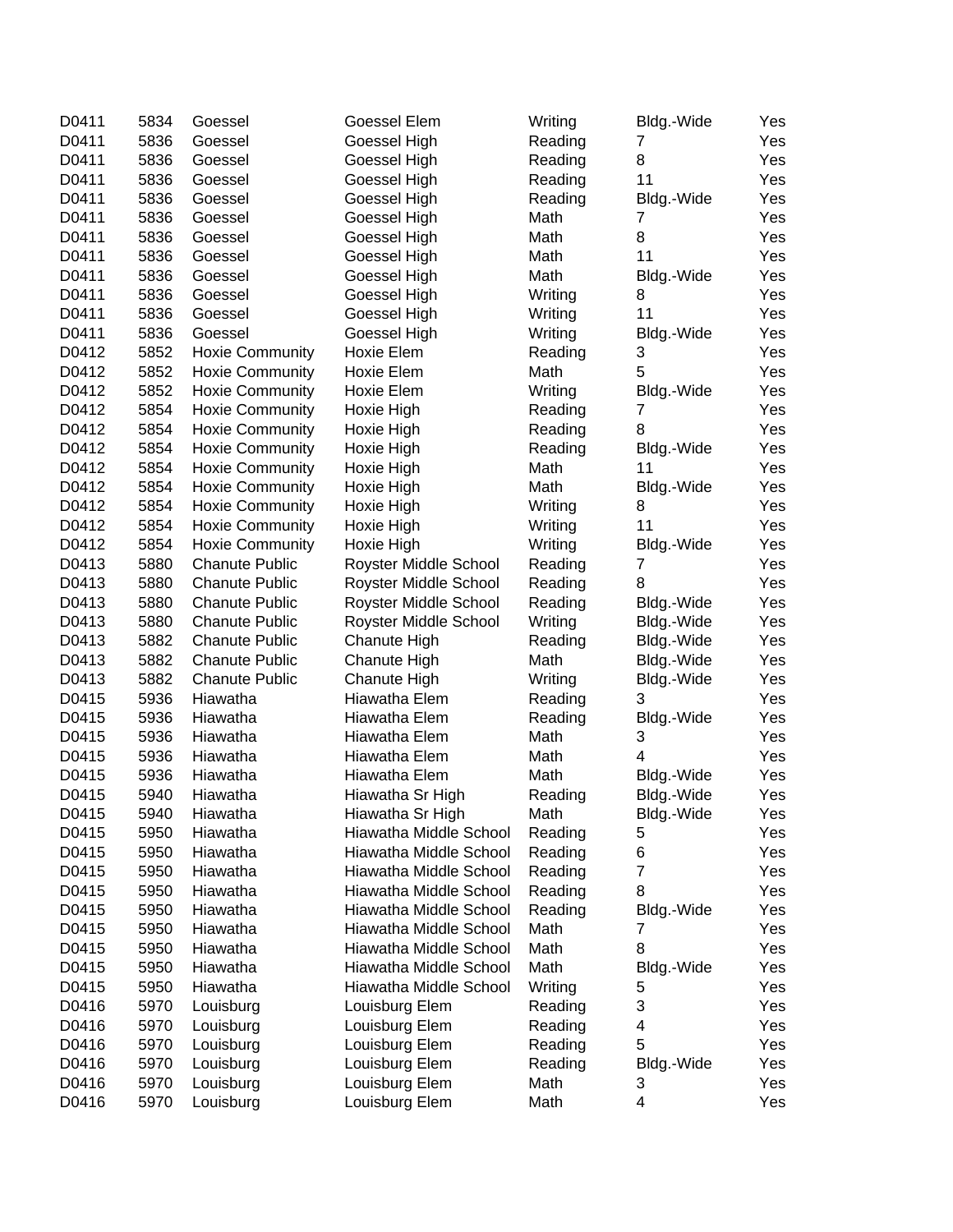| D0416 | 5970 | Louisburg     | Louisburg Elem                | Math    | 5              | Yes |
|-------|------|---------------|-------------------------------|---------|----------------|-----|
| D0416 | 5970 | Louisburg     | Louisburg Elem                | Math    | Bldg.-Wide     | Yes |
| D0416 | 5972 | Louisburg     | Louisburg High                | Reading | Bldg.-Wide     | Yes |
| D0416 | 5972 | Louisburg     | Louisburg High                | Math    | Bldg.-Wide     | Yes |
| D0416 | 5978 | Louisburg     | Louisburg Middle              | Reading | 6              | Yes |
| D0416 | 5978 | Louisburg     | Louisburg Middle              | Reading | $\overline{7}$ | Yes |
| D0416 | 5978 | Louisburg     | Louisburg Middle              | Reading | 8              | Yes |
| D0416 | 5978 | Louisburg     | Louisburg Middle              | Reading | Bldg.-Wide     | Yes |
| D0416 | 5978 | Louisburg     | Louisburg Middle              | Math    | 6              | Yes |
| D0416 | 5978 | Louisburg     | Louisburg Middle              | Math    | 8              | Yes |
| D0416 | 5978 | Louisburg     | Louisburg Middle              | Math    | Bldg.-Wide     | Yes |
| D0417 | 5987 | Morris County | Prairie Heights Middle        | Reading | 5              | Yes |
| D0417 | 5987 | Morris County | Prairie Heights Middle        | Reading | 6              | Yes |
| D0417 | 5987 | Morris County | Prairie Heights Middle        | Reading | $\overline{7}$ | Yes |
| D0417 | 5987 | Morris County | Prairie Heights Middle        | Reading | Bldg.-Wide     | Yes |
| D0417 | 5987 | Morris County | Prairie Heights Middle        | Math    | 5              | Yes |
| D0417 | 5987 | Morris County | Prairie Heights Middle        | Math    | 6              | Yes |
| D0417 | 5987 | Morris County | <b>Prairie Heights Middle</b> | Math    | $\overline{7}$ | Yes |
| D0417 | 5987 | Morris County | <b>Prairie Heights Middle</b> | Math    | 8              | Yes |
| D0417 | 5987 | Morris County | <b>Prairie Heights Middle</b> | Math    | Bldg.-Wide     | Yes |
| D0417 | 5990 | Morris County | <b>Council Grove Elem</b>     | Reading | 3              | Yes |
| D0417 | 5990 | Morris County | <b>Council Grove Elem</b>     | Reading | 6              | Yes |
| D0417 | 5990 | Morris County | <b>Council Grove Elem</b>     | Reading | $\overline{7}$ | Yes |
| D0417 | 5990 | Morris County | <b>Council Grove Elem</b>     | Reading | Bldg.-Wide     | Yes |
| D0417 | 5990 | Morris County | <b>Council Grove Elem</b>     | Math    | 3              | Yes |
| D0417 | 5990 | Morris County | <b>Council Grove Elem</b>     | Math    | 5              | Yes |
| D0417 | 5990 | Morris County | <b>Council Grove Elem</b>     | Math    | $\overline{7}$ | Yes |
| D0417 | 5990 | Morris County | <b>Council Grove Elem</b>     | Math    | Bldg.-Wide     | Yes |
| D0417 | 5994 | Morris County | Council Grove High            | Reading | Bldg.-Wide     | Yes |
| D0417 | 5994 | Morris County | <b>Council Grove High</b>     | Math    | Bldg.-Wide     | Yes |
| D0417 | 5998 | Morris County | Prairie Heights Elem          | Reading | 3              | Yes |
| D0417 | 5998 | Morris County | Prairie Heights Elem          | Reading | 4              | Yes |
| D0417 | 5998 | Morris County | Prairie Heights Elem          | Reading | Bldg.-Wide     | Yes |
| D0417 | 5998 | Morris County | Prairie Heights Elem          | Math    | 3              | Yes |
| D0417 | 5998 | Morris County | Prairie Heights Elem          | Math    | 4              | Yes |
| D0417 | 5998 | Morris County | Prairie Heights Elem          | Math    | Bldg.-Wide     | Yes |
| D0418 | 6028 | McPherson     | Eisenhower Elementary         | Reading | 3              | Yes |
| D0418 | 6028 | McPherson     | <b>Eisenhower Elementary</b>  | Reading | 4              | Yes |
| D0418 | 6028 | McPherson     | <b>Eisenhower Elementary</b>  | Reading | 5              | Yes |
| D0418 | 6028 | McPherson     | <b>Eisenhower Elementary</b>  | Reading | Bldg.-Wide     | Yes |
| D0418 | 6028 | McPherson     | <b>Eisenhower Elementary</b>  | Math    | 3              | Yes |
| D0418 | 6028 | McPherson     | <b>Eisenhower Elementary</b>  | Math    | 4              | Yes |
| D0418 | 6028 | McPherson     | <b>Eisenhower Elementary</b>  | Math    | 5              | Yes |
| D0418 | 6028 | McPherson     | <b>Eisenhower Elementary</b>  | Math    | Bldg.-Wide     | Yes |
| D0418 | 6028 | McPherson     | <b>Eisenhower Elementary</b>  | Writing | Bldg.-Wide     | Yes |
| D0418 | 6030 | McPherson     | Lincoln Elem                  | Reading | 3              | Yes |
| D0418 | 6030 | McPherson     | Lincoln Elem                  | Reading | 4              | Yes |
| D0418 | 6030 | McPherson     | Lincoln Elem                  | Reading | 5              | Yes |
| D0418 | 6030 | McPherson     | Lincoln Elem                  | Reading | Bldg.-Wide     | Yes |
| D0418 | 6030 | McPherson     | Lincoln Elem                  | Math    | 3              | Yes |
| D0418 | 6030 | McPherson     | Lincoln Elem                  | Math    | Bldg.-Wide     | Yes |
| D0418 | 6030 | McPherson     | Lincoln Elem                  | Writing | Bldg.-Wide     | Yes |
|       |      |               |                               |         |                |     |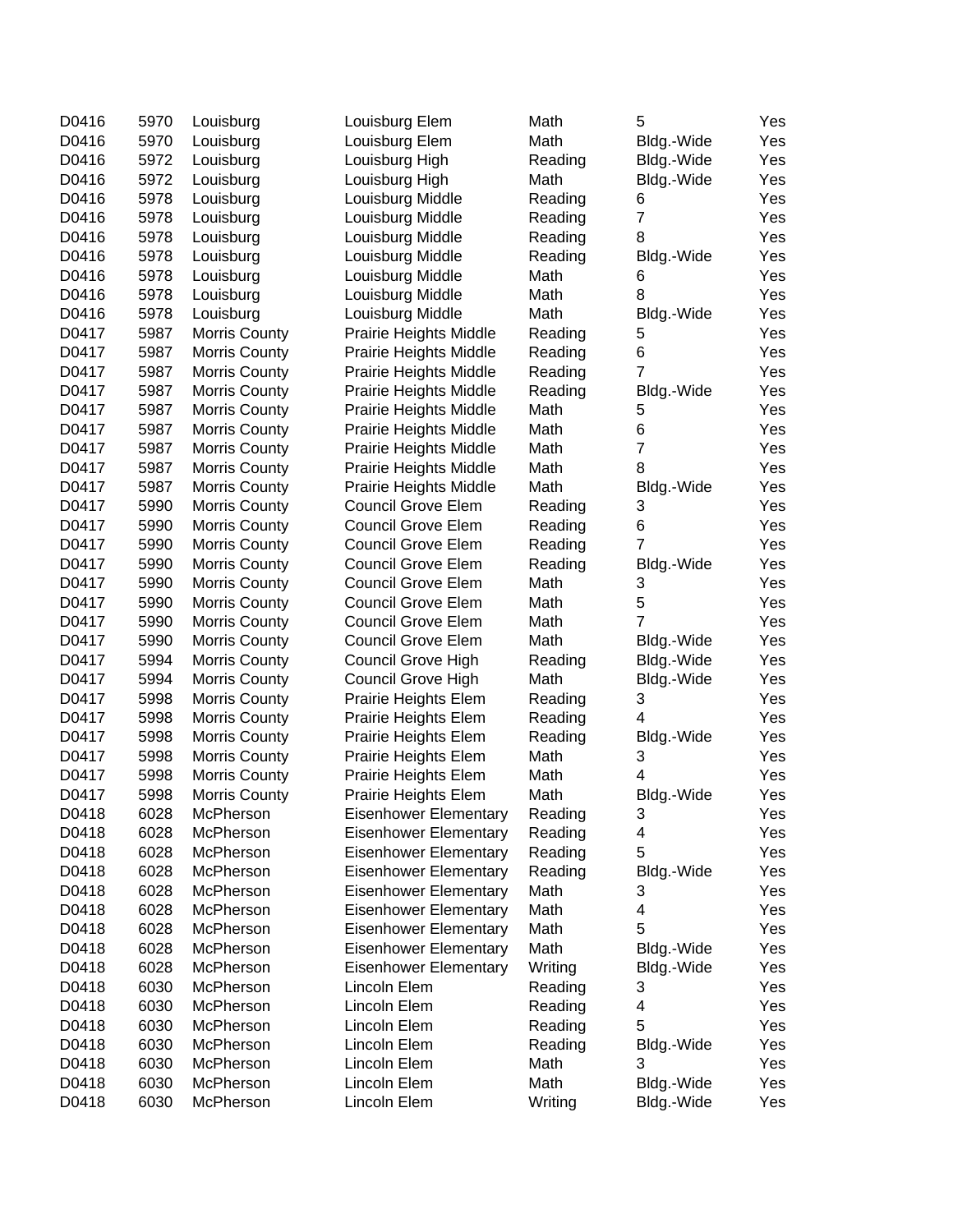| D0418          | 6032 | McPherson         | Roosevelt Elem                   | Reading | 3               | Yes        |
|----------------|------|-------------------|----------------------------------|---------|-----------------|------------|
| D0418          | 6032 | McPherson         | Roosevelt Elem                   | Reading | 4               | Yes        |
| D0418          | 6032 | McPherson         | Roosevelt Elem                   | Reading | 5               | Yes        |
| D0418          | 6032 | McPherson         | Roosevelt Elem                   | Reading | Bldg.-Wide      | Yes        |
| D0418          | 6032 | McPherson         | Roosevelt Elem                   | Math    | 3               | Yes        |
| D0418          | 6032 | McPherson         | Roosevelt Elem                   | Math    | 4               | Yes        |
| D0418          | 6032 | McPherson         | Roosevelt Elem                   | Math    | 5               | Yes        |
| D0418          | 6032 | McPherson         | Roosevelt Elem                   | Math    | Bldg.-Wide      | Yes        |
| D0418          | 6034 | McPherson         | <b>Washington Elem</b>           | Reading | 3               | Yes        |
| D0418          | 6034 | McPherson         | <b>Washington Elem</b>           | Reading | 4               | Yes        |
| D0418          | 6034 | McPherson         | Washington Elem                  | Reading | 5               | Yes        |
| D0418          | 6034 | McPherson         | Washington Elem                  | Reading | Bldg.-Wide      | Yes        |
| D0418          | 6034 | McPherson         | <b>Washington Elem</b>           | Math    | 3               | Yes        |
| D0418          | 6034 | McPherson         | <b>Washington Elem</b>           | Math    | 4               | Yes        |
| D0418          | 6034 | McPherson         | <b>Washington Elem</b>           | Math    | 5               | Yes        |
| D0418          | 6034 | McPherson         | <b>Washington Elem</b>           | Math    | Bldg.-Wide      | Yes        |
| D0418          | 6038 | McPherson         | <b>McPherson Middle</b>          | Reading | 7               | Yes        |
| D0418          | 6038 | McPherson         | <b>McPherson Middle</b>          | Reading | 8               | Yes        |
| D0418          | 6038 | McPherson         | <b>McPherson Middle</b>          | Reading | Bldg.-Wide      | Yes        |
| D0418          | 6040 | McPherson         | McPherson High                   | Reading | Bldg.-Wide      | Yes        |
| D0418          | 6040 | McPherson         | McPherson High                   | Math    | Bldg.-Wide      | Yes        |
| D0419          | 6066 | Canton-Galva      | Canton-Galva High                | Reading | Bldg.-Wide      | Yes        |
| D0419          | 6066 | Canton-Galva      | Canton-Galva High                | Writing | Bldg.-Wide      | Yes        |
| D0419          | 6070 | Canton-Galva      | Canton-Galva Elem at             | Reading | 5               | Yes        |
| D0419          | 6070 | Canton-Galva      | Canton-Galva Elem at             | Reading | 6               | Yes        |
| D0419          | 6070 | Canton-Galva      | Canton-Galva Elem at             | Reading | $\overline{7}$  | Yes        |
| D0419          | 6070 | Canton-Galva      | Canton-Galva Elem at             | Reading | 8               | Yes        |
| D0419          | 6070 | Canton-Galva      | Canton-Galva Elem at             | Reading | Bldg.-Wide      | Yes        |
| D0419          | 6070 | Canton-Galva      | Canton-Galva Elem at             | Math    | 5               | Yes        |
| D0419          | 6070 | Canton-Galva      | Canton-Galva Elem at             | Math    | 6               | Yes        |
| D0419          | 6070 | Canton-Galva      | Canton-Galva Elem at             | Math    | $\overline{7}$  | Yes        |
| D0419          | 6070 | Canton-Galva      | Canton-Galva Elem at             | Math    | 8               | Yes        |
|                | 6070 | Canton-Galva      | Canton-Galva Elem at             | Math    |                 |            |
| D0419<br>D0419 | 6070 | Canton-Galva      | Canton-Galva Elem at             |         | Bldg.-Wide<br>5 | Yes<br>Yes |
|                |      |                   |                                  | Writing | 8               |            |
| D0419          | 6070 | Canton-Galva      | Canton-Galva Elem at             | Writing |                 | Yes        |
| D0419          | 6070 | Canton-Galva      | Canton-Galva Elem at             | Writing | Bldg.-Wide      | Yes        |
| D0420          | 6088 | <b>Osage City</b> | Osage City Elem                  | Writing | Bldg.-Wide      | Yes        |
| D0420          | 6090 | Osage City        | Osage City High                  | Reading | Bldg.-Wide      | Yes        |
| D0420          | 6091 | Osage City        | Osage City Middle School Reading |         | 7               | Yes        |
| D0420          | 6091 | Osage City        | Osage City Middle School Reading |         | 8               | Yes        |
| D0420          | 6091 | Osage City        | Osage City Middle School Reading |         | Bldg.-Wide      | Yes        |
| D0420          | 6091 | Osage City        | Osage City Middle School Math    |         | 8               | Yes        |
| D0421          | 6102 | Lyndon            | Lyndon Elem                      | Reading | 5               | Yes        |
| D0421          | 6102 | Lyndon            | Lyndon Elem                      | Reading | 7               | Yes        |
| D0421          | 6102 | Lyndon            | Lyndon Elem                      | Reading | 8               | Yes        |
| D0421          | 6102 | Lyndon            | Lyndon Elem                      | Reading | Bldg.-Wide      | Yes        |
| D0421          | 6102 | Lyndon            | Lyndon Elem                      | Math    | 5               | Yes        |
| D0421          | 6102 | Lyndon            | Lyndon Elem                      | Math    | 6               | Yes        |
| D0421          | 6102 | Lyndon            | Lyndon Elem                      | Math    | $\overline{7}$  | Yes        |
| D0421          | 6102 | Lyndon            | Lyndon Elem                      | Math    | Bldg.-Wide      | Yes        |
| D0421          | 6102 | Lyndon            | Lyndon Elem                      | Writing | 5               | Yes        |
| D0421          | 6102 | Lyndon            | Lyndon Elem                      | Writing | Bldg.-Wide      | Yes        |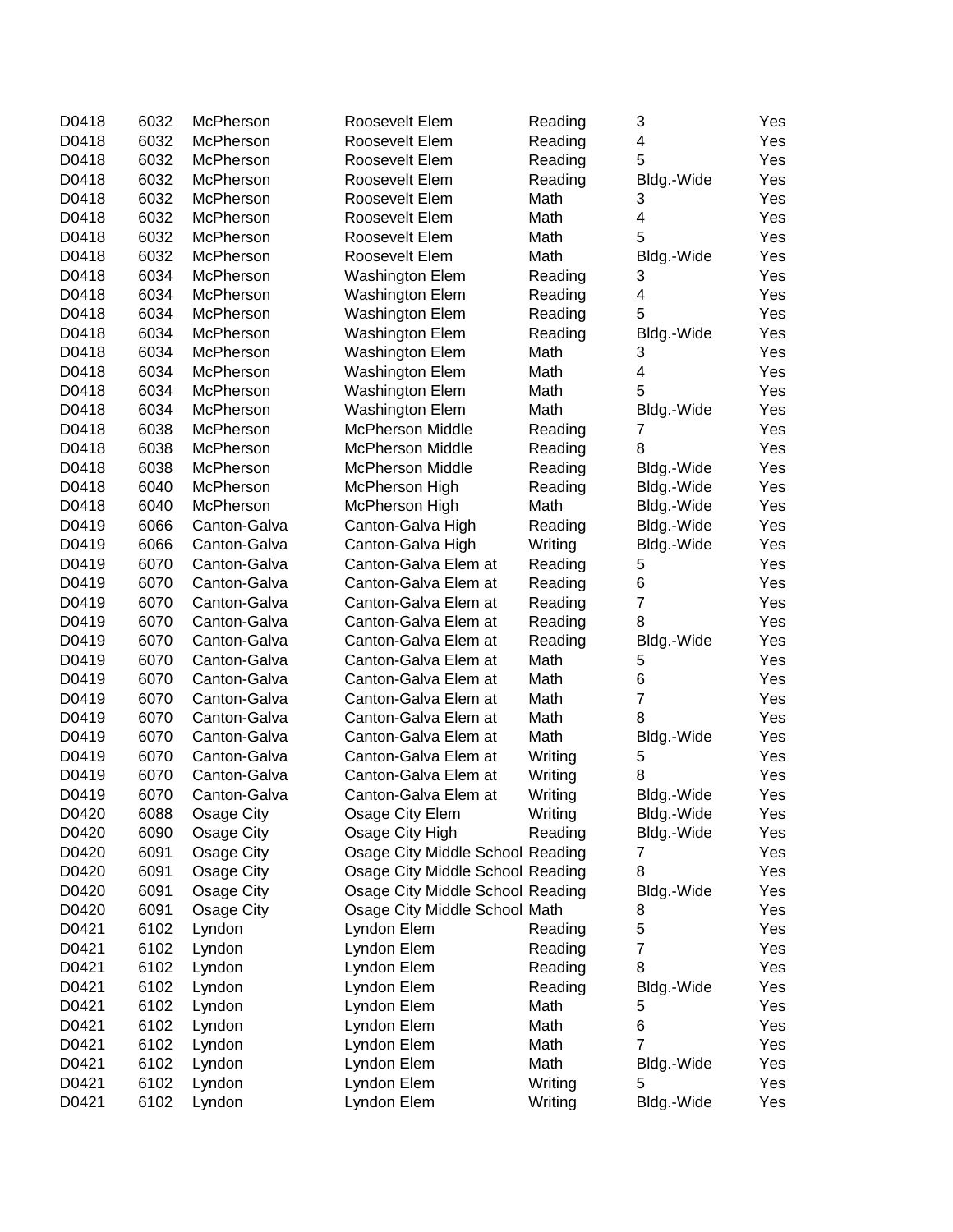| D0421 | 6104 | Lyndon             | Lyndon High             | Reading | Bldg.-Wide              | Yes |
|-------|------|--------------------|-------------------------|---------|-------------------------|-----|
| D0421 | 6104 | Lyndon             | Lyndon High             | Math    | Bldg.-Wide              | Yes |
| D0421 | 6104 | Lyndon             | Lyndon High             | Writing | Bldg.-Wide              | Yes |
| D0422 | 6118 | Greensburg         | Delmer Day Elem/Middle  | Reading | 5                       | Yes |
| D0422 | 6118 | Greensburg         | Delmer Day Elem/Middle  | Reading | 8                       | Yes |
| D0422 | 6118 | Greensburg         | Delmer Day Elem/Middle  | Math    | 3                       | Yes |
| D0422 | 6118 | Greensburg         | Delmer Day Elem/Middle  | Math    | 4                       | Yes |
|       |      |                    |                         |         | 5                       | Yes |
| D0422 | 6118 | Greensburg         | Delmer Day Elem/Middle  | Math    |                         |     |
| D0422 | 6118 | Greensburg         | Delmer Day Elem/Middle  | Math    | $\overline{7}$          | Yes |
| D0422 | 6118 | Greensburg         | Delmer Day Elem/Middle  | Math    | 8                       | Yes |
| D0422 | 6118 | Greensburg         | Delmer Day Elem/Middle  | Math    | Bldg.-Wide              | Yes |
| D0422 | 6118 | Greensburg         | Delmer Day Elem/Middle  | Writing | 8                       | Yes |
| D0422 | 6118 | Greensburg         | Delmer Day Elem/Middle  | Writing | Bldg.-Wide              | Yes |
| D0422 | 6122 | Greensburg         | Greensburg High         | Reading | Bldg.-Wide              | Yes |
| D0422 | 6122 | Greensburg         | Greensburg High         | Math    | Bldg.-Wide              | Yes |
| D0423 | 6140 | Moundridge         | Moundridge Elem         | Reading | 3                       | Yes |
| D0423 | 6140 | Moundridge         | Moundridge Elem         | Reading | 4                       | Yes |
| D0423 | 6140 | Moundridge         | Moundridge Elem         | Reading | Bldg.-Wide              | Yes |
| D0423 | 6140 | Moundridge         | Moundridge Elem         | Math    | 3                       | Yes |
| D0423 | 6140 | Moundridge         | Moundridge Elem         | Math    | 4                       | Yes |
| D0423 | 6140 | Moundridge         | Moundridge Elem         | Math    | Bldg.-Wide              | Yes |
| D0423 | 6142 | Moundridge         | Moundridge High         | Reading | Bldg.-Wide              | Yes |
| D0423 | 6142 | Moundridge         | Moundridge High         | Math    | Bldg.-Wide              | Yes |
| D0423 | 6146 | Moundridge         | Moundridge Middle       | Reading | 5                       | Yes |
| D0423 | 6146 | Moundridge         | Moundridge Middle       | Reading | 7                       | Yes |
| D0423 | 6146 |                    |                         |         |                         | Yes |
|       |      | Moundridge         | Moundridge Middle       | Reading | Bldg.-Wide              |     |
| D0423 | 6146 | Moundridge         | Moundridge Middle       | Math    | 5                       | Yes |
| D0423 | 6146 | Moundridge         | Moundridge Middle       | Math    | 8                       | Yes |
| D0424 | 6156 | Mullinville        | Mullinville Elem        | Reading | 3                       | Yes |
| D0424 | 6156 | Mullinville        | Mullinville Elem        | Reading | 5                       | Yes |
| D0424 | 6156 | Mullinville        | Mullinville Elem        | Reading | Bldg.-Wide              | Yes |
| D0424 | 6158 | Mullinville        | Mullinville Junior High | Reading | 8                       | Yes |
| D0424 | 6158 | Mullinville        | Mullinville Junior High | Reading | Bldg.-Wide              | Yes |
|       |      |                    | 21st Century Learning   |         |                         |     |
| D0424 | 6160 | Mullinville        | Academy Charter         | Reading | 7                       | Yes |
| D0425 | 6170 | Highland           | <b>Highland Elem</b>    | Reading | 3                       | Yes |
| D0425 | 6170 | Highland           | <b>Highland Elem</b>    | Reading | 4                       | Yes |
| D0425 | 6170 | Highland           | <b>Highland Elem</b>    | Reading | 5                       | Yes |
| D0425 | 6170 | Highland           | <b>Highland Elem</b>    | Reading | Bldg.-Wide              | Yes |
| D0425 | 6170 | Highland           | <b>Highland Elem</b>    | Math    | 3                       | Yes |
| D0425 | 6170 | Highland           | <b>Highland Elem</b>    | Math    | Bldg.-Wide              | Yes |
| D0425 | 6173 | Highland           | Doniphan West High      | Reading | Bldg.-Wide              | Yes |
| D0426 | 6192 | Pike Valley        | Pike Valley Elem        | Reading | 4                       | Yes |
| D0426 | 6192 | Pike Valley        | Pike Valley Elem        | Reading | 5                       | Yes |
| D0426 | 6194 | <b>Pike Valley</b> | Pike Valley Jr High     | Reading | 6                       | Yes |
| D0426 | 6194 | Pike Valley        | Pike Valley Jr High     | Reading | $\overline{7}$          | Yes |
|       |      |                    |                         |         |                         |     |
| D0426 | 6194 | Pike Valley        | Pike Valley Jr High     | Reading | 8                       | Yes |
| D0426 | 6194 | Pike Valley        | Pike Valley Jr High     | Reading | Bldg.-Wide              | Yes |
| D0426 | 6194 | Pike Valley        | Pike Valley Jr High     | Math    | 6                       | Yes |
| D0426 | 6194 | Pike Valley        | Pike Valley Jr High     | Math    | $\overline{\mathbf{7}}$ | Yes |
| D0426 | 6194 | Pike Valley        | Pike Valley Jr High     | Math    | 8                       | Yes |
| D0426 | 6194 | Pike Valley        | Pike Valley Jr High     | Math    | Bldg.-Wide              | Yes |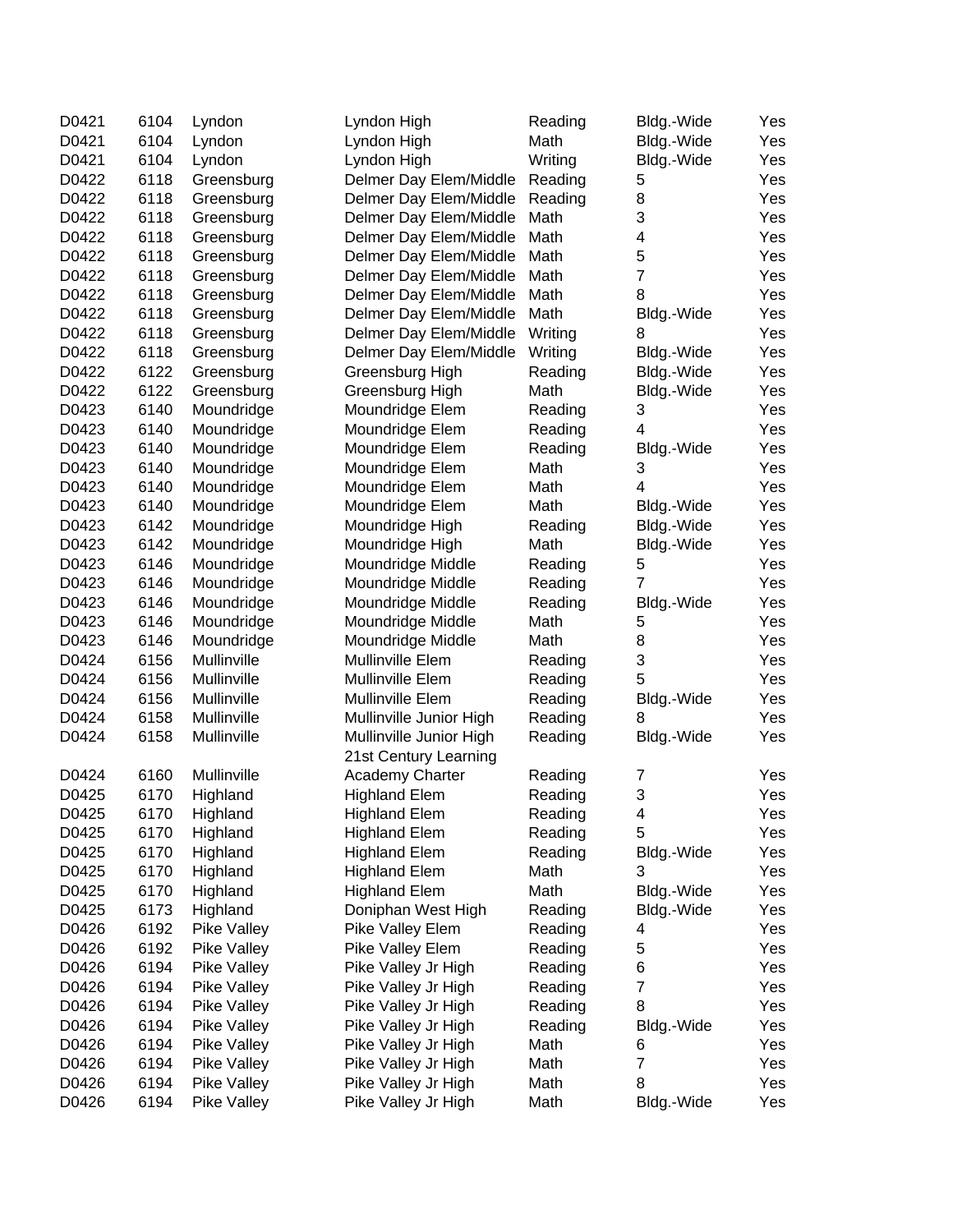| D0426 | 6206 | <b>Pike Valley</b>                | Pike Valley High              | Reading | Bldg.-Wide              | Yes |
|-------|------|-----------------------------------|-------------------------------|---------|-------------------------|-----|
| D0426 | 6206 | Pike Valley                       | Pike Valley High              | Math    | Bldg.-Wide              | Yes |
| D0426 | 6206 | Pike Valley                       | Pike Valley High              | Writing | Bldg.-Wide              | Yes |
| D0428 | 6256 | <b>Great Bend</b>                 | Eisenhower Elem               | Reading | 3                       | Yes |
| D0428 | 6256 | Great Bend                        | Eisenhower Elem               | Reading | 4                       | Yes |
| D0428 | 6256 | <b>Great Bend</b>                 | Eisenhower Elem               | Reading | 6                       | Yes |
| D0428 | 6256 | <b>Great Bend</b>                 | Eisenhower Elem               | Reading | Bldg.-Wide              | Yes |
| D0428 | 6256 | <b>Great Bend</b>                 | Eisenhower Elem               | Math    | 3                       | Yes |
| D0428 | 6256 | <b>Great Bend</b>                 | Eisenhower Elem               | Math    | 4                       | Yes |
| D0428 | 6256 | <b>Great Bend</b>                 | Eisenhower Elem               | Math    | 6                       | Yes |
| D0428 | 6256 | <b>Great Bend</b>                 | Eisenhower Elem               | Math    | Bldg.-Wide              | Yes |
| D0428 | 6268 | <b>Great Bend</b>                 | Jefferson Elem                | Reading | 3                       | Yes |
| D0428 | 6268 | <b>Great Bend</b>                 | Jefferson Elem                | Reading | 4                       | Yes |
| D0428 | 6268 | <b>Great Bend</b>                 | Jefferson Elem                | Reading | 5                       | Yes |
| D0428 | 6268 | <b>Great Bend</b>                 | Jefferson Elem                | Reading | 6                       | Yes |
| D0428 | 6268 | <b>Great Bend</b>                 | Jefferson Elem                | Reading | Bldg.-Wide              | Yes |
| D0428 | 6268 | <b>Great Bend</b>                 | Jefferson Elem                | Math    | 3                       | Yes |
| D0428 | 6268 | <b>Great Bend</b>                 | Jefferson Elem                | Math    | 4                       | Yes |
| D0428 | 6268 | <b>Great Bend</b>                 | Jefferson Elem                | Math    | 5                       | Yes |
| D0428 | 6268 | <b>Great Bend</b>                 | Jefferson Elem                | Math    | 6                       | Yes |
| D0428 | 6268 |                                   | Jefferson Elem                |         |                         | Yes |
|       |      | Great Bend                        | Jefferson Elem                | Math    | Bldg.-Wide              |     |
| D0428 | 6268 | Great Bend                        | Lincoln Elem                  | Writing | Bldg.-Wide              | Yes |
| D0428 | 6270 | <b>Great Bend</b>                 |                               | Reading | 4                       | Yes |
| D0428 | 6270 | <b>Great Bend</b>                 | Lincoln Elem                  | Reading | 5                       | Yes |
| D0428 | 6274 | <b>Great Bend</b>                 | Park Elem                     | Reading | 5                       | Yes |
| D0428 | 6274 | <b>Great Bend</b>                 | Park Elem                     | Reading | 6                       | Yes |
| D0428 | 6274 | <b>Great Bend</b>                 | Park Elem                     | Math    | 3                       | Yes |
| D0428 | 6274 | <b>Great Bend</b>                 | Park Elem                     | Math    | 6                       | Yes |
| D0428 | 6280 | <b>Great Bend</b>                 | <b>Great Bend Middle</b>      | Reading | $\overline{7}$          | Yes |
| D0428 | 6280 | <b>Great Bend</b>                 | <b>Great Bend Middle</b>      | Reading | 8                       | Yes |
| D0428 | 6280 | <b>Great Bend</b>                 | <b>Great Bend Middle</b>      | Reading | Bldg.-Wide              | Yes |
| D0428 | 6280 | <b>Great Bend</b>                 | <b>Great Bend Middle</b>      | Math    | 8                       | Yes |
| D0428 | 6280 | <b>Great Bend</b>                 | <b>Great Bend Middle</b>      | Math    | Bldg.-Wide              | Yes |
| D0428 | 6284 | <b>Great Bend</b>                 | <b>Great Bend High School</b> | Writing | Bldg.-Wide              | Yes |
| D0429 | 6324 | <b>Troy Public Schools</b>        | <b>Troy Elem</b>              | Reading | 3                       | Yes |
| D0429 | 6324 | <b>Troy Public Schools</b>        | <b>Troy Elem</b>              | Reading | 5                       | Yes |
| D0429 | 6324 | <b>Troy Public Schools</b>        | <b>Troy Elem</b>              | Reading | Bldg.-Wide              | Yes |
| D0429 | 6324 | <b>Troy Public Schools</b>        | <b>Troy Elem</b>              | Math    | 3                       | Yes |
| D0429 | 6324 | <b>Troy Public Schools</b>        | <b>Troy Elem</b>              | Math    | $\overline{\mathbf{4}}$ | Yes |
| D0429 | 6326 | <b>Troy Public Schools</b>        | Troy High and Middle          | Writing | 11                      | Yes |
| D0429 | 6326 | <b>Troy Public Schools</b>        | Troy High and Middle          | Writing | Bldg.-Wide              | Yes |
| D0430 | 6344 | South Brown County                | <b>Everest Middle</b>         | Reading | 5                       | Yes |
| D0430 | 6344 | South Brown County Everest Middle |                               | Math    | 5                       | Yes |
| D0430 | 6348 | South Brown County Horton Elem    |                               | Math    | 3                       | Yes |
| D0430 | 6348 | South Brown County Horton Elem    |                               | Math    | 4                       | Yes |
| D0430 | 6348 | South Brown County Horton Elem    |                               | Math    | Bldg.-Wide              | Yes |
| D0431 | 6374 | Hoisington                        | Lincoln Elem                  | Reading | 4                       | Yes |
| D0431 | 6374 | Hoisington                        | Lincoln Elem                  | Reading | 5                       | Yes |
| D0431 | 6374 | Hoisington                        | Lincoln Elem                  | Reading | Bldg.-Wide              | Yes |
| D0431 | 6374 | Hoisington                        | Lincoln Elem                  | Math    | 4                       | Yes |
| D0431 | 6374 | Hoisington                        | Lincoln Elem                  | Math    | 5                       | Yes |
| D0431 | 6374 | Hoisington                        | Lincoln Elem                  | Math    | Bldg.-Wide              | Yes |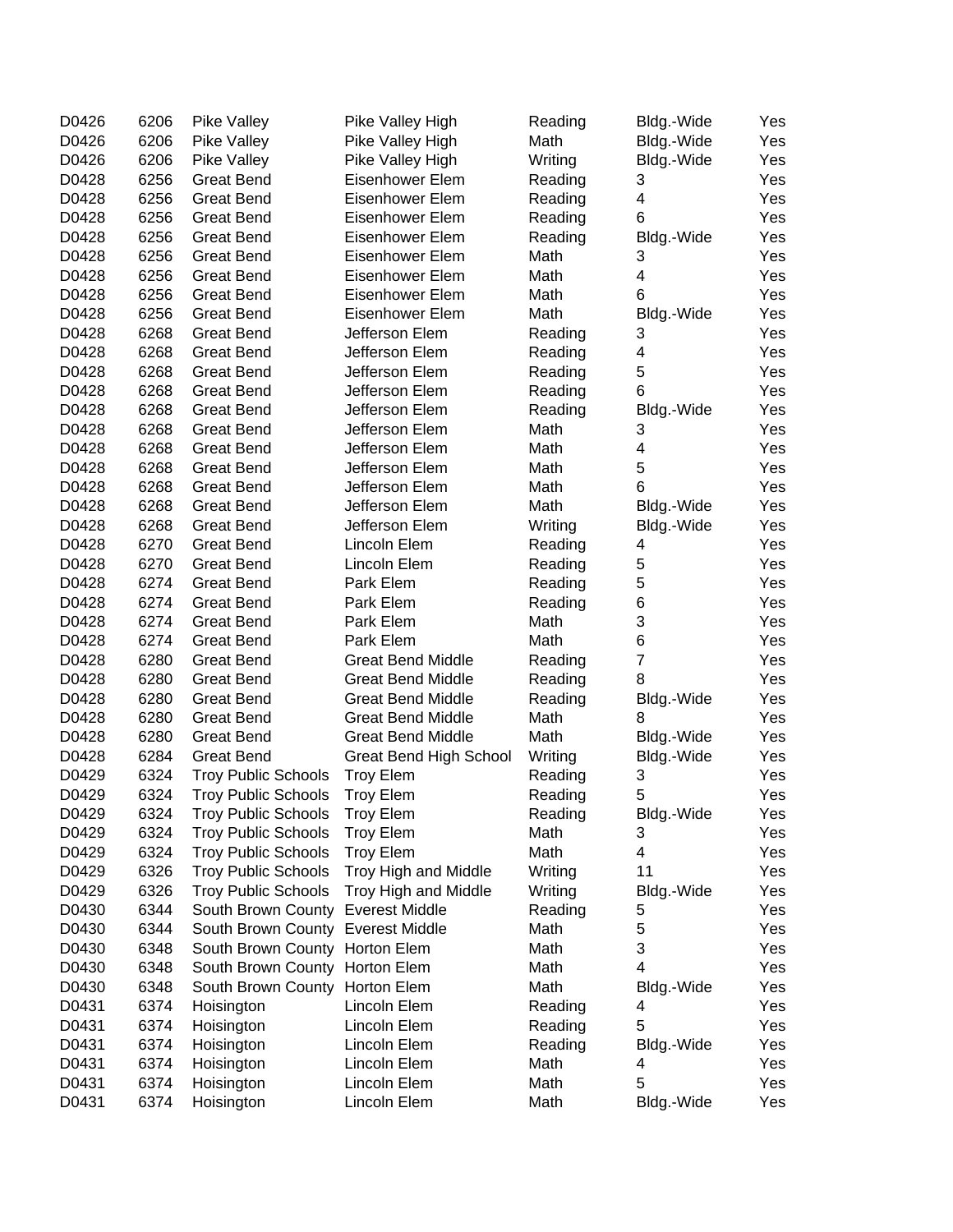| D0431 | 6374 | Hoisington            | Lincoln Elem             | Writing | Bldg.-Wide              | Yes |
|-------|------|-----------------------|--------------------------|---------|-------------------------|-----|
| D0431 | 6376 | Hoisington            | Roosevelt Elem           | Reading | Bldg.-Wide              | Yes |
| D0431 | 6376 | Hoisington            | Roosevelt Elem           | Math    | Bldg.-Wide              | Yes |
| D0431 | 6378 | Hoisington            | <b>Hoisington Middle</b> | Reading | 6                       | Yes |
| D0431 | 6378 | Hoisington            | <b>Hoisington Middle</b> | Reading | $\overline{7}$          | Yes |
| D0431 | 6378 | Hoisington            | <b>Hoisington Middle</b> | Reading | 8                       | Yes |
| D0431 | 6378 | Hoisington            | <b>Hoisington Middle</b> | Reading | Bldg.-Wide              | Yes |
| D0431 | 6378 | Hoisington            | <b>Hoisington Middle</b> | Math    | 6                       | Yes |
| D0431 | 6378 | Hoisington            | <b>Hoisington Middle</b> | Math    | 8                       | Yes |
| D0431 | 6378 | Hoisington            | <b>Hoisington Middle</b> | Math    | Bldg.-Wide              | Yes |
| D0431 | 6380 | Hoisington            | Hoisington High          | Reading | Bldg.-Wide              | Yes |
| D0431 | 6380 | Hoisington            | Hoisington High          | Writing | Bldg.-Wide              | Yes |
| D0432 | 6400 | Victoria              | Victoria Elem            | Reading | 4                       | Yes |
| D0432 | 6400 | Victoria              | Victoria Elem            | Reading | $\mathbf 5$             | Yes |
| D0432 | 6400 | Victoria              | Victoria Elem            | Reading | $\overline{7}$          | Yes |
| D0432 | 6400 | Victoria              | Victoria Elem            | Reading | 8                       | Yes |
| D0432 | 6400 | Victoria              | Victoria Elem            | Reading | Bldg.-Wide              | Yes |
| D0432 | 6400 | Victoria              | Victoria Elem            | Math    | 3                       | Yes |
| D0432 | 6400 | Victoria              | Victoria Elem            | Math    | $\overline{\mathbf{4}}$ | Yes |
| D0432 | 6400 | Victoria              | Victoria Elem            | Math    | $\overline{7}$          | Yes |
| D0432 | 6400 | Victoria              | Victoria Elem            | Math    | 8                       | Yes |
| D0432 | 6400 | Victoria              | Victoria Elem            | Math    | Bldg.-Wide              | Yes |
| D0432 | 6402 | Victoria              | Victoria High            | Reading | Bldg.-Wide              | Yes |
| D0432 | 6402 | Victoria              | Victoria High            | Math    | Bldg.-Wide              | Yes |
| D0432 | 6402 | Victoria              | Victoria High            | Writing | Bldg.-Wide              | Yes |
| D0433 | 6422 | <b>Midway Schools</b> | Midway Elem              | Reading | 4                       | Yes |
| D0433 | 6422 | <b>Midway Schools</b> | Midway Elem              | Reading | 5                       | Yes |
| D0433 | 6422 | <b>Midway Schools</b> | Midway Elem              | Reading | Bldg.-Wide              | Yes |
| D0433 | 6422 | <b>Midway Schools</b> | Midway Elem              | Math    | 3                       | Yes |
| D0433 | 6428 | <b>Midway Schools</b> | Doniphan West Middle     | Reading | 6                       | Yes |
| D0433 | 6428 | <b>Midway Schools</b> | Doniphan West Middle     | Reading | 8                       | Yes |
| D0433 | 6428 | <b>Midway Schools</b> | Doniphan West Middle     | Reading | Bldg.-Wide              | Yes |
| D0433 | 6428 | <b>Midway Schools</b> | Doniphan West Middle     | Math    | 6                       | Yes |
| D0434 | 6440 | Santa Fe Trail        | Carbondale Attendance    | Reading | 3                       | Yes |
| D0434 | 6440 | Santa Fe Trail        | Carbondale Attendance    | Reading | 4                       | Yes |
| D0434 | 6440 | Santa Fe Trail        | Carbondale Attendance    | Reading | 5                       | Yes |
| D0434 | 6440 | Santa Fe Trail        | Carbondale Attendance    | Reading | 7                       | Yes |
| D0434 | 6440 | Santa Fe Trail        | Carbondale Attendance    | Reading | Bldg.-Wide              | Yes |
| D0434 | 6440 | Santa Fe Trail        | Carbondale Attendance    | Math    | 3                       | Yes |
| D0434 | 6440 | Santa Fe Trail        | Carbondale Attendance    | Math    | 4                       | Yes |
| D0434 | 6440 | Santa Fe Trail        | Carbondale Attendance    | Math    | 5                       | Yes |
| D0434 | 6440 | Santa Fe Trail        | Carbondale Attendance    | Math    | Bldg.-Wide              | Yes |
| D0434 | 6444 | Santa Fe Trail        | Overbrook Attendance     | Reading | 3                       | Yes |
| D0434 | 6444 | Santa Fe Trail        | Overbrook Attendance     | Reading | 4                       | Yes |
| D0434 | 6444 | Santa Fe Trail        | Overbrook Attendance     | Reading | 6                       | Yes |
| D0434 | 6444 | Santa Fe Trail        | Overbrook Attendance     | Reading | 7                       | Yes |
| D0434 | 6444 | Santa Fe Trail        | Overbrook Attendance     | Reading | 8                       | Yes |
| D0434 | 6444 | Santa Fe Trail        | Overbrook Attendance     | Reading | Bldg.-Wide              | Yes |
| D0434 | 6444 | Santa Fe Trail        | Overbrook Attendance     | Math    | 3                       | Yes |
| D0434 | 6444 | Santa Fe Trail        | Overbrook Attendance     | Math    | 4                       | Yes |
| D0434 | 6444 | Santa Fe Trail        | Overbrook Attendance     | Math    | 5                       | Yes |
| D0434 | 6444 | Santa Fe Trail        | Overbrook Attendance     | Math    | 6                       | Yes |
|       |      |                       |                          |         |                         |     |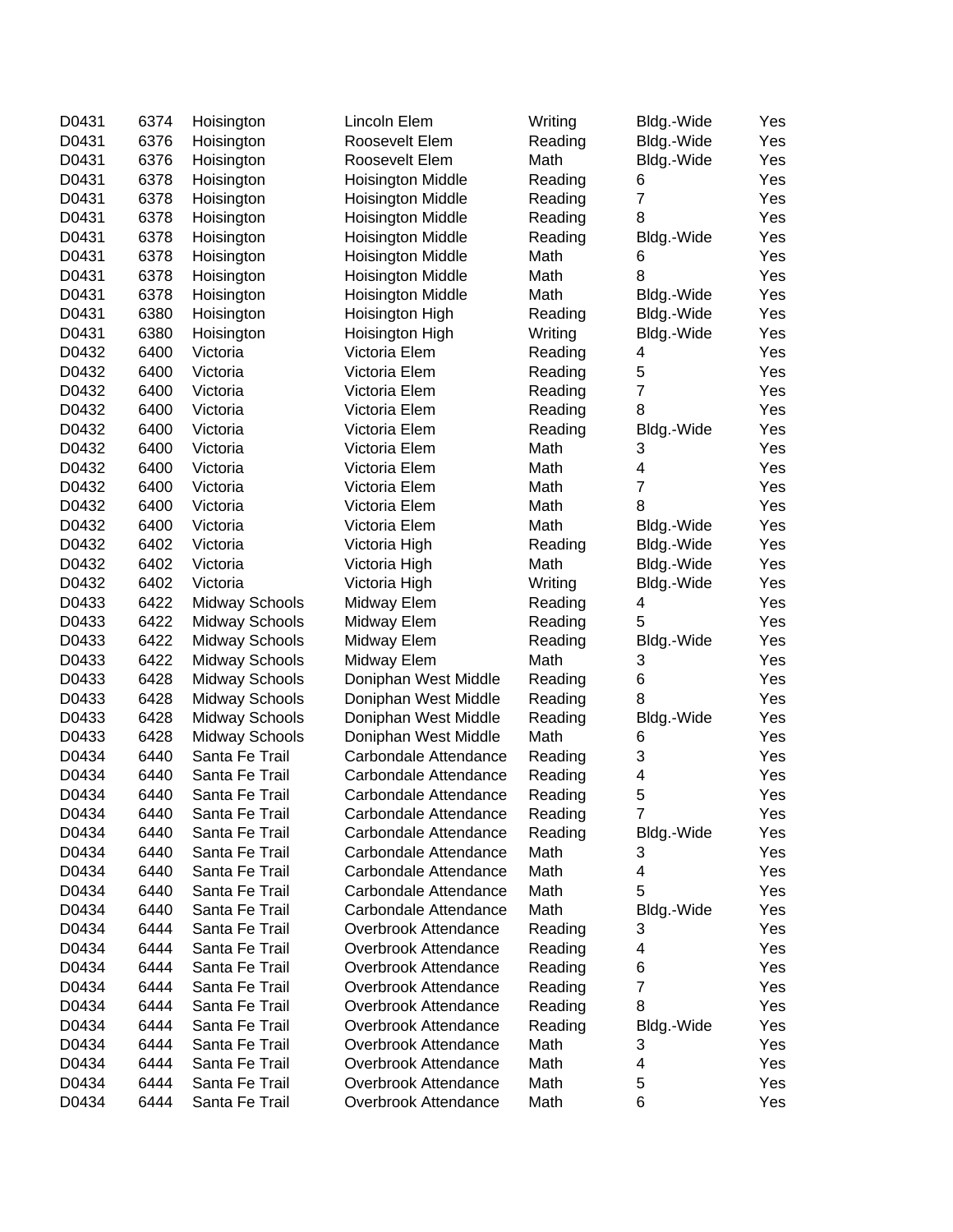| D0434 | 6444 | Santa Fe Trail      | Overbrook Attendance           | Math    | 8          | Yes |
|-------|------|---------------------|--------------------------------|---------|------------|-----|
| D0434 | 6444 | Santa Fe Trail      | Overbrook Attendance           | Math    | Bldg.-Wide | Yes |
| D0434 | 6444 | Santa Fe Trail      | Overbrook Attendance           | Writing | 8          | Yes |
| D0434 | 6446 | Santa Fe Trail      | Santa Fe Trail High            | Reading | Bldg.-Wide | Yes |
| D0434 | 6448 | Santa Fe Trail      | Scranton Attendance            | Reading | 7          | Yes |
| D0434 | 6448 | Santa Fe Trail      | Scranton Attendance            | Math    | 5          | Yes |
| D0435 | 6464 | Abilene             | Garfield Elem                  | Math    | 4          | Yes |
| D0435 | 6475 | Abilene             | Abilene Middle School          | Reading | 6          | Yes |
| D0435 | 6475 | Abilene             | Abilene Middle School          | Reading | 7          | Yes |
| D0435 | 6475 | Abilene             | Abilene Middle School          | Reading | 8          | Yes |
| D0435 | 6475 | Abilene             | Abilene Middle School          | Reading | Bldg.-Wide | Yes |
| D0435 | 6475 | Abilene             | Abilene Middle School          | Math    | 6          | Yes |
| D0435 | 6476 | Abilene             | Abilene High School            | Reading | Bldg.-Wide | Yes |
| D0435 | 6476 | Abilene             | Abilene High School            | Math    | Bldg.-Wide | Yes |
| D0436 | 6490 | <b>Caney Valley</b> | <b>Lincoln Memorial Elem</b>   | Reading | 3          | Yes |
| D0436 | 6490 | <b>Caney Valley</b> | <b>Lincoln Memorial Elem</b>   | Reading | 4          | Yes |
| D0436 | 6490 | <b>Caney Valley</b> | <b>Lincoln Memorial Elem</b>   | Math    | 4          | Yes |
| D0436 | 6490 | <b>Caney Valley</b> | <b>Lincoln Memorial Elem</b>   | Math    | Bldg.-Wide | Yes |
| D0436 | 6492 | <b>Caney Valley</b> | Caney Valley High              | Reading | 7          | Yes |
| D0436 | 6492 | <b>Caney Valley</b> | Caney Valley High              | Reading | 8          | Yes |
| D0436 | 6492 | <b>Caney Valley</b> | Caney Valley High              | Reading | 11         | Yes |
| D0436 | 6492 | <b>Caney Valley</b> | Caney Valley High              | Reading | Bldg.-Wide | Yes |
| D0437 | 6512 | Auburn Washburn     | <b>Auburn Elementary</b>       | Reading | 3          | Yes |
| D0437 | 6512 | Auburn Washburn     | <b>Auburn Elementary</b>       | Reading | 4          | Yes |
| D0437 | 6512 | Auburn Washburn     | <b>Auburn Elementary</b>       | Reading | 5          | Yes |
| D0437 | 6512 | Auburn Washburn     | <b>Auburn Elementary</b>       | Reading | 6          | Yes |
| D0437 | 6512 | Auburn Washburn     | <b>Auburn Elementary</b>       | Reading | Bldg.-Wide | Yes |
| D0437 | 6512 | Auburn Washburn     | <b>Auburn Elementary</b>       | Math    | 3          | Yes |
| D0437 | 6512 | Auburn Washburn     | <b>Auburn Elementary</b>       | Math    | 4          | Yes |
| D0437 | 6512 | Auburn Washburn     | <b>Auburn Elementary</b>       | Math    | 5          | Yes |
| D0437 | 6512 | Auburn Washburn     | <b>Auburn Elementary</b>       | Math    | 6          | Yes |
| D0437 | 6512 | Auburn Washburn     | <b>Auburn Elementary</b>       | Math    | Bldg.-Wide | Yes |
| D0437 | 6517 | Auburn Washburn     | Indian Hills Elementary        | Reading | 3          | Yes |
| D0437 | 6517 | Auburn Washburn     | Indian Hills Elementary        | Reading | 4          | Yes |
| D0437 | 6517 | Auburn Washburn     | Indian Hills Elementary        | Reading | 5          | Yes |
| D0437 | 6517 | Auburn Washburn     | Indian Hills Elementary        | Reading | 6          | Yes |
| D0437 | 6517 | Auburn Washburn     | Indian Hills Elementary        | Reading | Bldg.-Wide | Yes |
| D0437 | 6517 | Auburn Washburn     | Indian Hills Elementary        | Math    | 3          | Yes |
| D0437 | 6517 | Auburn Washburn     | Indian Hills Elementary        | Math    | 4          | Yes |
| D0437 | 6517 | Auburn Washburn     | Indian Hills Elementary        | Math    | 5          | Yes |
| D0437 | 6517 | Auburn Washburn     | Indian Hills Elementary        | Math    | 6          | Yes |
| D0437 | 6517 | Auburn Washburn     | Indian Hills Elementary        | Math    | Bldg.-Wide | Yes |
| D0437 | 6517 | Auburn Washburn     | Indian Hills Elementary        | Writing | Bldg.-Wide | Yes |
| D0437 | 6518 | Auburn Washburn     | <b>Pauline Central Primary</b> | Reading | Bldg.-Wide | Yes |
| D0437 | 6518 | Auburn Washburn     | <b>Pauline Central Primary</b> | Math    | Bldg.-Wide | Yes |
| D0437 | 6522 | Auburn Washburn     | Pauline South                  | Reading | 4          | Yes |
| D0437 | 6522 | Auburn Washburn     | Pauline South                  | Reading | 5          | Yes |
| D0437 | 6522 | Auburn Washburn     | Pauline South                  | Reading | 6          | Yes |
| D0437 | 6522 | Auburn Washburn     | Pauline South                  | Reading | Bldg.-Wide | Yes |
| D0437 | 6522 | Auburn Washburn     | Pauline South                  | Math    | 4          | Yes |
| D0437 | 6522 | Auburn Washburn     | Pauline South                  | Math    | 5          | Yes |
| D0437 | 6522 | Auburn Washburn     | Pauline South                  | Math    | 6          | Yes |
|       |      |                     |                                |         |            |     |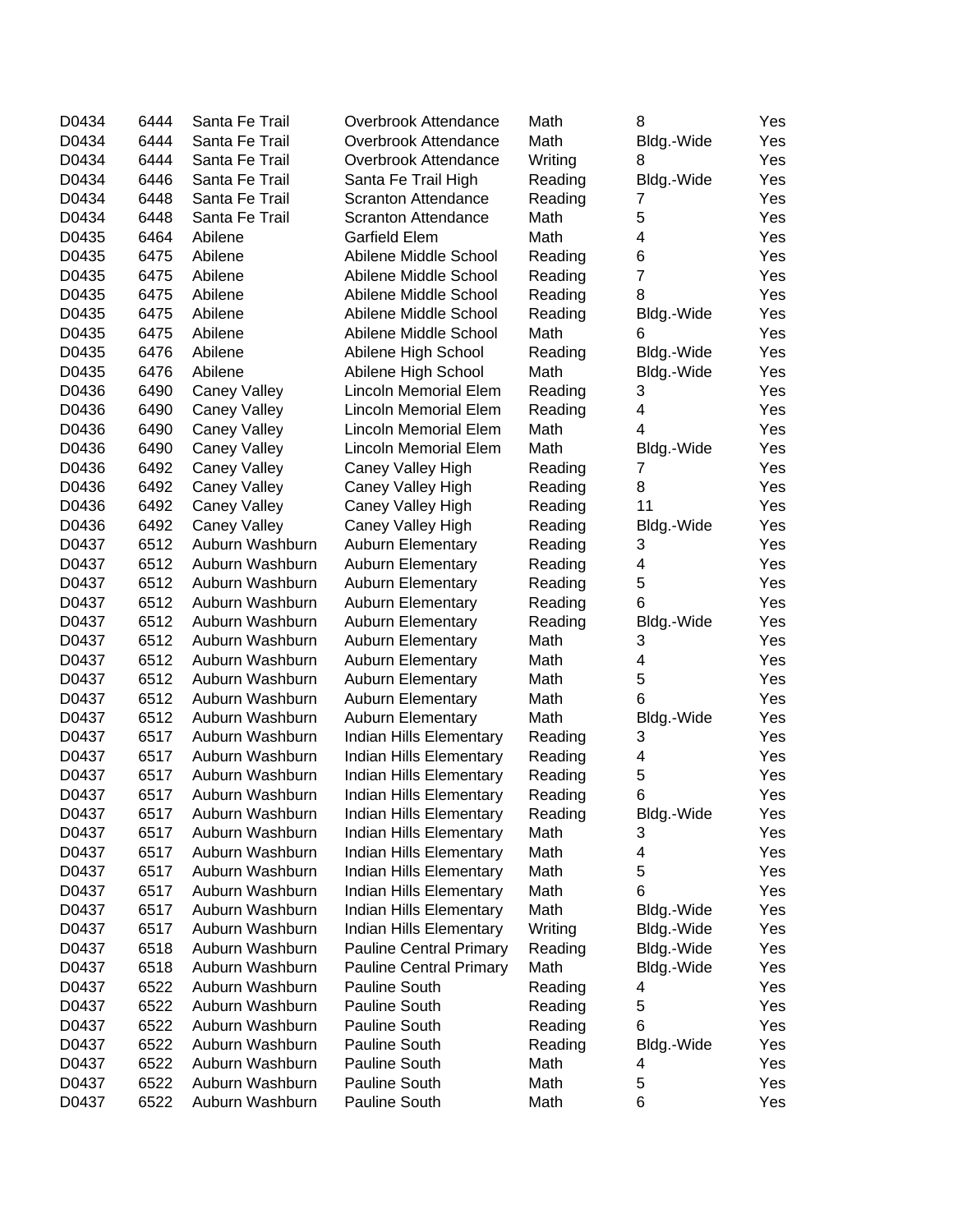| D0437 | 6522 | Auburn Washburn        | <b>Pauline South</b>          | Math    | Bldg.-Wide     | Yes |
|-------|------|------------------------|-------------------------------|---------|----------------|-----|
| D0437 | 6527 | Auburn Washburn        | Washburn Rural Middle         | Reading | 7              | Yes |
| D0437 | 6527 | Auburn Washburn        | Washburn Rural Middle         | Reading | 8              | Yes |
| D0437 | 6527 | Auburn Washburn        | Washburn Rural Middle         | Reading | Bldg.-Wide     | Yes |
| D0437 | 6527 | Auburn Washburn        | Washburn Rural Middle         | Math    | 7              | Yes |
| D0437 | 6527 | Auburn Washburn        | Washburn Rural Middle         | Math    | 8              | Yes |
| D0437 | 6527 | Auburn Washburn        | Washburn Rural Middle         | Math    | Bldg.-Wide     | Yes |
| D0437 | 6527 | Auburn Washburn        | Washburn Rural Middle         | Writing | Bldg.-Wide     | Yes |
| D0437 | 6528 | Auburn Washburn        | <b>Wanamaker Elem</b>         | Reading | 3              | Yes |
| D0437 | 6528 | Auburn Washburn        | Wanamaker Elem                | Reading | 4              | Yes |
| D0437 | 6528 | Auburn Washburn        | Wanamaker Elem                | Reading | 5              | Yes |
| D0437 | 6528 | Auburn Washburn        | <b>Wanamaker Elem</b>         | Reading | 6              | Yes |
| D0437 | 6528 | Auburn Washburn        | Wanamaker Elem                | Reading | Bldg.-Wide     | Yes |
| D0437 | 6528 | Auburn Washburn        | Wanamaker Elem                | Math    | 4              | Yes |
| D0437 | 6528 | Auburn Washburn        | Wanamaker Elem                | Math    | 6              | Yes |
| D0437 | 6528 | Auburn Washburn        | Wanamaker Elem                | Math    | Bldg.-Wide     | Yes |
| D0437 | 6528 | Auburn Washburn        | <b>Wanamaker Elem</b>         | Writing | Bldg.-Wide     | Yes |
| D0437 | 6530 | Auburn Washburn        | Jay Shideler Elementary       | Reading | 3              | Yes |
| D0437 | 6530 | Auburn Washburn        | Jay Shideler Elementary       | Reading | 4              | Yes |
| D0437 | 6530 | Auburn Washburn        | Jay Shideler Elementary       | Reading | 5              | Yes |
| D0437 | 6530 | Auburn Washburn        | Jay Shideler Elementary       | Reading | 6              | Yes |
| D0437 | 6530 | Auburn Washburn        | Jay Shideler Elementary       | Reading | Bldg.-Wide     | Yes |
| D0437 | 6530 | Auburn Washburn        | Jay Shideler Elementary       | Math    | 3              | Yes |
| D0437 | 6530 | Auburn Washburn        |                               | Math    | 4              | Yes |
| D0437 | 6530 | Auburn Washburn        | Jay Shideler Elementary       | Math    | 5              | Yes |
|       | 6530 | Auburn Washburn        | Jay Shideler Elementary       | Math    | 6              |     |
| D0437 |      |                        | Jay Shideler Elementary       |         |                | Yes |
| D0437 | 6530 | Auburn Washburn        | Jay Shideler Elementary       | Math    | Bldg.-Wide     | Yes |
| D0437 | 6530 | Auburn Washburn        | Jay Shideler Elementary       | Writing | Bldg.-Wide     | Yes |
| D0437 | 6532 | Auburn Washburn        | Washburn Rural High           | Reading | Bldg.-Wide     | Yes |
| D0437 | 6532 | Auburn Washburn        | Washburn Rural High           | Math    | Bldg.-Wide     | Yes |
| D0437 | 6532 | Auburn Washburn        | Washburn Rural High           | Writing | Bldg.-Wide     | Yes |
| D0438 | 6559 | <b>Skyline Schools</b> | <b>Skyline Elem</b>           | Reading | 3              | Yes |
| D0438 | 6559 | <b>Skyline Schools</b> | <b>Skyline Elem</b>           | Reading | 5              | Yes |
| D0438 | 6559 | <b>Skyline Schools</b> | <b>Skyline Elem</b>           | Reading | $\overline{7}$ | Yes |
| D0438 | 6559 | <b>Skyline Schools</b> | <b>Skyline Elem</b>           | Reading | 8              | Yes |
| D0438 | 6559 | <b>Skyline Schools</b> | <b>Skyline Elem</b>           | Reading | Bldg.-Wide     | Yes |
| D0438 | 6559 | Skyline Schools        | Skyline Elem                  | Math    | 5              | Yes |
| D0438 | 6559 | <b>Skyline Schools</b> | <b>Skyline Elem</b>           | Math    | $\overline{7}$ | Yes |
| D0438 | 6560 | <b>Skyline Schools</b> | Skyline High                  | Reading | Bldg.-Wide     | Yes |
| D0438 | 6560 | <b>Skyline Schools</b> | Skyline High                  | Math    | Bldg.-Wide     | Yes |
| D0438 | 6560 | <b>Skyline Schools</b> | Skyline High                  | Writing | Bldg.-Wide     | Yes |
| D0439 | 6572 | Sedgwick Public        | R L Wright Elem               | Reading | 3              | Yes |
| D0439 | 6572 | Sedgwick Public        | R L Wright Elem               | Reading | 4              | Yes |
| D0439 | 6572 | Sedgwick Public        | R L Wright Elem               | Reading | 5              | Yes |
| D0439 | 6572 | Sedgwick Public        | R L Wright Elem               | Reading | 6              | Yes |
| D0439 | 6572 | Sedgwick Public        | R L Wright Elem               | Reading | $\overline{7}$ | Yes |
| D0439 | 6572 | Sedgwick Public        | R L Wright Elem               | Reading | 8              | Yes |
| D0439 | 6572 | Sedgwick Public        | R L Wright Elem               | Reading | Bldg.-Wide     | Yes |
| D0439 | 6572 | Sedgwick Public        | R L Wright Elem               | Math    | 3              | Yes |
| D0439 | 6572 | Sedgwick Public        | R L Wright Elem               | Math    | 4              | Yes |
| D0439 | 6574 | Sedgwick Public        | Sedgwick High                 | Reading | Bldg.-Wide     | Yes |
| D0440 | 6586 | Halstead               | <b>Bentley Primary School</b> | Reading | Bldg.-Wide     | Yes |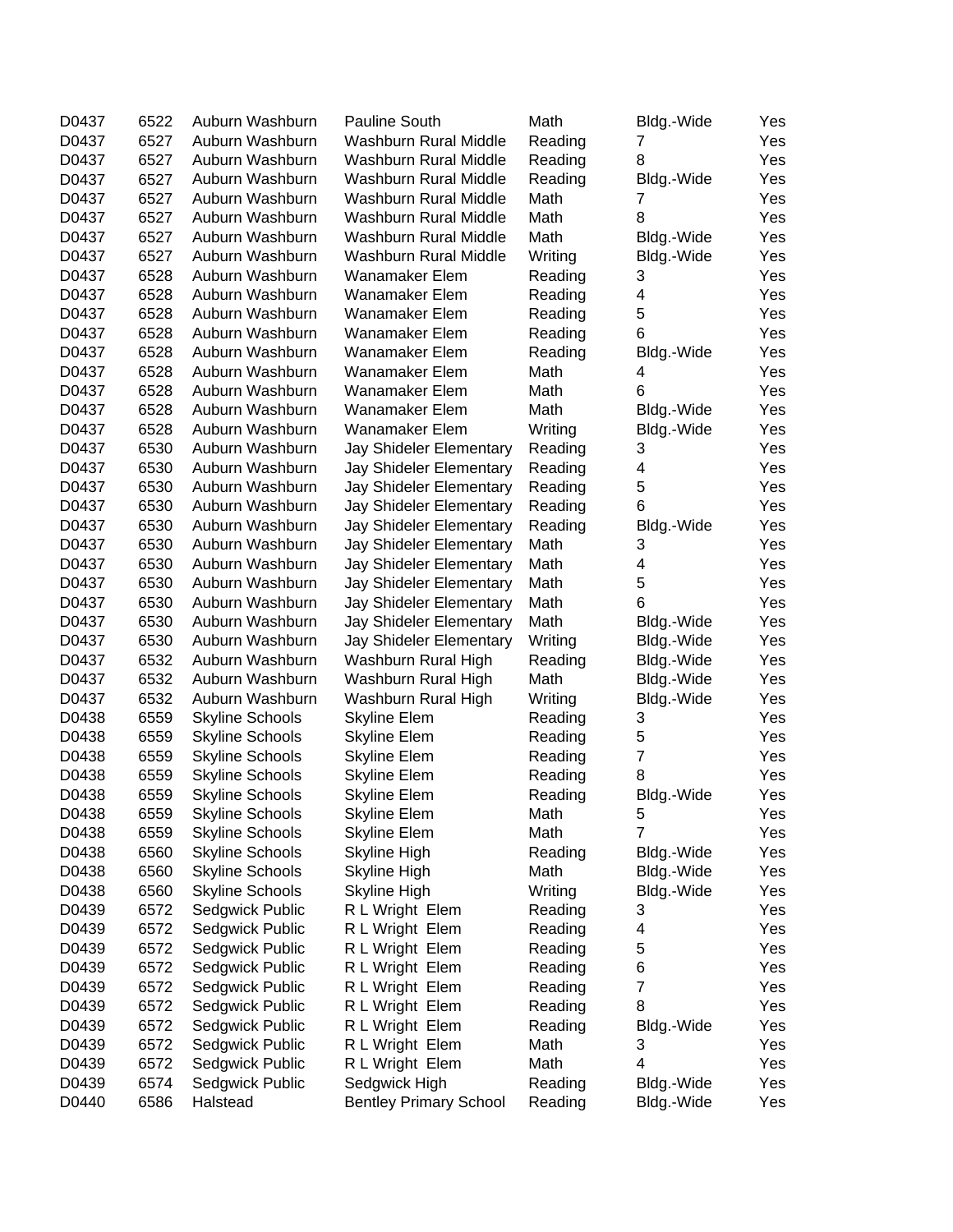| D0440 | 6586         | Halstead      | <b>Bentley Primary School</b> | Math    | Bldg.-Wide              | Yes |
|-------|--------------|---------------|-------------------------------|---------|-------------------------|-----|
| D0440 | 6592         | Halstead      | <b>Halstead Middle School</b> | Reading | 4                       | Yes |
| D0440 | 6592         | Halstead      | <b>Halstead Middle School</b> | Reading | 5                       | Yes |
| D0440 | 6592         | Halstead      | <b>Halstead Middle School</b> | Reading | 6                       | Yes |
| D0440 | 6592         | Halstead      | <b>Halstead Middle School</b> | Reading | $\overline{7}$          | Yes |
| D0440 | 6592         | Halstead      | <b>Halstead Middle School</b> | Reading | 8                       | Yes |
| D0440 | 6592         | Halstead      | <b>Halstead Middle School</b> | Reading | Bldg.-Wide              | Yes |
| D0440 | 6592         | Halstead      | <b>Halstead Middle School</b> | Math    | 4                       | Yes |
| D0440 | 6592         | Halstead      | <b>Halstead Middle School</b> | Math    | 5                       | Yes |
| D0440 | 6592         | Halstead      | <b>Halstead Middle School</b> | Math    | 6                       | Yes |
| D0440 | 6592         | Halstead      | <b>Halstead Middle School</b> | Math    | $\overline{7}$          | Yes |
| D0440 | 6592         | Halstead      | <b>Halstead Middle School</b> | Math    | Bldg.-Wide              | Yes |
| D0440 | 6594         | Halstead      | Halstead High                 | Math    | Bldg.-Wide              | Yes |
| D0441 | 6618         | Sabetha       | Sabetha Elem                  | Reading | 3                       | Yes |
| D0441 | 6618         | Sabetha       | Sabetha Elem                  | Reading | 4                       | Yes |
| D0441 | 6618         | Sabetha       | Sabetha Elem                  | Reading | 5                       | Yes |
| D0441 | 6618         | Sabetha       | Sabetha Elem                  | Reading | Bldg.-Wide              | Yes |
| D0441 | 6618         | Sabetha       | Sabetha Elem                  | Math    | 3                       | Yes |
| D0441 | 6618         | Sabetha       | Sabetha Elem                  | Math    | $\overline{\mathbf{4}}$ | Yes |
| D0441 | 6618         | Sabetha       | Sabetha Elem                  | Math    | 5                       | Yes |
| D0441 | 6618         | Sabetha       | Sabetha Elem                  | Math    | Bldg.-Wide              | Yes |
| D0441 | 6618         | Sabetha       | Sabetha Elem                  | Writing | Bldg.-Wide              | Yes |
| D0441 | 6619         | Sabetha       | Sabetha Middle School         | Reading | 6                       | Yes |
| D0441 | 6619         | Sabetha       | Sabetha Middle School         | Reading | 7                       | Yes |
| D0441 | 6619         | Sabetha       | Sabetha Middle School         | Reading | 8                       | Yes |
| D0441 | 6619         | Sabetha       | Sabetha Middle School         | Reading | Bldg.-Wide              | Yes |
| D0441 | 6619         | Sabetha       | Sabetha Middle School         | Math    | 6                       | Yes |
| D0441 | 6619         | Sabetha       | Sabetha Middle School         | Math    | 7                       | Yes |
| D0441 | 6619         | Sabetha       | Sabetha Middle School         | Math    | 8                       | Yes |
| D0441 | 6619         | Sabetha       | Sabetha Middle School         | Math    | Bldg.-Wide              | Yes |
| D0441 | 6620         | Sabetha       | Sabetha High                  | Reading | Bldg.-Wide              | Yes |
| D0441 | 6620         | Sabetha       | Sabetha High                  | Math    | Bldg.-Wide              | Yes |
| D0441 | 6622         | Sabetha       | Wetmore Elem                  | Reading | 3                       | Yes |
| D0441 | 6622         | Sabetha       | Wetmore Elem                  | Reading | 4                       | Yes |
| D0441 | 6622         | Sabetha       | Wetmore Elem                  | Reading | 5                       | Yes |
| D0441 | 6622         | Sabetha       | Wetmore Elem                  | Reading | 6                       | Yes |
| D0441 | 6622         | Sabetha       | Wetmore Elem                  | Reading | 7                       | Yes |
| D0441 | 6622         | Sabetha       | <b>Wetmore Elem</b>           | Reading | 8                       | Yes |
| D0441 | 6622         | Sabetha       | <b>Wetmore Elem</b>           | Reading | Bldg.-Wide              | Yes |
| D0441 | 6622         | Sabetha       | <b>Wetmore Elem</b>           | Math    | 3                       | Yes |
| D0441 | 6622         | Sabetha       | <b>Wetmore Elem</b>           | Math    | 4                       | Yes |
| D0441 | 6622         | Sabetha       | Wetmore Elem                  | Math    | 5                       | Yes |
| D0441 | 6622         | Sabetha       | <b>Wetmore Elem</b>           | Math    | 6                       | Yes |
| D0441 |              | Sabetha       | <b>Wetmore Elem</b>           | Math    | $\overline{7}$          | Yes |
| D0441 | 6622<br>6622 |               | <b>Wetmore Elem</b>           | Math    | 8                       |     |
|       |              | Sabetha       | <b>Wetmore Elem</b>           |         |                         | Yes |
| D0441 | 6622         | Sabetha       |                               | Math    | Bldg.-Wide              | Yes |
| D0441 | 6622         | Sabetha       | <b>Wetmore Elem</b>           | Writing | 5                       | Yes |
| D0441 | 6624         | Sabetha       | Wetmore High                  | Reading | Bldg.-Wide              | Yes |
| D0441 | 6624         | Sabetha       | Wetmore High                  | Math    | Bldg.-Wide              | Yes |
| D0441 | 6624         | Sabetha       | Wetmore High                  | Writing | Bldg.-Wide              | Yes |
| D0442 | 6654         | Nemaha Valley | Nemaha Valley High            | Reading | Bldg.-Wide              | Yes |
| D0442 | 6654         | Nemaha Valley | Nemaha Valley High            | Math    | Bldg.-Wide              | Yes |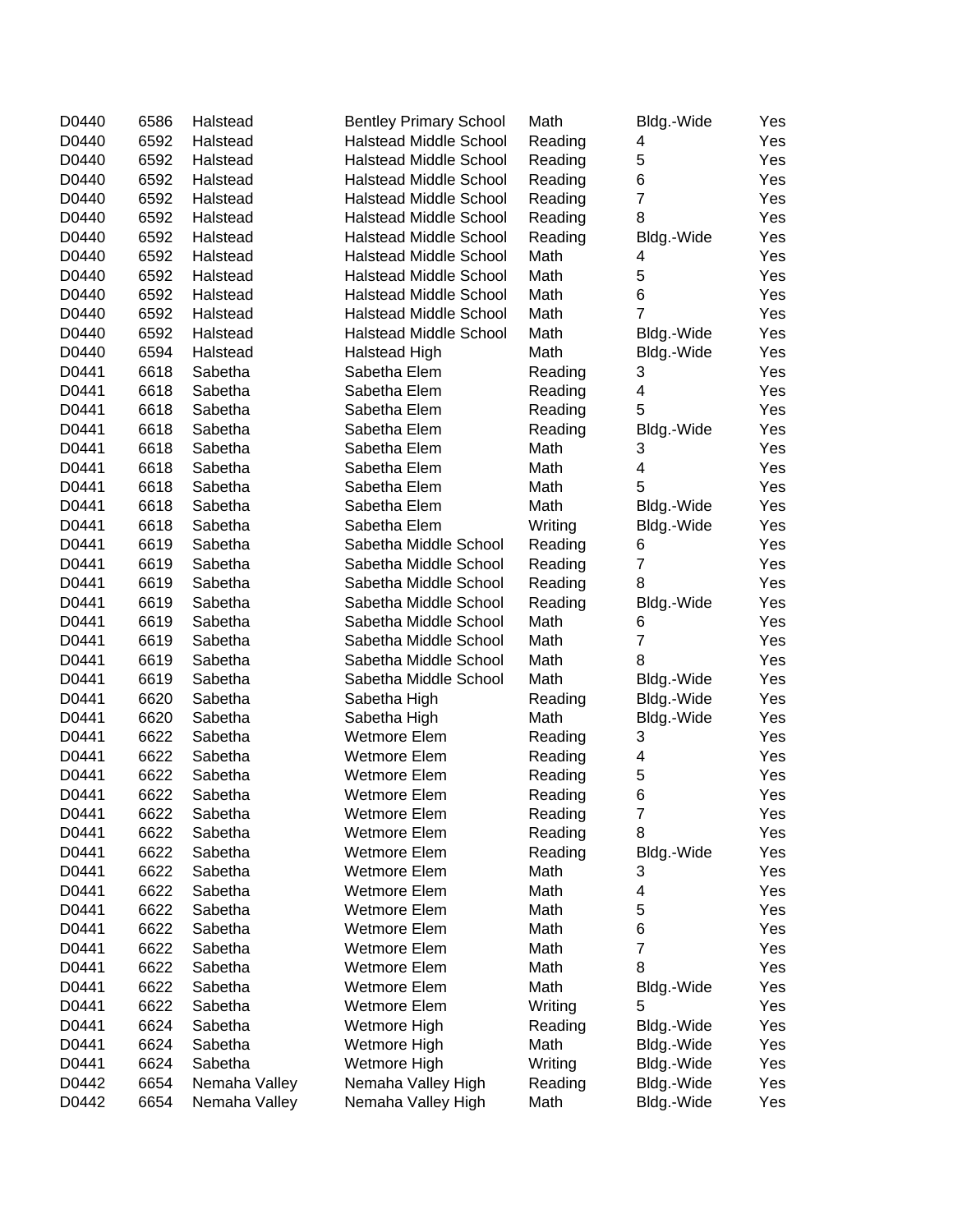| D0443 | 6674 | Dodge City          | <b>Central Elem</b>          | Math    | 4          | Yes |
|-------|------|---------------------|------------------------------|---------|------------|-----|
| D0443 | 6674 | Dodge City          | <b>Central Elem</b>          | Math    | Bldg.-Wide | Yes |
| D0443 | 6678 | Dodge City          | Miller Elem                  | Math    | 4          | Yes |
| D0443 | 6678 | Dodge City          | Miller Elem                  | Math    | Bldg.-Wide | Yes |
| D0443 | 6680 | Dodge City          | Northwest Elem               | Reading | 3          | Yes |
| D0443 | 6680 | Dodge City          | Northwest Elem               | Reading | Bldg.-Wide | Yes |
| D0443 | 6680 | Dodge City          | Northwest Elem               | Math    | 3          | Yes |
| D0443 | 6680 | Dodge City          | Northwest Elem               | Math    | 4          | Yes |
| D0443 | 6680 | Dodge City          | Northwest Elem               | Math    | Bldg.-Wide | Yes |
| D0443 | 6687 | Dodge City          | <b>Beeson Elementary</b>     | Reading | 3          | Yes |
| D0443 | 6687 | Dodge City          | <b>Beeson Elementary</b>     | Reading | 4          | Yes |
| D0443 | 6687 | Dodge City          | <b>Beeson Elementary</b>     | Reading | Bldg.-Wide | Yes |
| D0443 | 6687 | Dodge City          | <b>Beeson Elementary</b>     | Math    | 3          | Yes |
| D0443 | 6687 | Dodge City          | <b>Beeson Elementary</b>     | Math    | 4          | Yes |
| D0443 | 6687 | Dodge City          | <b>Beeson Elementary</b>     | Math    | Bldg.-Wide | Yes |
| D0443 | 6702 | Dodge City          | <b>Wilroads Gardens Elem</b> | Reading | 3          | Yes |
| D0443 | 6702 | Dodge City          | <b>Wilroads Gardens Elem</b> | Reading | Bldg.-Wide | Yes |
| D0443 | 6702 | Dodge City          | <b>Wilroads Gardens Elem</b> | Math    | 3          | Yes |
| D0443 | 6702 | Dodge City          | <b>Wilroads Gardens Elem</b> | Math    | Bldg.-Wide | Yes |
| D0444 | 6726 | <b>Little River</b> | Little River Junior High     | Reading | 6          | Yes |
| D0444 | 6726 | <b>Little River</b> | Little River Junior High     | Reading | 7          | Yes |
| D0444 | 6726 | <b>Little River</b> | Little River Junior High     | Reading | 8          | Yes |
| D0444 | 6726 | <b>Little River</b> | Little River Junior High     | Reading | Bldg.-Wide | Yes |
| D0444 | 6726 | <b>Little River</b> | Little River Junior High     | Math    | 6          | Yes |
| D0444 | 6726 | <b>Little River</b> | Little River Junior High     | Math    | 7          | Yes |
| D0444 | 6726 | <b>Little River</b> | Little River Junior High     | Math    | Bldg.-Wide | Yes |
| D0444 | 6726 | <b>Little River</b> | Little River Junior High     | Writing | Bldg.-Wide | Yes |
| D0444 | 6728 | <b>Little River</b> | Little River High            | Writing | Bldg.-Wide | Yes |
| D0444 | 6734 | <b>Little River</b> | Windom Elem                  | Math    | 3          | Yes |
| D0444 | 6734 | <b>Little River</b> | Windom Elem                  | Writing | Bldg.-Wide | Yes |
| D0445 | 6770 | Coffeyville         | Roosevelt Middle             | Reading | 7          | Yes |
| D0445 | 6772 | Coffeyville         | Field Kindley High           | Reading | Bldg.-Wide | Yes |
| D0446 | 6826 | Independence        | <b>Washington Elem</b>       | Reading | Bldg.-Wide | Yes |
| D0446 | 6828 | Independence        | Independence Middle          | Reading | 7          | Yes |
| D0446 | 6828 | Independence        | Independence Middle          | Reading | 8          | Yes |
| D0446 | 6828 | Independence        | Independence Middle          | Reading | Bldg.-Wide | Yes |
| D0446 | 6828 | Independence        | Independence Middle          | Math    | 8          | Yes |
| D0446 | 6830 | Independence        | Independence Sr High         | Reading | Bldg.-Wide | Yes |
| D0447 | 6870 | Cherryvale          | <b>Lincoln Central Elem</b>  | Reading | 4          | Yes |
| D0447 | 6870 | Cherryvale          | Lincoln Central Elem         | Reading | 5          | Yes |
| D0447 | 6870 | Cherryvale          | Lincoln Central Elem         | Reading | 6          | Yes |
| D0447 | 6870 | Cherryvale          | Lincoln Central Elem         | Reading | Bldg.-Wide | Yes |
| D0447 | 6870 | Cherryvale          | Lincoln Central Elem         | Math    | 4          | Yes |
| D0447 | 6876 | Cherryvale          | Cherryvale Sr / Middle       | Reading | 7          | Yes |
| D0447 | 6876 | Cherryvale          | Cherryvale Sr / Middle       | Reading | 8          | Yes |
| D0447 | 6876 | Cherryvale          | Cherryvale Sr / Middle       | Writing | 8          | Yes |
| D0447 | 6876 | Cherryvale          | Cherryvale Sr / Middle       | Writing | 11         | Yes |
| D0447 | 6876 | Cherryvale          | Cherryvale Sr / Middle       | Writing | Bldg.-Wide | Yes |
| D0448 | 6896 | Inman               | Inman Elem                   | Reading | 5          | Yes |
| D0448 | 6896 | Inman               | Inman Elem                   | Reading | 6          | Yes |
| D0448 | 6896 | Inman               | Inman Elem                   | Reading | Bldg.-Wide | Yes |
| D0448 | 6896 | Inman               | Inman Elem                   | Math    | 3          | Yes |
|       |      |                     |                              |         |            |     |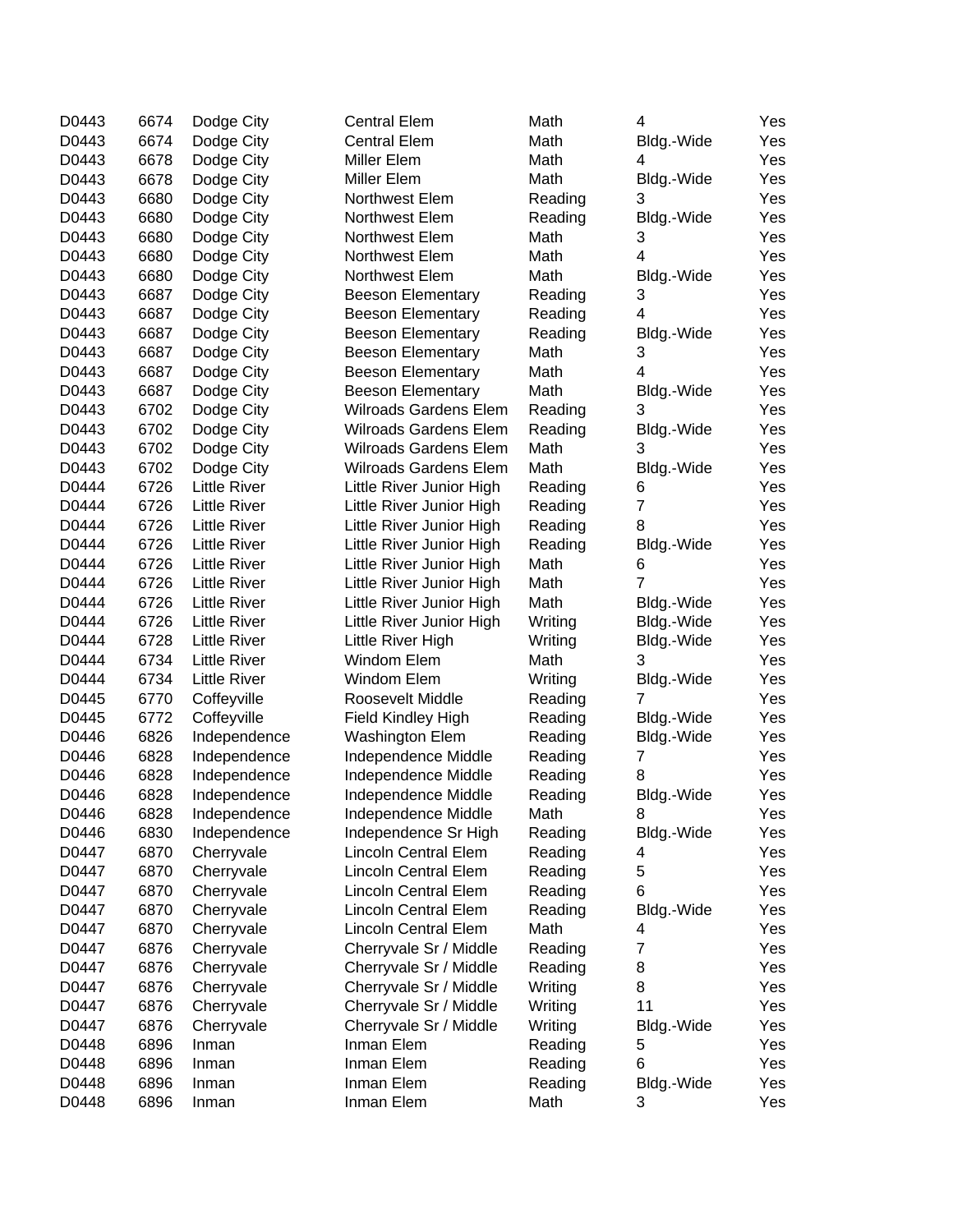| D0448 | 6896 | Inman                  | Inman Elem                 | Math    | 5              | Yes |
|-------|------|------------------------|----------------------------|---------|----------------|-----|
| D0448 | 6898 | Inman                  | Inman Jr/Sr High School    | Reading | $\overline{7}$ | Yes |
| D0448 | 6898 | Inman                  | Inman Jr/Sr High School    | Reading | 11             | Yes |
| D0448 | 6898 | Inman                  | Inman Jr/Sr High School    | Reading | Bldg.-Wide     | Yes |
| D0448 | 6898 | Inman                  | Inman Jr/Sr High School    | Math    | 11             | Yes |
| D0449 | 6917 | Easton                 | Pleasant Ridge Middle      | Reading | 7              | Yes |
| D0449 | 6918 | Easton                 | Pleasant Ridge High        | Reading | Bldg.-Wide     | Yes |
| D0449 | 6924 | Easton                 | Salt Creek Valley          | Reading | 4              | Yes |
| D0449 | 6924 | Easton                 | Salt Creek Valley          | Reading | 5              | Yes |
| D0449 | 6924 | Easton                 | Salt Creek Valley          | Reading | Bldg.-Wide     | Yes |
| D0449 | 6924 | Easton                 | Salt Creek Valley          | Math    | 4              | Yes |
| D0449 | 6924 | Easton                 | Salt Creek Valley          | Math    | Bldg.-Wide     | Yes |
| D0450 | 6938 | <b>Shawnee Heights</b> | Berryton Elem              | Reading | 4              | Yes |
| D0450 | 6938 | Shawnee Heights        | Berryton Elem              | Reading | 5              | Yes |
| D0450 | 6938 | Shawnee Heights        | Berryton Elem              | Reading | 6              | Yes |
| D0450 | 6938 | Shawnee Heights        | Berryton Elem              | Reading | Bldg.-Wide     | Yes |
| D0450 | 6938 | Shawnee Heights        | Berryton Elem              | Math    | 3              | Yes |
| D0450 | 6938 | Shawnee Heights        | Berryton Elem              | Math    | 4              | Yes |
| D0450 | 6938 | Shawnee Heights        | Berryton Elem              | Math    | 5              | Yes |
| D0450 | 6938 | Shawnee Heights        | Berryton Elem              | Math    | Bldg.-Wide     | Yes |
| D0450 | 6940 | Shawnee Heights        | Shawnee Heights Elem       | Reading | 3              | Yes |
| D0450 | 6940 | Shawnee Heights        | Shawnee Heights Elem       | Reading | 4              | Yes |
| D0450 | 6940 | Shawnee Heights        | Shawnee Heights Elem       | Reading | 5              | Yes |
| D0450 | 6940 | Shawnee Heights        | Shawnee Heights Elem       | Reading | Bldg.-Wide     | Yes |
| D0450 | 6940 | Shawnee Heights        | Shawnee Heights Elem       | Math    | 3              | Yes |
| D0450 | 6940 | Shawnee Heights        | Shawnee Heights Elem       | Math    | 5              | Yes |
| D0450 | 6940 | Shawnee Heights        | Shawnee Heights Elem       | Math    | 6              | Yes |
| D0450 | 6940 | Shawnee Heights        | Shawnee Heights Elem       | Math    | Bldg.-Wide     | Yes |
| D0450 | 6944 | Shawnee Heights        | Shawnee Heights High       | Reading | Bldg.-Wide     | Yes |
| D0450 | 6945 | Shawnee Heights        | Shawnee Heights Middle     | Reading | 7              | Yes |
| D0450 | 6945 | Shawnee Heights        | Shawnee Heights Middle     | Reading | 8              | Yes |
| D0450 | 6945 | Shawnee Heights        | Shawnee Heights Middle     | Reading | Bldg.-Wide     | Yes |
| D0450 | 6946 | Shawnee Heights        | <b>Tecumseh North Elem</b> | Math    | 4              | Yes |
| D0450 | 6948 | Shawnee Heights        | <b>Tecumseh South Elem</b> | Reading | 3              | Yes |
| D0450 | 6948 | Shawnee Heights        | <b>Tecumseh South Elem</b> | Reading | 4              | Yes |
| D0450 | 6948 | Shawnee Heights        | <b>Tecumseh South Elem</b> | Reading | Bldg.-Wide     | Yes |
| D0450 | 6948 | Shawnee Heights        | Tecumseh South Elem        | Math    | 4              | Yes |
| D0451 | 6962 | <b>B&amp;B</b>         | Baileyville-St. Benedict   | Reading | $\overline{7}$ | Yes |
| D0451 | 6962 | <b>B&amp;B</b>         | Baileyville-St. Benedict   | Reading | 8              | Yes |
| D0451 | 6962 | <b>B&amp;B</b>         | Baileyville-St. Benedict   | Reading | 11             | Yes |
| D0451 | 6962 | <b>B&amp;B</b>         | Baileyville-St. Benedict   | Reading | Bldg.-Wide     | Yes |
| D0451 | 6962 | <b>B&amp;B</b>         | Baileyville-St. Benedict   | Math    | 7              | Yes |
| D0451 | 6962 | <b>B&amp;B</b>         | Baileyville-St. Benedict   | Math    | 8              | Yes |
| D0451 | 6962 | <b>B&amp;B</b>         | Baileyville-St. Benedict   | Math    | 11             | Yes |
| D0451 | 6962 | <b>B&amp;B</b>         | Baileyville-St. Benedict   | Math    | Bldg.-Wide     | Yes |
| D0451 | 6964 | <b>B&amp;B</b>         | <b>St Benedict Elem</b>    | Reading | 3              | Yes |
| D0451 | 6964 | <b>B&amp;B</b>         | St Benedict Elem           | Reading | 4              | Yes |
| D0451 | 6964 | <b>B&amp;B</b>         | St Benedict Elem           | Reading | 5              | Yes |
| D0451 | 6964 | <b>B&amp;B</b>         | St Benedict Elem           | Reading | 6              | Yes |
| D0451 | 6964 | <b>B&amp;B</b>         | St Benedict Elem           | Reading | Bldg.-Wide     | Yes |
| D0451 | 6964 | B & B                  | St Benedict Elem           | Math    | 3              | Yes |
| D0451 | 6964 | <b>B&amp;B</b>         | St Benedict Elem           | Math    | 4              | Yes |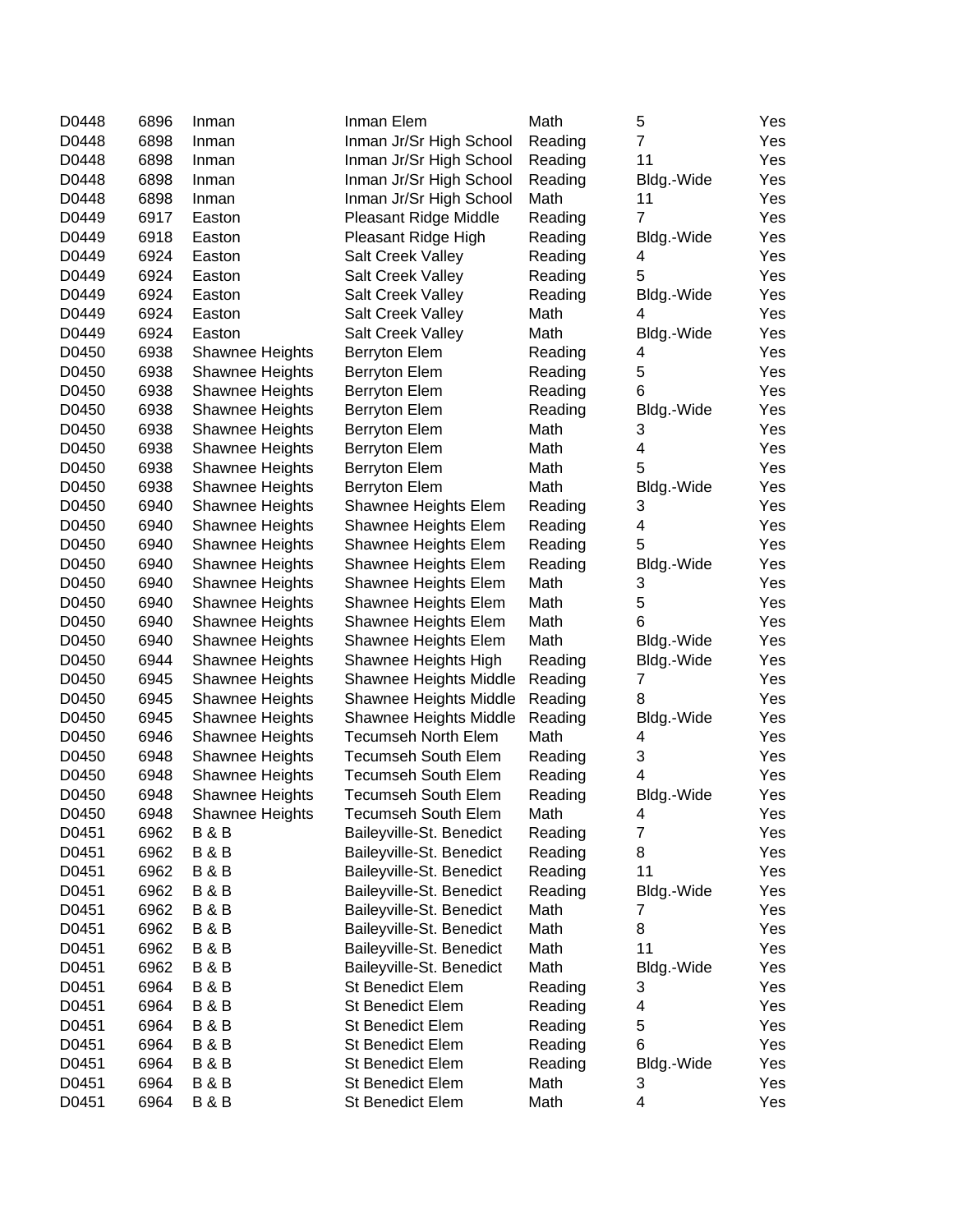| D0451 | 6964     | <b>B&amp;B</b>           | <b>St Benedict Elem</b>      | Math    | 5              | Yes |
|-------|----------|--------------------------|------------------------------|---------|----------------|-----|
| D0451 | 6964     | <b>B&amp;B</b>           | <b>St Benedict Elem</b>      | Math    | 6              | Yes |
| D0451 | 6964     | <b>B&amp;B</b>           | St Benedict Elem             | Math    | Bldg.-Wide     | Yes |
| D0452 | 6984     | <b>Stanton County</b>    | <b>Stanton County High</b>   | Reading | Bldg.-Wide     | Yes |
| D0452 | 6990     | <b>Stanton County</b>    | <b>Stanton County Middle</b> | Reading | 8              | Yes |
| D0452 | 6990     | <b>Stanton County</b>    | <b>Stanton County Middle</b> | Math    | 6              | Yes |
| D0453 | 7014     | Leavenworth              | <b>Howard Wilson Elem</b>    | Reading | 5              | Yes |
| D0453 | 7014     | Leavenworth              | <b>Howard Wilson Elem</b>    | Reading | Bldg.-Wide     | Yes |
| D0453 | 7022     | Leavenworth              | Muncie Elem                  | Reading | 5              | Yes |
| D0453 | 7022     | Leavenworth              | Muncie Elem                  | Writing | Bldg.-Wide     | Yes |
| D0453 | 7026     | Leavenworth              | Leavenworth Virtual          | Reading | 3              | Yes |
| D0453 | 7026     | Leavenworth              | Leavenworth Virtual          | Reading | 5              | Yes |
| D0453 | 7026     | Leavenworth              | Leavenworth Virtual          | Reading | 6              | Yes |
| D0453 | 7026     | Leavenworth              | Leavenworth Virtual          | Reading | $\overline{7}$ | Yes |
| D0453 | 7026     | Leavenworth              | Leavenworth Virtual          | Reading | Bldg.-Wide     | Yes |
| D0453 | 7026     | Leavenworth              | Leavenworth Virtual          | Math    | 3              | Yes |
| D0453 | 7026     | Leavenworth              | Leavenworth Virtual          | Math    | 5              | Yes |
| D0453 | 7026     | Leavenworth              | Leavenworth Virtual          | Math    | 11             | Yes |
| D0454 | 7057     | <b>Burlingame Public</b> | <b>Burlingame Elementary</b> | Reading | 4              | Yes |
| D0454 | 7057     | <b>Burlingame Public</b> | <b>Burlingame Elementary</b> | Reading | 6              | Yes |
| D0454 | 7057     | <b>Burlingame Public</b> | <b>Burlingame Elementary</b> | Reading | Bldg.-Wide     | Yes |
| D0454 | 7057     | <b>Burlingame Public</b> | <b>Burlingame Elementary</b> | Math    | 4              | Yes |
| D0454 | 7057     | <b>Burlingame Public</b> | <b>Burlingame Elementary</b> | Math    | 5              | Yes |
| D0454 | 7057     | <b>Burlingame Public</b> | <b>Burlingame Elementary</b> | Math    | 6              | Yes |
| D0454 | 7057     | <b>Burlingame Public</b> | <b>Burlingame Elementary</b> | Math    | Bldg.-Wide     | Yes |
| D0454 | 7057     | <b>Burlingame Public</b> | <b>Burlingame Elementary</b> | Writing | Bldg.-Wide     | Yes |
| D0456 | 7094     | Marais Des Cygnes        | Marais Des Cygnes            | Reading | 3              | Yes |
|       | 456 7094 | Marais Des Cygnes        | Marais Des Cygnes            | Reading | 5              | Yes |
| D0456 | 7094     | Marais Des Cygnes        | Marais Des Cygnes            | Reading | Bldg.-Wide     | Yes |
| D0456 | 7094     | Marais Des Cygnes        | Marais Des Cygnes            | Math    | 5              | Yes |
| D0456 | 7096     | Marais Des Cygnes        | Marais Des Cygnes            | Math    | Bldg.-Wide     | Yes |
| D0456 | 7104     | <b>Marais Des Cygnes</b> | Marais Des Cygnes            | Reading | 8              | Yes |
| D0457 | 7115     | Garden City              | Edith Scheuerman Elem        | Reading | 4              | Yes |
| D0457 | 7115     | <b>Garden City</b>       | Edith Scheuerman Elem        | Reading | Bldg.-Wide     | Yes |
| D0457 | 7115     | Garden City              | Edith Scheuerman Elem        | Math    | 4              | Yes |
| D0457 | 7118     | Garden City              | Alta Brown Elem              | Math    | 4              | Yes |
| D0457 | 7119     | Garden City              | Florence Wilson Elem         | Math    | 4              | Yes |
| D0457 | 7126     | <b>Garden City</b>       | Georgia Matthews Elem        | Math    | 3              | Yes |
| D0457 | 7126     | Garden City              | Georgia Matthews Elem        | Math    | 4              | Yes |
| D0457 | 7126     | Garden City              | Georgia Matthews Elem        | Math    | Bldg.-Wide     | Yes |
| D0457 | 7131     | Garden City              | Gertrude Walker Elem         | Math    | 3              | Yes |
| D0457 | 7131     | Garden City              | Gertrude Walker Elem         | Math    | Bldg.-Wide     | Yes |
| D0457 | 7132     | Garden City              | Jennie Barker Elem           | Math    | 3              | Yes |
| D0457 | 7132     | Garden City              | Jennie Barker Elem           | Math    | 4              | Yes |
| D0457 | 7132     | Garden City              | Jennie Barker Elem           | Math    | Bldg.-Wide     | Yes |
| D0457 | 7133     | Garden City              | Jennie Wilson Elem           | Math    | 3              | Yes |
| D0457 | 7133     | Garden City              | Jennie Wilson Elem           | Math    | Bldg.-Wide     | Yes |
| D0457 | 7138     | Garden City              | Kenneth Henderson            | Reading | 7              | Yes |
| D0457 | 7140     | Garden City              | Pierceville-Plymell Elem     | Reading | 3              | Yes |
| D0457 | 7140     | Garden City              | Pierceville-Plymell Elem     | Reading | 4              | Yes |
| D0457 | 7140     | Garden City              | Pierceville-Plymell Elem     | Reading | Bldg.-Wide     | Yes |
| D0457 | 7140     | <b>Garden City</b>       | Pierceville-Plymell Elem     | Math    | 3              | Yes |
|       |          |                          |                              |         |                |     |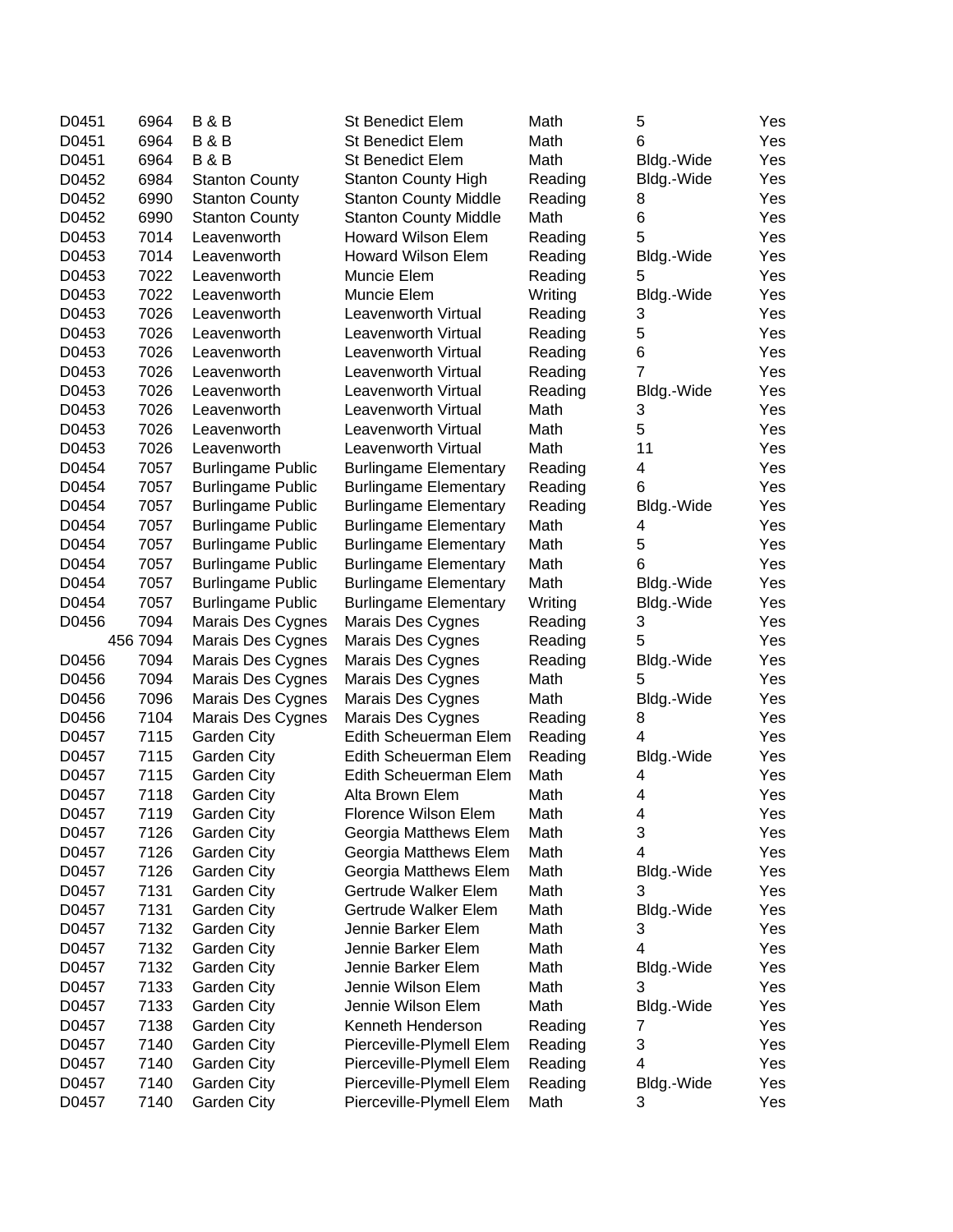| D0457 | 7140 | <b>Garden City</b> | Pierceville-Plymell Elem   | Math    | 4              | Yes |
|-------|------|--------------------|----------------------------|---------|----------------|-----|
| D0457 | 7140 | Garden City        | Pierceville-Plymell Elem   | Math    | Bldg.-Wide     | Yes |
| D0457 | 7147 | Garden City        | <b>Bernadine Sitts</b>     | Math    | 6              | Yes |
| D0457 | 7147 | Garden City        | <b>Bernadine Sitts</b>     | Math    | Bldg.-Wide     | Yes |
| D0458 | 7160 | Basehor-Linwood    | <b>Basehor Elem School</b> | Reading | 3              | Yes |
| D0458 | 7160 | Basehor-Linwood    | <b>Basehor Elem School</b> | Reading | 4              | Yes |
| D0458 | 7160 | Basehor-Linwood    | <b>Basehor Elem School</b> | Reading | 5              | Yes |
| D0458 | 7160 | Basehor-Linwood    | <b>Basehor Elem School</b> | Reading | 6              | Yes |
| D0458 | 7160 | Basehor-Linwood    | <b>Basehor Elem School</b> | Reading | Bldg.-Wide     | Yes |
| D0458 | 7160 | Basehor-Linwood    | <b>Basehor Elem School</b> | Math    | 3              | Yes |
| D0458 | 7160 | Basehor-Linwood    | <b>Basehor Elem School</b> | Math    | Bldg.-Wide     | Yes |
| D0458 | 7170 | Basehor-Linwood    | Linwood Elem               | Reading | 4              | Yes |
| D0458 | 7170 | Basehor-Linwood    | Linwood Elem               | Reading | 5              | Yes |
| D0458 | 7170 | Basehor-Linwood    | Linwood Elem               | Reading | Bldg.-Wide     | Yes |
| D0458 | 7170 | Basehor-Linwood    | Linwood Elem               | Math    | 3              | Yes |
| D0458 | 7170 | Basehor-Linwood    | Linwood Elem               | Math    | 4              | Yes |
| D0458 | 7170 | Basehor-Linwood    | Linwood Elem               | Math    | 5              | Yes |
| D0458 | 7170 | Basehor-Linwood    | Linwood Elem               | Math    | Bldg.-Wide     | Yes |
| D0458 | 7172 | Basehor-Linwood    | Basehor-Linwood Middle     | Reading | 7              | Yes |
| D0458 | 7172 | Basehor-Linwood    | Basehor-Linwood Middle     | Reading | 8              | Yes |
| D0458 | 7172 | Basehor-Linwood    | Basehor-Linwood Middle     | Reading | Bldg.-Wide     | Yes |
| D0458 | 7172 | Basehor-Linwood    | Basehor-Linwood Middle     | Math    | 7              | Yes |
| D0458 | 7172 | Basehor-Linwood    | Basehor-Linwood Middle     | Math    | 8              | Yes |
| D0458 | 7172 | Basehor-Linwood    | Basehor-Linwood Middle     | Math    | Bldg.-Wide     | Yes |
| D0458 | 7175 | Basehor-Linwood    | Glenwood Ridge             | Reading | 3              | Yes |
| D0458 | 7175 | Basehor-Linwood    | Glenwood Ridge             | Reading | Bldg.-Wide     | Yes |
| D0459 | 7184 | <b>Bucklin</b>     | <b>Bucklin Elem</b>        | Reading | 3              | Yes |
| D0459 | 7184 |                    |                            |         | $\overline{7}$ |     |
|       | 7184 | <b>Bucklin</b>     | <b>Bucklin Elem</b>        | Reading |                | Yes |
| D0459 | 7184 | <b>Bucklin</b>     | <b>Bucklin Elem</b>        | Math    | 4              | Yes |
| D0459 |      | <b>Bucklin</b>     | <b>Bucklin Elem</b>        | Math    | 6              | Yes |
| D0459 | 7184 | <b>Bucklin</b>     | <b>Bucklin Elem</b>        | Writing | 8              | Yes |
| D0460 | 7206 | Hesston            | <b>Hesston Elem</b>        | Reading | 3              | Yes |
| D0460 | 7206 | Hesston            | <b>Hesston Elem</b>        | Reading | 4              | Yes |
| D0460 | 7206 | Hesston            | <b>Hesston Elem</b>        | Reading | Bldg.-Wide     | Yes |
| D0460 | 7206 | Hesston            | <b>Hesston Elem</b>        | Math    | 3              | Yes |
| D0460 | 7206 | Hesston            | <b>Hesston Elem</b>        | Math    | 4              | Yes |
| D0460 | 7206 | Hesston            | <b>Hesston Elem</b>        | Math    | Bldg.-Wide     | Yes |
| D0460 | 7208 | Hesston            | <b>Hesston Middle</b>      | Reading | 5              | Yes |
| D0460 | 7208 | Hesston            | <b>Hesston Middle</b>      | Reading | 6              | Yes |
| D0460 | 7208 | Hesston            | <b>Hesston Middle</b>      | Reading | $\overline{7}$ | Yes |
| D0460 | 7208 | Hesston            | <b>Hesston Middle</b>      | Reading | 8              | Yes |
| D0460 | 7208 | Hesston            | <b>Hesston Middle</b>      | Reading | Bldg.-Wide     | Yes |
| D0460 | 7208 | Hesston            | <b>Hesston Middle</b>      | Math    | 6              | Yes |
| D0460 | 7208 | Hesston            | <b>Hesston Middle</b>      | Math    | $\overline{7}$ | Yes |
| D0460 | 7208 | Hesston            | <b>Hesston Middle</b>      | Math    | 8              | Yes |
| D0460 | 7208 | Hesston            | <b>Hesston Middle</b>      | Math    | Bldg.-Wide     | Yes |
| D0460 | 7210 | Hesston            | <b>Hesston High</b>        | Reading | Bldg.-Wide     | Yes |
| D0460 | 7210 | Hesston            | <b>Hesston High</b>        | Math    | Bldg.-Wide     | Yes |
| D0461 | 7226 | Neodesha           | <b>Heller Elem</b>         | Reading | Bldg.-Wide     | Yes |
| D0461 | 7226 | Neodesha           | <b>Heller Elem</b>         | Math    | Bldg.-Wide     | Yes |
| D0461 | 7232 | Neodesha           | Neodesha High              | Reading | 7              | Yes |
| D0461 | 7232 | Neodesha           | Neodesha High              | Reading | 8              | Yes |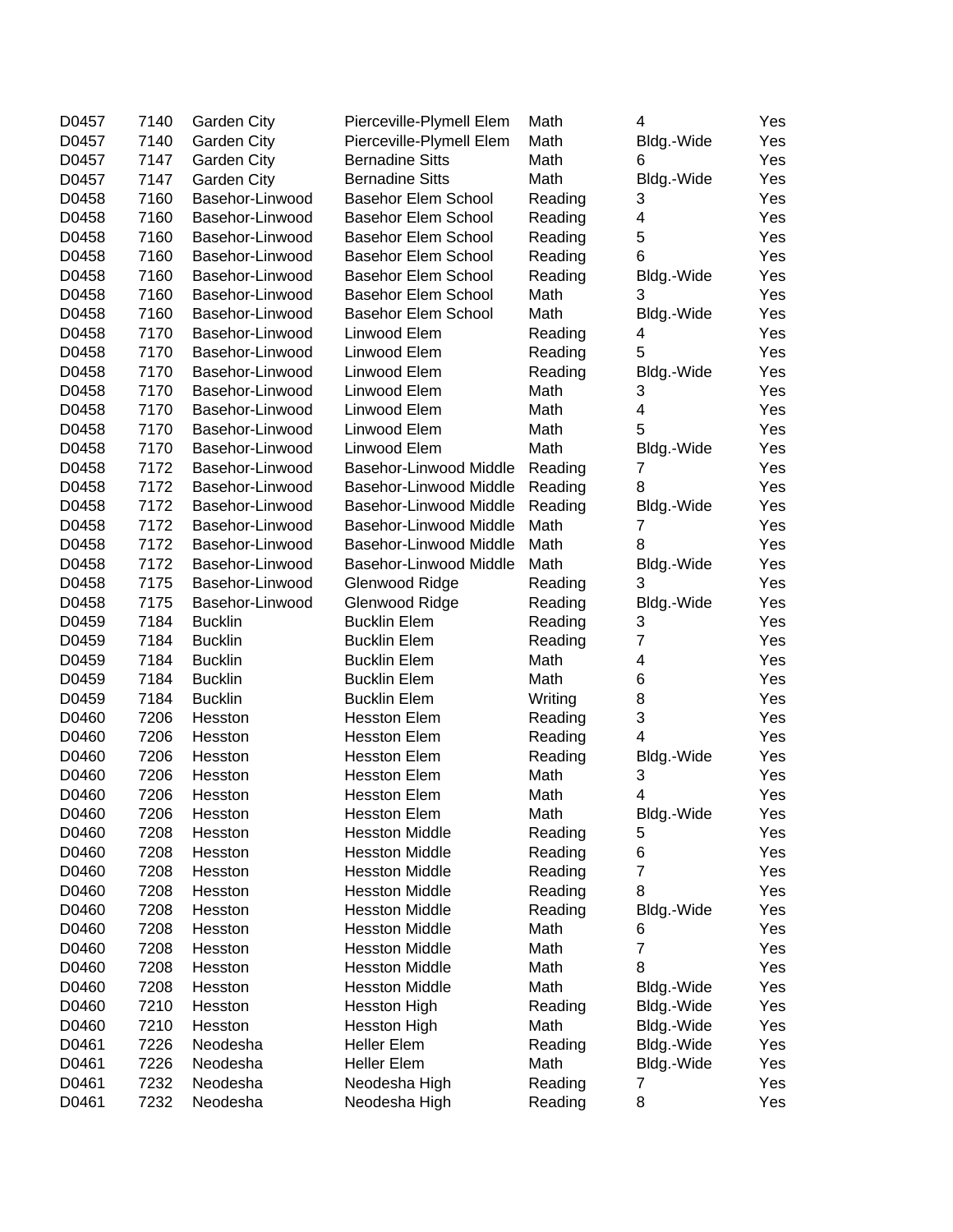| D0461 | 7232 | Neodesha            | Neodesha High              | Reading | Bldg.-Wide     | Yes |
|-------|------|---------------------|----------------------------|---------|----------------|-----|
| D0461 | 7232 | Neodesha            | Neodesha High              | Writing | 11             | Yes |
| D0462 | 7246 | Central             | <b>Central Elem</b>        | Reading | 5              | Yes |
| D0462 | 7246 | Central             | <b>Central Elem</b>        | Math    | 3              | Yes |
| D0462 | 7246 | Central             | <b>Central Elem</b>        | Math    | 5              | Yes |
| D0462 | 7246 | Central             | <b>Central Elem</b>        | Math    | 6              | Yes |
| D0462 | 7246 | Central             | <b>Central Elem</b>        | Math    | Bldg.-Wide     | Yes |
| D0462 | 7254 | Central             | Central Jr-Sr High         | Reading | 7              | Yes |
| D0463 | 7270 | Udall               | <b>Udall Elem</b>          | Reading | 3              | Yes |
| D0463 | 7270 | Udall               | <b>Udall Elem</b>          | Reading | 4              | Yes |
| D0463 | 7270 | Udall               | <b>Udall Elem</b>          | Reading | 5              | Yes |
| D0463 | 7270 | Udall               | <b>Udall Elem</b>          | Reading | Bldg.-Wide     | Yes |
| D0463 | 7270 | Udall               | <b>Udall Elem</b>          | Math    | 3              | Yes |
| D0463 | 7270 | Udall               | <b>Udall Elem</b>          | Math    | 4              | Yes |
| D0463 | 7270 | Udall               | <b>Udall Elem</b>          | Math    | 5              | Yes |
| D0463 | 7270 | Udall               | <b>Udall Elem</b>          | Math    | Bldg.-Wide     | Yes |
| D0463 | 7271 | Udall               | <b>Udall Middle School</b> | Reading | 7              | Yes |
| D0464 | 7299 | Tonganoxie          | <b>Tonganoxie Middle</b>   | Reading | $\overline{7}$ | Yes |
| D0464 | 7300 | Tonganoxie          | Tonganoxie Elem            | Reading | 3              | Yes |
| D0464 | 7300 | Tonganoxie          | Tonganoxie Elem            | Reading | 4              | Yes |
| D0464 | 7300 | Tonganoxie          | Tonganoxie Elem            | Reading | Bldg.-Wide     | Yes |
| D0464 | 7300 | Tonganoxie          | Tonganoxie Elem            | Math    | 3              | Yes |
| D0464 | 7300 | Tonganoxie          | Tonganoxie Elem            | Math    | 4              | Yes |
| D0464 | 7300 | Tonganoxie          | Tonganoxie Elem            | Math    | Bldg.-Wide     | Yes |
| D0465 | 7310 | Winfield            | <b>Country View Elem</b>   | Reading | 4              | Yes |
| D0465 | 7310 | Winfield            | <b>Country View Elem</b>   | Reading | Bldg.-Wide     | Yes |
| D0465 | 7310 | Winfield            | <b>Country View Elem</b>   | Math    | 3              | Yes |
| D0465 | 7331 | Winfield            | Winfield Intermediate      | Reading | $\overline{7}$ | Yes |
| D0465 | 7331 | Winfield            | Winfield Intermediate      | Math    | $\overline{7}$ | Yes |
| D0465 | 7333 | Winfield            | Winfield Middle School     | Reading | $\overline{7}$ | Yes |
| D0466 | 7358 | <b>Scott County</b> | <b>Scott City Middle</b>   | Reading | $\overline{7}$ | Yes |
| D0466 | 7358 | <b>Scott County</b> | <b>Scott City Middle</b>   | Reading | 8              | Yes |
| D0466 | 7358 | <b>Scott County</b> | <b>Scott City Middle</b>   | Reading | Bldg.-Wide     | Yes |
| D0466 | 7358 | <b>Scott County</b> | <b>Scott City Middle</b>   | Math    | 6              | Yes |
| D0466 | 7358 | <b>Scott County</b> | <b>Scott City Middle</b>   | Math    | 8              | Yes |
| D0466 | 7358 | <b>Scott County</b> | <b>Scott City Middle</b>   | Math    | Bldg.-Wide     | Yes |
| D0466 | 7360 | <b>Scott County</b> | Scott City High            | Reading | Bldg.-Wide     | Yes |
| D0466 | 7360 | <b>Scott County</b> | Scott City High            | Math    | Bldg.-Wide     | Yes |
| D0467 | 7382 | Leoti               | R B Stewart Elem           | Reading | 3              | Yes |
| D0467 | 7382 | Leoti               | <b>R B Stewart Elem</b>    | Reading | 4              | Yes |
| D0467 | 7382 | Leoti               | R B Stewart Elem           | Reading | 5              | Yes |
| D0467 | 7382 | Leoti               | R B Stewart Elem           | Reading | Bldg.-Wide     | Yes |
| D0467 | 7382 | Leoti               | R B Stewart Elem           | Math    | 3              | Yes |
| D0467 | 7382 | Leoti               | R B Stewart Elem           | Math    | 4              | Yes |
| D0467 | 7382 | Leoti               | R B Stewart Elem           | Math    | Bldg.-Wide     | Yes |
| D0467 | 7382 | Leoti               | R B Stewart Elem           | Writing | Bldg.-Wide     | Yes |
| D0467 | 7383 | Leoti               | Wichita Co Jr High         | Reading | 6              | Yes |
| D0467 | 7383 | Leoti               | Wichita Co Jr High         | Reading | $\overline{7}$ | Yes |
| D0467 | 7383 | Leoti               | Wichita Co Jr High         | Reading | 8              | Yes |
| D0467 | 7383 | Leoti               | Wichita Co Jr High         | Reading | Bldg.-Wide     | Yes |
| D0467 | 7383 | Leoti               | Wichita Co Jr High         | Math    | 7              | Yes |
| D0467 | 7383 | Leoti               | Wichita Co Jr High         | Math    | 8              | Yes |
|       |      |                     |                            |         |                |     |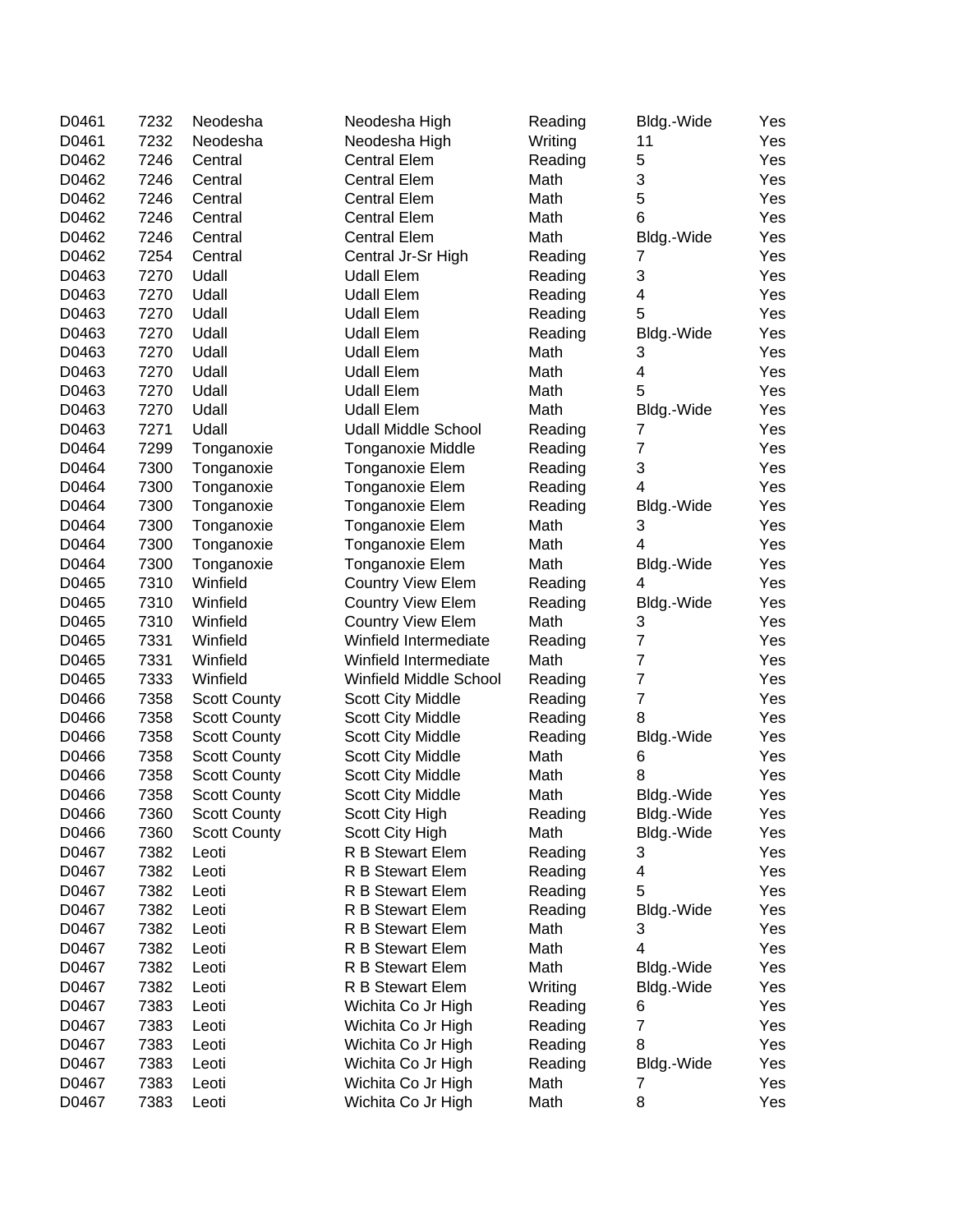| D0467 | 7383 | Leoti                           | Wichita Co Jr High               | Math    | Bldg.-Wide                | Yes |
|-------|------|---------------------------------|----------------------------------|---------|---------------------------|-----|
| D0467 | 7384 | Leoti                           | Wichita Co High                  | Reading | Bldg.-Wide                | Yes |
| D0467 | 7384 | Leoti                           | Wichita Co High                  | Math    | Bldg.-Wide                | Yes |
| D0467 | 7384 | Leoti                           | Wichita Co High                  | Writing | Bldg.-Wide                | Yes |
| D0468 | 7402 | Healy Public Schools Healy Elem |                                  | Math    | 4                         | Yes |
| D0468 | 7404 | Healy Public Schools Healy High |                                  | Reading | 11                        | Yes |
| D0469 | 7420 | Lansing                         | Lansing Middle 6-8               | Reading | 6                         | Yes |
| D0469 | 7420 | Lansing                         | Lansing Middle 6-8               | Reading | $\overline{7}$            | Yes |
| D0469 | 7420 | Lansing                         | Lansing Middle 6-8               | Reading | 8                         | Yes |
| D0469 | 7420 | Lansing                         | Lansing Middle 6-8               | Reading | Bldg.-Wide                | Yes |
| D0469 | 7420 | Lansing                         | Lansing Middle 6-8               | Math    | 7                         | Yes |
| D0469 | 7420 | Lansing                         | Lansing Middle 6-8               | Math    | 8                         | Yes |
| D0469 | 7420 | Lansing                         | Lansing Middle 6-8               | Math    | Bldg.-Wide                | Yes |
| D0469 | 7422 | Lansing                         | Lansing Intermediate 4-          | Reading | 4                         | Yes |
| D0469 | 7422 | Lansing                         | Lansing Intermediate 4-          | Reading | Bldg.-Wide                | Yes |
| D0469 | 7422 | Lansing                         | Lansing Intermediate 4-          | Math    | 4                         | Yes |
| D0469 | 7426 | Lansing                         | Lansing High 9-12                | Reading | Bldg.-Wide                | Yes |
| D0469 | 7426 | Lansing                         | Lansing High 9-12                | Math    | 8                         | Yes |
| D0469 | 7426 | Lansing                         | Lansing High 9-12                | Math    | 11                        | Yes |
| D0469 | 7426 | Lansing                         | Lansing High 9-12                | Math    | Bldg.-Wide                | Yes |
| D0469 | 7426 | Lansing                         | Lansing High 9-12                | Writing | Bldg.-Wide                | Yes |
| D0469 | 7428 | Lansing                         | Lansing Elem K-3                 | Reading | Bldg.-Wide                | Yes |
| D0469 | 7428 | Lansing                         | Lansing Elem K-3                 | Math    | Bldg.-Wide                | Yes |
| D0470 | 7440 | <b>Arkansas City</b>            | Adams Elem                       | Reading | 5                         | Yes |
| D0470 | 7440 | <b>Arkansas City</b>            | Adams Elem                       | Math    | 5                         | Yes |
| D0470 | 7442 | <b>Arkansas City</b>            | <b>Frances Willard Elem</b>      | Reading | 3                         | Yes |
| D0470 | 7442 | Arkansas City                   | <b>Frances Willard Elem</b>      | Math    | 3                         | Yes |
| D0470 | 7443 | Arkansas City                   | Jefferson Elem                   | Reading | 4                         | Yes |
| D0470 | 7443 | Arkansas City                   | Jefferson Elem                   | Reading | Bldg.-Wide                | Yes |
| D0470 | 7443 | Arkansas City                   | Jefferson Elem                   | Math    | 3                         | Yes |
| D0470 | 7448 | Arkansas City                   | Roosevelt Elem                   | Reading | 5                         | Yes |
| D0470 | 7448 | Arkansas City                   | Roosevelt Elem                   | Math    | 4                         | Yes |
| D0470 | 7448 | Arkansas City                   | Roosevelt Elem                   | Math    | 5                         | Yes |
| D0470 | 7448 | <b>Arkansas City</b>            | Roosevelt Elem                   | Math    | Bldg.-Wide                | Yes |
| D0470 | 7454 | <b>Arkansas City</b>            | Arkansas City Middle Sch Reading |         | 7                         | Yes |
| D0470 | 7454 | <b>Arkansas City</b>            | Arkansas City Middle Sch Reading |         | 8                         | Yes |
| D0470 | 7454 | <b>Arkansas City</b>            | Arkansas City Middle Sch Reading |         | Bldg.-Wide                | Yes |
| D0470 | 7454 | <b>Arkansas City</b>            | Arkansas City Middle Sch Math    |         | 7                         | Yes |
| D0470 | 7454 | <b>Arkansas City</b>            | Arkansas City Middle Sch Math    |         | Bldg.-Wide                | Yes |
| D0470 | 7456 | <b>Arkansas City</b>            | Arkansas City High               | Reading | Bldg.-Wide                | Yes |
| D0470 | 7458 | Arkansas City                   | C 4 Elem                         | Reading | 4                         | Yes |
| D0470 | 7458 | Arkansas City                   | C 4 Elem                         | Reading | 5                         | Yes |
| D0470 | 7458 | Arkansas City                   | C 4 Elem                         | Reading | Bldg.-Wide                | Yes |
| D0470 | 7458 | Arkansas City                   | C 4 Elem                         | Math    | 4                         | Yes |
| D0470 | 7466 | <b>Arkansas City</b>            | I X L Elem                       | Reading | 3                         | Yes |
| D0470 | 7466 | Arkansas City                   | I X L Elem                       | Math    | $\ensuremath{\mathsf{3}}$ | Yes |
| D0471 | 7492 | Dexter                          | Dexter Elem                      | Reading | 3                         | Yes |
| D0471 | 7492 | Dexter                          | Dexter Elem                      | Reading | 4                         | Yes |
| D0471 | 7492 | Dexter                          | Dexter Elem                      | Reading | $\mathbf 5$               | Yes |
| D0471 | 7492 | Dexter                          | Dexter Elem                      | Reading | 6                         | Yes |
| D0471 | 7492 | Dexter                          | Dexter Elem                      | Reading | Bldg.-Wide                | Yes |
| D0471 | 7492 | Dexter                          | Dexter Elem                      | Math    | 3                         | Yes |
|       |      |                                 |                                  |         |                           |     |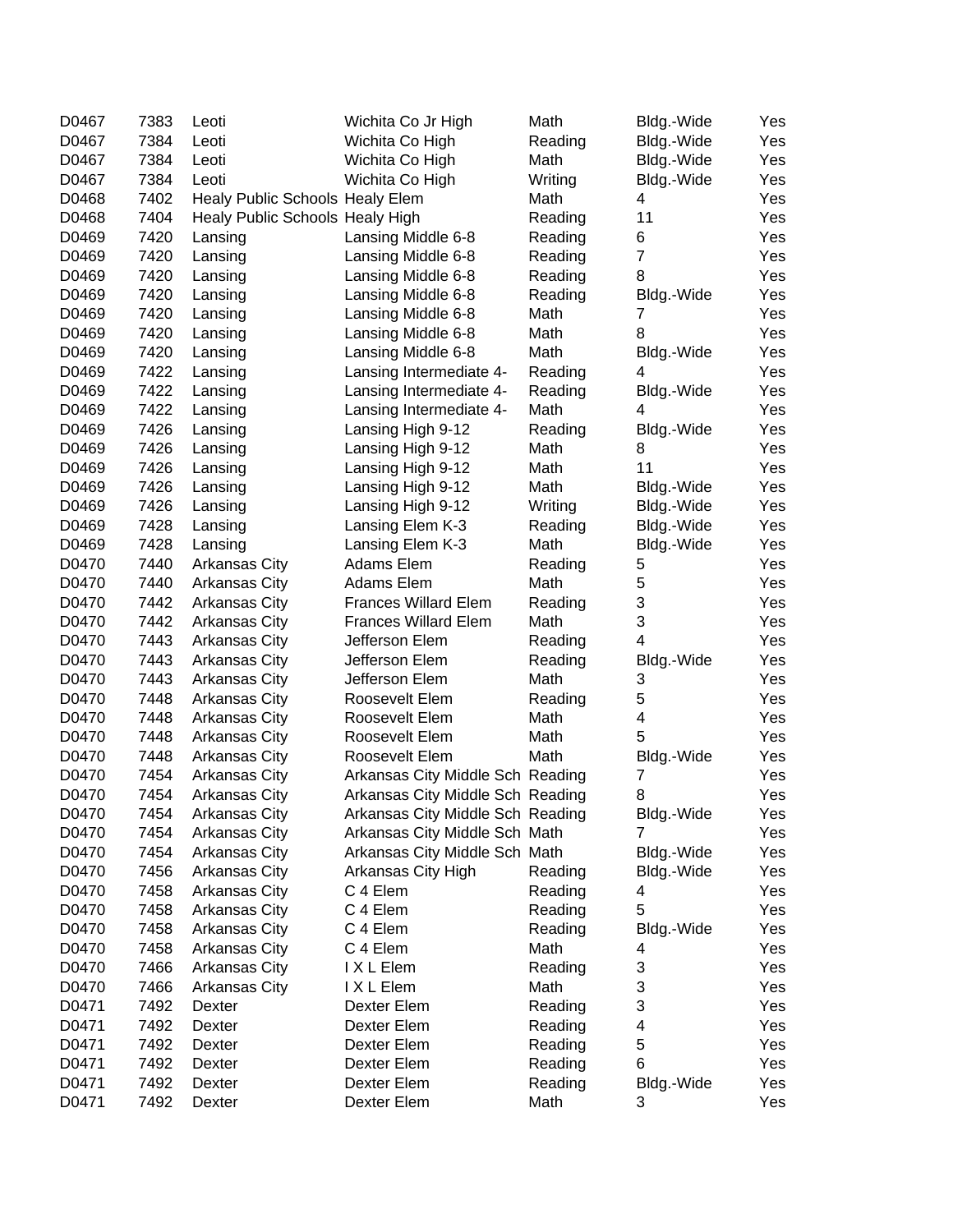| D0471 | 7492 | Dexter              | Dexter Elem              | Math    | 4                         | Yes |
|-------|------|---------------------|--------------------------|---------|---------------------------|-----|
| D0471 | 7494 | Dexter              | Dexter High              | Reading | 8                         | Yes |
| D0471 | 7494 | Dexter              | Dexter High              | Reading | 11                        | Yes |
| D0471 | 7494 | Dexter              | Dexter High              | Reading | Bldg.-Wide                | Yes |
| D0471 | 7494 | Dexter              | Dexter High              | Math    | 11                        | Yes |
| D0471 | 7494 | Dexter              | Dexter High              | Writing | 8                         | Yes |
| D0471 | 7494 | Dexter              | Dexter High              | Writing | 11                        | Yes |
| D0471 | 7494 | Dexter              | Dexter High              | Writing | Bldg.-Wide                | Yes |
| D0473 | 7534 | Chapman             | <b>Blue Ridge Elem</b>   | Reading | 4                         | Yes |
| D0473 | 7534 | Chapman             | <b>Blue Ridge Elem</b>   | Reading | 5                         | Yes |
| D0473 | 7534 | Chapman             | <b>Blue Ridge Elem</b>   | Reading | Bldg.-Wide                | Yes |
| D0473 | 7534 | Chapman             | <b>Blue Ridge Elem</b>   | Math    | 4                         | Yes |
| D0473 | 7534 | Chapman             | <b>Blue Ridge Elem</b>   | Math    | 5                         | Yes |
| D0473 | 7540 | Chapman             | Chapman Elem             | Reading | 3                         | Yes |
| D0473 | 7540 | Chapman             | Chapman Elem             | Reading | 5                         | Yes |
| D0473 | 7540 | Chapman             | Chapman Elem             | Math    | $\ensuremath{\mathsf{3}}$ | Yes |
| D0473 | 7540 | Chapman             | Chapman Elem             | Math    | 5                         | Yes |
| D0473 | 7540 | Chapman             | Chapman Elem             | Math    | Bldg.-Wide                | Yes |
| D0473 | 7541 | Chapman             | Chapman Middle School    | Reading | 6                         | Yes |
| D0473 | 7541 | Chapman             | Chapman Middle School    | Reading | $\overline{7}$            | Yes |
| D0473 | 7541 | Chapman             | Chapman Middle School    | Reading | 8                         | Yes |
| D0473 | 7541 | Chapman             | Chapman Middle School    | Reading | Bldg.-Wide                | Yes |
| D0473 | 7542 | Chapman             | Chapman High             | Reading | Bldg.-Wide                | Yes |
| D0473 | 7542 | Chapman             | Chapman High             | Math    | Bldg.-Wide                | Yes |
| D0473 | 7546 | Chapman             | <b>Enterprise Elem</b>   | Reading | 3                         | Yes |
| D0473 | 7546 | Chapman             | <b>Enterprise Elem</b>   | Reading | 5                         | Yes |
| D0473 | 7546 | Chapman             | <b>Enterprise Elem</b>   | Reading | Bldg.-Wide                | Yes |
| D0473 | 7546 | Chapman             | <b>Enterprise Elem</b>   | Math    | 3                         | Yes |
| D0473 | 7546 | Chapman             | <b>Enterprise Elem</b>   | Math    | 4                         | Yes |
| D0473 | 7546 | Chapman             | <b>Enterprise Elem</b>   | Math    | Bldg.-Wide                | Yes |
| D0473 | 7552 | Chapman             | <b>Rural Center Elem</b> | Reading | 4                         | Yes |
| D0473 | 7552 | Chapman             | <b>Rural Center Elem</b> | Reading | Bldg.-Wide                | Yes |
| D0473 | 7552 | Chapman             | <b>Rural Center Elem</b> | Math    | 4                         | Yes |
| D0473 | 7552 | Chapman             | <b>Rural Center Elem</b> | Math    | Bldg.-Wide                | Yes |
| D0474 | 7574 | Haviland            | <b>Haviland Elem</b>     | Reading | 3                         | Yes |
| D0474 | 7574 | Haviland            | <b>Haviland Elem</b>     | Reading | 6                         | Yes |
| D0474 | 7574 | Haviland            | <b>Haviland Elem</b>     | Reading | 7                         | Yes |
| D0474 | 7574 | Haviland            | <b>Haviland Elem</b>     | Reading | 8                         | Yes |
| D0474 | 7574 | Haviland            | <b>Haviland Elem</b>     | Reading |                           | Yes |
| D0474 | 7574 | Haviland            | <b>Haviland Elem</b>     | Math    | Bldg.-Wide                | Yes |
|       | 7574 | Haviland            | <b>Haviland Elem</b>     | Math    | 3<br>$\overline{7}$       |     |
| D0474 |      |                     |                          |         |                           | Yes |
| D0474 | 7574 | Haviland            | <b>Haviland Elem</b>     | Math    | 8                         | Yes |
| D0474 | 7574 | Haviland            | <b>Haviland Elem</b>     | Math    | Bldg.-Wide                | Yes |
| D0475 | 7592 | <b>Geary County</b> | <b>Grandview Elem</b>    | Reading | 3                         | Yes |
| D0475 | 7592 | <b>Geary County</b> | <b>Grandview Elem</b>    | Reading | 4                         | Yes |
| D0475 | 7592 | <b>Geary County</b> | <b>Grandview Elem</b>    | Reading | 5                         | Yes |
| D0475 | 7592 | <b>Geary County</b> | <b>Grandview Elem</b>    | Reading | Bldg.-Wide                | Yes |
| D0475 | 7592 | <b>Geary County</b> | <b>Grandview Elem</b>    | Math    | 3                         | Yes |
| D0475 | 7592 | <b>Geary County</b> | <b>Grandview Elem</b>    | Math    | 4                         | Yes |
| D0475 | 7592 | <b>Geary County</b> | <b>Grandview Elem</b>    | Math    | 5                         | Yes |
| D0475 | 7592 | <b>Geary County</b> | <b>Grandview Elem</b>    | Math    | Bldg.-Wide                | Yes |
| D0475 | 7596 | <b>Geary County</b> | Custer Hill Elem         | Reading | 3                         | Yes |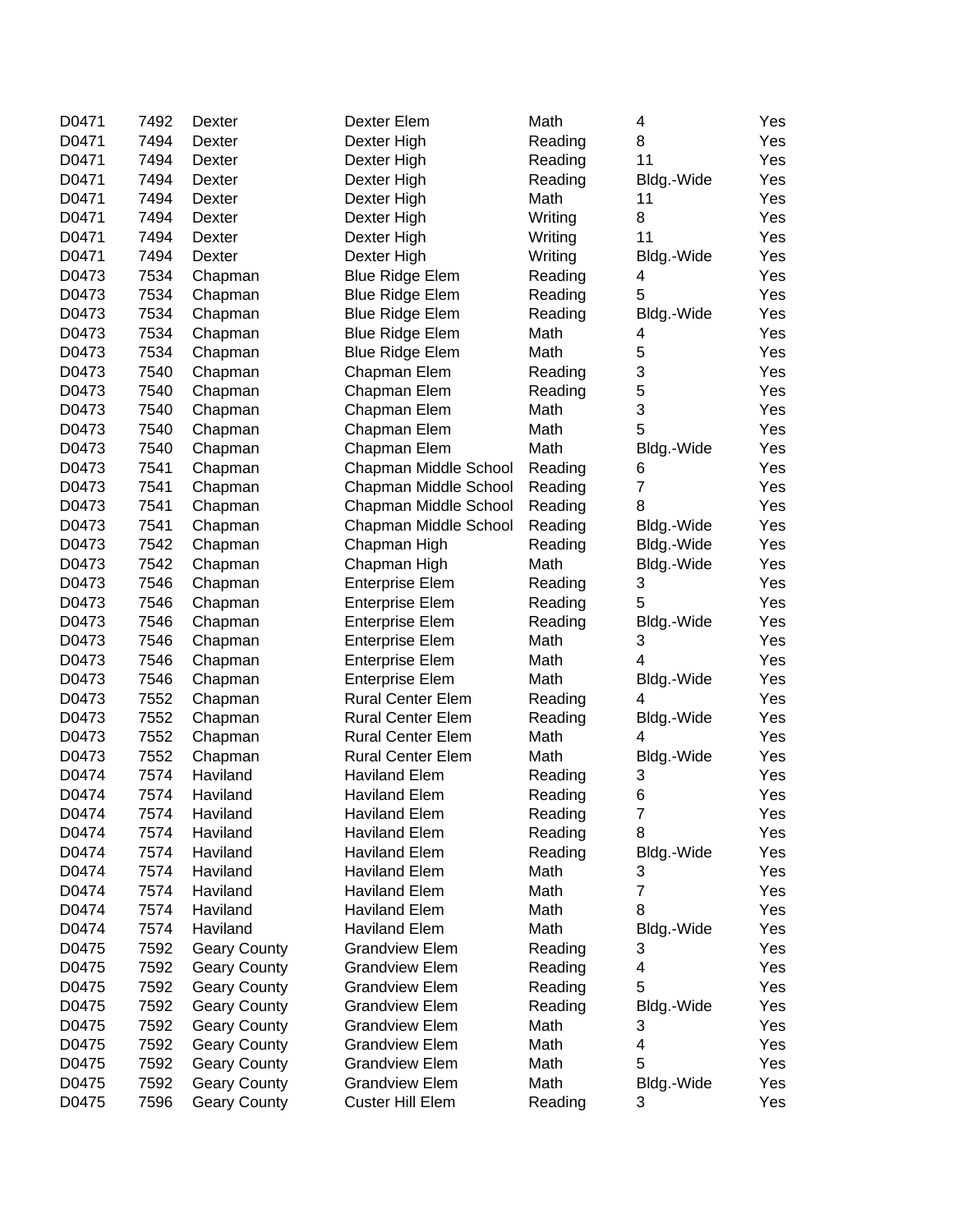| D0475 | 7596 | <b>Geary County</b> | <b>Custer Hill Elem</b> | Reading | 5                       | Yes |
|-------|------|---------------------|-------------------------|---------|-------------------------|-----|
| D0475 | 7596 | <b>Geary County</b> | <b>Custer Hill Elem</b> | Reading | Bldg.-Wide              | Yes |
| D0475 | 7596 | <b>Geary County</b> | <b>Custer Hill Elem</b> | Math    | 3                       | Yes |
| D0475 | 7596 | <b>Geary County</b> | <b>Custer Hill Elem</b> | Math    | 4                       | Yes |
| D0475 | 7596 | <b>Geary County</b> | <b>Custer Hill Elem</b> | Math    | 5                       | Yes |
| D0475 | 7596 | <b>Geary County</b> | Custer Hill Elem        | Math    | Bldg.-Wide              | Yes |
| D0475 | 7596 | <b>Geary County</b> | Custer Hill Elem        | Writing | Bldg.-Wide              | Yes |
| D0475 | 7598 | <b>Geary County</b> | Eisenhower Elem         | Reading | 3                       | Yes |
| D0475 | 7598 | <b>Geary County</b> | Eisenhower Elem         | Reading | 4                       | Yes |
| D0475 | 7598 | <b>Geary County</b> | Eisenhower Elem         | Reading | 5                       | Yes |
| D0475 | 7598 | <b>Geary County</b> | Eisenhower Elem         | Reading |                         | Yes |
| D0475 | 7598 | <b>Geary County</b> | Eisenhower Elem         | Math    | Bldg.-Wide<br>3         | Yes |
| D0475 | 7598 |                     | Eisenhower Elem         | Math    | 4                       | Yes |
| D0475 | 7598 | <b>Geary County</b> | Eisenhower Elem         | Math    | 5                       | Yes |
|       |      | <b>Geary County</b> |                         |         |                         |     |
| D0475 | 7598 | <b>Geary County</b> | Eisenhower Elem         | Math    | Bldg.-Wide              | Yes |
| D0475 | 7598 | <b>Geary County</b> | Eisenhower Elem         | Writing | Bldg.-Wide              | Yes |
| D0475 | 7600 | <b>Geary County</b> | Fort Riley Elem         | Reading | 3                       | Yes |
| D0475 | 7600 | <b>Geary County</b> | Fort Riley Elem         | Reading | $\overline{\mathbf{4}}$ | Yes |
| D0475 | 7600 | <b>Geary County</b> | Fort Riley Elem         | Reading | 5                       | Yes |
| D0475 | 7600 | <b>Geary County</b> | Fort Riley Elem         | Reading | Bldg.-Wide              | Yes |
| D0475 | 7600 | <b>Geary County</b> | Fort Riley Elem         | Math    | 3                       | Yes |
| D0475 | 7600 | <b>Geary County</b> | Fort Riley Elem         | Math    | 4                       | Yes |
| D0475 | 7600 | <b>Geary County</b> | Fort Riley Elem         | Math    | 5                       | Yes |
| D0475 | 7600 | <b>Geary County</b> | Fort Riley Elem         | Math    | Bldg.-Wide              | Yes |
| D0475 | 7602 | <b>Geary County</b> | Franklin Elem           | Reading | 3                       | Yes |
| D0475 | 7602 | <b>Geary County</b> | <b>Franklin Elem</b>    | Reading | 4                       | Yes |
| D0475 | 7602 | <b>Geary County</b> | <b>Franklin Elem</b>    | Reading | 5                       | Yes |
| D0475 | 7602 | <b>Geary County</b> | <b>Franklin Elem</b>    | Reading | Bldg.-Wide              | Yes |
| D0475 | 7602 | <b>Geary County</b> | Franklin Elem           | Math    | 3                       | Yes |
| D0475 | 7602 | <b>Geary County</b> | <b>Franklin Elem</b>    | Math    | 4                       | Yes |
| D0475 | 7602 | <b>Geary County</b> | <b>Franklin Elem</b>    | Math    | 5                       | Yes |
| D0475 | 7602 | <b>Geary County</b> | <b>Franklin Elem</b>    | Math    | Bldg.-Wide              | Yes |
| D0475 | 7604 | <b>Geary County</b> | Jefferson Elem          | Reading | 3                       | Yes |
| D0475 | 7604 | <b>Geary County</b> | Jefferson Elem          | Reading | 4                       | Yes |
| D0475 | 7604 | <b>Geary County</b> | Jefferson Elem          | Reading | 5                       | Yes |
| D0475 | 7604 | <b>Geary County</b> | Jefferson Elem          | Reading | Bldg.-Wide              | Yes |
| D0475 | 7604 | Geary County        | Jefferson Elem          | Math    | З                       | Yes |
| D0475 | 7604 | <b>Geary County</b> | Jefferson Elem          | Math    | 4                       | Yes |
| D0475 | 7604 | <b>Geary County</b> | Jefferson Elem          | Math    | 5                       | Yes |
| D0475 | 7604 | <b>Geary County</b> | Jefferson Elem          | Math    | Bldg.-Wide              | Yes |
| D0475 | 7606 | <b>Geary County</b> | Lincoln Elem            | Reading | 3                       | Yes |
| D0475 | 7606 | <b>Geary County</b> | Lincoln Elem            | Reading | 4                       | Yes |
| D0475 | 7606 | <b>Geary County</b> | Lincoln Elem            | Reading | 5                       | Yes |
| D0475 | 7606 | <b>Geary County</b> | Lincoln Elem            | Reading | Bldg.-Wide              | Yes |
| D0475 | 7606 | <b>Geary County</b> | Lincoln Elem            | Math    | 3                       | Yes |
| D0475 | 7606 |                     | Lincoln Elem            | Math    | $\overline{4}$          |     |
|       |      | <b>Geary County</b> |                         |         |                         | Yes |
| D0475 | 7606 | <b>Geary County</b> | Lincoln Elem            | Math    | Bldg.-Wide              | Yes |
| D0475 | 7608 | <b>Geary County</b> | Morris Hill Elem        | Reading | 3                       | Yes |
| D0475 | 7608 | <b>Geary County</b> | Morris Hill Elem        | Reading | 4                       | Yes |
| D0475 | 7608 | <b>Geary County</b> | Morris Hill Elem        | Reading | 5                       | Yes |
| D0475 | 7608 | <b>Geary County</b> | Morris Hill Elem        | Reading | Bldg.-Wide              | Yes |
| D0475 | 7608 | <b>Geary County</b> | Morris Hill Elem        | Math    | 3                       | Yes |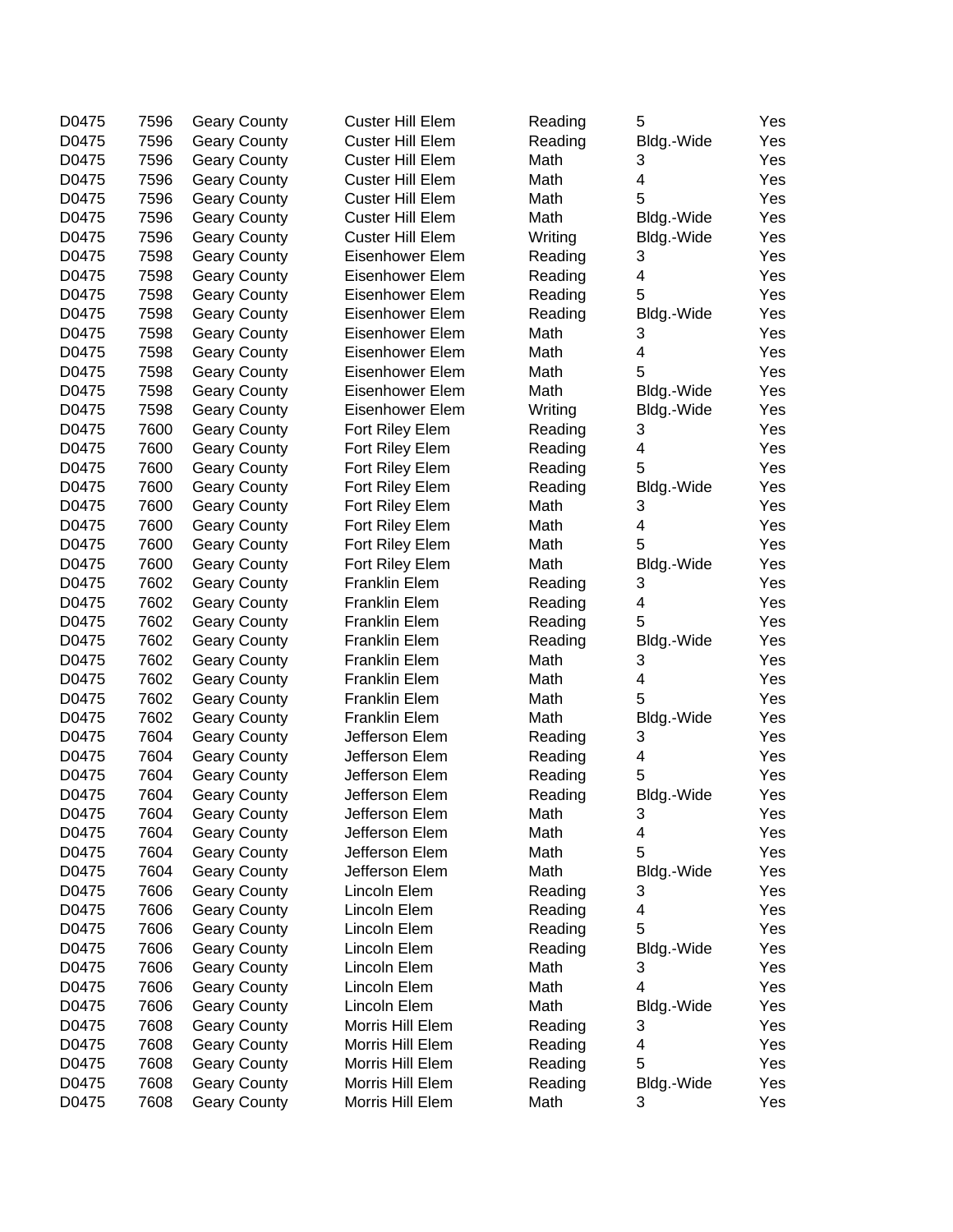| D0475 | 7608 | <b>Geary County</b> | Morris Hill Elem         | Math    | 4                         | Yes |
|-------|------|---------------------|--------------------------|---------|---------------------------|-----|
| D0475 | 7608 | <b>Geary County</b> | Morris Hill Elem         | Math    | 5                         | Yes |
| D0475 | 7608 | <b>Geary County</b> | Morris Hill Elem         | Math    | Bldg.-Wide                | Yes |
| D0475 | 7610 | <b>Geary County</b> | Sheridan Elem            | Reading | 3                         | Yes |
| D0475 | 7610 | <b>Geary County</b> | Sheridan Elem            | Reading | 4                         | Yes |
| D0475 | 7610 | <b>Geary County</b> | Sheridan Elem            | Reading | 5                         | Yes |
| D0475 | 7610 | <b>Geary County</b> | Sheridan Elem            | Reading | Bldg.-Wide                | Yes |
| D0475 | 7610 | <b>Geary County</b> | Sheridan Elem            | Math    | 3                         | Yes |
| D0475 | 7610 | <b>Geary County</b> | Sheridan Elem            | Math    | 4                         | Yes |
| D0475 | 7610 | <b>Geary County</b> | Sheridan Elem            | Math    | 5                         | Yes |
| D0475 | 7610 | <b>Geary County</b> | Sheridan Elem            | Math    | Bldg.-Wide                | Yes |
| D0475 | 7610 | <b>Geary County</b> | Sheridan Elem            | Writing | Bldg.-Wide                | Yes |
| D0475 | 7612 | <b>Geary County</b> | <b>Washington Elem</b>   | Reading | 3                         | Yes |
| D0475 | 7612 | <b>Geary County</b> | Washington Elem          | Math    | 3                         | Yes |
| D0475 | 7612 | <b>Geary County</b> | <b>Washington Elem</b>   | Math    | 4                         | Yes |
| D0475 | 7612 | <b>Geary County</b> | <b>Washington Elem</b>   | Math    | Bldg.-Wide                | Yes |
| D0475 | 7614 | <b>Geary County</b> | Westwood Elem            | Reading | 3                         | Yes |
| D0475 | 7614 | <b>Geary County</b> | Westwood Elem            | Reading | 5                         | Yes |
| D0475 | 7614 | <b>Geary County</b> | Westwood Elem            | Math    | 3                         | Yes |
| D0475 | 7614 | <b>Geary County</b> | Westwood Elem            | Math    | 4                         | Yes |
| D0475 | 7614 | <b>Geary County</b> | Westwood Elem            | Math    | 5                         | Yes |
| D0475 | 7614 | <b>Geary County</b> | Westwood Elem            | Math    | Bldg.-Wide                | Yes |
| D0475 | 7616 | <b>Geary County</b> | Fort Riley Middle School | Reading | 8                         | Yes |
| D0475 | 7616 |                     |                          | Math    | 8                         | Yes |
| D0475 | 7618 | <b>Geary County</b> | Fort Riley Middle School |         | $\overline{7}$            | Yes |
|       | 7618 | <b>Geary County</b> | Junction City Middle     | Reading | 8                         |     |
| D0475 |      | <b>Geary County</b> | Junction City Middle     | Reading |                           | Yes |
| D0475 | 7618 | <b>Geary County</b> | Junction City Middle     | Reading | Bldg.-Wide                | Yes |
| D0475 | 7618 | <b>Geary County</b> | Junction City Middle     | Math    | 6                         | Yes |
| D0475 | 7620 | <b>Geary County</b> | Junction City Sr High    | Reading | Bldg.-Wide                | Yes |
| D0475 | 7620 | <b>Geary County</b> | Junction City Sr High    | Math    | Bldg.-Wide                | Yes |
| D0475 | 7624 | <b>Geary County</b> | Milford Elem             | Reading | 3                         | Yes |
| D0475 | 7624 | <b>Geary County</b> | Milford Elem             | Reading | 5                         | Yes |
| D0475 | 7624 | <b>Geary County</b> | Milford Elem             | Math    | $\ensuremath{\mathsf{3}}$ | Yes |
| D0475 | 7624 | <b>Geary County</b> | Milford Elem             | Math    | 4                         | Yes |
| D0475 | 7624 | <b>Geary County</b> | Milford Elem             | Math    | 5                         | Yes |
| D0475 | 7624 | <b>Geary County</b> | Milford Elem             | Math    | Bldg.-Wide                | Yes |
| D0475 | 7630 | <b>Geary County</b> | Ware Elem                | Reading | 3                         | Yes |
| D0475 | 7630 | <b>Geary County</b> | Ware Elem                | Reading | 4                         | Yes |
| D0475 | 7630 | <b>Geary County</b> | Ware Elem                | Reading | 5                         | Yes |
| D0475 | 7630 | <b>Geary County</b> | Ware Elem                | Reading | Bldg.-Wide                | Yes |
| D0475 | 7630 | <b>Geary County</b> | Ware Elem                | Math    | 3                         | Yes |
| D0475 | 7630 | <b>Geary County</b> | Ware Elem                | Math    | 4                         | Yes |
| D0475 | 7630 | <b>Geary County</b> | Ware Elem                | Math    | 5                         | Yes |
| D0475 | 7630 | <b>Geary County</b> | <b>Ware Elem</b>         | Math    | Bldg.-Wide                | Yes |
| D0476 | 7648 | Copeland            | <b>Copeland Elem</b>     | Reading | 5                         | Yes |
| D0476 | 7648 | Copeland            | <b>Copeland Elem</b>     | Math    | 3                         | Yes |
| D0476 | 7651 | Copeland            | South Gray Jr High       | Math    | $\overline{7}$            | Yes |
| D0476 | 7651 | Copeland            | South Gray Jr High       | Math    | 8                         | Yes |
| D0476 | 7651 | Copeland            | South Gray Jr High       | Math    | Bldg.-Wide                | Yes |
| D0476 | 7651 | Copeland            | South Gray Jr High       | Writing | Bldg.-Wide                | Yes |
| D0477 | 7664 | Ingalls             | Ingalls Elem             | Reading | 3                         | Yes |
| D0477 | 7664 | Ingalls             | Ingalls Elem             | Reading | Bldg.-Wide                | Yes |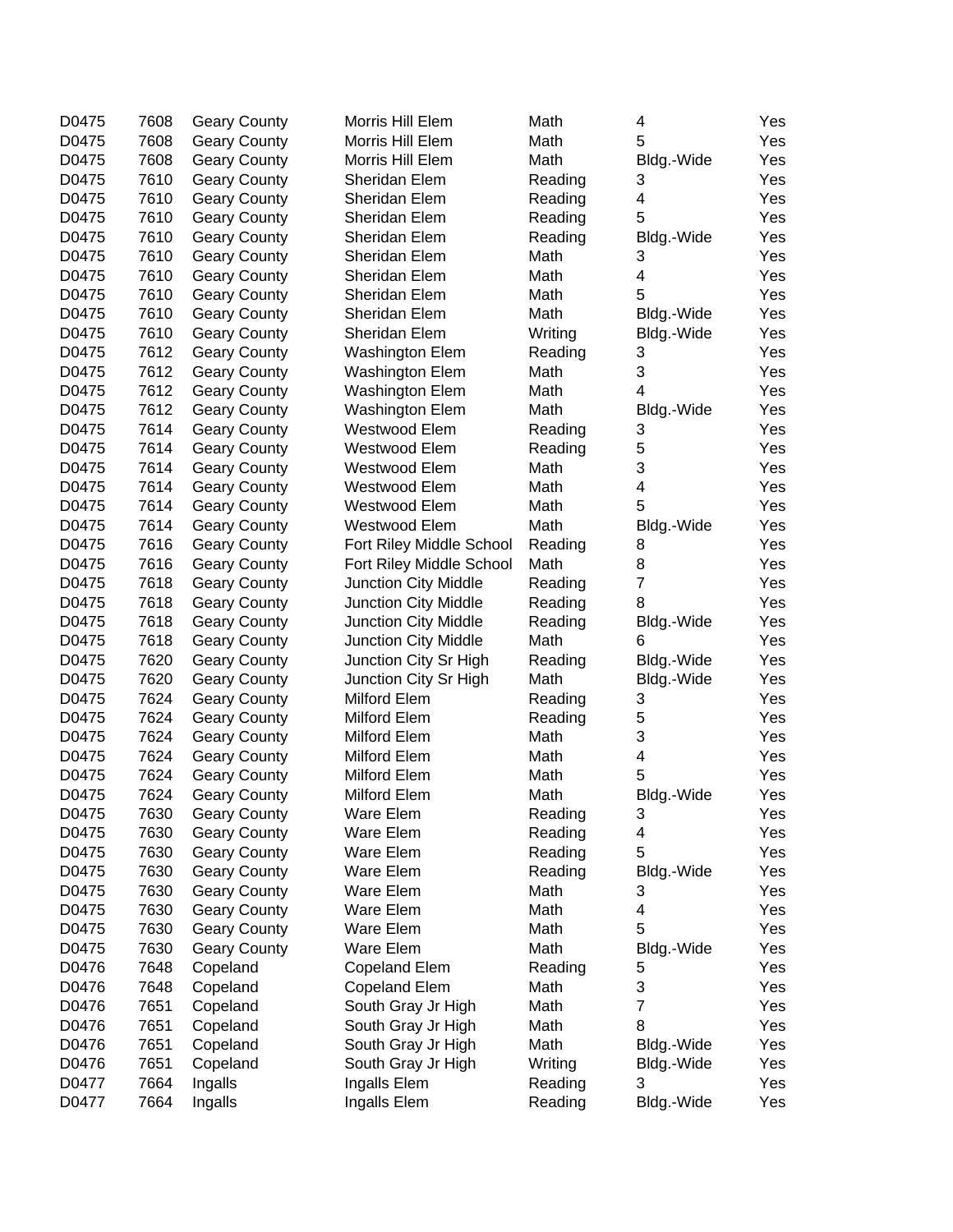| D0477 | 7664 | Ingalls              | Ingalls Elem                       | Math    | 3              | Yes |
|-------|------|----------------------|------------------------------------|---------|----------------|-----|
| D0477 | 7664 | Ingalls              | Ingalls Elem                       | Math    | 4              | Yes |
| D0477 | 7666 | Ingalls              | Ingalls High School/Junior Writing |         | 11             | Yes |
| D0479 | 7692 | Crest                | <b>Crest Elementary</b>            | Reading | $\overline{7}$ | Yes |
| D0479 | 7692 | Crest                | <b>Crest Elementary</b>            | Math    | $\overline{7}$ | Yes |
| D0480 | 7716 | Liberal              | Lincoln Elem                       | Reading | Bldg.-Wide     | Yes |
| D0480 | 7716 | Liberal              | Lincoln Elem                       | Math    | Bldg.-Wide     | Yes |
| D0480 | 7718 | Liberal              | MacArthur Elem                     | Reading | Bldg.-Wide     | Yes |
| D0480 | 7718 | Liberal              | MacArthur Elem                     | Math    | Bldg.-Wide     | Yes |
| D0480 | 7720 | Liberal              | McDermott Elem                     | Reading | Bldg.-Wide     | Yes |
| D0480 | 7720 | Liberal              | McDermott Elem                     | Math    | Bldg.-Wide     | Yes |
| D0480 | 7724 | Liberal              | Southlawn Elem                     | Math    | Bldg.-Wide     | Yes |
| D0480 | 7726 | Liberal              | <b>Washington Elem</b>             | Math    | Bldg.-Wide     | Yes |
| D0481 | 7750 | <b>Rural Vista</b>   | Hope Elem                          | Reading | 3              | Yes |
| D0481 | 7750 | <b>Rural Vista</b>   | Hope Elem                          | Reading | Bldg.-Wide     | Yes |
| D0481 | 7750 | <b>Rural Vista</b>   | Hope Elem                          | Math    | 3              | Yes |
| D0481 | 7758 | <b>Rural Vista</b>   | White City Elem                    | Reading | 3              | Yes |
| D0481 | 7758 | <b>Rural Vista</b>   | White City Elem                    | Reading | 4              | Yes |
| D0481 | 7758 | <b>Rural Vista</b>   | White City Elem                    | Reading | $\mathbf 5$    | Yes |
| D0481 | 7758 | <b>Rural Vista</b>   | White City Elem                    | Reading | $\,6$          | Yes |
| D0481 | 7758 | <b>Rural Vista</b>   | White City Elem                    | Reading | $\overline{7}$ | Yes |
| D0481 | 7758 | <b>Rural Vista</b>   | White City Elem                    | Reading | 8              | Yes |
| D0481 | 7758 | <b>Rural Vista</b>   | White City Elem                    | Reading | Bldg.-Wide     | Yes |
| D0481 | 7758 | <b>Rural Vista</b>   | White City Elem                    | Math    | 3              | Yes |
| D0481 | 7758 | <b>Rural Vista</b>   | <b>White City Elem</b>             | Math    | 6              | Yes |
| D0481 | 7760 | <b>Rural Vista</b>   | White City High                    | Reading | Bldg.-Wide     | Yes |
| D0482 | 7778 | Dighton              | Dighton Elem                       | Reading | 3              | Yes |
| D0482 | 7778 | Dighton              | Dighton Elem                       | Reading | 5              | Yes |
| D0482 | 7778 | Dighton              | Dighton Elem                       | Reading | Bldg.-Wide     | Yes |
| D0482 | 7778 | Dighton              | Dighton Elem                       | Math    | 3              | Yes |
| D0482 | 7778 | Dighton              | Dighton Elem                       | Math    | 6              | Yes |
| D0482 | 7778 | Dighton              | Dighton Elem                       | Math    | Bldg.-Wide     | Yes |
| D0482 | 7782 | Dighton              | Dighton High                       | Reading | $\overline{7}$ | Yes |
| D0482 | 7782 | Dighton              | Dighton High                       | Reading | 8              | Yes |
| D0482 | 7782 | Dighton              | Dighton High                       | Reading | 11             | Yes |
| D0482 | 7782 | Dighton              | Dighton High                       | Reading | Bldg.-Wide     | Yes |
| D0482 | 7782 | Dighton              | Dighton High                       | Writing | Bldg.-Wide     | Yes |
| D0483 | 7800 | Kismet-Plains        | Plains Elem                        | Reading | 3              | Yes |
| D0483 | 7800 | <b>Kismet-Plains</b> | Plains Elem                        | Reading | 4              | Yes |
| D0483 | 7800 | Kismet-Plains        | Plains Elem                        | Reading | 5              | Yes |
| D0483 | 7800 | Kismet-Plains        | Plains Elem                        | Reading | Bldg.-Wide     | Yes |
| D0483 | 7800 | Kismet-Plains        | Plains Elem                        | Math    | 3              | Yes |
| D0483 | 7800 | Kismet-Plains        | Plains Elem                        | Math    | 5              | Yes |
| D0483 | 7800 | <b>Kismet-Plains</b> | <b>Plains Elem</b>                 | Math    | Bldg.-Wide     | Yes |
| D0483 | 7804 | Kismet-Plains        | Southwestern Heights               | Reading | 11             | Yes |
| D0483 | 7804 | Kismet-Plains        | Southwestern Heights               | Math    | 11             | Yes |
| D0483 | 7804 | Kismet-Plains        | Southwestern Heights               | Writing | 11             | Yes |
| D0484 | 7836 | Fredonia             | Fredonia Middle                    | Reading | $\overline{7}$ | Yes |
| D0484 | 7836 | Fredonia             | Fredonia Middle                    | Reading | 8              | Yes |
| D0484 | 7838 | Fredonia             | Fredonia Sr High                   | Reading | Bldg.-Wide     | Yes |
| D0487 | 7888 | Herington            | Herington Elem                     | Reading | 3              | Yes |
| D0487 | 7888 | Herington            | Herington Elem                     | Reading | 4              | Yes |
|       |      |                      |                                    |         |                |     |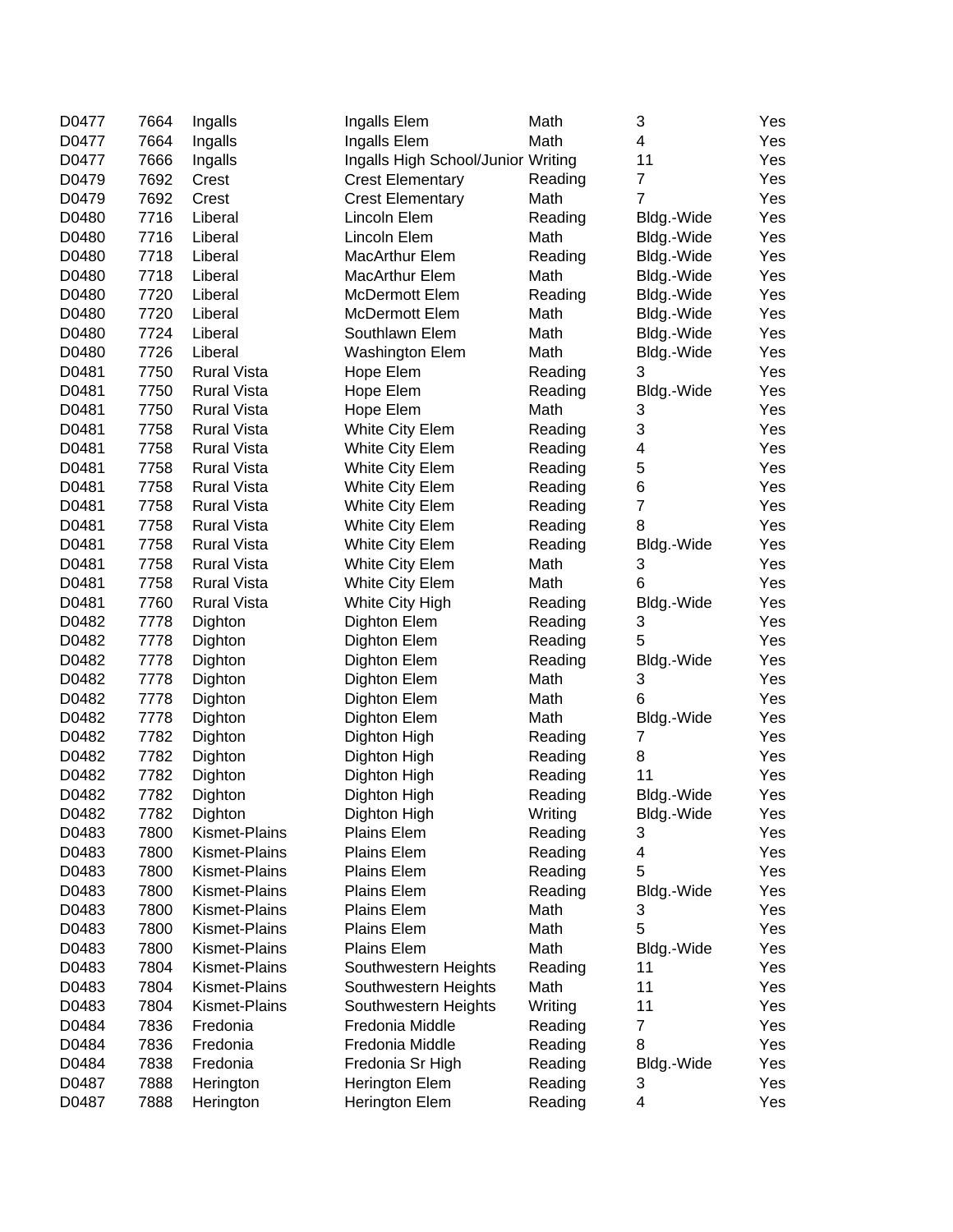| D0487 | 7888 | Herington | Herington Elem         | Reading | 5                       | Yes |
|-------|------|-----------|------------------------|---------|-------------------------|-----|
| D0487 | 7888 | Herington | Herington Elem         | Reading | Bldg.-Wide              | Yes |
| D0487 | 7888 | Herington | Herington Elem         | Math    | 3                       | Yes |
| D0487 | 7888 | Herington | Herington Elem         | Math    | 4                       | Yes |
| D0487 | 7888 | Herington | Herington Elem         | Math    | Bldg.-Wide              | Yes |
| D0487 | 7888 | Herington | Herington Elem         | Writing | Bldg.-Wide              | Yes |
| D0487 | 7890 | Herington | Herington Middle Sch   | Reading | 6                       | Yes |
| D0487 | 7890 | Herington | Herington Middle Sch   | Reading | $\overline{7}$          | Yes |
| D0487 | 7890 | Herington | Herington Middle Sch   | Reading | Bldg.-Wide              | Yes |
| D0487 | 7890 | Herington | Herington Middle Sch   | Math    | 6                       | Yes |
| D0488 | 7912 | Axtell    | Axtell High            | Reading | $\overline{7}$          | Yes |
| D0488 | 7912 | Axtell    | Axtell High            | Reading | 11                      | Yes |
| D0488 | 7912 | Axtell    | Axtell High            | Reading | Bldg.-Wide              | Yes |
| D0488 | 7912 | Axtell    | Axtell High            | Math    | 8                       | Yes |
| D0488 | 7912 | Axtell    | Axtell High            | Writing | 11                      | Yes |
| D0488 | 7914 | Axtell    | Bern Elem              | Reading | 3                       | Yes |
| D0488 | 7914 | Axtell    | Bern Elem              | Reading | $\overline{\mathbf{4}}$ | Yes |
| D0488 | 7914 | Axtell    | Bern Elem              | Reading | 5                       | Yes |
| D0488 | 7914 | Axtell    | Bern Elem              | Reading | 6                       | Yes |
| D0488 | 7914 | Axtell    | Bern Elem              | Reading |                         | Yes |
| D0488 | 7914 | Axtell    | Bern Elem              | Math    | Bldg.-Wide<br>3         | Yes |
|       |      |           |                        |         | 5                       |     |
| D0488 | 7914 | Axtell    | Bern Elem              | Math    |                         | Yes |
| D0488 | 7914 | Axtell    | Bern Elem              | Math    | 6                       | Yes |
| D0488 | 7914 | Axtell    | Bern Elem              | Math    | Bldg.-Wide              | Yes |
| D0488 | 7916 | Axtell    | Bern High              | Reading | 8                       | Yes |
| D0488 | 7916 | Axtell    | Bern High              | Math    | 8                       | Yes |
| D0488 | 7920 | Axtell    | Summerfield Elem       | Math    | 3                       | Yes |
| D0488 | 7920 | Axtell    | Summerfield Elem       | Math    | 6                       | Yes |
| D0489 | 7942 | Hays      | Kennedy Middle         | Reading | 6                       | Yes |
| D0489 | 7942 | Hays      | <b>Kennedy Middle</b>  | Reading | $\overline{\mathbf{7}}$ | Yes |
| D0489 | 7942 | Hays      | <b>Kennedy Middle</b>  | Reading | 8                       | Yes |
| D0489 | 7942 | Hays      | <b>Kennedy Middle</b>  | Reading | Bldg.-Wide              | Yes |
| D0489 | 7942 | Hays      | <b>Kennedy Middle</b>  | Math    | 6                       | Yes |
| D0489 | 7942 | Hays      | <b>Kennedy Middle</b>  | Math    | $\overline{7}$          | Yes |
| D0489 | 7942 | Hays      | <b>Kennedy Middle</b>  | Math    | 8                       | Yes |
| D0489 | 7942 | Hays      | <b>Kennedy Middle</b>  | Math    | Bldg.-Wide              | Yes |
| D0489 | 7946 | Hays      | Lincoln Elem           | Reading | 3                       | Yes |
| D0489 | 7946 | Hays      | Lincoln Elem           | Reading | 5                       | Yes |
| D0489 | 7946 | Hays      | Lincoln Elem           | Reading | Bldg.-Wide              | Yes |
| D0489 | 7946 | Hays      | Lincoln Elem           | Math    | 3                       | Yes |
| D0489 | 7946 | Hays      | Lincoln Elem           | Math    | 4                       | Yes |
| D0489 | 7946 | Hays      | Lincoln Elem           | Math    | 5                       | Yes |
| D0489 | 7946 | Hays      | Lincoln Elem           | Math    | Bldg.-Wide              | Yes |
| D0489 | 7948 | Hays      | <b>Washington Elem</b> | Reading | 4                       | Yes |
| D0489 | 7948 | Hays      | <b>Washington Elem</b> | Reading | 5                       | Yes |
| D0489 | 7948 | Hays      | <b>Washington Elem</b> | Reading | Bldg.-Wide              | Yes |
| D0489 | 7948 | Hays      | <b>Washington Elem</b> | Math    | 3                       | Yes |
| D0489 | 7948 | Hays      | <b>Washington Elem</b> | Math    | 4                       | Yes |
| D0489 | 7948 | Hays      | <b>Washington Elem</b> | Math    | 5                       | Yes |
| D0489 | 7948 | Hays      | <b>Washington Elem</b> | Math    | Bldg.-Wide              | Yes |
| D0489 | 7950 | Hays      | Woodrow Wilson Elem    | Reading | 3                       | Yes |
| D0489 | 7950 | Hays      | Woodrow Wilson Elem    | Reading | 4                       | Yes |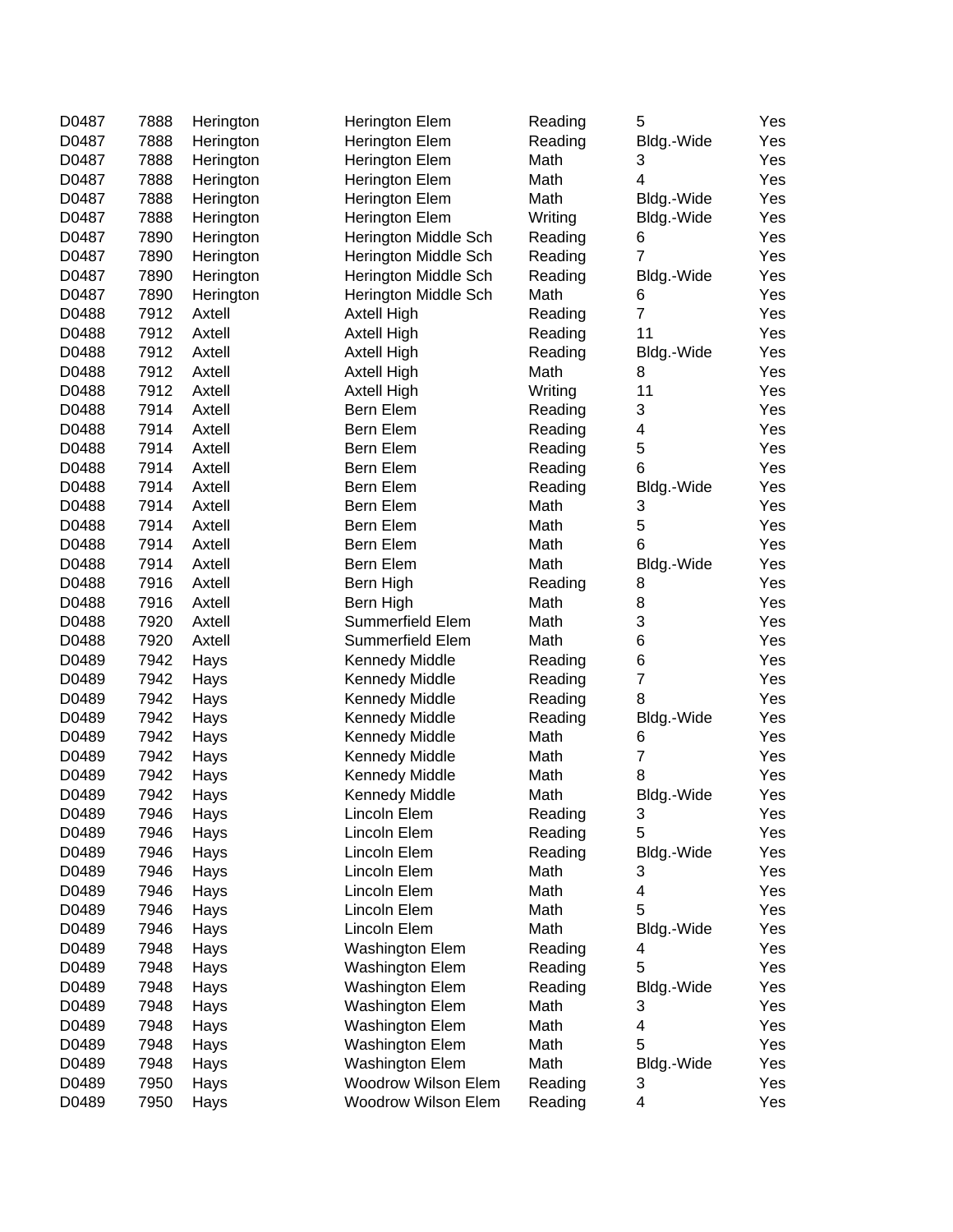| D0489 | 7950 | Hays      | <b>Woodrow Wilson Elem</b> | Reading | 5              | Yes |
|-------|------|-----------|----------------------------|---------|----------------|-----|
| D0489 | 7950 | Hays      | <b>Woodrow Wilson Elem</b> | Reading | Bldg.-Wide     | Yes |
| D0489 | 7950 | Hays      | <b>Woodrow Wilson Elem</b> | Math    | 3              | Yes |
| D0489 | 7950 | Hays      | <b>Woodrow Wilson Elem</b> | Math    | 4              | Yes |
| D0489 | 7950 | Hays      | <b>Woodrow Wilson Elem</b> | Math    | 5              | Yes |
| D0489 | 7950 | Hays      | <b>Woodrow Wilson Elem</b> | Math    | Bldg.-Wide     | Yes |
| D0489 | 7950 | Hays      | <b>Woodrow Wilson Elem</b> | Writing | Bldg.-Wide     | Yes |
| D0489 | 7952 | Hays      | <b>Felten Middle</b>       | Reading | 6              | Yes |
| D0489 | 7952 | Hays      | <b>Felten Middle</b>       | Reading | $\overline{7}$ | Yes |
| D0489 | 7952 | Hays      | Felten Middle              | Reading | 8              | Yes |
| D0489 | 7952 | Hays      | <b>Felten Middle</b>       | Reading | Bldg.-Wide     | Yes |
| D0489 | 7952 | Hays      | Felten Middle              | Math    | 6              | Yes |
| D0489 | 7952 | Hays      | Felten Middle              | Math    | $\overline{7}$ | Yes |
| D0489 | 7952 | Hays      | Felten Middle              | Math    | 8              | Yes |
| D0489 | 7952 | Hays      | <b>Felten Middle</b>       | Math    | Bldg.-Wide     | Yes |
| D0489 | 7952 | Hays      | <b>Felten Middle</b>       | Writing | Bldg.-Wide     | Yes |
| D0489 | 7954 | Hays      | Hays High                  | Reading | Bldg.-Wide     | Yes |
| D0489 | 7954 | Hays      | Hays High                  | Math    | Bldg.-Wide     | Yes |
| D0489 | 7956 | Hays      | Kathryn O'Loughlin         | Reading | 3              | Yes |
| D0489 | 7956 | Hays      | Kathryn O'Loughlin         | Reading | 4              | Yes |
| D0489 | 7956 | Hays      | Kathryn O'Loughlin         | Reading | 5              | Yes |
| D0489 | 7956 | Hays      | Kathryn O'Loughlin         | Reading | Bldg.-Wide     | Yes |
| D0489 | 7956 | Hays      | Kathryn O'Loughlin         | Math    | 3              | Yes |
| D0489 | 7956 | Hays      | Kathryn O'Loughlin         | Math    | 4              | Yes |
| D0489 | 7956 | Hays      | Kathryn O'Loughlin         | Math    | 5              | Yes |
| D0489 | 7956 |           | Kathryn O'Loughlin         | Math    |                | Yes |
|       |      | Hays      | Roosevelt Elem             |         | Bldg.-Wide     |     |
| D0489 | 7959 | Hays      |                            | Reading | 3              | Yes |
| D0489 | 7959 | Hays      | Roosevelt Elem             | Reading | 4<br>5         | Yes |
| D0489 | 7959 | Hays      | Roosevelt Elem             | Reading |                | Yes |
| D0489 | 7959 | Hays      | Roosevelt Elem             | Reading | Bldg.-Wide     | Yes |
| D0489 | 7959 | Hays      | Roosevelt Elem             | Math    | 3              | Yes |
| D0489 | 7959 | Hays      | Roosevelt Elem             | Math    | 4              | Yes |
| D0489 | 7959 | Hays      | Roosevelt Elem             | Math    | 5              | Yes |
| D0489 | 7959 | Hays      | Roosevelt Elem             | Math    | Bldg.-Wide     | Yes |
| D0489 | 7959 | Hays      | Roosevelt Elem             | Writing | Bldg.-Wide     | Yes |
| D0490 | 7988 | El Dorado | E-Cats                     | Reading | Bldg.-Wide     | Yes |
| D0490 | 7990 | El Dorado | <b>Grandview Elem</b>      | Reading | З              | Yes |
| D0490 | 7990 | El Dorado | <b>Grandview Elem</b>      | Reading | 4              | Yes |
| D0490 | 7990 | El Dorado | <b>Grandview Elem</b>      | Reading | 5              | Yes |
| D0490 | 7990 | El Dorado | <b>Grandview Elem</b>      | Reading | Bldg.-Wide     | Yes |
| D0490 | 7990 | El Dorado | <b>Grandview Elem</b>      | Math    | 3              | Yes |
| D0490 | 7990 | El Dorado | <b>Grandview Elem</b>      | Math    | 4              | Yes |
| D0490 | 7990 | El Dorado | <b>Grandview Elem</b>      | Math    | 5              | Yes |
| D0490 | 7990 | El Dorado | <b>Grandview Elem</b>      | Math    | Bldg.-Wide     | Yes |
| D0490 | 7998 | El Dorado | <b>Washington Elem</b>     | Reading | 5              | Yes |
| D0490 | 7998 | El Dorado | Washington Elem            | Reading | Bldg.-Wide     | Yes |
| D0490 | 7998 | El Dorado | Washington Elem            | Math    | 3              | Yes |
| D0490 | 7998 | El Dorado | Washington Elem            | Math    | 4              | Yes |
| D0490 | 7998 | El Dorado | Washington Elem            | Math    | 5              | Yes |
| D0490 | 7998 | El Dorado | Washington Elem            | Math    | Bldg.-Wide     | Yes |
| D0491 | 8023 | Eudora    | Eudora High School         | Reading | Bldg.-Wide     | Yes |
| D0491 | 8023 | Eudora    | Eudora High School         | Math    | Bldg.-Wide     | Yes |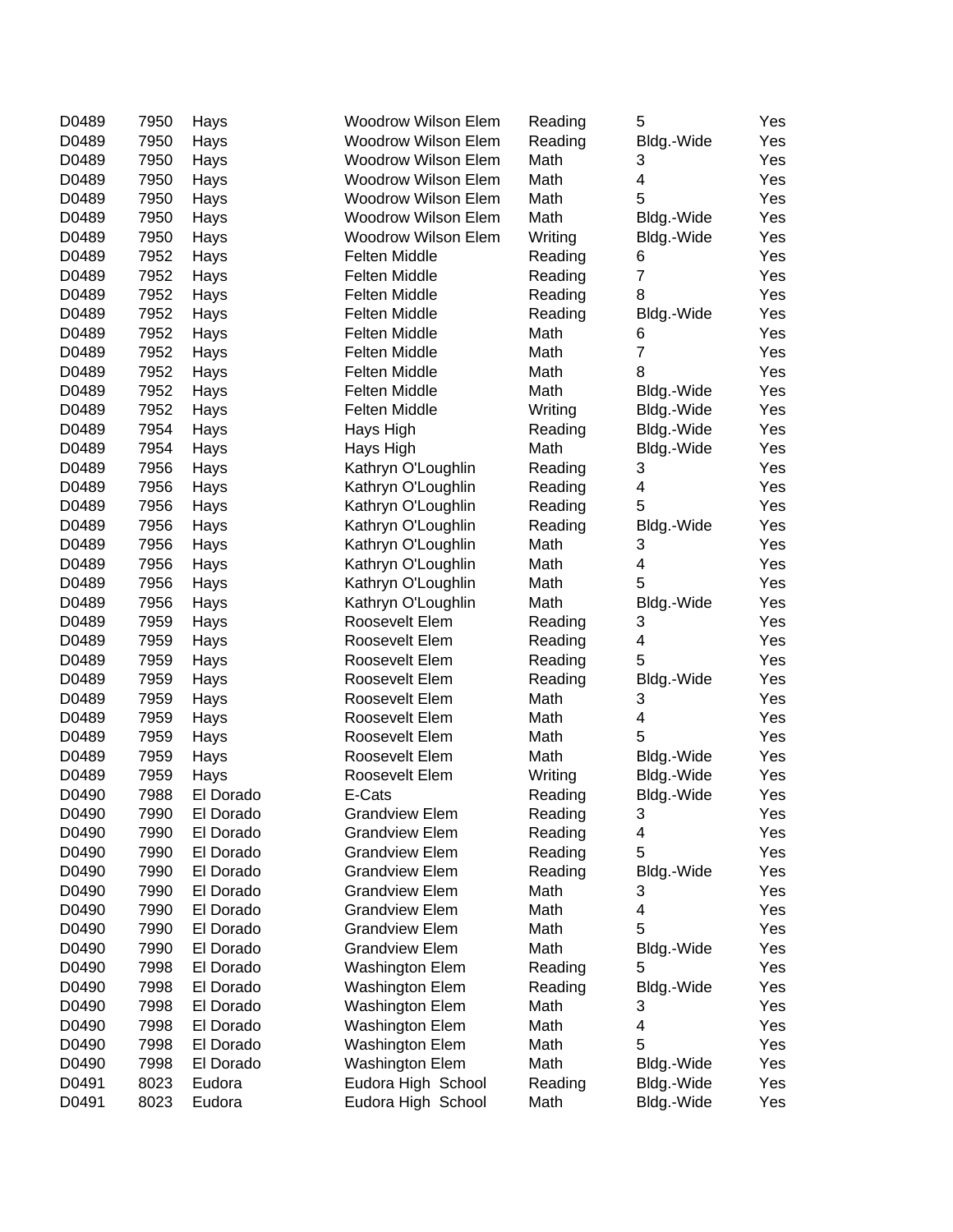| D0491          | 8028 | Eudora               | Eudora West Elem                      | Reading            | 4                   | Yes        |
|----------------|------|----------------------|---------------------------------------|--------------------|---------------------|------------|
| D0491          | 8028 | Eudora               | Eudora West Elem                      | Math               | 4                   | Yes        |
| D0491          | 8029 | Eudora               | Eudora Middle School                  | Reading            | 6                   | Yes        |
| D0491          | 8029 | Eudora               | Eudora Middle School                  | Reading            | $\overline{7}$      | Yes        |
| D0491          | 8029 | Eudora               | Eudora Middle School                  | Reading            | 8                   | Yes        |
| D0491          | 8029 | Eudora               | Eudora Middle School                  | Reading            | Bldg.-Wide          | Yes        |
| D0491          | 8029 | Eudora               | Eudora Middle School                  | Math               | 7                   | Yes        |
| D0491          | 8029 | Eudora               | Eudora Middle School                  | Math               | Bldg.-Wide          | Yes        |
| D0492          | 8046 | <b>Flinthills</b>    | <b>Flinthills Intermediate</b>        | Reading            | 3                   | Yes        |
| D0492          | 8046 | <b>Flinthills</b>    | <b>Flinthills Intermediate</b>        | Reading            | 6                   | Yes        |
| D0492          | 8046 | <b>Flinthills</b>    | <b>Flinthills Intermediate</b>        | Math               | 3                   | Yes        |
| D0492          | 8046 | Flinthills           | <b>Flinthills Intermediate</b>        | Math               | 4                   | Yes        |
| D0492          | 8046 | <b>Flinthills</b>    | <b>Flinthills Intermediate</b>        | Math               | 5                   | Yes        |
| D0492          | 8046 | <b>Flinthills</b>    | <b>Flinthills Intermediate</b>        | Math               | 6                   | Yes        |
| D0492          | 8046 | <b>Flinthills</b>    | <b>Flinthills Intermediate</b>        | Math               | Bldg.-Wide          | Yes        |
| D0492          | 8048 | <b>Flinthills</b>    | Flinthills Middle School-             | Reading            | 7                   | Yes        |
| D0492          | 8048 | Flinthills           | Flinthills Middle School-             | Reading            | 8                   | Yes        |
| D0492          | 8048 | Flinthills           | Flinthills Middle School-             | Reading            | 11                  | Yes        |
| D0492          | 8048 | Flinthills           | Flinthills Middle School-             | Reading            | Bldg.-Wide          | Yes        |
| D0492          | 8048 | <b>Flinthills</b>    | Flinthills Middle School-             | Math               | 7                   | Yes        |
| D0492          | 8048 | <b>Flinthills</b>    | Flinthills Middle School-             | Math               | 8                   | Yes        |
| D0492          | 8048 | <b>Flinthills</b>    | Flinthills Middle School-             | Math               | 11                  | Yes        |
| D0492          | 8048 | <b>Flinthills</b>    | Flinthills Middle School-             | Math               | Bldg.-Wide          | Yes        |
| D0492          | 8048 | <b>Flinthills</b>    | Flinthills Middle School-             | Writing            | 8                   | Yes        |
| D0492          | 8048 | <b>Flinthills</b>    | Flinthills Middle School-             | Writing            | Bldg.-Wide          | Yes        |
| D0493          | 8068 | Columbus             | <b>Central Elem</b>                   | Reading            | 4                   | Yes        |
| D0493          | 8068 | Columbus             | <b>Central Elem</b>                   | Reading            | $\overline{7}$      | Yes        |
| D0493          | 8068 | Columbus             | <b>Central Elem</b>                   | Reading            | 8                   | Yes        |
| D0493          | 8068 | Columbus             | <b>Central Elem</b>                   | Reading            | Bldg.-Wide          | Yes        |
| D0493          | 8068 | Columbus             | <b>Central Elem</b>                   | Math               | 4                   | Yes        |
| D0493          | 8070 | Columbus             | Columbus High                         | Writing            | Bldg.-Wide          | Yes        |
| D0493          | 8086 | Columbus             | Scammon Elem                          | Math               | 5                   | Yes        |
| D0493          | 8086 | Columbus             | Scammon Elem                          | Math               | 6                   | Yes        |
| D0493          | 8086 | Columbus             | Scammon Elem                          | Math               | Bldg.-Wide          | Yes        |
| D0494          | 8110 |                      |                                       | Reading            | 3                   | Yes        |
|                | 8110 | Syracuse             | Syracuse Elem                         |                    | 4                   |            |
| D0494<br>D0494 | 8110 | Syracuse             | <b>Syracuse Elem</b><br>Syracuse Elem | Reading<br>Reading | Bldg.-Wide          | Yes<br>Yes |
| D0494          | 8114 | Syracuse<br>Syracuse | Syracuse High                         | Reading            | 7                   | Yes        |
| D0494          | 8114 |                      |                                       |                    | 11                  |            |
| D0494          | 8114 | Syracuse             | Syracuse High                         | Reading<br>Reading | Bldg.-Wide          | Yes        |
|                |      | Syracuse             | Syracuse High                         | Math               |                     | Yes        |
| D0494          | 8114 | Syracuse             | Syracuse High                         |                    | 11                  | Yes        |
| D0494          | 8114 | Syracuse             | Syracuse High                         | Writing            | 11                  | Yes        |
| D0495          | 8134 | <b>Ft Larned</b>     | Northside Elem                        | Reading            | 4                   | Yes        |
| D0495          | 8134 | <b>Ft Larned</b>     | Northside Elem                        | Math               | 4                   | Yes        |
| D0495          | 8140 | <b>Ft Larned</b>     | Larned Middle School                  | Reading            | 5<br>$\overline{7}$ | Yes        |
| D0495          | 8140 | Ft Larned            | Larned Middle School                  | Reading            |                     | Yes        |
| D0495          | 8140 | <b>Ft Larned</b>     | Larned Middle School                  | Reading            | Bldg.-Wide          | Yes        |
| D0495          | 8140 | <b>Ft Larned</b>     | Larned Middle School                  | Math               | 5                   | Yes        |
| D0495          | 8142 | <b>Ft Larned</b>     | Larned Sr High                        | Reading            | Bldg.-Wide          | Yes        |
| D0495          | 8142 | <b>Ft Larned</b>     | Larned Sr High                        | Math               | Bldg.-Wide          | Yes        |
| D0496          | 8166 | Pawnee Heights       | Pawnee Heights                        | Reading            | 3                   | Yes        |
| D0496          | 8166 | Pawnee Heights       | Pawnee Heights                        | Reading            | 4                   | Yes        |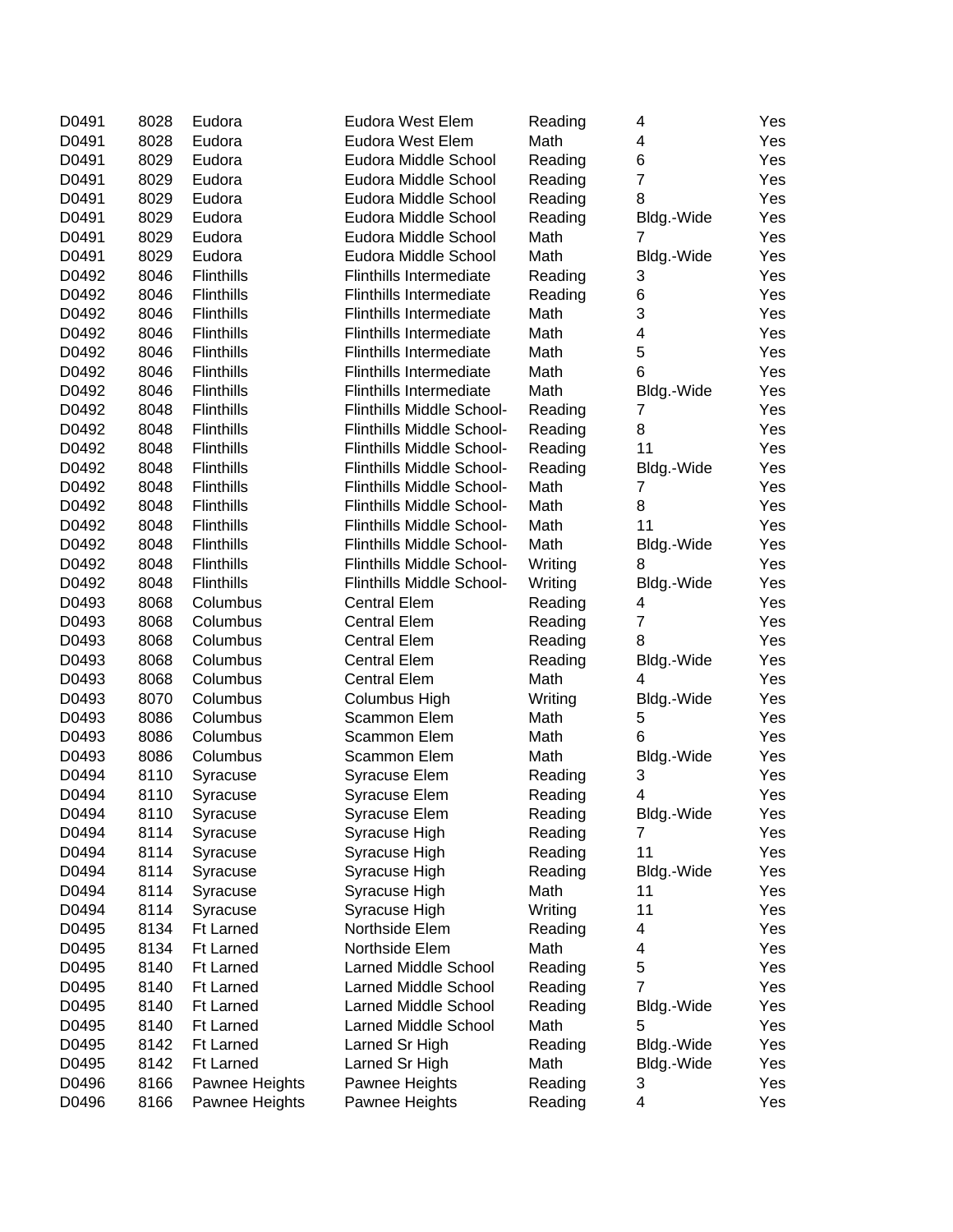| D0496 | 8166 | Pawnee Heights | Pawnee Heights                 | Reading | 5               | Yes |
|-------|------|----------------|--------------------------------|---------|-----------------|-----|
| D0496 | 8166 | Pawnee Heights | Pawnee Heights                 | Reading | Bldg.-Wide      | Yes |
| D0496 | 8166 | Pawnee Heights | Pawnee Heights                 | Math    | 3               | Yes |
| D0496 | 8166 | Pawnee Heights | Pawnee Heights                 | Math    | 4               | Yes |
| D0496 | 8166 | Pawnee Heights | Pawnee Heights                 | Math    | 5               | Yes |
| D0496 | 8166 | Pawnee Heights | Pawnee Heights                 | Math    | Bldg.-Wide      | Yes |
| D0496 | 8166 | Pawnee Heights | Pawnee Heights                 | Writing | Bldg.-Wide      | Yes |
| D0496 | 8170 | Pawnee Heights | Pawnee Heights High            | Math    | Bldg.-Wide      | Yes |
| D0497 | 8185 | Lawrence       | <b>Lawrence Virtual School</b> | Reading | 7               | Yes |
| D0497 | 8185 | Lawrence       | <b>Lawrence Virtual School</b> | Reading | 8               | Yes |
| D0497 | 8185 | Lawrence       | Lawrence Virtual School        | Reading | Bldg.-Wide      | Yes |
| D0497 | 8185 | Lawrence       | <b>Lawrence Virtual School</b> | Writing | 5               | Yes |
| D0497 | 8185 | Lawrence       | Lawrence Virtual School        | Writing | Bldg.-Wide      | Yes |
| D0497 | 8189 | Lawrence       | <b>Sunflower Elementary</b>    | Reading | 3               | Yes |
| D0497 | 8189 | Lawrence       | <b>Sunflower Elementary</b>    | Reading | 5               | Yes |
| D0497 | 8189 | Lawrence       | <b>Sunflower Elementary</b>    | Reading | 6               | Yes |
| D0497 | 8189 | Lawrence       | <b>Sunflower Elementary</b>    | Reading | Bldg.-Wide      | Yes |
| D0497 | 8189 | Lawrence       | <b>Sunflower Elementary</b>    | Math    | 3               | Yes |
| D0497 | 8189 | Lawrence       | <b>Sunflower Elementary</b>    | Math    | Bldg.-Wide      | Yes |
| D0497 | 8190 | Lawrence       | Prairie Park Elem              | Reading | 4               | Yes |
| D0497 | 8190 | Lawrence       | Prairie Park Elem              | Math    | 3               | Yes |
| D0497 | 8190 | Lawrence       | Prairie Park Elem              | Math    | 4               | Yes |
| D0497 | 8191 | Lawrence       | <b>Broken Arrow Elem</b>       | Reading | 3               | Yes |
| D0497 | 8191 | Lawrence       | <b>Broken Arrow Elem</b>       | Reading | 4               | Yes |
| D0497 | 8191 | Lawrence       | <b>Broken Arrow Elem</b>       | Reading | 5               | Yes |
| D0497 | 8191 | Lawrence       | <b>Broken Arrow Elem</b>       | Reading | 6               | Yes |
| D0497 | 8191 | Lawrence       | <b>Broken Arrow Elem</b>       | Reading | Bldg.-Wide      | Yes |
| D0497 | 8191 | Lawrence       | <b>Broken Arrow Elem</b>       | Math    | 3               | Yes |
| D0497 | 8191 | Lawrence       | <b>Broken Arrow Elem</b>       | Math    | 4               | Yes |
| D0497 | 8191 | Lawrence       | <b>Broken Arrow Elem</b>       | Math    | 5               | Yes |
| D0497 | 8191 | Lawrence       | <b>Broken Arrow Elem</b>       | Math    | 6               | Yes |
| D0497 | 8191 | Lawrence       | <b>Broken Arrow Elem</b>       | Math    | Bldg.-Wide      | Yes |
| D0497 | 8194 | Lawrence       | <b>Cordley Elem</b>            | Reading | 4               | Yes |
| D0497 | 8194 | Lawrence       | <b>Cordley Elem</b>            | Reading | 5               | Yes |
| D0497 | 8194 | Lawrence       | <b>Cordley Elem</b>            | Reading | 6               | Yes |
| D0497 | 8194 | Lawrence       | <b>Cordley Elem</b>            | Reading | Bldg.-Wide      | Yes |
| D0497 | 8194 | Lawrence       | <b>Cordley Elem</b>            | Math    | 4               | Yes |
| D0497 | 8194 | Lawrence       | <b>Cordley Elem</b>            | Math    | 5               | Yes |
| D0497 | 8194 | Lawrence       | <b>Cordley Elem</b>            | Math    | Bldg.-Wide      | Yes |
| D0497 | 8194 | Lawrence       | <b>Cordley Elem</b>            | Writing | Bldg.-Wide      | Yes |
| D0497 | 8195 | Lawrence       | Deerfield Elem                 | Reading | 4               | Yes |
| D0497 | 8195 | Lawrence       | Deerfield Elem                 | Reading | 5               | Yes |
| D0497 | 8195 | Lawrence       | Deerfield Elem                 | Reading | 6               | Yes |
| D0497 | 8195 | Lawrence       | Deerfield Elem                 | Reading | Bldg.-Wide      | Yes |
| D0497 | 8195 | Lawrence       | Deerfield Elem                 | Math    | 4               | Yes |
| D0497 | 8195 | Lawrence       | Deerfield Elem                 | Math    | 5               | Yes |
| D0497 | 8195 | Lawrence       | Deerfield Elem                 | Math    | 6               | Yes |
| D0497 | 8195 |                | Deerfield Elem                 | Math    |                 | Yes |
| D0497 | 8198 | Lawrence       | <b>Hillcrest Elem</b>          | Reading | Bldg.-Wide<br>3 | Yes |
| D0497 | 8198 | Lawrence       | <b>Hillcrest Elem</b>          | Reading | 4               | Yes |
| D0497 | 8198 | Lawrence       | <b>Hillcrest Elem</b>          | Math    | 3               | Yes |
| D0497 | 8200 | Lawrence       | Kennedy Elem                   | Math    | 5               | Yes |
|       |      | Lawrence       |                                |         |                 |     |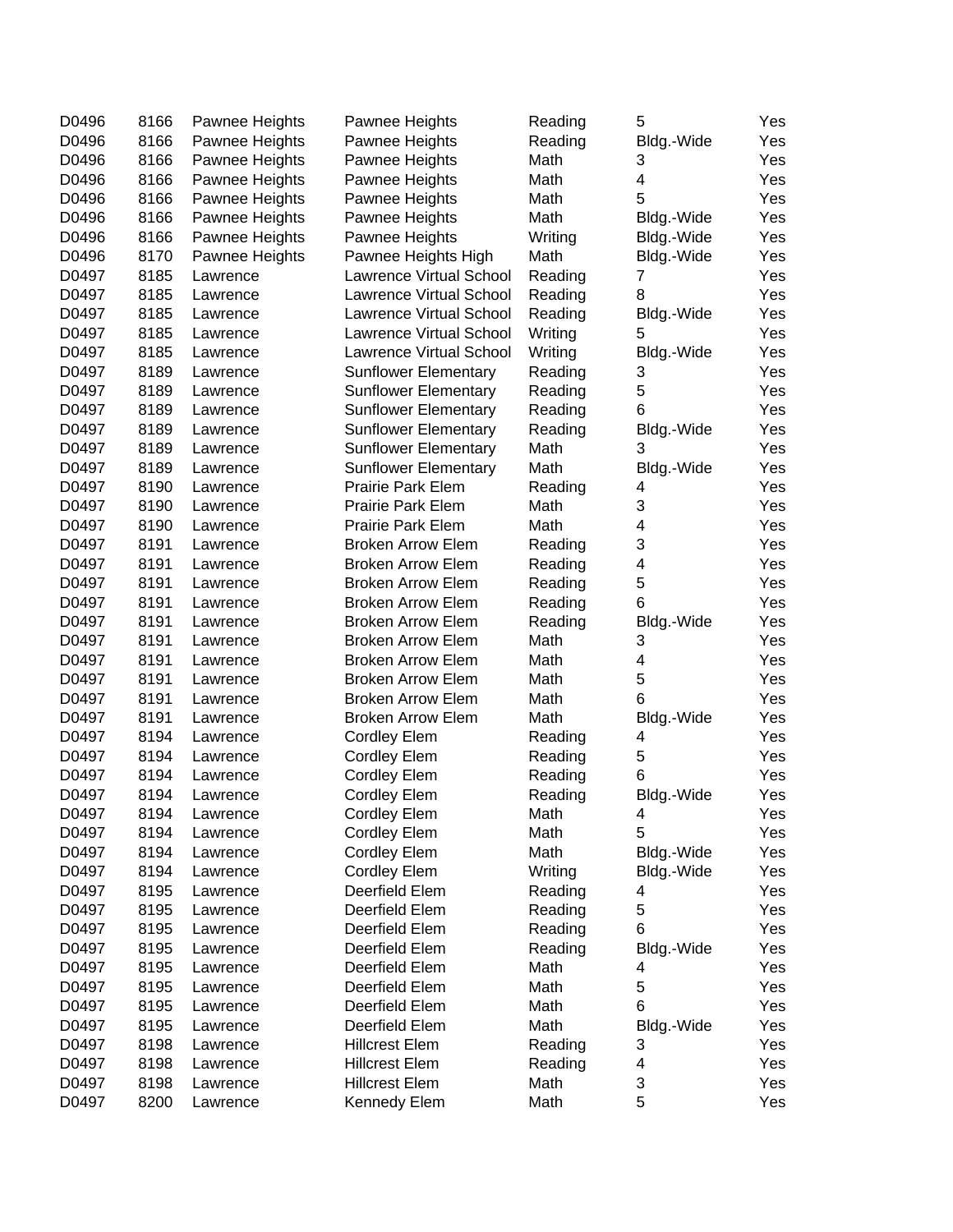| D0497          | 8202 | Lawrence | <b>Quail Run Elementary</b> | Reading | 3               | Yes |
|----------------|------|----------|-----------------------------|---------|-----------------|-----|
| D0497          | 8202 | Lawrence | <b>Quail Run Elementary</b> | Reading | 4               | Yes |
| D0497          | 8202 | Lawrence | <b>Quail Run Elementary</b> | Reading | 5               | Yes |
| D0497          | 8202 | Lawrence | <b>Quail Run Elementary</b> | Reading | 6               | Yes |
| D0497          | 8202 | Lawrence | <b>Quail Run Elementary</b> | Reading | Bldg.-Wide      | Yes |
| D0497          | 8202 | Lawrence | <b>Quail Run Elementary</b> | Math    | 3               | Yes |
| D0497          | 8202 | Lawrence | <b>Quail Run Elementary</b> | Math    | 4               | Yes |
| D0497          | 8202 | Lawrence | <b>Quail Run Elementary</b> | Math    | 6               | Yes |
| D0497          | 8202 | Lawrence | <b>Quail Run Elementary</b> | Math    | Bldg.-Wide      | Yes |
| D0497          | 8202 | Lawrence | <b>Quail Run Elementary</b> | Writing | Bldg.-Wide      | Yes |
| D0497          | 8204 | Lawrence | New York Elem               | Reading | 3               | Yes |
| D0497          | 8204 | Lawrence | New York Elem               | Reading | 6               | Yes |
| D0497          | 8204 | Lawrence | New York Elem               | Reading | Bldg.-Wide      | Yes |
| D0497          | 8204 | Lawrence | New York Elem               | Math    | 3               | Yes |
| D0497          | 8204 | Lawrence | New York Elem               | Math    | 5               | Yes |
| D0497          | 8204 | Lawrence | New York Elem               | Math    | Bldg.-Wide      | Yes |
| D0497          | 8208 | Lawrence | Schwegler Elem              | Reading | 4               | Yes |
| D0497          | 8208 | Lawrence | Schwegler Elem              | Reading | 5               | Yes |
| D0497          | 8208 | Lawrence | Schwegler Elem              | Reading | 6               | Yes |
| D0497          | 8208 | Lawrence | Schwegler Elem              | Reading | Bldg.-Wide      | Yes |
| D0497          | 8208 | Lawrence | Schwegler Elem              | Math    | 3               | Yes |
| D0497          | 8208 | Lawrence | Schwegler Elem              | Math    | 5               | Yes |
| D0497          | 8208 | Lawrence | Schwegler Elem              | Math    | 6               | Yes |
| D0497          | 8208 | Lawrence | Schwegler Elem              | Math    | Bldg.-Wide      | Yes |
| D0497          | 8210 | Lawrence | Sunset Hill Elem            | Reading | 3               | Yes |
| D0497          | 8210 | Lawrence | Sunset Hill Elem            | Reading | 4               | Yes |
| D0497          | 8210 | Lawrence | Sunset Hill Elem            | Reading | 6               | Yes |
| D0497          | 8210 | Lawrence | Sunset Hill Elem            | Reading | Bldg.-Wide      | Yes |
| D0497          | 8210 | Lawrence | Sunset Hill Elem            | Math    | 3               | Yes |
| D0497          | 8210 | Lawrence | Sunset Hill Elem            | Math    | 4               | Yes |
| D0497          | 8210 | Lawrence | Sunset Hill Elem            | Math    | 6               | Yes |
| D0497          | 8210 | Lawrence | Sunset Hill Elem            | Math    | Bldg.-Wide      | Yes |
| D0497          | 8212 | Lawrence | Woodlawn Elem               | Reading | 3               | Yes |
| D0497          | 8212 | Lawrence | Woodlawn Elem               | Reading | 4               | Yes |
| D0497          | 8212 |          | Woodlawn Elem               | Reading | 5               | Yes |
| D0497          | 8212 | Lawrence | Woodlawn Elem               | Reading |                 | Yes |
|                | 8212 | Lawrence | Woodlawn Elem               | Math    | Bldg.-Wide      | Yes |
| D0497<br>D0497 | 8212 | Lawrence | Woodlawn Elem               | Math    | 3<br>Bldg.-Wide | Yes |
| D0497          | 8213 | Lawrence | Langston Hughes Elem        |         |                 |     |
| D0497          | 8213 | Lawrence |                             | Reading | 4<br>5          | Yes |
|                |      | Lawrence | Langston Hughes Elem        | Reading |                 | Yes |
| D0497          | 8213 | Lawrence | Langston Hughes Elem        | Reading | Bldg.-Wide      | Yes |
| D0497          | 8213 | Lawrence | Langston Hughes Elem        | Math    | 4               | Yes |
| D0497          | 8213 | Lawrence | Langston Hughes Elem        | Math    | 6               | Yes |
| D0497          | 8213 | Lawrence | Langston Hughes Elem        | Math    | Bldg.-Wide      | Yes |
| D0497          | 8216 | Lawrence | Lawrence West Jr Hi         | Reading | 7               | Yes |
| D0497          | 8217 | Lawrence | Southwest Jr High           | Reading | 7               | Yes |
| D0497          | 8217 | Lawrence | Southwest Jr High           | Reading | 8               | Yes |
| D0497          | 8217 | Lawrence | Southwest Jr High           | Reading | Bldg.-Wide      | Yes |
| D0497          | 8218 | Lawrence | Lawrence High               | Reading | Bldg.-Wide      | Yes |
| D0497          | 8218 | Lawrence | Lawrence High               | Math    | Bldg.-Wide      | Yes |
| D0497          | 8222 | Lawrence | Wakarusa Valley Elem        | Reading | 4               | Yes |
| D0497          | 8222 | Lawrence | Wakarusa Valley Elem        | Reading | 5               | Yes |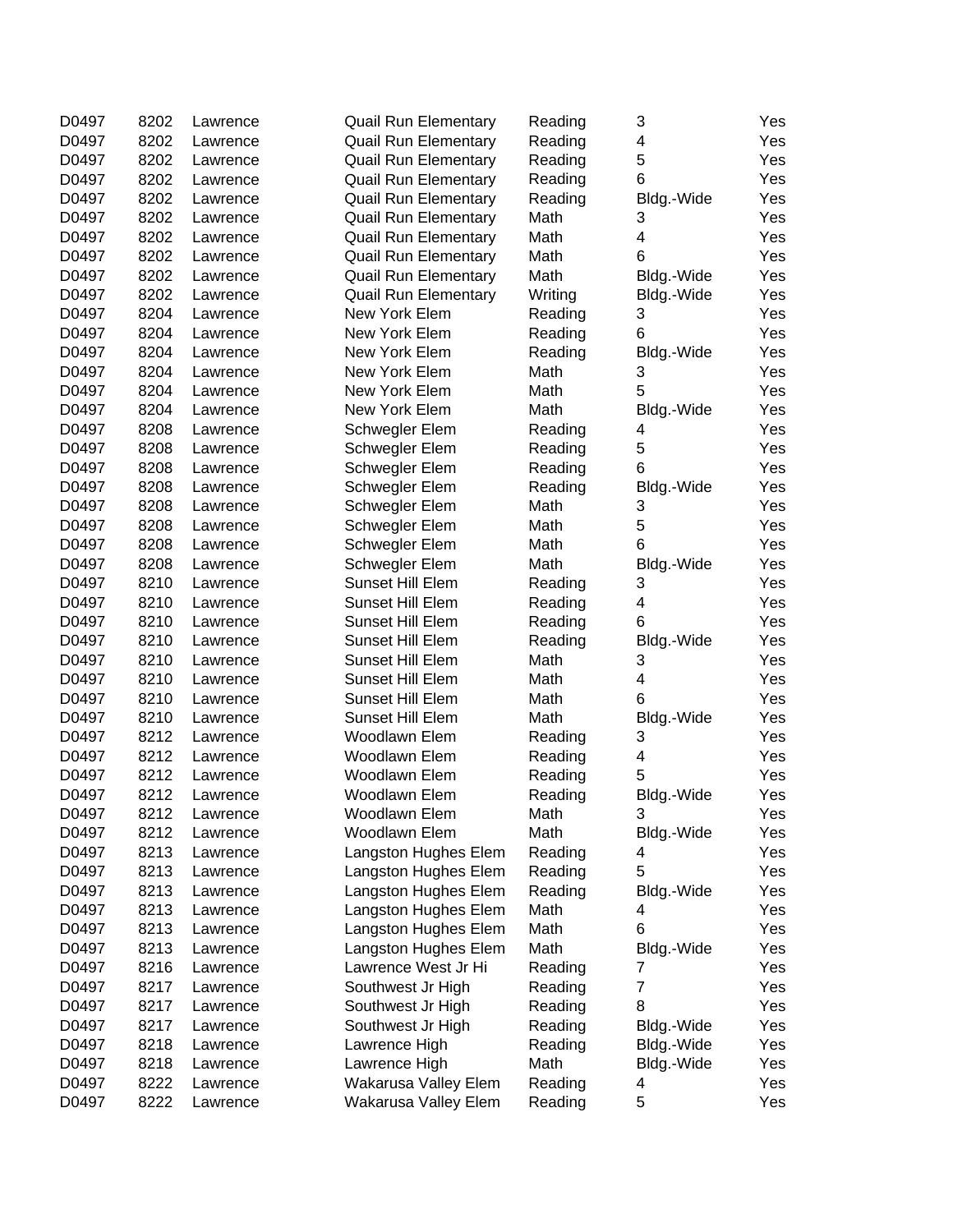| D0497          | 8222 | Lawrence              | Wakarusa Valley Elem      | Reading         | 6               | Yes        |
|----------------|------|-----------------------|---------------------------|-----------------|-----------------|------------|
| D0497          | 8222 | Lawrence              | Wakarusa Valley Elem      | Reading         | Bldg.-Wide      | Yes        |
| D0497          | 8222 | Lawrence              | Wakarusa Valley Elem      | Math            | 3               | Yes        |
| D0497          | 8222 | Lawrence              | Wakarusa Valley Elem      | Math            | 4               | Yes        |
| D0497          | 8222 | Lawrence              | Wakarusa Valley Elem      | Math            | 5               | Yes        |
| D0497          | 8222 | Lawrence              | Wakarusa Valley Elem      | Math            | Bldg.-Wide      | Yes        |
| D0497          | 8224 | Lawrence              | Lawrence Free State       | Reading         | Bldg.-Wide      | Yes        |
| D0497          | 8224 | Lawrence              | Lawrence Free State       | Math            | Bldg.-Wide      | Yes        |
| D0498          | 8238 | <b>Valley Heights</b> | Valley Heights Elem       | Reading         | 4               | Yes        |
| D0498          | 8238 | <b>Valley Heights</b> | Valley Heights Elem       | Reading         | 5               | Yes        |
| D0498          | 8238 | <b>Valley Heights</b> | Valley Heights Elem       | Reading         | 6               | Yes        |
| D0498          | 8238 | <b>Valley Heights</b> | Valley Heights Elem       | Reading         |                 | Yes        |
| D0498          | 8238 |                       |                           | Math            | Bldg.-Wide<br>6 | Yes        |
|                |      | <b>Valley Heights</b> | Valley Heights Elem       |                 |                 |            |
| D0498          | 8238 | <b>Valley Heights</b> | Valley Heights Elem       | Math            | Bldg.-Wide      | Yes        |
| D0498          | 8238 | <b>Valley Heights</b> | Valley Heights Elem       | Writing         | Bldg.-Wide      | Yes        |
| D0498          | 8246 | <b>Valley Heights</b> | Valley Heights Elem       | Reading         | Bldg.-Wide      | Yes        |
| D0498          | 8246 | <b>Valley Heights</b> | Valley Heights Elem       | Math            | Bldg.-Wide      | Yes        |
| D0498          | 8252 | <b>Valley Heights</b> | Valley Heights Jr/Sr High | Reading         | 7               | Yes        |
| D0498          | 8252 | <b>Valley Heights</b> | Valley Heights Jr/Sr High | Reading         | 8               | Yes        |
| D0498          | 8252 | <b>Valley Heights</b> | Valley Heights Jr/Sr High | Reading         | Bldg.-Wide      | Yes        |
| D0499          | 8270 | Galena                | Galena Middle School      | Reading         | 7               | Yes        |
| D0499          | 8274 | Galena                | Galena High               | Reading         | Bldg.-Wide      | Yes        |
| D0499          | 8274 | Galena                | Galena High               | Writing         | Bldg.-Wide      | Yes        |
| D0500          | 8285 | Kansas City           | Douglass Elem             | Math            | 5               | Yes        |
| D0500          | 8322 | Kansas City           | Sumner Academy of Arts    | Reading         | 11              | Yes        |
| D0500          | 8322 | Kansas City           | Sumner Academy of Arts    | Reading         | Bldg.-Wide      | Yes        |
| D0500          | 8330 | Kansas City           | Claude A Huyck Elem       | Writing         | Bldg.-Wide      | Yes        |
| D0500          | 8348 | Kansas City           | <b>Stony Point North</b>  | Math            | 3               | Yes        |
| D0501          | 8446 | <b>Topeka Public</b>  | Avondale West Elem        | Reading         | 3               | Yes        |
| D0501          | 8465 | <b>Topeka Public</b>  | Ross Elementary           | Reading         | 4               | Yes        |
| D0501          | 8465 | <b>Topeka Public</b>  | Ross Elementary           | Reading         | 5               | Yes        |
| D0501          | 8465 | <b>Topeka Public</b>  | Ross Elementary           | Math            | 4               | Yes        |
| D0501          | 8465 | <b>Topeka Public</b>  | Ross Elementary           | Math            | 5               | Yes        |
| D0501          | 8465 | <b>Topeka Public</b>  | Ross Elementary           | Math            | Bldg.-Wide      | Yes        |
| D0501          | 8478 | <b>Topeka Public</b>  | Maude Bishop Elem         | Math            | 4               | Yes        |
| D0501          | 8480 | <b>Topeka Public</b>  | McCarter Elem             | Reading         | 3               | Yes        |
| D0501          | 8480 | <b>Topeka Public</b>  | <b>McCarter Elem</b>      | Reading         | 4               | Yes        |
| D0501          | 8480 | <b>Topeka Public</b>  | <b>McCarter Elem</b>      | Reading         | 5               | Yes        |
| D0501          | 8480 | <b>Topeka Public</b>  | <b>McCarter Elem</b>      | Reading         | Bldg.-Wide      | Yes        |
| D0501          | 8480 | <b>Topeka Public</b>  | <b>McCarter Elem</b>      | Math            | 3               | Yes        |
| D0501          | 8480 | Topeka Public         | McCarter Elem             | Math            | 4               | Yes        |
| D0501          | 8480 | <b>Topeka Public</b>  | McCarter Elem             | Math            | 5               | Yes        |
| D0501          | 8480 | Topeka Public         | McCarter Elem             | Math            | Bldg.-Wide      | Yes        |
| D0501          | 8482 | <b>Topeka Public</b>  | McClure Elem              | Reading         | 4               | Yes        |
| D0501          | 8482 | <b>Topeka Public</b>  | McClure Elem              | Math            | 4               | Yes        |
| D0501          | 8484 | <b>Topeka Public</b>  | McEachron Elem            | Reading         | 3               | Yes        |
| D0501          | 8484 | <b>Topeka Public</b>  | McEachron Elem            | Reading         | Bldg.-Wide      | Yes        |
| D0501          | 8484 | <b>Topeka Public</b>  | McEachron Elem            | Math            | 3               | Yes        |
| D0501          | 8486 | <b>Topeka Public</b>  | <b>Meadows Elementary</b> | Math            | 3               | Yes        |
| D0501          | 8494 | <b>Topeka Public</b>  | <b>Quincy Elem</b>        | Math            | 4               | Yes        |
|                | 8498 |                       |                           |                 | 4               |            |
| D0501<br>D0501 | 8498 | <b>Topeka Public</b>  | Randolph Elem             | Reading<br>Math | 4               | Yes<br>Yes |
|                |      | <b>Topeka Public</b>  | Randolph Elem             |                 |                 |            |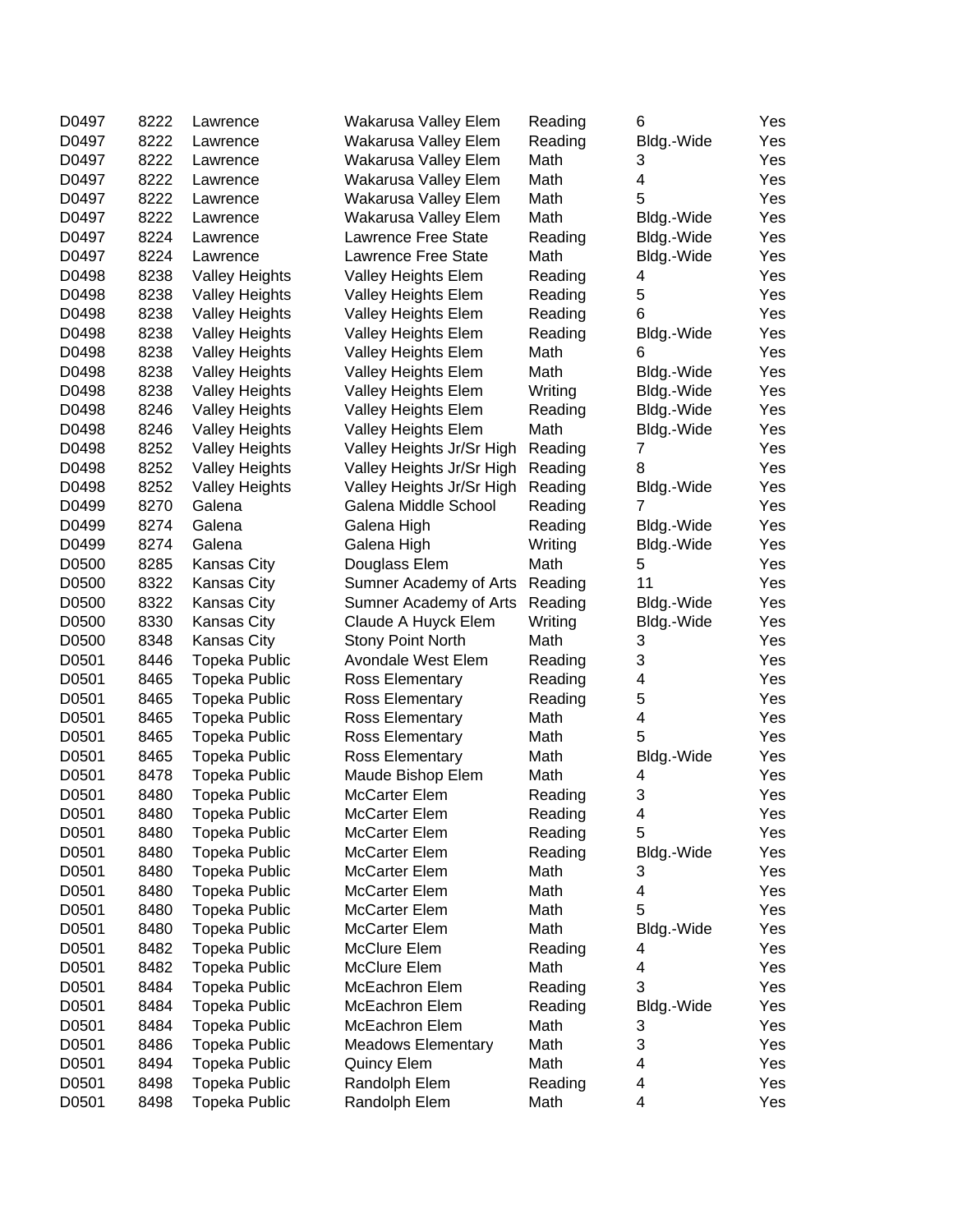| D0501 | 8498 | <b>Topeka Public</b> | Randolph Elem         | Math    | 5              | Yes |
|-------|------|----------------------|-----------------------|---------|----------------|-----|
| D0501 | 8498 | <b>Topeka Public</b> | Randolph Elem         | Math    | Bldg.-Wide     | Yes |
| D0501 | 8506 | <b>Topeka Public</b> | <b>Stout Elem</b>     | Reading | 5              | Yes |
| D0501 | 8506 | <b>Topeka Public</b> | Stout Elem            | Math    | 5              | Yes |
| D0501 | 8506 | <b>Topeka Public</b> | <b>Stout Elem</b>     | Writing | Bldg.-Wide     | Yes |
| D0501 | 8530 | <b>Topeka Public</b> | Jardine Middle School | Reading | 8              | Yes |
| D0501 | 8540 | <b>Topeka Public</b> | Topeka West High      | Reading | Bldg.-Wide     | Yes |
| D0502 | 8580 | Lewis                | Lewis Elem            | Reading | 3              | Yes |
| D0502 | 8580 | Lewis                | Lewis Elem            | Reading | 4              | Yes |
| D0502 | 8580 | Lewis                | Lewis Elem            | Reading | 5              | Yes |
| D0502 | 8580 | Lewis                | Lewis Elem            | Reading | 6              | Yes |
| D0502 | 8580 | Lewis                | Lewis Elem            | Reading | Bldg.-Wide     | Yes |
| D0502 | 8580 | Lewis                | Lewis Elem            | Math    | 3              | Yes |
| D0502 | 8580 | Lewis                | Lewis Elem            | Math    | $\overline{4}$ | Yes |
| D0502 | 8580 | Lewis                | Lewis Elem            | Writing | Bldg.-Wide     | Yes |
| D0503 | 8587 | Parsons              | Guthridge Elem        | Math    | 3              | Yes |
| D0503 | 8587 | Parsons              | Guthridge Elem        | Writing | Bldg.-Wide     | Yes |
| D0503 | 8594 | Parsons              | Parsons Middle School | Reading | 7              | Yes |
| D0504 | 8620 | Oswego               | Oswego Middle         | Reading | 8              | Yes |
| D0504 | 8620 | Oswego               | Oswego Middle         | Writing | Bldg.-Wide     | Yes |
| D0504 | 8622 | Oswego               | Oswego Neosho Hgts    | Reading | 4              | Yes |
| D0504 | 8622 | Oswego               | Oswego Neosho Hgts    | Reading | 5              | Yes |
| D0504 | 8622 | Oswego               | Oswego Neosho Hgts    | Reading | Bldg.-Wide     | Yes |
| D0504 | 8622 | Oswego               | Oswego Neosho Hgts    | Writing | Bldg.-Wide     | Yes |
| D0504 | 8623 | Oswego               | Service Valley Elem   | Reading | 3              | Yes |
| D0504 | 8623 | Oswego               | Service Valley Elem   | Reading | 5              | Yes |
| D0504 | 8623 | Oswego               | Service Valley Elem   | Reading | 8              | Yes |
| D0504 | 8623 | Oswego               | Service Valley Elem   | Math    | 6              | Yes |
| D0504 | 8623 | Oswego               | Service Valley Elem   | Math    | 7              | Yes |
| D0504 | 8624 | Oswego               | Oswego High           | Reading | Bldg.-Wide     | Yes |
| D0504 | 8624 | Oswego               | Oswego High           | Writing | Bldg.-Wide     | Yes |
| D0505 | 8370 | Chetopa-St. Paul     | St. Paul Elementary   | Reading | 6              | Yes |
| D0505 | 8370 | Chetopa-St. Paul     | St. Paul Elementary   | Math    | 5              | Yes |
| D0505 | 8370 | Chetopa-St. Paul     | St. Paul Elementary   | Math    | 6              | Yes |
| D0505 | 8370 | Chetopa-St. Paul     | St. Paul Elementary   | Math    | Bldg.-Wide     | Yes |
| D0505 | 8636 | Chetopa-St. Paul     | Chetopa Elem          | Reading | 5              | Yes |
| D0506 | 8652 | Labette County       | <b>Altamont Elem</b>  | Reading | 3              | Yes |
| D0506 | 8652 | Labette County       | <b>Altamont Elem</b>  | Reading | 4              | Yes |
| D0506 | 8652 | Labette County       | <b>Altamont Elem</b>  | Reading | 5              | Yes |
| D0506 | 8652 | Labette County       | <b>Altamont Elem</b>  | Reading | 7              | Yes |
| D0506 | 8652 | Labette County       | <b>Altamont Elem</b>  | Reading | 8              | Yes |
| D0506 | 8652 | Labette County       | <b>Altamont Elem</b>  | Reading | Bldg.-Wide     | Yes |
| D0506 | 8652 | Labette County       | <b>Altamont Elem</b>  | Math    | 3              | Yes |
| D0506 | 8652 | Labette County       | <b>Altamont Elem</b>  | Math    | 4              | Yes |
| D0506 | 8652 | Labette County       | <b>Altamont Elem</b>  | Math    | 7              | Yes |
| D0506 | 8652 | Labette County       | <b>Altamont Elem</b>  | Math    | 8              | Yes |
| D0506 | 8652 | Labette County       | <b>Altamont Elem</b>  | Math    | Bldg.-Wide     | Yes |
| D0506 | 8652 | Labette County       | <b>Altamont Elem</b>  | Writing | 8              | Yes |
| D0506 | 8654 | Labette County       | Labette County High   | Reading | Bldg.-Wide     | Yes |
| D0506 | 8658 | Labette County       | <b>Bartlett Elem</b>  | Reading | 3              | Yes |
| D0506 | 8658 | Labette County       | <b>Bartlett Elem</b>  | Reading | 4              | Yes |
| D0506 | 8658 | Labette County       | <b>Bartlett Elem</b>  | Reading | 5              | Yes |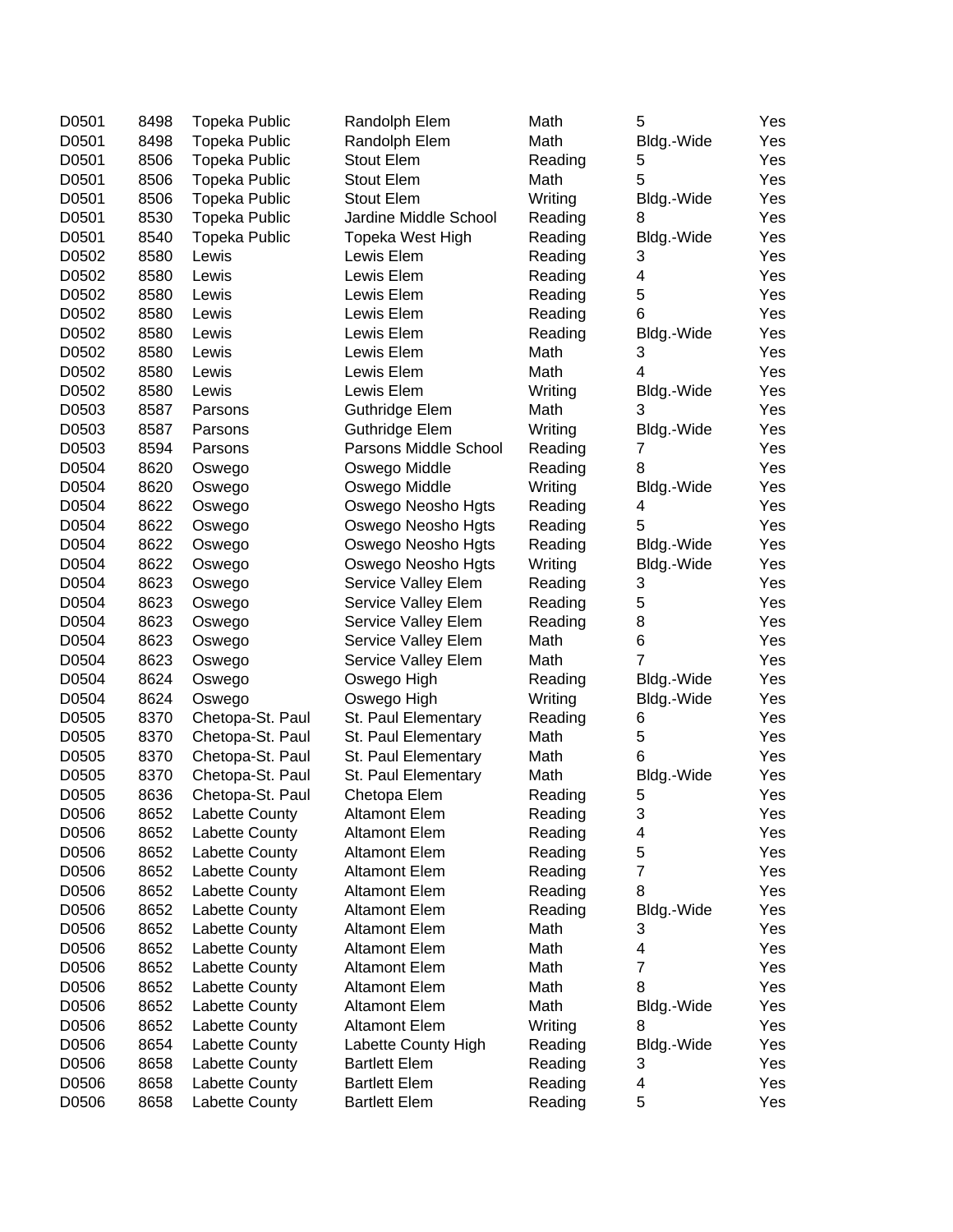| D0506 | 8658 | Labette County | <b>Bartlett Elem</b>   | Reading | 6                       | Yes |
|-------|------|----------------|------------------------|---------|-------------------------|-----|
| D0506 | 8658 | Labette County | <b>Bartlett Elem</b>   | Reading | $\overline{7}$          | Yes |
| D0506 | 8658 | Labette County | <b>Bartlett Elem</b>   | Reading | 8                       | Yes |
| D0506 | 8658 | Labette County | <b>Bartlett Elem</b>   | Reading | Bldg.-Wide              | Yes |
| D0506 | 8658 | Labette County | <b>Bartlett Elem</b>   | Math    | 3                       | Yes |
| D0506 | 8658 | Labette County | <b>Bartlett Elem</b>   | Math    | 4                       | Yes |
| D0506 | 8658 | Labette County | <b>Bartlett Elem</b>   | Math    | 5                       | Yes |
| D0506 | 8658 | Labette County | <b>Bartlett Elem</b>   | Math    | Bldg.-Wide              | Yes |
| D0506 | 8666 | Labette County | <b>Edna Elem</b>       | Reading | 4                       | Yes |
| D0506 | 8666 | Labette County | Edna Elem              | Reading | 5                       | Yes |
| D0506 | 8666 | Labette County | Edna Elem              | Reading | $\overline{7}$          | Yes |
| D0506 | 8666 | Labette County | Edna Elem              | Reading | 8                       | Yes |
| D0506 | 8666 | Labette County | Edna Elem              | Reading | Bldg.-Wide              | Yes |
| D0506 | 8666 | Labette County | Edna Elem              | Math    | 3                       | Yes |
| D0506 | 8666 | Labette County | Edna Elem              | Math    | $\overline{\mathbf{4}}$ | Yes |
| D0506 | 8666 | Labette County | Edna Elem              | Math    | 5                       | Yes |
| D0506 | 8666 | Labette County | Edna Elem              | Math    | $\overline{7}$          | Yes |
| D0506 | 8666 | Labette County | Edna Elem              | Math    | 8                       | Yes |
| D0506 | 8666 | Labette County | Edna Elem              | Math    | Bldg.-Wide              | Yes |
| D0506 | 8666 | Labette County | Edna Elem              | Writing | 5                       | Yes |
| D0506 | 8666 | Labette County | Edna Elem              | Writing | 8                       | Yes |
| D0506 | 8666 | Labette County | Edna Elem              | Writing | Bldg.-Wide              | Yes |
| D0506 | 8680 | Labette County | Meadowview Elem        | Reading | 3                       | Yes |
| D0506 | 8680 | Labette County | Meadowview Elem        | Reading | 4                       | Yes |
| D0506 | 8680 | Labette County | Meadowview Elem        | Reading | 6                       | Yes |
| D0506 | 8680 | Labette County | Meadowview Elem        | Reading | $\overline{7}$          | Yes |
| D0506 | 8680 | Labette County | Meadowview Elem        | Reading | 8                       | Yes |
| D0506 | 8680 | Labette County | Meadowview Elem        | Reading | Bldg.-Wide              | Yes |
| D0506 | 8680 | Labette County | Meadowview Elem        | Math    | 3                       | Yes |
| D0506 | 8680 | Labette County | Meadowview Elem        | Math    | 4                       | Yes |
| D0506 | 8680 | Labette County | Meadowview Elem        | Math    | 6                       | Yes |
| D0506 | 8680 | Labette County | Meadowview Elem        | Math    | $\overline{7}$          | Yes |
| D0506 | 8680 | Labette County | <b>Meadowview Elem</b> | Math    | 8                       | Yes |
| D0506 | 8680 | Labette County | Meadowview Elem        | Math    | Bldg.-Wide              | Yes |
| D0506 | 8684 | Labette County | Mound Valley Elem      | Reading | 4                       | Yes |
| D0506 | 8684 | Labette County | Mound Valley Elem      | Reading | 5                       | Yes |
| D0506 | 8684 | Labette County | Mound Valley Elem      | Reading | 6                       | Yes |
| D0506 | 8684 | Labette County | Mound Valley Elem      | Reading | $\overline{7}$          | Yes |
| D0506 | 8684 | Labette County | Mound Valley Elem      | Reading | 8                       | Yes |
| D0506 | 8684 | Labette County | Mound Valley Elem      | Reading | Bldg.-Wide              | Yes |
| D0506 | 8684 | Labette County | Mound Valley Elem      | Math    | 3                       | Yes |
| D0506 | 8684 | Labette County | Mound Valley Elem      | Math    | 4                       | Yes |
| D0506 | 8684 | Labette County | Mound Valley Elem      | Math    | 5                       | Yes |
| D0506 | 8684 | Labette County | Mound Valley Elem      | Math    | 6                       | Yes |
| D0506 | 8684 | Labette County | Mound Valley Elem      | Math    | $\overline{7}$          | Yes |
| D0506 | 8684 | Labette County | Mound Valley Elem      | Math    | 8                       | Yes |
| D0506 | 8684 | Labette County | Mound Valley Elem      | Math    | Bldg.-Wide              | Yes |
| D0507 | 8694 | Satanta        | Satanta Elem           | Reading | 3                       | Yes |
| D0507 | 8694 | Satanta        | Satanta Elem           | Reading | 6                       | Yes |
| D0507 | 8694 | Satanta        | Satanta Elem           | Reading | Bldg.-Wide              | Yes |
| D0507 | 8694 | Satanta        | Satanta Elem           | Math    | 3                       | Yes |
| D0507 | 8694 | Satanta        | Satanta Elem           | Math    | 5                       | Yes |
|       |      |                |                        |         |                         |     |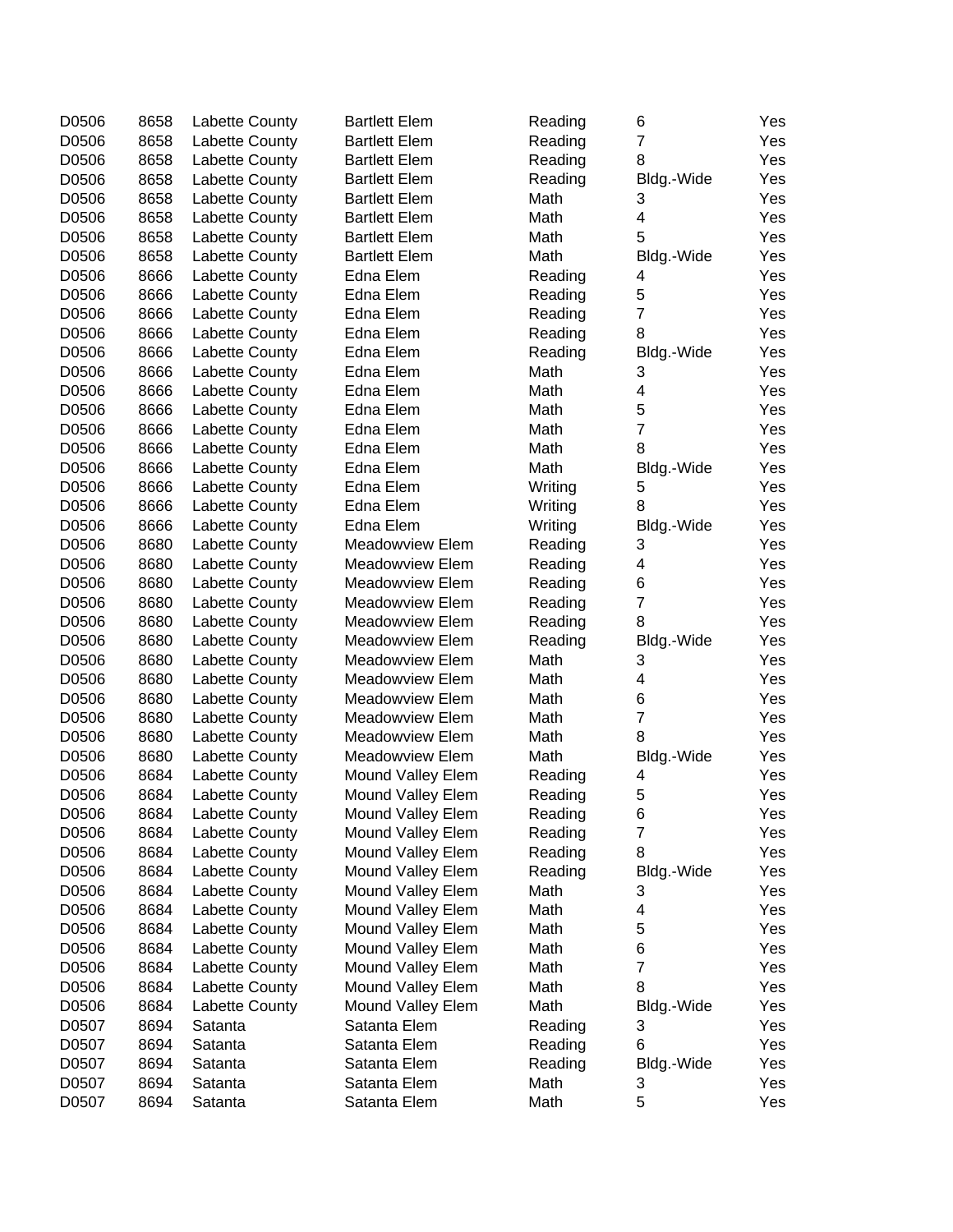| D0507 | 8694                                                                                                                                                                                                                                                                                                                                                                                                                                                           |                                                                                                                                                                                                                                                                                                                                                                                                                      | Satanta Elem                                                                                                                                                                                                                                                                                                                                                                                                                                                                                                                                                                                                                                                                                                                                                                                                                                                                                                                                                                                                                                     | Math                                                                                                                                                                                                                                                                                                                                                                                                                                                                                                                                                                                                                                                                                                                                                                                                                                                                                                                                                                                                                                                                      | 6                                                                                                                                                                                                                                                                                                                                                                                                                                                                                                   | Yes                                                                                                                                                                                                                                                                                                                                                                                                                                                 |
|-------|----------------------------------------------------------------------------------------------------------------------------------------------------------------------------------------------------------------------------------------------------------------------------------------------------------------------------------------------------------------------------------------------------------------------------------------------------------------|----------------------------------------------------------------------------------------------------------------------------------------------------------------------------------------------------------------------------------------------------------------------------------------------------------------------------------------------------------------------------------------------------------------------|--------------------------------------------------------------------------------------------------------------------------------------------------------------------------------------------------------------------------------------------------------------------------------------------------------------------------------------------------------------------------------------------------------------------------------------------------------------------------------------------------------------------------------------------------------------------------------------------------------------------------------------------------------------------------------------------------------------------------------------------------------------------------------------------------------------------------------------------------------------------------------------------------------------------------------------------------------------------------------------------------------------------------------------------------|---------------------------------------------------------------------------------------------------------------------------------------------------------------------------------------------------------------------------------------------------------------------------------------------------------------------------------------------------------------------------------------------------------------------------------------------------------------------------------------------------------------------------------------------------------------------------------------------------------------------------------------------------------------------------------------------------------------------------------------------------------------------------------------------------------------------------------------------------------------------------------------------------------------------------------------------------------------------------------------------------------------------------------------------------------------------------|-----------------------------------------------------------------------------------------------------------------------------------------------------------------------------------------------------------------------------------------------------------------------------------------------------------------------------------------------------------------------------------------------------------------------------------------------------------------------------------------------------|-----------------------------------------------------------------------------------------------------------------------------------------------------------------------------------------------------------------------------------------------------------------------------------------------------------------------------------------------------------------------------------------------------------------------------------------------------|
| D0507 |                                                                                                                                                                                                                                                                                                                                                                                                                                                                |                                                                                                                                                                                                                                                                                                                                                                                                                      | Satanta Elem                                                                                                                                                                                                                                                                                                                                                                                                                                                                                                                                                                                                                                                                                                                                                                                                                                                                                                                                                                                                                                     |                                                                                                                                                                                                                                                                                                                                                                                                                                                                                                                                                                                                                                                                                                                                                                                                                                                                                                                                                                                                                                                                           |                                                                                                                                                                                                                                                                                                                                                                                                                                                                                                     | Yes                                                                                                                                                                                                                                                                                                                                                                                                                                                 |
|       |                                                                                                                                                                                                                                                                                                                                                                                                                                                                |                                                                                                                                                                                                                                                                                                                                                                                                                      |                                                                                                                                                                                                                                                                                                                                                                                                                                                                                                                                                                                                                                                                                                                                                                                                                                                                                                                                                                                                                                                  |                                                                                                                                                                                                                                                                                                                                                                                                                                                                                                                                                                                                                                                                                                                                                                                                                                                                                                                                                                                                                                                                           | 8                                                                                                                                                                                                                                                                                                                                                                                                                                                                                                   | Yes                                                                                                                                                                                                                                                                                                                                                                                                                                                 |
|       |                                                                                                                                                                                                                                                                                                                                                                                                                                                                |                                                                                                                                                                                                                                                                                                                                                                                                                      |                                                                                                                                                                                                                                                                                                                                                                                                                                                                                                                                                                                                                                                                                                                                                                                                                                                                                                                                                                                                                                                  |                                                                                                                                                                                                                                                                                                                                                                                                                                                                                                                                                                                                                                                                                                                                                                                                                                                                                                                                                                                                                                                                           |                                                                                                                                                                                                                                                                                                                                                                                                                                                                                                     | Yes                                                                                                                                                                                                                                                                                                                                                                                                                                                 |
|       |                                                                                                                                                                                                                                                                                                                                                                                                                                                                |                                                                                                                                                                                                                                                                                                                                                                                                                      |                                                                                                                                                                                                                                                                                                                                                                                                                                                                                                                                                                                                                                                                                                                                                                                                                                                                                                                                                                                                                                                  |                                                                                                                                                                                                                                                                                                                                                                                                                                                                                                                                                                                                                                                                                                                                                                                                                                                                                                                                                                                                                                                                           |                                                                                                                                                                                                                                                                                                                                                                                                                                                                                                     | Yes                                                                                                                                                                                                                                                                                                                                                                                                                                                 |
|       |                                                                                                                                                                                                                                                                                                                                                                                                                                                                |                                                                                                                                                                                                                                                                                                                                                                                                                      |                                                                                                                                                                                                                                                                                                                                                                                                                                                                                                                                                                                                                                                                                                                                                                                                                                                                                                                                                                                                                                                  |                                                                                                                                                                                                                                                                                                                                                                                                                                                                                                                                                                                                                                                                                                                                                                                                                                                                                                                                                                                                                                                                           | 8                                                                                                                                                                                                                                                                                                                                                                                                                                                                                                   | Yes                                                                                                                                                                                                                                                                                                                                                                                                                                                 |
|       |                                                                                                                                                                                                                                                                                                                                                                                                                                                                |                                                                                                                                                                                                                                                                                                                                                                                                                      |                                                                                                                                                                                                                                                                                                                                                                                                                                                                                                                                                                                                                                                                                                                                                                                                                                                                                                                                                                                                                                                  |                                                                                                                                                                                                                                                                                                                                                                                                                                                                                                                                                                                                                                                                                                                                                                                                                                                                                                                                                                                                                                                                           |                                                                                                                                                                                                                                                                                                                                                                                                                                                                                                     | Yes                                                                                                                                                                                                                                                                                                                                                                                                                                                 |
|       |                                                                                                                                                                                                                                                                                                                                                                                                                                                                |                                                                                                                                                                                                                                                                                                                                                                                                                      |                                                                                                                                                                                                                                                                                                                                                                                                                                                                                                                                                                                                                                                                                                                                                                                                                                                                                                                                                                                                                                                  |                                                                                                                                                                                                                                                                                                                                                                                                                                                                                                                                                                                                                                                                                                                                                                                                                                                                                                                                                                                                                                                                           |                                                                                                                                                                                                                                                                                                                                                                                                                                                                                                     | Yes                                                                                                                                                                                                                                                                                                                                                                                                                                                 |
|       |                                                                                                                                                                                                                                                                                                                                                                                                                                                                |                                                                                                                                                                                                                                                                                                                                                                                                                      |                                                                                                                                                                                                                                                                                                                                                                                                                                                                                                                                                                                                                                                                                                                                                                                                                                                                                                                                                                                                                                                  |                                                                                                                                                                                                                                                                                                                                                                                                                                                                                                                                                                                                                                                                                                                                                                                                                                                                                                                                                                                                                                                                           |                                                                                                                                                                                                                                                                                                                                                                                                                                                                                                     | Yes                                                                                                                                                                                                                                                                                                                                                                                                                                                 |
|       |                                                                                                                                                                                                                                                                                                                                                                                                                                                                |                                                                                                                                                                                                                                                                                                                                                                                                                      |                                                                                                                                                                                                                                                                                                                                                                                                                                                                                                                                                                                                                                                                                                                                                                                                                                                                                                                                                                                                                                                  |                                                                                                                                                                                                                                                                                                                                                                                                                                                                                                                                                                                                                                                                                                                                                                                                                                                                                                                                                                                                                                                                           |                                                                                                                                                                                                                                                                                                                                                                                                                                                                                                     | Yes                                                                                                                                                                                                                                                                                                                                                                                                                                                 |
|       |                                                                                                                                                                                                                                                                                                                                                                                                                                                                |                                                                                                                                                                                                                                                                                                                                                                                                                      |                                                                                                                                                                                                                                                                                                                                                                                                                                                                                                                                                                                                                                                                                                                                                                                                                                                                                                                                                                                                                                                  |                                                                                                                                                                                                                                                                                                                                                                                                                                                                                                                                                                                                                                                                                                                                                                                                                                                                                                                                                                                                                                                                           |                                                                                                                                                                                                                                                                                                                                                                                                                                                                                                     | Yes                                                                                                                                                                                                                                                                                                                                                                                                                                                 |
|       |                                                                                                                                                                                                                                                                                                                                                                                                                                                                |                                                                                                                                                                                                                                                                                                                                                                                                                      |                                                                                                                                                                                                                                                                                                                                                                                                                                                                                                                                                                                                                                                                                                                                                                                                                                                                                                                                                                                                                                                  |                                                                                                                                                                                                                                                                                                                                                                                                                                                                                                                                                                                                                                                                                                                                                                                                                                                                                                                                                                                                                                                                           |                                                                                                                                                                                                                                                                                                                                                                                                                                                                                                     | Yes                                                                                                                                                                                                                                                                                                                                                                                                                                                 |
|       |                                                                                                                                                                                                                                                                                                                                                                                                                                                                |                                                                                                                                                                                                                                                                                                                                                                                                                      |                                                                                                                                                                                                                                                                                                                                                                                                                                                                                                                                                                                                                                                                                                                                                                                                                                                                                                                                                                                                                                                  |                                                                                                                                                                                                                                                                                                                                                                                                                                                                                                                                                                                                                                                                                                                                                                                                                                                                                                                                                                                                                                                                           | 5                                                                                                                                                                                                                                                                                                                                                                                                                                                                                                   | Yes                                                                                                                                                                                                                                                                                                                                                                                                                                                 |
|       |                                                                                                                                                                                                                                                                                                                                                                                                                                                                |                                                                                                                                                                                                                                                                                                                                                                                                                      |                                                                                                                                                                                                                                                                                                                                                                                                                                                                                                                                                                                                                                                                                                                                                                                                                                                                                                                                                                                                                                                  |                                                                                                                                                                                                                                                                                                                                                                                                                                                                                                                                                                                                                                                                                                                                                                                                                                                                                                                                                                                                                                                                           |                                                                                                                                                                                                                                                                                                                                                                                                                                                                                                     | Yes                                                                                                                                                                                                                                                                                                                                                                                                                                                 |
|       |                                                                                                                                                                                                                                                                                                                                                                                                                                                                |                                                                                                                                                                                                                                                                                                                                                                                                                      |                                                                                                                                                                                                                                                                                                                                                                                                                                                                                                                                                                                                                                                                                                                                                                                                                                                                                                                                                                                                                                                  |                                                                                                                                                                                                                                                                                                                                                                                                                                                                                                                                                                                                                                                                                                                                                                                                                                                                                                                                                                                                                                                                           |                                                                                                                                                                                                                                                                                                                                                                                                                                                                                                     | Yes                                                                                                                                                                                                                                                                                                                                                                                                                                                 |
|       |                                                                                                                                                                                                                                                                                                                                                                                                                                                                |                                                                                                                                                                                                                                                                                                                                                                                                                      |                                                                                                                                                                                                                                                                                                                                                                                                                                                                                                                                                                                                                                                                                                                                                                                                                                                                                                                                                                                                                                                  |                                                                                                                                                                                                                                                                                                                                                                                                                                                                                                                                                                                                                                                                                                                                                                                                                                                                                                                                                                                                                                                                           |                                                                                                                                                                                                                                                                                                                                                                                                                                                                                                     | Yes                                                                                                                                                                                                                                                                                                                                                                                                                                                 |
|       |                                                                                                                                                                                                                                                                                                                                                                                                                                                                |                                                                                                                                                                                                                                                                                                                                                                                                                      |                                                                                                                                                                                                                                                                                                                                                                                                                                                                                                                                                                                                                                                                                                                                                                                                                                                                                                                                                                                                                                                  |                                                                                                                                                                                                                                                                                                                                                                                                                                                                                                                                                                                                                                                                                                                                                                                                                                                                                                                                                                                                                                                                           |                                                                                                                                                                                                                                                                                                                                                                                                                                                                                                     | Yes                                                                                                                                                                                                                                                                                                                                                                                                                                                 |
|       |                                                                                                                                                                                                                                                                                                                                                                                                                                                                |                                                                                                                                                                                                                                                                                                                                                                                                                      |                                                                                                                                                                                                                                                                                                                                                                                                                                                                                                                                                                                                                                                                                                                                                                                                                                                                                                                                                                                                                                                  |                                                                                                                                                                                                                                                                                                                                                                                                                                                                                                                                                                                                                                                                                                                                                                                                                                                                                                                                                                                                                                                                           |                                                                                                                                                                                                                                                                                                                                                                                                                                                                                                     | Yes                                                                                                                                                                                                                                                                                                                                                                                                                                                 |
|       |                                                                                                                                                                                                                                                                                                                                                                                                                                                                |                                                                                                                                                                                                                                                                                                                                                                                                                      |                                                                                                                                                                                                                                                                                                                                                                                                                                                                                                                                                                                                                                                                                                                                                                                                                                                                                                                                                                                                                                                  |                                                                                                                                                                                                                                                                                                                                                                                                                                                                                                                                                                                                                                                                                                                                                                                                                                                                                                                                                                                                                                                                           |                                                                                                                                                                                                                                                                                                                                                                                                                                                                                                     | Yes                                                                                                                                                                                                                                                                                                                                                                                                                                                 |
|       |                                                                                                                                                                                                                                                                                                                                                                                                                                                                |                                                                                                                                                                                                                                                                                                                                                                                                                      |                                                                                                                                                                                                                                                                                                                                                                                                                                                                                                                                                                                                                                                                                                                                                                                                                                                                                                                                                                                                                                                  |                                                                                                                                                                                                                                                                                                                                                                                                                                                                                                                                                                                                                                                                                                                                                                                                                                                                                                                                                                                                                                                                           |                                                                                                                                                                                                                                                                                                                                                                                                                                                                                                     | Yes                                                                                                                                                                                                                                                                                                                                                                                                                                                 |
|       |                                                                                                                                                                                                                                                                                                                                                                                                                                                                |                                                                                                                                                                                                                                                                                                                                                                                                                      |                                                                                                                                                                                                                                                                                                                                                                                                                                                                                                                                                                                                                                                                                                                                                                                                                                                                                                                                                                                                                                                  |                                                                                                                                                                                                                                                                                                                                                                                                                                                                                                                                                                                                                                                                                                                                                                                                                                                                                                                                                                                                                                                                           |                                                                                                                                                                                                                                                                                                                                                                                                                                                                                                     | Yes                                                                                                                                                                                                                                                                                                                                                                                                                                                 |
|       |                                                                                                                                                                                                                                                                                                                                                                                                                                                                |                                                                                                                                                                                                                                                                                                                                                                                                                      |                                                                                                                                                                                                                                                                                                                                                                                                                                                                                                                                                                                                                                                                                                                                                                                                                                                                                                                                                                                                                                                  |                                                                                                                                                                                                                                                                                                                                                                                                                                                                                                                                                                                                                                                                                                                                                                                                                                                                                                                                                                                                                                                                           |                                                                                                                                                                                                                                                                                                                                                                                                                                                                                                     | Yes                                                                                                                                                                                                                                                                                                                                                                                                                                                 |
|       |                                                                                                                                                                                                                                                                                                                                                                                                                                                                |                                                                                                                                                                                                                                                                                                                                                                                                                      |                                                                                                                                                                                                                                                                                                                                                                                                                                                                                                                                                                                                                                                                                                                                                                                                                                                                                                                                                                                                                                                  |                                                                                                                                                                                                                                                                                                                                                                                                                                                                                                                                                                                                                                                                                                                                                                                                                                                                                                                                                                                                                                                                           |                                                                                                                                                                                                                                                                                                                                                                                                                                                                                                     | Yes                                                                                                                                                                                                                                                                                                                                                                                                                                                 |
|       |                                                                                                                                                                                                                                                                                                                                                                                                                                                                |                                                                                                                                                                                                                                                                                                                                                                                                                      |                                                                                                                                                                                                                                                                                                                                                                                                                                                                                                                                                                                                                                                                                                                                                                                                                                                                                                                                                                                                                                                  |                                                                                                                                                                                                                                                                                                                                                                                                                                                                                                                                                                                                                                                                                                                                                                                                                                                                                                                                                                                                                                                                           |                                                                                                                                                                                                                                                                                                                                                                                                                                                                                                     | Yes                                                                                                                                                                                                                                                                                                                                                                                                                                                 |
|       |                                                                                                                                                                                                                                                                                                                                                                                                                                                                |                                                                                                                                                                                                                                                                                                                                                                                                                      |                                                                                                                                                                                                                                                                                                                                                                                                                                                                                                                                                                                                                                                                                                                                                                                                                                                                                                                                                                                                                                                  |                                                                                                                                                                                                                                                                                                                                                                                                                                                                                                                                                                                                                                                                                                                                                                                                                                                                                                                                                                                                                                                                           |                                                                                                                                                                                                                                                                                                                                                                                                                                                                                                     | Yes                                                                                                                                                                                                                                                                                                                                                                                                                                                 |
|       |                                                                                                                                                                                                                                                                                                                                                                                                                                                                |                                                                                                                                                                                                                                                                                                                                                                                                                      |                                                                                                                                                                                                                                                                                                                                                                                                                                                                                                                                                                                                                                                                                                                                                                                                                                                                                                                                                                                                                                                  |                                                                                                                                                                                                                                                                                                                                                                                                                                                                                                                                                                                                                                                                                                                                                                                                                                                                                                                                                                                                                                                                           |                                                                                                                                                                                                                                                                                                                                                                                                                                                                                                     | Yes                                                                                                                                                                                                                                                                                                                                                                                                                                                 |
|       |                                                                                                                                                                                                                                                                                                                                                                                                                                                                |                                                                                                                                                                                                                                                                                                                                                                                                                      |                                                                                                                                                                                                                                                                                                                                                                                                                                                                                                                                                                                                                                                                                                                                                                                                                                                                                                                                                                                                                                                  |                                                                                                                                                                                                                                                                                                                                                                                                                                                                                                                                                                                                                                                                                                                                                                                                                                                                                                                                                                                                                                                                           |                                                                                                                                                                                                                                                                                                                                                                                                                                                                                                     | Yes                                                                                                                                                                                                                                                                                                                                                                                                                                                 |
|       |                                                                                                                                                                                                                                                                                                                                                                                                                                                                |                                                                                                                                                                                                                                                                                                                                                                                                                      |                                                                                                                                                                                                                                                                                                                                                                                                                                                                                                                                                                                                                                                                                                                                                                                                                                                                                                                                                                                                                                                  |                                                                                                                                                                                                                                                                                                                                                                                                                                                                                                                                                                                                                                                                                                                                                                                                                                                                                                                                                                                                                                                                           |                                                                                                                                                                                                                                                                                                                                                                                                                                                                                                     | Yes                                                                                                                                                                                                                                                                                                                                                                                                                                                 |
|       |                                                                                                                                                                                                                                                                                                                                                                                                                                                                |                                                                                                                                                                                                                                                                                                                                                                                                                      |                                                                                                                                                                                                                                                                                                                                                                                                                                                                                                                                                                                                                                                                                                                                                                                                                                                                                                                                                                                                                                                  |                                                                                                                                                                                                                                                                                                                                                                                                                                                                                                                                                                                                                                                                                                                                                                                                                                                                                                                                                                                                                                                                           |                                                                                                                                                                                                                                                                                                                                                                                                                                                                                                     | Yes                                                                                                                                                                                                                                                                                                                                                                                                                                                 |
|       |                                                                                                                                                                                                                                                                                                                                                                                                                                                                |                                                                                                                                                                                                                                                                                                                                                                                                                      |                                                                                                                                                                                                                                                                                                                                                                                                                                                                                                                                                                                                                                                                                                                                                                                                                                                                                                                                                                                                                                                  |                                                                                                                                                                                                                                                                                                                                                                                                                                                                                                                                                                                                                                                                                                                                                                                                                                                                                                                                                                                                                                                                           |                                                                                                                                                                                                                                                                                                                                                                                                                                                                                                     | Yes                                                                                                                                                                                                                                                                                                                                                                                                                                                 |
|       |                                                                                                                                                                                                                                                                                                                                                                                                                                                                |                                                                                                                                                                                                                                                                                                                                                                                                                      |                                                                                                                                                                                                                                                                                                                                                                                                                                                                                                                                                                                                                                                                                                                                                                                                                                                                                                                                                                                                                                                  |                                                                                                                                                                                                                                                                                                                                                                                                                                                                                                                                                                                                                                                                                                                                                                                                                                                                                                                                                                                                                                                                           |                                                                                                                                                                                                                                                                                                                                                                                                                                                                                                     | Yes                                                                                                                                                                                                                                                                                                                                                                                                                                                 |
|       |                                                                                                                                                                                                                                                                                                                                                                                                                                                                |                                                                                                                                                                                                                                                                                                                                                                                                                      |                                                                                                                                                                                                                                                                                                                                                                                                                                                                                                                                                                                                                                                                                                                                                                                                                                                                                                                                                                                                                                                  |                                                                                                                                                                                                                                                                                                                                                                                                                                                                                                                                                                                                                                                                                                                                                                                                                                                                                                                                                                                                                                                                           |                                                                                                                                                                                                                                                                                                                                                                                                                                                                                                     | Yes                                                                                                                                                                                                                                                                                                                                                                                                                                                 |
|       |                                                                                                                                                                                                                                                                                                                                                                                                                                                                |                                                                                                                                                                                                                                                                                                                                                                                                                      |                                                                                                                                                                                                                                                                                                                                                                                                                                                                                                                                                                                                                                                                                                                                                                                                                                                                                                                                                                                                                                                  |                                                                                                                                                                                                                                                                                                                                                                                                                                                                                                                                                                                                                                                                                                                                                                                                                                                                                                                                                                                                                                                                           |                                                                                                                                                                                                                                                                                                                                                                                                                                                                                                     | Yes                                                                                                                                                                                                                                                                                                                                                                                                                                                 |
|       |                                                                                                                                                                                                                                                                                                                                                                                                                                                                |                                                                                                                                                                                                                                                                                                                                                                                                                      |                                                                                                                                                                                                                                                                                                                                                                                                                                                                                                                                                                                                                                                                                                                                                                                                                                                                                                                                                                                                                                                  |                                                                                                                                                                                                                                                                                                                                                                                                                                                                                                                                                                                                                                                                                                                                                                                                                                                                                                                                                                                                                                                                           |                                                                                                                                                                                                                                                                                                                                                                                                                                                                                                     | Yes                                                                                                                                                                                                                                                                                                                                                                                                                                                 |
|       |                                                                                                                                                                                                                                                                                                                                                                                                                                                                |                                                                                                                                                                                                                                                                                                                                                                                                                      |                                                                                                                                                                                                                                                                                                                                                                                                                                                                                                                                                                                                                                                                                                                                                                                                                                                                                                                                                                                                                                                  |                                                                                                                                                                                                                                                                                                                                                                                                                                                                                                                                                                                                                                                                                                                                                                                                                                                                                                                                                                                                                                                                           |                                                                                                                                                                                                                                                                                                                                                                                                                                                                                                     | Yes                                                                                                                                                                                                                                                                                                                                                                                                                                                 |
|       |                                                                                                                                                                                                                                                                                                                                                                                                                                                                |                                                                                                                                                                                                                                                                                                                                                                                                                      |                                                                                                                                                                                                                                                                                                                                                                                                                                                                                                                                                                                                                                                                                                                                                                                                                                                                                                                                                                                                                                                  |                                                                                                                                                                                                                                                                                                                                                                                                                                                                                                                                                                                                                                                                                                                                                                                                                                                                                                                                                                                                                                                                           |                                                                                                                                                                                                                                                                                                                                                                                                                                                                                                     | Yes                                                                                                                                                                                                                                                                                                                                                                                                                                                 |
|       |                                                                                                                                                                                                                                                                                                                                                                                                                                                                |                                                                                                                                                                                                                                                                                                                                                                                                                      |                                                                                                                                                                                                                                                                                                                                                                                                                                                                                                                                                                                                                                                                                                                                                                                                                                                                                                                                                                                                                                                  |                                                                                                                                                                                                                                                                                                                                                                                                                                                                                                                                                                                                                                                                                                                                                                                                                                                                                                                                                                                                                                                                           |                                                                                                                                                                                                                                                                                                                                                                                                                                                                                                     | Yes                                                                                                                                                                                                                                                                                                                                                                                                                                                 |
|       |                                                                                                                                                                                                                                                                                                                                                                                                                                                                |                                                                                                                                                                                                                                                                                                                                                                                                                      |                                                                                                                                                                                                                                                                                                                                                                                                                                                                                                                                                                                                                                                                                                                                                                                                                                                                                                                                                                                                                                                  |                                                                                                                                                                                                                                                                                                                                                                                                                                                                                                                                                                                                                                                                                                                                                                                                                                                                                                                                                                                                                                                                           |                                                                                                                                                                                                                                                                                                                                                                                                                                                                                                     | Yes                                                                                                                                                                                                                                                                                                                                                                                                                                                 |
|       |                                                                                                                                                                                                                                                                                                                                                                                                                                                                |                                                                                                                                                                                                                                                                                                                                                                                                                      |                                                                                                                                                                                                                                                                                                                                                                                                                                                                                                                                                                                                                                                                                                                                                                                                                                                                                                                                                                                                                                                  |                                                                                                                                                                                                                                                                                                                                                                                                                                                                                                                                                                                                                                                                                                                                                                                                                                                                                                                                                                                                                                                                           |                                                                                                                                                                                                                                                                                                                                                                                                                                                                                                     | Yes                                                                                                                                                                                                                                                                                                                                                                                                                                                 |
|       |                                                                                                                                                                                                                                                                                                                                                                                                                                                                |                                                                                                                                                                                                                                                                                                                                                                                                                      |                                                                                                                                                                                                                                                                                                                                                                                                                                                                                                                                                                                                                                                                                                                                                                                                                                                                                                                                                                                                                                                  |                                                                                                                                                                                                                                                                                                                                                                                                                                                                                                                                                                                                                                                                                                                                                                                                                                                                                                                                                                                                                                                                           |                                                                                                                                                                                                                                                                                                                                                                                                                                                                                                     | Yes                                                                                                                                                                                                                                                                                                                                                                                                                                                 |
|       |                                                                                                                                                                                                                                                                                                                                                                                                                                                                |                                                                                                                                                                                                                                                                                                                                                                                                                      |                                                                                                                                                                                                                                                                                                                                                                                                                                                                                                                                                                                                                                                                                                                                                                                                                                                                                                                                                                                                                                                  |                                                                                                                                                                                                                                                                                                                                                                                                                                                                                                                                                                                                                                                                                                                                                                                                                                                                                                                                                                                                                                                                           |                                                                                                                                                                                                                                                                                                                                                                                                                                                                                                     | Yes                                                                                                                                                                                                                                                                                                                                                                                                                                                 |
|       |                                                                                                                                                                                                                                                                                                                                                                                                                                                                |                                                                                                                                                                                                                                                                                                                                                                                                                      |                                                                                                                                                                                                                                                                                                                                                                                                                                                                                                                                                                                                                                                                                                                                                                                                                                                                                                                                                                                                                                                  |                                                                                                                                                                                                                                                                                                                                                                                                                                                                                                                                                                                                                                                                                                                                                                                                                                                                                                                                                                                                                                                                           |                                                                                                                                                                                                                                                                                                                                                                                                                                                                                                     | Yes                                                                                                                                                                                                                                                                                                                                                                                                                                                 |
|       |                                                                                                                                                                                                                                                                                                                                                                                                                                                                |                                                                                                                                                                                                                                                                                                                                                                                                                      |                                                                                                                                                                                                                                                                                                                                                                                                                                                                                                                                                                                                                                                                                                                                                                                                                                                                                                                                                                                                                                                  |                                                                                                                                                                                                                                                                                                                                                                                                                                                                                                                                                                                                                                                                                                                                                                                                                                                                                                                                                                                                                                                                           |                                                                                                                                                                                                                                                                                                                                                                                                                                                                                                     | Yes                                                                                                                                                                                                                                                                                                                                                                                                                                                 |
|       |                                                                                                                                                                                                                                                                                                                                                                                                                                                                |                                                                                                                                                                                                                                                                                                                                                                                                                      |                                                                                                                                                                                                                                                                                                                                                                                                                                                                                                                                                                                                                                                                                                                                                                                                                                                                                                                                                                                                                                                  |                                                                                                                                                                                                                                                                                                                                                                                                                                                                                                                                                                                                                                                                                                                                                                                                                                                                                                                                                                                                                                                                           |                                                                                                                                                                                                                                                                                                                                                                                                                                                                                                     | Yes                                                                                                                                                                                                                                                                                                                                                                                                                                                 |
|       |                                                                                                                                                                                                                                                                                                                                                                                                                                                                |                                                                                                                                                                                                                                                                                                                                                                                                                      |                                                                                                                                                                                                                                                                                                                                                                                                                                                                                                                                                                                                                                                                                                                                                                                                                                                                                                                                                                                                                                                  |                                                                                                                                                                                                                                                                                                                                                                                                                                                                                                                                                                                                                                                                                                                                                                                                                                                                                                                                                                                                                                                                           |                                                                                                                                                                                                                                                                                                                                                                                                                                                                                                     | Yes                                                                                                                                                                                                                                                                                                                                                                                                                                                 |
|       |                                                                                                                                                                                                                                                                                                                                                                                                                                                                |                                                                                                                                                                                                                                                                                                                                                                                                                      |                                                                                                                                                                                                                                                                                                                                                                                                                                                                                                                                                                                                                                                                                                                                                                                                                                                                                                                                                                                                                                                  |                                                                                                                                                                                                                                                                                                                                                                                                                                                                                                                                                                                                                                                                                                                                                                                                                                                                                                                                                                                                                                                                           |                                                                                                                                                                                                                                                                                                                                                                                                                                                                                                     | Yes                                                                                                                                                                                                                                                                                                                                                                                                                                                 |
|       |                                                                                                                                                                                                                                                                                                                                                                                                                                                                |                                                                                                                                                                                                                                                                                                                                                                                                                      |                                                                                                                                                                                                                                                                                                                                                                                                                                                                                                                                                                                                                                                                                                                                                                                                                                                                                                                                                                                                                                                  |                                                                                                                                                                                                                                                                                                                                                                                                                                                                                                                                                                                                                                                                                                                                                                                                                                                                                                                                                                                                                                                                           |                                                                                                                                                                                                                                                                                                                                                                                                                                                                                                     | Yes                                                                                                                                                                                                                                                                                                                                                                                                                                                 |
|       |                                                                                                                                                                                                                                                                                                                                                                                                                                                                |                                                                                                                                                                                                                                                                                                                                                                                                                      |                                                                                                                                                                                                                                                                                                                                                                                                                                                                                                                                                                                                                                                                                                                                                                                                                                                                                                                                                                                                                                                  |                                                                                                                                                                                                                                                                                                                                                                                                                                                                                                                                                                                                                                                                                                                                                                                                                                                                                                                                                                                                                                                                           |                                                                                                                                                                                                                                                                                                                                                                                                                                                                                                     | Yes                                                                                                                                                                                                                                                                                                                                                                                                                                                 |
|       |                                                                                                                                                                                                                                                                                                                                                                                                                                                                |                                                                                                                                                                                                                                                                                                                                                                                                                      |                                                                                                                                                                                                                                                                                                                                                                                                                                                                                                                                                                                                                                                                                                                                                                                                                                                                                                                                                                                                                                                  |                                                                                                                                                                                                                                                                                                                                                                                                                                                                                                                                                                                                                                                                                                                                                                                                                                                                                                                                                                                                                                                                           |                                                                                                                                                                                                                                                                                                                                                                                                                                                                                                     | Yes                                                                                                                                                                                                                                                                                                                                                                                                                                                 |
|       |                                                                                                                                                                                                                                                                                                                                                                                                                                                                |                                                                                                                                                                                                                                                                                                                                                                                                                      |                                                                                                                                                                                                                                                                                                                                                                                                                                                                                                                                                                                                                                                                                                                                                                                                                                                                                                                                                                                                                                                  |                                                                                                                                                                                                                                                                                                                                                                                                                                                                                                                                                                                                                                                                                                                                                                                                                                                                                                                                                                                                                                                                           |                                                                                                                                                                                                                                                                                                                                                                                                                                                                                                     | Yes                                                                                                                                                                                                                                                                                                                                                                                                                                                 |
|       |                                                                                                                                                                                                                                                                                                                                                                                                                                                                |                                                                                                                                                                                                                                                                                                                                                                                                                      |                                                                                                                                                                                                                                                                                                                                                                                                                                                                                                                                                                                                                                                                                                                                                                                                                                                                                                                                                                                                                                                  |                                                                                                                                                                                                                                                                                                                                                                                                                                                                                                                                                                                                                                                                                                                                                                                                                                                                                                                                                                                                                                                                           |                                                                                                                                                                                                                                                                                                                                                                                                                                                                                                     | Yes                                                                                                                                                                                                                                                                                                                                                                                                                                                 |
|       |                                                                                                                                                                                                                                                                                                                                                                                                                                                                |                                                                                                                                                                                                                                                                                                                                                                                                                      |                                                                                                                                                                                                                                                                                                                                                                                                                                                                                                                                                                                                                                                                                                                                                                                                                                                                                                                                                                                                                                                  |                                                                                                                                                                                                                                                                                                                                                                                                                                                                                                                                                                                                                                                                                                                                                                                                                                                                                                                                                                                                                                                                           |                                                                                                                                                                                                                                                                                                                                                                                                                                                                                                     | Yes                                                                                                                                                                                                                                                                                                                                                                                                                                                 |
|       | D0507<br>D0507<br>D0507<br>D0507<br>D0507<br>D0507<br>D0508<br>D0508<br>D0509<br>D0509<br>D0509<br>D0509<br>D0509<br>D0509<br>D0511<br>D0511<br>D0511<br>D0511<br>D0511<br>D0511<br>D0511<br>D0512<br>D0512<br>D0512<br>D0512<br>D0512<br>D0512<br>D0512<br>D0512<br>D0512<br>D0512<br>D0512<br>D0512<br>D0512<br>D0512<br>D0512<br>D0512<br>D0512<br>D0512<br>D0512<br>D0512<br>D0512<br>D0512<br>D0512<br>D0512<br>D0512<br>D0512<br>D0512<br>D0512<br>D0512 | 8694<br>8696<br>8696<br>8696<br>8696<br>8696<br>8696<br>8702<br>8710<br>8742<br>8742<br>8742<br>8742<br>8744<br>8744<br>8762<br>8762<br>8762<br>8762<br>8762<br>8762<br>8764<br>8774<br>8776<br>8776<br>8776<br>8776<br>8776<br>8776<br>8782<br>8782<br>8782<br>8782<br>8782<br>8782<br>8782<br>8784<br>8784<br>8784<br>8786<br>8786<br>8786<br>8786<br>8786<br>8786<br>8787<br>8787<br>8787<br>8788<br>8788<br>8788 | Satanta<br>Satanta<br>Satanta<br>Satanta<br>Satanta<br>Satanta<br>Satanta<br>Satanta<br><b>Baxter Springs</b><br><b>Baxter Springs</b><br>South Haven<br>South Haven<br>South Haven<br>South Haven<br>South Haven<br>South Haven<br>Attica<br>Attica<br>Attica<br>Attica<br>Attica<br>Attica<br>Attica<br><b>Shawnee Mission</b><br><b>Shawnee Mission</b><br><b>Shawnee Mission</b><br><b>Shawnee Mission</b><br><b>Shawnee Mission</b><br><b>Shawnee Mission</b><br><b>Shawnee Mission</b><br><b>Shawnee Mission</b><br><b>Shawnee Mission</b><br><b>Shawnee Mission</b><br><b>Shawnee Mission</b><br><b>Shawnee Mission</b><br><b>Shawnee Mission</b><br>Shawnee Mission<br><b>Shawnee Mission</b><br><b>Shawnee Mission</b><br><b>Shawnee Mission</b><br><b>Shawnee Mission</b><br><b>Shawnee Mission</b><br><b>Shawnee Mission</b><br><b>Shawnee Mission</b><br><b>Shawnee Mission</b><br><b>Shawnee Mission</b><br><b>Shawnee Mission</b><br><b>Shawnee Mission</b><br><b>Shawnee Mission</b><br><b>Shawnee Mission</b><br>Shawnee Mission | Satanta Jr-Sr High<br>Satanta Jr-Sr High<br>Satanta Jr-Sr High<br>Satanta Jr-Sr High<br>Satanta Jr-Sr High<br>Satanta Jr-Sr High<br><b>Central Elem</b><br><b>Baxter Springs High</b><br>South Haven Elem<br>South Haven Elem<br>South Haven Elem<br>South Haven Elem<br>South Haven High<br>South Haven High<br>Puls Elem<br>Puls Elem<br>Puls Elem<br>Puls Elem<br>Puls Elem<br>Puls Elem<br>Attica High<br>East Antioch Elem<br>Apache Elem<br>Apache Elem<br>Apache Elem<br>Apache Elem<br>Apache Elem<br>Apache Elem<br><b>Belinder Elem</b><br><b>Belinder Elem</b><br><b>Belinder Elem</b><br><b>Belinder Elem</b><br><b>Belinder Elem</b><br><b>Belinder Elem</b><br><b>Belinder Elem</b><br><b>Bluejacket-Flint</b><br><b>Bluejacket-Flint</b><br><b>Bluejacket-Flint</b><br><b>Briarwood Elem</b><br><b>Briarwood Elem</b><br><b>Briarwood Elem</b><br><b>Briarwood Elem</b><br><b>Briarwood Elem</b><br><b>Briarwood Elem</b><br><b>Broken Arrow Elem</b><br><b>Broken Arrow Elem</b><br><b>Broken Arrow Elem</b><br>Brookridge Elem<br><b>Brookridge Elem</b> | Math<br>Reading<br>Reading<br>Reading<br>Writing<br>Writing<br>Writing<br>Writing<br>Writing<br>Reading<br>Math<br>Math<br>Math<br>Reading<br>Math<br>Reading<br>Reading<br>Reading<br>Reading<br>Math<br>Math<br>Reading<br>Reading<br>Reading<br>Reading<br>Math<br>Math<br>Math<br>Math<br>Reading<br>Reading<br>Reading<br>Math<br>Math<br>Math<br>Writing<br>Reading<br>Reading<br>Math<br>Reading<br>Math<br>Math<br>Math<br>Math<br>Writing<br>Reading<br>Math<br>Writing<br>Reading<br>Math | Bldg.-Wide<br>11<br>Bldg.-Wide<br>11<br>Bldg.-Wide<br>Bldg.-Wide<br>Bldg.-Wide<br>3<br>3<br>Bldg.-Wide<br>6<br>8<br>3<br>5<br>7<br>Bldg.-Wide<br>3<br>5<br>Bldg.-Wide<br>5<br>5<br>Bldg.-Wide<br>3<br>5<br>6<br>Bldg.-Wide<br>3<br>5<br>Bldg.-Wide<br>3<br>6<br>Bldg.-Wide<br>Bldg.-Wide<br>5<br>6<br>6<br>3<br>3<br>5<br>6<br>Bldg.-Wide<br>Bldg.-Wide<br>5<br>5<br>Bldg.-Wide<br>4<br>4<br>6<br>Shawnee Mission<br><b>Brookridge Elem</b><br>Math |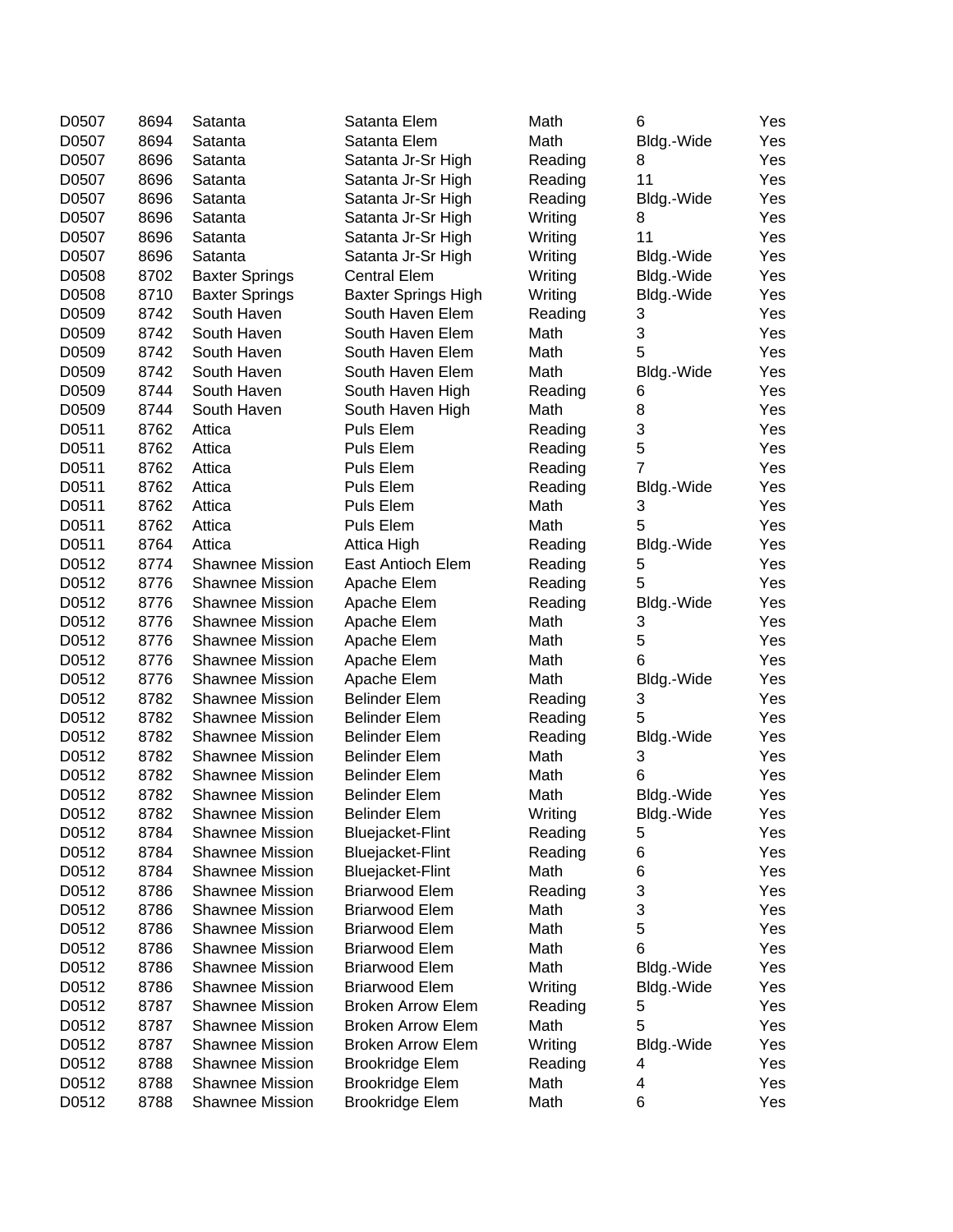| D0512 | 8788 | <b>Shawnee Mission</b> | <b>Brookridge Elem</b>                         | Math    | Bldg.-Wide | Yes |
|-------|------|------------------------|------------------------------------------------|---------|------------|-----|
| D0512 | 8790 | <b>Shawnee Mission</b> | <b>Brookwood Elem</b>                          | Reading | 3          | Yes |
| D0512 | 8790 | <b>Shawnee Mission</b> | <b>Brookwood Elem</b>                          | Reading | 4          | Yes |
| D0512 | 8790 | Shawnee Mission        | <b>Brookwood Elem</b>                          | Reading | 5          | Yes |
| D0512 | 8790 | <b>Shawnee Mission</b> | <b>Brookwood Elem</b>                          | Reading | 6          | Yes |
| D0512 | 8790 | <b>Shawnee Mission</b> | <b>Brookwood Elem</b>                          | Reading | Bldg.-Wide | Yes |
| D0512 | 8790 | <b>Shawnee Mission</b> | <b>Brookwood Elem</b>                          | Math    | 3          | Yes |
| D0512 | 8790 | <b>Shawnee Mission</b> | <b>Brookwood Elem</b>                          | Math    | 4          | Yes |
| D0512 | 8790 | <b>Shawnee Mission</b> | <b>Brookwood Elem</b>                          | Math    | 5          | Yes |
| D0512 | 8790 | <b>Shawnee Mission</b> | <b>Brookwood Elem</b>                          | Math    | 6          | Yes |
|       | 8790 | <b>Shawnee Mission</b> |                                                |         |            |     |
| D0512 |      | <b>Shawnee Mission</b> | <b>Brookwood Elem</b><br><b>Brookwood Elem</b> | Math    | Bldg.-Wide | Yes |
| D0512 | 8790 |                        |                                                | Writing | Bldg.-Wide | Yes |
| D0512 | 8791 | <b>Shawnee Mission</b> | Christa McAuliffe Elem                         | Reading | 3          | Yes |
| D0512 | 8791 | <b>Shawnee Mission</b> | Christa McAuliffe Elem                         | Reading | 4          | Yes |
| D0512 | 8791 | <b>Shawnee Mission</b> | Christa McAuliffe Elem                         | Reading | 5          | Yes |
| D0512 | 8791 | <b>Shawnee Mission</b> | Christa McAuliffe Elem                         | Reading | 6          | Yes |
| D0512 | 8791 | <b>Shawnee Mission</b> | Christa McAuliffe Elem                         | Reading | Bldg.-Wide | Yes |
| D0512 | 8791 | Shawnee Mission        | Christa McAuliffe Elem                         | Math    | 3          | Yes |
| D0512 | 8791 | Shawnee Mission        | Christa McAuliffe Elem                         | Math    | 4          | Yes |
| D0512 | 8791 | <b>Shawnee Mission</b> | Christa McAuliffe Elem                         | Math    | 5          | Yes |
| D0512 | 8791 | <b>Shawnee Mission</b> | Christa McAuliffe Elem                         | Math    | 6          | Yes |
| D0512 | 8791 | <b>Shawnee Mission</b> | Christa McAuliffe Elem                         | Math    | Bldg.-Wide | Yes |
| D0512 | 8791 | <b>Shawnee Mission</b> | Christa McAuliffe Elem                         | Writing | Bldg.-Wide | Yes |
| D0512 | 8794 | <b>Shawnee Mission</b> | Corinth Elem                                   | Reading | 3          | Yes |
| D0512 | 8794 | <b>Shawnee Mission</b> | Corinth Elem                                   | Reading | 4          | Yes |
| D0512 | 8794 | <b>Shawnee Mission</b> | Corinth Elem                                   | Reading | 5          | Yes |
| D0512 | 8794 | <b>Shawnee Mission</b> | Corinth Elem                                   | Reading | 6          | Yes |
| D0512 | 8794 | <b>Shawnee Mission</b> | Corinth Elem                                   | Reading | Bldg.-Wide | Yes |
| D0512 | 8794 | <b>Shawnee Mission</b> | Corinth Elem                                   | Math    | 3          | Yes |
| D0512 | 8794 | <b>Shawnee Mission</b> | Corinth Elem                                   | Math    | 6          | Yes |
| D0512 | 8794 | <b>Shawnee Mission</b> | Corinth Elem                                   | Math    | Bldg.-Wide | Yes |
| D0512 | 8796 | Shawnee Mission        | <b>Crestview Elem</b>                          | Reading | 4          | Yes |
| D0512 | 8796 | Shawnee Mission        | <b>Crestview Elem</b>                          | Reading | 5          | Yes |
| D0512 | 8796 | Shawnee Mission        | <b>Crestview Elem</b>                          | Reading | 6          | Yes |
| D0512 | 8796 | Shawnee Mission        | <b>Crestview Elem</b>                          | Reading | Bldg.-Wide | Yes |
| D0512 | 8796 | <b>Shawnee Mission</b> | <b>Crestview Elem</b>                          | Math    | 3          | Yes |
| D0512 | 8796 | <b>Shawnee Mission</b> | <b>Crestview Elem</b>                          | Math    |            | Yes |
| D0512 | 8796 | <b>Shawnee Mission</b> | <b>Crestview Elem</b>                          | Math    | 4<br>5     |     |
|       |      |                        |                                                |         | 6          | Yes |
| D0512 | 8796 | <b>Shawnee Mission</b> | <b>Crestview Elem</b>                          | Math    |            | Yes |
| D0512 | 8796 | <b>Shawnee Mission</b> | <b>Crestview Elem</b>                          | Math    | Bldg.-Wide | Yes |
| D0512 | 8798 | <b>Shawnee Mission</b> | Dorothy Moody Elem                             | Reading | 3          | Yes |
| D0512 | 8798 | Shawnee Mission        | Dorothy Moody Elem                             | Reading | 4          | Yes |
| D0512 | 8798 | Shawnee Mission        | Dorothy Moody Elem                             | Reading | Bldg.-Wide | Yes |
| D0512 | 8798 | Shawnee Mission        | Dorothy Moody Elem                             | Math    | 3          | Yes |
| D0512 | 8798 | <b>Shawnee Mission</b> | Dorothy Moody Elem                             | Math    | 6          | Yes |
| D0512 | 8798 | <b>Shawnee Mission</b> | Dorothy Moody Elem                             | Writing | Bldg.-Wide | Yes |
| D0512 | 8806 | <b>Shawnee Mission</b> | <b>Highlands Elem</b>                          | Reading | 4          | Yes |
| D0512 | 8806 | <b>Shawnee Mission</b> | <b>Highlands Elem</b>                          | Reading | 5          | Yes |
| D0512 | 8806 | <b>Shawnee Mission</b> | <b>Highlands Elem</b>                          | Reading | 6          | Yes |
| D0512 | 8806 | Shawnee Mission        | <b>Highlands Elem</b>                          | Reading | Bldg.-Wide | Yes |
| D0512 | 8806 | Shawnee Mission        | <b>Highlands Elem</b>                          | Math    | 4          | Yes |
| D0512 | 8806 | <b>Shawnee Mission</b> | <b>Highlands Elem</b>                          | Writing | Bldg.-Wide | Yes |
|       |      |                        |                                                |         |            |     |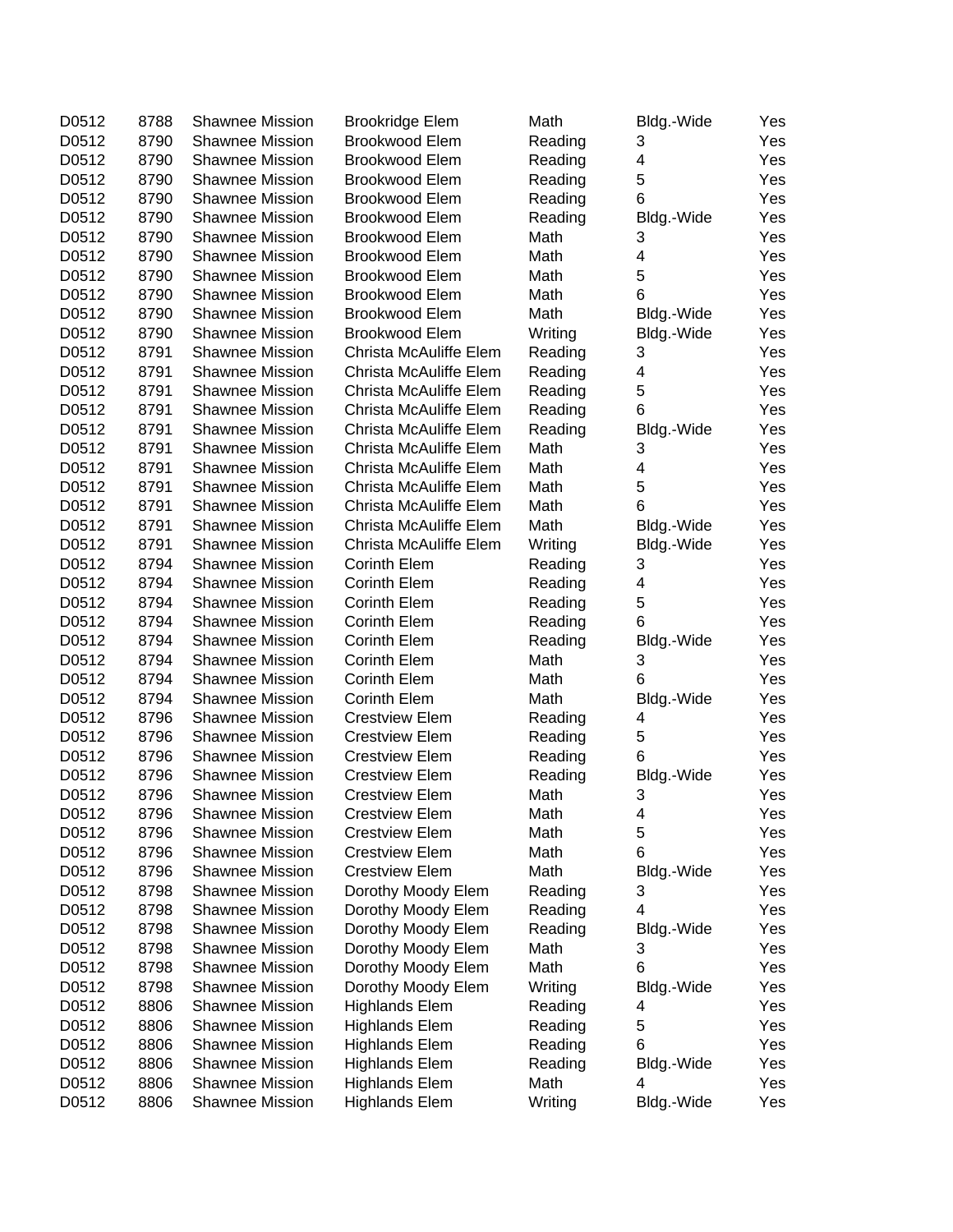| D0512          | 8808 | <b>Shawnee Mission</b>                    | John Diemer Elem                 | Reading | 3          | Yes        |
|----------------|------|-------------------------------------------|----------------------------------|---------|------------|------------|
| D0512          | 8808 | <b>Shawnee Mission</b>                    | John Diemer Elem                 | Math    | 3          | Yes        |
| D0512          | 8808 | Shawnee Mission                           | John Diemer Elem                 | Math    | 6          | Yes        |
| D0512          | 8808 | Shawnee Mission                           | John Diemer Elem                 | Math    | Bldg.-Wide | Yes        |
| D0512          | 8808 | <b>Shawnee Mission</b>                    | John Diemer Elem                 | Writing | Bldg.-Wide | Yes        |
| D0512          | 8810 | <b>Shawnee Mission</b>                    | Katherine Carpenter Elem Reading |         | 3          | Yes        |
| D0512          | 8810 | <b>Shawnee Mission</b>                    | Katherine Carpenter Elem Reading |         | 4          | Yes        |
| D0512          | 8810 | Shawnee Mission                           | Katherine Carpenter Elem Reading |         | 5          | Yes        |
| D0512          | 8810 | <b>Shawnee Mission</b>                    | Katherine Carpenter Elem Reading |         | 6          | Yes        |
| D0512          | 8810 | <b>Shawnee Mission</b>                    | Katherine Carpenter Elem Reading |         | Bldg.-Wide | Yes        |
| D0512          | 8810 | <b>Shawnee Mission</b>                    | Katherine Carpenter Elem Math    |         | 3          | Yes        |
| D0512          | 8810 | Shawnee Mission                           | Katherine Carpenter Elem Math    |         | 4          | Yes        |
| D0512          | 8810 | <b>Shawnee Mission</b>                    | Katherine Carpenter Elem Math    |         | 5          | Yes        |
| D0512          | 8810 | <b>Shawnee Mission</b>                    | Katherine Carpenter Elem Math    |         | 6          | Yes        |
| D0512          | 8810 | <b>Shawnee Mission</b>                    | Katherine Carpenter Elem Math    |         | Bldg.-Wide | Yes        |
| D0512          | 8810 | <b>Shawnee Mission</b>                    | Katherine Carpenter Elem Writing |         | Bldg.-Wide | Yes        |
| D0512          | 8814 | <b>Shawnee Mission</b>                    | <b>Bonjour Elem</b>              | Reading | 3          | Yes        |
| D0512          | 8814 | Shawnee Mission                           | <b>Bonjour Elem</b>              | Reading | 4          | Yes        |
| D0512          | 8814 | Shawnee Mission                           | <b>Bonjour Elem</b>              | Reading | Bldg.-Wide | Yes        |
| D0512          | 8814 | Shawnee Mission                           | <b>Bonjour Elem</b>              | Math    | 4          | Yes        |
| D0512          | 8814 | <b>Shawnee Mission</b>                    | <b>Bonjour Elem</b>              | Math    | 5          | Yes        |
| D0512          | 8814 | <b>Shawnee Mission</b>                    | <b>Bonjour Elem</b>              | Math    | 6          | Yes        |
| D0512          | 8814 | Shawnee Mission                           | <b>Bonjour Elem</b>              | Math    | Bldg.-Wide | Yes        |
| D0512          | 8816 | <b>Shawnee Mission</b>                    | Ray Marsh Elem                   | Reading | 3          | Yes        |
| D0512          | 8816 | <b>Shawnee Mission</b>                    | Ray Marsh Elem                   | Reading | 4          | Yes        |
| D0512          | 8816 | Shawnee Mission                           | Ray Marsh Elem                   | Reading | 5          | Yes        |
| D0512          | 8816 | <b>Shawnee Mission</b>                    | Ray Marsh Elem                   | Reading | Bldg.-Wide | Yes        |
| D0512          | 8817 | Shawnee Mission                           | Merriam Elem                     | Reading | 4          | Yes        |
| D0512          | 8817 | <b>Shawnee Mission</b>                    | Merriam Elem                     | Reading | 5          | Yes        |
| D0512          | 8817 | <b>Shawnee Mission</b>                    | Merriam Elem                     | Reading | 6          | Yes        |
| D0512          | 8817 | <b>Shawnee Mission</b>                    | Merriam Elem                     | Reading | Bldg.-Wide | Yes        |
| D0512          | 8817 | <b>Shawnee Mission</b>                    | Merriam Elem                     | Math    | 4          | Yes        |
| D0512          | 8817 | Shawnee Mission                           | Merriam Elem                     | Math    | 5          | Yes        |
| D0512          | 8817 | Shawnee Mission                           | Merriam Elem                     | Math    | 6          | Yes        |
| D0512          | 8817 | <b>Shawnee Mission</b>                    | <b>Merriam Elem</b>              | Math    | Bldg.-Wide | Yes        |
| D0512          | 8819 | <b>Shawnee Mission</b>                    | Mill Creek Elem                  | Reading | 3          | Yes        |
| D0512          | 8819 | <b>Shawnee Mission</b>                    | Mill Creek Elem                  | Reading | 4          | Yes        |
| D0512          | 8819 | <b>Shawnee Mission</b>                    | Mill Creek Elem                  | Reading | 5          | Yes        |
| D0512          | 8819 | <b>Shawnee Mission</b>                    | Mill Creek Elem                  | Reading | 6          | Yes        |
| D0512          | 8819 | <b>Shawnee Mission</b>                    | Mill Creek Elem                  | Reading | Bldg.-Wide | Yes        |
| D0512          | 8819 | <b>Shawnee Mission</b>                    | Mill Creek Elem                  | Math    | 3          | Yes        |
| D0512          | 8819 | <b>Shawnee Mission</b>                    | Mill Creek Elem                  | Math    | 4          | Yes        |
| D0512          | 8819 | <b>Shawnee Mission</b>                    | Mill Creek Elem                  | Math    | 5          | Yes        |
| D0512          | 8819 | <b>Shawnee Mission</b>                    | Mill Creek Elem                  | Math    | 6          | Yes        |
| D0512          | 8819 | <b>Shawnee Mission</b>                    | Mill Creek Elem                  | Math    | Bldg.-Wide | Yes        |
| D0512          | 8822 | <b>Shawnee Mission</b>                    | Nieman Elem                      | Math    | 3          | Yes        |
|                | 8822 | <b>Shawnee Mission</b>                    | Nieman Elem                      | Math    |            |            |
| D0512<br>D0512 | 8823 | <b>Shawnee Mission</b>                    | Oak Park Elem                    |         | 6<br>3     | Yes<br>Yes |
|                | 8823 |                                           |                                  | Reading |            |            |
| D0512          | 8823 | <b>Shawnee Mission</b>                    | Oak Park Elem<br>Oak Park Elem   | Reading | 4<br>5     | Yes        |
| D0512<br>D0512 | 8823 | <b>Shawnee Mission</b><br>Shawnee Mission | Oak Park Elem                    | Reading | 6          | Yes        |
|                |      | Shawnee Mission                           |                                  | Reading |            | Yes        |
| D0512          | 8823 |                                           | Oak Park Elem                    | Reading | Bldg.-Wide | Yes        |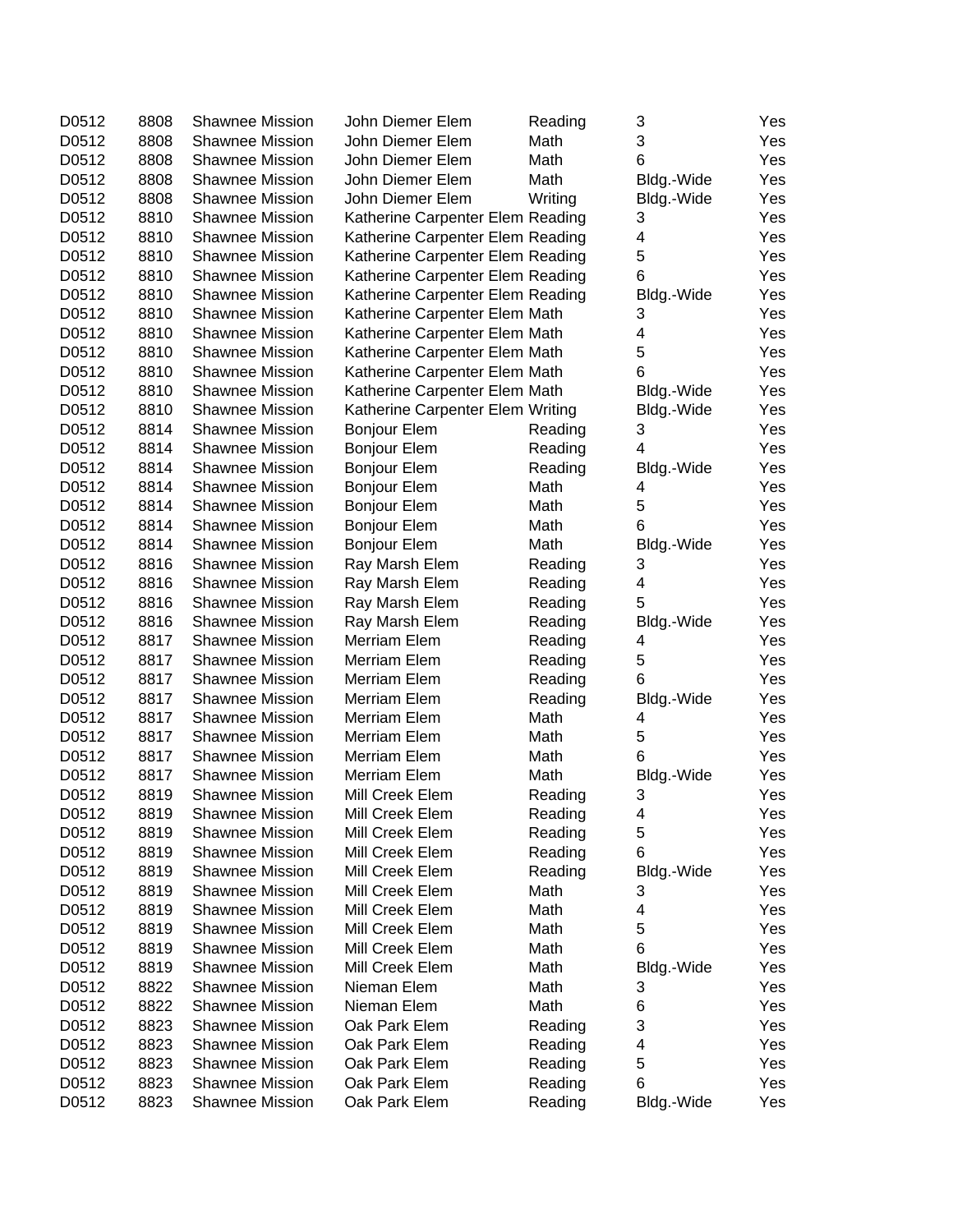| D0512 | 8823 | <b>Shawnee Mission</b> | Oak Park Elem             | Math    | 3          | Yes |
|-------|------|------------------------|---------------------------|---------|------------|-----|
| D0512 | 8823 | <b>Shawnee Mission</b> | Oak Park Elem             | Math    | 4          | Yes |
| D0512 | 8823 | <b>Shawnee Mission</b> | Oak Park Elem             | Math    | 5          | Yes |
| D0512 | 8823 | Shawnee Mission        | Oak Park Elem             | Math    | 6          | Yes |
| D0512 | 8823 | Shawnee Mission        | Oak Park Elem             | Math    | Bldg.-Wide | Yes |
| D0512 | 8823 | <b>Shawnee Mission</b> | Oak Park Elem             | Writing | Bldg.-Wide | Yes |
| D0512 | 8826 | <b>Shawnee Mission</b> | <b>Overland Park Elem</b> | Reading | 6          | Yes |
| D0512 | 8826 | <b>Shawnee Mission</b> | <b>Overland Park Elem</b> | Math    | 4          | Yes |
| D0512 | 8826 | <b>Shawnee Mission</b> | <b>Overland Park Elem</b> | Math    | 5          | Yes |
| D0512 | 8826 | <b>Shawnee Mission</b> | <b>Overland Park Elem</b> | Math    | 6          | Yes |
| D0512 | 8826 | <b>Shawnee Mission</b> | <b>Overland Park Elem</b> | Math    | Bldg.-Wide | Yes |
| D0512 | 8828 | <b>Shawnee Mission</b> | Pawnee Elem               | Reading | 3          | Yes |
| D0512 | 8828 | <b>Shawnee Mission</b> | Pawnee Elem               | Reading | 4          | Yes |
| D0512 | 8828 | <b>Shawnee Mission</b> | Pawnee Elem               | Reading | 5          | Yes |
| D0512 | 8828 | <b>Shawnee Mission</b> | Pawnee Elem               | Reading | Bldg.-Wide | Yes |
| D0512 | 8828 | <b>Shawnee Mission</b> | Pawnee Elem               | Writing | Bldg.-Wide | Yes |
| D0512 | 8832 | <b>Shawnee Mission</b> | Prairie Elem              | Reading | 3          | Yes |
| D0512 | 8832 | <b>Shawnee Mission</b> | Prairie Elem              | Reading | 4          | Yes |
| D0512 | 8832 | <b>Shawnee Mission</b> | Prairie Elem              | Reading | 5          | Yes |
| D0512 | 8832 | <b>Shawnee Mission</b> | Prairie Elem              | Reading | 6          | Yes |
| D0512 | 8832 | <b>Shawnee Mission</b> | Prairie Elem              | Reading | Bldg.-Wide | Yes |
| D0512 | 8832 | <b>Shawnee Mission</b> | Prairie Elem              | Math    | 3          | Yes |
| D0512 | 8832 | <b>Shawnee Mission</b> | Prairie Elem              | Math    | 4          | Yes |
| D0512 | 8832 | <b>Shawnee Mission</b> | Prairie Elem              | Math    | 5          | Yes |
| D0512 | 8832 | <b>Shawnee Mission</b> | Prairie Elem              | Math    | 6          | Yes |
| D0512 | 8832 | <b>Shawnee Mission</b> | <b>Prairie Elem</b>       | Math    | Bldg.-Wide | Yes |
| D0512 | 8834 | <b>Shawnee Mission</b> | Rhein Benninghoven        | Reading | 5          | Yes |
| D0512 | 8834 | <b>Shawnee Mission</b> | Rhein Benninghoven        | Math    | 3          | Yes |
| D0512 | 8834 | Shawnee Mission        | Rhein Benninghoven        | Math    | 6          | Yes |
| D0512 | 8834 | <b>Shawnee Mission</b> | Rhein Benninghoven        | Math    | Bldg.-Wide | Yes |
| D0512 | 8834 | <b>Shawnee Mission</b> | Rhein Benninghoven        | Writing | Bldg.-Wide | Yes |
| D0512 | 8836 | <b>Shawnee Mission</b> | <b>Rising Star Elem</b>   | Reading | 6          | Yes |
| D0512 | 8836 | Shawnee Mission        | <b>Rising Star Elem</b>   | Math    | 3          | Yes |
| D0512 | 8836 | <b>Shawnee Mission</b> | <b>Rising Star Elem</b>   | Math    | 6          | Yes |
| D0512 | 8838 | <b>Shawnee Mission</b> | Roesland Elem             | Math    | 3          | Yes |
| D0512 | 8842 | Shawnee Mission        | Rosehill Elem             | Math    | 5          | Yes |
| D0512 | 8842 | <b>Shawnee Mission</b> | Rosehill Elem             | Writing | Bldg.-Wide | Yes |
| D0512 | 8844 | <b>Shawnee Mission</b> | <b>Rushton Elem</b>       | Reading | 3          | Yes |
| D0512 | 8844 | <b>Shawnee Mission</b> | <b>Rushton Elem</b>       | Reading | 5          | Yes |
| D0512 | 8844 | <b>Shawnee Mission</b> | <b>Rushton Elem</b>       | Math    | 3          | Yes |
| D0512 | 8844 | <b>Shawnee Mission</b> | <b>Rushton Elem</b>       | Math    | Bldg.-Wide | Yes |
| D0512 | 8846 | <b>Shawnee Mission</b> | Santa Fe Trail Elem       | Math    | 4          | Yes |
| D0512 | 8856 | <b>Shawnee Mission</b> | South Park Elem           | Reading | 4          | Yes |
| D0512 | 8856 | <b>Shawnee Mission</b> | South Park Elem           | Reading | 6          | Yes |
| D0512 | 8856 | <b>Shawnee Mission</b> | South Park Elem           | Reading | Bldg.-Wide | Yes |
| D0512 | 8856 | <b>Shawnee Mission</b> | South Park Elem           | Math    | 4          | Yes |
| D0512 | 8856 | <b>Shawnee Mission</b> | South Park Elem           | Writing | Bldg.-Wide | Yes |
| D0512 | 8857 | <b>Shawnee Mission</b> | Sunflower Elem            | Reading | 4          | Yes |
| D0512 | 8857 | <b>Shawnee Mission</b> | <b>Sunflower Elem</b>     | Reading | 5          | Yes |
| D0512 | 8857 | <b>Shawnee Mission</b> | <b>Sunflower Elem</b>     | Reading | Bldg.-Wide | Yes |
| D0512 | 8857 | Shawnee Mission        | Sunflower Elem            | Math    | 3          | Yes |
| D0512 | 8857 | Shawnee Mission        | Sunflower Elem            | Math    | 4          | Yes |
|       |      |                        |                           |         |            |     |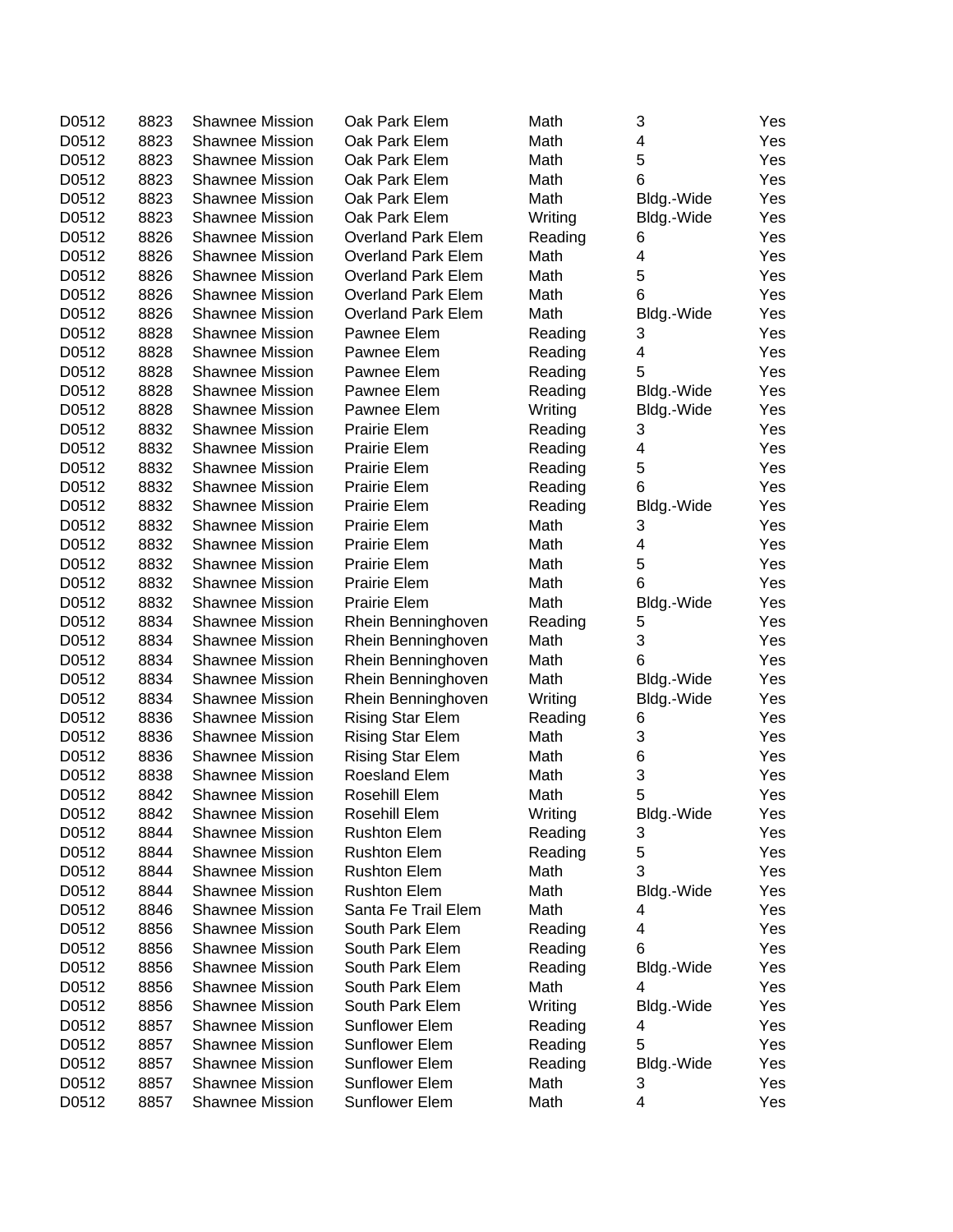| D0512 | 8857 | <b>Shawnee Mission</b> | Sunflower Elem               | Math    | 5              | Yes |
|-------|------|------------------------|------------------------------|---------|----------------|-----|
| D0512 | 8857 | Shawnee Mission        | <b>Sunflower Elem</b>        | Math    | 6              | Yes |
| D0512 | 8857 | <b>Shawnee Mission</b> | Sunflower Elem               | Math    | Bldg.-Wide     | Yes |
| D0512 | 8857 | <b>Shawnee Mission</b> | Sunflower Elem               | Writing | Bldg.-Wide     | Yes |
| D0512 | 8858 | <b>Shawnee Mission</b> | Tomahawk Elem                | Reading | 4              | Yes |
| D0512 | 8858 | <b>Shawnee Mission</b> | <b>Tomahawk Elem</b>         | Reading | 5              | Yes |
| D0512 | 8858 | <b>Shawnee Mission</b> | <b>Tomahawk Elem</b>         | Reading | Bldg.-Wide     | Yes |
| D0512 | 8858 | <b>Shawnee Mission</b> | <b>Tomahawk Elem</b>         | Math    | 4              | Yes |
| D0512 | 8858 | <b>Shawnee Mission</b> | <b>Tomahawk Elem</b>         | Math    | 5              | Yes |
| D0512 | 8858 | <b>Shawnee Mission</b> | <b>Tomahawk Elem</b>         | Math    | 6              | Yes |
| D0512 | 8858 | <b>Shawnee Mission</b> | <b>Tomahawk Elem</b>         | Math    | Bldg.-Wide     | Yes |
| D0512 | 8860 | <b>Shawnee Mission</b> | <b>Trailwood Elem</b>        | Reading | 3              | Yes |
| D0512 | 8860 | <b>Shawnee Mission</b> | <b>Trailwood Elem</b>        | Reading | 4              | Yes |
| D0512 | 8860 | <b>Shawnee Mission</b> | <b>Trailwood Elem</b>        | Reading | 5              | Yes |
| D0512 | 8860 | <b>Shawnee Mission</b> | <b>Trailwood Elem</b>        | Reading | 6              | Yes |
| D0512 | 8860 | <b>Shawnee Mission</b> | <b>Trailwood Elem</b>        | Reading | Bldg.-Wide     | Yes |
| D0512 | 8860 | <b>Shawnee Mission</b> | <b>Trailwood Elem</b>        | Math    | 3              | Yes |
| D0512 | 8860 | <b>Shawnee Mission</b> | <b>Trailwood Elem</b>        | Math    | 4              | Yes |
| D0512 | 8860 | <b>Shawnee Mission</b> | Trailwood Elem               | Math    | 5              | Yes |
| D0512 | 8860 | <b>Shawnee Mission</b> | Trailwood Elem               | Math    | Bldg.-Wide     | Yes |
| D0512 | 8860 | <b>Shawnee Mission</b> | Trailwood Elem               | Writing | Bldg.-Wide     | Yes |
| D0512 | 8864 | <b>Shawnee Mission</b> | Westwood View Elem           | Reading | 4              | Yes |
| D0512 | 8864 | <b>Shawnee Mission</b> | Westwood View Elem           | Reading | 5              | Yes |
| D0512 | 8864 | <b>Shawnee Mission</b> | <b>Westwood View Elem</b>    | Reading | 6              | Yes |
| D0512 | 8864 | <b>Shawnee Mission</b> | Westwood View Elem           | Reading | Bldg.-Wide     | Yes |
| D0512 | 8864 | Shawnee Mission        | Westwood View Elem           | Math    | 3              | Yes |
| D0512 | 8864 | <b>Shawnee Mission</b> | Westwood View Elem           | Math    | 5              | Yes |
| D0512 | 8864 | <b>Shawnee Mission</b> | Westwood View Elem           | Math    | 6              | Yes |
| D0512 | 8864 | <b>Shawnee Mission</b> | Westwood View Elem           | Math    | Bldg.-Wide     | Yes |
| D0512 | 8868 | <b>Shawnee Mission</b> | Westridge Middle             | Reading | 7              | Yes |
| D0512 | 8868 | Shawnee Mission        | Westridge Middle             | Reading | 8              | Yes |
| D0512 | 8868 | <b>Shawnee Mission</b> | Westridge Middle             | Reading | Bldg.-Wide     | Yes |
| D0512 | 8868 | Shawnee Mission        | Westridge Middle             | Math    | 7              | Yes |
| D0512 | 8870 | Shawnee Mission        | <b>Hocker Grove Middle</b>   | Reading | $\overline{7}$ | Yes |
| D0512 | 8870 | <b>Shawnee Mission</b> | <b>Hocker Grove Middle</b>   | Reading | 8              | Yes |
| D0512 | 8870 | <b>Shawnee Mission</b> | <b>Hocker Grove Middle</b>   | Reading | Bldg.-Wide     | Yes |
| D0512 | 8870 | Shawnee Mission        | <b>Hocker Grove Middle</b>   | Math    | 7              | Yes |
| D0512 | 8870 | <b>Shawnee Mission</b> | <b>Hocker Grove Middle</b>   | Math    | Bldg.-Wide     | Yes |
| D0512 | 8874 | <b>Shawnee Mission</b> | Indian Hills Middle          | Reading | 7              | Yes |
| D0512 | 8874 | <b>Shawnee Mission</b> | Indian Hills Middle          | Reading | 8              | Yes |
| D0512 | 8874 | <b>Shawnee Mission</b> | Indian Hills Middle          | Reading | Bldg.-Wide     | Yes |
| D0512 | 8874 | <b>Shawnee Mission</b> | Indian Hills Middle          | Math    | 7              | Yes |
| D0512 | 8874 | <b>Shawnee Mission</b> | Indian Hills Middle          | Math    | 8              | Yes |
| D0512 | 8874 | <b>Shawnee Mission</b> | Indian Hills Middle          | Math    | Bldg.-Wide     | Yes |
| D0512 | 8874 | <b>Shawnee Mission</b> | Indian Hills Middle          | Writing | Bldg.-Wide     | Yes |
| D0512 | 8876 | <b>Shawnee Mission</b> | <b>Mission Valley Middle</b> | Reading | 7              | Yes |
| D0512 | 8876 | <b>Shawnee Mission</b> | <b>Mission Valley Middle</b> | Reading | 8              | Yes |
| D0512 | 8876 | <b>Shawnee Mission</b> | <b>Mission Valley Middle</b> | Reading | Bldg.-Wide     | Yes |
| D0512 | 8876 | <b>Shawnee Mission</b> | <b>Mission Valley Middle</b> | Math    | 7              | Yes |
| D0512 | 8876 | <b>Shawnee Mission</b> | <b>Mission Valley Middle</b> | Math    | 8              | Yes |
| D0512 | 8876 | <b>Shawnee Mission</b> | <b>Mission Valley Middle</b> | Math    | Bldg.-Wide     | Yes |
| D0512 | 8876 | <b>Shawnee Mission</b> | <b>Mission Valley Middle</b> | Writing | Bldg.-Wide     | Yes |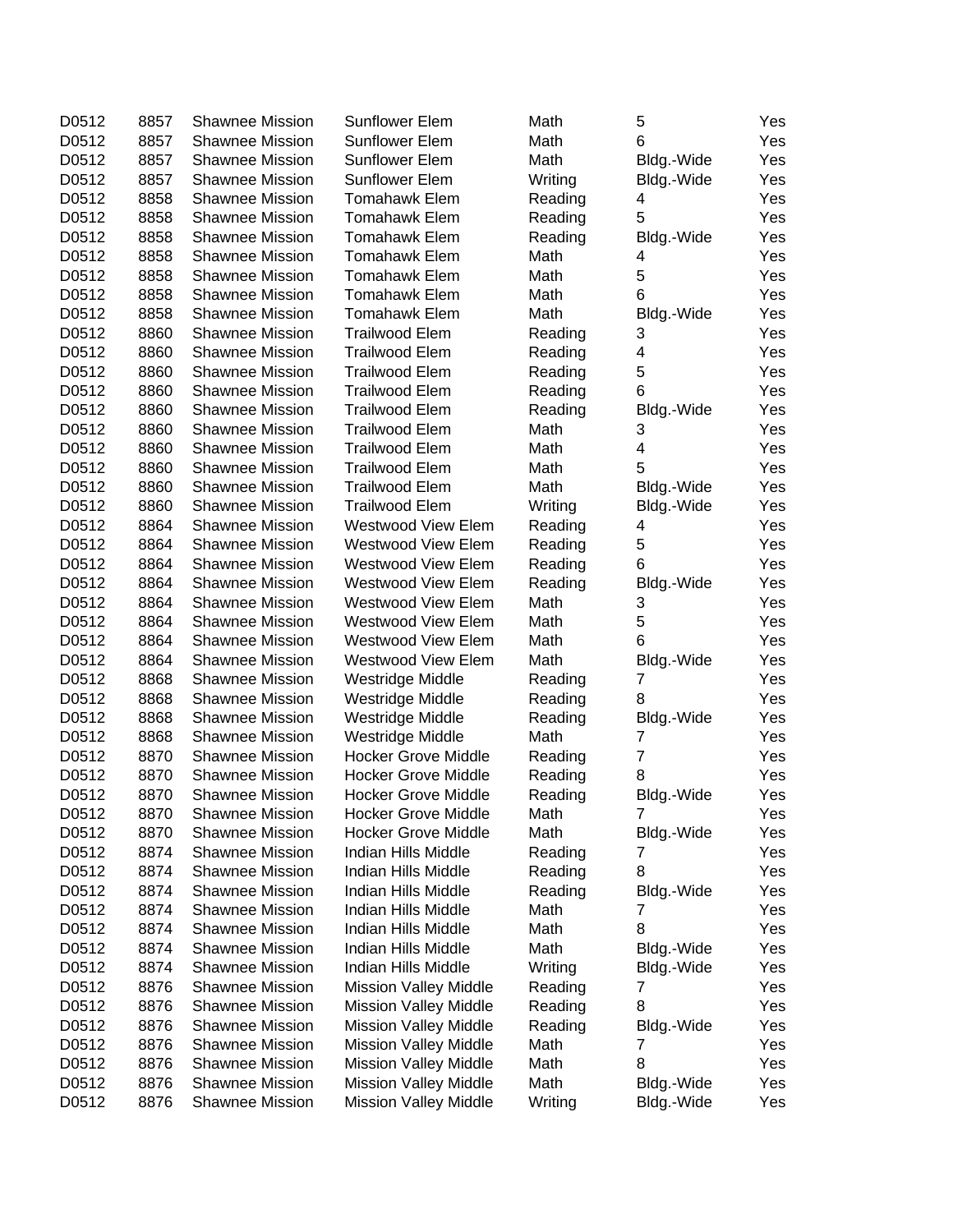| D0512 | 8878 | <b>Shawnee Mission</b> | Antioch Middle                                               | Reading | $\overline{7}$  | Yes |
|-------|------|------------------------|--------------------------------------------------------------|---------|-----------------|-----|
| D0512 | 8878 | <b>Shawnee Mission</b> | Antioch Middle                                               | Reading | Bldg.-Wide      | Yes |
| D0512 | 8880 | <b>Shawnee Mission</b> | Indian Woods Middle                                          | Reading | 7               | Yes |
| D0512 | 8880 | <b>Shawnee Mission</b> | Indian Woods Middle                                          | Reading | 8               | Yes |
| D0512 | 8880 | <b>Shawnee Mission</b> | Indian Woods Middle                                          | Reading | Bldg.-Wide      | Yes |
| D0512 | 8880 | <b>Shawnee Mission</b> | Indian Woods Middle                                          | Math    | 7               | Yes |
| D0512 | 8880 | <b>Shawnee Mission</b> | Indian Woods Middle                                          | Math    | 8               | Yes |
| D0512 | 8880 | <b>Shawnee Mission</b> | Indian Woods Middle                                          | Math    | Bldg.-Wide      | Yes |
| D0512 | 8880 | <b>Shawnee Mission</b> | Indian Woods Middle                                          | Writing | Bldg.-Wide      | Yes |
| D0512 | 8884 | <b>Shawnee Mission</b> | Trailridge Middle                                            | Reading | 7               | Yes |
| D0512 | 8884 | <b>Shawnee Mission</b> | <b>Trailridge Middle</b>                                     | Reading | Bldg.-Wide      | Yes |
| D0512 | 8884 | Shawnee Mission        | <b>Trailridge Middle</b>                                     | Math    | 7               | Yes |
| D0512 | 8884 | <b>Shawnee Mission</b> | <b>Trailridge Middle</b>                                     | Math    | 8               | Yes |
| D0512 | 8884 | <b>Shawnee Mission</b> | <b>Trailridge Middle</b>                                     | Math    | Bldg.-Wide      | Yes |
| D0512 | 8884 | <b>Shawnee Mission</b> | <b>Trailridge Middle</b>                                     | Writing | Bldg.-Wide      | Yes |
| D0512 | 8886 | <b>Shawnee Mission</b> | <b>Shawnee Mission East</b>                                  | Reading | Bldg.-Wide      | Yes |
| D0512 | 8886 | <b>Shawnee Mission</b> | <b>Shawnee Mission East</b>                                  | Math    | Bldg.-Wide      | Yes |
| D0512 | 8888 | <b>Shawnee Mission</b> | <b>Shawnee Mission North</b>                                 | Reading | 8               | Yes |
| D0512 | 8888 | <b>Shawnee Mission</b> | <b>Shawnee Mission North</b>                                 | Reading | 11              | Yes |
| D0512 | 8888 | <b>Shawnee Mission</b> | <b>Shawnee Mission North</b>                                 | Reading |                 | Yes |
| D0512 | 8888 | <b>Shawnee Mission</b> | <b>Shawnee Mission North</b>                                 | Math    | Bldg.-Wide<br>7 | Yes |
| D0512 | 8888 | <b>Shawnee Mission</b> |                                                              | Math    | 8               |     |
|       | 8888 |                        | <b>Shawnee Mission North</b><br><b>Shawnee Mission North</b> |         |                 | Yes |
| D0512 |      | <b>Shawnee Mission</b> |                                                              | Math    | Bldg.-Wide      | Yes |
| D0512 | 8888 | <b>Shawnee Mission</b> | <b>Shawnee Mission North</b>                                 | Writing | 8               | Yes |
| D0512 | 8890 | <b>Shawnee Mission</b> | <b>Shawnee Mission</b>                                       | Reading | Bldg.-Wide      | Yes |
| D0512 | 8890 | <b>Shawnee Mission</b> | <b>Shawnee Mission</b>                                       | Math    | Bldg.-Wide      | Yes |
| D0512 | 8892 | <b>Shawnee Mission</b> | <b>Shawnee Mission South</b>                                 | Reading | Bldg.-Wide      | Yes |
| D0512 | 8892 | <b>Shawnee Mission</b> | <b>Shawnee Mission South</b>                                 | Math    | Bldg.-Wide      | Yes |
| D0512 | 8894 | <b>Shawnee Mission</b> | <b>Shawnee Mission West</b>                                  | Reading | Bldg.-Wide      | Yes |
| D0512 | 8894 | <b>Shawnee Mission</b> | <b>Shawnee Mission West</b>                                  | Math    | Bldg.-Wide      | Yes |
| D0512 | 8894 | <b>Shawnee Mission</b> | <b>Shawnee Mission West</b>                                  | Writing | Bldg.-Wide      | Yes |
|       |      | St. Hosp. Training     | St. Hosp. Training Center                                    |         |                 |     |
| S0507 | 8614 | <b>Center Parsons</b>  | Parsons                                                      | Writing | Bldg.-Wide      | Yes |
| S0604 | 8428 | School for Blind       | School for Blind                                             | Reading | 3               | Yes |
| S0604 | 8428 | School for Blind       | School for Blind                                             | Reading | Bldg.-Wide      | Yes |
| S0604 | 8428 | School for Blind       | School for Blind                                             | Math    | 3               | Yes |
| S0604 | 8432 | School for Blind       | School for Blind High                                        | Math    | 11              | Yes |
| S0610 | 0884 | School for Deaf        | School for Deaf                                              | Reading | 6               | Yes |
| Z0006 | 9001 | <b>Brookridge Day</b>  | <b>Brookridge Day School</b>                                 | Reading | Bldg.-Wide      | Yes |
| Z0006 | 9001 | <b>Brookridge Day</b>  | <b>Brookridge Day School</b>                                 | Math    | Bldg.-Wide      | Yes |
| Z0009 | 6858 | Independence Bible     | Independence Bible High                                      | Reading | 8               | Yes |
| Z0009 | 6858 | Independence Bible     | Independence Bible High                                      | Writing | 11              | Yes |
| Z0009 | 6858 | Independence Bible     | Independence Bible High                                      | Writing | Bldg.-Wide      | Yes |
| Z0013 | 3040 | St John's Military     | St John's Military High                                      | Reading | 7               | Yes |
| Z0013 | 3040 | St John's Military     | St John's Military High                                      | Reading | 8               | Yes |
| Z0013 | 3040 | St John's Military     | St John's Military High                                      | Reading | 11              | Yes |
| Z0013 | 3040 | St John's Military     | St John's Military High                                      | Reading | Bldg.-Wide      | Yes |
| Z0013 | 3040 | St John's Military     | St John's Military High                                      | Math    | 7               | Yes |
| Z0013 | 3040 | St John's Military     | St John's Military High                                      | Math    | 11              | Yes |
| Z0026 | 0642 | Lutheran Schools       | Linn Lutheran                                                | Reading | 3               | Yes |
| Z0026 | 0642 | Lutheran Schools       | Linn Lutheran                                                | Reading | 8               | Yes |
| Z0026 | 0642 | Lutheran Schools       | Linn Lutheran                                                | Writing | 8               | Yes |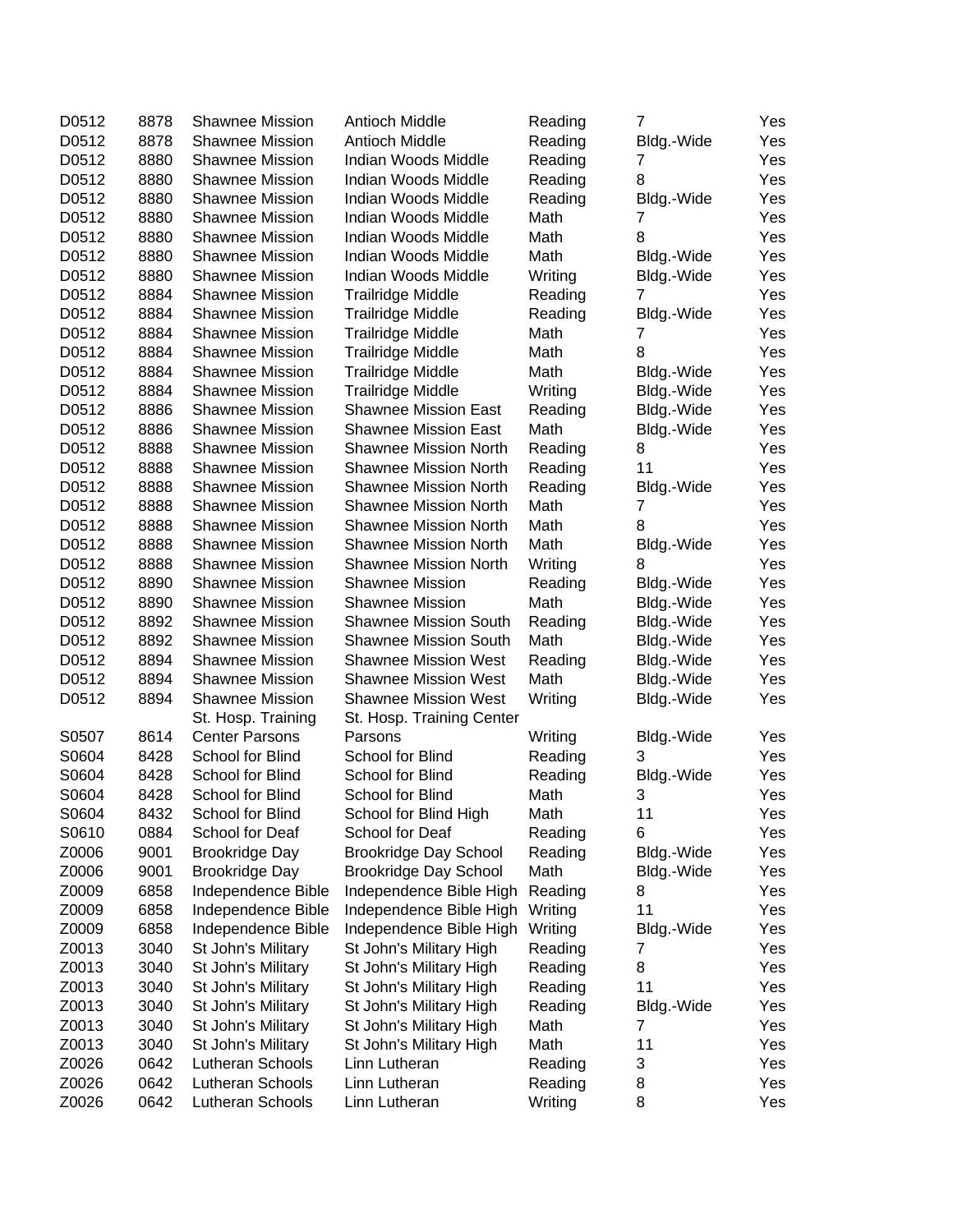| Z0026          | 1866 | Lutheran Schools        | Holy Cross Lutheran                          | Reading         | 3               | Yes        |
|----------------|------|-------------------------|----------------------------------------------|-----------------|-----------------|------------|
| Z0026          | 1866 | Lutheran Schools        | Holy Cross Lutheran                          | Reading         | 5               | Yes        |
| Z0026          | 1866 | Lutheran Schools        | <b>Holy Cross Lutheran</b>                   | Reading         | $\overline{7}$  | Yes        |
| Z0026          | 1866 | Lutheran Schools        | Holy Cross Lutheran                          | Reading         | 8               | Yes        |
| Z0026          | 1866 | Lutheran Schools        | Holy Cross Lutheran                          | Reading         | Bldg.-Wide      | Yes        |
| Z0026          | 1866 | Lutheran Schools        | Holy Cross Lutheran                          | Math            | 3               | Yes        |
| Z0026          | 1866 | Lutheran Schools        | Holy Cross Lutheran                          | Math            | 5               | Yes        |
| Z0026          | 1866 | Lutheran Schools        | Holy Cross Lutheran                          | Writing         | 5               | Yes        |
| Z0026          | 1866 | Lutheran Schools        | Holy Cross Lutheran                          | Writing         | 8               | Yes        |
| Z0026          | 1866 | Lutheran Schools        | Holy Cross Lutheran                          | Writing         | Bldg.-Wide      | Yes        |
| Z0026          | 2104 | Lutheran Schools        | St Pauls Lutheran Elem                       | Reading         | 3               | Yes        |
| Z0026          | 2104 | Lutheran Schools        | St Pauls Lutheran Elem                       | Reading         | 5               | Yes        |
| Z0026          | 2104 | Lutheran Schools        | St Pauls Lutheran Elem                       | Reading         | 8               | Yes        |
| Z0026          | 2104 | Lutheran Schools        | St Pauls Lutheran Elem                       | Reading         | Bldg.-Wide      | Yes        |
| Z0026          | 2104 | Lutheran Schools        | St Pauls Lutheran Elem                       | Math            | 8               | Yes        |
| Z0026          | 2104 | Lutheran Schools        | St Pauls Lutheran Elem                       | Writing         | 5               | Yes        |
| Z0026          | 2104 | Lutheran Schools        | St Pauls Lutheran Elem                       | Writing         | Bldg.-Wide      | Yes        |
| Z0026          | 3676 | Lutheran Schools        | St Johns Lutheran Elem                       | Reading         | 4               | Yes        |
| Z0026          | 3676 | Lutheran Schools        | St Johns Lutheran Elem                       | Reading         | $\overline{7}$  | Yes        |
| Z0026          | 3676 | Lutheran Schools        | St Johns Lutheran Elem                       | Math            | 3               | Yes        |
| Z0026          | 3676 | Lutheran Schools        | St Johns Lutheran Elem                       | Math            | 4               | Yes        |
| Z0026          | 3676 | Lutheran Schools        | St Johns Lutheran Elem                       | Math            | $\overline{7}$  | Yes        |
| Z0026          | 6862 | Lutheran Schools        | Zion Lutheran Elem                           | Reading         | 8               | Yes        |
| Z0026          | 6862 | Lutheran Schools        | Zion Lutheran Elem                           | Math            | 8               | Yes        |
| Z0026          | 6862 | Lutheran Schools        | Zion Lutheran Elem                           | Writing         | 5               | Yes        |
| Z0026          | 6862 | Lutheran Schools        | Zion Lutheran Elem                           | Writing         | 8               | Yes        |
| Z0026          | 6862 | Lutheran Schools        | <b>Zion Lutheran Elem</b>                    | Writing         | Bldg.-Wide      | Yes        |
| Z0026          | 7042 | Lutheran Schools        | St Paul Lutheran Elem                        | Reading         | 3               | Yes        |
| Z0026          | 7042 | Lutheran Schools        | St Paul Lutheran Elem                        | Reading         | 7               | Yes        |
| Z0026          | 7042 | Lutheran Schools        | St Paul Lutheran Elem                        | Reading         | Bldg.-Wide      | Yes        |
| Z0026          | 7042 | Lutheran Schools        | St Paul Lutheran Elem                        | Math            | 7               | Yes        |
| Z0026          | 7344 | Lutheran Schools        | <b>Trinity Lutheran Elem</b>                 | Reading         | 5               | Yes        |
| Z0026          | 7344 | Lutheran Schools        | <b>Trinity Lutheran Elem</b>                 | Reading         | 6               | Yes        |
| Z0026          | 7344 | <b>Lutheran Schools</b> | <b>Trinity Lutheran Elem</b>                 | Math            | 5               | Yes        |
| Z0026          | 7344 | Lutheran Schools        | <b>Trinity Lutheran Elem</b>                 | Math            | 6               | Yes        |
| Z0026          | 8570 | Lutheran Schools        | Topeka Lutheran Elem                         |                 | $\overline{7}$  | Yes        |
|                | 8570 | Lutheran Schools        |                                              | Reading         |                 |            |
| Z0026<br>Z0026 | 8570 | Lutheran Schools        | Topeka Lutheran Elem                         | Reading         | 8               | Yes<br>Yes |
|                | 8570 | Lutheran Schools        | Topeka Lutheran Elem<br>Topeka Lutheran Elem | Reading<br>Math | Bldg.-Wide<br>7 |            |
| Z0026<br>Z0026 |      |                         |                                              |                 |                 | Yes        |
|                | 8570 | Lutheran Schools        | Topeka Lutheran Elem                         | Writing         | 5<br>8          | Yes        |
| Z0026          | 8570 | Lutheran Schools        | Topeka Lutheran Elem                         | Writing         |                 | Yes        |
| Z0026          | 8570 | Lutheran Schools        | Topeka Lutheran Elem                         | Writing         | Bldg.-Wide      | Yes        |
| Z0026          | 9021 | Lutheran Schools        | Hope Lutheran                                | Reading         | 5               | Yes        |
| Z0026          | 9021 | Lutheran Schools        | Hope Lutheran                                | Reading         | 7               | Yes        |
| Z0026          | 9021 | Lutheran Schools        | Hope Lutheran                                | Reading         | Bldg.-Wide      | Yes        |
| Z0026          | 9021 | Lutheran Schools        | Hope Lutheran                                | Math            | 4               | Yes        |
| Z0026          | 9021 | Lutheran Schools        | Hope Lutheran                                | Writing         | 8               | Yes        |
| Z0026          | 9710 | Lutheran Schools        | Bethany Lutheran School                      | Reading         | 5               | Yes        |
| Z0026          | 9710 | Lutheran Schools        | Bethany Lutheran School Reading              |                 | 6               | Yes        |
| Z0026          | 9710 | Lutheran Schools        | Bethany Lutheran School                      | Reading         | $\overline{7}$  | Yes        |
| Z0026          | 9710 | Lutheran Schools        | Bethany Lutheran School                      | Reading         | Bldg.-Wide      | Yes        |
| Z0026          | 9710 | Lutheran Schools        | Bethany Lutheran School Math                 |                 | 3               | Yes        |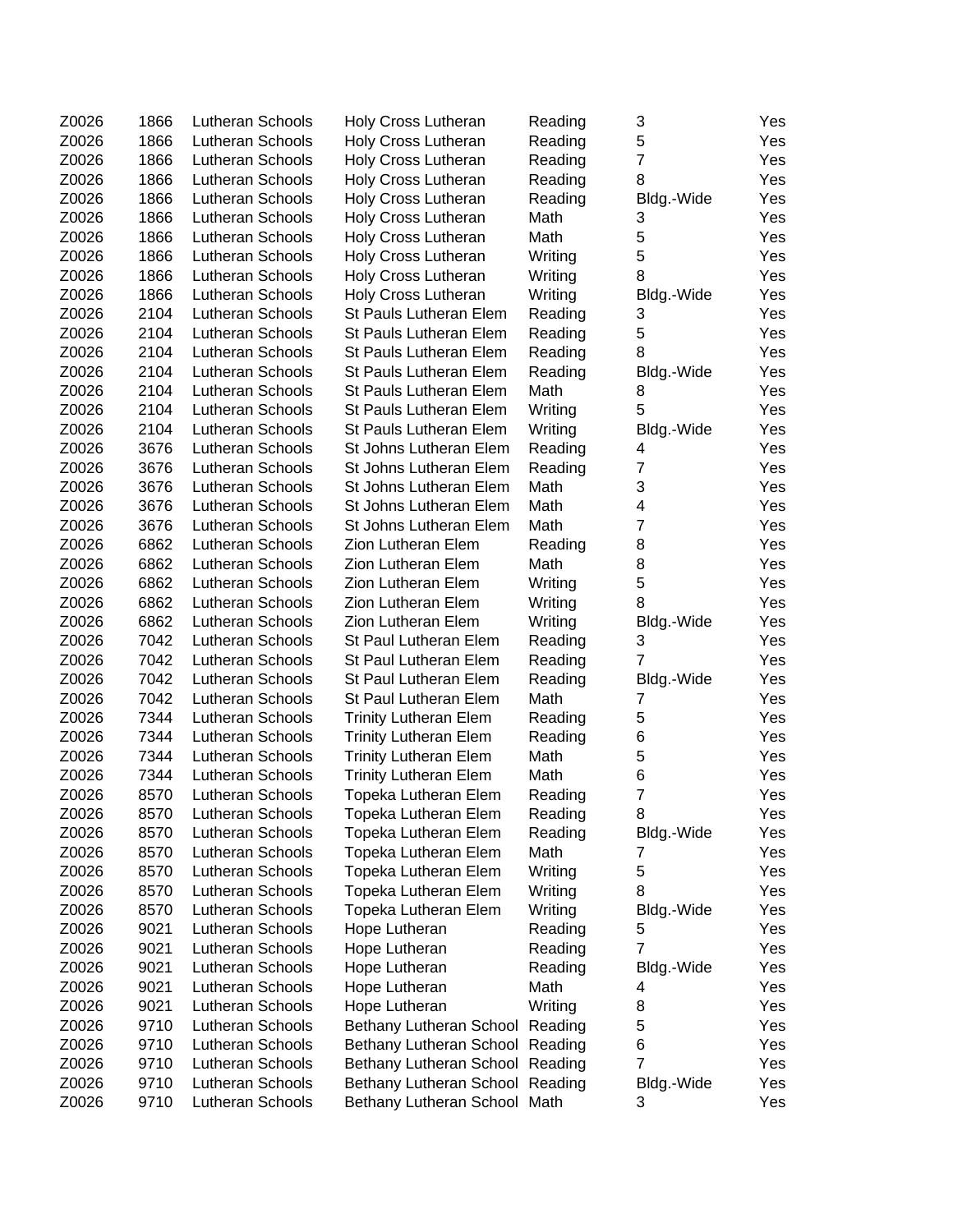| Z0026 | 9710 | Lutheran Schools    | Bethany Lutheran School Math             |              | 5                       | Yes        |
|-------|------|---------------------|------------------------------------------|--------------|-------------------------|------------|
| Z0026 | 9710 | Lutheran Schools    | Bethany Lutheran School                  | Math         | $\overline{7}$          | Yes        |
| Z0026 | 9710 | Lutheran Schools    | Bethany Lutheran School                  | Writing      | Bldg.-Wide              | Yes        |
| Z0026 | 9886 | Lutheran Schools    | <b>Faith Lutheran School</b>             | Reading      | 3                       | Yes        |
| Z0026 | 9886 | Lutheran Schools    | <b>Faith Lutheran School</b>             | Math         | 3                       | Yes        |
| Z0026 | 9886 | Lutheran Schools    | Faith Lutheran School                    | Writing      | Bldg.-Wide              | Yes        |
| Z0028 | 2962 | Dodge City Catholic | Sacred Heart Elem [Ness                  | Reading      | 8                       | Yes        |
| Z0028 | 2962 | Dodge City Catholic | Sacred Heart Elem [Ness                  | Math         | 3                       | Yes        |
| Z0028 | 2962 | Dodge City Catholic | Sacred Heart Elem [Ness                  | Math         | 8                       | Yes        |
| Z0028 | 2962 | Dodge City Catholic | Sacred Heart Elem [Ness                  | Writing      | 8                       | Yes        |
| Z0028 | 4132 | Dodge City Catholic | St Nicholas Elem                         | Reading      | 4                       | Yes        |
| Z0028 | 4132 | Dodge City Catholic | St Nicholas Elem                         | Reading      | 6                       | Yes        |
| Z0028 | 4132 | Dodge City Catholic | St Nicholas Elem                         | Reading      | $\overline{7}$          | Yes        |
| Z0028 | 4132 | Dodge City Catholic | St Nicholas Elem                         | Math         | 6                       | Yes        |
| Z0028 | 4132 | Dodge City Catholic | St Nicholas Elem                         | Writing      | 8                       | Yes        |
| Z0028 | 4132 | Dodge City Catholic | St Nicholas Elem                         | Writing      | Bldg.-Wide              | Yes        |
| Z0028 | 4334 | Dodge City Catholic | St Joseph Elem                           | Reading      | 3                       | Yes        |
| Z0028 | 4334 | Dodge City Catholic | St Joseph Elem                           | Reading      | 4                       | Yes        |
| Z0028 | 4334 | Dodge City Catholic | St Joseph Elem                           | Reading      | 5                       | Yes        |
| Z0028 | 4334 | Dodge City Catholic | St Joseph Elem                           | Reading      | 6                       | Yes        |
| Z0028 | 4334 | Dodge City Catholic | St Joseph Elem                           | Reading      | $\overline{7}$          | Yes        |
| Z0028 | 4334 | Dodge City Catholic | St Joseph Elem                           | Reading      | 8                       | Yes        |
| Z0028 | 4334 | Dodge City Catholic | St Joseph Elem                           | Reading      | Bldg.-Wide              | Yes        |
| Z0028 | 4334 | Dodge City Catholic | St Joseph Elem                           | Math         | 3                       | Yes        |
| Z0028 | 4334 | Dodge City Catholic | St Joseph Elem                           | Math         | 4                       | Yes        |
| Z0028 | 4334 | Dodge City Catholic | St Joseph Elem                           | Math         | 5                       | Yes        |
| Z0028 | 4334 | Dodge City Catholic | St Joseph Elem                           | Math         | 6                       | Yes        |
| Z0028 | 4334 | Dodge City Catholic | St Joseph Elem                           | Math         | $\overline{7}$          | Yes        |
| Z0028 | 4334 | Dodge City Catholic | St Joseph Elem                           | Math         | 8                       | Yes        |
| Z0028 | 4334 | Dodge City Catholic | St Joseph Elem                           | Math         | Bldg.-Wide              | Yes        |
| Z0028 | 6304 | Dodge City Catholic | Holy Family School                       | Reading      | 3                       | Yes        |
| Z0028 | 6304 | Dodge City Catholic | Holy Family School                       | Reading      | $\overline{\mathbf{4}}$ | Yes        |
| Z0028 | 6304 | Dodge City Catholic | Holy Family School                       | Reading      | 5                       | Yes        |
| Z0028 | 6304 | Dodge City Catholic | Holy Family School                       | Reading      | 6                       | Yes        |
| Z0028 | 6304 | Dodge City Catholic | Holy Family School                       | Reading      | Bldg.-Wide              | Yes        |
| Z0028 | 6304 | Dodge City Catholic | Holy Family School                       | Math         | 3                       | Yes        |
| Z0028 | 6304 | Dodge City Catholic | Holy Family School                       |              |                         |            |
| Z0028 | 6304 | Dodge City Catholic | Holy Family School                       | Math<br>Math | 4<br>5                  | Yes<br>Yes |
| Z0028 | 6304 | Dodge City Catholic | Holy Family School                       | Math         | 6                       | Yes        |
| Z0028 | 6304 | Dodge City Catholic | Holy Family School                       | Math         | Bldg.-Wide              | Yes        |
| Z0028 | 6304 | Dodge City Catholic | Holy Family School                       | Writing      | Bldg.-Wide              | Yes        |
| Z0028 | 6712 | Dodge City Catholic | <b>Sacred Heart Catholic</b>             | Reading      | 4                       | Yes        |
| Z0028 | 6712 | Dodge City Catholic | <b>Sacred Heart Catholic</b>             | Reading      | 7                       | Yes        |
| Z0028 | 6712 | Dodge City Catholic | <b>Sacred Heart Catholic</b>             | Reading      | 8                       | Yes        |
| Z0028 | 6712 | Dodge City Catholic | <b>Sacred Heart Catholic</b>             | Reading      |                         | Yes        |
| Z0028 | 6712 | Dodge City Catholic | <b>Sacred Heart Catholic</b>             | Math         | Bldg.-Wide              |            |
|       |      |                     |                                          |              | 4                       | Yes        |
| Z0028 | 6712 | Dodge City Catholic | Sacred Heart Catholic<br>St Dominic Elem | Math         | 8<br>3                  | Yes        |
| Z0028 | 7145 | Dodge City Catholic | St Dominic Elem                          | Reading      | 4                       | Yes        |
| Z0028 | 7145 | Dodge City Catholic | St Dominic Elem                          | Reading      | 5                       | Yes        |
| Z0028 | 7145 | Dodge City Catholic |                                          | Reading      | 6                       | Yes        |
| Z0028 | 7145 | Dodge City Catholic | St Dominic Elem                          | Reading      |                         | Yes        |
| Z0028 | 7145 | Dodge City Catholic | St Dominic Elem                          | Reading      | Bldg.-Wide              | Yes        |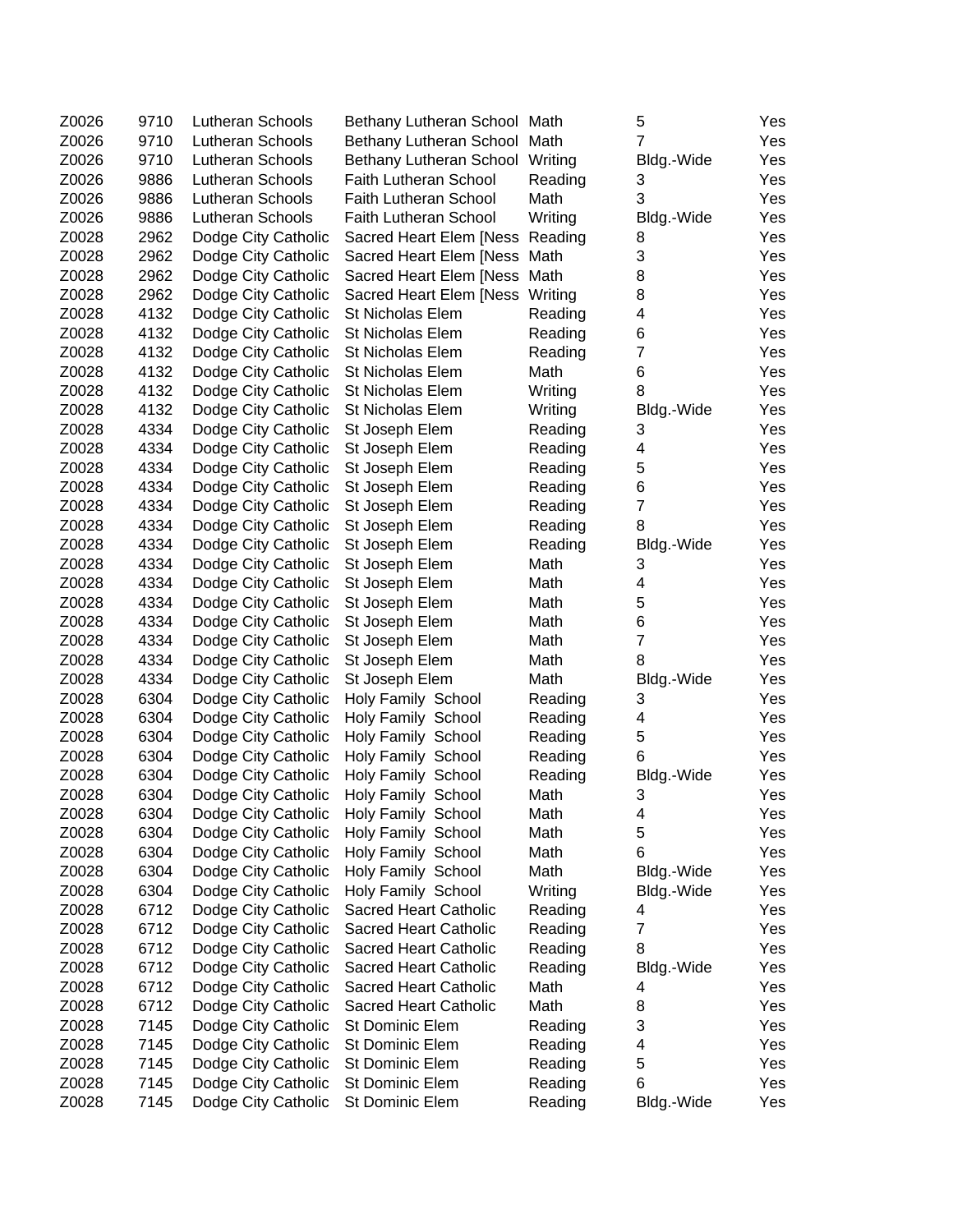| Z0028          | 7145         | Dodge City Catholic                                                          | St Dominic Elem                                                                                  | Math               | 3               | Yes        |
|----------------|--------------|------------------------------------------------------------------------------|--------------------------------------------------------------------------------------------------|--------------------|-----------------|------------|
| Z0028          | 7145         | Dodge City Catholic                                                          | St Dominic Elem                                                                                  | Math               | $\overline{4}$  | Yes        |
| Z0028          | 7145         | Dodge City Catholic                                                          | St Dominic Elem                                                                                  | Math               | 5               | Yes        |
| Z0028          | 7145         | Dodge City Catholic                                                          | St Dominic Elem                                                                                  | Math               | 6               | Yes        |
| Z0028          | 7145         | Dodge City Catholic                                                          | <b>St Dominic Elem</b>                                                                           | Math               | Bldg.-Wide      | Yes        |
| Z0028          | 7145         | Dodge City Catholic                                                          | St Dominic Elem                                                                                  | Writing            | Bldg.-Wide      | Yes        |
| Z0028          | 7154         | Dodge City Catholic                                                          | St Marys Elem                                                                                    | Reading            | 4               | Yes        |
| Z0029          | 0234         | Kansas City Catholic Sacred Heart Elem                                       |                                                                                                  | Reading            | 3               | Yes        |
| Z0029          | 0234         | Kansas City Catholic Sacred Heart Elem                                       |                                                                                                  | Reading            | 6               | Yes        |
| Z0029          | 0234         | Kansas City Catholic Sacred Heart Elem                                       |                                                                                                  | Reading            | $\overline{7}$  | Yes        |
| Z0029          | 0234         | Kansas City Catholic Sacred Heart Elem                                       |                                                                                                  | Reading            | 8               | Yes        |
| Z0029          | 0234         | Kansas City Catholic Sacred Heart Elem                                       |                                                                                                  | Reading            | Bldg.-Wide      | Yes        |
| Z0029          | 0234         | Kansas City Catholic Sacred Heart Elem                                       |                                                                                                  | Math               | 3               | Yes        |
| Z0029          | 0234         | Kansas City Catholic Sacred Heart Elem                                       |                                                                                                  | Math               | 4               | Yes        |
| Z0029          | 0234         | Kansas City Catholic Sacred Heart Elem                                       |                                                                                                  | Math               | 6               | Yes        |
| Z0029          | 0234         | Kansas City Catholic Sacred Heart Elem                                       |                                                                                                  | Writing            | 8               | Yes        |
| Z0029          | 0234         | Kansas City Catholic Sacred Heart Elem                                       |                                                                                                  | Writing            | Bldg.-Wide      | Yes        |
| Z0029          | 0882         | Kansas City Catholic St. Paul Elementary                                     |                                                                                                  | Reading            | 3               | Yes        |
| Z0029          | 0882         | Kansas City Catholic St. Paul Elementary                                     |                                                                                                  | Reading            | 6               | Yes        |
| Z0029          | 0882         | Kansas City Catholic St. Paul Elementary                                     |                                                                                                  | Reading            | $\overline{7}$  | Yes        |
| Z0029          | 0882         | Kansas City Catholic St. Paul Elementary                                     |                                                                                                  | Reading            | 8               | Yes        |
| Z0029          | 0882         | Kansas City Catholic St. Paul Elementary                                     |                                                                                                  | Reading            | Bldg.-Wide      | Yes        |
| Z0029          | 0882         | Kansas City Catholic St. Paul Elementary                                     |                                                                                                  | Writing            | 5               | Yes        |
| Z0029          | 0882         | Kansas City Catholic St. Paul Elementary                                     |                                                                                                  | Writing            | 8               | Yes        |
| Z0029          | 0882         | Kansas City Catholic St. Paul Elementary                                     |                                                                                                  | Writing            | Bldg.-Wide      | Yes        |
| Z0029          | 2662         | Kansas City Catholic Sacred Heart Elem                                       |                                                                                                  | Reading            | 5               | Yes        |
| Z0029          | 3964         | Kansas City Catholic St Josephs Elem                                         |                                                                                                  | Reading            | 4               | Yes        |
| Z0029          | 3964         | Kansas City Catholic St Josephs Elem                                         |                                                                                                  | Reading            | 5               | Yes        |
| Z0029          | 3964         | Kansas City Catholic St Josephs Elem                                         |                                                                                                  |                    | 6               | Yes        |
| Z0029          | 3964         |                                                                              |                                                                                                  | Reading            |                 | Yes        |
| Z0029          | 3964         | Kansas City Catholic St Josephs Elem                                         |                                                                                                  | Reading<br>Writing | Bldg.-Wide      | Yes        |
| Z0029          | 4570         | Kansas City Catholic St Josephs Elem<br>Kansas City Catholic St Gregory Elem |                                                                                                  | Reading            | Bldg.-Wide<br>4 | Yes        |
| Z0029          | 4570         |                                                                              |                                                                                                  | Math               | 4               |            |
|                |              | Kansas City Catholic St Gregory Elem                                         |                                                                                                  |                    |                 | Yes        |
| Z0029          | 4570         | Kansas City Catholic St Gregory Elem                                         |                                                                                                  | Writing            | Bldg.-Wide      | Yes        |
| Z0029          | 4726         |                                                                              | Kansas City Catholic Holy Trinity Elem [Paola]                                                   | Reading            | 3<br>5          | Yes        |
| Z0029<br>Z0029 | 4726<br>4726 |                                                                              | Kansas City Catholic Holy Trinity Elem [Paola]<br>Kansas City Catholic Holy Trinity Elem [Paola] | Reading            | 7               | Yes<br>Yes |
|                |              |                                                                              |                                                                                                  | Reading            |                 |            |
| Z0029          | 4726         |                                                                              | Kansas City Catholic Holy Trinity Elem [Paola]                                                   | Reading            | 8               | Yes        |
| Z0029          | 4726         |                                                                              | Kansas City Catholic Holy Trinity Elem [Paola]                                                   | Reading            | Bldg.-Wide      | Yes        |
| Z0029          | 5790         | Kansas City Catholic Atchison Catholic                                       |                                                                                                  | Reading            | 8               | Yes        |
| Z0029          | 5790         | Kansas City Catholic Atchison Catholic                                       |                                                                                                  | Reading            | Bldg.-Wide      | Yes        |
| Z0029          | 5790         | Kansas City Catholic Atchison Catholic                                       |                                                                                                  | Writing            | 8               | Yes        |
| Z0029          | 5801         | Kansas City Catholic Maur Hill - Mount                                       |                                                                                                  | Reading            | Bldg.-Wide      | Yes        |
| Z0029          | 6664         |                                                                              | Kansas City Catholic Sts Peter And Paul Elem                                                     | Reading            | 3               | Yes        |
| Z0029          | 6664         |                                                                              | Kansas City Catholic Sts Peter And Paul Elem                                                     | Reading            | 5               | Yes        |
| Z0029          | 6664         |                                                                              | Kansas City Catholic Sts Peter And Paul Elem                                                     | Reading            | 7               | Yes        |
| Z0029          | 6664         |                                                                              | Kansas City Catholic Sts Peter And Paul Elem                                                     | Reading            | 8               | Yes        |
| Z0029          | 6664         |                                                                              | Kansas City Catholic Sts Peter And Paul Elem                                                     | Reading            | Bldg.-Wide      | Yes        |
| Z0029          | 6664         |                                                                              | Kansas City Catholic Sts Peter And Paul Elem                                                     | Math               | 3               | Yes        |
| Z0029          | 6664         |                                                                              | Kansas City Catholic Sts Peter And Paul Elem                                                     | Math               | 5               | Yes        |
| Z0029          | 7036         | Kansas City Catholic Xavier Elem                                             |                                                                                                  | Reading            | 5               | Yes        |
| Z0029          | 7036         | Kansas City Catholic Xavier Elem                                             |                                                                                                  | Reading            | $\overline{7}$  | Yes        |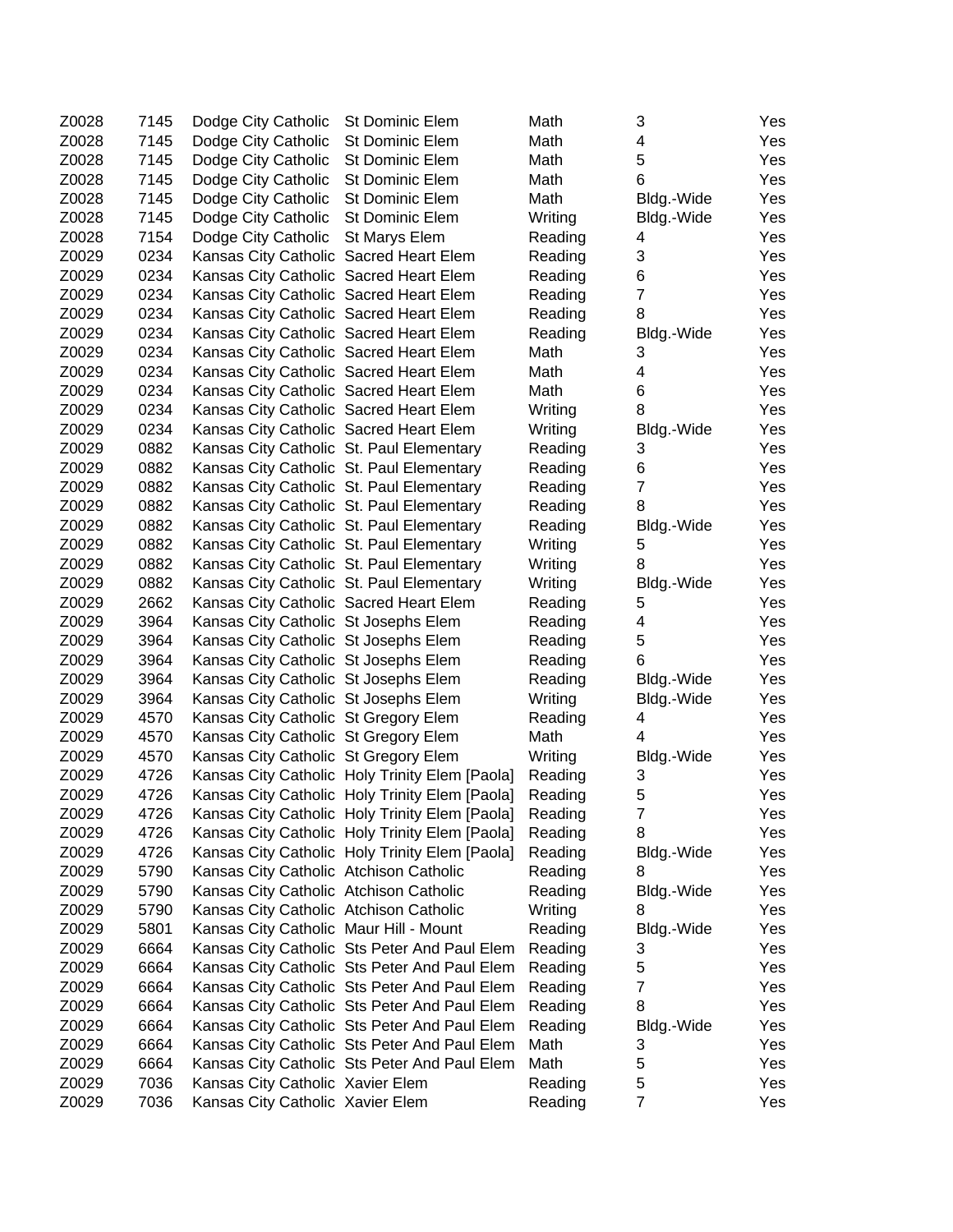| Z0029 | 7036 | Kansas City Catholic Xavier Elem         |                                              | Reading | 8              | Yes |
|-------|------|------------------------------------------|----------------------------------------------|---------|----------------|-----|
| Z0029 | 7036 | Kansas City Catholic Xavier Elem         |                                              | Reading | Bldg.-Wide     | Yes |
| Z0029 | 7036 | Kansas City Catholic Xavier Elem         |                                              | Writing | Bldg.-Wide     | Yes |
| Z0029 | 7784 | Kansas City Catholic Ascension School    |                                              | Reading | 3              | Yes |
| Z0029 | 7784 | Kansas City Catholic Ascension School    |                                              | Reading | 5              | Yes |
| Z0029 | 7784 | Kansas City Catholic Ascension School    |                                              | Reading | 6              | Yes |
| Z0029 | 7784 | Kansas City Catholic Ascension School    |                                              | Reading | $\overline{7}$ | Yes |
| Z0029 | 7784 | Kansas City Catholic Ascension School    |                                              | Reading | 8              | Yes |
| Z0029 | 7784 | Kansas City Catholic Ascension School    |                                              | Reading | Bldg.-Wide     | Yes |
| Z0029 | 7784 | Kansas City Catholic Ascension School    |                                              | Math    | 3              | Yes |
| Z0029 | 7784 | Kansas City Catholic Ascension School    |                                              | Math    | 6              | Yes |
| Z0029 | 7784 | Kansas City Catholic Ascension School    |                                              | Writing | 5              | Yes |
| Z0029 | 7784 | Kansas City Catholic Ascension School    |                                              | Writing | 8              | Yes |
| Z0029 | 7784 | Kansas City Catholic Ascension School    |                                              | Writing | Bldg.-Wide     | Yes |
| Z0029 | 7932 | Kansas City Catholic St Michael Elem     |                                              | Math    | 4              | Yes |
| Z0029 | 7932 | Kansas City Catholic St Michael Elem     |                                              | Writing | Bldg.-Wide     | Yes |
| Z0029 | 8421 |                                          | Kansas City Catholic St. Patrick Elementary  | Reading | 3              | Yes |
| Z0029 | 8421 |                                          | Kansas City Catholic St. Patrick Elementary  | Reading | 4              | Yes |
| Z0029 | 8421 |                                          | Kansas City Catholic St. Patrick Elementary  | Reading | 5              | Yes |
| Z0029 | 8421 |                                          | Kansas City Catholic St. Patrick Elementary  | Reading | 6              | Yes |
| Z0029 | 8421 |                                          | Kansas City Catholic St. Patrick Elementary  | Reading | $\overline{7}$ | Yes |
| Z0029 | 8421 |                                          | Kansas City Catholic St. Patrick Elementary  | Reading | 8              | Yes |
| Z0029 | 8421 |                                          | Kansas City Catholic St. Patrick Elementary  | Reading | Bldg.-Wide     | Yes |
| Z0029 | 8421 |                                          | Kansas City Catholic St. Patrick Elementary  | Math    | 3              | Yes |
| Z0029 | 8421 |                                          | Kansas City Catholic St. Patrick Elementary  | Math    | 4              | Yes |
| Z0029 | 8421 |                                          | Kansas City Catholic St. Patrick Elementary  | Math    | 5              | Yes |
| Z0029 | 8421 |                                          | Kansas City Catholic St. Patrick Elementary  | Math    | 6              | Yes |
| Z0029 | 8421 |                                          | Kansas City Catholic St. Patrick Elementary  | Math    | $\overline{7}$ | Yes |
| Z0029 | 8421 |                                          | Kansas City Catholic St. Patrick Elementary  | Math    | Bldg.-Wide     | Yes |
| Z0029 | 8421 |                                          | Kansas City Catholic St. Patrick Elementary  | Writing | 8              | Yes |
| Z0029 | 8421 |                                          | Kansas City Catholic St. Patrick Elementary  | Writing | Bldg.-Wide     | Yes |
| Z0029 | 8422 | Kansas City Catholic St Peters Cathedral |                                              | Reading | 5              | Yes |
| Z0029 | 8422 | Kansas City Catholic St Peters Cathedral |                                              | Math    | 5              | Yes |
| Z0029 | 8422 | Kansas City Catholic St Peters Cathedral |                                              | Writing | 5              | Yes |
| Z0029 | 8422 | Kansas City Catholic St Peters Cathedral |                                              | Writing | 8              | Yes |
| Z0029 | 8422 | Kansas City Catholic St Peters Cathedral |                                              | Writing | Bldg.-Wide     | Yes |
| Z0029 | 8430 |                                          | Kansas City Catholic Christ The King [Kansas | Reading | 5              | Yes |
| Z0029 | 8430 |                                          | Kansas City Catholic Christ The King [Kansas | Reading | $\overline{7}$ | Yes |
| Z0029 | 8430 |                                          | Kansas City Catholic Christ The King [Kansas | Math    | 5              | Yes |
| Z0029 | 8430 |                                          | Kansas City Catholic Christ The King [Kansas | Writing | 5              | Yes |
| Z0029 | 8556 |                                          | Kansas City Catholic Most Pure Heart Mary    | Reading | 3              | Yes |
| Z0029 | 8556 |                                          | Kansas City Catholic Most Pure Heart Mary    | Reading | 4              | Yes |
| Z0029 | 8556 |                                          | Kansas City Catholic Most Pure Heart Mary    | Reading | 5              | Yes |
| Z0029 | 8556 |                                          | Kansas City Catholic Most Pure Heart Mary    | Reading | 6              | Yes |
| Z0029 | 8556 |                                          | Kansas City Catholic Most Pure Heart Mary    | Reading | $\overline{7}$ | Yes |
| Z0029 | 8556 |                                          | Kansas City Catholic Most Pure Heart Mary    | Reading | 8              | Yes |
| Z0029 | 8556 |                                          | Kansas City Catholic Most Pure Heart Mary    | Reading | Bldg.-Wide     | Yes |
| Z0029 | 8556 |                                          | Kansas City Catholic Most Pure Heart Mary    | Math    | 3              | Yes |
| Z0029 | 8556 |                                          | Kansas City Catholic Most Pure Heart Mary    | Math    | 4              | Yes |
| Z0029 | 8556 |                                          | Kansas City Catholic Most Pure Heart Mary    | Math    | 5              | Yes |
| Z0029 | 8556 |                                          | Kansas City Catholic Most Pure Heart Mary    | Math    | 6              | Yes |
| Z0029 | 8556 |                                          | Kansas City Catholic Most Pure Heart Mary    | Math    | 8              | Yes |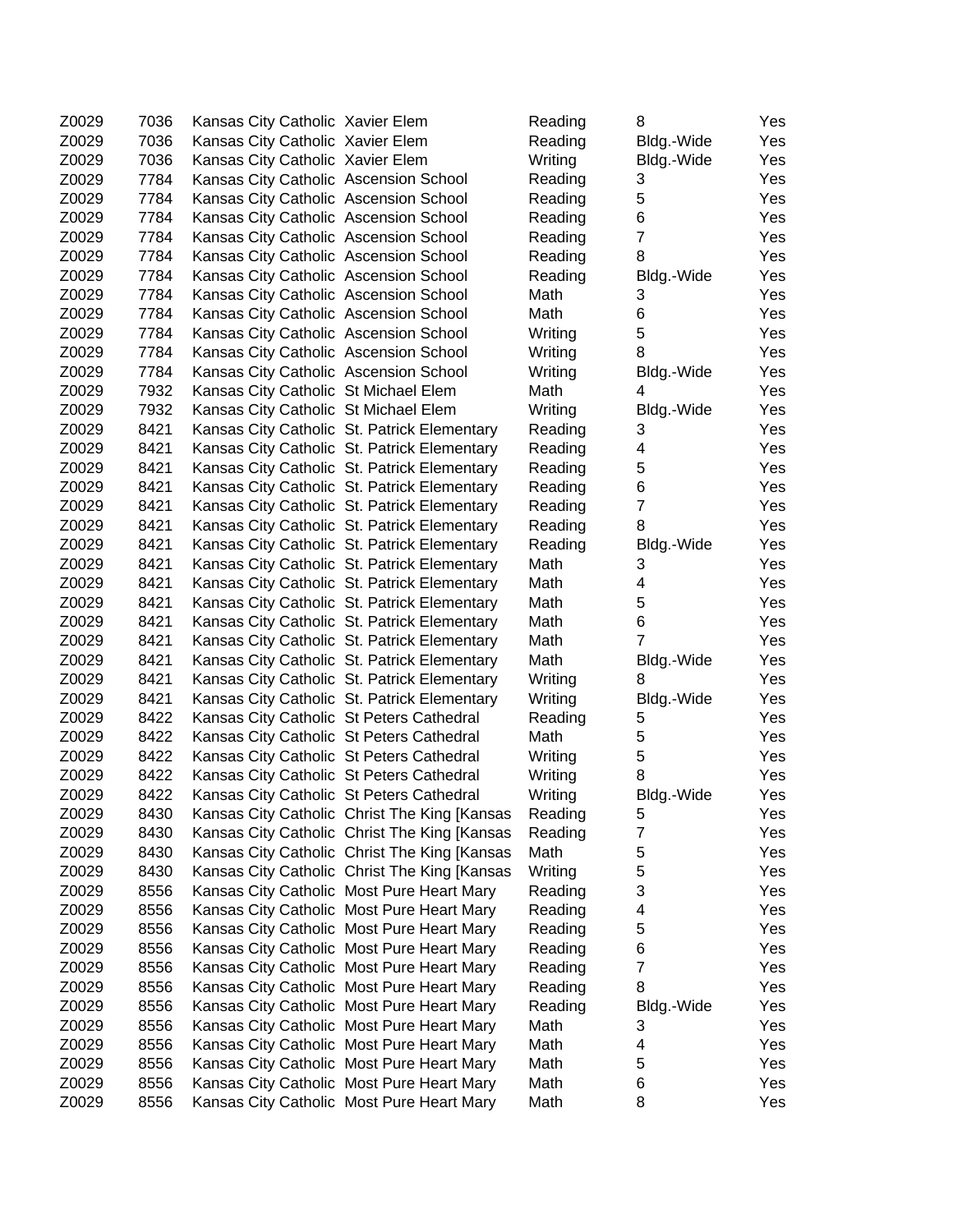| Z0029 | 8556 |                                        | Kansas City Catholic Most Pure Heart Mary     | Math    | Bldg.-Wide     | Yes |
|-------|------|----------------------------------------|-----------------------------------------------|---------|----------------|-----|
| Z0029 | 8556 |                                        | Kansas City Catholic Most Pure Heart Mary     | Writing | 8              | Yes |
| Z0029 | 8556 |                                        | Kansas City Catholic Most Pure Heart Mary     | Writing | Bldg.-Wide     | Yes |
| Z0029 | 8565 |                                        | Kansas City Catholic Christ The King [Topeka] | Reading | 5              | Yes |
| Z0029 | 8565 |                                        | Kansas City Catholic Christ The King [Topeka] | Reading | 6              | Yes |
| Z0029 | 8565 |                                        | Kansas City Catholic Christ The King [Topeka] | Reading | 8              | Yes |
| Z0029 | 8565 |                                        | Kansas City Catholic Christ The King [Topeka] | Reading | Bldg.-Wide     | Yes |
| Z0029 | 8565 |                                        | Kansas City Catholic Christ The King [Topeka] | Math    | 5              | Yes |
| Z0029 | 8565 |                                        | Kansas City Catholic Christ The King [Topeka] | Writing | 5              | Yes |
| Z0029 | 8565 |                                        | Kansas City Catholic Christ The King [Topeka] | Writing | Bldg.-Wide     | Yes |
| Z0029 | 8566 | Kansas City Catholic St Matthew Elem   |                                               | Reading | 8              | Yes |
| Z0029 | 8566 | Kansas City Catholic St Matthew Elem   |                                               | Writing | 8              | Yes |
| Z0029 | 8566 | Kansas City Catholic St Matthew Elem   |                                               | Writing | Bldg.-Wide     | Yes |
| Z0029 | 8572 | Kansas City Catholic Hayden High       |                                               | Reading | Bldg.-Wide     | Yes |
| Z0029 | 8572 | Kansas City Catholic Hayden High       |                                               | Math    | Bldg.-Wide     | Yes |
| Z0029 | 9000 | Kansas City Catholic Bishop Miege High |                                               | Reading | Bldg.-Wide     | Yes |
| Z0029 | 9000 | Kansas City Catholic Bishop Miege High |                                               | Writing | Bldg.-Wide     | Yes |
| Z0029 | 9002 | Kansas City Catholic Cure Of Ars Elem  |                                               | Reading | 3              | Yes |
| Z0029 | 9002 | Kansas City Catholic Cure Of Ars Elem  |                                               | Reading | 4              | Yes |
| Z0029 | 9002 | Kansas City Catholic Cure Of Ars Elem  |                                               | Reading | 6              | Yes |
| Z0029 | 9002 | Kansas City Catholic Cure Of Ars Elem  |                                               | Reading | $\overline{7}$ | Yes |
| Z0029 | 9002 | Kansas City Catholic Cure Of Ars Elem  |                                               | Reading | 8              | Yes |
| Z0029 | 9002 | Kansas City Catholic Cure Of Ars Elem  |                                               | Reading | Bldg.-Wide     | Yes |
| Z0029 | 9002 | Kansas City Catholic Cure Of Ars Elem  |                                               | Math    | 5              | Yes |
| Z0029 | 9002 | Kansas City Catholic Cure Of Ars Elem  |                                               | Math    | 7              | Yes |
| Z0029 | 9002 | Kansas City Catholic Cure Of Ars Elem  |                                               | Math    | 8              | Yes |
| Z0029 | 9002 | Kansas City Catholic Cure Of Ars Elem  |                                               | Math    | Bldg.-Wide     | Yes |
| Z0029 | 9002 | Kansas City Catholic Cure Of Ars Elem  |                                               | Writing | 5              | Yes |
| Z0029 | 9002 | Kansas City Catholic Cure Of Ars Elem  |                                               | Writing | 8              | Yes |
| Z0029 | 9002 | Kansas City Catholic Cure Of Ars Elem  |                                               | Writing | Bldg.-Wide     | Yes |
| Z0029 | 9006 | Kansas City Catholic Holy Trinity Elem |                                               | Reading | 3              | Yes |
| Z0029 | 9006 | Kansas City Catholic Holy Trinity Elem |                                               | Reading | 4              | Yes |
| Z0029 | 9006 | Kansas City Catholic Holy Trinity Elem |                                               | Reading | 5              | Yes |
| Z0029 | 9006 | Kansas City Catholic Holy Trinity Elem |                                               | Reading | 6              | Yes |
| Z0029 | 9006 | Kansas City Catholic Holy Trinity Elem |                                               | Reading | $\overline{7}$ | Yes |
| Z0029 | 9006 | Kansas City Catholic Holy Trinity Elem |                                               | Reading | 8              | Yes |
| Z0029 | 9006 | Kansas City Catholic Holy Trinity Elem |                                               | Reading | Bldg.-Wide     | Yes |
| Z0029 | 9006 | Kansas City Catholic Holy Trinity Elem |                                               | Math    | 3              | Yes |
| Z0029 | 9006 | Kansas City Catholic Holy Trinity Elem |                                               | Math    | 4              | Yes |
| Z0029 | 9006 | Kansas City Catholic Holy Trinity Elem |                                               | Math    | 5              | Yes |
| Z0029 | 9006 | Kansas City Catholic Holy Trinity Elem |                                               | Math    | 6              | Yes |
| Z0029 | 9006 | Kansas City Catholic Holy Trinity Elem |                                               | Math    | Bldg.-Wide     | Yes |
| Z0029 | 9006 | Kansas City Catholic Holy Trinity Elem |                                               | Writing | 5              | Yes |
| Z0029 | 9006 | Kansas City Catholic Holy Trinity Elem |                                               | Writing | 8              | Yes |
| Z0029 | 9006 | Kansas City Catholic Holy Trinity Elem |                                               | Writing | Bldg.-Wide     | Yes |
| Z0029 | 9013 |                                        | Kansas City Catholic Nativity Parish School   | Reading | 6              | Yes |
| Z0029 | 9013 |                                        | Kansas City Catholic Nativity Parish School   | Reading | 7              | Yes |
| Z0029 | 9013 |                                        | Kansas City Catholic Nativity Parish School   | Reading | 8              | Yes |
| Z0029 | 9013 |                                        | Kansas City Catholic Nativity Parish School   | Reading | Bldg.-Wide     | Yes |
| Z0029 | 9013 |                                        | Kansas City Catholic Nativity Parish School   | Math    | 6              | Yes |
| Z0029 | 9013 |                                        | Kansas City Catholic Nativity Parish School   | Math    | 8              | Yes |
| Z0029 | 9013 |                                        | Kansas City Catholic Nativity Parish School   | Writing | 5              | Yes |
|       |      |                                        |                                               |         |                |     |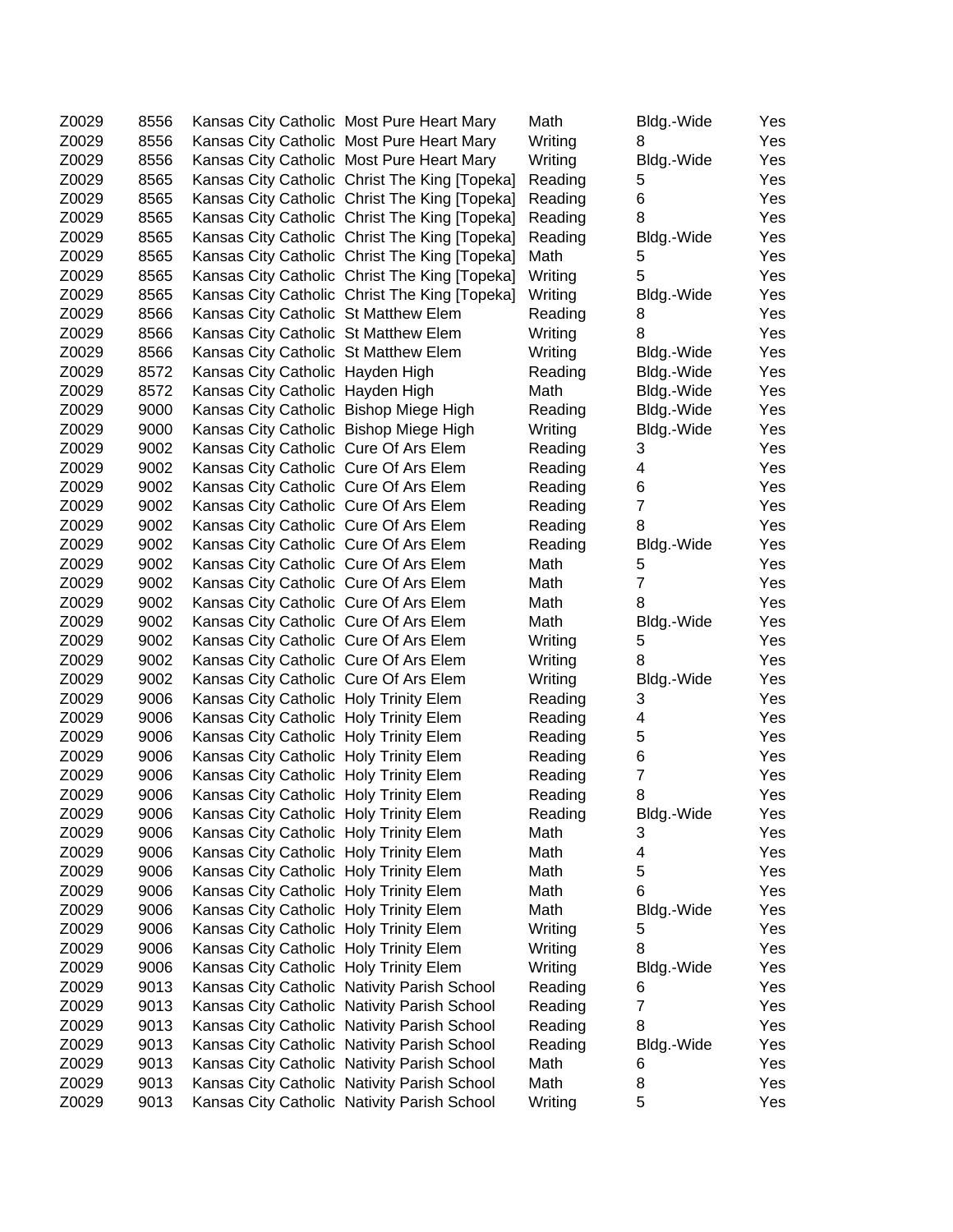| Z0029 | 9013 |                                           | Kansas City Catholic Nativity Parish School | Writing | Bldg.-Wide     | Yes |
|-------|------|-------------------------------------------|---------------------------------------------|---------|----------------|-----|
| Z0029 | 9014 | Kansas City Catholic St Agnes Elem        |                                             | Reading | 4              | Yes |
| Z0029 | 9014 | Kansas City Catholic St Agnes Elem        |                                             | Reading | $\overline{7}$ | Yes |
| Z0029 | 9014 | Kansas City Catholic St Agnes Elem        |                                             | Reading | Bldg.-Wide     | Yes |
| Z0029 | 9014 | Kansas City Catholic St Agnes Elem        |                                             | Writing | 5              | Yes |
| Z0029 | 9014 | Kansas City Catholic St Agnes Elem        |                                             | Writing | 8              | Yes |
| Z0029 | 9014 | Kansas City Catholic St Agnes Elem        |                                             | Writing | Bldg.-Wide     | Yes |
| Z0029 | 9015 |                                           | Kansas City Catholic Good Shepherd School   | Reading | 3              | Yes |
| Z0029 | 9015 |                                           | Kansas City Catholic Good Shepherd School   | Reading | 4              | Yes |
| Z0029 | 9015 |                                           | Kansas City Catholic Good Shepherd School   | Reading | 5              | Yes |
| Z0029 | 9015 |                                           | Kansas City Catholic Good Shepherd School   | Reading | 6              | Yes |
| Z0029 | 9015 |                                           | Kansas City Catholic Good Shepherd School   | Reading | $\overline{7}$ | Yes |
| Z0029 | 9015 |                                           | Kansas City Catholic Good Shepherd School   | Reading | 8              | Yes |
| Z0029 | 9015 |                                           | Kansas City Catholic Good Shepherd School   | Reading | Bldg.-Wide     | Yes |
| Z0029 | 9015 |                                           | Kansas City Catholic Good Shepherd School   | Math    | 3              | Yes |
| Z0029 | 9015 |                                           | Kansas City Catholic Good Shepherd School   | Math    | 4              | Yes |
| Z0029 | 9015 |                                           | Kansas City Catholic Good Shepherd School   | Math    | 6              | Yes |
| Z0029 | 9015 |                                           | Kansas City Catholic Good Shepherd School   | Math    | $\overline{7}$ | Yes |
| Z0029 | 9015 |                                           | Kansas City Catholic Good Shepherd School   | Math    | 8              | Yes |
| Z0029 | 9015 |                                           | Kansas City Catholic Good Shepherd School   | Math    | Bldg.-Wide     | Yes |
| Z0029 | 9015 |                                           | Kansas City Catholic Good Shepherd School   | Writing | 5              | Yes |
| Z0029 | 9015 |                                           | Kansas City Catholic Good Shepherd School   | Writing | 8              | Yes |
| Z0029 | 9015 |                                           | Kansas City Catholic Good Shepherd School   | Writing | Bldg.-Wide     | Yes |
| Z0029 | 9016 | Kansas City Catholic St Ann Elem          |                                             | Reading | 3              | Yes |
| Z0029 | 9016 | Kansas City Catholic St Ann Elem          |                                             | Reading | 4              | Yes |
| Z0029 | 9016 | Kansas City Catholic St Ann Elem          |                                             | Reading | 6              | Yes |
| Z0029 | 9016 | Kansas City Catholic St Ann Elem          |                                             | Reading | 7              | Yes |
| Z0029 | 9016 | Kansas City Catholic St Ann Elem          |                                             | Reading | 8              | Yes |
| Z0029 | 9016 | Kansas City Catholic St Ann Elem          |                                             | Reading | Bldg.-Wide     | Yes |
| Z0029 | 9016 | Kansas City Catholic St Ann Elem          |                                             | Math    | 3              | Yes |
| Z0029 | 9016 | Kansas City Catholic St Ann Elem          |                                             | Math    | 4              | Yes |
| Z0029 | 9016 | Kansas City Catholic St Ann Elem          |                                             | Math    | 6              | Yes |
| Z0029 | 9016 | Kansas City Catholic St Ann Elem          |                                             | Math    | $\overline{7}$ | Yes |
| Z0029 | 9016 | Kansas City Catholic St Ann Elem          |                                             | Math    | 8              | Yes |
| Z0029 | 9016 | Kansas City Catholic St Ann Elem          |                                             | Math    | Bldg.-Wide     | Yes |
| Z0029 | 9016 | Kansas City Catholic St Ann Elem          |                                             | Writing | 8              | Yes |
| Z0029 | 9016 | Kansas City Catholic St Ann Elem          |                                             | Writing | Bldg.-Wide     | Yes |
| Z0029 | 9018 |                                           | Kansas City Catholic St. Joseph Elementary  | Reading | 6              | Yes |
| Z0029 | 9018 |                                           | Kansas City Catholic St. Joseph Elementary  | Reading | 7              | Yes |
| Z0029 | 9018 |                                           | Kansas City Catholic St. Joseph Elementary  | Reading | 8              | Yes |
| Z0029 | 9018 |                                           | Kansas City Catholic St. Joseph Elementary  | Reading | Bldg.-Wide     | Yes |
| Z0029 | 9019 | Kansas City Catholic Holy Spirit Catholic |                                             | Reading | 3              | Yes |
| Z0029 | 9019 | Kansas City Catholic Holy Spirit Catholic |                                             | Reading | 4              | Yes |
| Z0029 | 9019 | Kansas City Catholic Holy Spirit Catholic |                                             | Reading | 5              | Yes |
| Z0029 | 9019 | Kansas City Catholic Holy Spirit Catholic |                                             | Reading | 7              | Yes |
| Z0029 | 9019 | Kansas City Catholic Holy Spirit Catholic |                                             | Reading | 8              | Yes |
| Z0029 | 9019 | Kansas City Catholic Holy Spirit Catholic |                                             | Reading | Bldg.-Wide     | Yes |
| Z0029 | 9019 | Kansas City Catholic Holy Spirit Catholic |                                             | Writing | 5              | Yes |
| Z0029 | 9019 | Kansas City Catholic Holy Spirit Catholic |                                             | Writing | 8              | Yes |
| Z0029 | 9019 | Kansas City Catholic Holy Spirit Catholic |                                             | Writing | Bldg.-Wide     | Yes |
| Z0029 | 9020 |                                           | Kansas City Catholic St Thomas Aquinas High | Reading | Bldg.-Wide     | Yes |
| Z0029 | 9020 |                                           | Kansas City Catholic St Thomas Aquinas High | Math    | Bldg.-Wide     | Yes |
|       |      |                                           |                                             |         |                |     |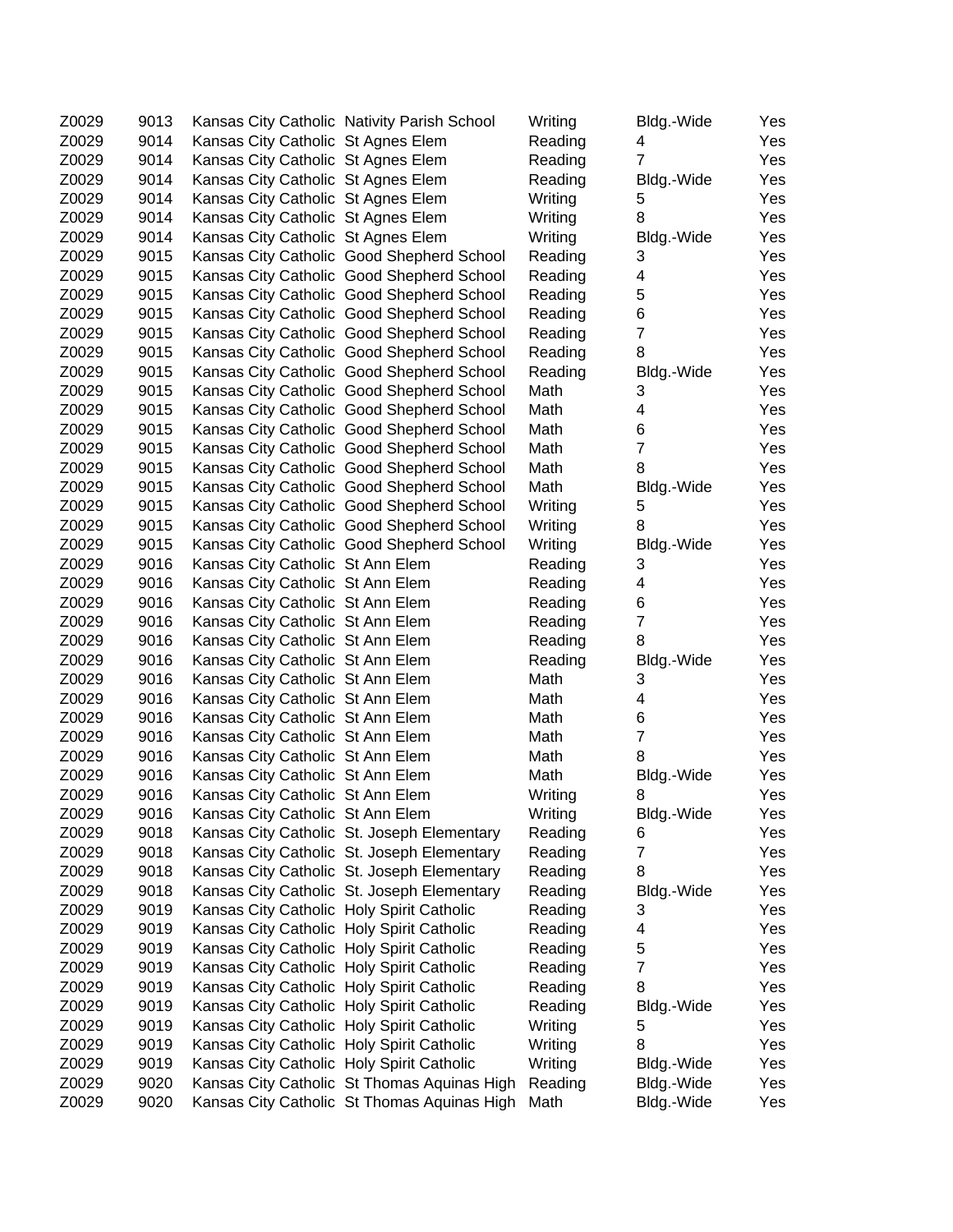| Z0029 | 9020 |                                            | Kansas City Catholic St Thomas Aquinas High            | Writing | Bldg.-Wide          | Yes |
|-------|------|--------------------------------------------|--------------------------------------------------------|---------|---------------------|-----|
| Z0029 | 9023 | Kansas City Catholic Holy Cross Catholic   |                                                        | Reading | 3                   | Yes |
| Z0029 | 9023 | Kansas City Catholic Holy Cross Catholic   |                                                        | Reading | 4                   | Yes |
| Z0029 | 9023 | Kansas City Catholic Holy Cross Catholic   |                                                        | Reading | 5                   | Yes |
| Z0029 | 9023 | Kansas City Catholic Holy Cross Catholic   |                                                        | Reading | 6                   | Yes |
| Z0029 | 9023 | Kansas City Catholic Holy Cross Catholic   |                                                        | Reading | $\overline{7}$      | Yes |
| Z0029 | 9023 | Kansas City Catholic Holy Cross Catholic   |                                                        | Reading | 8                   | Yes |
| Z0029 | 9023 | Kansas City Catholic Holy Cross Catholic   |                                                        | Reading | Bldg.-Wide          | Yes |
| Z0029 | 9023 | Kansas City Catholic Holy Cross Catholic   |                                                        | Math    | 3                   | Yes |
| Z0029 | 9023 | Kansas City Catholic Holy Cross Catholic   |                                                        | Math    | 4                   | Yes |
| Z0029 | 9023 | Kansas City Catholic Holy Cross Catholic   |                                                        | Math    | 7                   | Yes |
| Z0029 | 9023 | Kansas City Catholic Holy Cross Catholic   |                                                        | Math    | Bldg.-Wide          | Yes |
| Z0029 | 9023 | Kansas City Catholic Holy Cross Catholic   |                                                        | Writing | 5                   | Yes |
| Z0029 | 9023 | Kansas City Catholic Holy Cross Catholic   |                                                        | Writing | 8                   | Yes |
| Z0029 | 9023 | Kansas City Catholic Holy Cross Catholic   |                                                        | Writing | Bldg.-Wide          | Yes |
| Z0029 | 9025 | Kansas City Catholic Prince Of Peace       |                                                        | Reading | 3                   | Yes |
| Z0029 | 9025 | Kansas City Catholic Prince Of Peace       |                                                        | Reading | 4                   | Yes |
| Z0029 | 9025 | Kansas City Catholic Prince Of Peace       |                                                        | Reading | 5                   | Yes |
| Z0029 | 9025 | Kansas City Catholic Prince Of Peace       |                                                        | Reading | 6                   | Yes |
| Z0029 | 9025 | Kansas City Catholic Prince Of Peace       |                                                        | Reading | $\overline{7}$      | Yes |
| Z0029 | 9025 | Kansas City Catholic Prince Of Peace       |                                                        | Reading | 8                   | Yes |
| Z0029 | 9025 | Kansas City Catholic Prince Of Peace       |                                                        | Reading | Bldg.-Wide          | Yes |
| Z0029 | 9025 | Kansas City Catholic Prince Of Peace       |                                                        | Math    | 3                   | Yes |
| Z0029 | 9025 | Kansas City Catholic Prince Of Peace       |                                                        | Math    | 4                   | Yes |
| Z0029 | 9025 | Kansas City Catholic Prince Of Peace       |                                                        | Math    | 5                   | Yes |
| Z0029 | 9025 | Kansas City Catholic Prince Of Peace       |                                                        | Writing | 8                   | Yes |
| Z0029 | 9706 |                                            |                                                        |         | 4                   | Yes |
| Z0029 | 9706 | Kansas City Catholic Holy Rosary - WEA     |                                                        | Reading |                     |     |
|       |      | Kansas City Catholic Holy Rosary - WEA     |                                                        | Reading | 5<br>$\overline{7}$ | Yes |
| Z0029 | 9706 | Kansas City Catholic Holy Rosary - WEA     |                                                        | Reading |                     | Yes |
| Z0029 | 9706 | Kansas City Catholic Holy Rosary - WEA     |                                                        | Reading | 8                   | Yes |
| Z0029 | 9706 | Kansas City Catholic Holy Rosary - WEA     |                                                        | Reading | Bldg.-Wide          | Yes |
| Z0029 | 9706 | Kansas City Catholic Holy Rosary - WEA     |                                                        | Math    | 4                   | Yes |
| Z0029 | 9706 | Kansas City Catholic Holy Rosary - WEA     |                                                        | Writing | 8                   | Yes |
| Z0029 | 9891 | Kansas City Catholic Holy Family Catholic  |                                                        | Reading | 8                   | Yes |
| Z0029 | 9892 |                                            | Kansas City Catholic Corpus Christi Catholic           | Reading | 3                   | Yes |
| Z0029 | 9892 |                                            | Kansas City Catholic Corpus Christi Catholic           | Reading | 4                   | Yes |
| Z0029 | 9892 |                                            | Kansas City Catholic Corpus Christi Catholic           | Reading | 5                   | Yes |
| Z0029 | 9892 |                                            | Kansas City Catholic Corpus Christi Catholic           | Reading | 6                   | Yes |
| Z0029 | 9892 |                                            | Kansas City Catholic Corpus Christi Catholic           | Reading | Bldg.-Wide          | Yes |
| Z0029 | 9892 |                                            | Kansas City Catholic Corpus Christi Catholic           | Writing | Bldg.-Wide          | Yes |
| Z0029 | 9893 | Kansas City Catholic John Paul II Catholic |                                                        | Reading | 6                   | Yes |
| Z0029 | 9893 | Kansas City Catholic John Paul II Catholic |                                                        | Reading | $\overline{7}$      | Yes |
| Z0029 | 9893 | Kansas City Catholic John Paul II Catholic |                                                        | Reading | 8                   | Yes |
| Z0029 | 9893 | Kansas City Catholic John Paul II Catholic |                                                        | Reading | Bldg.-Wide          | Yes |
| Z0029 | 9893 | Kansas City Catholic John Paul II Catholic |                                                        | Math    | 8                   | Yes |
| Z0029 | 9893 | Kansas City Catholic John Paul II Catholic |                                                        | Writing | 5                   | Yes |
| Z0029 | 9893 | Kansas City Catholic John Paul II Catholic |                                                        | Writing | Bldg.-Wide          | Yes |
| Z0029 | 9894 |                                            | Kansas City Catholic Mater Dei Catholic School Reading |         | 7                   | Yes |
| Z0029 | 9894 |                                            | Kansas City Catholic Mater Dei Catholic School Writing |         | 5                   | Yes |
| Z0029 | 9894 |                                            | Kansas City Catholic Mater Dei Catholic School Writing |         | Bldg.-Wide          | Yes |
| Z0029 | 9895 |                                            | Kansas City Catholic St. John Catholic School Reading  |         | 4                   | Yes |
| Z0029 | 9895 |                                            | Kansas City Catholic St. John Catholic School          | Reading | 5                   | Yes |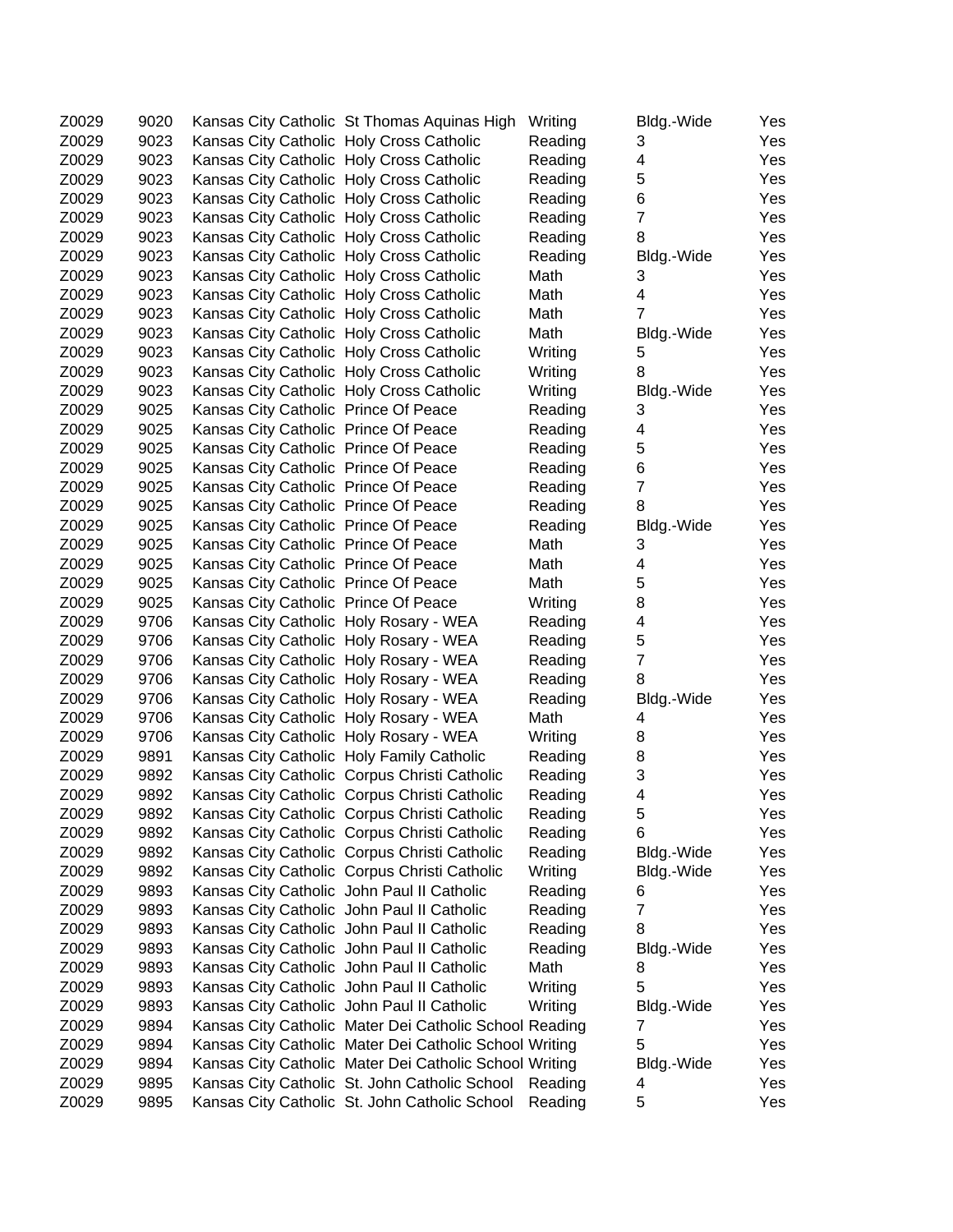| Z0029 | 9895 |                                          | Kansas City Catholic St. John Catholic School | Reading         | 6                       | Yes |
|-------|------|------------------------------------------|-----------------------------------------------|-----------------|-------------------------|-----|
| Z0029 | 9895 |                                          | Kansas City Catholic St. John Catholic School | Reading         | Bldg.-Wide              | Yes |
| Z0029 | 9896 | Kansas City Catholic St. Rose Philippine |                                               | Reading         | 6                       | Yes |
| Z0029 | 9896 | Kansas City Catholic St. Rose Philippine |                                               | Reading         | 8                       | Yes |
| Z0029 | 9896 | Kansas City Catholic St. Rose Philippine |                                               | Math            | 8                       | Yes |
| Z0030 | 0646 | Salina Catholic                          | St John Elem [Hanover]                        | Reading         | 3                       | Yes |
| Z0030 | 0646 | Salina Catholic                          | St John Elem [Hanover]                        | Reading         | 4                       | Yes |
| Z0030 | 0646 | Salina Catholic                          | St John Elem [Hanover]                        | Reading         | 5                       | Yes |
| Z0030 | 0646 | Salina Catholic                          | St John Elem [Hanover]                        | Reading         | $\overline{7}$          | Yes |
| Z0030 | 0646 | Salina Catholic                          | St John Elem [Hanover]                        | Reading         | 8                       | Yes |
| Z0030 | 0646 | Salina Catholic                          | St John Elem [Hanover]                        | Reading         | Bldg.-Wide              | Yes |
| Z0030 | 0646 | Salina Catholic                          | St John Elem [Hanover]                        | Math            | 3                       | Yes |
| Z0030 | 0646 | Salina Catholic                          | St John Elem [Hanover]                        | Math            | 4                       | Yes |
| Z0030 | 0646 | Salina Catholic                          | St John Elem [Hanover]                        | Math            | 5                       | Yes |
| Z0030 | 0646 | Salina Catholic                          | St John Elem [Hanover]                        | Math            | 6                       | Yes |
| Z0030 | 0646 | Salina Catholic                          | St John Elem [Hanover]                        | Math            | $\overline{7}$          | Yes |
| Z0030 | 0646 | Salina Catholic                          | St John Elem [Hanover]                        | Math            | 8                       | Yes |
| Z0030 | 0646 | Salina Catholic                          | St John Elem [Hanover]                        | Math            | Bldg.-Wide              | Yes |
| Z0030 | 2152 | Salina Catholic                          | <b>Sacred Heart Elem</b>                      | Reading         | 4                       | Yes |
| Z0030 | 2208 | Salina Catholic                          | <b>Tipton High</b>                            | Reading         | $\overline{7}$          | Yes |
| Z0030 | 2208 | Salina Catholic                          | <b>Tipton High</b>                            | Reading         | 8                       | Yes |
| Z0030 | 2208 | Salina Catholic                          | <b>Tipton High</b>                            | Reading         | Bldg.-Wide              | Yes |
| Z0030 | 2208 | Salina Catholic                          | <b>Tipton High</b>                            | Math            | 7                       | Yes |
| Z0030 | 2208 | Salina Catholic                          | <b>Tipton High</b>                            | Math            | 8                       | Yes |
| Z0030 | 2208 | Salina Catholic                          | <b>Tipton High</b>                            | Math            | 11                      | Yes |
| Z0030 | 2208 | Salina Catholic                          | <b>Tipton High</b>                            | Math            | Bldg.-Wide              | Yes |
| Z0030 | 2208 | Salina Catholic                          | <b>Tipton High</b>                            | Writing         | 8                       | Yes |
| Z0030 | 2244 | Salina Catholic                          | St John Elem [Beloit]                         | Reading         | 3                       | Yes |
| Z0030 | 2244 | Salina Catholic                          | St John Elem [Beloit]                         | Reading         | 4                       | Yes |
| Z0030 | 2244 | Salina Catholic                          |                                               | Reading         | 5                       | Yes |
| Z0030 | 2244 | Salina Catholic                          | St John Elem [Beloit]                         |                 |                         | Yes |
| Z0030 | 2244 | Salina Catholic                          | St John Elem [Beloit]                         | Reading<br>Math | Bldg.-Wide<br>4         | Yes |
| Z0030 | 2246 | Salina Catholic                          | St John Elem [Beloit]                         |                 | $\overline{7}$          | Yes |
| Z0030 | 2246 | Salina Catholic                          | St John High                                  | Reading         | 8                       |     |
|       |      | Salina Catholic                          | St John High                                  | Reading         | 11                      | Yes |
| Z0030 | 2246 |                                          | St John High                                  | Reading         |                         | Yes |
| Z0030 | 2246 | Salina Catholic                          | St John High                                  | Reading         | Bldg.-Wide              | Yes |
| Z0030 | 2246 | Salina Catholic<br>Salina Catholic       | St John High                                  | Math            | 8                       | Yes |
| Z0030 | 2246 |                                          | St John High                                  | Writing         | 11                      | Yes |
| Z0030 | 2246 | Salina Catholic                          | St John High                                  | Writing         | Bldg.-Wide              | Yes |
| Z0030 | 2276 | Salina Catholic                          | St Joseph Elem [Oakley]                       | Reading         | 3                       | Yes |
| Z0030 | 2276 | Salina Catholic                          | St Joseph Elem [Oakley]                       | Reading         | 5                       | Yes |
| Z0030 | 3038 | Salina Catholic                          | Sacred Heart High                             | Reading         | 8                       | Yes |
| Z0030 | 3038 | Salina Catholic                          | Sacred Heart High                             | Reading         | 11                      | Yes |
| Z0030 | 3038 | Salina Catholic                          | Sacred Heart High                             | Reading         | Bldg.-Wide              | Yes |
| Z0030 | 3038 | Salina Catholic                          | Sacred Heart High                             | Math            | 11                      | Yes |
| Z0030 | 3038 | Salina Catholic                          | Sacred Heart High                             | Writing         | 8                       | Yes |
| Z0030 | 3038 | Salina Catholic                          | Sacred Heart High                             | Writing         | 11                      | Yes |
| Z0030 | 3038 | Salina Catholic                          | Sacred Heart High                             | Writing         | Bldg.-Wide              | Yes |
| Z0030 | 3308 | Salina Catholic                          | Sacred Heart Elem                             | Reading         | 5                       | Yes |
| Z0030 | 3308 | Salina Catholic                          | Sacred Heart Elem                             | Math            | 5                       | Yes |
| Z0030 | 5152 | Salina Catholic                          | Manhattan Catholic                            | Reading         | 3                       | Yes |
| Z0030 | 5152 | Salina Catholic                          | Manhattan Catholic                            | Reading         | $\overline{\mathbf{4}}$ | Yes |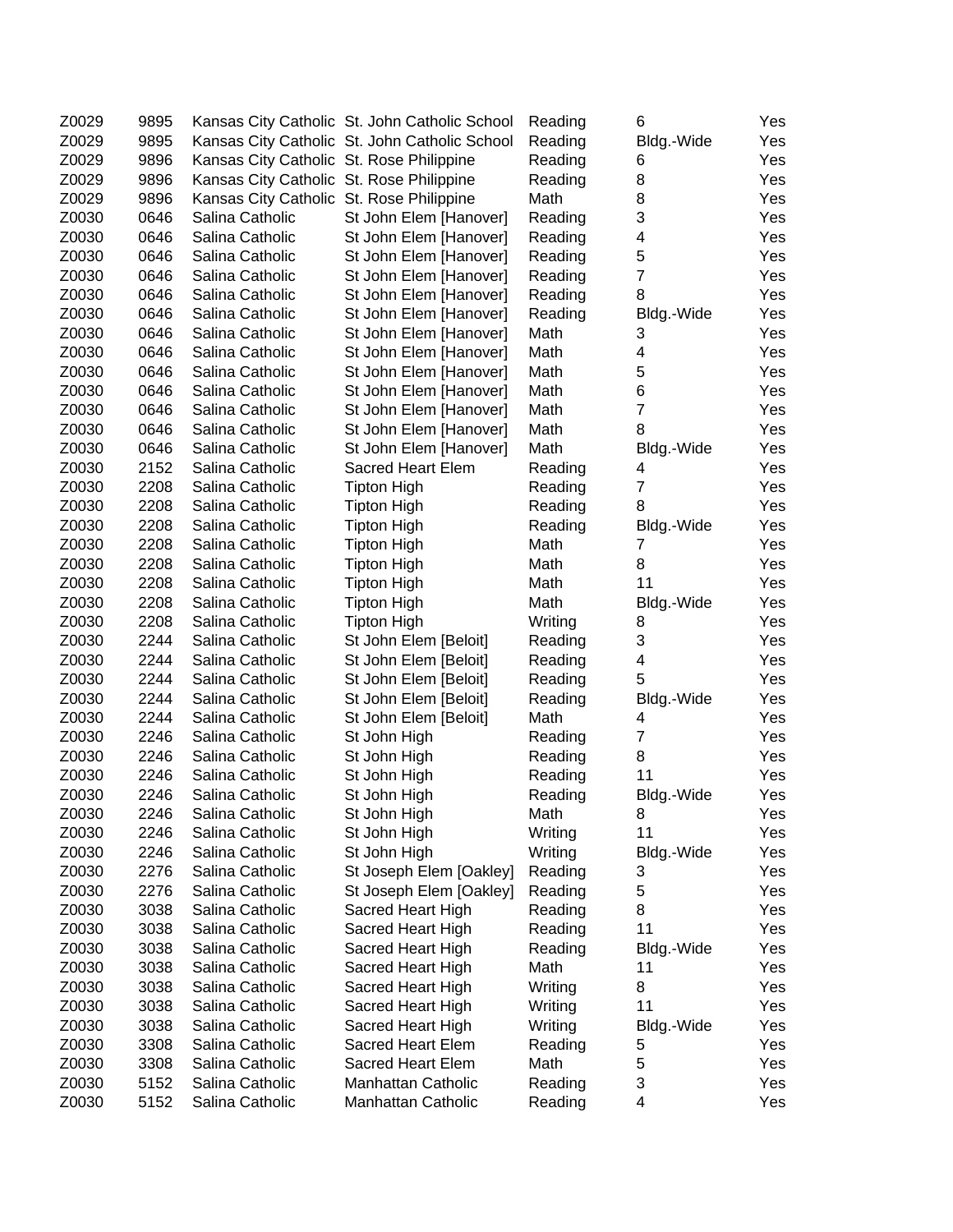| Z0030 | 5152 | Salina Catholic                    | <b>Manhattan Catholic</b>          | Reading | 5                       | Yes |
|-------|------|------------------------------------|------------------------------------|---------|-------------------------|-----|
| Z0030 | 5152 | Salina Catholic                    | <b>Manhattan Catholic</b>          | Reading | 6                       | Yes |
| Z0030 | 5152 | Salina Catholic                    | <b>Manhattan Catholic</b>          | Reading | $\overline{7}$          | Yes |
| Z0030 | 5152 | Salina Catholic                    | <b>Manhattan Catholic</b>          | Reading | 8                       | Yes |
| Z0030 | 5152 | Salina Catholic                    | <b>Manhattan Catholic</b>          | Reading | Bldg.-Wide              | Yes |
| Z0030 | 5152 | Salina Catholic                    | <b>Manhattan Catholic</b>          | Math    | 3                       | Yes |
| Z0030 | 5152 | Salina Catholic                    | <b>Manhattan Catholic</b>          | Math    | 4                       | Yes |
| Z0030 | 5152 | Salina Catholic                    | <b>Manhattan Catholic</b>          | Math    | 5                       | Yes |
| Z0030 | 5152 | Salina Catholic                    | <b>Manhattan Catholic</b>          | Math    | 6                       | Yes |
| Z0030 | 5152 |                                    |                                    |         | 7                       |     |
|       | 5152 | Salina Catholic<br>Salina Catholic | <b>Manhattan Catholic</b>          | Math    |                         | Yes |
| Z0030 | 6486 |                                    | <b>Manhattan Catholic</b>          | Math    | Bldg.-Wide              | Yes |
| Z0030 |      | Salina Catholic                    | <b>St Andrews Elem</b>             | Reading | 3                       | Yes |
| Z0030 | 6486 | Salina Catholic                    | <b>St Andrews Elem</b>             | Reading | 4                       | Yes |
| Z0030 | 6486 | Salina Catholic                    | <b>St Andrews Elem</b>             | Reading | 5                       | Yes |
| Z0030 | 6486 | Salina Catholic                    | <b>St Andrews Elem</b>             | Reading | Bldg.-Wide              | Yes |
| Z0030 | 6486 | Salina Catholic                    | <b>St Andrews Elem</b>             | Math    | 3                       | Yes |
| Z0030 | 6486 | Salina Catholic                    | <b>St Andrews Elem</b>             | Math    | $\overline{\mathbf{4}}$ | Yes |
| Z0030 | 6486 | Salina Catholic                    | <b>St Andrews Elem</b>             | Math    | 5                       | Yes |
| Z0030 | 6486 | Salina Catholic                    | <b>St Andrews Elem</b>             | Math    | Bldg.-Wide              | Yes |
| Z0030 | 6486 | Salina Catholic                    | <b>St Andrews Elem</b>             | Writing | Bldg.-Wide              | Yes |
| Z0030 | 7640 | Salina Catholic                    | <b>St Xavier Elem</b>              | Reading | 5                       | Yes |
| Z0030 | 7640 | Salina Catholic                    | <b>St Xavier Elem</b>              | Writing | Bldg.-Wide              | Yes |
| Z0030 | 7642 | Salina Catholic                    | St Xavier High                     | Reading | 8                       | Yes |
| Z0030 | 7642 | Salina Catholic                    | St Xavier High                     | Writing | 8                       | Yes |
| Z0030 | 7642 | Salina Catholic                    | St Xavier High                     | Writing | 11                      | Yes |
| Z0030 | 7642 | Salina Catholic                    | St Xavier High                     | Writing | Bldg.-Wide              | Yes |
| Z0030 | 7980 | Salina Catholic                    | <b>Holy Family Elementary</b>      | Math    | 6                       | Yes |
| Z0030 | 7984 | Salina Catholic                    | Thomas More Prep-                  | Reading | Bldg.-Wide              | Yes |
| Z0030 | 7984 | Salina Catholic                    | Thomas More Prep-                  | Math    | Bldg.-Wide              | Yes |
| Z0031 | 0940 | Wichita Catholic                   | St Mary Elem [Fort Scott]          | Reading | 3                       | Yes |
| Z0031 | 0940 | Wichita Catholic                   | St Mary Elem [Fort Scott]          | Reading | Bldg.-Wide              | Yes |
| Z0031 | 0940 | Wichita Catholic                   | St Mary Elem [Fort Scott]          | Math    | 3                       | Yes |
| Z0031 | 0940 | Wichita Catholic                   | St Mary Elem [Fort Scott]          | Writing | Bldg.-Wide              | Yes |
| Z0031 | 1334 | <b>Wichita Catholic</b>            | St Mary's Colgan High              | Reading | 7                       | Yes |
| Z0031 | 1334 | Wichita Catholic                   | St Mary's Colgan High              | Reading | 11                      | Yes |
| Z0031 | 1334 | Wichita Catholic                   | St Mary's Colgan High              | Reading | Bldg.-Wide              | Yes |
| Z0031 | 1334 | Wichita Catholic                   | St Mary's Colgan High              | Math    | 7                       | Yes |
| Z0031 | 1334 | Wichita Catholic                   | St Mary's Colgan High              | Writing | 11                      | Yes |
| Z0031 | 1338 | Wichita Catholic                   | St Mary's Elem [Pittsburg] Reading |         | 4                       | Yes |
| Z0031 | 1338 | Wichita Catholic                   | St Mary's Elem [Pittsburg] Reading |         | 5                       | Yes |
| Z0031 | 1338 | Wichita Catholic                   | St Mary's Elem [Pittsburg] Reading |         | 6                       | Yes |
| Z0031 | 1338 | Wichita Catholic                   | St Mary's Elem [Pittsburg] Reading |         | Bldg.-Wide              | Yes |
| Z0031 | 1338 | Wichita Catholic                   | St Mary's Elem [Pittsburg] Math    |         | 5                       | Yes |
| Z0031 | 1338 | Wichita Catholic                   |                                    |         |                         |     |
|       |      |                                    | St Mary's Elem [Pittsburg] Math    |         | 6                       | Yes |
| Z0031 | 1856 | Wichita Catholic                   | All Saints Catholic Elem           | Reading | 3                       | Yes |
| Z0031 | 1856 | Wichita Catholic                   | All Saints Catholic Elem           | Reading | 5                       | Yes |
| Z0031 | 1856 | Wichita Catholic                   | All Saints Catholic Elem           | Reading | 7                       | Yes |
| Z0031 | 1856 | Wichita Catholic                   | All Saints Catholic Elem           | Reading | 8                       | Yes |
| Z0031 | 1856 | Wichita Catholic                   | All Saints Catholic Elem           | Reading | Bldg.-Wide              | Yes |
| Z0031 | 1856 | Wichita Catholic                   | All Saints Catholic Elem           | Math    | 5                       | Yes |
| Z0031 | 1856 | Wichita Catholic                   | All Saints Catholic Elem           | Math    | $\overline{7}$          | Yes |
| Z0031 | 1856 | Wichita Catholic                   | All Saints Catholic Elem           | Writing | 5                       | Yes |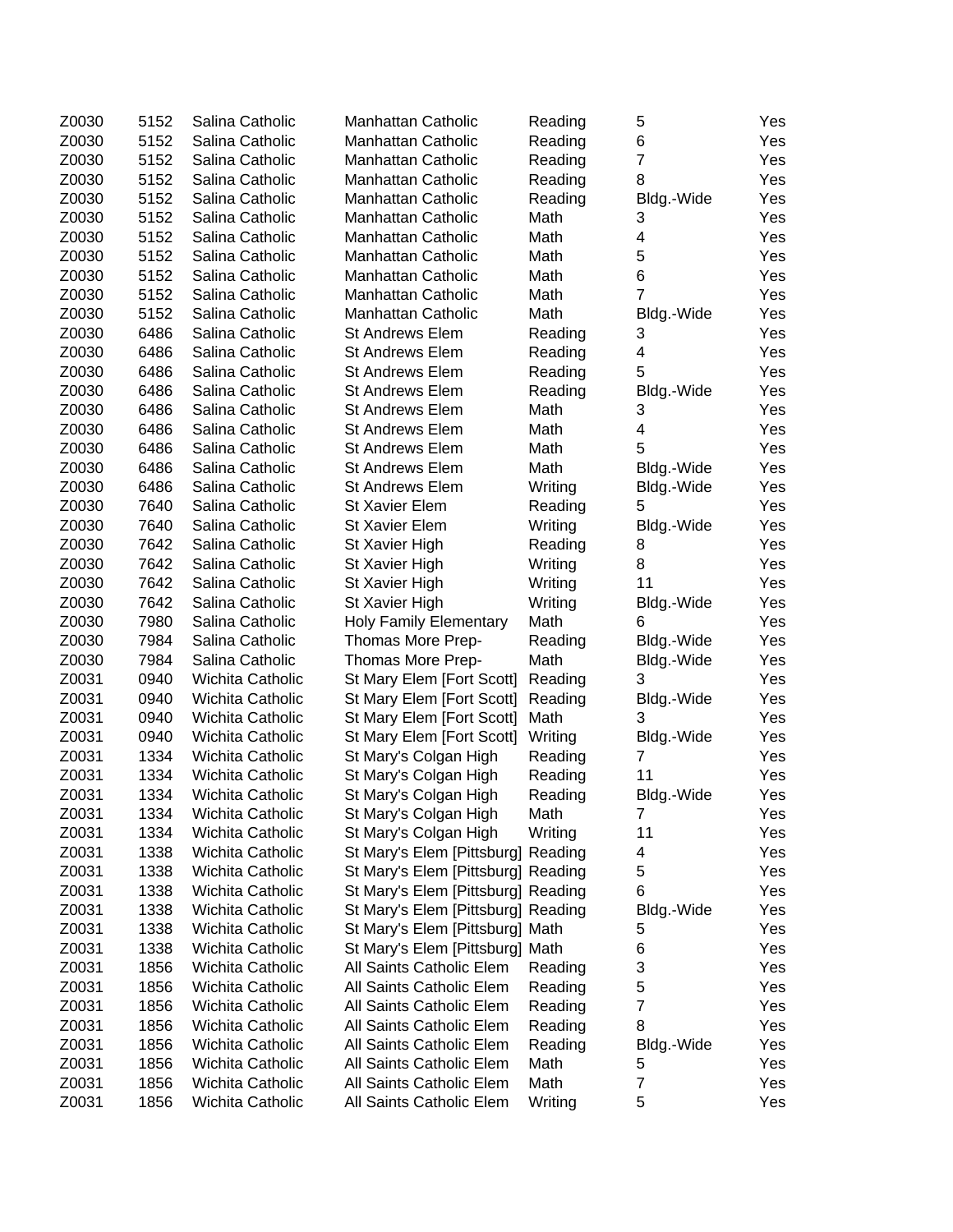| Z0031 | 1856 | Wichita Catholic        | All Saints Catholic Elem          | Writing | 8              | Yes |
|-------|------|-------------------------|-----------------------------------|---------|----------------|-----|
| Z0031 | 1856 | Wichita Catholic        | All Saints Catholic Elem          | Writing | Bldg.-Wide     | Yes |
| Z0031 | 1860 | Wichita Catholic        | <b>Blessed Sacrament</b>          | Reading | 3              | Yes |
| Z0031 | 1860 | Wichita Catholic        | <b>Blessed Sacrament</b>          | Reading | 4              | Yes |
| Z0031 | 1860 | Wichita Catholic        | <b>Blessed Sacrament</b>          | Reading | 5              | Yes |
| Z0031 | 1860 | Wichita Catholic        | <b>Blessed Sacrament</b>          | Reading | 6              | Yes |
| Z0031 | 1860 | Wichita Catholic        | <b>Blessed Sacrament</b>          | Reading | $\overline{7}$ | Yes |
| Z0031 | 1860 | Wichita Catholic        | <b>Blessed Sacrament</b>          | Reading | 8              | Yes |
| Z0031 | 1860 | <b>Wichita Catholic</b> | <b>Blessed Sacrament</b>          | Reading | Bldg.-Wide     | Yes |
| Z0031 | 1860 | Wichita Catholic        | <b>Blessed Sacrament</b>          | Math    | 4              | Yes |
| Z0031 | 1860 | <b>Wichita Catholic</b> | <b>Blessed Sacrament</b>          | Writing | 8              | Yes |
| Z0031 | 1860 | Wichita Catholic        | <b>Blessed Sacrament</b>          | Writing | Bldg.-Wide     | Yes |
| Z0031 | 1864 | Wichita Catholic        | <b>Christ The King Catholic</b>   | Reading | 4              | Yes |
| Z0031 | 1864 | Wichita Catholic        | <b>Christ The King Catholic</b>   | Reading | 5              | Yes |
| Z0031 | 1864 | Wichita Catholic        | <b>Christ The King Catholic</b>   | Reading | $\overline{7}$ | Yes |
| Z0031 | 1864 | Wichita Catholic        | <b>Christ The King Catholic</b>   | Reading | 8              | Yes |
| Z0031 | 1864 | Wichita Catholic        | <b>Christ The King Catholic</b>   | Reading | Bldg.-Wide     | Yes |
| Z0031 | 1864 | Wichita Catholic        | <b>Christ The King Catholic</b>   | Math    | 4              | Yes |
| Z0031 | 1864 | Wichita Catholic        | <b>Christ The King Catholic</b>   | Math    | 5              | Yes |
| Z0031 | 1864 | Wichita Catholic        | <b>Christ The King Catholic</b>   | Writing | 5              | Yes |
| Z0031 | 1868 | Wichita Catholic        | <b>Holy Savior Catholic</b>       | Reading | 8              | Yes |
| Z0031 | 1868 | Wichita Catholic        | Holy Savior Catholic              | Writing | 5              | Yes |
| Z0031 | 1868 | Wichita Catholic        | Holy Savior Catholic              | Writing | 8              | Yes |
| Z0031 | 1868 | Wichita Catholic        | Holy Savior Catholic              | Writing | Bldg.-Wide     | Yes |
| Z0031 | 1882 | Wichita Catholic        | <b>St Anne Catholic</b>           | Reading | 5              | Yes |
| Z0031 | 1882 | Wichita Catholic        | <b>St Anne Catholic</b>           | Reading | 6              | Yes |
| Z0031 | 1882 | Wichita Catholic        | <b>St Anne Catholic</b>           | Reading | 7              | Yes |
| Z0031 | 1882 | Wichita Catholic        | St Anne Catholic                  | Reading | 8              | Yes |
| Z0031 | 1882 | Wichita Catholic        | <b>St Anne Catholic</b>           | Reading | Bldg.-Wide     | Yes |
| Z0031 | 1882 | Wichita Catholic        | <b>St Anne Catholic</b>           | Math    | 7              | Yes |
| Z0031 | 1885 | Wichita Catholic        | St Elizabeth Ann Seton            | Reading | 3              | Yes |
| Z0031 | 1885 | Wichita Catholic        | St Elizabeth Ann Seton            | Reading | 4              | Yes |
| Z0031 | 1885 | Wichita Catholic        | St Elizabeth Ann Seton            | Reading | 5              | Yes |
| Z0031 | 1885 | Wichita Catholic        | St Elizabeth Ann Seton            | Reading | $\overline{7}$ | Yes |
| Z0031 | 1885 | Wichita Catholic        | St Elizabeth Ann Seton            | Reading | 8              | Yes |
| Z0031 | 1885 | Wichita Catholic        | St Elizabeth Ann Seton            | Reading | Bldg.-Wide     | Yes |
| Z0031 | 1885 | Wichita Catholic        | St Elizabeth Ann Seton            | Math    | 4              | Yes |
| Z0031 | 1885 | Wichita Catholic        | St Elizabeth Ann Seton            | Math    | 6              | Yes |
| Z0031 | 1885 | Wichita Catholic        | St Elizabeth Ann Seton            | Math    | $\overline{7}$ | Yes |
| Z0031 | 1885 | Wichita Catholic        | St Elizabeth Ann Seton            | Math    | Bldg.-Wide     | Yes |
| Z0031 | 1886 | Wichita Catholic        | St Francis Of Assisi Elem Reading |         | 3              | Yes |
| Z0031 | 1886 | Wichita Catholic        | St Francis Of Assisi Elem Reading |         | 4              | Yes |
| Z0031 | 1886 | Wichita Catholic        | St Francis Of Assisi Elem Reading |         | 5              | Yes |
| Z0031 | 1886 | Wichita Catholic        | St Francis Of Assisi Elem Reading |         | 6              | Yes |
| Z0031 | 1886 | Wichita Catholic        | St Francis Of Assisi Elem Reading |         | 7              | Yes |
| Z0031 | 1886 | Wichita Catholic        | St Francis Of Assisi Elem Reading |         | 8              | Yes |
| Z0031 | 1886 | Wichita Catholic        | St Francis Of Assisi Elem Reading |         | Bldg.-Wide     | Yes |
| Z0031 | 1886 | Wichita Catholic        | St Francis Of Assisi Elem Math    |         | 3              | Yes |
| Z0031 | 1886 | Wichita Catholic        | St Francis Of Assisi Elem Math    |         | 4              | Yes |
| Z0031 | 1886 | Wichita Catholic        | St Francis Of Assisi Elem Math    |         | 5              | Yes |
| Z0031 | 1886 | Wichita Catholic        | St Francis Of Assisi Elem Math    |         | 6              | Yes |
| Z0031 | 1886 | Wichita Catholic        | St Francis Of Assisi Elem Math    |         | Bldg.-Wide     | Yes |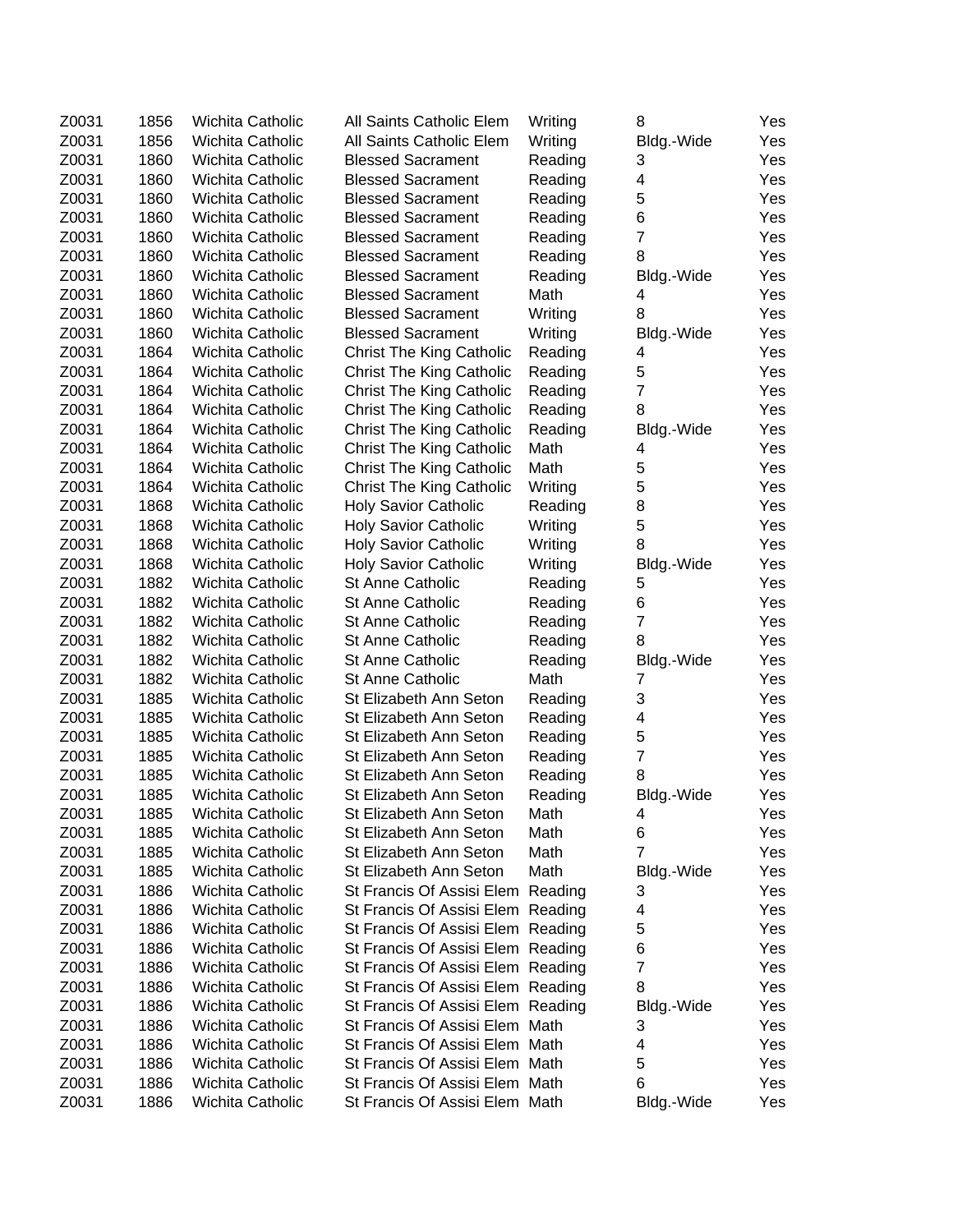| Z0031 | 1886 | Wichita Catholic        | St Francis Of Assisi Elem Writing |         | 5              | Yes |
|-------|------|-------------------------|-----------------------------------|---------|----------------|-----|
| Z0031 | 1886 | Wichita Catholic        | St Francis Of Assisi Elem Writing |         | 8              | Yes |
| Z0031 | 1886 | Wichita Catholic        | St Francis Of Assisi Elem         | Writing | Bldg.-Wide     | Yes |
| Z0031 | 1887 | Wichita Catholic        | <b>Resurrection Catholic</b>      | Reading | 4              | Yes |
| Z0031 | 1887 | Wichita Catholic        | <b>Resurrection Catholic</b>      | Reading | 5              | Yes |
| Z0031 | 1887 | <b>Wichita Catholic</b> | <b>Resurrection Catholic</b>      | Reading | $\overline{7}$ | Yes |
| Z0031 | 1887 | Wichita Catholic        | <b>Resurrection Catholic</b>      | Reading | 8              | Yes |
| Z0031 | 1887 | Wichita Catholic        | <b>Resurrection Catholic</b>      | Reading | Bldg.-Wide     | Yes |
| Z0031 | 1887 | Wichita Catholic        | <b>Resurrection Catholic</b>      | Writing | 5              | Yes |
| Z0031 | 1887 | Wichita Catholic        | <b>Resurrection Catholic</b>      | Writing | Bldg.-Wide     | Yes |
| Z0031 | 1888 | Wichita Catholic        | St Joseph Catholic                | Reading | 8              | Yes |
| Z0031 | 1888 | Wichita Catholic        | St Joseph Catholic                | Math    | 5              | Yes |
| Z0031 | 1890 | Wichita Catholic        | St Jude Catholic Elem             | Reading | 3              | Yes |
| Z0031 | 1890 | Wichita Catholic        | St Jude Catholic Elem             | Reading | 4              | Yes |
| Z0031 | 1890 | Wichita Catholic        | St Jude Catholic Elem             | Reading | 5              | Yes |
| Z0031 | 1890 | Wichita Catholic        | St Jude Catholic Elem             | Reading | 6              | Yes |
| Z0031 | 1890 | Wichita Catholic        | St Jude Catholic Elem             | Reading | $\overline{7}$ | Yes |
| Z0031 | 1890 | Wichita Catholic        | St Jude Catholic Elem             | Reading | 8              | Yes |
| Z0031 | 1890 | Wichita Catholic        | St Jude Catholic Elem             | Reading | Bldg.-Wide     | Yes |
| Z0031 | 1890 | Wichita Catholic        | St Jude Catholic Elem             | Math    | 3              | Yes |
| Z0031 | 1890 | Wichita Catholic        | St Jude Catholic Elem             | Math    | 4              | Yes |
| Z0031 | 1890 | Wichita Catholic        | St Jude Catholic Elem             | Math    | 6              | Yes |
| Z0031 | 1890 | Wichita Catholic        | St Jude Catholic Elem             | Writing | 8              | Yes |
| Z0031 | 1890 | Wichita Catholic        | St Jude Catholic Elem             | Writing | Bldg.-Wide     | Yes |
| Z0031 | 1892 | Wichita Catholic        | St Margaret Mary Elem             | Reading | 7              | Yes |
| Z0031 | 1892 | Wichita Catholic        | St Margaret Mary Elem             | Reading | 8              | Yes |
| Z0031 | 1892 | Wichita Catholic        | St Margaret Mary Elem             | Math    | 7              | Yes |
| Z0031 | 1892 | Wichita Catholic        | St Margaret Mary Elem             | Math    | 8              | Yes |
| Z0031 | 1892 | Wichita Catholic        | St Margaret Mary Elem             | Writing | 5              | Yes |
| Z0031 | 1894 | Wichita Catholic        | <b>St Patrick Catholic Elem</b>   | Reading | 5              | Yes |
| Z0031 | 1894 | Wichita Catholic        | <b>St Patrick Catholic Elem</b>   | Reading | 7              | Yes |
| Z0031 | 1896 | Wichita Catholic        | St Thomas Aquinas Elem Reading    |         | 3              | Yes |
| Z0031 | 1896 | Wichita Catholic        | St Thomas Aquinas Elem Reading    |         | 5              | Yes |
| Z0031 | 1896 | Wichita Catholic        | St Thomas Aquinas Elem Reading    |         | $\overline{7}$ | Yes |
| Z0031 | 1896 | Wichita Catholic        | St Thomas Aquinas Elem Reading    |         | 8              | Yes |
| Z0031 | 1896 | Wichita Catholic        | St Thomas Aquinas Elem Reading    |         | Bldg.-Wide     | Yes |
| Z0031 | 1896 | Wichita Catholic        | St Thomas Aquinas Elem Math       |         | 5              | Yes |
| Z0031 | 1896 | Wichita Catholic        | St Thomas Aquinas Elem Math       |         | 6              | Yes |
| Z0031 | 1896 | Wichita Catholic        | St Thomas Aquinas Elem Math       |         | 7              | Yes |
| Z0031 | 1896 | Wichita Catholic        | St Thomas Aquinas Elem Math       |         | 8              | Yes |
| Z0031 | 1896 | Wichita Catholic        | St Thomas Aquinas Elem Math       |         | Bldg.-Wide     | Yes |
| Z0031 | 1896 | Wichita Catholic        | St Thomas Aquinas Elem Writing    |         | 8              | Yes |
| Z0031 | 1900 | Wichita Catholic        | Magdalen Catholic School Reading  |         | 4              | Yes |
| Z0031 | 1900 | Wichita Catholic        | Magdalen Catholic School Reading  |         | 7              | Yes |
| Z0031 | 1900 | Wichita Catholic        | Magdalen Catholic School Reading  |         | 8              | Yes |
| Z0031 | 1900 | Wichita Catholic        | Magdalen Catholic School Reading  |         | Bldg.-Wide     | Yes |
| Z0031 | 1900 | Wichita Catholic        | Magdalen Catholic School Math     |         | 6              | Yes |
| Z0031 | 1900 | Wichita Catholic        | Magdalen Catholic School Math     |         | 8              | Yes |
| Z0031 | 1910 | Wichita Catholic        | <b>Bishop Carroll Catholic</b>    | Reading | Bldg.-Wide     | Yes |
| Z0031 | 1910 | Wichita Catholic        | <b>Bishop Carroll Catholic</b>    | Writing | Bldg.-Wide     | Yes |
| Z0031 | 1912 | Wichita Catholic        | Kapaun Mt Carmel                  | Reading | Bldg.-Wide     | Yes |
| Z0031 | 1912 | Wichita Catholic        | Kapaun Mt Carmel                  | Math    | Bldg.-Wide     | Yes |
|       |      |                         |                                   |         |                |     |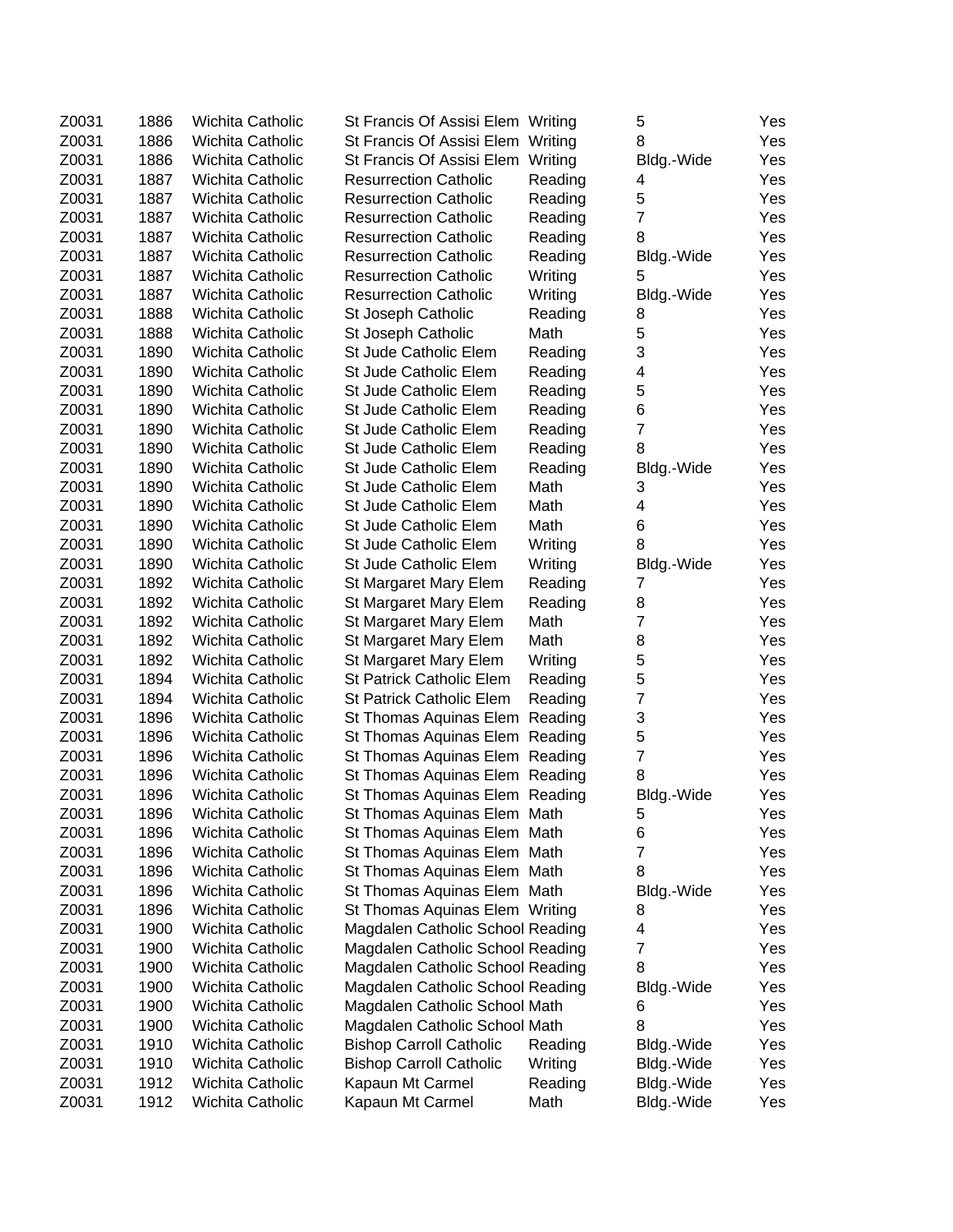| Z0031 | 1952 | Wichita Catholic        | St Mary Parish Catholic          | Reading | 3              | Yes |
|-------|------|-------------------------|----------------------------------|---------|----------------|-----|
| Z0031 | 1952 | Wichita Catholic        | St Mary Parish Catholic          | Reading | 4              | Yes |
| Z0031 | 1952 | Wichita Catholic        | St Mary Parish Catholic          | Reading | 5              | Yes |
| Z0031 | 1952 | Wichita Catholic        | St Mary Parish Catholic          | Reading | 6              | Yes |
| Z0031 | 1952 | Wichita Catholic        | St Mary Parish Catholic          | Reading | $\overline{7}$ | Yes |
| Z0031 | 1952 | Wichita Catholic        | St Mary Parish Catholic          | Reading | 8              | Yes |
| Z0031 | 1952 | Wichita Catholic        | St Mary Parish Catholic          | Reading | Bldg.-Wide     | Yes |
| Z0031 | 1952 | Wichita Catholic        | St Mary Parish Catholic          | Math    | 5              | Yes |
| Z0031 | 1952 | Wichita Catholic        | St Mary Parish Catholic          | Math    | 6              | Yes |
| Z0031 | 1952 | Wichita Catholic        | St Mary Parish Catholic          | Math    | Bldg.-Wide     | Yes |
| Z0031 | 1952 | Wichita Catholic        | St Mary Parish Catholic          | Writing | 5              | Yes |
| Z0031 | 1952 | Wichita Catholic        | St Mary Parish Catholic          | Writing | 8              | Yes |
| Z0031 | 1952 | Wichita Catholic        | St Mary Parish Catholic          | Writing | Bldg.-Wide     | Yes |
| Z0031 | 1969 | Wichita Catholic        | St Cecilia Elem                  | Reading | 3              | Yes |
| Z0031 | 1969 | Wichita Catholic        | St Cecilia Elem                  | Reading | 5              | Yes |
| Z0031 | 1969 | Wichita Catholic        | St Cecilia Elem                  | Reading | Bldg.-Wide     | Yes |
| Z0031 | 2040 | Wichita Catholic        | St Peter Catholic Elem           | Reading | 3              | Yes |
| Z0031 | 2040 | Wichita Catholic        | St Peter Catholic Elem           | Reading | 4              | Yes |
| Z0031 | 2040 | Wichita Catholic        | St Peter Catholic Elem           | Reading | 5              | Yes |
| Z0031 | 2040 | Wichita Catholic        | St Peter Catholic Elem           | Reading | 6              | Yes |
| Z0031 | 2040 | Wichita Catholic        | St Peter Catholic Elem           | Reading | $\overline{7}$ | Yes |
| Z0031 | 2040 | Wichita Catholic        | St Peter Catholic Elem           | Reading | 8              | Yes |
| Z0031 | 2040 | Wichita Catholic        | St Peter Catholic Elem           | Reading | Bldg.-Wide     | Yes |
| Z0031 | 2040 | Wichita Catholic        | <b>St Peter Catholic Elem</b>    | Math    | 3              | Yes |
| Z0031 | 2040 | Wichita Catholic        | St Peter Catholic Elem           | Math    | 5              | Yes |
| Z0031 | 2080 | Wichita Catholic        | St Joseph Catholic Elem          | Reading | 3              | Yes |
| Z0031 | 2080 | Wichita Catholic        | St Joseph Catholic Elem          | Reading | 5              | Yes |
| Z0031 | 2080 | Wichita Catholic        | St Joseph Catholic Elem          | Reading | 6              | Yes |
| Z0031 | 2080 | Wichita Catholic        | St Joseph Catholic Elem          | Reading | 7              | Yes |
| Z0031 | 2080 | Wichita Catholic        | St Joseph Catholic Elem          | Reading | 8              | Yes |
| Z0031 | 2080 | Wichita Catholic        | St Joseph Catholic Elem          | Reading | Bldg.-Wide     | Yes |
| Z0031 | 2080 | Wichita Catholic        | St Joseph Catholic Elem          | Math    | 3              | Yes |
| Z0031 | 2080 | Wichita Catholic        | St Joseph Catholic Elem          | Math    | 4              | Yes |
| Z0031 | 2080 | Wichita Catholic        | St Joseph Catholic Elem          | Math    | 5              | Yes |
| Z0031 | 2080 | Wichita Catholic        | St Joseph Catholic Elem          | Math    | 6              | Yes |
| Z0031 | 2080 | Wichita Catholic        | St Joseph Catholic Elem          | Math    | Bldg.-Wide     | Yes |
| Z0031 | 3144 | Wichita Catholic        | Holy Cross Catholic Elem Reading |         | З              | Yes |
| Z0031 | 3144 | Wichita Catholic        | Holy Cross Catholic Elem Reading |         | 4              | Yes |
| Z0031 | 3144 | Wichita Catholic        | Holy Cross Catholic Elem Reading |         | 5              | Yes |
| Z0031 | 3144 | Wichita Catholic        | Holy Cross Catholic Elem Reading |         | 6              | Yes |
| Z0031 | 3144 | <b>Wichita Catholic</b> | Holy Cross Catholic Elem Reading |         | Bldg.-Wide     | Yes |
| Z0031 | 3144 | Wichita Catholic        | Holy Cross Catholic Elem Math    |         | 3              | Yes |
| Z0031 | 3144 | Wichita Catholic        | Holy Cross Catholic Elem Math    |         | 4              | Yes |
| Z0031 | 3144 | Wichita Catholic        | Holy Cross Catholic Elem Math    |         | 5              | Yes |
| Z0031 | 3144 | <b>Wichita Catholic</b> | Holy Cross Catholic Elem Math    |         | 6              | Yes |
| Z0031 | 3144 | Wichita Catholic        | Holy Cross Catholic Elem Math    |         | Bldg.-Wide     | Yes |
| Z0031 | 3148 | Wichita Catholic        | St Teresa Catholic Elem          | Reading | 4              | Yes |
| Z0031 | 3148 | Wichita Catholic        | St Teresa Catholic Elem          | Reading | 5              | Yes |
| Z0031 | 3148 | Wichita Catholic        | St Teresa Catholic Elem          | Reading | 6              | Yes |
| Z0031 | 3148 | Wichita Catholic        | St Teresa Catholic Elem          | Reading | Bldg.-Wide     | Yes |
| Z0031 | 3154 | Wichita Catholic        | <b>Trinity Catholic High</b>     | Reading | 7              | Yes |
| Z0031 | 3154 | Wichita Catholic        | <b>Trinity Catholic High</b>     | Reading | 8              | Yes |
|       |      |                         |                                  |         |                |     |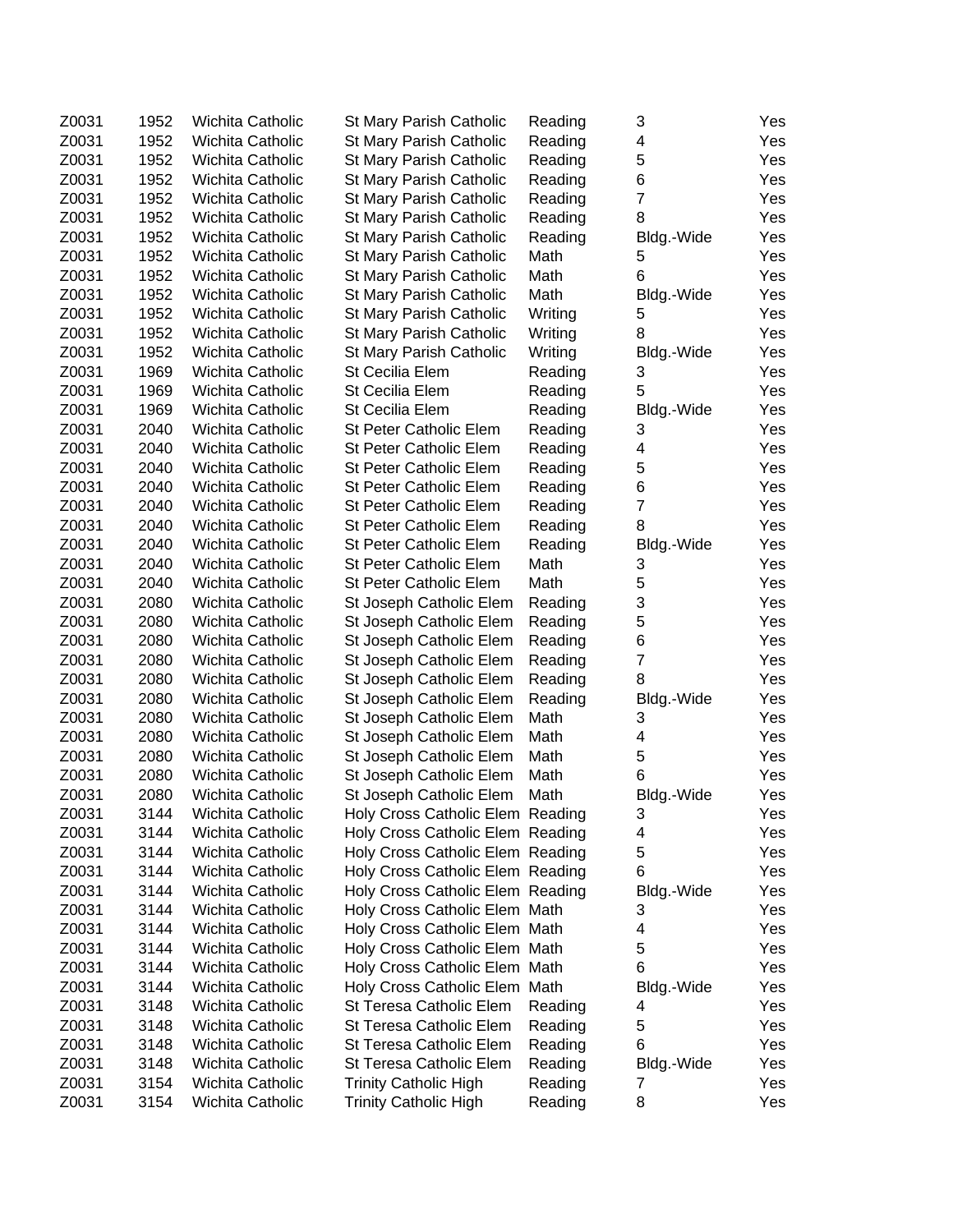| Z0031 | 3154 | Wichita Catholic        | <b>Trinity Catholic High</b>    | Reading | 11               | Yes |
|-------|------|-------------------------|---------------------------------|---------|------------------|-----|
| Z0031 | 3154 | <b>Wichita Catholic</b> | <b>Trinity Catholic High</b>    | Reading | Bldg.-Wide       | Yes |
| Z0031 | 3154 | <b>Wichita Catholic</b> | <b>Trinity Catholic High</b>    | Math    | 8                | Yes |
| Z0031 | 3154 | Wichita Catholic        | <b>Trinity Catholic High</b>    | Writing | 8                | Yes |
| Z0031 | 3154 | Wichita Catholic        | <b>Trinity Catholic High</b>    | Writing | 11               | Yes |
| Z0031 | 3154 | Wichita Catholic        | <b>Trinity Catholic High</b>    | Writing | Bldg.-Wide       | Yes |
| Z0031 | 3744 | Wichita Catholic        | <b>St Patrick Catholic Elem</b> | Reading | 3                | Yes |
| Z0031 | 3744 | Wichita Catholic        | <b>St Patrick Catholic Elem</b> | Reading | 5                | Yes |
| Z0031 | 3744 | Wichita Catholic        | <b>St Patrick Catholic Elem</b> | Reading | 6                | Yes |
| Z0031 | 3744 | Wichita Catholic        | St Patrick Catholic Elem        | Reading | $\overline{7}$   | Yes |
| Z0031 | 3744 | <b>Wichita Catholic</b> | <b>St Patrick Catholic Elem</b> | Reading | 8                | Yes |
| Z0031 | 3744 | Wichita Catholic        | St Patrick Catholic Elem        | Reading | Bldg.-Wide       | Yes |
| Z0031 | 3744 | Wichita Catholic        | St Patrick Catholic Elem        | Math    | 3                | Yes |
| Z0031 | 3744 | Wichita Catholic        | St Patrick Catholic Elem        | Math    | 4                | Yes |
| Z0031 | 3744 | Wichita Catholic        | <b>St Patrick Catholic Elem</b> | Math    | 5                | Yes |
| Z0031 | 3744 | Wichita Catholic        | <b>St Patrick Catholic Elem</b> | Math    | 6                | Yes |
| Z0031 | 3744 | Wichita Catholic        | <b>St Patrick Catholic Elem</b> | Math    | 8                | Yes |
| Z0031 | 3744 | Wichita Catholic        | St Patrick Catholic Elem        | Math    | Bldg.-Wide       | Yes |
| Z0031 | 3744 | Wichita Catholic        | St Patrick Catholic Elem        | Writing | 5                | Yes |
| Z0031 | 3744 | Wichita Catholic        | <b>St Patrick Catholic Elem</b> | Writing | 8                | Yes |
| Z0031 | 3744 | Wichita Catholic        | <b>St Patrick Catholic Elem</b> | Writing | Bldg.-Wide       | Yes |
| Z0031 | 4358 | Wichita Catholic        | St Joseph Elem [Conway          | Reading | 3                | Yes |
| Z0031 | 4358 | Wichita Catholic        | St Joseph Elem [Conway          | Reading | 4                | Yes |
| Z0031 | 4358 | <b>Wichita Catholic</b> | St Joseph Elem [Conway          | Reading | 5                | Yes |
| Z0031 | 4358 | Wichita Catholic        | St Joseph Elem [Conway          | Reading | 6                | Yes |
| Z0031 | 4358 | Wichita Catholic        | St Joseph Elem [Conway          | Reading | Bldg.-Wide       | Yes |
| Z0031 | 4358 | Wichita Catholic        | St Joseph Elem [Conway          | Math    | 3                | Yes |
| Z0031 | 4358 | Wichita Catholic        | St Joseph Elem [Conway          | Math    | 4                | Yes |
| Z0031 | 4358 | Wichita Catholic        | St Joseph Elem [Conway          | Math    | 5                | Yes |
| Z0031 | 4358 | Wichita Catholic        | St Joseph Elem [Conway          | Math    | 6                | Yes |
| Z0031 | 4358 | Wichita Catholic        | St Joseph Elem [Conway          | Math    | Bldg.-Wide       | Yes |
| Z0031 | 4828 | Wichita Catholic        | St Mary Catholic Elem           | Reading | 4                | Yes |
| Z0031 | 4828 | Wichita Catholic        | St Mary Catholic Elem           | Reading | 5                | Yes |
| Z0031 | 4828 | Wichita Catholic        | St Mary Catholic Elem           | Reading | $\boldsymbol{7}$ | Yes |
| Z0031 | 4828 | Wichita Catholic        | St Mary Catholic Elem           | Reading | 8                | Yes |
| Z0031 | 4828 | Wichita Catholic        | St Mary Catholic Elem           | Reading | Bldg.-Wide       | Yes |
| Z0031 | 4828 | Wichita Catholic        | St Mary Catholic Elem           | Math    | 6                | Yes |
| Z0031 | 4828 | Wichita Catholic        | St Mary Catholic Elem           | Math    | 7                | Yes |
| Z0031 | 4828 | Wichita Catholic        | St Mary Catholic Elem           | Math    | Bldg.-Wide       | Yes |
| Z0031 | 5580 | Wichita Catholic        | <b>St James Catholic Elem</b>   | Reading | 3                | Yes |
| Z0031 | 5580 | Wichita Catholic        | St James Catholic Elem          | Reading | 4                | Yes |
| Z0031 | 5580 | Wichita Catholic        | St James Catholic Elem          | Reading | 5                | Yes |
| Z0031 | 5580 | Wichita Catholic        | St James Catholic Elem          | Reading | Bldg.-Wide       | Yes |
| Z0031 | 5580 | Wichita Catholic        | St James Catholic Elem          | Math    | 3                | Yes |
| Z0031 | 5580 | Wichita Catholic        | St James Catholic Elem          | Math    | 4                | Yes |
| Z0031 | 5580 | Wichita Catholic        | St James Catholic Elem          | Math    | Bldg.-Wide       | Yes |
| Z0031 | 5580 | Wichita Catholic        | St James Catholic Elem          | Writing | Bldg.-Wide       | Yes |
| Z0031 | 5904 | Wichita Catholic        | <b>St Patrick Catholic Elem</b> | Reading | 3                | Yes |
| Z0031 | 5904 | Wichita Catholic        | <b>St Patrick Catholic Elem</b> | Reading | 4                | Yes |
| Z0031 | 5904 | Wichita Catholic        | St Patrick Catholic Elem        | Reading | 5                | Yes |
| Z0031 | 5904 | Wichita Catholic        | St Patrick Catholic Elem        | Reading | Bldg.-Wide       | Yes |
| Z0031 | 5904 | Wichita Catholic        | St Patrick Catholic Elem        | Math    | 3                | Yes |
|       |      |                         |                                 |         |                  |     |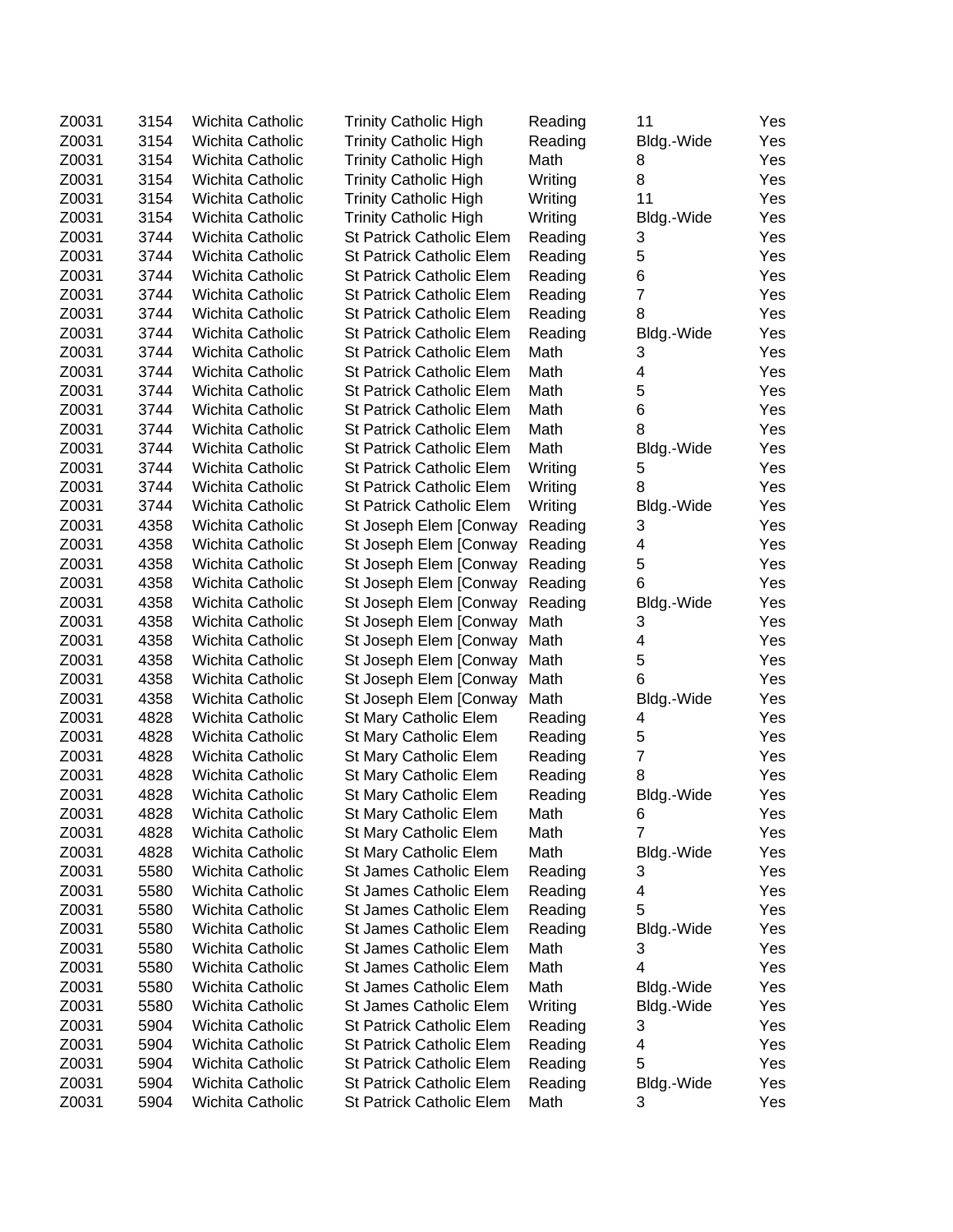| Z0031          | 5904 | Wichita Catholic        | St Patrick Catholic Elem                                           | Math    | 5                       | Yes |
|----------------|------|-------------------------|--------------------------------------------------------------------|---------|-------------------------|-----|
| Z0031          | 5904 | Wichita Catholic        | <b>St Patrick Catholic Elem</b>                                    | Math    | Bldg.-Wide              | Yes |
| Z0031          | 5904 | Wichita Catholic        | <b>St Patrick Catholic Elem</b>                                    | Writing | Bldg.-Wide              | Yes |
| Z0031          | 6060 | Wichita Catholic        | St Joseph Elem                                                     | Reading | 3                       | Yes |
| Z0031          | 6060 | <b>Wichita Catholic</b> | St Joseph Elem                                                     | Reading | 4                       | Yes |
| Z0031          | 6060 | Wichita Catholic        | St Joseph Elem                                                     | Reading | 5                       | Yes |
| Z0031          | 6060 | Wichita Catholic        | St Joseph Elem                                                     | Reading | 6                       | Yes |
| Z0031          | 6060 | Wichita Catholic        | St Joseph Elem                                                     | Reading | Bldg.-Wide              | Yes |
| Z0031          | 6060 | Wichita Catholic        | St Joseph Elem                                                     | Math    | 3                       | Yes |
| Z0031          | 6060 | Wichita Catholic        | St Joseph Elem                                                     | Math    | 4                       | Yes |
| Z0031          | 6060 | <b>Wichita Catholic</b> | St Joseph Elem                                                     | Math    | 5                       | Yes |
| Z0031          | 6060 | Wichita Catholic        | St Joseph Elem                                                     | Math    | 6                       | Yes |
| Z0031          | 6060 | Wichita Catholic        | St Joseph Elem                                                     | Math    | Bldg.-Wide              | Yes |
| Z0031          | 6060 | Wichita Catholic        | St Joseph Elem                                                     | Writing | Bldg.-Wide              | Yes |
| Z0031          | 6796 | Wichita Catholic        | Holy Name Catholic Elem Reading                                    |         | 4                       | Yes |
| Z0031          | 6796 | Wichita Catholic        | Holy Name Catholic Elem Reading                                    |         | 5                       | Yes |
| Z0031          | 6796 | Wichita Catholic        | Holy Name Catholic Elem Math                                       |         | 6                       | Yes |
| Z0031          | 6860 | Wichita Catholic        | St Andrew Catholic Elem                                            | Reading | $\overline{\mathbf{4}}$ | Yes |
| Z0031          | 6860 | Wichita Catholic        | St Andrew Catholic Elem                                            | Reading | 5                       | Yes |
| Z0031          | 6860 | <b>Wichita Catholic</b> | St Andrew Catholic Elem                                            | Reading | $\overline{7}$          | Yes |
| Z0031          | 6860 | Wichita Catholic        | St Andrew Catholic Elem                                            | Reading | 8                       | Yes |
| Z0031          | 6860 | Wichita Catholic        | St Andrew Catholic Elem                                            | Reading | Bldg.-Wide              | Yes |
| Z0031          | 6860 | <b>Wichita Catholic</b> | <b>St Andrew Catholic Elem</b>                                     | Math    | 8                       | Yes |
| Z0031          | 6860 | Wichita Catholic        | St Andrew Catholic Elem                                            | Writing | 5                       | Yes |
| Z0031          | 6860 | Wichita Catholic        | St Andrew Catholic Elem                                            | Writing | Bldg.-Wide              | Yes |
| Z0031          | 7340 | Wichita Catholic        | Holy Name Catholic Elem Reading                                    |         | 3                       | Yes |
| Z0031          | 7340 | Wichita Catholic        | Holy Name Catholic Elem Reading                                    |         | 4                       | Yes |
| Z0031          | 7340 | Wichita Catholic        | Holy Name Catholic Elem Reading                                    |         | 5                       | Yes |
| Z0031          | 7340 | Wichita Catholic        | Holy Name Catholic Elem Reading                                    |         | Bldg.-Wide              | Yes |
| Z0031          | 7340 | Wichita Catholic        | Holy Name Catholic Elem Math                                       |         | 3                       | Yes |
| Z0031          | 7340 | Wichita Catholic        | Holy Name Catholic Elem Math                                       |         | 4                       | Yes |
| Z0031          | 7486 | Wichita Catholic        | Sacred Heart Catholic                                              | Reading | 3                       | Yes |
| Z0031          | 7486 | Wichita Catholic        | Sacred Heart Catholic                                              | Reading | 4                       | Yes |
| Z0031          | 7486 | Wichita Catholic        | Sacred Heart Catholic                                              | Reading | 5                       | Yes |
| Z0031          | 7486 | Wichita Catholic        | Sacred Heart Catholic                                              | Reading |                         | Yes |
| Z0031          | 7486 | <b>Wichita Catholic</b> | Sacred Heart Catholic                                              | Math    | Bldg.-Wide<br>3         | Yes |
| Z0031          | 7486 | Wichita Catholic        | <b>Sacred Heart Catholic</b>                                       | Math    |                         | Yes |
| Z0031          | 7486 | Wichita Catholic        | Sacred Heart Catholic                                              | Math    | 4<br>5                  | Yes |
| Z0031          | 7486 | Wichita Catholic        | <b>Sacred Heart Catholic</b>                                       | Math    | Bldg.-Wide              | Yes |
| Z0031          | 7486 | Wichita Catholic        | <b>Sacred Heart Catholic</b>                                       | Writing | Bldg.-Wide              | Yes |
| Z0031          | 8600 | <b>Wichita Catholic</b> | <b>St Patrick Catholic Elem</b>                                    | Reading | 3                       | Yes |
| Z0031          | 8600 | Wichita Catholic        | <b>St Patrick Catholic Elem</b>                                    | Reading |                         | Yes |
| Z0031          | 8600 | Wichita Catholic        | <b>St Patrick Catholic Elem</b>                                    |         | 4                       | Yes |
| Z0031          |      | Wichita Catholic        |                                                                    | Reading | 5                       |     |
| Z0031          | 8600 |                         | <b>St Patrick Catholic Elem</b><br><b>St Patrick Catholic Elem</b> | Reading | 6<br>7                  | Yes |
|                | 8600 | Wichita Catholic        |                                                                    | Reading |                         | Yes |
| Z0031<br>Z0031 | 8600 | Wichita Catholic        | <b>St Patrick Catholic Elem</b>                                    | Reading | 8                       | Yes |
|                | 8600 | <b>Wichita Catholic</b> | <b>St Patrick Catholic Elem</b>                                    | Reading | Bldg.-Wide              | Yes |
| Z0031          | 8600 | Wichita Catholic        | <b>St Patrick Catholic Elem</b>                                    | Math    | 3                       | Yes |
| Z0031          | 8600 | Wichita Catholic        | <b>St Patrick Catholic Elem</b>                                    | Math    | 6                       | Yes |
| Z0031          | 8600 | Wichita Catholic        | St Patrick Catholic Elem                                           | Writing | 8                       | Yes |
| Z0031          | 8601 | Wichita Catholic        | <b>Holy Spirit Catholic</b>                                        | Reading | 4                       | Yes |
| Z0031          | 8601 | Wichita Catholic        | Holy Spirit Catholic                                               | Reading | 5                       | Yes |